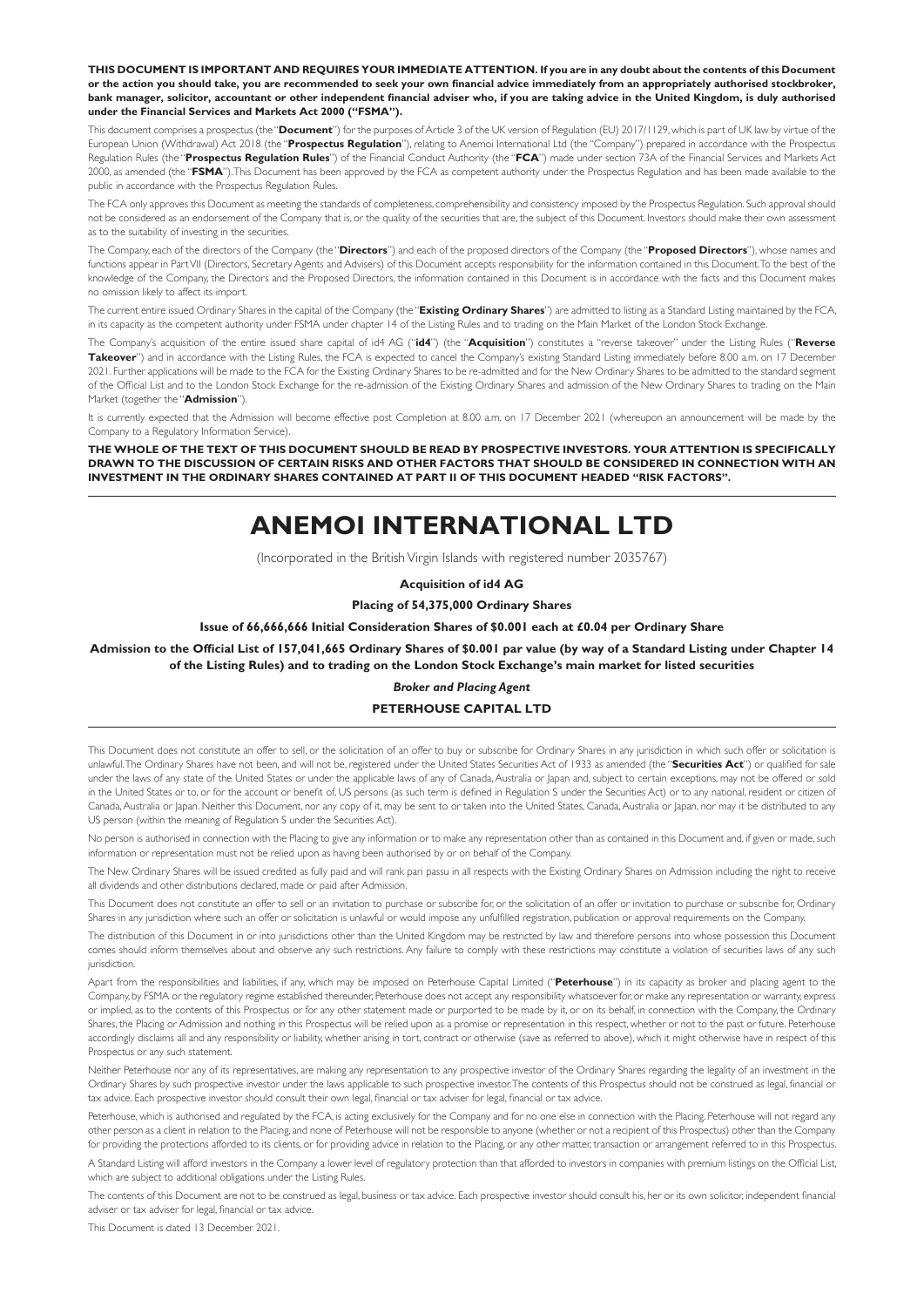# TABLE OF CONTENTS

| Part I Summary                                                                                 | 3               |  |  |  |
|------------------------------------------------------------------------------------------------|-----------------|--|--|--|
| Part II Risk Factors                                                                           | $\overline{10}$ |  |  |  |
| Part III Important Information                                                                 | 15              |  |  |  |
| Part IV Summary of BVI law                                                                     | 20              |  |  |  |
| Part V Expected Timetable of Principal Events                                                  | 24              |  |  |  |
| Part VI Placing Statistics, Dealing Codes                                                      | 25              |  |  |  |
| Part VII Directors, Secretary Agents and Advisors                                              | 26              |  |  |  |
| Part VIII Letter from the Independent Non-Executive Directors of the Company                   | 28              |  |  |  |
| Part IX Operational and Financial Review                                                       |                 |  |  |  |
| Part X Historical Financial Information                                                        | 49              |  |  |  |
| Section A - Historical Financial Information on the Company                                    | 49              |  |  |  |
| Section B - Accountant's Report on the Historical Financial Information of the Former id4      | 50              |  |  |  |
| Section C - Historical Financial Information of the Former id4                                 | 52              |  |  |  |
| Section D - Unaudited Interim Financial Information of the Former id4                          | 64              |  |  |  |
| Section E - Accountant's Report on the Historical Financial Information of Apeiron Holdings AG | 69              |  |  |  |
| Section F - Historical Financial Information of Apeiron Holdings AG                            | 71              |  |  |  |
| Section G - Capitalisation and Indebtedness of the Company                                     | 8 <sub>1</sub>  |  |  |  |
| Section H - Capitalisation and Indebtedness of the Former id4                                  | 83              |  |  |  |
| Section I - Capitalisation and Indebtedness of Apeiron Holdings AG                             | 85              |  |  |  |
| Part XI Unaudited Pro Forma Financial Information on the Enlarged Group                        | 86              |  |  |  |
| Part XII Taxation                                                                              | 90              |  |  |  |
| Part XIII Consequences of a Standard Listing                                                   | 92              |  |  |  |
| Part XIV Additional Information                                                                | 93              |  |  |  |
| Part XV Definitions                                                                            | $ $   3         |  |  |  |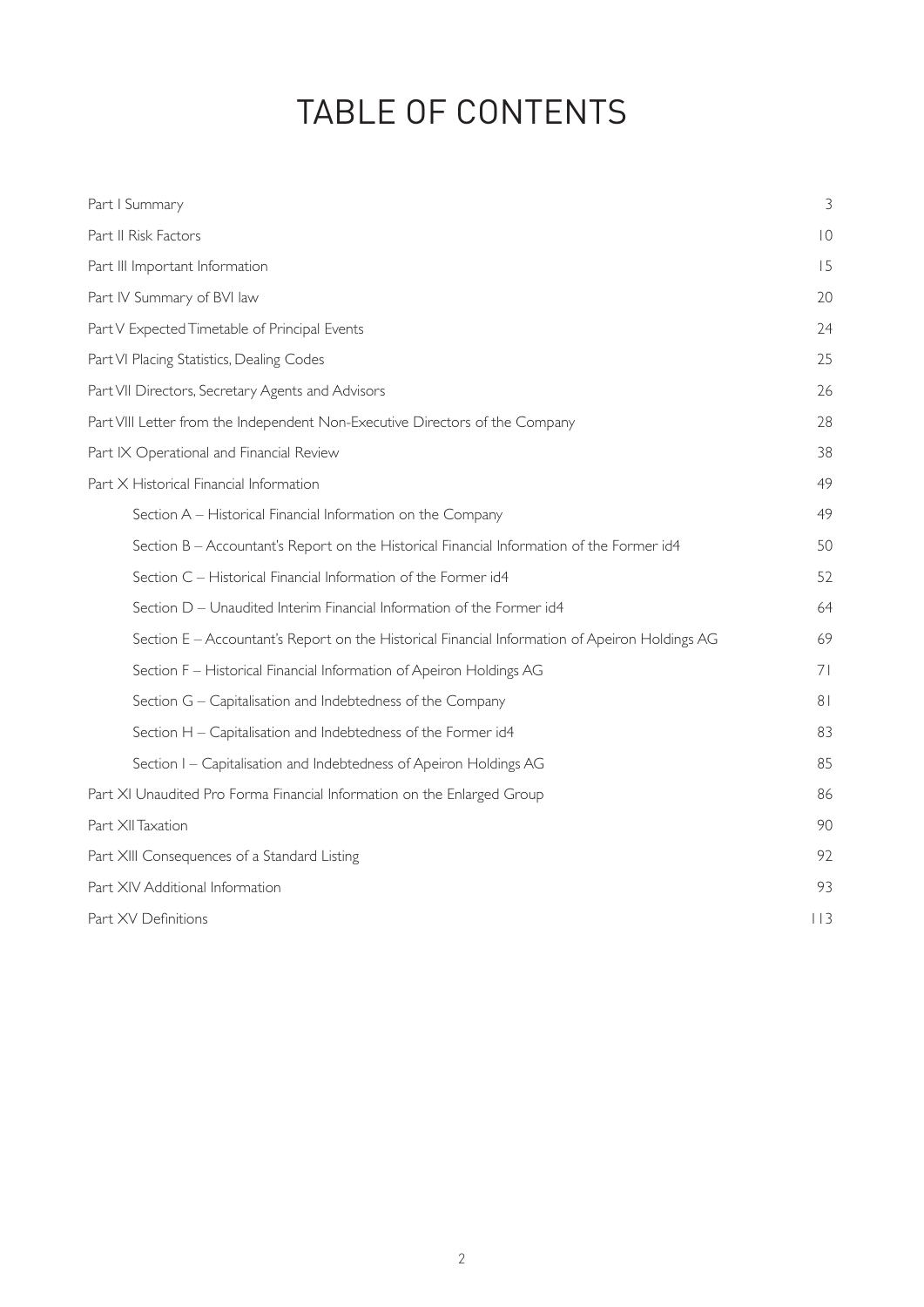# PART I -SUMMARY

|                                                                                                                                       |                                                                                                                                                                                                                                                                                                                                                                                                                                                                                                                                                                                                                                                                                                                                                                                                                                                                                                                                                                                                                                                                                                                                                                                                                                                                                                                                                                                                                                                                                                                                                                                                                                                                                                                                                                                                  |                                                                                                                                                                                                                                                                                                                                                                                                                                                                                                                                                                                                                                                                                            | <b>SECTION A-INTRODUCTION AND WARNINGS</b>                                                       |                                                                                                                                              |                                                                                                                                  |  |  |  |
|---------------------------------------------------------------------------------------------------------------------------------------|--------------------------------------------------------------------------------------------------------------------------------------------------------------------------------------------------------------------------------------------------------------------------------------------------------------------------------------------------------------------------------------------------------------------------------------------------------------------------------------------------------------------------------------------------------------------------------------------------------------------------------------------------------------------------------------------------------------------------------------------------------------------------------------------------------------------------------------------------------------------------------------------------------------------------------------------------------------------------------------------------------------------------------------------------------------------------------------------------------------------------------------------------------------------------------------------------------------------------------------------------------------------------------------------------------------------------------------------------------------------------------------------------------------------------------------------------------------------------------------------------------------------------------------------------------------------------------------------------------------------------------------------------------------------------------------------------------------------------------------------------------------------------------------------------|--------------------------------------------------------------------------------------------------------------------------------------------------------------------------------------------------------------------------------------------------------------------------------------------------------------------------------------------------------------------------------------------------------------------------------------------------------------------------------------------------------------------------------------------------------------------------------------------------------------------------------------------------------------------------------------------|--------------------------------------------------------------------------------------------------|----------------------------------------------------------------------------------------------------------------------------------------------|----------------------------------------------------------------------------------------------------------------------------------|--|--|--|
| Name and ISIN of the<br>securities                                                                                                    | The securities are the Ordinary Shares, which have the ISIN VGG0419A1057.                                                                                                                                                                                                                                                                                                                                                                                                                                                                                                                                                                                                                                                                                                                                                                                                                                                                                                                                                                                                                                                                                                                                                                                                                                                                                                                                                                                                                                                                                                                                                                                                                                                                                                                        |                                                                                                                                                                                                                                                                                                                                                                                                                                                                                                                                                                                                                                                                                            |                                                                                                  |                                                                                                                                              |                                                                                                                                  |  |  |  |
| Identity and contact details<br>of the issuer                                                                                         | The issuer is Anemoi International Ltd, and its registered address is at Folio Chambers, P.O. Box 800 Road Town, Tortola. British Virgin Islands<br>and telephone number is +1 284 494 7065. The Company's LEI is 213800MIKNEVN81JIR76.                                                                                                                                                                                                                                                                                                                                                                                                                                                                                                                                                                                                                                                                                                                                                                                                                                                                                                                                                                                                                                                                                                                                                                                                                                                                                                                                                                                                                                                                                                                                                          |                                                                                                                                                                                                                                                                                                                                                                                                                                                                                                                                                                                                                                                                                            |                                                                                                  |                                                                                                                                              |                                                                                                                                  |  |  |  |
| <b>Identity and contact details</b><br>of the offeror or of the<br>person asking for admission<br>to trading on a regulated<br>market | The Company is the offeror and the person asking for admission to trading of the Ordinary Shares on the Main Market, which is a<br>regulated market.                                                                                                                                                                                                                                                                                                                                                                                                                                                                                                                                                                                                                                                                                                                                                                                                                                                                                                                                                                                                                                                                                                                                                                                                                                                                                                                                                                                                                                                                                                                                                                                                                                             |                                                                                                                                                                                                                                                                                                                                                                                                                                                                                                                                                                                                                                                                                            |                                                                                                  |                                                                                                                                              |                                                                                                                                  |  |  |  |
| Date of approval of the<br><b>Prospectus</b>                                                                                          | The Prospectus was approved on 13 December 2021.                                                                                                                                                                                                                                                                                                                                                                                                                                                                                                                                                                                                                                                                                                                                                                                                                                                                                                                                                                                                                                                                                                                                                                                                                                                                                                                                                                                                                                                                                                                                                                                                                                                                                                                                                 |                                                                                                                                                                                                                                                                                                                                                                                                                                                                                                                                                                                                                                                                                            |                                                                                                  |                                                                                                                                              |                                                                                                                                  |  |  |  |
| Identity and contact details<br>of the competent authority<br>approving the Prospectus                                                | The competent authority approving the Prospectus is the FCA.<br>The FCA's registered office address is at 12 Endeavour Square, London, E20 IJN, United Kingdom and telephone number is +44 (0)20<br>7066 1000.                                                                                                                                                                                                                                                                                                                                                                                                                                                                                                                                                                                                                                                                                                                                                                                                                                                                                                                                                                                                                                                                                                                                                                                                                                                                                                                                                                                                                                                                                                                                                                                   |                                                                                                                                                                                                                                                                                                                                                                                                                                                                                                                                                                                                                                                                                            |                                                                                                  |                                                                                                                                              |                                                                                                                                  |  |  |  |
| <b>Warnings</b>                                                                                                                       |                                                                                                                                                                                                                                                                                                                                                                                                                                                                                                                                                                                                                                                                                                                                                                                                                                                                                                                                                                                                                                                                                                                                                                                                                                                                                                                                                                                                                                                                                                                                                                                                                                                                                                                                                                                                  | This summary should be read as an introduction to the Prospectus. Any decision to invest in Ordinary Shares should be based on a<br>consideration of the Prospectus as a whole by the investor. The investor could lose all or part of the invested capital. Civil liability attaches<br>only to those persons who have tabled this summary including any translation thereof but only if this summary is misleading, inaccurate or<br>inconsistent when read together with other parts of this Document or it does not provide, when read together with other parts of this<br>Document, key information in order to aid investors when considering whether to invest in such securities. |                                                                                                  |                                                                                                                                              |                                                                                                                                  |  |  |  |
|                                                                                                                                       | <b>SECTION B-KEY INFORMATION ON THE ISSUER</b>                                                                                                                                                                                                                                                                                                                                                                                                                                                                                                                                                                                                                                                                                                                                                                                                                                                                                                                                                                                                                                                                                                                                                                                                                                                                                                                                                                                                                                                                                                                                                                                                                                                                                                                                                   |                                                                                                                                                                                                                                                                                                                                                                                                                                                                                                                                                                                                                                                                                            |                                                                                                  |                                                                                                                                              |                                                                                                                                  |  |  |  |
|                                                                                                                                       |                                                                                                                                                                                                                                                                                                                                                                                                                                                                                                                                                                                                                                                                                                                                                                                                                                                                                                                                                                                                                                                                                                                                                                                                                                                                                                                                                                                                                                                                                                                                                                                                                                                                                                                                                                                                  | Who is the issuer of the securities?                                                                                                                                                                                                                                                                                                                                                                                                                                                                                                                                                                                                                                                       |                                                                                                  |                                                                                                                                              |                                                                                                                                  |  |  |  |
| Legal and commercial<br>name                                                                                                          |                                                                                                                                                                                                                                                                                                                                                                                                                                                                                                                                                                                                                                                                                                                                                                                                                                                                                                                                                                                                                                                                                                                                                                                                                                                                                                                                                                                                                                                                                                                                                                                                                                                                                                                                                                                                  | The legal and commercial name of the issuer is Anemoi International Ltd.                                                                                                                                                                                                                                                                                                                                                                                                                                                                                                                                                                                                                   |                                                                                                  |                                                                                                                                              |                                                                                                                                  |  |  |  |
| Domicile and legal form                                                                                                               | The Company was incorporated and registered in the British Virgin Islands with registered number 2035767 on 6 May 2020 as a company<br>limited by shares under the BVI Companies Act.                                                                                                                                                                                                                                                                                                                                                                                                                                                                                                                                                                                                                                                                                                                                                                                                                                                                                                                                                                                                                                                                                                                                                                                                                                                                                                                                                                                                                                                                                                                                                                                                            |                                                                                                                                                                                                                                                                                                                                                                                                                                                                                                                                                                                                                                                                                            |                                                                                                  |                                                                                                                                              |                                                                                                                                  |  |  |  |
|                                                                                                                                       | The Company's LEI is 213800MIKNEVN81JIR76.                                                                                                                                                                                                                                                                                                                                                                                                                                                                                                                                                                                                                                                                                                                                                                                                                                                                                                                                                                                                                                                                                                                                                                                                                                                                                                                                                                                                                                                                                                                                                                                                                                                                                                                                                       |                                                                                                                                                                                                                                                                                                                                                                                                                                                                                                                                                                                                                                                                                            |                                                                                                  |                                                                                                                                              |                                                                                                                                  |  |  |  |
| <b>Principal activities</b>                                                                                                           | As at the date of this prospectus, the Company does not have any current operations / principal activities, no products are sold nor are<br>any services performed. The Company does not operate nor compete in any specific market, and the Company has no subsidiaries.<br>Following the Completion of the Acquisition of id4, the principal activity of the Company will be to act as a holding company for id4, which<br>delivers digital Customer Lifecycle Management ("CLM") solutions for financial and non-financial institutions.<br>id4's principal activity is as a Software As A Service ("SaaS") company id4's CLM solutions are designed to help institutions onboard<br>clients digitally in an increasingly complex regulatory environment, whilst aiming to deliver a client user-friendly experience. id4's software<br>is intended for use by small and medium sized regulated financial intermediaries, such as brokers, IFAs, independent asset managers, private<br>banks, business process outsourcers, insurance companies, law firms and trust companies. id4 has been recognised across the industry,<br>receiving a nomination for the RegTech 100 in 2020, the Best Compliance Solution Award in 2020 and the Most Innovative Fintech<br>Solution Award in 2021 at the WealthBriefing Swiss Awards.<br>On 10 December 2021, the Company entered into a sale and purchase agreement with the Sellers in connection with the acquisition of<br>the entire issued share capital of id4. The consideration payable under the Acquisition Agreement is to be satisfied wholly by the issue of<br>the Consideration Shares to the Sellers.<br>Trading in the Company's Ordinary Shares was suspended by the FCA following application by the Company on 28 July 2021. The |                                                                                                                                                                                                                                                                                                                                                                                                                                                                                                                                                                                                                                                                                            |                                                                                                  |                                                                                                                                              |                                                                                                                                  |  |  |  |
| Major shareholders (over<br>3%) of the Company before<br>and immediately following<br>the issue of the New<br><b>Ordinary Shares</b>  | <b>Name of Shareholder</b><br>Lombard Odier Asset Management (Europe)<br>Limited<br>Duncan Soukup<br>THAL Discretionary Trust<br>Apeiron Holdings (BVI) Ltd<br>Danske Bank International SA Lux<br>Sébastien Lalande<br>Emmanuel Nay<br>Note I -The holdings of substantial shareholders immediately following Admission are based on the following assumptions: (i) the Placing<br>having occurred and the Placing Shares having been issued; and (ii) the issue of the Initial Consideration Shares. On Admission, the holders                                                                                                                                                                                                                                                                                                                                                                                                                                                                                                                                                                                                                                                                                                                                                                                                                                                                                                                                                                                                                                                                                                                                                                                                                                                                 | <b>Ordinary Shares</b><br>held immediately<br>prior to<br><b>Admission</b><br>8,000,000<br>7,025,142<br>6,157,334                                                                                                                                                                                                                                                                                                                                                                                                                                                                                                                                                                          | % of issued<br>existing issued<br><b>Ordinary Share</b><br>capital<br>22.22%<br>19.51%<br>17.10% | Ordinary<br>Shares held at<br><b>Admission</b><br>14,250,000<br>7,052,142<br>6,157,334<br>56,000,000<br>20,000,000<br>5,333,333<br>5,333,333 | % of issued<br>Share capital at<br><b>Admission</b><br>(Note I)<br>9.07%<br>4.47%<br>3.92%<br>35.66%<br>12.74%<br>3.40%<br>3.40% |  |  |  |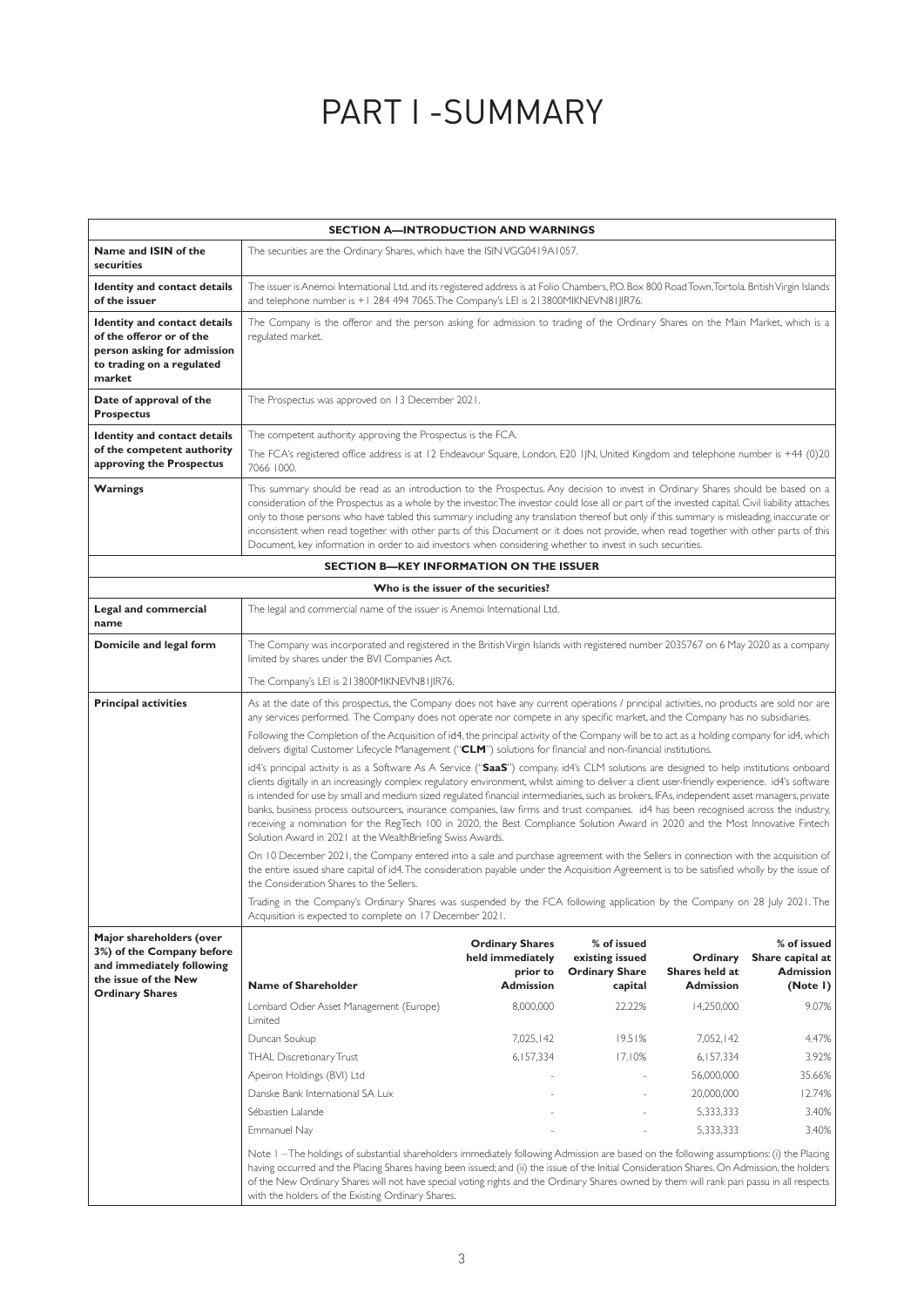| <b>Directors on Admission</b>                    | <b>Existing Directors:</b>                                                                                                                                                                                                                                                                                                                                                                                                                                                                                                                                                                                                                                                                                                                                                                                                                                                                                             |                                                                  |                                                           |  |  |
|--------------------------------------------------|------------------------------------------------------------------------------------------------------------------------------------------------------------------------------------------------------------------------------------------------------------------------------------------------------------------------------------------------------------------------------------------------------------------------------------------------------------------------------------------------------------------------------------------------------------------------------------------------------------------------------------------------------------------------------------------------------------------------------------------------------------------------------------------------------------------------------------------------------------------------------------------------------------------------|------------------------------------------------------------------|-----------------------------------------------------------|--|--|
|                                                  | Duncan Soukup (Executive Chairman)                                                                                                                                                                                                                                                                                                                                                                                                                                                                                                                                                                                                                                                                                                                                                                                                                                                                                     |                                                                  |                                                           |  |  |
|                                                  | Gareth Edwards (Independent Non-Executive Director)                                                                                                                                                                                                                                                                                                                                                                                                                                                                                                                                                                                                                                                                                                                                                                                                                                                                    |                                                                  |                                                           |  |  |
|                                                  | Luca Tomasi (Independent Non-Executive Director)                                                                                                                                                                                                                                                                                                                                                                                                                                                                                                                                                                                                                                                                                                                                                                                                                                                                       |                                                                  |                                                           |  |  |
|                                                  | <b>Proposed additional Directors:</b>                                                                                                                                                                                                                                                                                                                                                                                                                                                                                                                                                                                                                                                                                                                                                                                                                                                                                  |                                                                  |                                                           |  |  |
|                                                  | Rémy Schimmel, Chief Operating Officer and Tim Donell, Chief Financial Officer                                                                                                                                                                                                                                                                                                                                                                                                                                                                                                                                                                                                                                                                                                                                                                                                                                         |                                                                  |                                                           |  |  |
|                                                  | What is the key financial information regarding the issuer?                                                                                                                                                                                                                                                                                                                                                                                                                                                                                                                                                                                                                                                                                                                                                                                                                                                            |                                                                  |                                                           |  |  |
| Selected historical key<br>financial information | The Company was incorporated on 6 May 2020 and the following tables set out the summary audited historical financial information of<br>the Company for the period from incorporation to 31 December 2020 as derived from the audited statutory financial statements of the<br>Company drawn up as at 31 December 2020 and unaudited interim financial information of the Company for the 6 months period ended<br>30 June 2021 drawn up as at 30 June 2021. The Company has not yet commenced business. The Company has no operational track record<br>and revenue generating operations. The Company recorded an audited total comprehensive loss of £185,907 during the period ended 31<br>December 2020 and unaudited total comprehensive loss of £136,432 during the 6 months period to 30 June 2021. The Company had<br>net assets of £693,278 and £796,846 as at 31 December 2020 and 30 June 2021 respectively. |                                                                  |                                                           |  |  |
|                                                  | SUMMARY STATEMENT OF COMPREHENSIVE INCOME                                                                                                                                                                                                                                                                                                                                                                                                                                                                                                                                                                                                                                                                                                                                                                                                                                                                              |                                                                  |                                                           |  |  |
|                                                  |                                                                                                                                                                                                                                                                                                                                                                                                                                                                                                                                                                                                                                                                                                                                                                                                                                                                                                                        | <b>Unaudited</b><br><b>6 months Period</b><br>ended 30 June 2021 | <b>Audited</b><br><b>Period ended</b><br>31 December 2020 |  |  |
|                                                  |                                                                                                                                                                                                                                                                                                                                                                                                                                                                                                                                                                                                                                                                                                                                                                                                                                                                                                                        | £                                                                | £                                                         |  |  |
|                                                  | Total revenue                                                                                                                                                                                                                                                                                                                                                                                                                                                                                                                                                                                                                                                                                                                                                                                                                                                                                                          |                                                                  |                                                           |  |  |
|                                                  | Operating loss                                                                                                                                                                                                                                                                                                                                                                                                                                                                                                                                                                                                                                                                                                                                                                                                                                                                                                         | (115,014)                                                        | (191, 564)                                                |  |  |
|                                                  | Finance expense                                                                                                                                                                                                                                                                                                                                                                                                                                                                                                                                                                                                                                                                                                                                                                                                                                                                                                        | (7, 855)                                                         | (3,733)                                                   |  |  |
|                                                  | Loss for the period                                                                                                                                                                                                                                                                                                                                                                                                                                                                                                                                                                                                                                                                                                                                                                                                                                                                                                    | (122,869)                                                        | (195, 297)                                                |  |  |
|                                                  | Other comprehensive income/(loss)                                                                                                                                                                                                                                                                                                                                                                                                                                                                                                                                                                                                                                                                                                                                                                                                                                                                                      | (13,563)                                                         | 9,390                                                     |  |  |
|                                                  | Total comprehensive loss for the period                                                                                                                                                                                                                                                                                                                                                                                                                                                                                                                                                                                                                                                                                                                                                                                                                                                                                | (136, 432)                                                       | (185,907)                                                 |  |  |
|                                                  | Basic and diluted loss per Ordinary Share (pence)                                                                                                                                                                                                                                                                                                                                                                                                                                                                                                                                                                                                                                                                                                                                                                                                                                                                      | (0.38)                                                           | (0.65)                                                    |  |  |
|                                                  | SUMMARY STATEMENT OF FINANCIAL POSITION                                                                                                                                                                                                                                                                                                                                                                                                                                                                                                                                                                                                                                                                                                                                                                                                                                                                                |                                                                  |                                                           |  |  |
|                                                  |                                                                                                                                                                                                                                                                                                                                                                                                                                                                                                                                                                                                                                                                                                                                                                                                                                                                                                                        | <b>Unaudited</b><br>30 June<br>2021                              | <b>Audited</b><br><b>31 December</b><br>2020              |  |  |
|                                                  |                                                                                                                                                                                                                                                                                                                                                                                                                                                                                                                                                                                                                                                                                                                                                                                                                                                                                                                        | £                                                                | £                                                         |  |  |
|                                                  | Total assets                                                                                                                                                                                                                                                                                                                                                                                                                                                                                                                                                                                                                                                                                                                                                                                                                                                                                                           | 1,103,271                                                        | 878,642                                                   |  |  |
|                                                  | Total equity                                                                                                                                                                                                                                                                                                                                                                                                                                                                                                                                                                                                                                                                                                                                                                                                                                                                                                           | 796,846                                                          | 693,278                                                   |  |  |
|                                                  | SUMMARY STATEMENT OF CASH FLOWS                                                                                                                                                                                                                                                                                                                                                                                                                                                                                                                                                                                                                                                                                                                                                                                                                                                                                        |                                                                  |                                                           |  |  |
|                                                  | The audited statement of cash flows the Company from the date of incorporation on 6 May 2020 to 31 December 2020 is stated below:                                                                                                                                                                                                                                                                                                                                                                                                                                                                                                                                                                                                                                                                                                                                                                                      |                                                                  |                                                           |  |  |
|                                                  |                                                                                                                                                                                                                                                                                                                                                                                                                                                                                                                                                                                                                                                                                                                                                                                                                                                                                                                        | <b>Unaudited</b>                                                 | <b>Audited</b>                                            |  |  |
|                                                  |                                                                                                                                                                                                                                                                                                                                                                                                                                                                                                                                                                                                                                                                                                                                                                                                                                                                                                                        | <b>6 months Period</b><br>ended 30 June 2021                     | <b>Period ended</b><br>31 December 2020                   |  |  |
|                                                  |                                                                                                                                                                                                                                                                                                                                                                                                                                                                                                                                                                                                                                                                                                                                                                                                                                                                                                                        | £                                                                | £                                                         |  |  |
|                                                  | Cash outflows from operating activities                                                                                                                                                                                                                                                                                                                                                                                                                                                                                                                                                                                                                                                                                                                                                                                                                                                                                | (66,767)                                                         | (170, 463)                                                |  |  |
|                                                  | Cash inflows from financing activities                                                                                                                                                                                                                                                                                                                                                                                                                                                                                                                                                                                                                                                                                                                                                                                                                                                                                 | 296,489                                                          | 1,041,091                                                 |  |  |
|                                                  | Net increase in cash and cash equivalents                                                                                                                                                                                                                                                                                                                                                                                                                                                                                                                                                                                                                                                                                                                                                                                                                                                                              | 229,722                                                          | 870.628                                                   |  |  |
|                                                  | Cash and cash equivalents at beginning of period                                                                                                                                                                                                                                                                                                                                                                                                                                                                                                                                                                                                                                                                                                                                                                                                                                                                       | 878,642                                                          |                                                           |  |  |
|                                                  | Effects of foreign exchange rate changes                                                                                                                                                                                                                                                                                                                                                                                                                                                                                                                                                                                                                                                                                                                                                                                                                                                                               | (12, 496)                                                        | 8,014                                                     |  |  |
|                                                  | Cash and cash equivalents at end of period                                                                                                                                                                                                                                                                                                                                                                                                                                                                                                                                                                                                                                                                                                                                                                                                                                                                             | 1,095,868                                                        | 878,642                                                   |  |  |
|                                                  | There were no qualifications in the auditor's report relating to the statutory financial statements.                                                                                                                                                                                                                                                                                                                                                                                                                                                                                                                                                                                                                                                                                                                                                                                                                   |                                                                  |                                                           |  |  |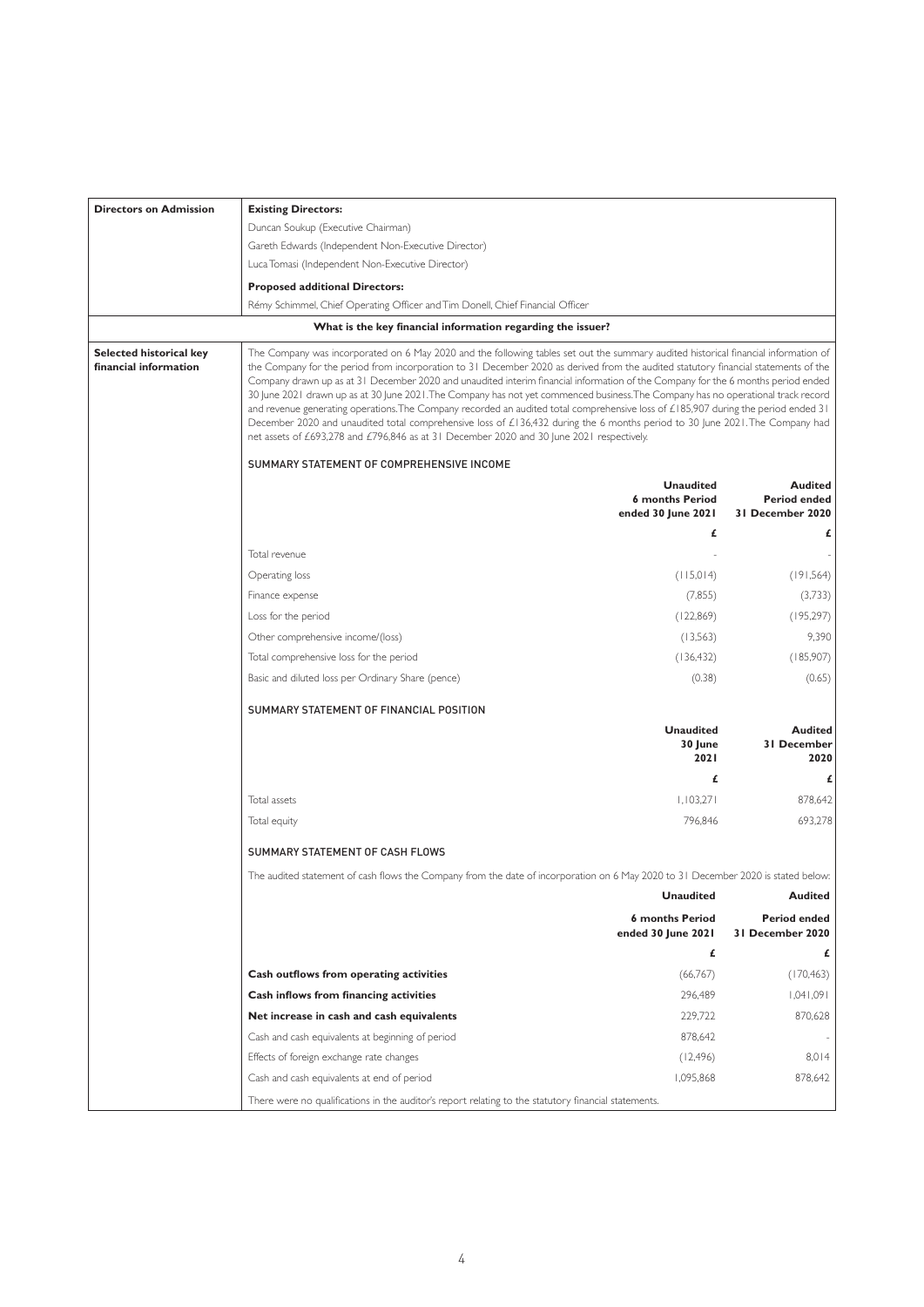|                                                  | What is the key financial information regarding the Target?                                                                                                                                                                                                                                                                                                                                                                                                                                                                                                                                                                                                                                                                                                                                                                                                                                                                                                                                                                                                                                                                                                                                                                                                                                              |                                                  |                                                                                     |                                           |                                                                            |  |  |  |
|--------------------------------------------------|----------------------------------------------------------------------------------------------------------------------------------------------------------------------------------------------------------------------------------------------------------------------------------------------------------------------------------------------------------------------------------------------------------------------------------------------------------------------------------------------------------------------------------------------------------------------------------------------------------------------------------------------------------------------------------------------------------------------------------------------------------------------------------------------------------------------------------------------------------------------------------------------------------------------------------------------------------------------------------------------------------------------------------------------------------------------------------------------------------------------------------------------------------------------------------------------------------------------------------------------------------------------------------------------------------|--------------------------------------------------|-------------------------------------------------------------------------------------|-------------------------------------------|----------------------------------------------------------------------------|--|--|--|
| Selected historical key<br>financial information | id4 was formed as part of the merger of the former id4 AG ("Former id4") with and into its parent, Apeiron Holdings AG on 14<br>September 2021. Former id4 was incorporated and registered in the Canton of Lucerne in Switzerland in April 2019 whilst Apeiron<br>Holdings AG was incorporated and registered in December 2018. Following the merger, Apeiron Holdings AG was renamed id4 AG.<br>The following tables set out Former id4's summary audited historical financial information as derived from its audited statutory financial<br>statements drawn up as at 31 December 2019 and 31 December 2020 and summary unaudited historical financial information as derived<br>from its unaudited financial statements drawn up as at 30 June 2021. Former id4 generated revenues of £43,522 in the year to 31<br>December 2020 compared with revenues of £15,893 in the first period of trading to 31 December 2019. In the 6 months period ended<br>30 June 2021, Former id4 generated revenues of £64,690. Former id4 recorded an audited total comprehensive loss of £367,796 during<br>the year ended 31 December 2020 and loss of £232,973 in the period ended 31 December 2019. During the 6 months period ended 30<br>June 2021, Former id4 recorded total comprehensive loss of £140,297. |                                                  |                                                                                     |                                           |                                                                            |  |  |  |
|                                                  | SUMMARY STATEMENT OF COMPREHENSIVE INCOME                                                                                                                                                                                                                                                                                                                                                                                                                                                                                                                                                                                                                                                                                                                                                                                                                                                                                                                                                                                                                                                                                                                                                                                                                                                                |                                                  |                                                                                     |                                           |                                                                            |  |  |  |
|                                                  |                                                                                                                                                                                                                                                                                                                                                                                                                                                                                                                                                                                                                                                                                                                                                                                                                                                                                                                                                                                                                                                                                                                                                                                                                                                                                                          | <b>Unaudited</b><br>6 months<br><b>June 2021</b> | <b>Unaudited</b><br>6 months<br>Period ended 30 Period ended 30<br><b>June 2020</b> | <b>Audited</b><br><b>December</b><br>2020 | <b>Audited</b><br>Year ended 31 Period ended 31<br><b>December</b><br>2019 |  |  |  |
|                                                  |                                                                                                                                                                                                                                                                                                                                                                                                                                                                                                                                                                                                                                                                                                                                                                                                                                                                                                                                                                                                                                                                                                                                                                                                                                                                                                          | £                                                | £                                                                                   | £                                         | £                                                                          |  |  |  |
|                                                  | Revenues                                                                                                                                                                                                                                                                                                                                                                                                                                                                                                                                                                                                                                                                                                                                                                                                                                                                                                                                                                                                                                                                                                                                                                                                                                                                                                 | 64,690                                           |                                                                                     | 43,522                                    | 15,893                                                                     |  |  |  |
|                                                  | Cost of sales                                                                                                                                                                                                                                                                                                                                                                                                                                                                                                                                                                                                                                                                                                                                                                                                                                                                                                                                                                                                                                                                                                                                                                                                                                                                                            | (14,623)                                         |                                                                                     | (5, 117)                                  | (158,020)                                                                  |  |  |  |
|                                                  | Gross profit/loss                                                                                                                                                                                                                                                                                                                                                                                                                                                                                                                                                                                                                                                                                                                                                                                                                                                                                                                                                                                                                                                                                                                                                                                                                                                                                        | 50,067                                           |                                                                                     | 38,405                                    | (142,217)                                                                  |  |  |  |
|                                                  | Administrative expenses                                                                                                                                                                                                                                                                                                                                                                                                                                                                                                                                                                                                                                                                                                                                                                                                                                                                                                                                                                                                                                                                                                                                                                                                                                                                                  | (211,057)                                        | (227, 487)                                                                          | (411,340)                                 | (88,523)                                                                   |  |  |  |
|                                                  | Loss before interest charges                                                                                                                                                                                                                                                                                                                                                                                                                                                                                                                                                                                                                                                                                                                                                                                                                                                                                                                                                                                                                                                                                                                                                                                                                                                                             | (160,990)                                        | (227, 487)                                                                          | (372,935)                                 | (230,650)                                                                  |  |  |  |
|                                                  | Finance income/(costs)                                                                                                                                                                                                                                                                                                                                                                                                                                                                                                                                                                                                                                                                                                                                                                                                                                                                                                                                                                                                                                                                                                                                                                                                                                                                                   |                                                  |                                                                                     | 5,507                                     | (5,269)                                                                    |  |  |  |
|                                                  | Loss before taxation                                                                                                                                                                                                                                                                                                                                                                                                                                                                                                                                                                                                                                                                                                                                                                                                                                                                                                                                                                                                                                                                                                                                                                                                                                                                                     | (160,990)                                        | (227, 487)                                                                          | (367, 428)                                | (235,919)                                                                  |  |  |  |
|                                                  | Taxation                                                                                                                                                                                                                                                                                                                                                                                                                                                                                                                                                                                                                                                                                                                                                                                                                                                                                                                                                                                                                                                                                                                                                                                                                                                                                                 |                                                  |                                                                                     | (425)                                     | (271)                                                                      |  |  |  |
|                                                  | Loss for the period                                                                                                                                                                                                                                                                                                                                                                                                                                                                                                                                                                                                                                                                                                                                                                                                                                                                                                                                                                                                                                                                                                                                                                                                                                                                                      | (160,990)                                        | (227, 487)                                                                          | (367, 853)                                | (236, 190)                                                                 |  |  |  |
|                                                  | Other comprehensive income                                                                                                                                                                                                                                                                                                                                                                                                                                                                                                                                                                                                                                                                                                                                                                                                                                                                                                                                                                                                                                                                                                                                                                                                                                                                               |                                                  |                                                                                     |                                           |                                                                            |  |  |  |
|                                                  | Exchange differences on re-translating foreign<br>operations                                                                                                                                                                                                                                                                                                                                                                                                                                                                                                                                                                                                                                                                                                                                                                                                                                                                                                                                                                                                                                                                                                                                                                                                                                             | 34,846                                           | (23,715)                                                                            | (8,943)                                   | 3,217                                                                      |  |  |  |
|                                                  | Total comprehensive loss                                                                                                                                                                                                                                                                                                                                                                                                                                                                                                                                                                                                                                                                                                                                                                                                                                                                                                                                                                                                                                                                                                                                                                                                                                                                                 | (126, 144)                                       | (251, 202)                                                                          | (367,796)                                 | (232,973)                                                                  |  |  |  |
|                                                  | Basic and diluted loss per share                                                                                                                                                                                                                                                                                                                                                                                                                                                                                                                                                                                                                                                                                                                                                                                                                                                                                                                                                                                                                                                                                                                                                                                                                                                                         | (161p)                                           | (2.27)                                                                              | (367.85p)                                 | (236.19p)                                                                  |  |  |  |
|                                                  | SUMMARY STATEMENT OF FINANCIAL POSITION                                                                                                                                                                                                                                                                                                                                                                                                                                                                                                                                                                                                                                                                                                                                                                                                                                                                                                                                                                                                                                                                                                                                                                                                                                                                  |                                                  |                                                                                     |                                           |                                                                            |  |  |  |
|                                                  |                                                                                                                                                                                                                                                                                                                                                                                                                                                                                                                                                                                                                                                                                                                                                                                                                                                                                                                                                                                                                                                                                                                                                                                                                                                                                                          | <b>Unaudited</b><br>As at<br>30 June 2021        | <b>Unaudited</b><br>As at                                                           | <b>Audited</b><br>As at $31$              | <b>Audited</b><br>As at 31<br>30 June 2020 December 2020 December 2019     |  |  |  |
|                                                  |                                                                                                                                                                                                                                                                                                                                                                                                                                                                                                                                                                                                                                                                                                                                                                                                                                                                                                                                                                                                                                                                                                                                                                                                                                                                                                          | £                                                | £                                                                                   | £                                         | £                                                                          |  |  |  |
|                                                  | Total assets                                                                                                                                                                                                                                                                                                                                                                                                                                                                                                                                                                                                                                                                                                                                                                                                                                                                                                                                                                                                                                                                                                                                                                                                                                                                                             | 466,165                                          | 212,549                                                                             | 310,543                                   | 141,725                                                                    |  |  |  |
|                                                  | Total equity                                                                                                                                                                                                                                                                                                                                                                                                                                                                                                                                                                                                                                                                                                                                                                                                                                                                                                                                                                                                                                                                                                                                                                                                                                                                                             | (657, 532)                                       | (405, 794)                                                                          | (531, 388)                                | (154, 592)                                                                 |  |  |  |
|                                                  | SUMMARY STATEMENT OF CASH FLOWS                                                                                                                                                                                                                                                                                                                                                                                                                                                                                                                                                                                                                                                                                                                                                                                                                                                                                                                                                                                                                                                                                                                                                                                                                                                                          |                                                  |                                                                                     |                                           |                                                                            |  |  |  |
|                                                  |                                                                                                                                                                                                                                                                                                                                                                                                                                                                                                                                                                                                                                                                                                                                                                                                                                                                                                                                                                                                                                                                                                                                                                                                                                                                                                          | <b>Unaudited</b><br>ended 30 June<br>202 I       | <b>Unaudited</b><br>6 months Period 6 months Period<br>ended 30 June<br>2020        | <b>Audited</b><br>December<br>2020        | <b>Audited</b><br>Year ended 31 Period ended 31<br><b>December</b><br>2019 |  |  |  |
|                                                  |                                                                                                                                                                                                                                                                                                                                                                                                                                                                                                                                                                                                                                                                                                                                                                                                                                                                                                                                                                                                                                                                                                                                                                                                                                                                                                          | £                                                | £                                                                                   | £                                         | £                                                                          |  |  |  |
|                                                  | Cash outflows from operating activities                                                                                                                                                                                                                                                                                                                                                                                                                                                                                                                                                                                                                                                                                                                                                                                                                                                                                                                                                                                                                                                                                                                                                                                                                                                                  | (91, 272)                                        | (244,351)                                                                           | (540, 869)                                | (118,074)                                                                  |  |  |  |
|                                                  | Cash outflows from investing activities                                                                                                                                                                                                                                                                                                                                                                                                                                                                                                                                                                                                                                                                                                                                                                                                                                                                                                                                                                                                                                                                                                                                                                                                                                                                  | (94,382)                                         | (168,055)                                                                           | (223,785)                                 |                                                                            |  |  |  |
|                                                  | Cash inflows from financing activities                                                                                                                                                                                                                                                                                                                                                                                                                                                                                                                                                                                                                                                                                                                                                                                                                                                                                                                                                                                                                                                                                                                                                                                                                                                                   | 274,002                                          | 313,524                                                                             | 668,176                                   | 240,341                                                                    |  |  |  |
|                                                  | Net (decrease)/ increase in cash and cash<br>equivalents                                                                                                                                                                                                                                                                                                                                                                                                                                                                                                                                                                                                                                                                                                                                                                                                                                                                                                                                                                                                                                                                                                                                                                                                                                                 | 88,348                                           | (98, 882)                                                                           | (96, 478)                                 | 122,267                                                                    |  |  |  |
|                                                  | Cash and cash equivalents at beginning of period                                                                                                                                                                                                                                                                                                                                                                                                                                                                                                                                                                                                                                                                                                                                                                                                                                                                                                                                                                                                                                                                                                                                                                                                                                                         | 13,243                                           | 19,049                                                                              | 19,049                                    |                                                                            |  |  |  |
|                                                  | Effects of foreign exchange rate changes                                                                                                                                                                                                                                                                                                                                                                                                                                                                                                                                                                                                                                                                                                                                                                                                                                                                                                                                                                                                                                                                                                                                                                                                                                                                 | 985                                              | (13,876)                                                                            | (9,328)                                   | (3,218)                                                                    |  |  |  |
|                                                  | Cash and cash equivalents at end of period                                                                                                                                                                                                                                                                                                                                                                                                                                                                                                                                                                                                                                                                                                                                                                                                                                                                                                                                                                                                                                                                                                                                                                                                                                                               | 102,576                                          | 6,291                                                                               | 13,243                                    | 119,049                                                                    |  |  |  |
|                                                  | There were no qualifications in the auditor's report relating to the non-statutory financial statements.                                                                                                                                                                                                                                                                                                                                                                                                                                                                                                                                                                                                                                                                                                                                                                                                                                                                                                                                                                                                                                                                                                                                                                                                 |                                                  |                                                                                     |                                           |                                                                            |  |  |  |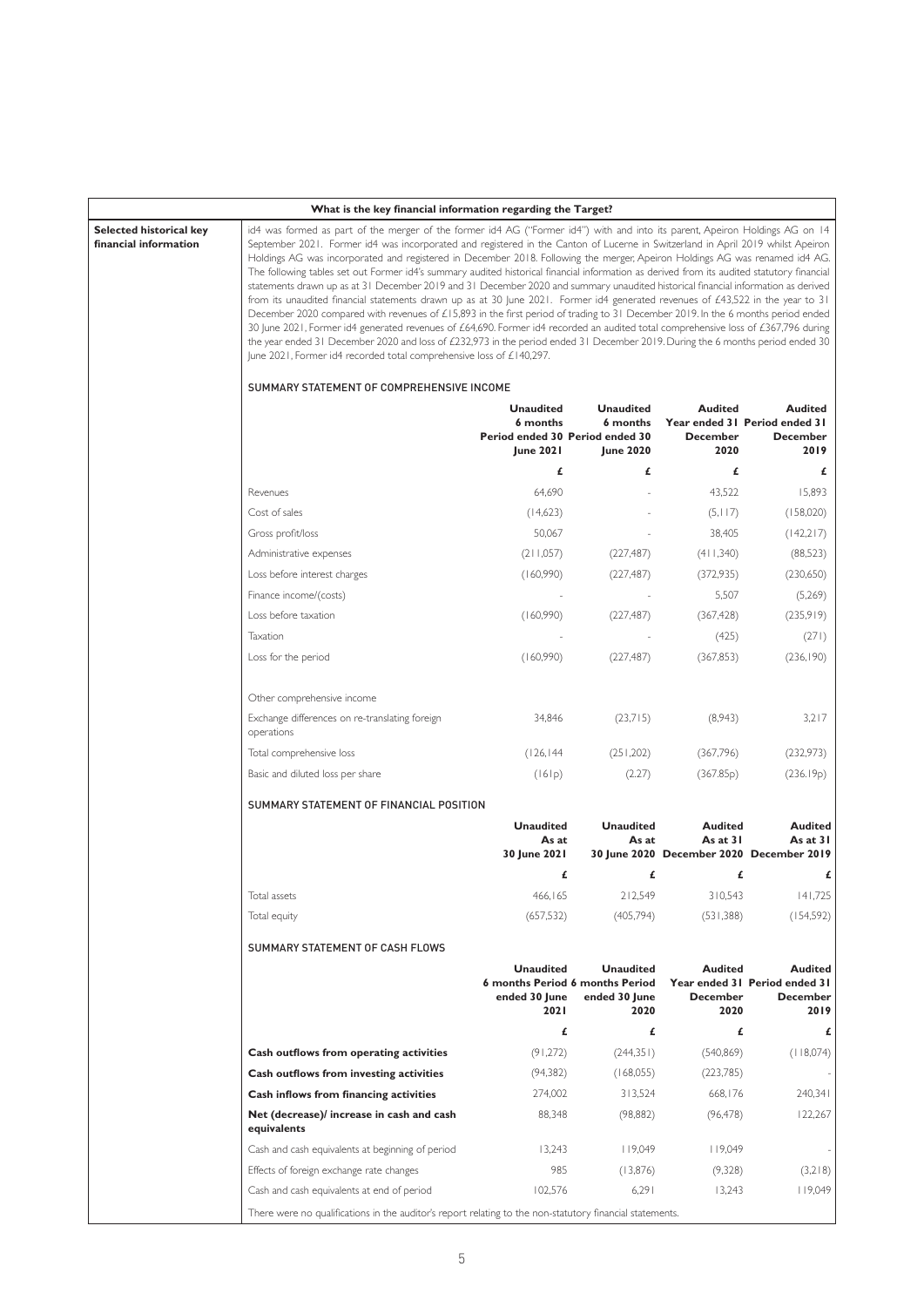The following tables set out Apeiron Holding AG's summary audited historical financial information as derived from its audited financial statements drawn up as at 31 December 2019 and 31 December 2020 and summary unaudited historical financial information as derived from its unaudited financial statements drawn up as at 30 June 2021. The financial statements exclude the balances and transactions that were transferred to Alfalfa Holdings AG on 1 September 2021. Apeiron Holdings AG generated revenues of £112,229 in the period ended 30 June 2021 compared with revenues of £231,537 in year ended 31 December 2020 and £nil in period from incorporation to 31 December 2019 in the form of management overhead charged to the Former id4. Apeiron Holdings AG recorded an audited total comprehensive loss of £48,769 during the period ended 30 June 2021 compared with losses of £80,231 in year ended 31 December 2020 and losses of £340,248 in period ended 31 December 2019.

#### SUMMARY STATEMENT OF COMPREHENSIVE INCOME

|                                            | <b>Period Ended</b><br>30 June<br>2021<br><b>Unaudited</b> | <b>Period Ended</b><br>30 June<br><b>Unaudited</b> | <b>Audited</b> | Year ended 31 Period ended 31<br>2020 December 2020 December 2019<br><b>Audited</b> |
|--------------------------------------------|------------------------------------------------------------|----------------------------------------------------|----------------|-------------------------------------------------------------------------------------|
|                                            | £                                                          | £                                                  | £              | £                                                                                   |
| <b>Continuing operations</b>               |                                                            |                                                    |                |                                                                                     |
| Revenues                                   | 112.229                                                    | 119.395                                            | 231.357        |                                                                                     |
| Administrative expenses                    | (182, 344)                                                 | (188, 209)                                         | (325,094)      | (344,948)                                                                           |
| Loss before interest charges               | (70, 115)                                                  | (68, 814)                                          | (93, 737)      | (344,948)                                                                           |
| Finance costs                              | (135)                                                      |                                                    |                |                                                                                     |
| Interest income                            |                                                            | 2.168                                              | 28,945         |                                                                                     |
| Loss before taxation                       | (70, 250)                                                  | 66,646                                             | (64,792)       | (344,948)                                                                           |
| Taxation                                   |                                                            |                                                    |                |                                                                                     |
| Loss and comprehensive loss for the period | (70, 250)                                                  | (66, 646)                                          | (64, 792)      | (344,948)                                                                           |
| Foreign exchange gains (losses)            | 21.481                                                     | (9,297)                                            | (15, 439)      | 4.700                                                                               |
| <b>Total comprehensive loss</b>            | (48, 769)                                                  | (75, 943)                                          | (80, 231)      | (340, 248)                                                                          |
| Attributable to:                           |                                                            |                                                    |                |                                                                                     |
| Equity shareholders of the parent          | (48, 769)                                                  | (75, 943)                                          | (80, 231)      | (340, 248)                                                                          |
| Basic and diluted loss per share           | (0.70)                                                     | (0.67)                                             | (0.65)         | (3.45)                                                                              |
| SUMMARY STATEMENT OF FINANCIAL POSITION    |                                                            |                                                    |                |                                                                                     |
|                                            | As at                                                      | As at                                              | As at $31$     | As at $31$                                                                          |

|              | 30 June 2021<br><b>Unaudited</b> | Unaudited | 30 June 2020 December 2020 December 2019<br>Audited | Audited    |
|--------------|----------------------------------|-----------|-----------------------------------------------------|------------|
|              |                                  | £         |                                                     | £          |
| Total assets | 657.181                          | 613.857   | 560.435                                             | 202.139    |
| Total equity | (390,867)                        | (337,810) | (342,098)                                           | (261, 867) |

#### SUMMARY STATEMENT OF CASH FLOWS

|                                                                                                          | <b>Period Ended</b><br>30 June 2021<br><b>Unaudited</b> | <b>Period Ended</b><br><b>Unaudited</b> | <b>Audited</b> | Year ended 31 Period ended 31<br>30 June 2020 December 2020 December 2019<br><b>Audited</b> |
|----------------------------------------------------------------------------------------------------------|---------------------------------------------------------|-----------------------------------------|----------------|---------------------------------------------------------------------------------------------|
|                                                                                                          | £                                                       | £                                       | £              | £                                                                                           |
| Cash outflows from operating activities                                                                  | (56, 508)                                               | (131,657)                               | (133,710)      | (281, 598)                                                                                  |
| Cash outflows from investing activities                                                                  |                                                         |                                         | (9,239)        | (133,371)                                                                                   |
| Cash inflows from financing activities                                                                   | 47.711                                                  | 95.912                                  | 144.923        | 477.610                                                                                     |
| Net (decrease)/ increase in cash and cash<br>equivalents                                                 | (8,797)                                                 | (35,745)                                | 1.974          | 62.641                                                                                      |
| Cash and cash equivalents at the beginning of the<br>period                                              | 70.620                                                  | 67.631                                  | 67.631         |                                                                                             |
| Effects of foreign exchange rate changes                                                                 | (349)                                                   | (9,297)                                 | 1.015          | 4.990                                                                                       |
| Cash and cash equivalents at end of period                                                               | 61.474                                                  | 22.589                                  | 70.620         | 67.631                                                                                      |
| There were no qualifications in the auditor's report relating to the non-statutory financial statements. |                                                         |                                         |                |                                                                                             |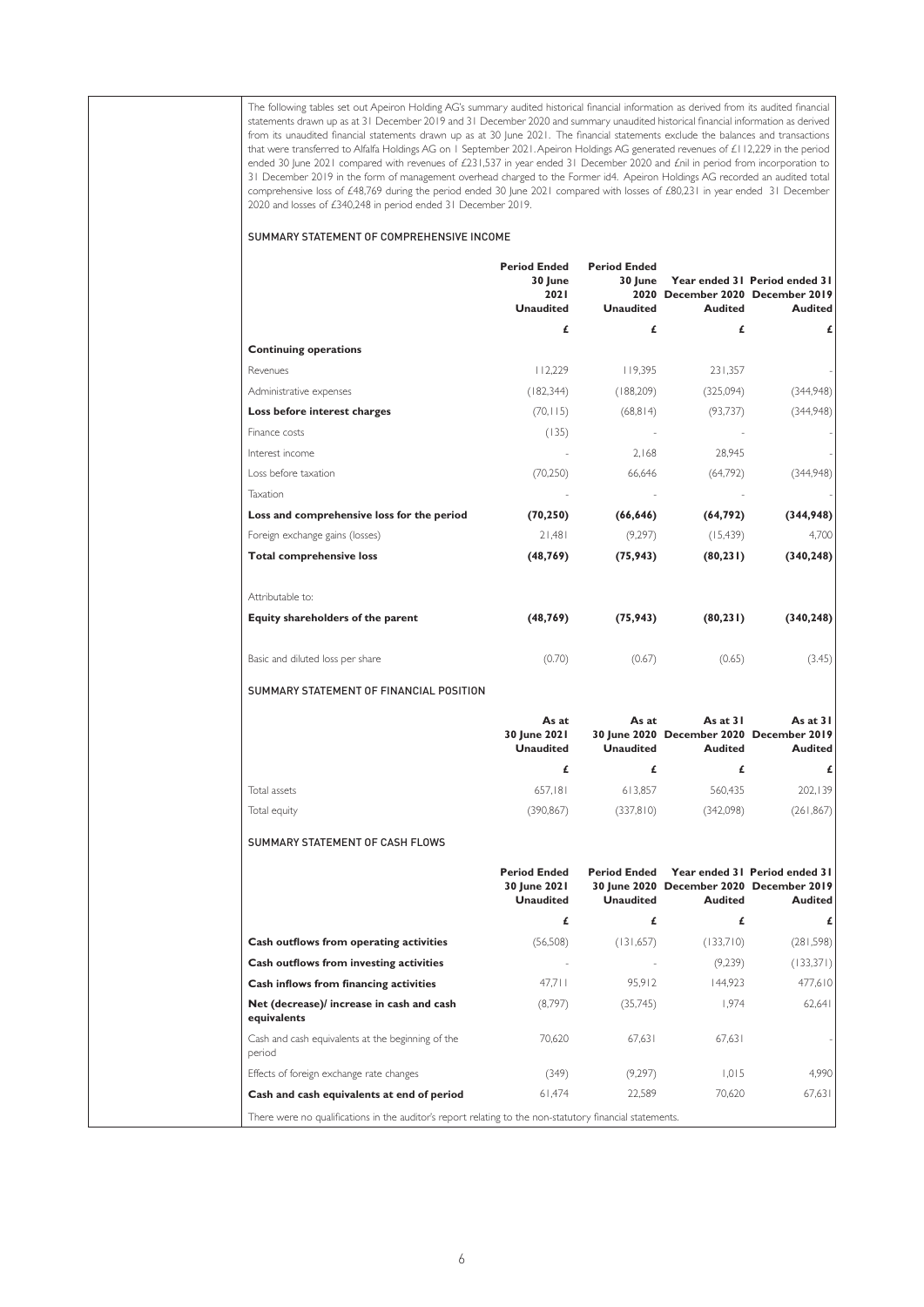| Selected pro forma<br>financial information<br>accounting policies that will be adopted by the Company in preparing its published financial statements.<br>Proforma statement of financial position for the Enlarged Group<br>Anemoi<br>International<br>Apeiron<br>Assignment Capitalisation<br>Placing - net<br>Limited<br>Former id 4<br><b>Holdings AG</b><br>of loans<br>of Debt<br><b>Acquisition</b><br>of expenses<br>Consolidation<br>Unaudited as at Unaudited as at Unaudited as at<br>30/06/2021<br>30/06/2021<br>30/06/2021<br>£<br>£<br>£<br>£<br>£<br>£<br>£<br>£<br>Non-current assets<br>Note I<br>Note 2<br>Note 3<br>Note 4<br>Note 5<br>Note 6<br>Note 7<br>Note 8<br>130.464<br>Investments<br>2,666,667<br>(2,797,131)<br> 0,  4 <br>Property, plant and equipment<br>305.423<br>Intangible assets<br>305,423<br>140,605<br>2,666,667<br>(2,797,131)<br>×<br>٠<br><b>Current assets</b><br>7,403<br>58,166<br>5,135<br>Trade and other receivables<br>1,095,868<br>Cash and cash equivalents<br>102.576<br>61,474<br>1.764.85<br>1,764,851<br>1,103,271<br>160,742<br>66,609<br>1,103,271<br>466,165<br>207,214<br>2,666,667<br>1,764,851<br>(2,797,131)<br><b>Total Assets</b><br>$\overline{\phantom{a}}$<br><b>Equity and liabilities</b><br>Non- current liabilities<br>229,673<br>Borrowings<br><b>Current liabilities</b><br>76,752<br>66,834<br>42,254<br>Trade and other payables<br>Related party loans - Thalassa<br>704,575<br>964,052<br>(1,668,627)<br>Related party loans - Apeiron Holdings AG/id4 AG<br>352,288<br>(352, 288)<br>Related Party Loan - Alfalfa Holdings AG<br>(97, 679)<br>Related party loans - Apeiron BVI Ltd<br>41,742<br>1,668,627<br>(1,710,370)<br>306,425<br>1,123,697<br>598,081<br>(1,710,370)<br><b>Total Liabilities</b><br>306,425<br>1,123,697<br>598,081<br>(1,710,370)<br>Equity attributable to equity holders of the<br>Group<br>1,044,855<br>Share Capital - Ordinary shares<br>78,381<br>78.381<br>50,000<br>40,278<br>(156, 762)<br>Merger relief reserve<br>Share Premium account<br>2,616,667<br>2,042,972<br>74,330<br>Warrant Reserve<br>Profit and Loss account<br>(318, 166)<br>(765, 033)<br>(479,990)<br>(318, 399)<br>318,399<br>1,710,370<br>Capital contribution<br>(4, 173)<br>29.120<br>10.742<br>(2.958.768)<br>Other reserves<br><b>Total Equity</b><br>796,846<br>(657, 532)<br>(390, 867)<br>1,710,370<br>2,666,667<br>1,764,851<br>(2,797,131)<br>1,103,271<br>207,214<br>(2,797,131)<br><b>Total Equity and liabilities</b><br>466,165<br>2,666,667<br>1,764,851<br>Proforma statement of comprehensive income for the Enlarged Group for the period ended 30 June 2021<br><b>Total Proforma</b><br>Anemoi<br>International<br>Apeiron<br>Assignment Capitalisation<br>Placing - net<br>Former id 4<br><b>Holdings AG</b><br>of Debt<br>Acquisition<br>Limited<br>of loans<br>of expenses Consolidation<br><b>Unaudited</b><br><b>Unaudited</b><br><b>Unaudited</b><br>6 months<br>6 months<br>6 months<br>period ended<br>period ended<br>period ended<br>30/06/2021<br>30/06/2021<br>30/06/2021<br>£<br>£<br>£<br>£<br>£<br>£<br>£<br>£<br>Note 2<br>Note 4<br>Note I<br>Note 3<br>Note 5<br>Note 6<br>Note 7<br>Note 8<br><b>Continuing operations</b><br>64,690<br>112,229<br>(112, 229)<br>Revenues<br>Cost of sales<br>(14,623)<br>50,067<br>112,229<br>(112, 229)<br><b>Gross profit</b><br>٠<br>$\overline{\phantom{a}}$<br>$\overline{\phantom{a}}$<br>(115,014)<br>Administrative expenses<br>(211,057)<br>(182, 344)<br>112,229<br>(318.399)<br>Exceptional expenses<br>(115, 014)<br>(160, 990)<br>(70, 115)<br>(318, 399)<br>Loss before interest charges<br>$\overline{\phantom{a}}$<br>$\overline{\phantom{a}}$<br>٠<br>135.00<br>Finance costs<br>(7,855)<br>Interest income<br>(122, 869)<br>(160, 990)<br>(70, 250)<br>(318, 399)<br>Loss before taxation<br>Taxation<br>(122, 869)<br>(160,990)<br>(70, 250)<br>(318, 399)<br>Loss for the period<br>Other comprehensive income<br>(13.563)<br>34.846<br>21.48<br>Exchange differences on re-translating foreign operation<br><b>Total comprehensive income</b><br>(136, 432)<br>(126, 144)<br>(48, 769)<br>(318, 399)<br>Notes:<br>Note I<br>The financial information relating to Anemoi International Ltd for the 6 months period ended 30 June 2021 has been extracted from the unaudited<br>financial information as at 30 June 2021 set out in Part $X(A)$ (Historical Financial Information on the Group) of this Prospectus.<br>Note 2<br>The financial information relating to the Former id4 for the 6 months period ended 30 June 2021 has been extracted from the unaudited financial<br>information as at 30 June 2021 set out in Part X (C) (Unaudited Interim Financial Information of the Former id4) of this Prospectus.<br>Note 3<br>The financial information relating to Apeiron Holdings AG for the 6 months period ended 30 June 2021 has been extracted from the unaudited<br>financial information as at 30 June 2021 set out in Part X (E) Historical Financial Information of Apeiron Holdings AG of this Prospectus.<br>Note 4<br>On 14 September 2021, the Former id4 and Apeiron Holdings AG merged and Apeiron Holdings AG changed its name to id4 AG ("id4") (the<br>"merger"). On 29 September 2021, Thalassa contributed and assigned to Apeiron Holdings (BVI) Ltd its shareholder loan receivables from id4.<br>These loans were originally due from the Former id4 and Apeiron Holdings AG prior to the merger. As at 30 June 2021, the amount due from the<br>Former id4 was CHF900,000 (£704,575) and Apeiron Holdings AG was CHF1,231,446 (£964,052).<br>Note 5<br>On 30 September 2021 Apeiron Holdings (BVI) Ltd subsequently contributed and assigned to id4 its shareholder loan receivables (which comprise<br>the loans per Note 4 and CHF53,320 from Apeiron Holdings (BVI) Ltd to Apeiron Holdings AG prior to the merger with the Former id4) to id4.<br>As at 30 June 2021, the total amount due under these loans was CHF2,184,766. Upon receipt of the contribution, id4 became both the creditor<br>and debtor of the shareholder loans from Apeiron (BVI) Limited which were then extinguished.<br>Assumes the issue by the Company of the 66,666,666 Initial Consideration Shares to the shareholders of id4 in exchange for the total share<br>Note 6<br>capital of id4 on Completion.<br>Note 7<br>The gross placing receipts of £2,175,000 are conditional on Admission. The cash expenses of the Placing and Admission payable by the Company<br>are expected to total £410,148. | What is the key financial information regarding the enlarged group? |                                                                                                                                                                                                                                                                                                                                                                                                                            |  |  |  |  |  |  |  |                                               |
|------------------------------------------------------------------------------------------------------------------------------------------------------------------------------------------------------------------------------------------------------------------------------------------------------------------------------------------------------------------------------------------------------------------------------------------------------------------------------------------------------------------------------------------------------------------------------------------------------------------------------------------------------------------------------------------------------------------------------------------------------------------------------------------------------------------------------------------------------------------------------------------------------------------------------------------------------------------------------------------------------------------------------------------------------------------------------------------------------------------------------------------------------------------------------------------------------------------------------------------------------------------------------------------------------------------------------------------------------------------------------------------------------------------------------------------------------------------------------------------------------------------------------------------------------------------------------------------------------------------------------------------------------------------------------------------------------------------------------------------------------------------------------------------------------------------------------------------------------------------------------------------------------------------------------------------------------------------------------------------------------------------------------------------------------------------------------------------------------------------------------------------------------------------------------------------------------------------------------------------------------------------------------------------------------------------------------------------------------------------------------------------------------------------------------------------------------------------------------------------------------------------------------------------------------------------------------------------------------------------------------------------------------------------------------------------------------------------------------------------------------------------------------------------------------------------------------------------------------------------------------------------------------------------------------------------------------------------------------------------------------------------------------------------------------------------------------------------------------------------------------------------------------------------------------------------------------------------------------------------------------------------------------------------------------------------------------------------------------------------------------------------------------------------------------------------------------------------------------------------------------------------------------------------------------------------------------------------------------------------------------------------------------------------------------------------------------------------------------------------------------------------------------------------------------------------------------------------------------------------------------------------------------------------------------------------------------------------------------------------------------------------------------------------------------------------------------------------------------------------------------------------------------------------------------------------------------------------------------------------------------------------------------------------------------------------------------------------------------------------------------------------------------------------------------------------------------------------------------------------------------------------------------------------------------------------------------------------------------------------------------------------------------------------------------------------------------------------------------------------------------------------------------------------------------------------------------------------------------------------------------------------------------------------------------------------------------------------------------------------------------------------------------------------------------------------------------------------------------------------------------------------------------------------------------------------------------------------------------------------------------------------------------------------------------------------------------------------------------------------------------------------------------------------------------------------------------------------------------------------------------------------------------------------------------------------------------------------------------------------------------------------------------------------------------------------------------------------------------------------------------------------------------------------------------------------------------------------------------------------------------------------------------------------------------------------------------------------------------------------------------------------------------------------------------------------------------------------------------------------------------------------------------------------------------------------------------------------------------------------------------------------------------------------------------------------------------------------------------------------------------------------------------------------------------------------------------------------------------------------------------------------------------------------------------------------------------------------------------------|---------------------------------------------------------------------|----------------------------------------------------------------------------------------------------------------------------------------------------------------------------------------------------------------------------------------------------------------------------------------------------------------------------------------------------------------------------------------------------------------------------|--|--|--|--|--|--|--|-----------------------------------------------|
|                                                                                                                                                                                                                                                                                                                                                                                                                                                                                                                                                                                                                                                                                                                                                                                                                                                                                                                                                                                                                                                                                                                                                                                                                                                                                                                                                                                                                                                                                                                                                                                                                                                                                                                                                                                                                                                                                                                                                                                                                                                                                                                                                                                                                                                                                                                                                                                                                                                                                                                                                                                                                                                                                                                                                                                                                                                                                                                                                                                                                                                                                                                                                                                                                                                                                                                                                                                                                                                                                                                                                                                                                                                                                                                                                                                                                                                                                                                                                                                                                                                                                                                                                                                                                                                                                                                                                                                                                                                                                                                                                                                                                                                                                                                                                                                                                                                                                                                                                                                                                                                                                                                                                                                                                                                                                                                                                                                                                                                                                                                                                                                                                                                                                                                                                                                                                                                                                                                                                                                                                                                                                                                                                                                                                                                                                                                                                                                                                                                                                                                                                                                                            |                                                                     | The unaudited pro forma statement of net assets and Income statement relating to the proposed acquisition of id4 by Anemoi International<br>(together the "Enlarged Group") and subsequent Placing has been prepared for illustrative purposes only, to provide information about<br>how the Placing might have affected the financial information on the Enlarged Group as at 30 June 2021, presented on the basis of the |  |  |  |  |  |  |  |                                               |
|                                                                                                                                                                                                                                                                                                                                                                                                                                                                                                                                                                                                                                                                                                                                                                                                                                                                                                                                                                                                                                                                                                                                                                                                                                                                                                                                                                                                                                                                                                                                                                                                                                                                                                                                                                                                                                                                                                                                                                                                                                                                                                                                                                                                                                                                                                                                                                                                                                                                                                                                                                                                                                                                                                                                                                                                                                                                                                                                                                                                                                                                                                                                                                                                                                                                                                                                                                                                                                                                                                                                                                                                                                                                                                                                                                                                                                                                                                                                                                                                                                                                                                                                                                                                                                                                                                                                                                                                                                                                                                                                                                                                                                                                                                                                                                                                                                                                                                                                                                                                                                                                                                                                                                                                                                                                                                                                                                                                                                                                                                                                                                                                                                                                                                                                                                                                                                                                                                                                                                                                                                                                                                                                                                                                                                                                                                                                                                                                                                                                                                                                                                                                            |                                                                     |                                                                                                                                                                                                                                                                                                                                                                                                                            |  |  |  |  |  |  |  |                                               |
|                                                                                                                                                                                                                                                                                                                                                                                                                                                                                                                                                                                                                                                                                                                                                                                                                                                                                                                                                                                                                                                                                                                                                                                                                                                                                                                                                                                                                                                                                                                                                                                                                                                                                                                                                                                                                                                                                                                                                                                                                                                                                                                                                                                                                                                                                                                                                                                                                                                                                                                                                                                                                                                                                                                                                                                                                                                                                                                                                                                                                                                                                                                                                                                                                                                                                                                                                                                                                                                                                                                                                                                                                                                                                                                                                                                                                                                                                                                                                                                                                                                                                                                                                                                                                                                                                                                                                                                                                                                                                                                                                                                                                                                                                                                                                                                                                                                                                                                                                                                                                                                                                                                                                                                                                                                                                                                                                                                                                                                                                                                                                                                                                                                                                                                                                                                                                                                                                                                                                                                                                                                                                                                                                                                                                                                                                                                                                                                                                                                                                                                                                                                                            |                                                                     |                                                                                                                                                                                                                                                                                                                                                                                                                            |  |  |  |  |  |  |  | Total<br>Proforma net<br>assets<br>30/06/2021 |
|                                                                                                                                                                                                                                                                                                                                                                                                                                                                                                                                                                                                                                                                                                                                                                                                                                                                                                                                                                                                                                                                                                                                                                                                                                                                                                                                                                                                                                                                                                                                                                                                                                                                                                                                                                                                                                                                                                                                                                                                                                                                                                                                                                                                                                                                                                                                                                                                                                                                                                                                                                                                                                                                                                                                                                                                                                                                                                                                                                                                                                                                                                                                                                                                                                                                                                                                                                                                                                                                                                                                                                                                                                                                                                                                                                                                                                                                                                                                                                                                                                                                                                                                                                                                                                                                                                                                                                                                                                                                                                                                                                                                                                                                                                                                                                                                                                                                                                                                                                                                                                                                                                                                                                                                                                                                                                                                                                                                                                                                                                                                                                                                                                                                                                                                                                                                                                                                                                                                                                                                                                                                                                                                                                                                                                                                                                                                                                                                                                                                                                                                                                                                            |                                                                     |                                                                                                                                                                                                                                                                                                                                                                                                                            |  |  |  |  |  |  |  | £                                             |
|                                                                                                                                                                                                                                                                                                                                                                                                                                                                                                                                                                                                                                                                                                                                                                                                                                                                                                                                                                                                                                                                                                                                                                                                                                                                                                                                                                                                                                                                                                                                                                                                                                                                                                                                                                                                                                                                                                                                                                                                                                                                                                                                                                                                                                                                                                                                                                                                                                                                                                                                                                                                                                                                                                                                                                                                                                                                                                                                                                                                                                                                                                                                                                                                                                                                                                                                                                                                                                                                                                                                                                                                                                                                                                                                                                                                                                                                                                                                                                                                                                                                                                                                                                                                                                                                                                                                                                                                                                                                                                                                                                                                                                                                                                                                                                                                                                                                                                                                                                                                                                                                                                                                                                                                                                                                                                                                                                                                                                                                                                                                                                                                                                                                                                                                                                                                                                                                                                                                                                                                                                                                                                                                                                                                                                                                                                                                                                                                                                                                                                                                                                                                            |                                                                     |                                                                                                                                                                                                                                                                                                                                                                                                                            |  |  |  |  |  |  |  | 0,  4                                         |
|                                                                                                                                                                                                                                                                                                                                                                                                                                                                                                                                                                                                                                                                                                                                                                                                                                                                                                                                                                                                                                                                                                                                                                                                                                                                                                                                                                                                                                                                                                                                                                                                                                                                                                                                                                                                                                                                                                                                                                                                                                                                                                                                                                                                                                                                                                                                                                                                                                                                                                                                                                                                                                                                                                                                                                                                                                                                                                                                                                                                                                                                                                                                                                                                                                                                                                                                                                                                                                                                                                                                                                                                                                                                                                                                                                                                                                                                                                                                                                                                                                                                                                                                                                                                                                                                                                                                                                                                                                                                                                                                                                                                                                                                                                                                                                                                                                                                                                                                                                                                                                                                                                                                                                                                                                                                                                                                                                                                                                                                                                                                                                                                                                                                                                                                                                                                                                                                                                                                                                                                                                                                                                                                                                                                                                                                                                                                                                                                                                                                                                                                                                                                            |                                                                     |                                                                                                                                                                                                                                                                                                                                                                                                                            |  |  |  |  |  |  |  | 305,423<br>315,564                            |
|                                                                                                                                                                                                                                                                                                                                                                                                                                                                                                                                                                                                                                                                                                                                                                                                                                                                                                                                                                                                                                                                                                                                                                                                                                                                                                                                                                                                                                                                                                                                                                                                                                                                                                                                                                                                                                                                                                                                                                                                                                                                                                                                                                                                                                                                                                                                                                                                                                                                                                                                                                                                                                                                                                                                                                                                                                                                                                                                                                                                                                                                                                                                                                                                                                                                                                                                                                                                                                                                                                                                                                                                                                                                                                                                                                                                                                                                                                                                                                                                                                                                                                                                                                                                                                                                                                                                                                                                                                                                                                                                                                                                                                                                                                                                                                                                                                                                                                                                                                                                                                                                                                                                                                                                                                                                                                                                                                                                                                                                                                                                                                                                                                                                                                                                                                                                                                                                                                                                                                                                                                                                                                                                                                                                                                                                                                                                                                                                                                                                                                                                                                                                            |                                                                     |                                                                                                                                                                                                                                                                                                                                                                                                                            |  |  |  |  |  |  |  | 70,704<br>3,024,769                           |
|                                                                                                                                                                                                                                                                                                                                                                                                                                                                                                                                                                                                                                                                                                                                                                                                                                                                                                                                                                                                                                                                                                                                                                                                                                                                                                                                                                                                                                                                                                                                                                                                                                                                                                                                                                                                                                                                                                                                                                                                                                                                                                                                                                                                                                                                                                                                                                                                                                                                                                                                                                                                                                                                                                                                                                                                                                                                                                                                                                                                                                                                                                                                                                                                                                                                                                                                                                                                                                                                                                                                                                                                                                                                                                                                                                                                                                                                                                                                                                                                                                                                                                                                                                                                                                                                                                                                                                                                                                                                                                                                                                                                                                                                                                                                                                                                                                                                                                                                                                                                                                                                                                                                                                                                                                                                                                                                                                                                                                                                                                                                                                                                                                                                                                                                                                                                                                                                                                                                                                                                                                                                                                                                                                                                                                                                                                                                                                                                                                                                                                                                                                                                            |                                                                     |                                                                                                                                                                                                                                                                                                                                                                                                                            |  |  |  |  |  |  |  | 3,095,473                                     |
|                                                                                                                                                                                                                                                                                                                                                                                                                                                                                                                                                                                                                                                                                                                                                                                                                                                                                                                                                                                                                                                                                                                                                                                                                                                                                                                                                                                                                                                                                                                                                                                                                                                                                                                                                                                                                                                                                                                                                                                                                                                                                                                                                                                                                                                                                                                                                                                                                                                                                                                                                                                                                                                                                                                                                                                                                                                                                                                                                                                                                                                                                                                                                                                                                                                                                                                                                                                                                                                                                                                                                                                                                                                                                                                                                                                                                                                                                                                                                                                                                                                                                                                                                                                                                                                                                                                                                                                                                                                                                                                                                                                                                                                                                                                                                                                                                                                                                                                                                                                                                                                                                                                                                                                                                                                                                                                                                                                                                                                                                                                                                                                                                                                                                                                                                                                                                                                                                                                                                                                                                                                                                                                                                                                                                                                                                                                                                                                                                                                                                                                                                                                                            |                                                                     |                                                                                                                                                                                                                                                                                                                                                                                                                            |  |  |  |  |  |  |  | 3,411,037                                     |
|                                                                                                                                                                                                                                                                                                                                                                                                                                                                                                                                                                                                                                                                                                                                                                                                                                                                                                                                                                                                                                                                                                                                                                                                                                                                                                                                                                                                                                                                                                                                                                                                                                                                                                                                                                                                                                                                                                                                                                                                                                                                                                                                                                                                                                                                                                                                                                                                                                                                                                                                                                                                                                                                                                                                                                                                                                                                                                                                                                                                                                                                                                                                                                                                                                                                                                                                                                                                                                                                                                                                                                                                                                                                                                                                                                                                                                                                                                                                                                                                                                                                                                                                                                                                                                                                                                                                                                                                                                                                                                                                                                                                                                                                                                                                                                                                                                                                                                                                                                                                                                                                                                                                                                                                                                                                                                                                                                                                                                                                                                                                                                                                                                                                                                                                                                                                                                                                                                                                                                                                                                                                                                                                                                                                                                                                                                                                                                                                                                                                                                                                                                                                            |                                                                     |                                                                                                                                                                                                                                                                                                                                                                                                                            |  |  |  |  |  |  |  |                                               |
|                                                                                                                                                                                                                                                                                                                                                                                                                                                                                                                                                                                                                                                                                                                                                                                                                                                                                                                                                                                                                                                                                                                                                                                                                                                                                                                                                                                                                                                                                                                                                                                                                                                                                                                                                                                                                                                                                                                                                                                                                                                                                                                                                                                                                                                                                                                                                                                                                                                                                                                                                                                                                                                                                                                                                                                                                                                                                                                                                                                                                                                                                                                                                                                                                                                                                                                                                                                                                                                                                                                                                                                                                                                                                                                                                                                                                                                                                                                                                                                                                                                                                                                                                                                                                                                                                                                                                                                                                                                                                                                                                                                                                                                                                                                                                                                                                                                                                                                                                                                                                                                                                                                                                                                                                                                                                                                                                                                                                                                                                                                                                                                                                                                                                                                                                                                                                                                                                                                                                                                                                                                                                                                                                                                                                                                                                                                                                                                                                                                                                                                                                                                                            |                                                                     |                                                                                                                                                                                                                                                                                                                                                                                                                            |  |  |  |  |  |  |  | 229,673                                       |
|                                                                                                                                                                                                                                                                                                                                                                                                                                                                                                                                                                                                                                                                                                                                                                                                                                                                                                                                                                                                                                                                                                                                                                                                                                                                                                                                                                                                                                                                                                                                                                                                                                                                                                                                                                                                                                                                                                                                                                                                                                                                                                                                                                                                                                                                                                                                                                                                                                                                                                                                                                                                                                                                                                                                                                                                                                                                                                                                                                                                                                                                                                                                                                                                                                                                                                                                                                                                                                                                                                                                                                                                                                                                                                                                                                                                                                                                                                                                                                                                                                                                                                                                                                                                                                                                                                                                                                                                                                                                                                                                                                                                                                                                                                                                                                                                                                                                                                                                                                                                                                                                                                                                                                                                                                                                                                                                                                                                                                                                                                                                                                                                                                                                                                                                                                                                                                                                                                                                                                                                                                                                                                                                                                                                                                                                                                                                                                                                                                                                                                                                                                                                            |                                                                     |                                                                                                                                                                                                                                                                                                                                                                                                                            |  |  |  |  |  |  |  | 185,840                                       |
|                                                                                                                                                                                                                                                                                                                                                                                                                                                                                                                                                                                                                                                                                                                                                                                                                                                                                                                                                                                                                                                                                                                                                                                                                                                                                                                                                                                                                                                                                                                                                                                                                                                                                                                                                                                                                                                                                                                                                                                                                                                                                                                                                                                                                                                                                                                                                                                                                                                                                                                                                                                                                                                                                                                                                                                                                                                                                                                                                                                                                                                                                                                                                                                                                                                                                                                                                                                                                                                                                                                                                                                                                                                                                                                                                                                                                                                                                                                                                                                                                                                                                                                                                                                                                                                                                                                                                                                                                                                                                                                                                                                                                                                                                                                                                                                                                                                                                                                                                                                                                                                                                                                                                                                                                                                                                                                                                                                                                                                                                                                                                                                                                                                                                                                                                                                                                                                                                                                                                                                                                                                                                                                                                                                                                                                                                                                                                                                                                                                                                                                                                                                                            |                                                                     |                                                                                                                                                                                                                                                                                                                                                                                                                            |  |  |  |  |  |  |  | (97, 679)                                     |
|                                                                                                                                                                                                                                                                                                                                                                                                                                                                                                                                                                                                                                                                                                                                                                                                                                                                                                                                                                                                                                                                                                                                                                                                                                                                                                                                                                                                                                                                                                                                                                                                                                                                                                                                                                                                                                                                                                                                                                                                                                                                                                                                                                                                                                                                                                                                                                                                                                                                                                                                                                                                                                                                                                                                                                                                                                                                                                                                                                                                                                                                                                                                                                                                                                                                                                                                                                                                                                                                                                                                                                                                                                                                                                                                                                                                                                                                                                                                                                                                                                                                                                                                                                                                                                                                                                                                                                                                                                                                                                                                                                                                                                                                                                                                                                                                                                                                                                                                                                                                                                                                                                                                                                                                                                                                                                                                                                                                                                                                                                                                                                                                                                                                                                                                                                                                                                                                                                                                                                                                                                                                                                                                                                                                                                                                                                                                                                                                                                                                                                                                                                                                            |                                                                     |                                                                                                                                                                                                                                                                                                                                                                                                                            |  |  |  |  |  |  |  | 317,834                                       |
|                                                                                                                                                                                                                                                                                                                                                                                                                                                                                                                                                                                                                                                                                                                                                                                                                                                                                                                                                                                                                                                                                                                                                                                                                                                                                                                                                                                                                                                                                                                                                                                                                                                                                                                                                                                                                                                                                                                                                                                                                                                                                                                                                                                                                                                                                                                                                                                                                                                                                                                                                                                                                                                                                                                                                                                                                                                                                                                                                                                                                                                                                                                                                                                                                                                                                                                                                                                                                                                                                                                                                                                                                                                                                                                                                                                                                                                                                                                                                                                                                                                                                                                                                                                                                                                                                                                                                                                                                                                                                                                                                                                                                                                                                                                                                                                                                                                                                                                                                                                                                                                                                                                                                                                                                                                                                                                                                                                                                                                                                                                                                                                                                                                                                                                                                                                                                                                                                                                                                                                                                                                                                                                                                                                                                                                                                                                                                                                                                                                                                                                                                                                                            |                                                                     |                                                                                                                                                                                                                                                                                                                                                                                                                            |  |  |  |  |  |  |  | 317,834                                       |
|                                                                                                                                                                                                                                                                                                                                                                                                                                                                                                                                                                                                                                                                                                                                                                                                                                                                                                                                                                                                                                                                                                                                                                                                                                                                                                                                                                                                                                                                                                                                                                                                                                                                                                                                                                                                                                                                                                                                                                                                                                                                                                                                                                                                                                                                                                                                                                                                                                                                                                                                                                                                                                                                                                                                                                                                                                                                                                                                                                                                                                                                                                                                                                                                                                                                                                                                                                                                                                                                                                                                                                                                                                                                                                                                                                                                                                                                                                                                                                                                                                                                                                                                                                                                                                                                                                                                                                                                                                                                                                                                                                                                                                                                                                                                                                                                                                                                                                                                                                                                                                                                                                                                                                                                                                                                                                                                                                                                                                                                                                                                                                                                                                                                                                                                                                                                                                                                                                                                                                                                                                                                                                                                                                                                                                                                                                                                                                                                                                                                                                                                                                                                            |                                                                     |                                                                                                                                                                                                                                                                                                                                                                                                                            |  |  |  |  |  |  |  |                                               |
|                                                                                                                                                                                                                                                                                                                                                                                                                                                                                                                                                                                                                                                                                                                                                                                                                                                                                                                                                                                                                                                                                                                                                                                                                                                                                                                                                                                                                                                                                                                                                                                                                                                                                                                                                                                                                                                                                                                                                                                                                                                                                                                                                                                                                                                                                                                                                                                                                                                                                                                                                                                                                                                                                                                                                                                                                                                                                                                                                                                                                                                                                                                                                                                                                                                                                                                                                                                                                                                                                                                                                                                                                                                                                                                                                                                                                                                                                                                                                                                                                                                                                                                                                                                                                                                                                                                                                                                                                                                                                                                                                                                                                                                                                                                                                                                                                                                                                                                                                                                                                                                                                                                                                                                                                                                                                                                                                                                                                                                                                                                                                                                                                                                                                                                                                                                                                                                                                                                                                                                                                                                                                                                                                                                                                                                                                                                                                                                                                                                                                                                                                                                                            |                                                                     |                                                                                                                                                                                                                                                                                                                                                                                                                            |  |  |  |  |  |  |  | 1,135,133                                     |
|                                                                                                                                                                                                                                                                                                                                                                                                                                                                                                                                                                                                                                                                                                                                                                                                                                                                                                                                                                                                                                                                                                                                                                                                                                                                                                                                                                                                                                                                                                                                                                                                                                                                                                                                                                                                                                                                                                                                                                                                                                                                                                                                                                                                                                                                                                                                                                                                                                                                                                                                                                                                                                                                                                                                                                                                                                                                                                                                                                                                                                                                                                                                                                                                                                                                                                                                                                                                                                                                                                                                                                                                                                                                                                                                                                                                                                                                                                                                                                                                                                                                                                                                                                                                                                                                                                                                                                                                                                                                                                                                                                                                                                                                                                                                                                                                                                                                                                                                                                                                                                                                                                                                                                                                                                                                                                                                                                                                                                                                                                                                                                                                                                                                                                                                                                                                                                                                                                                                                                                                                                                                                                                                                                                                                                                                                                                                                                                                                                                                                                                                                                                                            |                                                                     |                                                                                                                                                                                                                                                                                                                                                                                                                            |  |  |  |  |  |  |  | 4,659,639<br>74,330                           |
|                                                                                                                                                                                                                                                                                                                                                                                                                                                                                                                                                                                                                                                                                                                                                                                                                                                                                                                                                                                                                                                                                                                                                                                                                                                                                                                                                                                                                                                                                                                                                                                                                                                                                                                                                                                                                                                                                                                                                                                                                                                                                                                                                                                                                                                                                                                                                                                                                                                                                                                                                                                                                                                                                                                                                                                                                                                                                                                                                                                                                                                                                                                                                                                                                                                                                                                                                                                                                                                                                                                                                                                                                                                                                                                                                                                                                                                                                                                                                                                                                                                                                                                                                                                                                                                                                                                                                                                                                                                                                                                                                                                                                                                                                                                                                                                                                                                                                                                                                                                                                                                                                                                                                                                                                                                                                                                                                                                                                                                                                                                                                                                                                                                                                                                                                                                                                                                                                                                                                                                                                                                                                                                                                                                                                                                                                                                                                                                                                                                                                                                                                                                                            |                                                                     |                                                                                                                                                                                                                                                                                                                                                                                                                            |  |  |  |  |  |  |  | (1, 563, 189)<br>1,710,370                    |
|                                                                                                                                                                                                                                                                                                                                                                                                                                                                                                                                                                                                                                                                                                                                                                                                                                                                                                                                                                                                                                                                                                                                                                                                                                                                                                                                                                                                                                                                                                                                                                                                                                                                                                                                                                                                                                                                                                                                                                                                                                                                                                                                                                                                                                                                                                                                                                                                                                                                                                                                                                                                                                                                                                                                                                                                                                                                                                                                                                                                                                                                                                                                                                                                                                                                                                                                                                                                                                                                                                                                                                                                                                                                                                                                                                                                                                                                                                                                                                                                                                                                                                                                                                                                                                                                                                                                                                                                                                                                                                                                                                                                                                                                                                                                                                                                                                                                                                                                                                                                                                                                                                                                                                                                                                                                                                                                                                                                                                                                                                                                                                                                                                                                                                                                                                                                                                                                                                                                                                                                                                                                                                                                                                                                                                                                                                                                                                                                                                                                                                                                                                                                            |                                                                     |                                                                                                                                                                                                                                                                                                                                                                                                                            |  |  |  |  |  |  |  | (2,923,079)<br>3,093,204                      |
|                                                                                                                                                                                                                                                                                                                                                                                                                                                                                                                                                                                                                                                                                                                                                                                                                                                                                                                                                                                                                                                                                                                                                                                                                                                                                                                                                                                                                                                                                                                                                                                                                                                                                                                                                                                                                                                                                                                                                                                                                                                                                                                                                                                                                                                                                                                                                                                                                                                                                                                                                                                                                                                                                                                                                                                                                                                                                                                                                                                                                                                                                                                                                                                                                                                                                                                                                                                                                                                                                                                                                                                                                                                                                                                                                                                                                                                                                                                                                                                                                                                                                                                                                                                                                                                                                                                                                                                                                                                                                                                                                                                                                                                                                                                                                                                                                                                                                                                                                                                                                                                                                                                                                                                                                                                                                                                                                                                                                                                                                                                                                                                                                                                                                                                                                                                                                                                                                                                                                                                                                                                                                                                                                                                                                                                                                                                                                                                                                                                                                                                                                                                                            |                                                                     |                                                                                                                                                                                                                                                                                                                                                                                                                            |  |  |  |  |  |  |  | 3,411,037                                     |
|                                                                                                                                                                                                                                                                                                                                                                                                                                                                                                                                                                                                                                                                                                                                                                                                                                                                                                                                                                                                                                                                                                                                                                                                                                                                                                                                                                                                                                                                                                                                                                                                                                                                                                                                                                                                                                                                                                                                                                                                                                                                                                                                                                                                                                                                                                                                                                                                                                                                                                                                                                                                                                                                                                                                                                                                                                                                                                                                                                                                                                                                                                                                                                                                                                                                                                                                                                                                                                                                                                                                                                                                                                                                                                                                                                                                                                                                                                                                                                                                                                                                                                                                                                                                                                                                                                                                                                                                                                                                                                                                                                                                                                                                                                                                                                                                                                                                                                                                                                                                                                                                                                                                                                                                                                                                                                                                                                                                                                                                                                                                                                                                                                                                                                                                                                                                                                                                                                                                                                                                                                                                                                                                                                                                                                                                                                                                                                                                                                                                                                                                                                                                            |                                                                     |                                                                                                                                                                                                                                                                                                                                                                                                                            |  |  |  |  |  |  |  |                                               |
|                                                                                                                                                                                                                                                                                                                                                                                                                                                                                                                                                                                                                                                                                                                                                                                                                                                                                                                                                                                                                                                                                                                                                                                                                                                                                                                                                                                                                                                                                                                                                                                                                                                                                                                                                                                                                                                                                                                                                                                                                                                                                                                                                                                                                                                                                                                                                                                                                                                                                                                                                                                                                                                                                                                                                                                                                                                                                                                                                                                                                                                                                                                                                                                                                                                                                                                                                                                                                                                                                                                                                                                                                                                                                                                                                                                                                                                                                                                                                                                                                                                                                                                                                                                                                                                                                                                                                                                                                                                                                                                                                                                                                                                                                                                                                                                                                                                                                                                                                                                                                                                                                                                                                                                                                                                                                                                                                                                                                                                                                                                                                                                                                                                                                                                                                                                                                                                                                                                                                                                                                                                                                                                                                                                                                                                                                                                                                                                                                                                                                                                                                                                                            |                                                                     |                                                                                                                                                                                                                                                                                                                                                                                                                            |  |  |  |  |  |  |  |                                               |
|                                                                                                                                                                                                                                                                                                                                                                                                                                                                                                                                                                                                                                                                                                                                                                                                                                                                                                                                                                                                                                                                                                                                                                                                                                                                                                                                                                                                                                                                                                                                                                                                                                                                                                                                                                                                                                                                                                                                                                                                                                                                                                                                                                                                                                                                                                                                                                                                                                                                                                                                                                                                                                                                                                                                                                                                                                                                                                                                                                                                                                                                                                                                                                                                                                                                                                                                                                                                                                                                                                                                                                                                                                                                                                                                                                                                                                                                                                                                                                                                                                                                                                                                                                                                                                                                                                                                                                                                                                                                                                                                                                                                                                                                                                                                                                                                                                                                                                                                                                                                                                                                                                                                                                                                                                                                                                                                                                                                                                                                                                                                                                                                                                                                                                                                                                                                                                                                                                                                                                                                                                                                                                                                                                                                                                                                                                                                                                                                                                                                                                                                                                                                            |                                                                     |                                                                                                                                                                                                                                                                                                                                                                                                                            |  |  |  |  |  |  |  | income<br>statement                           |
|                                                                                                                                                                                                                                                                                                                                                                                                                                                                                                                                                                                                                                                                                                                                                                                                                                                                                                                                                                                                                                                                                                                                                                                                                                                                                                                                                                                                                                                                                                                                                                                                                                                                                                                                                                                                                                                                                                                                                                                                                                                                                                                                                                                                                                                                                                                                                                                                                                                                                                                                                                                                                                                                                                                                                                                                                                                                                                                                                                                                                                                                                                                                                                                                                                                                                                                                                                                                                                                                                                                                                                                                                                                                                                                                                                                                                                                                                                                                                                                                                                                                                                                                                                                                                                                                                                                                                                                                                                                                                                                                                                                                                                                                                                                                                                                                                                                                                                                                                                                                                                                                                                                                                                                                                                                                                                                                                                                                                                                                                                                                                                                                                                                                                                                                                                                                                                                                                                                                                                                                                                                                                                                                                                                                                                                                                                                                                                                                                                                                                                                                                                                                            |                                                                     |                                                                                                                                                                                                                                                                                                                                                                                                                            |  |  |  |  |  |  |  | 30/06/2021                                    |
|                                                                                                                                                                                                                                                                                                                                                                                                                                                                                                                                                                                                                                                                                                                                                                                                                                                                                                                                                                                                                                                                                                                                                                                                                                                                                                                                                                                                                                                                                                                                                                                                                                                                                                                                                                                                                                                                                                                                                                                                                                                                                                                                                                                                                                                                                                                                                                                                                                                                                                                                                                                                                                                                                                                                                                                                                                                                                                                                                                                                                                                                                                                                                                                                                                                                                                                                                                                                                                                                                                                                                                                                                                                                                                                                                                                                                                                                                                                                                                                                                                                                                                                                                                                                                                                                                                                                                                                                                                                                                                                                                                                                                                                                                                                                                                                                                                                                                                                                                                                                                                                                                                                                                                                                                                                                                                                                                                                                                                                                                                                                                                                                                                                                                                                                                                                                                                                                                                                                                                                                                                                                                                                                                                                                                                                                                                                                                                                                                                                                                                                                                                                                            |                                                                     |                                                                                                                                                                                                                                                                                                                                                                                                                            |  |  |  |  |  |  |  | 64,690                                        |
|                                                                                                                                                                                                                                                                                                                                                                                                                                                                                                                                                                                                                                                                                                                                                                                                                                                                                                                                                                                                                                                                                                                                                                                                                                                                                                                                                                                                                                                                                                                                                                                                                                                                                                                                                                                                                                                                                                                                                                                                                                                                                                                                                                                                                                                                                                                                                                                                                                                                                                                                                                                                                                                                                                                                                                                                                                                                                                                                                                                                                                                                                                                                                                                                                                                                                                                                                                                                                                                                                                                                                                                                                                                                                                                                                                                                                                                                                                                                                                                                                                                                                                                                                                                                                                                                                                                                                                                                                                                                                                                                                                                                                                                                                                                                                                                                                                                                                                                                                                                                                                                                                                                                                                                                                                                                                                                                                                                                                                                                                                                                                                                                                                                                                                                                                                                                                                                                                                                                                                                                                                                                                                                                                                                                                                                                                                                                                                                                                                                                                                                                                                                                            |                                                                     |                                                                                                                                                                                                                                                                                                                                                                                                                            |  |  |  |  |  |  |  | (14,623)<br>50,067                            |
|                                                                                                                                                                                                                                                                                                                                                                                                                                                                                                                                                                                                                                                                                                                                                                                                                                                                                                                                                                                                                                                                                                                                                                                                                                                                                                                                                                                                                                                                                                                                                                                                                                                                                                                                                                                                                                                                                                                                                                                                                                                                                                                                                                                                                                                                                                                                                                                                                                                                                                                                                                                                                                                                                                                                                                                                                                                                                                                                                                                                                                                                                                                                                                                                                                                                                                                                                                                                                                                                                                                                                                                                                                                                                                                                                                                                                                                                                                                                                                                                                                                                                                                                                                                                                                                                                                                                                                                                                                                                                                                                                                                                                                                                                                                                                                                                                                                                                                                                                                                                                                                                                                                                                                                                                                                                                                                                                                                                                                                                                                                                                                                                                                                                                                                                                                                                                                                                                                                                                                                                                                                                                                                                                                                                                                                                                                                                                                                                                                                                                                                                                                                                            |                                                                     |                                                                                                                                                                                                                                                                                                                                                                                                                            |  |  |  |  |  |  |  | (396, 186)<br>(318, 399)                      |
|                                                                                                                                                                                                                                                                                                                                                                                                                                                                                                                                                                                                                                                                                                                                                                                                                                                                                                                                                                                                                                                                                                                                                                                                                                                                                                                                                                                                                                                                                                                                                                                                                                                                                                                                                                                                                                                                                                                                                                                                                                                                                                                                                                                                                                                                                                                                                                                                                                                                                                                                                                                                                                                                                                                                                                                                                                                                                                                                                                                                                                                                                                                                                                                                                                                                                                                                                                                                                                                                                                                                                                                                                                                                                                                                                                                                                                                                                                                                                                                                                                                                                                                                                                                                                                                                                                                                                                                                                                                                                                                                                                                                                                                                                                                                                                                                                                                                                                                                                                                                                                                                                                                                                                                                                                                                                                                                                                                                                                                                                                                                                                                                                                                                                                                                                                                                                                                                                                                                                                                                                                                                                                                                                                                                                                                                                                                                                                                                                                                                                                                                                                                                            |                                                                     |                                                                                                                                                                                                                                                                                                                                                                                                                            |  |  |  |  |  |  |  | (664, 518)<br>(7,990)                         |
|                                                                                                                                                                                                                                                                                                                                                                                                                                                                                                                                                                                                                                                                                                                                                                                                                                                                                                                                                                                                                                                                                                                                                                                                                                                                                                                                                                                                                                                                                                                                                                                                                                                                                                                                                                                                                                                                                                                                                                                                                                                                                                                                                                                                                                                                                                                                                                                                                                                                                                                                                                                                                                                                                                                                                                                                                                                                                                                                                                                                                                                                                                                                                                                                                                                                                                                                                                                                                                                                                                                                                                                                                                                                                                                                                                                                                                                                                                                                                                                                                                                                                                                                                                                                                                                                                                                                                                                                                                                                                                                                                                                                                                                                                                                                                                                                                                                                                                                                                                                                                                                                                                                                                                                                                                                                                                                                                                                                                                                                                                                                                                                                                                                                                                                                                                                                                                                                                                                                                                                                                                                                                                                                                                                                                                                                                                                                                                                                                                                                                                                                                                                                            |                                                                     |                                                                                                                                                                                                                                                                                                                                                                                                                            |  |  |  |  |  |  |  | (672, 508)                                    |
|                                                                                                                                                                                                                                                                                                                                                                                                                                                                                                                                                                                                                                                                                                                                                                                                                                                                                                                                                                                                                                                                                                                                                                                                                                                                                                                                                                                                                                                                                                                                                                                                                                                                                                                                                                                                                                                                                                                                                                                                                                                                                                                                                                                                                                                                                                                                                                                                                                                                                                                                                                                                                                                                                                                                                                                                                                                                                                                                                                                                                                                                                                                                                                                                                                                                                                                                                                                                                                                                                                                                                                                                                                                                                                                                                                                                                                                                                                                                                                                                                                                                                                                                                                                                                                                                                                                                                                                                                                                                                                                                                                                                                                                                                                                                                                                                                                                                                                                                                                                                                                                                                                                                                                                                                                                                                                                                                                                                                                                                                                                                                                                                                                                                                                                                                                                                                                                                                                                                                                                                                                                                                                                                                                                                                                                                                                                                                                                                                                                                                                                                                                                                            |                                                                     |                                                                                                                                                                                                                                                                                                                                                                                                                            |  |  |  |  |  |  |  | (672, 508)                                    |
|                                                                                                                                                                                                                                                                                                                                                                                                                                                                                                                                                                                                                                                                                                                                                                                                                                                                                                                                                                                                                                                                                                                                                                                                                                                                                                                                                                                                                                                                                                                                                                                                                                                                                                                                                                                                                                                                                                                                                                                                                                                                                                                                                                                                                                                                                                                                                                                                                                                                                                                                                                                                                                                                                                                                                                                                                                                                                                                                                                                                                                                                                                                                                                                                                                                                                                                                                                                                                                                                                                                                                                                                                                                                                                                                                                                                                                                                                                                                                                                                                                                                                                                                                                                                                                                                                                                                                                                                                                                                                                                                                                                                                                                                                                                                                                                                                                                                                                                                                                                                                                                                                                                                                                                                                                                                                                                                                                                                                                                                                                                                                                                                                                                                                                                                                                                                                                                                                                                                                                                                                                                                                                                                                                                                                                                                                                                                                                                                                                                                                                                                                                                                            |                                                                     |                                                                                                                                                                                                                                                                                                                                                                                                                            |  |  |  |  |  |  |  | 42,764                                        |
|                                                                                                                                                                                                                                                                                                                                                                                                                                                                                                                                                                                                                                                                                                                                                                                                                                                                                                                                                                                                                                                                                                                                                                                                                                                                                                                                                                                                                                                                                                                                                                                                                                                                                                                                                                                                                                                                                                                                                                                                                                                                                                                                                                                                                                                                                                                                                                                                                                                                                                                                                                                                                                                                                                                                                                                                                                                                                                                                                                                                                                                                                                                                                                                                                                                                                                                                                                                                                                                                                                                                                                                                                                                                                                                                                                                                                                                                                                                                                                                                                                                                                                                                                                                                                                                                                                                                                                                                                                                                                                                                                                                                                                                                                                                                                                                                                                                                                                                                                                                                                                                                                                                                                                                                                                                                                                                                                                                                                                                                                                                                                                                                                                                                                                                                                                                                                                                                                                                                                                                                                                                                                                                                                                                                                                                                                                                                                                                                                                                                                                                                                                                                            |                                                                     |                                                                                                                                                                                                                                                                                                                                                                                                                            |  |  |  |  |  |  |  | (629, 744)                                    |
|                                                                                                                                                                                                                                                                                                                                                                                                                                                                                                                                                                                                                                                                                                                                                                                                                                                                                                                                                                                                                                                                                                                                                                                                                                                                                                                                                                                                                                                                                                                                                                                                                                                                                                                                                                                                                                                                                                                                                                                                                                                                                                                                                                                                                                                                                                                                                                                                                                                                                                                                                                                                                                                                                                                                                                                                                                                                                                                                                                                                                                                                                                                                                                                                                                                                                                                                                                                                                                                                                                                                                                                                                                                                                                                                                                                                                                                                                                                                                                                                                                                                                                                                                                                                                                                                                                                                                                                                                                                                                                                                                                                                                                                                                                                                                                                                                                                                                                                                                                                                                                                                                                                                                                                                                                                                                                                                                                                                                                                                                                                                                                                                                                                                                                                                                                                                                                                                                                                                                                                                                                                                                                                                                                                                                                                                                                                                                                                                                                                                                                                                                                                                            |                                                                     |                                                                                                                                                                                                                                                                                                                                                                                                                            |  |  |  |  |  |  |  |                                               |
|                                                                                                                                                                                                                                                                                                                                                                                                                                                                                                                                                                                                                                                                                                                                                                                                                                                                                                                                                                                                                                                                                                                                                                                                                                                                                                                                                                                                                                                                                                                                                                                                                                                                                                                                                                                                                                                                                                                                                                                                                                                                                                                                                                                                                                                                                                                                                                                                                                                                                                                                                                                                                                                                                                                                                                                                                                                                                                                                                                                                                                                                                                                                                                                                                                                                                                                                                                                                                                                                                                                                                                                                                                                                                                                                                                                                                                                                                                                                                                                                                                                                                                                                                                                                                                                                                                                                                                                                                                                                                                                                                                                                                                                                                                                                                                                                                                                                                                                                                                                                                                                                                                                                                                                                                                                                                                                                                                                                                                                                                                                                                                                                                                                                                                                                                                                                                                                                                                                                                                                                                                                                                                                                                                                                                                                                                                                                                                                                                                                                                                                                                                                                            |                                                                     |                                                                                                                                                                                                                                                                                                                                                                                                                            |  |  |  |  |  |  |  |                                               |
|                                                                                                                                                                                                                                                                                                                                                                                                                                                                                                                                                                                                                                                                                                                                                                                                                                                                                                                                                                                                                                                                                                                                                                                                                                                                                                                                                                                                                                                                                                                                                                                                                                                                                                                                                                                                                                                                                                                                                                                                                                                                                                                                                                                                                                                                                                                                                                                                                                                                                                                                                                                                                                                                                                                                                                                                                                                                                                                                                                                                                                                                                                                                                                                                                                                                                                                                                                                                                                                                                                                                                                                                                                                                                                                                                                                                                                                                                                                                                                                                                                                                                                                                                                                                                                                                                                                                                                                                                                                                                                                                                                                                                                                                                                                                                                                                                                                                                                                                                                                                                                                                                                                                                                                                                                                                                                                                                                                                                                                                                                                                                                                                                                                                                                                                                                                                                                                                                                                                                                                                                                                                                                                                                                                                                                                                                                                                                                                                                                                                                                                                                                                                            |                                                                     |                                                                                                                                                                                                                                                                                                                                                                                                                            |  |  |  |  |  |  |  |                                               |
|                                                                                                                                                                                                                                                                                                                                                                                                                                                                                                                                                                                                                                                                                                                                                                                                                                                                                                                                                                                                                                                                                                                                                                                                                                                                                                                                                                                                                                                                                                                                                                                                                                                                                                                                                                                                                                                                                                                                                                                                                                                                                                                                                                                                                                                                                                                                                                                                                                                                                                                                                                                                                                                                                                                                                                                                                                                                                                                                                                                                                                                                                                                                                                                                                                                                                                                                                                                                                                                                                                                                                                                                                                                                                                                                                                                                                                                                                                                                                                                                                                                                                                                                                                                                                                                                                                                                                                                                                                                                                                                                                                                                                                                                                                                                                                                                                                                                                                                                                                                                                                                                                                                                                                                                                                                                                                                                                                                                                                                                                                                                                                                                                                                                                                                                                                                                                                                                                                                                                                                                                                                                                                                                                                                                                                                                                                                                                                                                                                                                                                                                                                                                            |                                                                     |                                                                                                                                                                                                                                                                                                                                                                                                                            |  |  |  |  |  |  |  |                                               |
|                                                                                                                                                                                                                                                                                                                                                                                                                                                                                                                                                                                                                                                                                                                                                                                                                                                                                                                                                                                                                                                                                                                                                                                                                                                                                                                                                                                                                                                                                                                                                                                                                                                                                                                                                                                                                                                                                                                                                                                                                                                                                                                                                                                                                                                                                                                                                                                                                                                                                                                                                                                                                                                                                                                                                                                                                                                                                                                                                                                                                                                                                                                                                                                                                                                                                                                                                                                                                                                                                                                                                                                                                                                                                                                                                                                                                                                                                                                                                                                                                                                                                                                                                                                                                                                                                                                                                                                                                                                                                                                                                                                                                                                                                                                                                                                                                                                                                                                                                                                                                                                                                                                                                                                                                                                                                                                                                                                                                                                                                                                                                                                                                                                                                                                                                                                                                                                                                                                                                                                                                                                                                                                                                                                                                                                                                                                                                                                                                                                                                                                                                                                                            |                                                                     |                                                                                                                                                                                                                                                                                                                                                                                                                            |  |  |  |  |  |  |  |                                               |
|                                                                                                                                                                                                                                                                                                                                                                                                                                                                                                                                                                                                                                                                                                                                                                                                                                                                                                                                                                                                                                                                                                                                                                                                                                                                                                                                                                                                                                                                                                                                                                                                                                                                                                                                                                                                                                                                                                                                                                                                                                                                                                                                                                                                                                                                                                                                                                                                                                                                                                                                                                                                                                                                                                                                                                                                                                                                                                                                                                                                                                                                                                                                                                                                                                                                                                                                                                                                                                                                                                                                                                                                                                                                                                                                                                                                                                                                                                                                                                                                                                                                                                                                                                                                                                                                                                                                                                                                                                                                                                                                                                                                                                                                                                                                                                                                                                                                                                                                                                                                                                                                                                                                                                                                                                                                                                                                                                                                                                                                                                                                                                                                                                                                                                                                                                                                                                                                                                                                                                                                                                                                                                                                                                                                                                                                                                                                                                                                                                                                                                                                                                                                            |                                                                     |                                                                                                                                                                                                                                                                                                                                                                                                                            |  |  |  |  |  |  |  |                                               |
|                                                                                                                                                                                                                                                                                                                                                                                                                                                                                                                                                                                                                                                                                                                                                                                                                                                                                                                                                                                                                                                                                                                                                                                                                                                                                                                                                                                                                                                                                                                                                                                                                                                                                                                                                                                                                                                                                                                                                                                                                                                                                                                                                                                                                                                                                                                                                                                                                                                                                                                                                                                                                                                                                                                                                                                                                                                                                                                                                                                                                                                                                                                                                                                                                                                                                                                                                                                                                                                                                                                                                                                                                                                                                                                                                                                                                                                                                                                                                                                                                                                                                                                                                                                                                                                                                                                                                                                                                                                                                                                                                                                                                                                                                                                                                                                                                                                                                                                                                                                                                                                                                                                                                                                                                                                                                                                                                                                                                                                                                                                                                                                                                                                                                                                                                                                                                                                                                                                                                                                                                                                                                                                                                                                                                                                                                                                                                                                                                                                                                                                                                                                                            |                                                                     |                                                                                                                                                                                                                                                                                                                                                                                                                            |  |  |  |  |  |  |  |                                               |
|                                                                                                                                                                                                                                                                                                                                                                                                                                                                                                                                                                                                                                                                                                                                                                                                                                                                                                                                                                                                                                                                                                                                                                                                                                                                                                                                                                                                                                                                                                                                                                                                                                                                                                                                                                                                                                                                                                                                                                                                                                                                                                                                                                                                                                                                                                                                                                                                                                                                                                                                                                                                                                                                                                                                                                                                                                                                                                                                                                                                                                                                                                                                                                                                                                                                                                                                                                                                                                                                                                                                                                                                                                                                                                                                                                                                                                                                                                                                                                                                                                                                                                                                                                                                                                                                                                                                                                                                                                                                                                                                                                                                                                                                                                                                                                                                                                                                                                                                                                                                                                                                                                                                                                                                                                                                                                                                                                                                                                                                                                                                                                                                                                                                                                                                                                                                                                                                                                                                                                                                                                                                                                                                                                                                                                                                                                                                                                                                                                                                                                                                                                                                            |                                                                     |                                                                                                                                                                                                                                                                                                                                                                                                                            |  |  |  |  |  |  |  |                                               |
| Note 8<br>The consolidation of the Company and its subsidiaries will result in the elimination of the Company's investment in id4, and the recognition of<br>Goodwill.                                                                                                                                                                                                                                                                                                                                                                                                                                                                                                                                                                                                                                                                                                                                                                                                                                                                                                                                                                                                                                                                                                                                                                                                                                                                                                                                                                                                                                                                                                                                                                                                                                                                                                                                                                                                                                                                                                                                                                                                                                                                                                                                                                                                                                                                                                                                                                                                                                                                                                                                                                                                                                                                                                                                                                                                                                                                                                                                                                                                                                                                                                                                                                                                                                                                                                                                                                                                                                                                                                                                                                                                                                                                                                                                                                                                                                                                                                                                                                                                                                                                                                                                                                                                                                                                                                                                                                                                                                                                                                                                                                                                                                                                                                                                                                                                                                                                                                                                                                                                                                                                                                                                                                                                                                                                                                                                                                                                                                                                                                                                                                                                                                                                                                                                                                                                                                                                                                                                                                                                                                                                                                                                                                                                                                                                                                                                                                                                                                     |                                                                     |                                                                                                                                                                                                                                                                                                                                                                                                                            |  |  |  |  |  |  |  |                                               |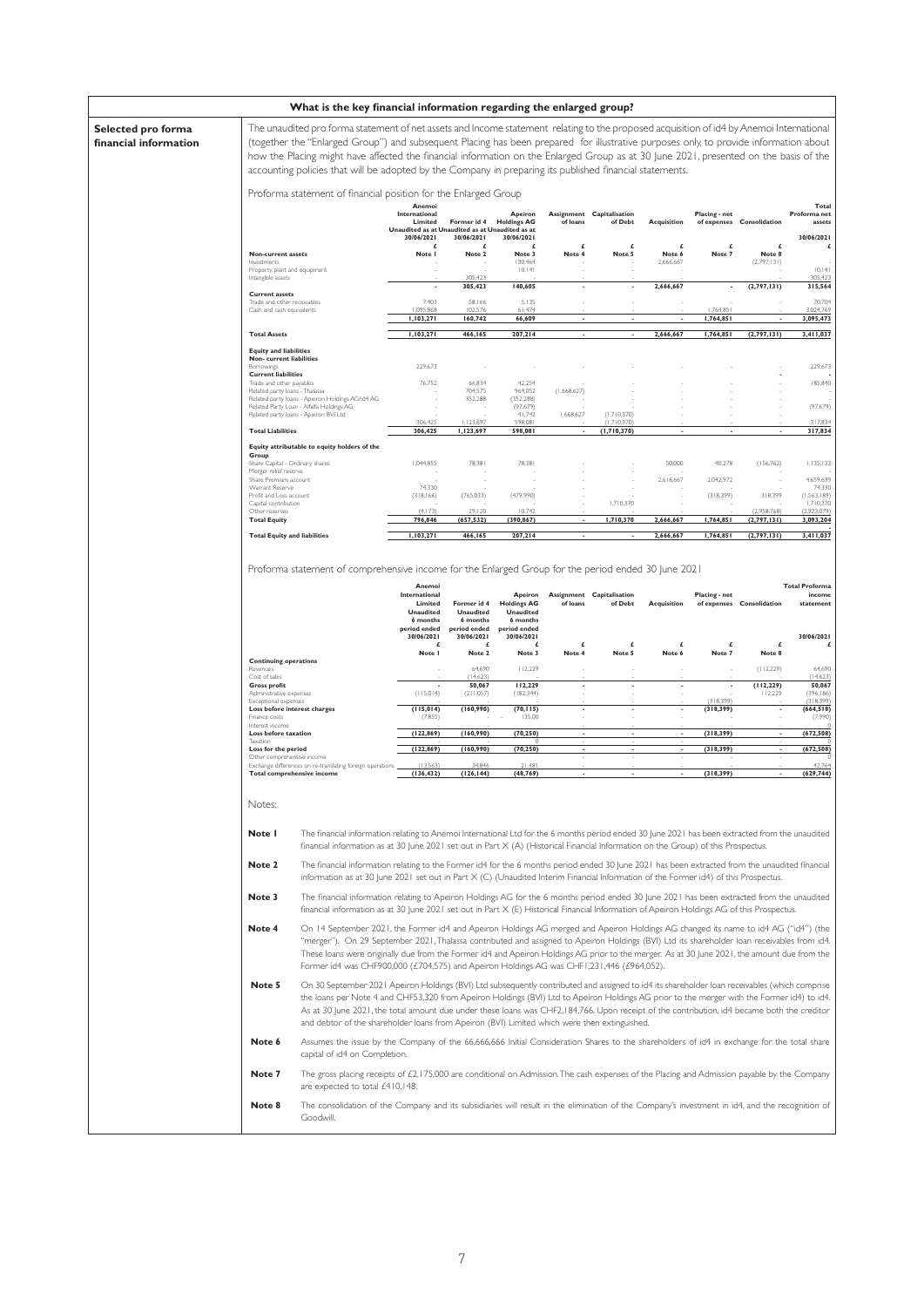|                                                                                                                        | What are the key risks that are specific to the issuer?                                                                                                                                                                                                                                                                                                                                                                                                                                                                                                                                                                                                                                                    |  |  |  |  |
|------------------------------------------------------------------------------------------------------------------------|------------------------------------------------------------------------------------------------------------------------------------------------------------------------------------------------------------------------------------------------------------------------------------------------------------------------------------------------------------------------------------------------------------------------------------------------------------------------------------------------------------------------------------------------------------------------------------------------------------------------------------------------------------------------------------------------------------|--|--|--|--|
| <b>Brief description of the</b><br>most material risk factors<br>specific to the issuer<br>contained in the Prospectus | I. Keyman risk - id4 is heavily dependent on its two founders, Sebastien Lalande and Emmanuel Nay. Mr Lalande is principally<br>responsible for overseeing the technical development of id4's products. Mr Nay is responsible for overseeing the sales and the delivery<br>and implementation of those products within client organisations. If either or both of Mr Lalande and Mr Nay were to leave id4, there is<br>a material risk that the business would be adversely impacted.                                                                                                                                                                                                                      |  |  |  |  |
|                                                                                                                        | 2. Employee attraction, retention and succession - id4's continued success is dependent upon its ability to attract and retain<br>skilled and qualified personnel, in particular, members of the senior executive team, software engineers, and sales teams with the relevant<br>expertise. There is a risk that id4 may not be able to attract and retain adequately skilled and experienced employees or be able to find<br>effective replacements for individuals who leave.                                                                                                                                                                                                                            |  |  |  |  |
|                                                                                                                        | 3. Supplier risk                                                                                                                                                                                                                                                                                                                                                                                                                                                                                                                                                                                                                                                                                           |  |  |  |  |
|                                                                                                                        | - Appway - Appway provides underlying platform and technology to id4 and is recognized as one of the best workflow CLM technology<br>providers for Wealth Managers. Appway's core strategy is to sell its services to Tier 1 and Tier 2 banks and to provide consulting services<br>to develop and implement tailored and large scale ad-hoc CLM solutions. There is a risk that Appway becomes a direct competitor of id4<br>and seeks to target the same type of clients as id4, small and medium sized financial institutions.                                                                                                                                                                          |  |  |  |  |
|                                                                                                                        | - Reliance on other technology partners - In addition to Appway, id4 relies on a number of other technology partners to enhance its<br>solution offering by, for example, offering electronic signature, and customer screening. Despite the fact that id4 is systematically selecting<br>the best technology partners, and it is consistently expanding its partnerships with other solution providers, there is a risk that some of<br>these partners cease to collaborate with id4 or cease doing business.                                                                                                                                                                                             |  |  |  |  |
|                                                                                                                        | 4. Technology risk                                                                                                                                                                                                                                                                                                                                                                                                                                                                                                                                                                                                                                                                                         |  |  |  |  |
|                                                                                                                        | - Data breaches and unauthorised access to customer data (cyber security) - id4's applications involve the processing and the cloud hosting<br>and storage of customers' information, including confidential and personal information of individuals. There is a risk, particularly in relation<br>to cloud-based applications, that security breaches and incidents could result in potential enforcement action and monetary fines from data<br>protection authorities, litigation by customers, termination of customer contracts, potential indemnity obligations and potential remediation<br>costs, which could materially impact id4's financial and operating performance and financial condition. |  |  |  |  |
|                                                                                                                        | - Risks associated with failure of information technology ("IT") systems - As a Software as a Service provider, id4 is dependent on<br>technology to create a reputation for serving its customer-base. As a result, any weakness in id4's IT systems, including online platforms, or<br>other operational processes, could have an adverse effect on its ability to operate its businesses and meet customer needs. Although id4<br>maintains disaster recovery and business continuity contingency plans in relation to its business, incidents resulting in interruptions, delays,<br>the loss or corruption of data or the cessation of systems can still occur.                                       |  |  |  |  |
|                                                                                                                        | <b>SECTION E- KEY INFORMATION ON THE SECURITIES</b>                                                                                                                                                                                                                                                                                                                                                                                                                                                                                                                                                                                                                                                        |  |  |  |  |
|                                                                                                                        | What are the main features of the securities?                                                                                                                                                                                                                                                                                                                                                                                                                                                                                                                                                                                                                                                              |  |  |  |  |
| Type, class and ISIN                                                                                                   | The securities being offered in the Placing are Ordinary Shares in the capital of the Company. Applications will be made for the Ordinary<br>Shares to be admitted to the Official List of the FCA with a Standard Listing and to trading on the London Stock Exchange's Main Market.<br>The Ordinary Shares are registered with ISIN VGG0419A1057, SEDOL code BN2R4H4 and TIDM AMOI.                                                                                                                                                                                                                                                                                                                      |  |  |  |  |
|                                                                                                                        | $\mathbf{1} \times \mathbf{1} \times \mathbf{1} \times \mathbf{1} \times \mathbf{1} \times \mathbf{1} \times \mathbf{1} \times \mathbf{1} \times \mathbf{1} \times \mathbf{1} \times \mathbf{1} \times \mathbf{1} \times \mathbf{1} \times \mathbf{1} \times \mathbf{1} \times \mathbf{1} \times \mathbf{1} \times \mathbf{1} \times \mathbf{1} \times \mathbf{1} \times \mathbf{1} \times \mathbf{1} \times \mathbf{1} \times \mathbf{1} \times \mathbf{1} \times \mathbf{1} \times \mathbf{1} \times \mathbf{$                                                                                                                                                                                           |  |  |  |  |

| Currency, denomination,<br>par value, number of                              | US Dollar with \$0.001 par value.                                                                                                                                                                                                                                                                                                                                                                                                                                                                                                                                                                                                                                                                                                                                                                                                                                                                                                                            |
|------------------------------------------------------------------------------|--------------------------------------------------------------------------------------------------------------------------------------------------------------------------------------------------------------------------------------------------------------------------------------------------------------------------------------------------------------------------------------------------------------------------------------------------------------------------------------------------------------------------------------------------------------------------------------------------------------------------------------------------------------------------------------------------------------------------------------------------------------------------------------------------------------------------------------------------------------------------------------------------------------------------------------------------------------|
| securities issued and the<br>term of the securities                          | 35,999,999 Ordinary Shares have been issued at the date of this Prospectus (the "Existing Ordinary Shares"), all of which have been<br>fully paid up. The term of the securities is perpetual.                                                                                                                                                                                                                                                                                                                                                                                                                                                                                                                                                                                                                                                                                                                                                               |
| <b>Rights attached to the</b><br>securities                                  | The Company may issue shares with such rights or restrictions as may be determined by the Board, including, subject to the requirements of the<br>BVI Companies Act, shares which are to be redeemed, or are liable to be redeemed at the option of the Company or the holder of such shares.                                                                                                                                                                                                                                                                                                                                                                                                                                                                                                                                                                                                                                                                |
|                                                                              | Shareholders will have the right to receive notice of and to attend and vote at any meetings of Shareholders. The number of votes each<br>Shareholder has at a general meeting will be determined by the number of Ordinary Shares held by such Shareholder. Each Ordinary Share<br>carries the right to one (1) vote at a meeting of the members of the Company. There are no restrictions on voting rights. All Ordinary<br>Shares carry the same voting rights.                                                                                                                                                                                                                                                                                                                                                                                                                                                                                           |
|                                                                              | The Company shall hold an AGM each year in addition to any general meeting held in the year. The Directors can call a general meeting<br>at any time in accordance with the Articles. All members who are entitled to receive notice under the Articles must be given notice.<br>The Directors are generally empowered to allot shares for such consideration as they think fit, upon such terms and conditions as the<br>Directors may determine.                                                                                                                                                                                                                                                                                                                                                                                                                                                                                                           |
|                                                                              | Subject to the provisions of the BVI Companies Act, the Directors may, by resolution, authorise a distribution by the Company at a time,<br>and of an amount, and to any members they think fit.                                                                                                                                                                                                                                                                                                                                                                                                                                                                                                                                                                                                                                                                                                                                                             |
|                                                                              | If the Company is wound up, the Shareholders may, subject to the Articles and any other sanctions required by the BVI Companies Act,<br>pass a resolution allowing the liquidator to do either or both of the following: (i) divide in specie among the Shareholders the whole or<br>any part of the assets of the Company and, for that purpose, value any assets and determine how the division should be carried out as<br>between the Shareholders or different classes of Shareholder; and/or (ii) vest the whole or any part of the assets in trustees upon such<br>trusts for the benefit of the members and those liable to contribute to the winding up. No member shall be compelled to accept any<br>assets upon which there is a liability.                                                                                                                                                                                                      |
| <b>Restrictions on</b><br>transferability                                    | Not applicable. The Ordinary Shares are freely transferable and tradeable and there are no restrictions on transfer. Each Shareholder may<br>transfer all or any of their Ordinary Shares which are in certified form by means of an instrument of transfer in any usual form or in any<br>other form which the Directors may approve. Each Shareholder may transfer all or any of their Ordinary Shares which are in uncertified<br>form by means of a 'relevant system' (i.e. the CREST System) in such manner provided for, and subject as provided in, the Uncertified<br>Securities Regulations 2001 (SI 2001 No. 3755) (the "Regulations").                                                                                                                                                                                                                                                                                                            |
| <b>Dividend policy</b>                                                       | The Directors do not intend that the Company will declare a dividend in the near term, but instead apply the available cash resources<br>of the Enlarged Group into funding its expansion. Thereafter, the Board intends to commence the payment of dividends only when<br>it becomes commercially prudent to do so, having regard to the availability of distributable profits and the funds required to finance<br>continuing future growth. The Company will only pay dividends to the extent that to do so is in accordance with the BVI Companies Act<br>and all other applicable laws.                                                                                                                                                                                                                                                                                                                                                                 |
|                                                                              | Where will the securities be traded?                                                                                                                                                                                                                                                                                                                                                                                                                                                                                                                                                                                                                                                                                                                                                                                                                                                                                                                         |
| <b>Application for admission</b><br>to trading on a regulated<br>market      | The Existing Ordinary Shares are currently (and it is expected that the New Ordinary Shares will be) admitted to the standard segment of<br>the Official List and to trading on the Main Market. As the Acquisition constitutes a Reverse Takeover, upon Completion, the listing of the<br>Ordinary Shares on the standard segment of the Official List will be cancelled. Further applications will be made to the FCA and to the<br>London Stock Exchange for the Ordinary Shares (at such time comprising the Existing Ordinary Shares and New Ordinary Shares) to be<br>re-admitted to the standard segment of the Official List. Completion of the Acquisition and the Placing will both be subject to Admission<br>occurring. Completion will become effective at Admission which is currently expected to take place at 8.00 a.m. on 17 December 2021<br>(whereupon an announcement will be made by the Company to a Regulatory Information Service). |
| <b>Identity of other markets</b><br>where the securities are to<br>be traded | Not applicable. There is currently no other market for the Ordinary Shares and the Company does not intend to seek admission to trading<br>of the Ordinary Shares on any market other than the Main Market of the London Stock Exchange.                                                                                                                                                                                                                                                                                                                                                                                                                                                                                                                                                                                                                                                                                                                     |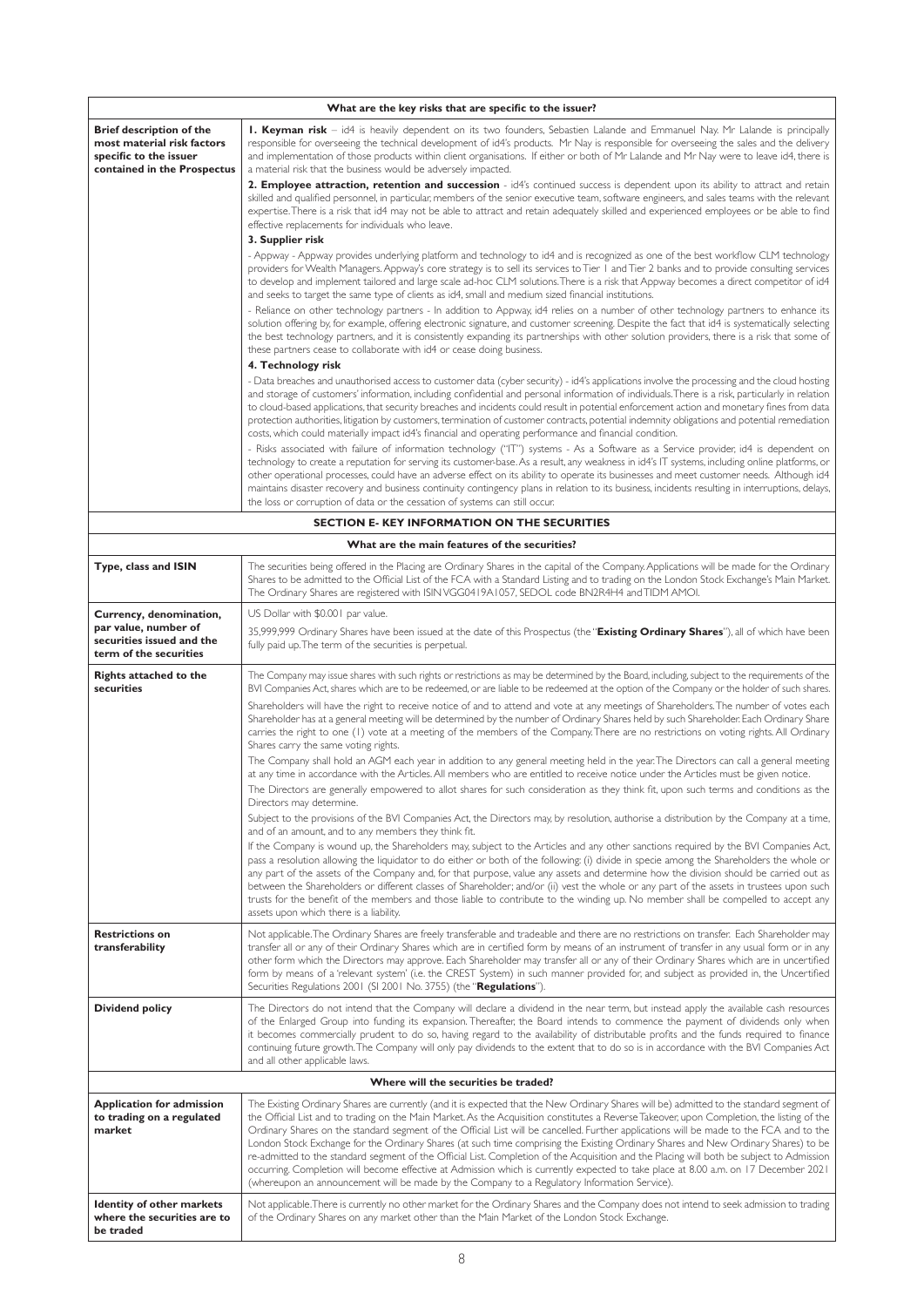| <b>SECTION F- KEY RISKS SPECIFIC TO THE SECURITIES</b>                                                            |                                                                                                                                                                                                                                                                                                                                                                                                                                                                                                                                                                                                                                                                                                                                                                                                                                                                                                                                                                                                                                                                                                                                                                                                                                                                                                                                                                                                                                                                                                                                                                                                                                                                                                                                                                                                                                                                                                                                                                                                                                                                                                                                                                    |  |  |  |  |
|-------------------------------------------------------------------------------------------------------------------|--------------------------------------------------------------------------------------------------------------------------------------------------------------------------------------------------------------------------------------------------------------------------------------------------------------------------------------------------------------------------------------------------------------------------------------------------------------------------------------------------------------------------------------------------------------------------------------------------------------------------------------------------------------------------------------------------------------------------------------------------------------------------------------------------------------------------------------------------------------------------------------------------------------------------------------------------------------------------------------------------------------------------------------------------------------------------------------------------------------------------------------------------------------------------------------------------------------------------------------------------------------------------------------------------------------------------------------------------------------------------------------------------------------------------------------------------------------------------------------------------------------------------------------------------------------------------------------------------------------------------------------------------------------------------------------------------------------------------------------------------------------------------------------------------------------------------------------------------------------------------------------------------------------------------------------------------------------------------------------------------------------------------------------------------------------------------------------------------------------------------------------------------------------------|--|--|--|--|
|                                                                                                                   | What are the key risks that are specific to the securities?                                                                                                                                                                                                                                                                                                                                                                                                                                                                                                                                                                                                                                                                                                                                                                                                                                                                                                                                                                                                                                                                                                                                                                                                                                                                                                                                                                                                                                                                                                                                                                                                                                                                                                                                                                                                                                                                                                                                                                                                                                                                                                        |  |  |  |  |
| <b>Brief description of the</b><br>most material risk factors<br>to the securities contained<br>in the Prospectus | I. A Standard Listing affords Shareholders less regulatory protection than a Premium Listing, which may have an adverse effect on the<br>valuation of the Ordinary Shares.<br>2. Any issue of Ordinary Shares in the future may dilute the interests of Shareholders and could impact upon the price of the Ordinary<br>Shares. The Company has previously issue a number of warrants and options, details of which are set out in this Document. The exercise<br>of the warrants and/or the options could result in a dilution of Shareholders' interests if the prevailing share price per Ordinary Shares<br>exceeds the subscription price payable on the exercise of a warrant or option at the relevant time.<br>3. Prior to Suspension, there was a limited market for the Ordinary Shares. The price of the Ordinary Shares after Admission may also<br>vary due to a number of factors, including but not limited to, general economic conditions and forecasts, the Enlarged Group's general<br>business condition and the release of its financial reports. Although the Company's current intention is that its securities should continue<br>to trade on the London Stock Exchange, it cannot assure investors that it will always do so. In addition, an active trading market for the<br>Ordinary Shares may not develop or, if developed, may not be maintained. Investors may be unable to sell their Ordinary Shares unless a<br>market can be established and maintained, and if the Company subsequently on an exchange in addition to, or in lieu of, the London Stock<br>Exchange, the level of liquidity of the Ordinary Shares may decline.<br>4. The ability of the Enlarged Group to pay dividends is a function of its profitability and the extent to which, as a matter of law, it will have<br>available to it sufficient distributable reserves out of which any proposed dividend may be paid. The Company can give no assurances that<br>it will be able to pay a dividend going forward.<br>SECTION G - KEY INFORMATION ON THE OFFER OF SECURITIES TO THE PUBLIC AND/OR THE ADMISSION TO TRADING ON A<br><b>REGULATED MARKET</b> |  |  |  |  |
|                                                                                                                   | Under which conditions and timetable can I invest in this security?                                                                                                                                                                                                                                                                                                                                                                                                                                                                                                                                                                                                                                                                                                                                                                                                                                                                                                                                                                                                                                                                                                                                                                                                                                                                                                                                                                                                                                                                                                                                                                                                                                                                                                                                                                                                                                                                                                                                                                                                                                                                                                |  |  |  |  |
| <b>General terms and</b><br>conditions                                                                            | The Company will issue 54,375,000 Placing Shares through the Placing at the Placing Price of £0.04 per Placing Share. The Placing is not<br>being underwritten.<br>Peterhouse will undertake the Placing pursuant to the Broker Agreement and the Placing Letters. The Placing Shares subscribed for in the<br>Placing at the Placing Price will represent approximately 34.62% of the Enlarged Issued Share Capital.<br>The Placing is conditional on:<br>a. the Acquisition Agreement becoming unconditional (save as to Admission) and not having been terminated in accordance with its<br>terms prior to Admission; and<br>b. Admission occurring by 8 a.m. on 17 December 2021 (or such later date as the Company and Peterhouse may agree).<br>The Placing Shares, the Consideration Shares will, upon issue, rank pari passu with the Existing Ordinary Shares. If Admission does not<br>proceed, the Acquisition will not proceed, the Placing will not proceed, and all monies paid will be refunded to applicants in the Placing. At<br>Admission, at least 10 per cent. of the Ordinary Shares will be in public hands (as defined in the Listing Rules).                                                                                                                                                                                                                                                                                                                                                                                                                                                                                                                                                                                                                                                                                                                                                                                                                                                                                                                                                                                              |  |  |  |  |
| <b>Expected timetable of the</b>                                                                                  | 13 December 2021<br>Publication of this Prospectus                                                                                                                                                                                                                                                                                                                                                                                                                                                                                                                                                                                                                                                                                                                                                                                                                                                                                                                                                                                                                                                                                                                                                                                                                                                                                                                                                                                                                                                                                                                                                                                                                                                                                                                                                                                                                                                                                                                                                                                                                                                                                                                 |  |  |  |  |
| offer                                                                                                             | 8 a.m. on 17 December 2021<br>Admission and commencement of dealings in Existing Ordinary Shares and New Ordinary Shares                                                                                                                                                                                                                                                                                                                                                                                                                                                                                                                                                                                                                                                                                                                                                                                                                                                                                                                                                                                                                                                                                                                                                                                                                                                                                                                                                                                                                                                                                                                                                                                                                                                                                                                                                                                                                                                                                                                                                                                                                                           |  |  |  |  |
|                                                                                                                   | CREST members' accounts credited in respect of Placing Shares<br>17 December 2021                                                                                                                                                                                                                                                                                                                                                                                                                                                                                                                                                                                                                                                                                                                                                                                                                                                                                                                                                                                                                                                                                                                                                                                                                                                                                                                                                                                                                                                                                                                                                                                                                                                                                                                                                                                                                                                                                                                                                                                                                                                                                  |  |  |  |  |
|                                                                                                                   | All references to time in this Prospectus are to London time (BST), unless otherwise stated. Any changes to the expected timetable will<br>be notified by the Company through a Regulatory Information Service.                                                                                                                                                                                                                                                                                                                                                                                                                                                                                                                                                                                                                                                                                                                                                                                                                                                                                                                                                                                                                                                                                                                                                                                                                                                                                                                                                                                                                                                                                                                                                                                                                                                                                                                                                                                                                                                                                                                                                    |  |  |  |  |
| Details of admission to<br>trading on a regulated<br>market                                                       | Application will be made for the Existing Ordinary Shares and the New Ordinary Shares to be admitted to a Standard Listing on the<br>Official List and to trading on the Main Market. It is expected that Admission will become effective and that dealings in Ordinary Shares<br>will commence at 8 a.m. on 17 December 2021.                                                                                                                                                                                                                                                                                                                                                                                                                                                                                                                                                                                                                                                                                                                                                                                                                                                                                                                                                                                                                                                                                                                                                                                                                                                                                                                                                                                                                                                                                                                                                                                                                                                                                                                                                                                                                                     |  |  |  |  |
| <b>Plan for distribution</b>                                                                                      | The Ordinary Shares which are the subject of this Prospectus will be offered by Peterhouse exclusively to UK Relevant Persons and EU<br>Qualified Investors. There will be no offer to the public of the Ordinary Shares and no intermediaries offer.                                                                                                                                                                                                                                                                                                                                                                                                                                                                                                                                                                                                                                                                                                                                                                                                                                                                                                                                                                                                                                                                                                                                                                                                                                                                                                                                                                                                                                                                                                                                                                                                                                                                                                                                                                                                                                                                                                              |  |  |  |  |
| <b>Amount and percentage</b><br>of immediate dilution<br>resulting from the offer                                 | Shareholdings immediately prior to Admission will be diluted by approximately 65.38% as a result of New Ordinary Shares issued pursuant<br>to the Placing and the Acquisition.                                                                                                                                                                                                                                                                                                                                                                                                                                                                                                                                                                                                                                                                                                                                                                                                                                                                                                                                                                                                                                                                                                                                                                                                                                                                                                                                                                                                                                                                                                                                                                                                                                                                                                                                                                                                                                                                                                                                                                                     |  |  |  |  |
| <b>Estimate of total expenses</b><br>of the issue and/or offer                                                    | The expenses of the Placing will be borne by the Company in full and no expenses will be charged to any investor by the Company, which<br>are estimated to be approximately £67,500 (exclusive of VAT). The total expenses (including commission and expenses payable under the<br>Broker Agreement, registration, listing, admission fees, stamp duty, printing, advertising and distribution costs and professional advisory fees,<br>including legal fees, and any other applicable expenses) are not expected to exceed approximately £410,148 excluding VAT representing<br>approximately 18.86% of the gross proceeds of the Placing of approximately £2,175,000. The total Net Placing Proceeds on this basis are<br>approximately £1,764,852.                                                                                                                                                                                                                                                                                                                                                                                                                                                                                                                                                                                                                                                                                                                                                                                                                                                                                                                                                                                                                                                                                                                                                                                                                                                                                                                                                                                                              |  |  |  |  |
|                                                                                                                   | Why is this Prospectus being produced?                                                                                                                                                                                                                                                                                                                                                                                                                                                                                                                                                                                                                                                                                                                                                                                                                                                                                                                                                                                                                                                                                                                                                                                                                                                                                                                                                                                                                                                                                                                                                                                                                                                                                                                                                                                                                                                                                                                                                                                                                                                                                                                             |  |  |  |  |
| Reasons for the offer or for<br>the admission to trading on<br>a regulated market                                 | The Company is making the Acquisition, which constitutes a Reverse Takeover, and therefore requires the publication of this Document.<br>At the same time, the Company is conducting the Placing to raise funds to fulfil its objectives and strategy. The Enlarged Group's intention<br>is to grow through a combination of organic growth and, where possible, selective acquisitions.                                                                                                                                                                                                                                                                                                                                                                                                                                                                                                                                                                                                                                                                                                                                                                                                                                                                                                                                                                                                                                                                                                                                                                                                                                                                                                                                                                                                                                                                                                                                                                                                                                                                                                                                                                           |  |  |  |  |
| Use and estimated net<br>amount of the proceeds                                                                   | The placing proceeds of $\angle 2$ , 175,000 million together with the cash held by the Company at 10 December 2021 of $\angle 1$ ,033,000 is intended<br>to be used in the following ways and in the following planned amounts:<br>Increase the number of employees in sales, customer relationship management, product development and finance and admin functions<br>$\bullet$<br>(planned amount: £1.6m)<br>Strengthen id4's profile by increasing marketing spend (planned amount: £0.6m)                                                                                                                                                                                                                                                                                                                                                                                                                                                                                                                                                                                                                                                                                                                                                                                                                                                                                                                                                                                                                                                                                                                                                                                                                                                                                                                                                                                                                                                                                                                                                                                                                                                                     |  |  |  |  |
| <b>Indication of whether</b><br>the offer is subject to an<br>underwriting agreement                              | The Placing is not being underwritten. Peterhouse, as the Company's broker and placing agent, has procured irrevocable commitments to<br>subscribe for the full amount of Placing Shares from subscribers in the Placing, and there are no conditions attached to such irrevocable<br>commitments other than Admission.                                                                                                                                                                                                                                                                                                                                                                                                                                                                                                                                                                                                                                                                                                                                                                                                                                                                                                                                                                                                                                                                                                                                                                                                                                                                                                                                                                                                                                                                                                                                                                                                                                                                                                                                                                                                                                            |  |  |  |  |
| Indication of the most<br>material conflicts of<br>interests relating to the<br>offer or admission to<br>trading  | Mr. Duncan Soukup is currently a director and (indirectly) a shareholder of both the Company and id4. In light of the conflict of interest<br>which the cross-directorships and shareholdings represent, an independent committee of the board of Directors has been constituted to<br>consider all matters in relation to the Proposed Transaction, its members being Mr. Gareth Edwards and Mr. Luca Tomasi ("Independent<br>Directors").                                                                                                                                                                                                                                                                                                                                                                                                                                                                                                                                                                                                                                                                                                                                                                                                                                                                                                                                                                                                                                                                                                                                                                                                                                                                                                                                                                                                                                                                                                                                                                                                                                                                                                                        |  |  |  |  |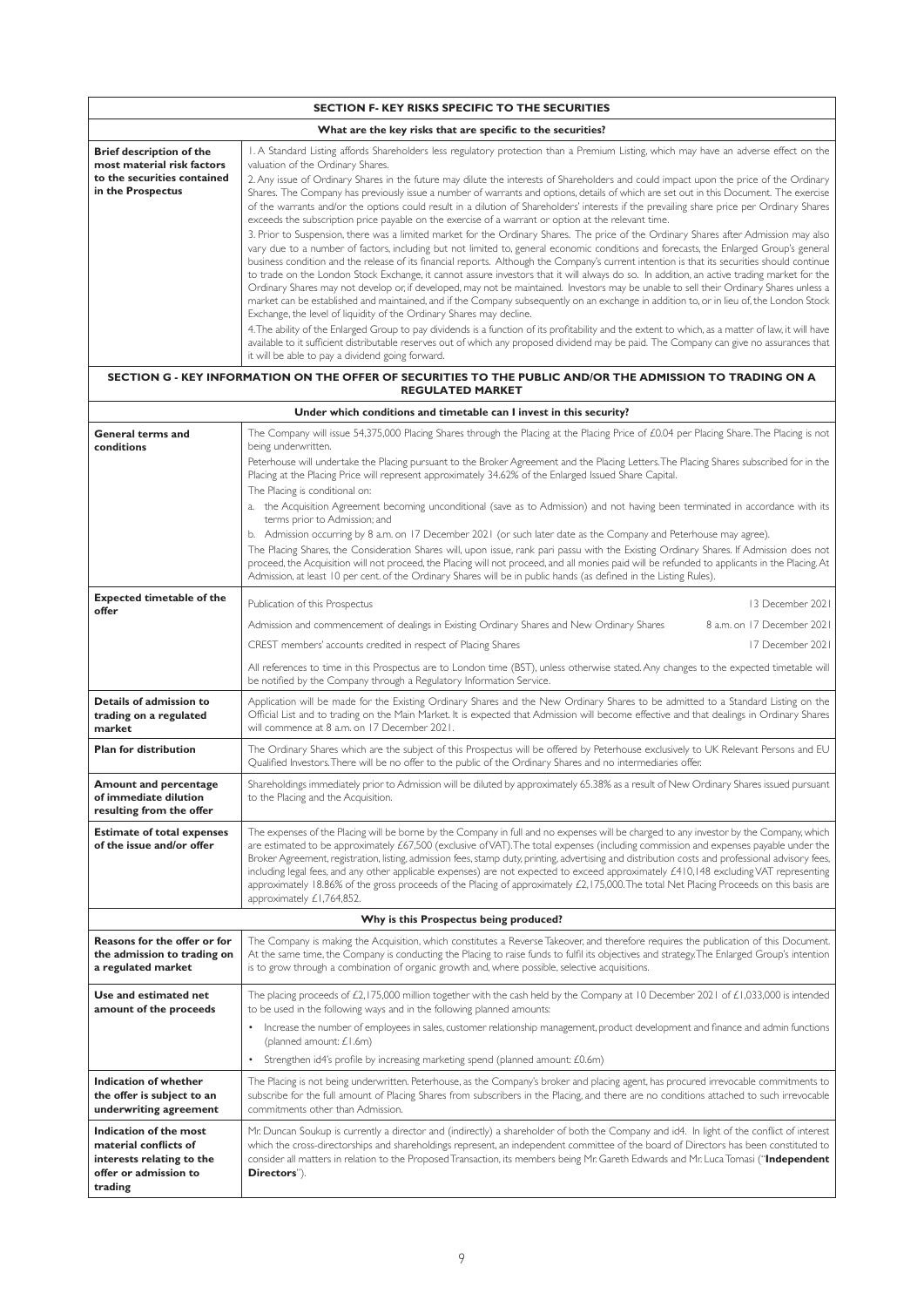# PART II - RISK FACTORS

**Any investment in the Ordinary Shares is subject to a number of risks. Prospective investors should note that the risks relating to the Enlarged Group, its markets and the Ordinary Shares summarised in Part I – (Summary) of this Document are the risks which the Directors believe to be the most essential to an assessment by a prospective investor of whether to consider an investment in the Ordinary Shares. However, as the risks which the Enlarged Group faces relate to events and depend on circumstances that may or may not occur in the future, prospective investors should consider not only the information on the key risks summarised in Part I – (Summary) but also the risks set out below, together with all other information contained in this Document. Some of these risk factors apply to the conduct of business generally in the markets in which the Enlarged Group operates, whilst others are specific to the Enlarged Group. The categories below are not set out in any order of priority.**

**Additional risks and uncertainties currently unknown to the Company, or that it currently believes to be immaterial for taking investment decisions, may also have an adverse (or materially adverse) effect on the Enlarged Group's business. If any combination of the following risk factors materialises, the Enlarged Group's business, financial condition and/or operational performance could be materially adversely affected. In such case, the trading price of the Ordinary Shares may decline and potential investors may lose all or part of their investment. An investment in Ordinary Shares is only suitable for investors capable of evaluating the risks and merits of such an investment and who have sufficient resources to bear any loss which may result from the investment. Accordingly, prospective investors are recommended to obtain independent financial advice from an adviser authorised under FSMA (or another appropriately authorised independent professional adviser) who specialises in advising upon investments. Investors should consider carefully whether an investment in the Ordinary Shares is suitable for them in light of the information in this Document and their personal circumstances.**

# RISKS RELATING TO THE ENLARGED GROUP'S BUSINESS

#### **People risk**

#### *Keyman risk*

id4 is heavily dependent on its two founders, Sebastien Lalande and Emmanuel Nay. Mr Lalande is principally responsible for overseeing the technical development of id4's products. Mr Nay is responsible for overseeing the sales and the delivery and implementation of those products within client organisations. If either or both of Mr Lalande and Mr Nay were to leave id4, there is a material risk that the business would not be able to either (a) continue to develop its products to keep up with the changing regulatory landscape and/or id4 would need to outsource the product development and engineering to third party developers which would introduce additional cost to the business; or (b) provide a high level of client after-sales support in embedding id4's products within client organisations and quality assurance.

#### *Employee attraction, retention and succession*

id4's continued success is dependent upon its ability to attract and retain skilled and qualified personnel, in particular, members of the senior executive team, software engineers, and sales teams with the relevant expertise. id4 is headquartered in the Canton of Lucerne, Switzerland in a competitive and specialised industry as a software business where talent can be difficult to identify and retain. There is a risk that id4 may not be able to attract and retain adequately skilled and experienced employees or be able to find effective replacements for individuals who leave.

Where talent markets are tight, this may result in longer recruitment processes and increased cost of hiring. The market for highly skilled technology staff can be competitive, and that does create additional risks if there is a prolonged period for an open vacancy. Since id4 relies on the technological expertise of its employees to maintain and to develop the solutions, the loss of key personnel may lead to a loss of operational knowledge, technology capabilities, key partner and customer relationships, as well as delays in the development, launch and commercialisation of new solutions.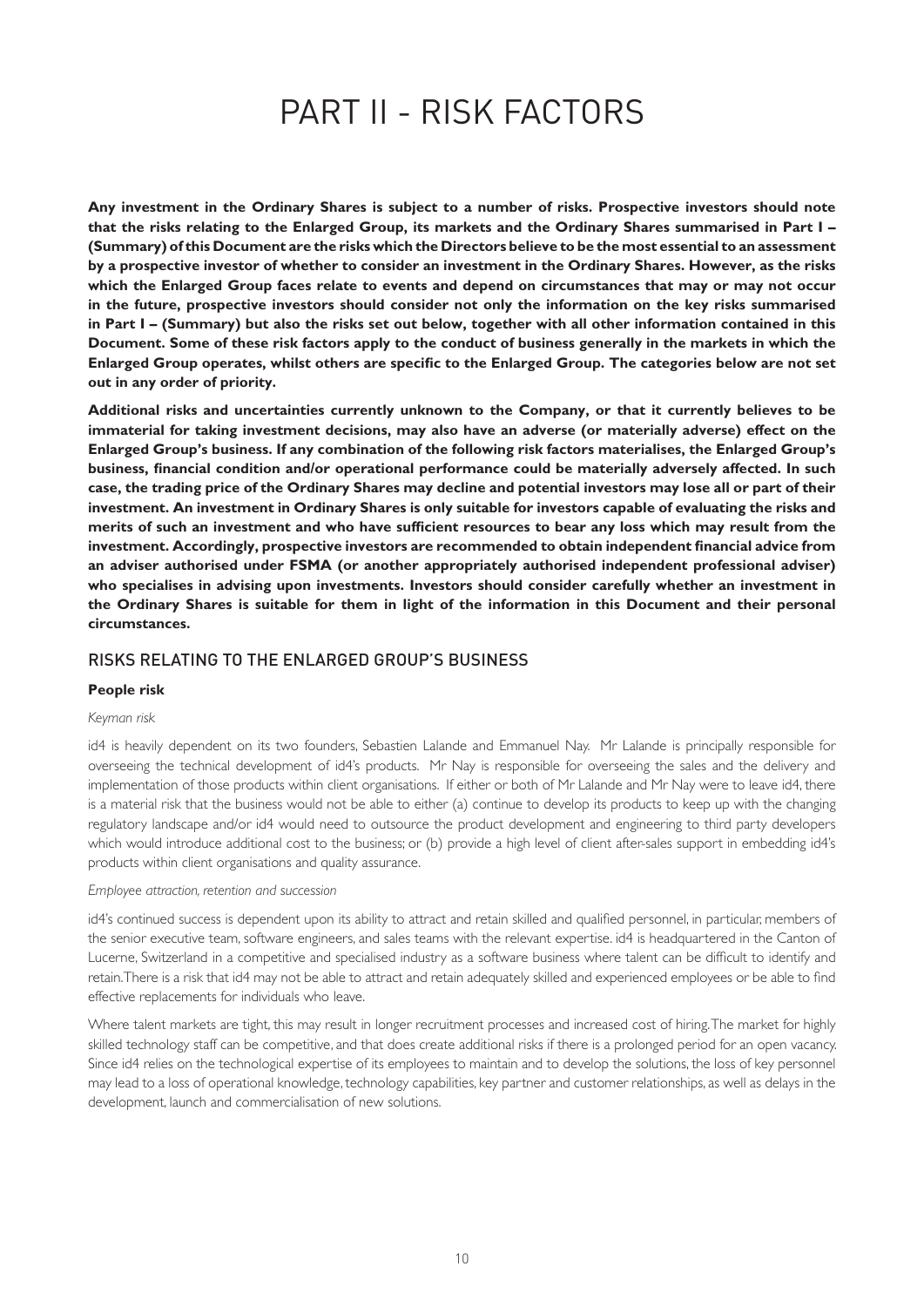#### **Supplier risk**

#### *Appway*

Appway provides underlying technology to id4 and is recognized as one of the best workflow technology providers for Wealth Managers. Appway's core strategy is to sell its services to Tier 1 and Tier 2 banks and to provide consulting services to develop and implement tailored and large scale CLM solutions. There is a risk that Appway becomes a direct competitor of id4 and seeks to target the same type of clients as id4, small and medium sized financial institutions. Appway has recently completed a VC fundraising round which may make it more likely that it seeks to expand its product offering such that it competes directly with id4. There is a risk that in becoming a competitor, Appway may decide not to provide a licence to id4 in respect of key elements of id4's platform and technology which id4 would find challenging to replace, at least in the short term.

#### *Reliance on other technology partners*

In addition to Appway, id4 relies on a number of other technology partners to enhance its solution offering by, for example, offering electronic signature, and customer screening. Despite the fact that id4 is systematically selecting the best technology partners, and it is consistently expanding its partnerships with other solution providers, there is a risk that some of these partners cease to collaborate with id4 or cease doing business. There is also a risk id4 does not select, maintain and manage strong relationships with its partners. These factors may result in lower new sales volumes or customer upsell which may have an adverse impact on id4's operating and financial performance.

The relationship with id4 partners is governed by robust SLAs however there is still a risk these partners may provide poor support or ancillary services to end customers, which may negatively impact id4's reputation and have an adverse impact on the financial performance of id4.

### **Technology risk**

#### *Data breaches and unauthorized access to customer data (cybersecurity)*

id4's applications involve the processing and the cloud hosting and storage of customers' information, including confidential and personal information of individuals. There is a risk, particularly in relation to cloud-based applications, that security breaches and incidents could result in potential enforcement action and monetary fines from data protection authorities, litigation by customers, termination of customer contracts, potential indemnity obligations and potential remediation costs, which could materially impact id4's financial and operating performance and financial condition. The occurrence of such security breaches or incidents, or the perception that one has occurred, could also result in a loss of customer confidence in the security of id4's solutions.

There is no guarantee that id4 will be able to prevent or rectify any such security breaches or incidents that may occur, or that insurance will be adequate to cover potential financial exposures for one or more of these circumstances, or that the successful assertion of one or more large claims against such cover could compromise the availability and cost of such cover in the future

### *Risks associated with failure of information technology ("IT") systems*

As a Software as a Service provider, id4 is dependent on technology to create a reputation for serving its customer-base. As a result, any weakness in id4's IT systems, including online platforms, or other operational processes, could have an adverse effect on its ability to operate its businesses and meet customer needs. Although id4 maintains disaster recovery and business continuity contingency plans in relation to its business, incidents resulting in interruptions, delays, the loss or corruption of data or the cessation of systems can still occur. id4 may periodically upgrade its existing IT systems, and problems implementing any such upgrades may lead to delays or loss of service to its customers, as well as an interruption to its business, which could expose id4 to potential liability, which could impair id4's financial position. If not promptly resolved, a technology failure could also impair id4's reputation, business, and results of its operations.

#### **Business risk**

#### *Strategic risk*

id4 operates in a sector that has attracted vast sums of investment over the past few years and it is therefore competing against a number of emerging SaaS providers across multiple solutions and markets. New competitors may develop in the future, or existing competitors may enhance their ability to compete with id4, including for example, by improving their ability to develop true nocode development solutions. Many of id4's competitors will have significantly more financial and operational resources than id4 and currently have, or may develop, broader distribution relationships with sales partners and customers. The markets in which id4 operates are evolving and fragmented across specific use cases or applications and may become increasingly competitive, in particular:

• competitors could increase their market share through aggressive marketing campaigns, product research and development, strategic alliances with industry bodies, favourable distribution partnerships, price discounting or acquisitions;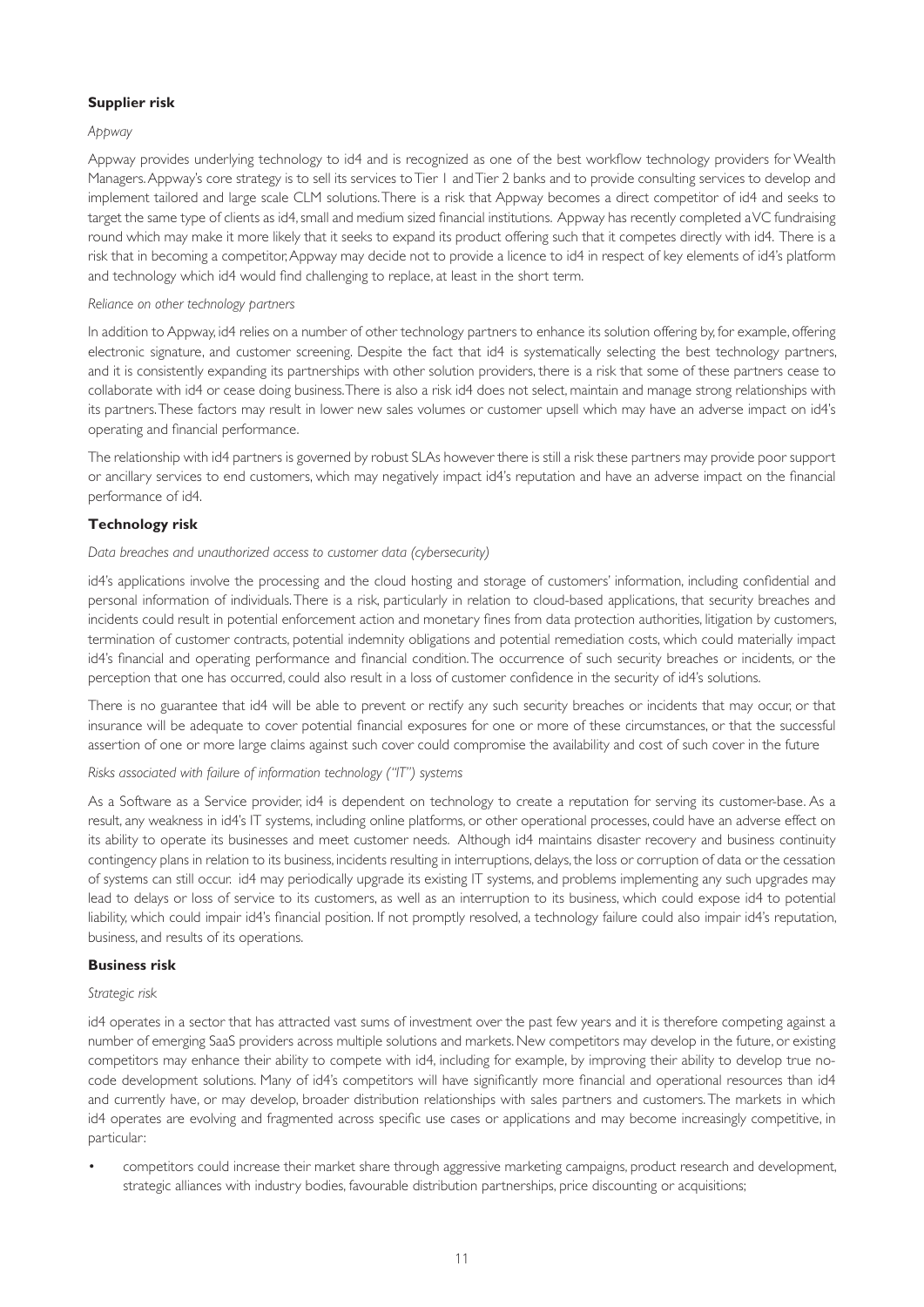- id4 may fail to anticipate and respond to changing opportunities, technology, standards or customer requirements as quickly as id4's competitors;
- competitors may develop new solutions to improve their competitive positioning relative to id4 by increasing the number of products or applications they offer. This could also mean that other software providers could expand their focus to target the same customers that id4 currently targets.

#### *Operational risk*

id4's ability to retain existing customers and acquire new customers, as well as expand its customers' level of usage of id4 solutions, depends on many factors including each customer's perception of the functionality, reliability, cost-effectiveness, pricing, customer support and value compared to competing solutions. This may also be the result of id4 failing to maintain its current service culture, for example, by failing to listen to its customers, and not developing applications or providing software solutions that satisfy customer requirements.

id4's ability to retain customers and attract new customers depends on ongoing growth in demand from target segments (such as Brokers, Independent Financial Advisers and Banks) and, in part, on the creation, implementation of new solutions that are appropriate for id4's business model and that become profitable. id4's ability to develop, implement and realise the benefit of new solutions is subject to uncertainties and risks, including ensuring id4 has adequate business and systems processes, determining appropriate pricing, assessing opportunity costs and planning for internal staffing and infrastructure needs.

#### *FX risk*

The functional currency of the Company is Sterling, as the currency which most affects the Enlarged Group's revenue and costs. However, due to the geographic area of operations where the Enlarged Group is and intends to be present, foreign currency transactions are and will be present. id4 trades in both Euros and Swiss Francs in relation to its European customers and suppliers. The Company reports its results in Sterling. Consequently, the presentation of the financial statements may be materially affected by movements in foreign exchange rates, particularly the Sterling cross rates. At the Enlarged Group's stage of development, the Company believes the cost of hedging such risks outweighs the benefits of the hedges. The Company may seek to alter this strategy in the future, but it may not be able to put such hedges in place to prevent the Enlarged Group suffering losses due to foreign exchange movements.

#### **Compliance risk**

#### *Data breach*

The Enlarged Group's business is subject to regulation and legislation in the countries in which it operates including, but not limited to data protection. Inadvertent or deliberate breaches of these rules by the Enlarged Group could result in legal or regulatory action being taken against it. The Enlarged Group must ensure on-going compliance with various data protection laws, including the UK's Data Protection Act 2018 and the Privacy and Electronic Communications (EC Directive) Regulations 2003 and the General Data Protection Regulation (Regulation (EU) 2016/679) ("**GDPR**"). The Enlarged Group is under an obligation to keep securely the private and personal data that it holds, including that of its employees and data from marketing campaigns. There is an inherent risk such data could be processed in a manner which is in direct breach of the relevant data protection legislation, the consequence of which may not only be a potentially significant fine and litigation but may also result in damage to the Enlarged Group's reputation further impacting the Enlarged Group's revenue and prospects.

#### *Compliance to law and regulations*

Whilst the Enlarged Group has policies and procedures in place, including vetting procedures and technology to enable compliance with laws and regulations, there is no guarantee that the Enlarged Group will be able to fully comply with the laws and regulations in each country it operates in or with its contractual obligations. Failure by the Enlarged Group to adhere to rules and regulations could result in legal or regulatory action and/or result in a claim being made against the Enlarged Group by various customers or impacted data subjects, which alone or in combination could have a significant adverse impact on the Enlarged Group and its reputation and/or prospects.

#### *Compliance costs of Listing*

The costs to the Company of complying with the continuing obligations under the Listing Rules, Prospectus Regulation Rules and Disclosure Guidance and Transparency Rules often prove financially significant for companies of the Enlarged Group's size. The Company's listing might be cancelled if the Company fails to comply with its continuing obligations under the Listing Rules.

#### **Risks associated with the Company being incorporated in the British Virgin Islands**

#### *British Virgin Islands Company Law*

The Company is incorporated in the British Virgin Islands. As a result, the rights of the Shareholders will be governed by the laws of the British Virgin Islands and the Memorandum and Articles. The laws of the British Virgin Islands relating to the protection of the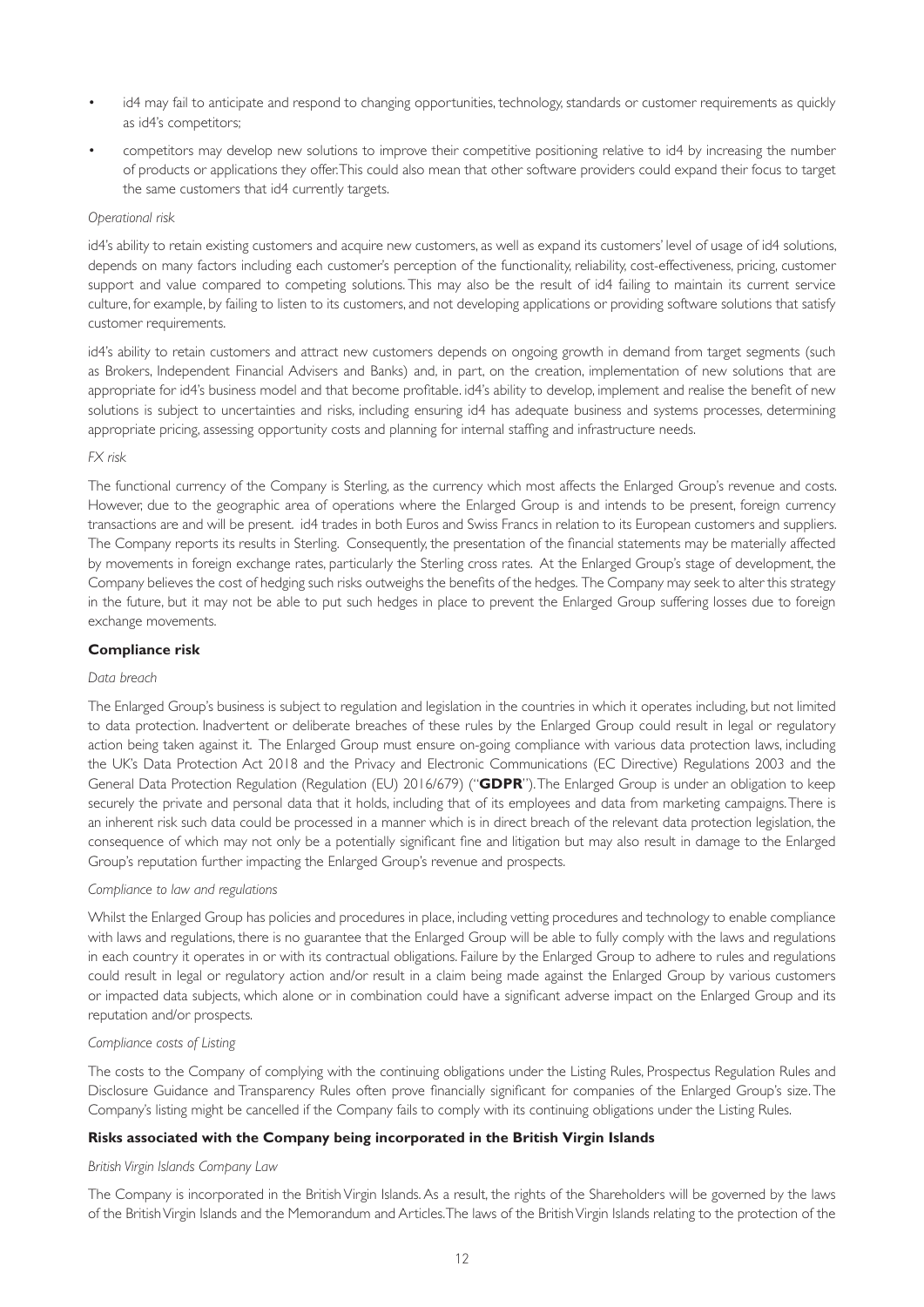interests of minority shareholders differ in some respects from those established under statutes or judicial precedent in existence in England. Such differences may mean that the Company's minority shareholders may have less protection than they would have under English law.

Set out below is a description of the principal relevant differences between companies incorporated in England and the British Virgin Islands:

- Pre-emptive rights: Shareholders do not have statutory pre-emption rights under the BVI Companies Act over further issues of shares of the Company. Certain restrictions on the ability of the Directors to allot Ordinary Shares are contained in the Articles, which may be amended by resolution of the Directors or the Shareholders.
- Takeovers: the BVI Companies Act does not contain provisions similar to those in the City Code which, inter alia, oblige a person or persons acquiring at least 30 per cent of voting rights in a company to which the City Code applies to make an offer to acquire the remainder of the shares in such company. The Articles incorporate provisions similar to those contained in Rule 9 of the City Code, but may be amended by resolution of the Directors or the Shareholders

#### *Shareholder Rights under British Virgin Islands law than under United Kingdom law*

The Company's corporate affairs are governed by the Memorandum and Articles of Association, the BVI Companies Act and the common law of the British Virgin Islands. The rights of Shareholders to take action against the Directors, the rights of Shareholders to institute actions and the fiduciary responsibilities of Directors under British Virgin Islands law are to a large extent governed by the common law of the British Virgin Islands. The common law of the British Virgin Islands is derived in part from comparatively limited judicial precedent in the British Virgin Islands as well as from English common law, which has persuasive, but not binding, authority on a court in the British Virgin Islands. The rights of Shareholders and the fiduciary responsibilities of Directors under British Virgin Islands law are not as clearly established as they would be under statutes or judicial precedent in some jurisdictions. In particular, the British Virgin Islands has a less developed body of corporate laws than the United Kingdom. The Company is organised under the laws of the British Virgin Islands. As a result, a Shareholder may not be able to enforce a judgment against the Company or some or all of the Directors and executive officers outside the British Virgin Islands. It may not be possible for a Shareholder to effect service of process upon the Directors and executive officers within the Shareholder's country of residence or to enforce against the Directors and executive officers judgments of courts of the Shareholder's country of residence based on civil liabilities under that country's securities laws. There can be no assurance that a Shareholder will be able to enforce any judgments in civil and commercial matters against the Directors or executive officers who are residents of countries other than those in which judgment is made.

#### **Tax risk**

#### *Changes in tax law and practice may reduce any net returns for investors*

The tax treatment of Shareholders, any special purpose vehicle that the Company may establish and any company which the Company may acquire are all subject to changes in tax laws or practices in the British Virgin Islands or any other relevant jurisdiction. Any change may reduce any net return derived by investors from a shareholding in the Company.

#### *There can be no assurance that the Company will be able to make returns for Shareholders in a tax-efficient manner*

It is intended that the Company, including following the Acquisition, will operate with a view to maximise returns for Shareholders in as fiscally efficient a manner as is practicable. The Company has made certain assumptions regarding taxation. However, if these assumptions are not correct, taxes may be imposed with respect to the Company's assets, or the Company may be subject to tax on its income, profits, gains or distributions (either on a liquidation and dissolution or otherwise) in a particular jurisdiction or jurisdictions in excess of taxes that were anticipated. This could alter the post-tax returns for Shareholders (or Shareholders in certain jurisdictions). The level of return for Shareholders may also be adversely affected. Any change in laws or tax authority practices could also adversely affect any post-tax returns of capital to Shareholders or payments of dividends (if any, which the Company does not envisage the payment of, at least in the short to medium term). In addition, the Company may incur costs in taking steps to mitigate any such adverse effect on the post-tax returns for Shareholders.

#### **RISKS RELATING TO THE ORDINARY SHARES**

# **The Standard Listing of the Ordinary Shares will afford investors a lower level of regulatory protection than a Premium Listing**

Application will be made for the Ordinary Shares to be admitted to a standard listing segment on the Official List.

A Standard Listing affords shareholders in the Company a lower level of regulatory protection than that afforded to investors in a company with a Premium Listing, which is subject to additional obligations under the Listing Rules. A Standard Listing will not permit the Company to gain a FTSE indexation, which may impact the valuation of the Ordinary Shares.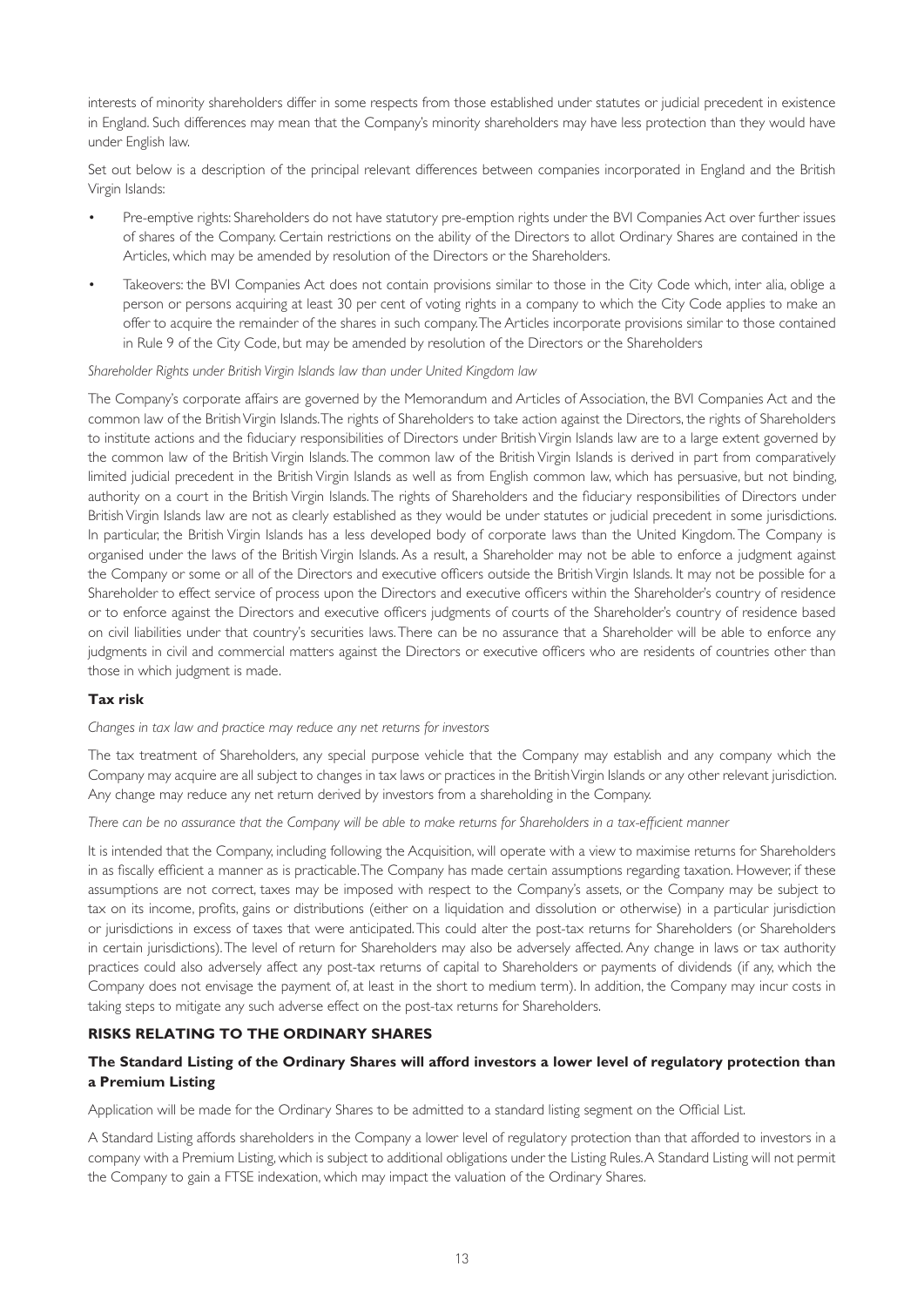#### **Future issues of Ordinary Shares could be dilutive**

Any issue of Ordinary Shares in the future may dilute the interests of Shareholders and could impact upon the price of the Ordinary Shares.

The Company has previously issued a number of warrants and options and intends to issue further warrants in connection with the Placing. The exercise of the warrants and or options would result in a dilution of Shareholders' interests if the prevailing share price per Ordinary Share exceeds the subscription price payable on the exercise of a warrant or option at the relevant time.

#### **Market for the Ordinary Shares**

Prior to Suspension, there was a limited market for the Ordinary Shares. The price of the Ordinary Shares after Admission may also vary due to a number of factors, including but not limited to, general economic conditions and forecasts, the Enlarged Group's general business condition and the release of its financial reports. Although the Company's current intention is that its securities should continue to trade on the London Stock Exchange, it cannot assure investors that it will always do so. In addition, an active trading market for the Ordinary Shares may not develop or, if developed, may not be maintained. Investors may be unable to sell their Ordinary Shares unless a market can be established and maintained, and if the Company subsequently obtains a listing on an exchange in addition to, or in lieu of, the London Stock Exchange, the level of liquidity of the Ordinary Shares may decline.

#### **The Company may not pay dividends**

Dividend payments on the Ordinary Shares are not guaranteed and the Company does not intend to pay dividends in the foreseeable future. To the extent the Company intends to pay dividends on the Ordinary Shares, it will pay such dividends at such times (if any) and in such amounts (if any) as the Board determines appropriate and in accordance with applicable law. Payments of such dividends will be dependent on performance of the Company's business. The Company can therefore give no assurance that it will be able to pay dividends going forward or as to the amount of such dividends, if any. The Company does not expect to pay dividends in the foreseeable future.

#### **Fluctuations and volatility in the price of Ordinary Shares**

Stock markets have from time to time experienced severe price and volume fluctuations, a recurrence of which could adversely affect the market price for the Ordinary Shares. The market price of the Ordinary Shares may be subject to wide fluctuations in response to many factors, some specific to the Company and some which affect listed companies generally, including variations in the operating results of the Company, divergence in financial results from analysts' expectations, changes in earnings estimates by stock market analysts, general economic, political or regulatory conditions, overall market or sector sentiment, legislative changes in the Company's sector and other events and factors outside of the Company's control.

### **Investors may not be able to realise returns on their investment in Ordinary Shares within a period that they would consider to be reasonable**

Investments in Ordinary Shares may be relatively illiquid. There may be a limited number of Shareholders and this factor may contribute both to infrequent trading in the Ordinary Shares on the London Stock Exchange and to volatile Ordinary Share price movements. Investors should not expect that they will necessarily be able to realise their investment in Ordinary Shares within a period that they would regard as reasonable. Accordingly, the Ordinary Shares may not be suitable for short-term investment. Admission should not be taken as implying that there will be an active trading market for the Ordinary Shares. Even if an active trading market develops, the market price for the Ordinary Shares may fall below the issue price.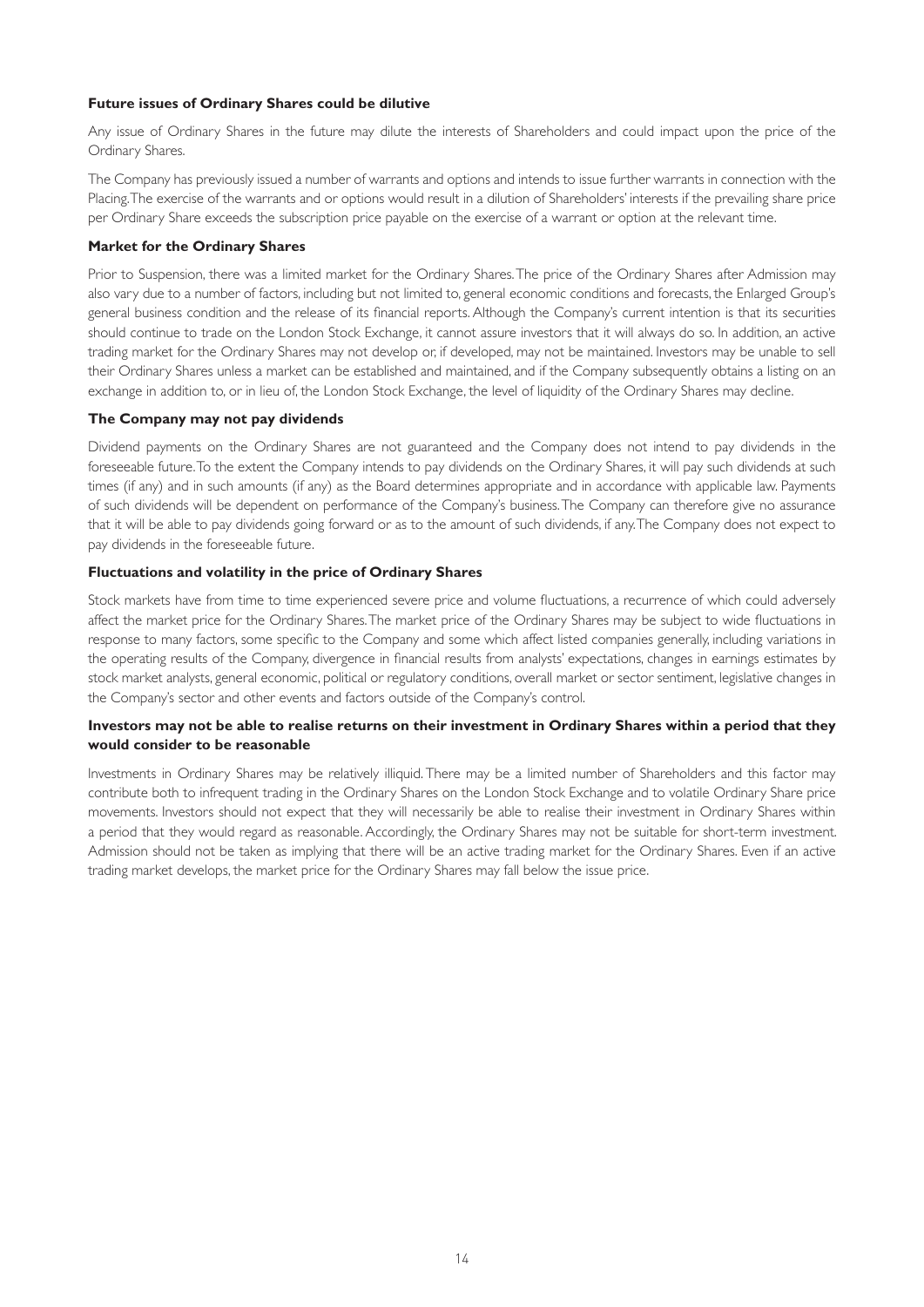# PART III - IMPORTANT INFORMATION

The distribution of this Prospectus and the Placing may be restricted by law in certain jurisdictions and therefore persons into whose possession this Document comes should inform themselves about and observe any restrictions including those set out below. Any failure to comply with these restrictions may constitute a violation of the securities laws of any such jurisdiction.

#### **General**

No action has been or will be taken in any other jurisdiction that would permit a public offering of the Ordinary Shares, or possession or distribution of this Document or any other offering material in any other country or jurisdiction where action for that purpose is required. Accordingly, the Ordinary Shares may not be offered or sold, directly or indirectly, and neither this Document nor any other offering material or advertisement in connection with the Ordinary Shares may be distributed or published in or from any country or jurisdiction except under circumstances that will result in compliance with any and all applicable rules and regulations of any such country or jurisdiction. Any failure to comply with these restrictions may constitute a violation of the securities laws of any such jurisdiction. This Document does not constitute an offer to subscribe for any of the Ordinary Shares offered hereby to any person in any jurisdiction to whom it is unlawful to make such offer or solicitation in such jurisdiction.

This Document has been approved by the FCA as competent authority under the Prospectus Regulation and has been made available to the public in accordance with the Prospectus Regulation Rules. The FCA only approves this Document as meeting the standards of completeness, comprehensibility and consistency imposed by the Prospectus Regulation. Such approval should not be considered as an endorsement of the Company that is, or the quality of the securities that are, the subject of this Document. Investors should make their own assessment as to the suitability of investing in the securities. No arrangement has however been made with any competent authority in any EEA Member States (or any other jurisdiction) for the use of this Document as an approved prospectus in such jurisdiction and accordingly no public offer is to be made in such jurisdiction. Issue or circulation of this Prospectus may be prohibited in Restricted Jurisdictions and in countries other than those in relation to which notices are given below.

#### **Withdrawal Rights**

In the event that the Company is required to publish any supplementary prospectus, applicants who have applied to subscribe for or purchase Placing Shares in the Placing will have at least two Business Days following the publication of the supplementary prospects within which to withdraw their offer to acquire Placing Shares in the Placing in its entirety. If the application is not withdrawn within the stipulated period, any offer to apply for Placing Shares in the Placing will remain valid and binding. Details of how to withdraw an application will be made available if a supplementary prospectus is published. Any supplementary prospectus will be published in accordance with the Prospectus Regulation Rules (and notification thereof will be made to a Regulatory Information Service) but will not be distributed to investors individually. Any such supplementary prospectus will be published in printed form and available free of charge at the Company's registered office at Folio Chambers, P.O. Box 800 Road Town, Tortola. British Virgin Islands and (subject to certain restrictions) on the Company's website at [https://anemoi-international.com/](https://roquefortinvest.com) until 14 days after Admission.

#### **For the attention of all investors**

In deciding whether or not to invest in Ordinary Shares, prospective Placees should rely only on the information contained in this Document. No person has been authorised to give any information or make any representations other than as contained in this Document and, if given or made, such information or representations must not be relied on as having been authorised by the Company, the Directors or Peterhouse. Without prejudice to the Company's obligations under FSMA, the Prospectus Regulation Rules, the Listing Rules and the Disclosure Guidance and Transparency Rules, neither the delivery of this Document, nor any suspicion made under this Document shall, under any circumstances, create any implication that there has been no change in the affairs of the Company since the date of this Document or that the information in this Document is correct as at any time after its date.

In making an investment decision, prospective investors must rely on their own examination of the Company, this Document and the terms of the Placing, including the merits and risks involved. The contents of this Document are not to be construed as advice relating to legal, financial, taxation, accounting, regulatory, investment or any other matter.

Prospective investors must rely upon their own representatives, including their own legal and financial advisers and accountants, as to legal, tax, financial, investment or any other related matters concerning the Company and an investment therein.

An investment in the Company should be regarded as a long-term investment. There can be no assurance that the Company's objectives, financing and business strategies will be achieved.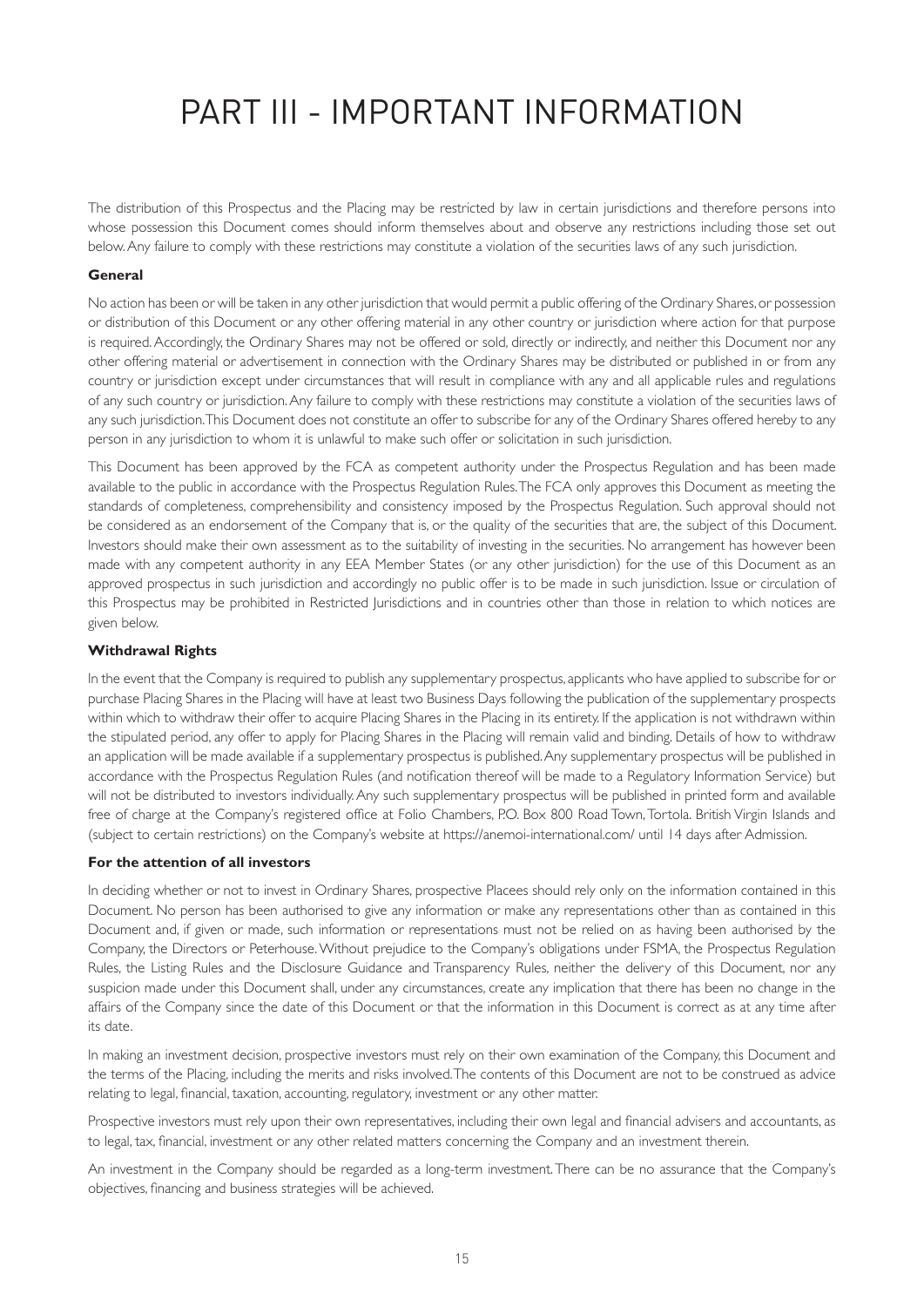It should be remembered that the price of the Ordinary Shares and any income from such Ordinary Shares can go down as well as up.

This Prospectus should be read in its entirety before making any investment in the Ordinary Shares. All Shareholders are entitled to the benefit of, are bound by, and are deemed to have notice of, the provisions of the Articles of Association, which prospective investors should review.

A summary of the Articles is set out in paragraph 6 of Part XIV (Additional Information) and a copy of the Articles is available for inspection on the Company's website at<https://anemoi-international.com/investor-relations/company-documents/>.

#### **Information to Distributors**

Solely for the purposes of the product governance requirements of Chapter 3 of the FCA Handbook Product Intervention and Product Governance Sourcebook (the "**UK Product Governance Requirements**"), and disclaiming all and any liability, whether arising in tort, contract or otherwise, which any "manufacturer" (for the purposes of the UK Product Governance Requirements) may otherwise have with respect thereto, the Placing Shares have been subject to a product approval process, which has determined that the Placing Shares are: (i) compatible with an end target market of retail investors and investors who meet the criteria of professional clients and eligible counterparties, each defined in the FCA Handbook Conduct of Business Sourcebook; and (ii) eligible for distribution through all permitted distribution channels (the "**Target Market Assessment**"). Notwithstanding the Target Market Assessment, "distributors" (for the purposes of the UK Product Governance Requirements) should note that: the price of the Placing Shares may decline and investors could lose all or part of their investment; the Placing Shares offer no guaranteed income and no capital protection; and an investment in the Placing Shares is compatible only with investors who do not need a guaranteed income or capital protection, who (either alone or in conjunction with an appropriate financial or other adviser) are capable of evaluating the merits and risks of such an investment and who have sufficient resources to be able to bear any losses that may result therefrom. The Target Market Assessment is without prejudice to any contractual, legal or regulatory selling restrictions in relation to the Offer. Furthermore, it is noted that, notwithstanding the Target Market Assessment, Peterhouse will only procure investors who meet the criteria of professional clients and eligible counterparties.

For the avoidance of doubt, the Target Market Assessment does not constitute: (a) an assessment of suitability or appropriateness for the purposes of Chapters 9A or 10A respectively of the FCA Handbook Conduct of Business Sourcebook; or (b) a recommendation to any investor or group of investors to invest in, or purchase, or take any other action whatsoever with respect to the Ordinary Shares.

Each distributor is responsible for undertaking its own Target Market Assessment in respect of the Ordinary Shares and determining appropriate distribution channels.

#### **Selling Restrictions**

The distribution of this Document and the offer of Ordinary Shares in certain jurisdictions may be restricted by law and therefore persons into whose possession this Document comes should inform themselves about and observe any restrictions, including those set out in the paragraphs that follow. Any failure to comply with these restrictions may constitute a violation of the securities laws of any such jurisdiction. No action has been or will be taken in any jurisdiction that would permit a public offering of the Ordinary Shares, or possession or distribution of this Document or any other offering material in any country or jurisdiction where action for that purpose is required. Accordingly, the Ordinary Shares may not be offered or sold, directly or indirectly, and neither this Document nor any other offering material or advertisement in connection with the Ordinary Shares may be distributed or published in or from any country or jurisdiction except in circumstances that will result in compliance with any and all applicable rules and regulations of any such country or jurisdiction. Persons into whose possession this Document comes should inform themselves about and observe any restrictions on the distribution of this Document and the offer of Ordinary Shares contained in this Document. Any failure to comply with these restrictions may constitute a violation of securities laws of any such jurisdiction. This Document does not constitute an offer to subscribe for or purchase any of the Ordinary Shares to any person in any jurisdiction to whom it is unlawful to make such offer of solicitation in such jurisdiction.

#### **United States**

The Ordinary Shares have not been and will not be registered under the US Securities Act, or the securities laws of any state or other jurisdiction of the United States. Subject to certain exceptions, the Ordinary Shares may not be offered, sold, resold, transferred or distributed, directly or indirectly, within, into or in the United States or to or for the account or benefit of persons in the United States.

The Ordinary Shares may not be taken up, offered, sold, resold, transferred, or distributed, directly or indirectly within, into or in the United States except pursuant to an exemption from, or in a transaction that is not subject to, the registration requirements of the US Securities Act. There will be no public offer in the United States.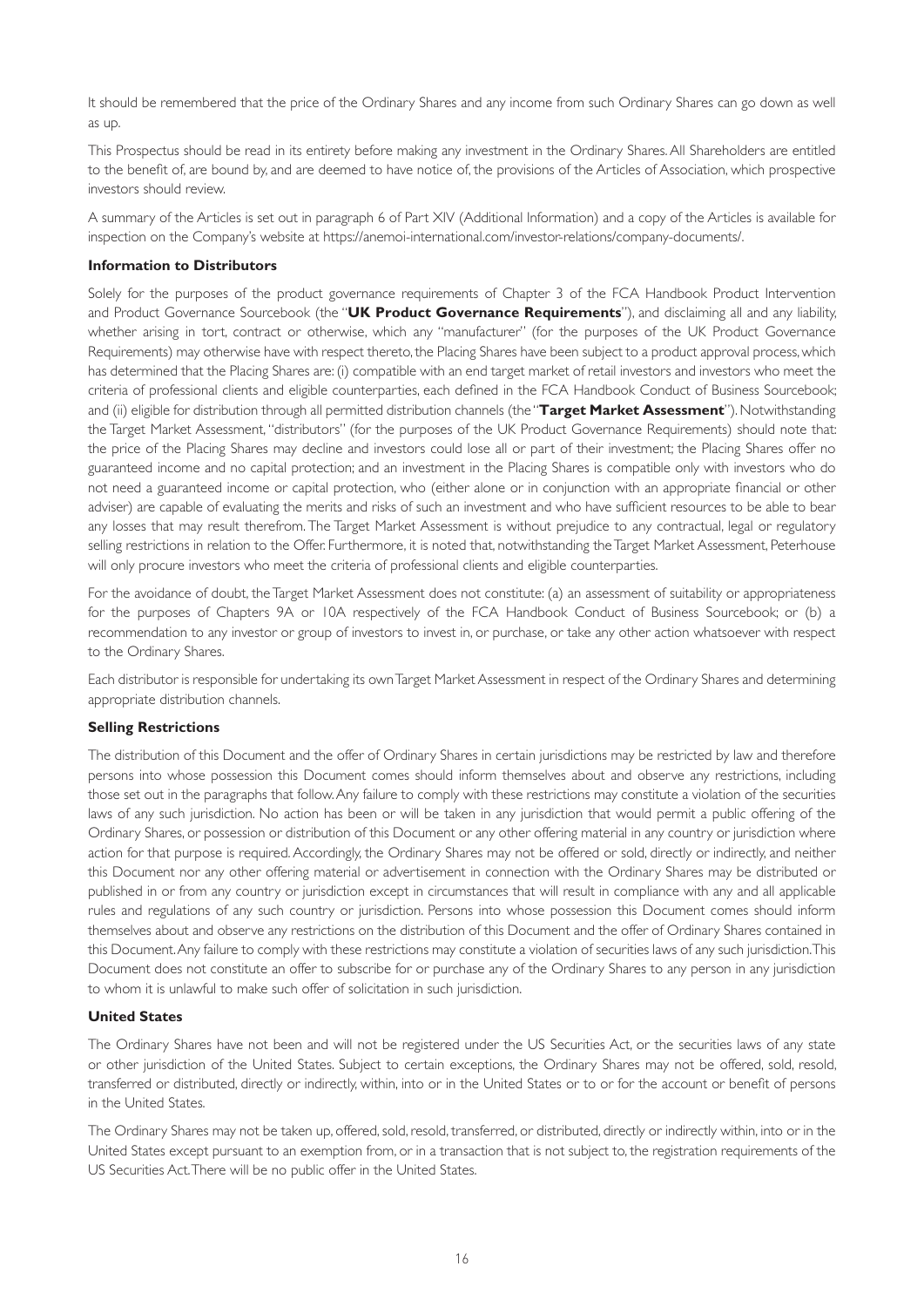The Company has not been and will not be registered under the US Investment Company Act pursuant to the exemption provided by Section 3 I (7) thereof, and investors will not be entitled to the benefits of the US Investment Company Act.

The Ordinary Shares have not been approved or disapproved by the US Securities and Exchange Commission, any State securities commission in the United States or another US regulatory authority, nor have any of the foregoing authorities passed comment upon or endorsed the merits of the Placing or adequacy of this Document. Any representations to the contrary is a criminal offence in the United States.

#### **United Kingdom**

This Document comprises a prospectus relating to the Company prepared in accordance with the Prospectus Regulation Rules and approved by the FCA under section 87A of FSMA. This Document has been filed with the FCA and made available to the public in accordance with Rule 3.2 of the Prospectus Regulation Rules.

This Document is being distributed only to and is directed at persons who (if they are in the UK) are (i) persons having professional experience in matters relating to investments falling within the definition of 'investment professionals' in Article 19(5) of the Financial Services and Markets Act 2000 (Financial Promotion) Order 2005 (the "**Order**"); or (ii) persons who are high net worth bodies corporate, unincorporated associations and partnerships and the trustees of high value trusts, as described in Article 49(2) (a) to (d) of the Order; or (iii) persons to whom it may otherwise be lawful to distribute ("**UK Relevant Persons**").

#### **European Economic Area**

Pursuant to the EU Prospectus Regulation, an offer to the public of the Ordinary Shares may only be made once the prospectus has been approved by a competent authority in an EEA Member State in accordance with the EU Prospectus Regulation.

For any EEA Member State an offer to the public in that EEA Member State of any Ordinary Shares may only be made at any time under the following exemptions under the EU Prospectus Regulation, if they have been implemented in that EEA Member State:

- to any legal entity which is a Qualified Investor, within the meaning of Article 2 (e) of the EU Prospectus Regulation;
- to fewer than 150 natural or legal persons (other than Qualified Investors, within the meaning of Article 2 (e) of the EU Prospectus Regulation) in such EEA Member State subject to obtaining prior consent of the Company for any such offer; or
- in any other circumstances falling within Article 1(4) of the EU Prospectus Regulation,

provided that no such offer of Ordinary Shares shall result in a requirement of for the publication by the Company of a prospectus pursuant to Article 3 of the EU Prospectus Regulation in any EEA Member State and each person who initially acquires Ordinary Shares or to whom any offer is made will be deemed to have represented, warranted and agreed with Peterhouse and the Company that it is a "Qualified Investor" within the meaning of Article 2(e) of the EU Prospectus Regulation.

For the purposes of this provision, the expression an "offer to the public" in relation to any offer of Ordinary Shares in any EEA Member State means the communication in any form and by any means of sufficient information on the terms of the offer and any Ordinary Shares to be offered so as to enable an investor to decide to purchase or subscribe for the Ordinary Shares.

This Document may not be used for, or in connection with, and does not constitute, any offer of Ordinary Shares or an invitation to purchase or subscribe for Ordinary Shares in any EEA Member State in which such offer or invitation would be unlawful.

#### **Forward Looking Statements**

This Document includes statements that are, or may be deemed to be, 'forward looking statements'. In some cases, these forwardlooking statements can be identified by the use of forward-looking terminology, including the terms 'targets', 'believes', 'estimates', 'anticipates', 'expects', 'intends', 'may', 'will', 'should', or, in each case, their negative or other variations or comparable terminology. They appear in a number of places throughout this Document and include statements regarding the intentions, beliefs or current expectations of the Company and the Board concerning, inter alia: (i) the Company's objective, financing and business strategies, results of operations, financial condition, capital resources, prospects, capital appreciation of the Ordinary Shares and dividends; and (ii) future deal flow and implementation of active management strategies. By their nature, forward-looking statements involve risks and uncertainties because they relate to events and depend on circumstances that may or may not occur in the future. Forwardlooking statements are not guarantees of future performance. The Company's actual performance, results of operations, financial condition and the development of its financing strategies may differ materially from the forward-looking statements contained in this Document. In addition, even if the Company's actual performance, results of operations, financial condition, distributions to Shareholders and the development of its financing strategies are consistent with the forward-looking statements contained in this Document, those results or developments may not be indicative of results or developments in subsequent periods.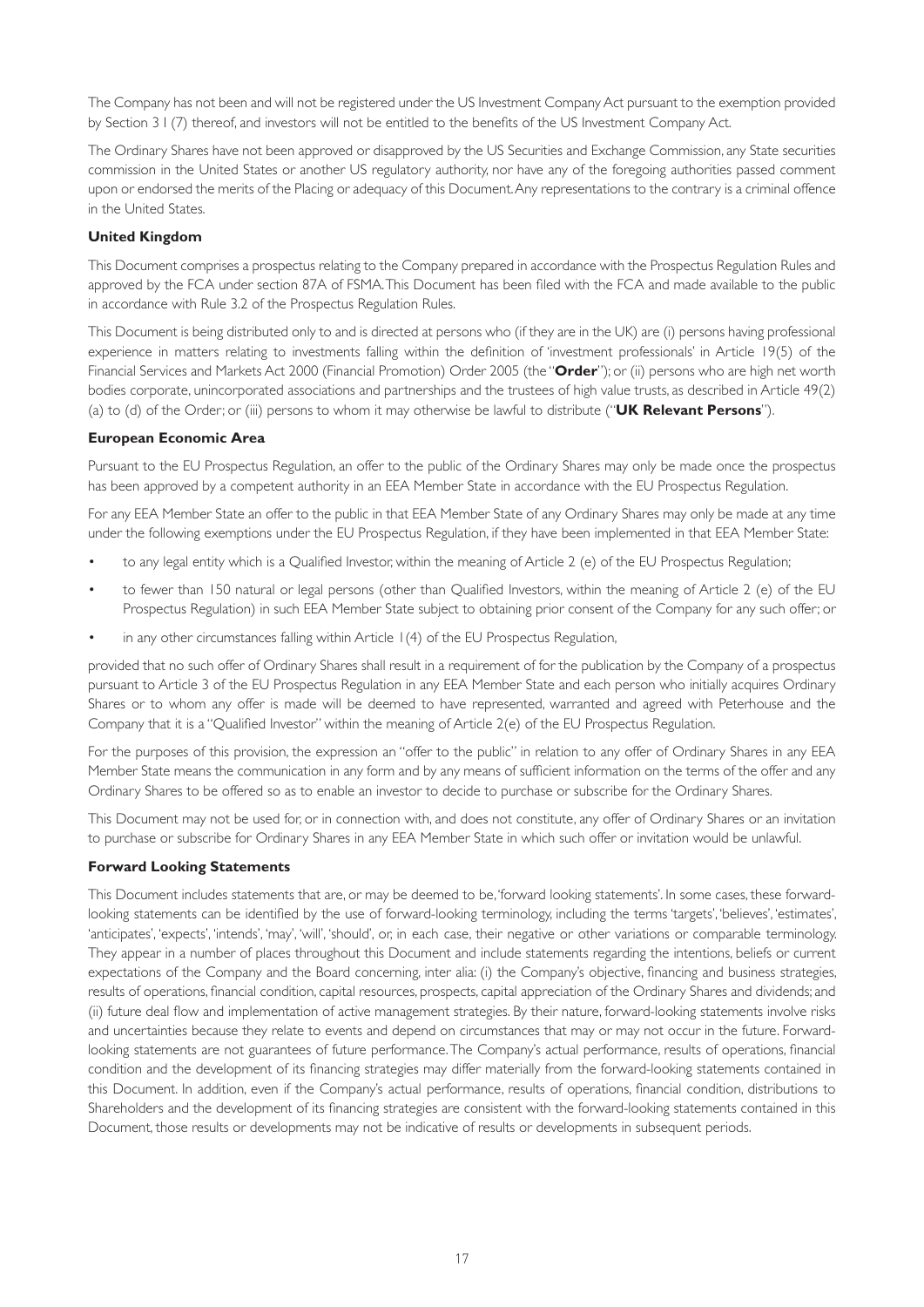Prospective investors should carefully review Part II (Risk Factors) of this Document for a discussion of additional factors that could cause the Enlarged Group's actual results to differ materially, before making an investment decision. For the avoidance of doubt, any explanatory wording contained in the Document which refers to forward looking statements does not in any way qualify the working capital statement set out in paragraph 19 of Part XIV (Additional Information) of this Document.

Forward-looking statements contained in this Document apply only as at the date of this Document. Subject to any obligations under the Listing Rules, the Market Abuse Regulation, the Disclosure Guidance and Transparency Rules and the Prospectus Regulation Rules, the Company undertakes no obligation publicly to update, or review any forward-looking statements, whether as a result of new information, future developments or otherwise.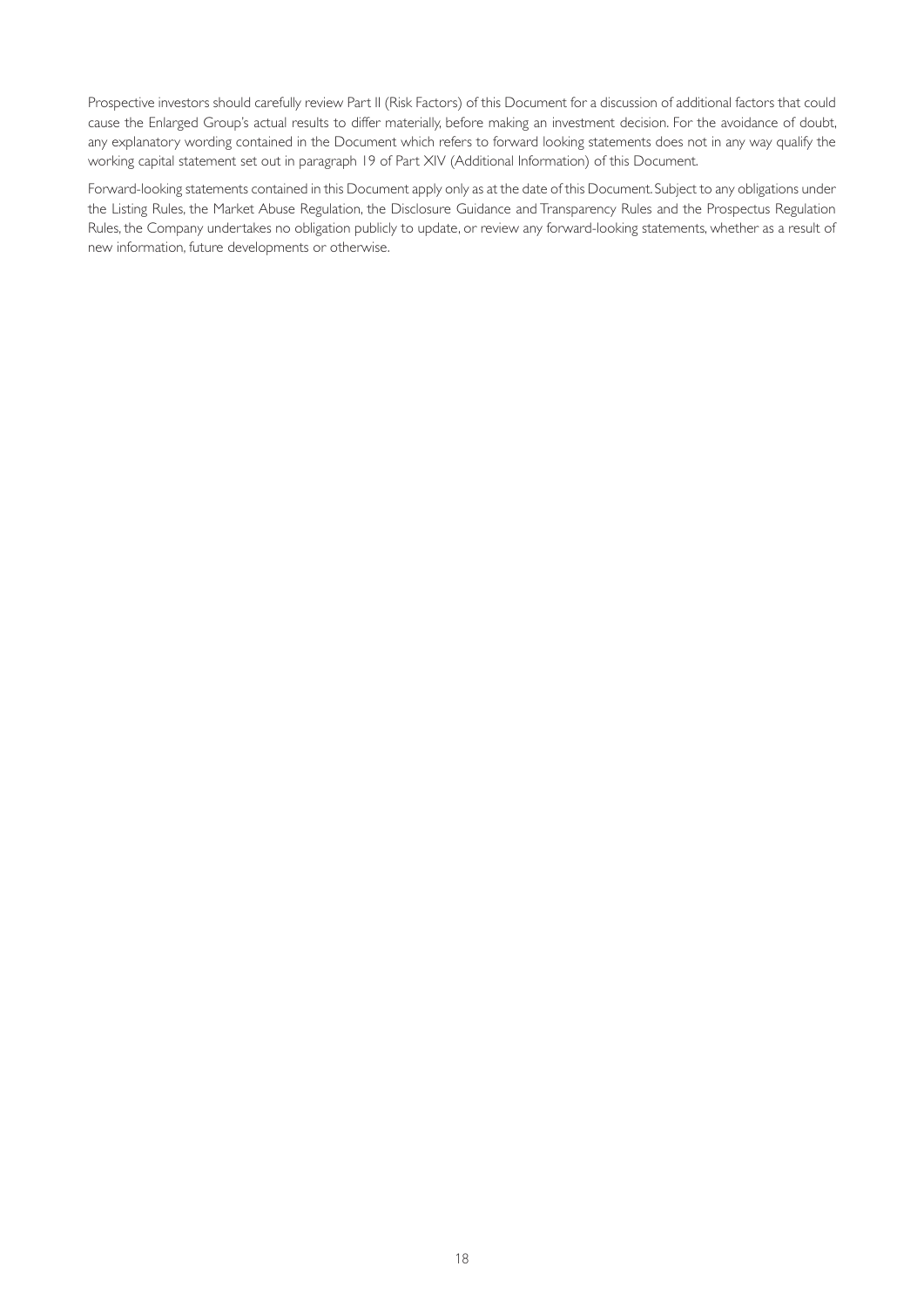# RELEVANT DOCUMENTATION AND INFORMATION AND INCORPORATION BY REFERENCE

The table below sets out the information which is incorporated by reference in this Document, to ensure investors and others are aware of all information which is necessary to enable investors and others to make an informed assessment of the assets and liabilities, financial position, profit and losses and prospects of the Enlarged Group and the rights attaching to the Ordinary Shares.

| Information incorporated by reference into this Document                                                 | <b>Reference</b><br>document | Page numbers in<br>such document |
|----------------------------------------------------------------------------------------------------------|------------------------------|----------------------------------|
| Company's unaudited interim financial statements for the period<br>ended 30 June 2021 ("PE 21 Accounts") | PE 21 Accounts               |                                  |
| Condensed Statement of Income                                                                            | PE 21 Accounts               | 6                                |
| Condensed Statement of Comprehensive Income                                                              | PE 21 Accounts               | 7                                |
| Condensed Statement of Financial Position                                                                | PE 21 Accounts               | 8                                |
| Condensed Statement of Cash Flows                                                                        | PE 21 Accounts               | 9                                |
| Condensed Statement of Changes in Equity                                                                 | PE 21 Accounts               | $\overline{0}$                   |
| Notes to Condensed Financial Information                                                                 | PE 21 Accounts               | $   $ -   4                      |
| Company's audited financial statements for the period ended 31<br>December 2020 ("FY 20 Accounts")       | PE 21 Accounts               |                                  |
| Income statement                                                                                         | FY 20 Accounts               | $\vert \vert$                    |
| Statement of comprehensive income                                                                        | FY 20 Accounts               | 12                               |
| Statement of financial position                                                                          | FY 20 Accounts               | 3                                |
| Cash flow statement                                                                                      | FY 20 Accounts               | 4                                |
| Changes in equity                                                                                        | FY 20 Accounts               | 15                               |
| Notes to financial statements                                                                            | FY 20 Accounts               | $16 - 20$                        |
| Unqualified Auditors report                                                                              | FY 20 Accounts               | $7 - 10$                         |
| The following sections or parts from the 2020 Prospectus                                                 |                              |                                  |
| Part XIII - CREST and depositary interests                                                               | 2020 Prospectus              | 59-62                            |

The documents incorporated by reference in this Prospectus shall not include any documents which are themselves incorporated by reference in such incorporated documents ("daisy chained" documents). Such daisy chained documents shall not form part of this Prospectus. Where only part of the documents listed above have been incorporated by reference, only information expressly incorporated by reference herein shall form part of this document and the non-incorporated are either not relevant for the investor or covered elsewhere in the prospectus.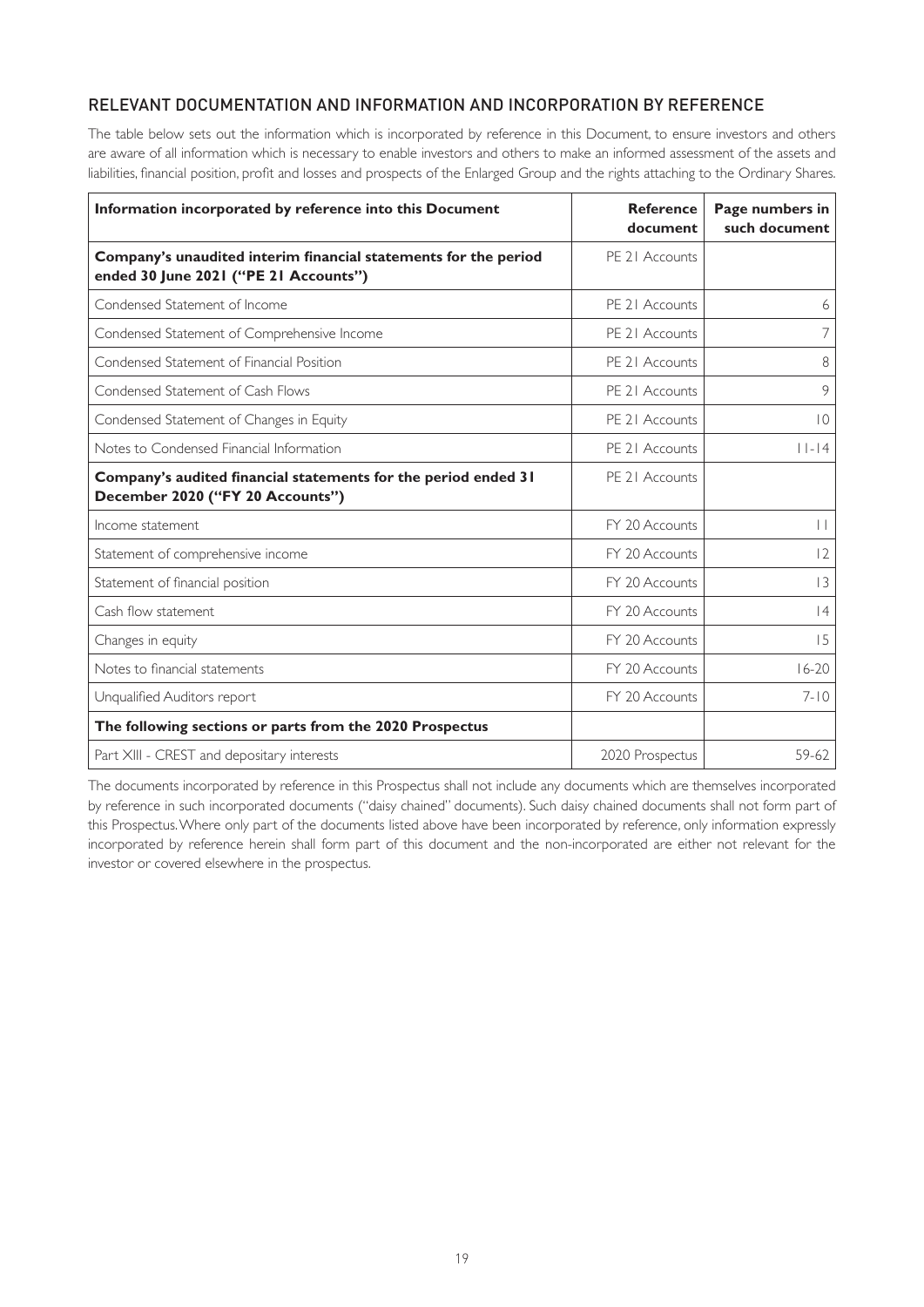# PART IV - SUMMARY OF BVI LAW

The Company was incorporated in the British Virgin Islands as a company limited by shares on 6 May 2020 subject to the BVI Business Companies Act ("**BVI Companies Act**"). Certain provisions of the BVI Companies Act are set out below but this section does not purport to contain all applicable qualifications and exceptions or to be a complete review of all matters of the BVI Companies Act and taxation, which may differ from equivalent provisions in jurisdictions with which interested parties may be more familiar.

A summary of the memorandum and articles of association of the Company is out at paragraph 6 of Part XIV of this Document.

### (a) **Company operations**

The Company is a legal entity in its own right separate from its Shareholders and continues in existence until it is dissolved. The Company has, irrespective of corporate benefit, full capacity to carry on or undertake any business or activity, do any act or enter into any transaction, and for these purposes, full rights, powers and privileges. The Company has the power to carry on business, whether inside or outside of the BVI. The Company has the requisite licences to carry on business.

### (b) **Share Capital**

A BVI company is authorised to issue such number of shares as is specified in its memorandum of association. The shares of a BVI company may be issued with or without par value and a share with par value may be issued in any currency. The par value of a par value share may be a fraction of the smallest denomination of the currency in which it was issued. A share in a BVI company is personal property. A BVI company may issue fractional shares, and a fractional share in a BVI company has the corresponding fractional rights, obligations and liabilities of a whole share of the same class. A BVI company may divide its shares, including issued shares, into a larger number of shares, or combine its shares, including issued shares, into a smaller number of shares provided that a company may not divide its shares if it would cause the maximum number of shares that the company is authorised to issue by its memorandum of association to be exceeded. Where par value shares are divided or combined, the aggregate par value of the new shares must be equal to the aggregate par value of the original shares.

The entry of the name of a person in the register of members of a BVI company as a holder of a share in the company is prima facie evidence that legal title in the share vests in that person. The company may treat the holder of a registered share as the only person entitled to exercise any voting rights attached to the share, receive notices, receive a distribution in respect of the share, and exercise other rights and powers attaching to the share.

The Company is authorised to issue an unlimited number of shares with a par value of \$0.001 each.

Each Ordinary Share confers on the holder:

- i. the right to one (1) vote at a meeting of the members of the Company or on any resolution of the members of the Company;
- ii. the right to an equal share in any dividend paid by the Company in accordance with the BVI Companies Act; and
- iii. the right to an equal share in the distribution of the surplus assets of the Company

#### (c) **Purchase of shares and warrants by a company and its subsidiaries**

Provided the directors are satisfied, on reasonable grounds, that the Company will, immediately after the purchase of shares, satisfy the solvency test (the "**Solvency Test**"), the directors may, on behalf of the Company purchase, redeem or otherwise acquire any of the Company's own shares for such consideration as they consider fit, and either cancel or hold such shares as treasury shares. For these purposes, the Company satisfies the Solvency Test if (i) the value of the Company's assets exceeds its liabilities, and (ii) the Company is able to pay its debts as they fall due. The BVI Companies Act does not limit the circumstances in the Company can purchase its warrants or shares of its subsidiaries.

### (d) **Dividends and distributions**

The directors of the Company may, by resolution, authorise a dividend or a distribution by the Company to its shareholders at such time and of such amount, as they think fit if they are satisfied, on reasonable grounds, that the Company will, immediately after the dividend or distribution, satisfy the Solvency Test.

#### (e) **Protection of minorities and shareholders' suits**

British Virgin Islands law permits derivative and representative actions by shareholders. It also permits minority protections such as restraining/compliance orders and oppression, unfair discrimination and unfair prejudice actions.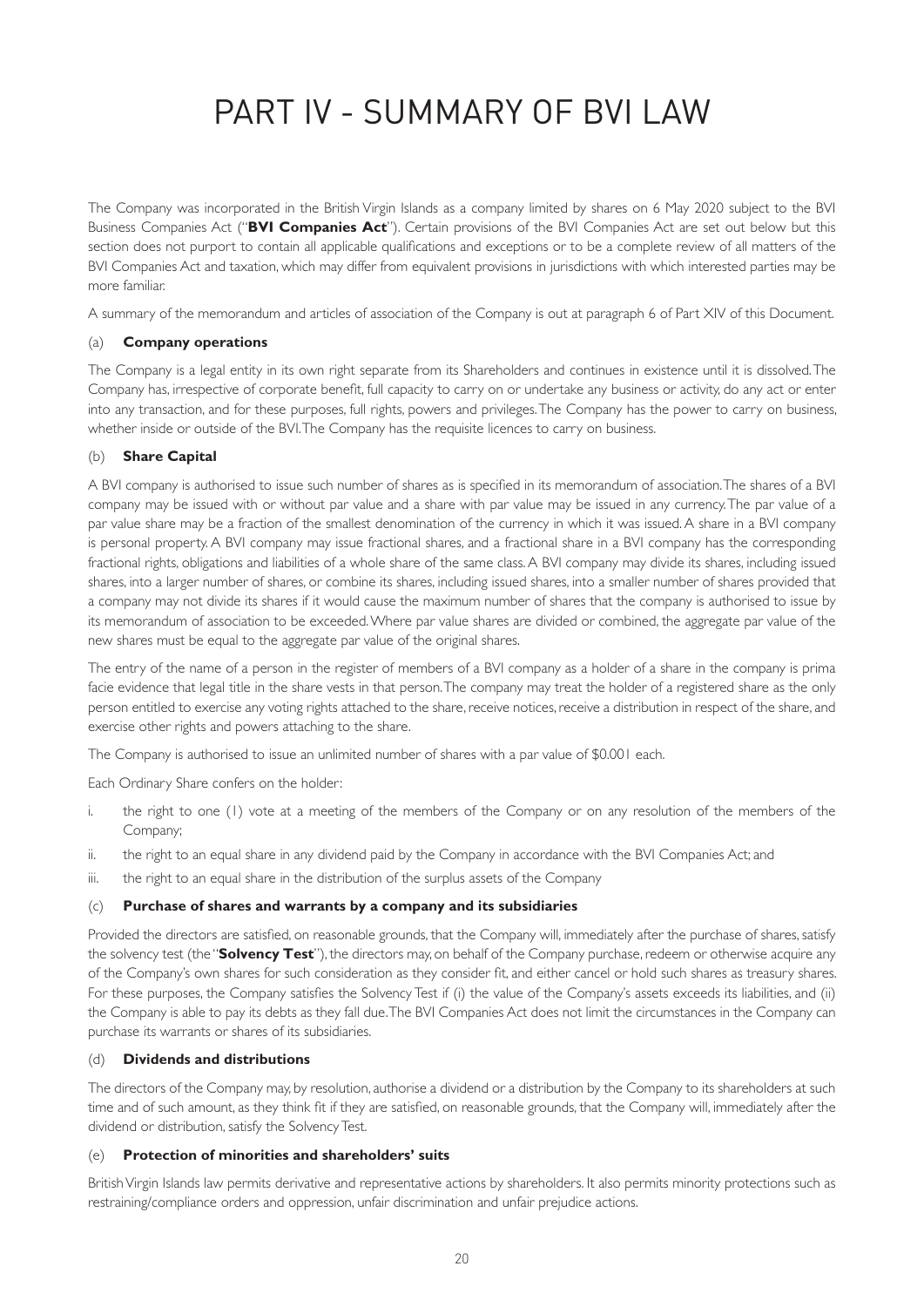British Virgin Islands law permits shareholders to bring personal actions against a BVI company.

In addition, a British Virgin Islands court, may, on the application of a shareholder, grant leave to that shareholder to bring proceedings in the name and on behalf of a BVI company, or intervene in proceedings to which the company is a party for the purpose of continuing, defending or discontinuing the proceedings on behalf of the company (a derivative action). In determining whether to grant leave, the BVI court must take the following matters into account:

- i. whether the shareholder is acting in good faith;
- ii. whether the derivative action is in the interest of the company taking account of the views of the company's directors on commercial matters;
- iii. whether the proceeding are likely to succeed;
- iv. the costs of the proceedings in relation to the relief likely to be obtained; and
- v. whether an alternative remedy to the derivative claim is available.

In addition, where a shareholder brings proceedings against a BVI company and other shareholders have the same or substantially the same interest in relation to the proceedings, a British Virgin Islands court may appoint that shareholder to represent all or some of the shareholders having the same interest and may, for that purpose, make such order as it thinks fit, including an order: i. as to the control and conduct of the proceedings; ii. as to the costs of the proceedings; and iii. directing a distribution of any amount ordered to be paid by a defendant in the proceedings among the shareholders represented.

#### (f) **Disposal of assets**

Any sale, transfer, lease, exchange or other disposition, other than a mortgage, charge or other encumbrance or the enforcement thereof, of more than 50 per cent in value of the assets of the Company, other than a transfer pursuant to the power described in section 28(3) of the BVI Companies Act, if not made in the usual or regular course of the business carried on by the Company, shall be approved by the directors and authorised by a resolution of the shareholders.

#### (g) **Accounting and auditing requirements**

Under the BVI Companies Act, the Company is obliged to keep records and underlying documentation that (i) are sufficient to show and explain the Company's transactions and (ii) will, at any time, enable the financial position of the Company to be determined with reasonable accuracy. There is no statutory requirement to audit or file annual accounts.

### (h) **Exchange controls**

There is no exchange control legislation under British Virgin Islands law.

#### (i) **Taxation**

The Company and all dividends, interest, rents, royalties, compensations and other amounts paid by the Company to persons who are not persons resident in the British Virgin Islands are exempt from the provisions of the Income Tax Act in the British Virgin Islands, and any capital gains realised by persons who are not persons resident in the British Virgin Islands with respect of any shares, debt obligations, or other securities of the Company are exempt from taxation in the British Virgin Islands. No estate, inheritance, succession or gift tax, rate, duty, levy or other charge is payable by persons who are not persons resident in the BVI with respect to any shares, debt obligations or other securities of a BVI business company. There are currently no withholding taxes or exchange control regulations in the British Virgin Islands applicable to the Company or its members.

Shareholders who are not tax resident in the British Virgin Islands will not be subject to any income, withholding or capital gains taxes in the British Virgin Islands, with respect to the shares of the Company owned by them and dividends received on such shares, nor will they be subject to any estate or inheritance taxes in the British Virgin Islands. The Company is required to pay an annual government fee which is determined by reference to the number of shares the Company is authorised to issue. The government fee is currently \$1,200 per annum.

#### (j) **Stamp duty on transfers**

Provided the Company does not directly or indirectly own, hold or have any interest in land situate in the British Virgin Islands, all instruments relating to transfers of property to or by the Company, all instruments relating to transactions in respect of the shares, debt obligations or other securities of the Company, and all instruments relating to other transactions relating to the business of the Company are exempt from the payment of stamp duty in the British Virgin Islands.

#### (k) **Loans to directors**

The BVI Companies Act does not limit the circumstances in which the Company can makes loans to a director of the Company.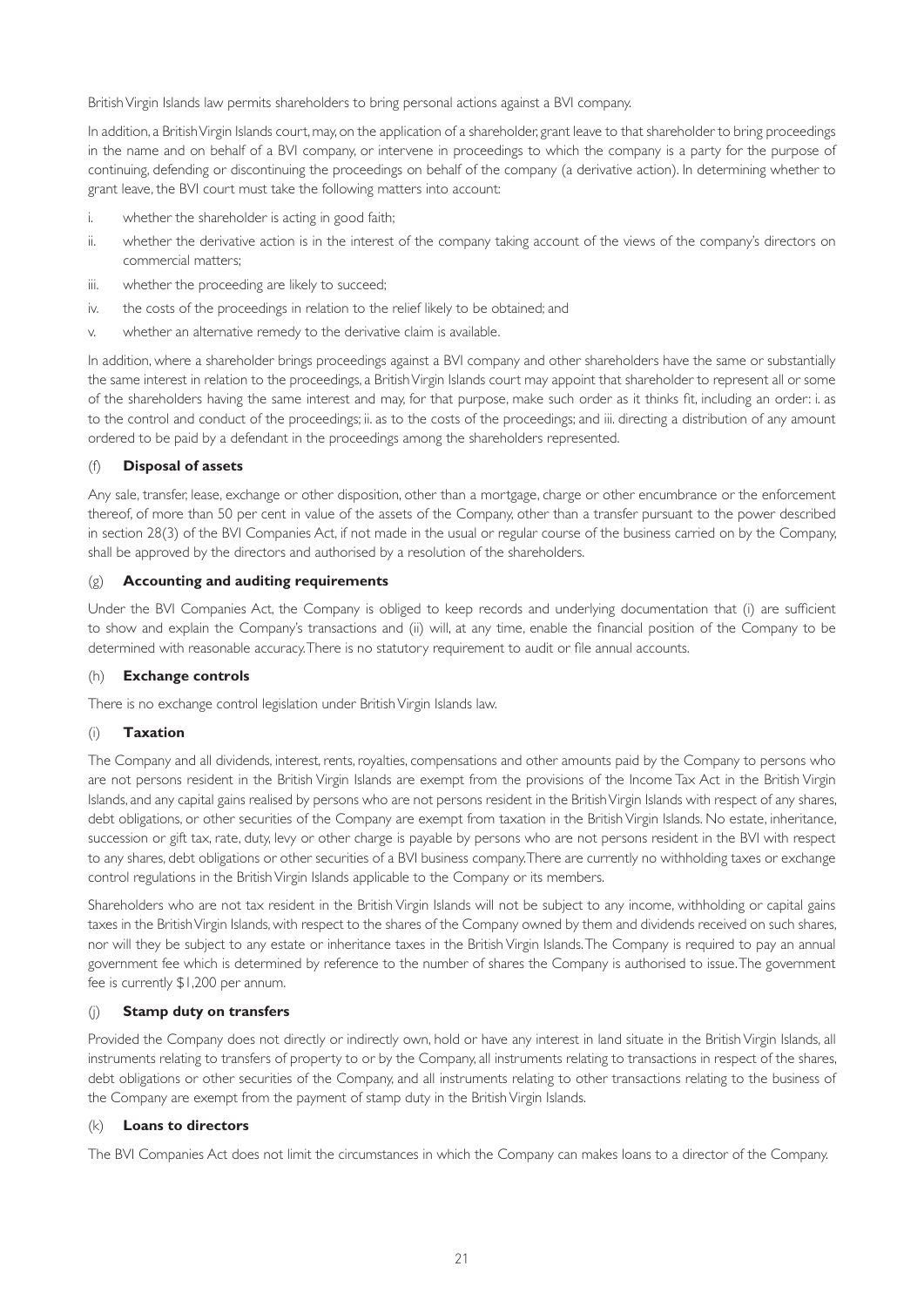#### (l) **Inspection of corporate records**

Pursuant to the BVI Companies Act, a shareholder of the Company is entitled, on giving written notice to the Company, to inspect the memorandum of association and articles of association of the Company, the register of members, the register of directors and minutes of meetings and resolutions of shareholders, and to make copies of or extracts from such documents and records. The directors may, if they are satisfied that it would be contrary to the company's interests to allow a shareholder to inspect any document, or part of a document, refuse to permit the shareholder to inspect the document or limit the inspection of the document, including limiting the making of copies or the taking of extracts from the records. The directors shall, as soon as reasonably practicable, notify a shareholder of any exercise of these powers. Where a company fails or refuses to permit a shareholder to inspect a document or permits a shareholder to inspect a document subject to limitations, that shareholder may apply to the British Virgin Islands Court for an order that he should be permitted to inspect the document or to inspect the document without limitation. On an application, the British Virgin Islands Court may make such order as it considers just.

### (m) **Register of members**

The Company is required to maintain a register of members. The entry of the name of a person in the register of members as a holder of a share in the Company is prime facie evidence that legal title in the share vests in that person.

#### (n) **Register directors and officers**

The Company is required to maintain a register of directors. The register of directors is prima facie evidence of any matters directed or authorised by the BVI Companies Act to be contained therein.

#### (o) **Winding up**

On liquidation, dissolution or winding up, whether voluntary or involuntary, or any other distribution of the assets of the Company among its shareholders for the purpose of winding up its affairs, the holders of shares will be entitled to receive the property of the Company remaining after payment of all outstanding debts on a pro rata basis.

#### (p) **Take-overs**

The BVI Companies Act does not contain provisions similar to those in the City Code which, inter alia, oblige a person or persons acquiring at least 30 per cent of voting rights in a company to which the City Code applies to make an offer to acquire the remainder of the shares in such company. The Articles incorporate provisions similar to those contained in Rule 9 of the City Code, but may be amended by a special resolution of the Shareholders.

#### (q) **Merger and consolidation**

The BVI has a statutory merger and consolidation regime as set out in the BVI Companies Act. Generally, the merger or consolidation of a BVI company requires approval by both its shareholders and its board of directors. However, a BVI parent company may merge with one or more BVI subsidiaries without shareholder approval. Shareholders dissenting from a merger are entitled to payment of the fair value of their shares unless the BVI company is the surviving company and the shareholders continue to hold the same or similar shares in the surviving company. BVI law permits BVI companies to merge with companies incorporated outside the BVI, provided the merger is lawful under the laws of the jurisdiction in which the non-BVI company is incorporated.

Under BVI law, a merger or consolidation may take the form of one or more companies merging into, and being subsumed by, another company (being the surviving company) or the consolidation of two or more companies into, and being subsumed by, a new company. In either case, with effect from the effective date of the merger or consolidation, the surviving company or the new consolidated company assumes all of the assets and liabilities of the other entity or entities by operation of law and the other constituent entities cease to exist.

Under BVI law, a merger can result in the compulsory cancellation of a shareholder's shares, although in such circumstances a shareholder will have the right to dissent and demand fair value for its shares in cash. In the event that a shareholder dissents and the company and shareholder are unable to agree on the price to be paid for the shares, the BVI Companies Act sets out a mechanism whereby the shareholder and the BVI company may each appoint an appraiser, who will together appoint a third appraiser and all three appraisers have the power to determine the fair value of the shares owned by the dissenting shareholder. Pursuant to the BVI Companies Act, the determination of the three appraisers shall be binding on the BVI company and the dissenting shareholder for all purposes.

#### (r) **Redemption of minority shares**

The BVI Companies Act provides that, subject to its memorandum and articles of association, shareholders holding 90% or more of all the voting shares in a BVI company may instruct the BVI company to redeem the shares of the remaining shareholders. The BVI company is then required to redeem the shares of the minority shareholders, whether or not the shares are by their terms redeemable. The BVI company must notify the minority shareholders in writing of the redemption price to be paid for the shares and the manner in which the redemption is to be effected. In the event that a shareholder whose shares are being redeemed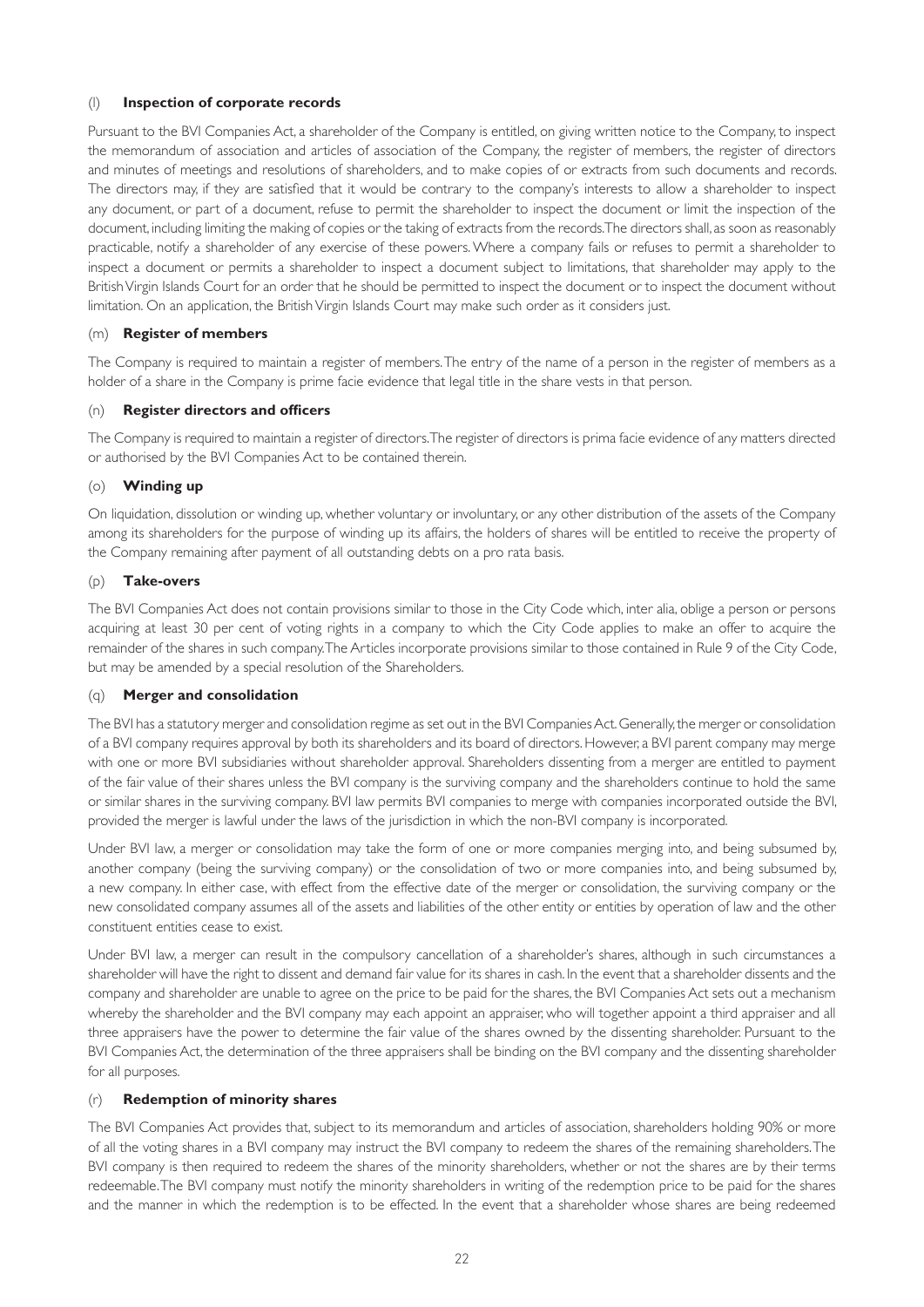objects to the redemption price to be paid and the company and shareholder are unable to agree the redemption amount payable, the BVI Companies Act sets out a mechanism whereby the shareholder and the BVI company may each appoint an appraiser, who will together appoint a third appraiser, and all three appraisers will have the power to determine the fair value of the shares to be compulsorily redeemed. Pursuant to the BVI Companies Act, the determination of the three appraisers shall be binding on the BVI company and the shareholder for all purposes.

#### (s) **Indemnification**

The Company's memorandum and articles of association provide that the Company may indemnify against all expenses, including legal fees, and against all judgments, fines and amounts paid in settlement and reasonably incurred in connection with legal, administrative or investigative proceedings any person who (a) is or was a party or is threatened to be made a party to any threatened, pending or completed proceedings, whether civil, criminal, administrative or investigative, by reason of the fact that the person is or was a director of the Company, or (b) is or was, at the request of the Company, serving as a director of, or in any other capacity is or was acting for, another company or a partnership, joint venture, trust or other enterprise, provided that the person acted honestly and in good faith and in what he believed to be in the best interests of the Company and, in the case of criminal proceedings, the person had no reasonable cause to believe that his conduct was unlawful.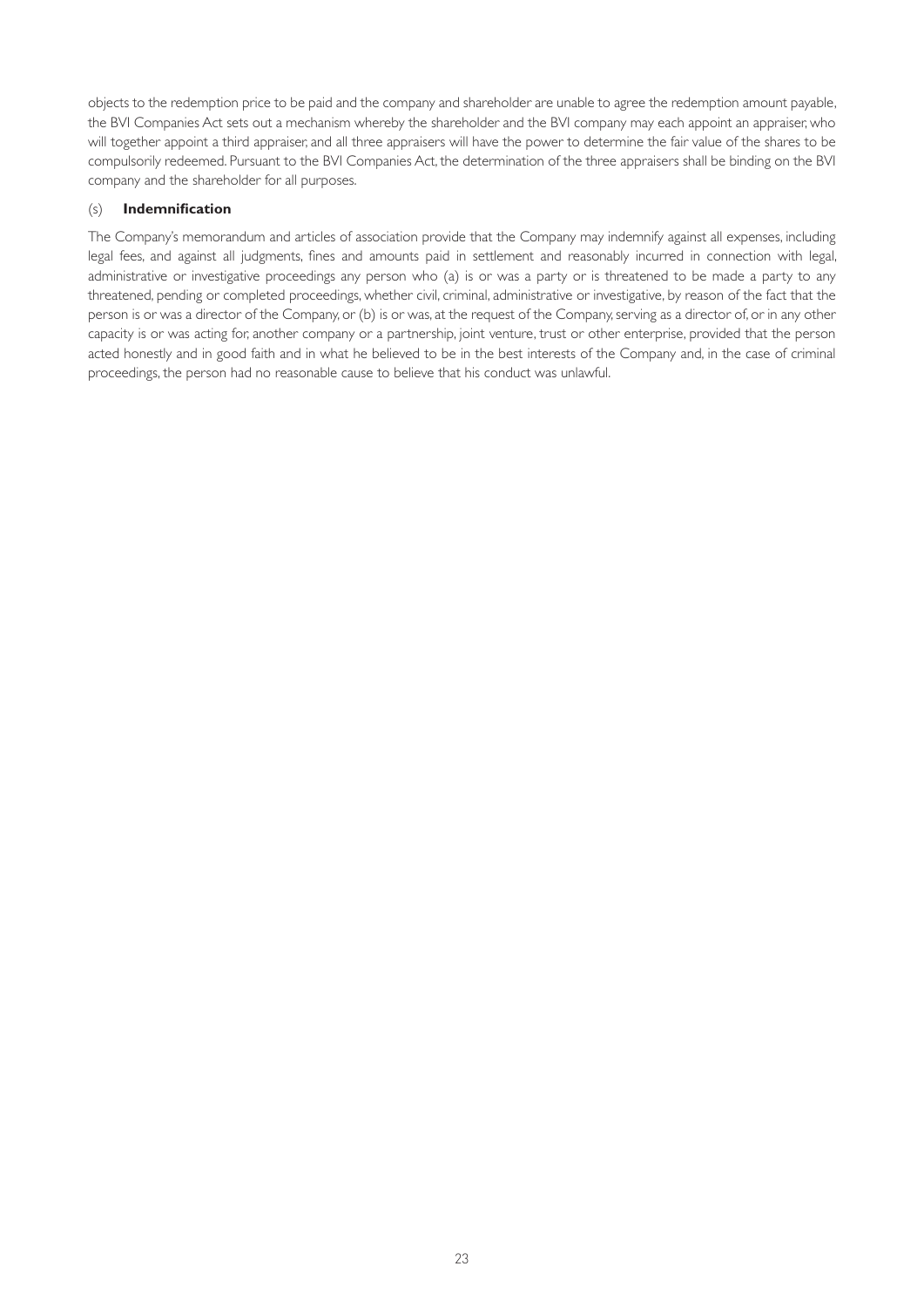# PART V - EXPECTED TIMETABLE OF PRINCIPAL EVENTS

| Announcement of Acquisition and Placing                                                            | 13 December 2021              |
|----------------------------------------------------------------------------------------------------|-------------------------------|
| Publication of this Document                                                                       | 13 December 2021              |
| Latest date for settlement of placing funds due from Placees applying for Ordinary Shares in CREST | 20 December 2021              |
| Completion of Acquisition                                                                          | 17 December 2021              |
| Admission and commencement of dealings                                                             | 8.00 a.m. on 17 December 2021 |
| New Ordinary Shares to be issued in uncertificated form credited to stock accounts in CREST        | 17 December 2021              |
| New Ordinary Share certificates despatched in week commencing                                      | 20 December 2021              |

All times are London times unless stated otherwise. The dates and times given are indicative only and are based on the Company's current expectations and may be subject to change. If any of the times and/or dates above change the revised and/or dates will be notified by announcement through the Regulatory News Service of the London Stock Exchange.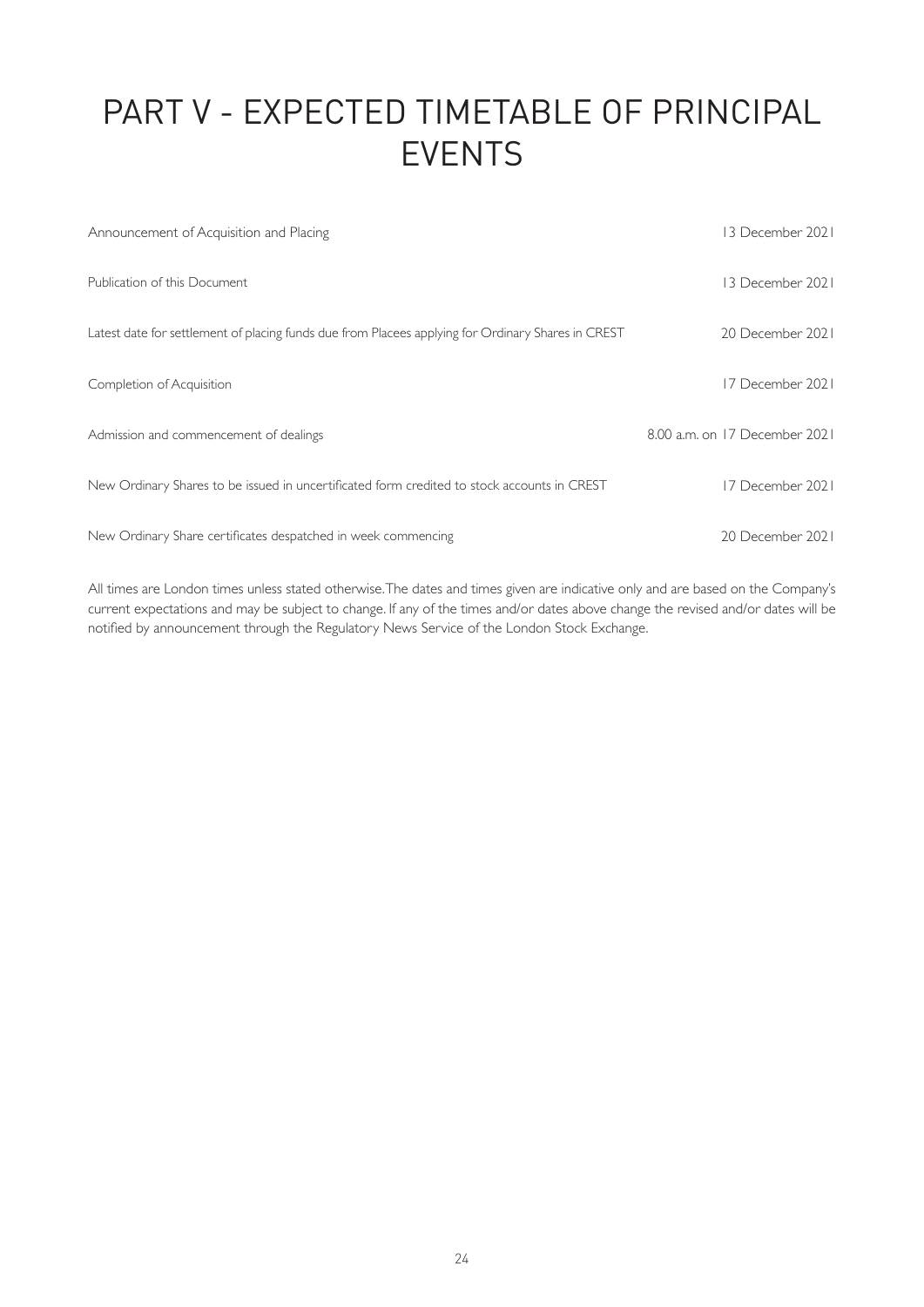# PART VI - PLACING STATISTICS, DEALING CODES

| Number of Existing Ordinary Shares in issue                                                                  | 35,999,999      |
|--------------------------------------------------------------------------------------------------------------|-----------------|
| Number of Initial Consideration Shares to be issued upon completion of the Acquisition                       | 66,666,666      |
| Issue price of the Consideration Shares                                                                      | <b>GBP0.04</b>  |
| Number of Placing Shares                                                                                     | 54,375,000      |
| Placing Price                                                                                                | <b>GBP0.04</b>  |
| Enlarged Ordinary Share Capital immediately on Admission                                                     | 157,041,065     |
| Initial Consideration Shares as a percentage of the Enlarged Ordinary Share Capital immediately on Admission | 42.45 per cent. |
| Placing Shares as a percentage of the Enlarged Ordinary Share Capital immediately on Admission               | 34.62 per cent. |
| Market Capitalisation of the Company at the Placing Price on Admission                                       | GBP6,281,667    |
| Estimated gross proceeds of the Placing                                                                      | GBP2, 175,000   |
| Estimated proceeds of the Placing (net of expenses of the Acquisition and the Placing)                       | GBP1,764,852    |

# **DEALING CODES**

| <b>ISIN</b> | VGG0419A1057 |
|-------------|--------------|
| SEDOL       | BN2R4H4      |
| <b>TIDM</b> | <b>AMOI</b>  |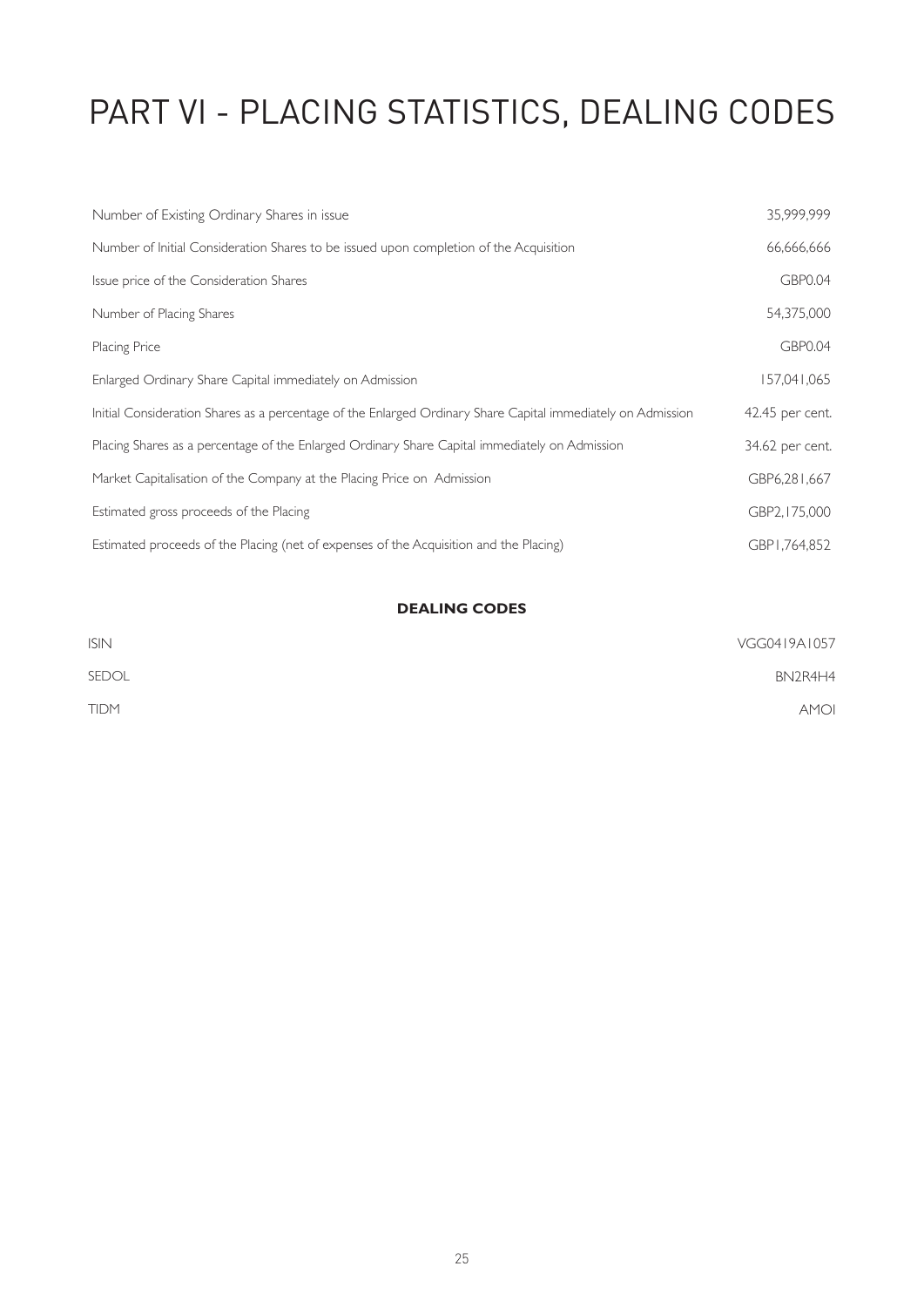# PART VII - DIRECTORS, SECRETARY, AGENTS AND ADVISERS

| <b>Directors</b>                                                          | Charles Duncan Soukup (Executive Chairman)<br>Gareth Maitland Edwards (Independent Non-Executive Director)<br>Luca Tomasi (Independent Non-Executive Director) |
|---------------------------------------------------------------------------|----------------------------------------------------------------------------------------------------------------------------------------------------------------|
| <b>Proposed Directors</b>                                                 | Rémy Schimmel (Chief Operating Officer)<br>Tim Donell (Chief Financial Officer)                                                                                |
| <b>Company Secretary</b>                                                  | Charles Duncan Soukup                                                                                                                                          |
| <b>Registered Agent</b>                                                   | Hatstone Trust Company (BVI) Limited Folio Chambers<br><b>PO Box 800</b><br>Road Town<br>Tortola<br>British Virgin Islands                                     |
| <b>Registered Office of the</b><br>Company                                | Folio Chambers,<br>P.O. Box 800<br>Road Town<br>Tortola<br>British Virgin Islands                                                                              |
| <b>Auditors and Reporting</b><br><b>Accountants to the Company</b>        | Jeffreys Henry LLP<br>5-7 Cranwood St<br>Old Street London<br>ECIV 9EE                                                                                         |
| <b>Broker and Placing Agent</b>                                           | Peterhouse Capital Ltd<br>80 Cheapside<br>London<br>EC2V 6DZ                                                                                                   |
| Solicitors to the Company as to<br><b>English law</b>                     | Locke Lord (UK) LLP<br>201 Bishopsgate<br>Second Floor<br>London EC2M 3AB<br>United Kingdom                                                                    |
| Solicitors to the Company as to Conyers, Dill & Pearman<br><b>BVI law</b> | Commerce House<br>Wickhams Cay I<br>PO Box 3140<br>Road Town<br>Tortola<br>British Virgin Islands<br>VG1110                                                    |
| <b>Solicitors to the Sellers</b>                                          | Lenz & Staehelin<br>Brandschenkestrasse 24<br>8027 Zurich<br>Switzerland                                                                                       |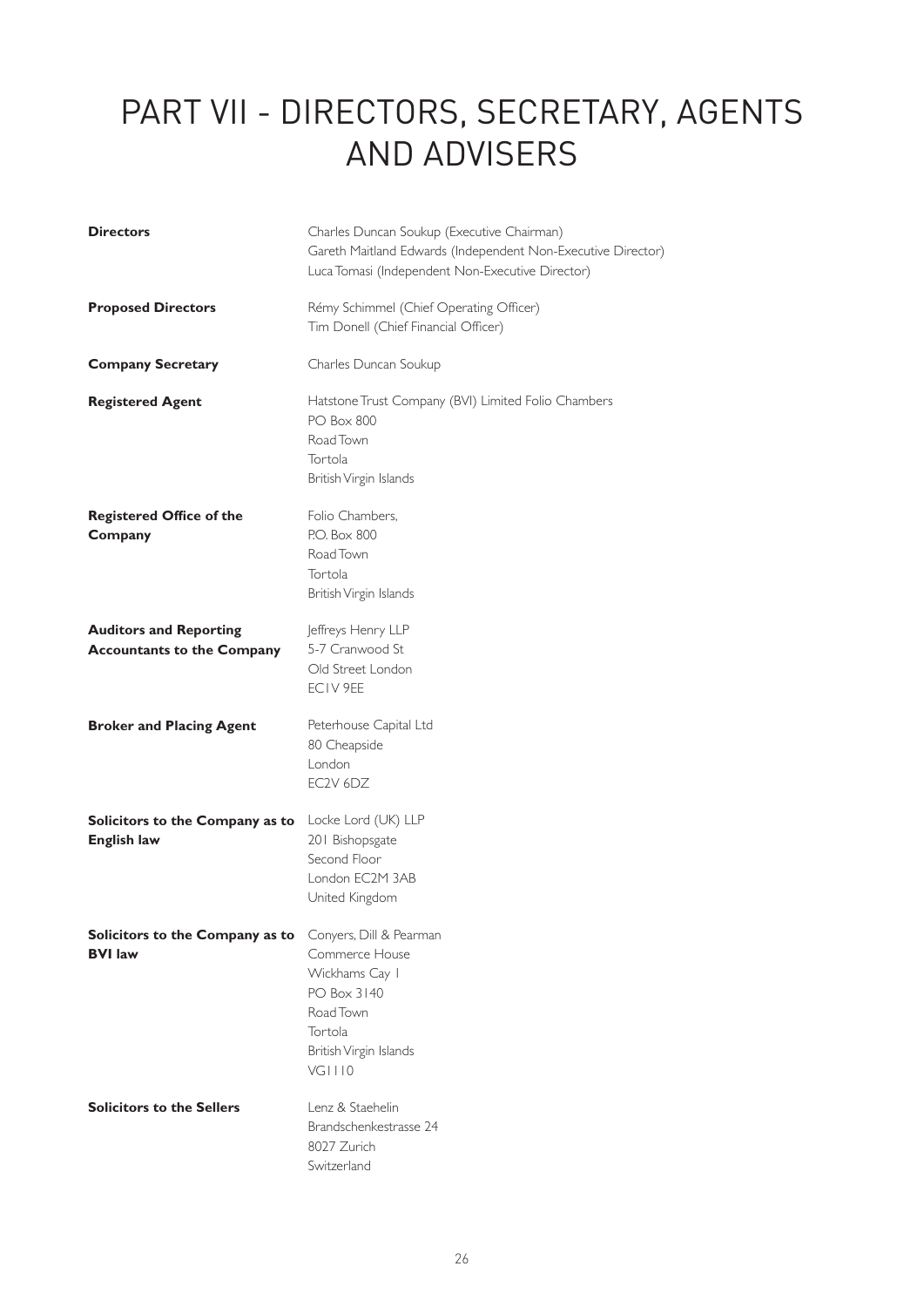| Registrar |  |
|-----------|--|
|-----------|--|

**Registrar** Link Market Services (Guernsey) Limited Mont Crevelt House Bulwer Avenue St Sampson Guernsey GY2 4LH

**Depositary Link Market Services Trustees Limited** 34 Beckenham Road Beckenham BR3 4TU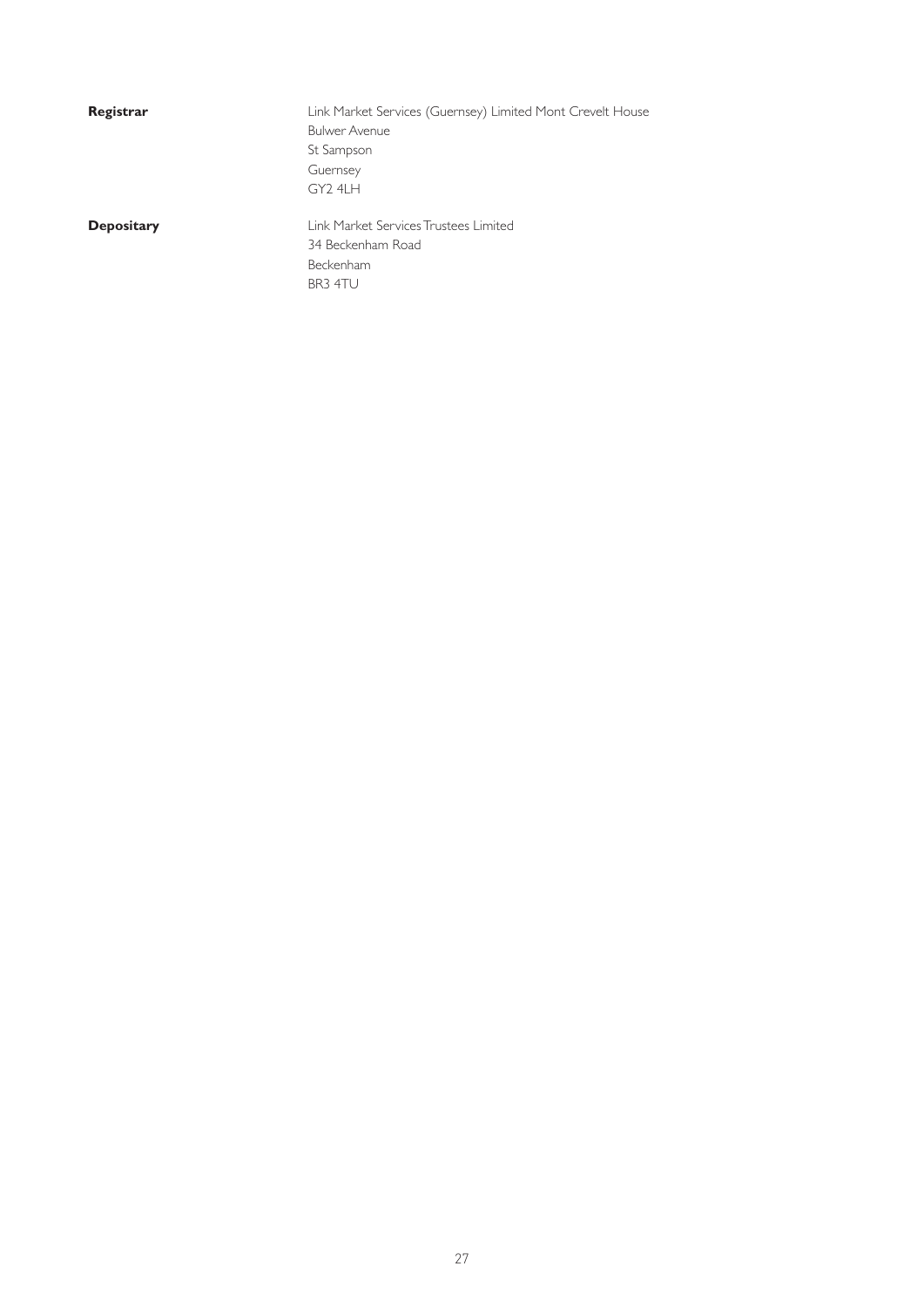# PART VIII - LETTER FROM INDEPENDENT NON-EXECUTIVE DIRECTORS

To the holders of Existing Ordinary Shares

13 December 2021

Dear Shareholder,

#### **Acquisition of the entire issued share capital of id4**

# **1. INTRODUCTION**

The Company has conditionally agreed to acquire the entire issued share capital of id4, to be satisfied by the issue and allotment to the Sellers of the Consideration Shares. The issue of Initial Consideration Shares to the Sellers will represent 42.45 per cent. of the Enlarged Share Capital at Admission. The Acquisition constitutes a Reverse Takeover under the Listing Rules as it will result in a fundamental change in the business of the Company. In accordance with Listing Rule 5.6.19G, the FCA is expected to cancel the listing of the Existing Ordinary Shares immediately before 8.00 a.m. (London time) on 17 December 2021. Applications will be made for the Existing Ordinary Shares to be re-admitted and the Initial Consideration Shares to be admitted to the standard listing segment of the Official List in accordance with Chapter 14 of the Listing Rules and to trading on the Main Market. The Acquisition is conditional upon Re-admission. Subject to the Acquisition Agreement becoming unconditional (save as to Admission), it is expected that Re-Admission will become effective at 8.00 a.m. (London time) on 17 December 2021. Following Admission, the Enlarged Group will comprise the Company and id4 as described at paragraph 6 of this Part VIII of the Document.

In addition, the Company is undertaking a cash placing to raise £2,175,000 by the issue of the Placing Shares in order to enable the Enlarged Group to fulfil its objectives and strategy, including amongst other things, recruitment of staff in sales, customer relationship management, product development, finance and administrative roles. The net proceeds are intended to be used to accelerate sales growth and expand geographic coverage. Peterhouse will undertake the Placing pursuant to the Broker Agreement and the Placing Letters. The Placing Shares subscribed for in the Placing at the Placing Price will represent approximately 34.62 per cent. of the Enlarged Issued Share Capital. The Placing is conditional, inter alia, on the Acquisition Agreement becoming unconditional (save as to Admission).

The purpose of this Document is to explain the background to and reasons for the Acquisition and to demonstrate how it aligns with the Company's strategy and why the Directors believe that the Acquisition and Placing are in the best interests of the Company and its Existing Shareholders.

#### **2. OVERVIEW AND REASONS FOR THE ACQUISITION**

The Company was incorporated as a company limited by shares under the laws of the British Virgin Islands on 6 May 2020 under the BVI Companies Act with the name Anemoi International Ltd. The Company's registered number is 2035767. The Company was formed as a special purpose acquisition company to identify and complete an acquisition of a company or target business.

The Company was admitted to the standard listing segment of the Official List in accordance with Chapter 14 of the Listing Rules and to trading on the Main Market on 26 October 2020. The Company raised a total of US\$1,195,000 (net of expenses) in conjunction with the Listing and the formation of the Company.

# **3. ACQUISITION STRUCTURE AND RELATIONSHIP OF THE TARGET AND THE COMPANY WITH THALASSA**

As at the date of this Prospectus, Thalassa has a 5.5% shareholding in the Company. Thalassa was also issued with Convertible Loan Notes in the sum of US\$350,000 pursuant to the Convertible Loan Note Instrument. Conditional on Admission, Thalassa and the Company have agreed that the amount drawn down on this note plus accrued interest at Admission, being the sum of \$334,956 will be converted into 334,956 Class A Preference Shares in the share capital of the Company with the balance of the Convertible Loan Notes being retired. Certain financial, legal and compliance services are provided by employees of Thalassa to the Company pursuant to the Thalassa Services Agreement, which will be terminated on Admission. Mr Duncan Soukup is the Executive Chairman of each of the Company and Thalassa and, immediately prior to Admission, is beneficially interested in 19.51% of the issued share capital of the Company (excluding his indirect interest through his shareholding in Thalassa) and 30.20% of the issued share capital of Thalassa.

id4 is an 84% owned subsidiary of Apeiron Holdings (BVI) Ltd, with the remaining 16% being owned by Sebastien Lalande and Emmanuel Nay, the founders of id4, in equal proportions. Apeiron Holdings (BVI) Ltd is a company registered in the British Virgin Island which in turn is a wholly owned subsidiary of Thalassa.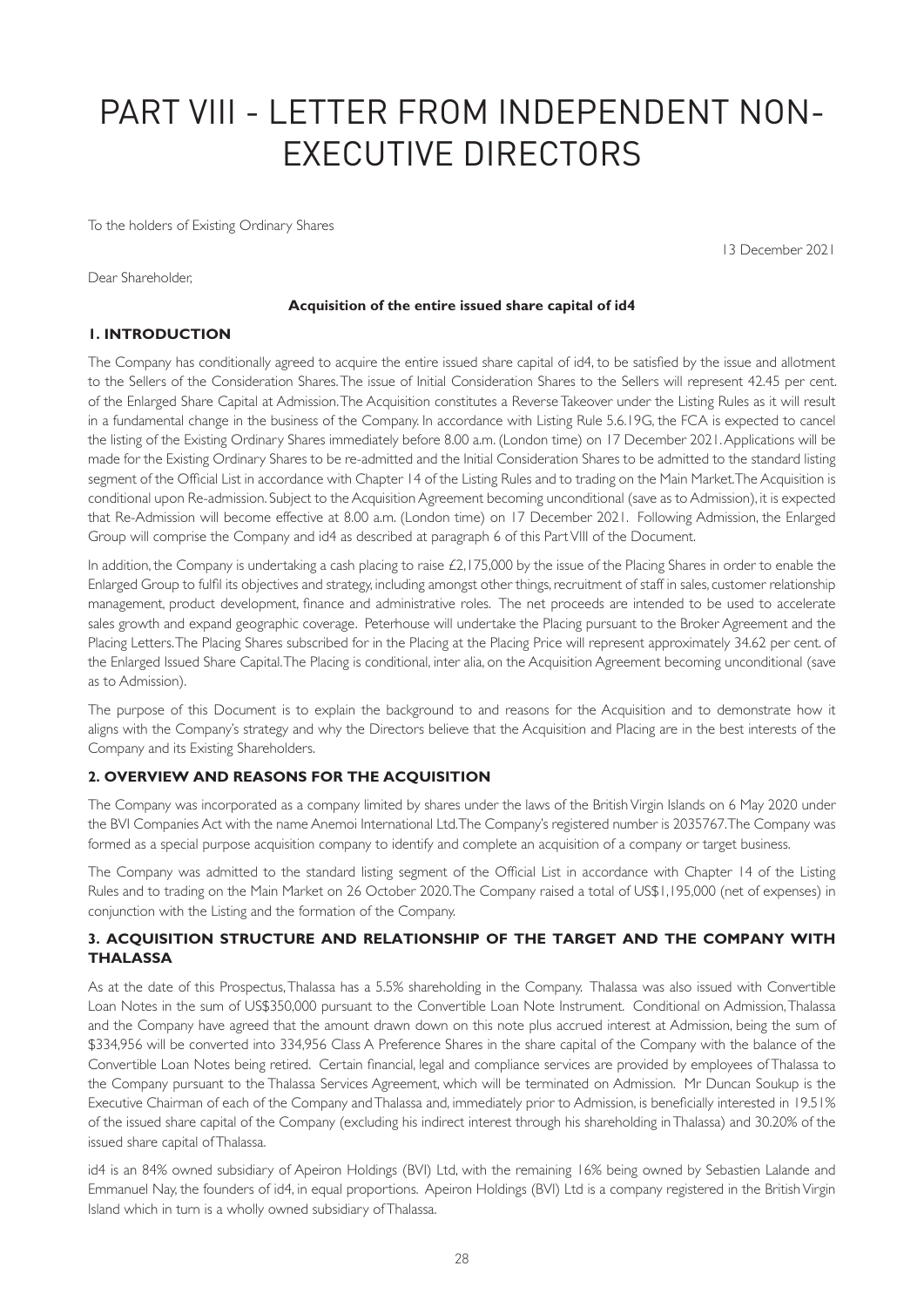Please refer to the paragraph headed "Conflicts of Interest" at paragraph 11 of this Part VIII of the Document for further detail on the relationship between Thalassa and the Company. Please refer to paragraph 11.4 of Part XIV of the Document in relation to the Convertible Loan Instrument and paragraph 20.4 of Part XIV of the Document in relation to the Thalassa Services Agreement.

Following Admission, the Enlarged Group will comprise the Company and id4. The Company will act as the holding company of the Enlarged Group. The Enlarged Group's business will focus on the fulfilment of the strategy detailed in the section headed 'Strategy and Business Model of id4' at paragraph 8 of this Part VIII of this Prospectus.

# **4. THE ACQUISITION AGREEMENT**

The Company has conditionally agreed to acquire the entire issued share capital of id4 in exchange for the issue of the Consideration Shares to the Sellers. Further terms of the proposed Acquisition are set out in paragraph 20.5 of Part XIV of this Prospectus. Save for the proposed Acquisition, there are no investments in progress and there are no further investments on which the Directors have already made firm commitments which are significant to the Company. The proposed acquisition constitutes a Reverse Takeover under the Listing Rules since, inter alia, in substance it results in a fundamental change in the business of the Company. In accordance with Listing Rule 5.6.19G, the FCA is expected to cancel the listing of the Existing Ordinary Shares immediately before 8.00 a.m. (London time) on 17 December 2021. Applications will be made for the Existing Ordinary Shares to be re-admitted and the Initial Consideration Shares to be admitted to the standard listing segment of the Official List in accordance with Chapter 14 of the Listing Rules and to trading on the Main Market. It is expected that Re-Admission will become effective at 8.00 a.m. (London time) on 17 December 2021. On Completion, id4 will become a wholly-owned subsidiary of the Company.

# **5. ID4**

id4 is a Swiss RegTech company that provides digital solutions to small and medium-size Financial Institutions (FIs) to support their digital transformation and their regulatory compliance requirements in Anti Money Laundering (AML), Know Your Customer (KYC) and tax regulations. id4 is a SaaS company specialized in the provision of digital CLM solutions for financial and nonfinancial institutions. id4's solutions help institutions to onboard clients digitally in an increasingly complex regulatory environment, whilst aiming to deliver a client user-friendly experience. id4's software is intended for use by small and medium sized regulated financial intermediaries, such as brokers, IFAs, independent asset managers, private banks, business process outsourcers, insurance companies, law firms and trust companies. The Former id4 was nominated as one of the RegTech 100 in 20201 . In addition, the Former id4 received the Best Compliance Solution Award in 2020<sup>2</sup> and the Most Innovative Fintech Solution Award in 2021<sup>3</sup> at the WealthBriefing Swiss Awards.

# **6. GROUP STRUCTURE**

Following Admission, id4 will become the wholly-owned subsidiary of the Company and id4 itself has no subsidiaries.

# **7. HISTORY OF id4**

The entity which is being acquired by the Company was formed as part of the merger of id4 AG ("Former id4") with and into its parent, Apeiron Holdings AG, on 14 September 2021. Former id4 was incorporated and registered in the Canton of Lucerne in Switzerland in April 2019 whilst Apeiron Holdings AG was incorporated and registered in December 2018. Following the merger, Apeiron Holdings AG was renamed id4 AG.

In June 2019, the Former id4 contracted its first client, Lemania Pension Hub, to deliver a bespoke end-to-end client onboarding solution on their CLM4Pension platform. The Former id4 successfully integrated the API with their screening partner, Polixis, and also completed the integration of a cross-border solution with their new technology partner, Indigita.

In December 2019, the Former id4 successfully completed its seed funding round and was acquired by Thalassa. In November 2019, the Former id4 released the CLM4Pension v1.0 static solution, the integration of the API with Telesign and went live with their first customer, Lemania Pension Hub.

In January 2020, the Former id4 released CLM platform v1.0 for dynamic screens and launched its first trial with a Swiss Private Bank on CLM platform.

In February 2020, the Former id4 won the Best Compliance Solution Award at the WealthBriefing Swiss Awards and was referenced in the RegTech 100 company directory worldwide. The Former id4 successfully integrated the API of Onfido, its technology partner for online identification and online document verification.

In July 2020, the Former id4 launched its new modular strategy for the CLM platform with the introduction of new off-theshelf solutions including Identification & Verification (ID&V), Client Due Diligence (CDD), Client Space, and Customer Lifecycle Management full suite.

In December 2020, the Former id4 successfully released CLM v2.0 beta version.

<sup>1</sup> https://fintech.global/regtech100/regtech-100-2020/ 2 https://www.wealthbriefing.com/html/article.php?id=186263&page=1#.YMsS8C8Ronc

<sup>3</sup> https://clearviewpublishing.com/events/eighth-annual-wealthbriefing-swiss-awards-2021/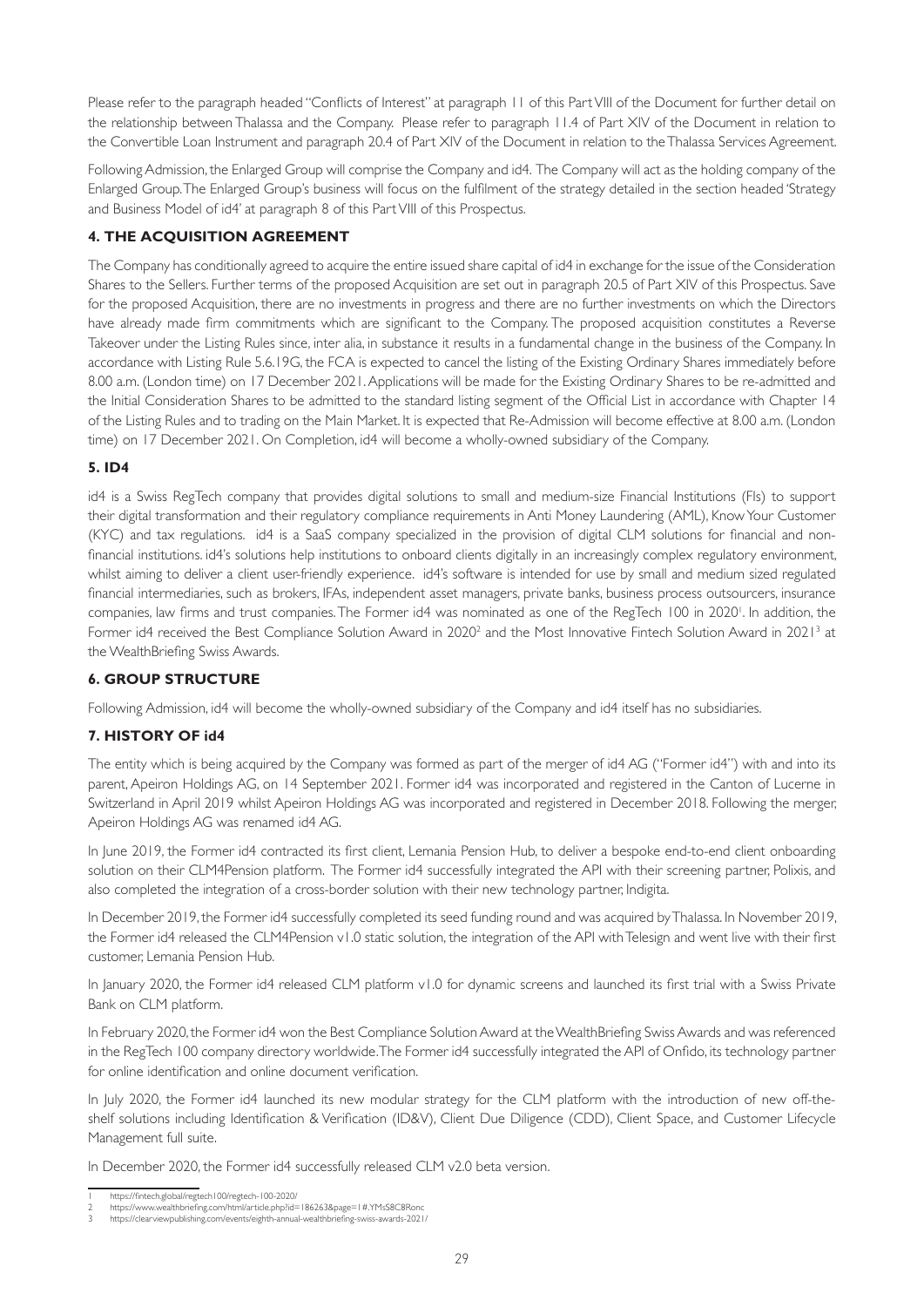In January 2021, the Former id4 released CLM4Pension v2.0 Mobile Solution and B2C Channel in partnership with its client, Lemania Pensions Hub.

In February 2021, the Former id4 won the Most Innovative Fintech Solution Award at the WealthBriefing Swiss Awards and completed the integration with Signatys, its technology partner for electronic signatures.

In April 2021, the Former id4 released CLM v2.1 enabling dynamic rules and successfully released ID&V and CDD off-the-shelf solutions.

### **8. STRATEGY AND BUSINESS MODEL OF id4**

#### *Strategy overview*

id4 aims to create a community of financial institutions which are enabled to manage regulations as a utility and harvest clientrelated data for business growth. id4 seeks to create a solution as a service, with a continuously updated set of rules and a marketplace, offering in one solution, Client Data Management and Client Lifecycle Management without the usual hurdles of IT development, regression, and testing.

id4 believes its solutions can be differentiated because its software is:-

- Off-the-shelf
- Fully customisable without programming
- Modular
- Pre-configured with tax and client lifecycle rules
- Ready-to-use with no IT development and testing.

The key assumptions on which id4's strategic objectives and business plan are based are: (a) that id4 is able to address the market needs which its management team have assessed as being the current and future AML/KYC regulatory environment requiring small and medium sized financial institutions to find innovative and cost effective solutions to meet ever-increasing regulatory requirements; and (b) that id4's off-the-shelf solution in the view of id4's management team is innovative, cost-effective and will be attractive to that small and medium sized market. Id4's management believe that the key sensitivity in the business plan is the assumed level of take up by customers of id4's products and the pace at which take up occurs. id4 is a founder-led business and therefore is dependent on the continued involvement of the senior management team of Sebastien Lalande, Emmanuel Nay and Rémy Schimmel. As at the date of this Prospectus, id4 is not dependent on any assets which it does not own in order to pursue its business plan and strategic objectives, but relies on a number of technology partners as set out below under "Key Suppliers and technology partners".

In the two years following Admission:

- id4 expects its sales focus to be to actively target customers in its core target markets of Switzerland and the United Kingdom and to passively target other European countries, for example Luxembourg and Germany on an opportunistic basis; and
- id4 does not expect to launch any new products, rather its strategy is to focus on improving its current solution and ensure that it keeps up with the pace of regulatory change in the AML and KYC compliance sector. id4 will also seek to develop and expand its partner network to reduce dependency on existing partners.

#### *id4's market*

In 2020, financial institutions and individuals were in receipt of financial penalties and enforcement actions totalling \$10.6 billion as a result of compliance failure. Penalties related to anti-money laundering (AML) alone made up 99% of this total, at \$10.5 billion (Fenergo 2020 Global Fines Report).

Since the financial crisis in 2008, an estimated \$46.6 billion in enforcement actions has been levied against financial institutions and individuals for non-compliance with AML, sanctions, data privacy and MiFID obligations (Fenergo 2020 Global Fines Report).

The projected total cost for financial crime compliance in 2020 is expected to reach \$39.9 billion in the UK alone and \$213.9 billion globally, of which 40% of the costs are attributed to technology (Lexis Nexis 2021 True Cost of FCC Survey Report). On average, financial institutions are expecting compliance operation costs to increase by single-to-low double-digits over the next year (Lexis Nexis 2021 True Cost of FCC Survey Report).

Covid-19 has permanently changed the way Wealth Managers deliver advice and serve their clients. According to a recent report, to drive outperformance over the next 5 years, firms will need to increase spending on technology investments, strategically cut costs, build differentiated product offerings and consider inorganic opportunities (Morgan Stanley & Oliver Wyman, Wealth Management Global, Blue Paper, 2020).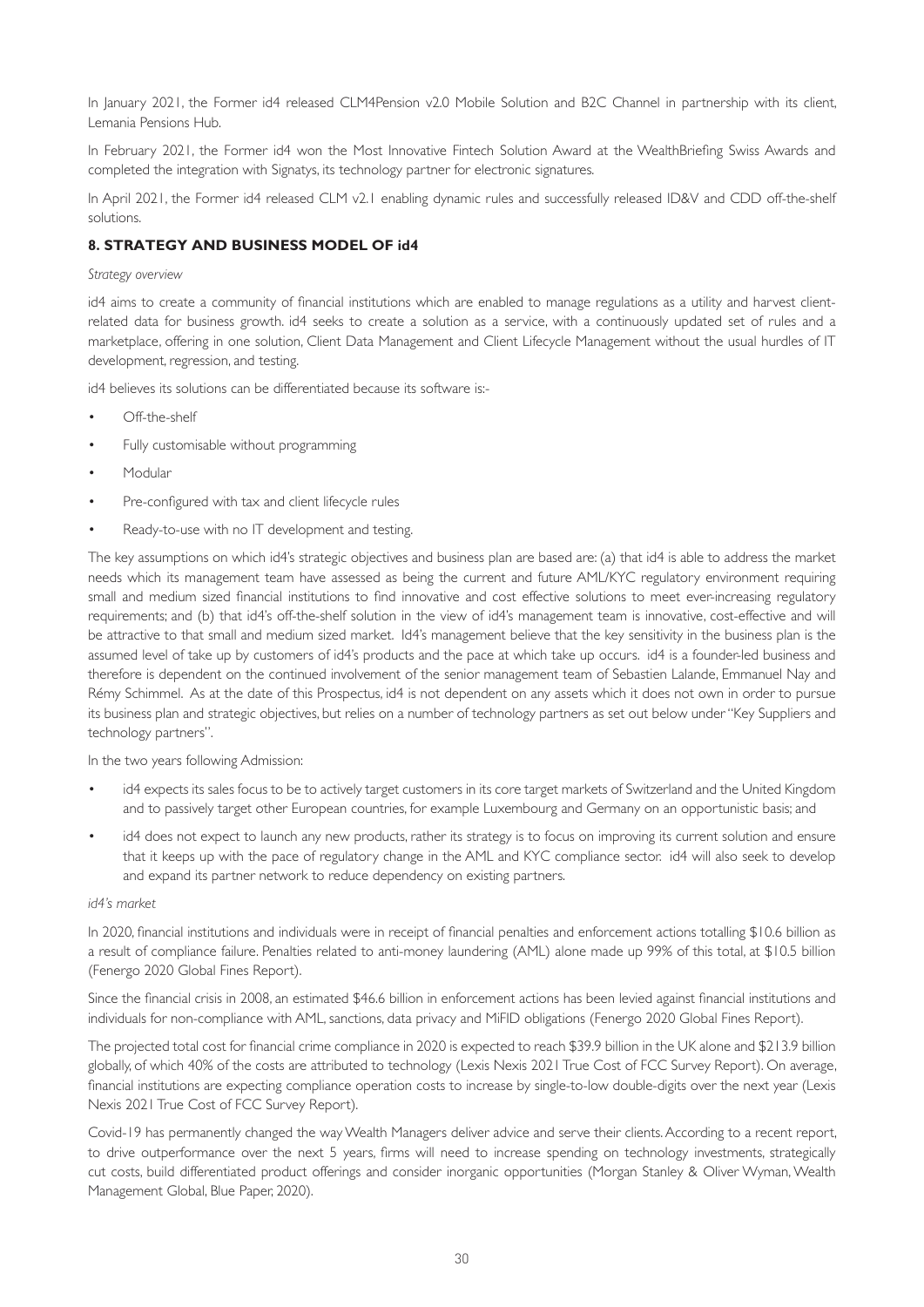In 2020, the financial crime compliance key challenges remain UBO and PEP identification, customer risk profiling and KYC for onboarding (Lexis Nexis 2021 True Cost of FCC Survey Report).

69% of the firms in the UK expect cost of time and resource devoted to conduct risk to increase in the next 12 months, of which 25% expect this to increase significantly (Cost of Compliance 2020 Survey Thomson Reuters).

#### **Corporates doubling down on FinTech and RegTech investment due to Covid-19**

Given the challenges associated with COVID-19, financial services companies globally are facing increasing pressure to reduce costs. At the same time, many are embracing digital business models and digital solutions in order to service their customers remotely, solutions that present new risks that companies must manage. This is driving increasing interest in regtech as financial institutions look to enhance their ability to manage regulatory compliance without increasing their structural costs. (KPMG Pulse of FinTech H1 2020).

The financial services technology industry is expected to grow rapidly in 2021, as financial institutions focus on digital transformation and boost their approach to both compliance obligations and effectively addressing financial crime risk. In response to the pandemic and the resulting social distancing measures introduced across the globe, many regulators including the FCA in the UK, the HKMA, MAS and AUSTRAC have endorsed the use of technology solutions to ensure business continuity throughout the pandemic (Fenergo 2020 Global Fines Report).

In 2021, it is expected that the financial services technology industry will continue to grow rapidly, as financial institutions focus on digital transformation and boost their approach to both compliance obligations and effectively addressing financial crime risk (Cost of Compliance 2020 Survey Thomson Reuters).

#### *id4's target customers*

id4 plans to target small and medium-size Private Banks (PBs), External Asset Managers (EAMs), Insurance companies and new entrants (e.g. challenger banks, technology disruptors) in Switzerland and in the United Kingdom (UK) in the first instance, through direct and indirect distribution channels.

Other opportunities coming from strategic partners and stakeholders might be considered on an opportunistic basis with prior Board approval.

#### *id4's target jurisdictions*

#### Switzerland

External Asset Managers (EAMs) - there are approximately 2,500 EAMs in Switzerland with an estimated £280bn AuM mainly concentrated in Geneva (ranked 8th worldwide) and Zurich (ranked 4th worldwide). Small and medium sized EAMs account for more 95% of the total number of EAMs.

Private Banks (PBs) - there are circa 96 PBs in Switzerland with an estimated CHF 2tn AuM of which small and medium sized PBs account for 82% of the market.

#### United Kingdom

There are circa 5,500 Financial Advisors (FAs) in the UK with a combined estimated  $£400-500$ bn AuM of which the small and medium size segment account for more than 90% of the total number of FAs.

#### *Competitive landscape*

CLM is a competitive and developing industry. Typically, there are three types of market players. There are "pure" CLM solution providers like ITSMF, Appway and Fenergo. There are AML solution providers offering KYC utility such as screening, AML risk assessment (e.g. KYC Spider, Deloitte) and there are "other" vendors from different markets (e.g. CRM, BPM, & Digital platforms) with enriched CLM features like NexJ, WDX and Crealogix.

- "Pure" and "other" competitors are mainly focused on Tier 1 and Tier 2 banks and consequently their product offering is not adapted to small and medium sized financial institutions due to complexity and cost.
- AML solution providers are competing with id4 with simple, cost-effective, out-of-the-box tools but the management believes that the limited scope of their solutions is only suitable for clients looking to simplify a part of their KYC processes without seeking end-to-end operational efficiency.

#### *id4's competitive advantages*

• In today's market, the features of the software act as key differentiators between the market players. id4's CLM solution is connected with third party systems (e.g. online identification) and with a completely different implementation model (e.g. off-the-shelf) and maintenance model (e.g. mutualised codes with regular and automatic upgrades).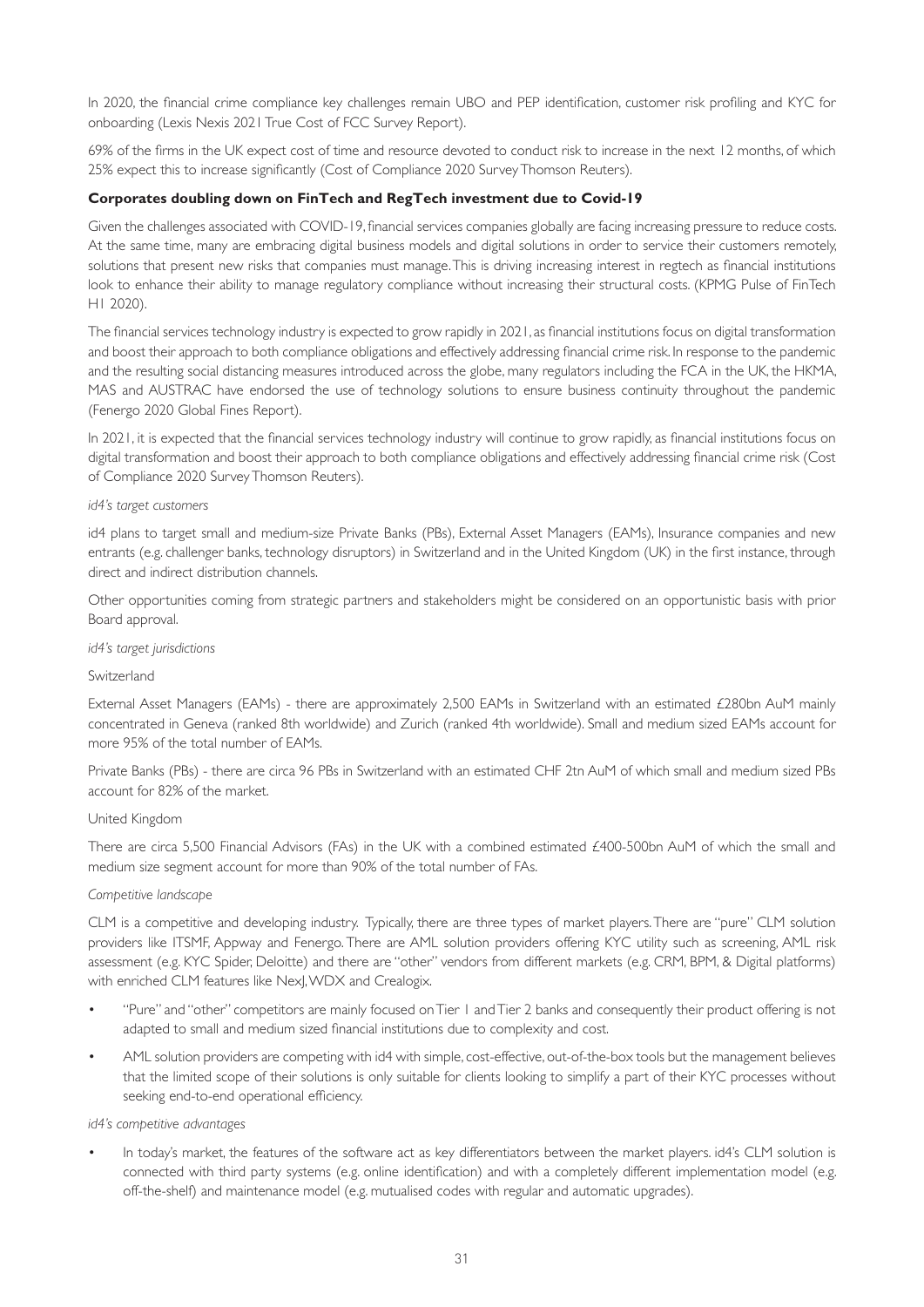- id4's implementation model is unique in the sense that the software is off-the-shelf and pre-parameterized so it can be implemented instantly as a standalone software without any IT development activities. Once implemented, the software is ready to use and can be tailored to the client's specific requirements. For example, the screens or the onboarding steps and gates can be adapted to the clients' organisational requirements. Modular by design, id4's solutions allow activation of additional features when customers need them.
- "Pure" CLM and "other" vendors. id4 believes that its competitors tend to have standard implementation models via IT programmes which are lengthy, expensive and resource intensive with a high degree of reliance on their IT department leading to higher complexity and resource intensive maintenance activities.
- Some competitors (e.g. Fenergo and Appian) are introducing a "Low Code" client implementation approach resulting in a reduction to the implementation time, but which can continue to be delivered via a standard IT project governance. The development of "Low Code" is being monitored on an ongoing basis by id4. However, id4's management does not believe Low Code constitutes a threat to id4 solutions at this point in time.

#### id4 forecasts the following 3 key competitive trends:

- "Low code" CLM solutions "Low code" solutions should continue to simplify further the development and implementation of client solutions but, in the opinion of id4's management, not enough to compete with the "no code" approach provided by id4.
- Cloud-based solutions (i.e. SaaS) increased interest for remote account opening (COVID-19). Due to COVID-19 lockdowns, financial institutions started to consider cloud-based tools to ensure business continuity and to improve efficiency. For instance Fenergo, one of top CLM vendors, reported 70% of its client implementations since January 2020 are cloud-based compared to zero two years ago.
- Off-the-shelf solutions a few vendors started to release SaaS off-the-shelf solutions. Despite similar functionalities, these solutions are not modular, not customisable (e.g. Orca AG). id4 expects this trend to continue and is continuously monitoring these developments.

In 2021, id4 expects the above trends to continue with new emerging trends such as:

- a combination of CRM & CLM (e.g. Appway just released a connector with Salesforce).
- CLM providers enhancing their service offering by developing transaction monitoring software which complements the CLM modules and is a natural development given the increasing demand for dynamic screening.

#### *Key Supplier and technology partners*

Appway provides the underlying platform and technology to id4 and is recognized as one of the leading CLM technology providers for Wealth Managers. Appway's core strategy is to sell its services to Tier 1 and Tier 2 banks and to provide consulting services to develop and implement ad-hoc CLM solutions.

In general, banks have different requirements in terms of CLM depending on their size and scale which is why id4's management believes that Appway is not targeting small and medium size private banks. For example, large banks will tend to require tailored solutions adapted to their systems, processes and people whereas smaller banks will tend to prefer solutions which offer a balanced compromise between cost and content. Since mid-2020, Appway has begun to productize its offering. The id4 management's understanding is that Appway thereby intends to offer preconfigured and interoperable components that allow faster implementation of specialized cloud applications (low code approach).

The first application launched in 2021 is dedicated to the U.S. brokerage market. New applications are expected to follow for other customer segments and regions. id's management does not expect that Appway's new approach is expected to compete with id4 in the mid-sized market segment as Appway is increasing its licensing fees to compensate for lower implementation revenues. However, id4's management believes that there is a risk that Appway will also increase its prices for partners such as id4. This risk is being closely monitored by id4 management and remediation planned in the short to medium term.

id4 relies on various technology partners to enhance its offering and to offer solutions in, for example, online identification, document verification and client screening. Each of id4's technology partners is carefully selected and id4 intends to integrate more technology providers in order to reduce its dependency on a particular service. For example, id4 is using two technology partners for client screening, Polixis and Worldcheck Refinitiv. The plan is to consistently identify emerging and established technology partners and to integrate them into id4's solutions via, amongst others, APIs in order to reduce the dependency on one particular partner and to consistently enhance the solution offering and user experience.

#### *Products*

id4 has developed a set of generic algorithms which constitute the nucleus of the software. The core software is composed of an adaptive end user interface and features including a complete integrated ecosystem of best-in-class service providers in the field of Client Lifecycle Management.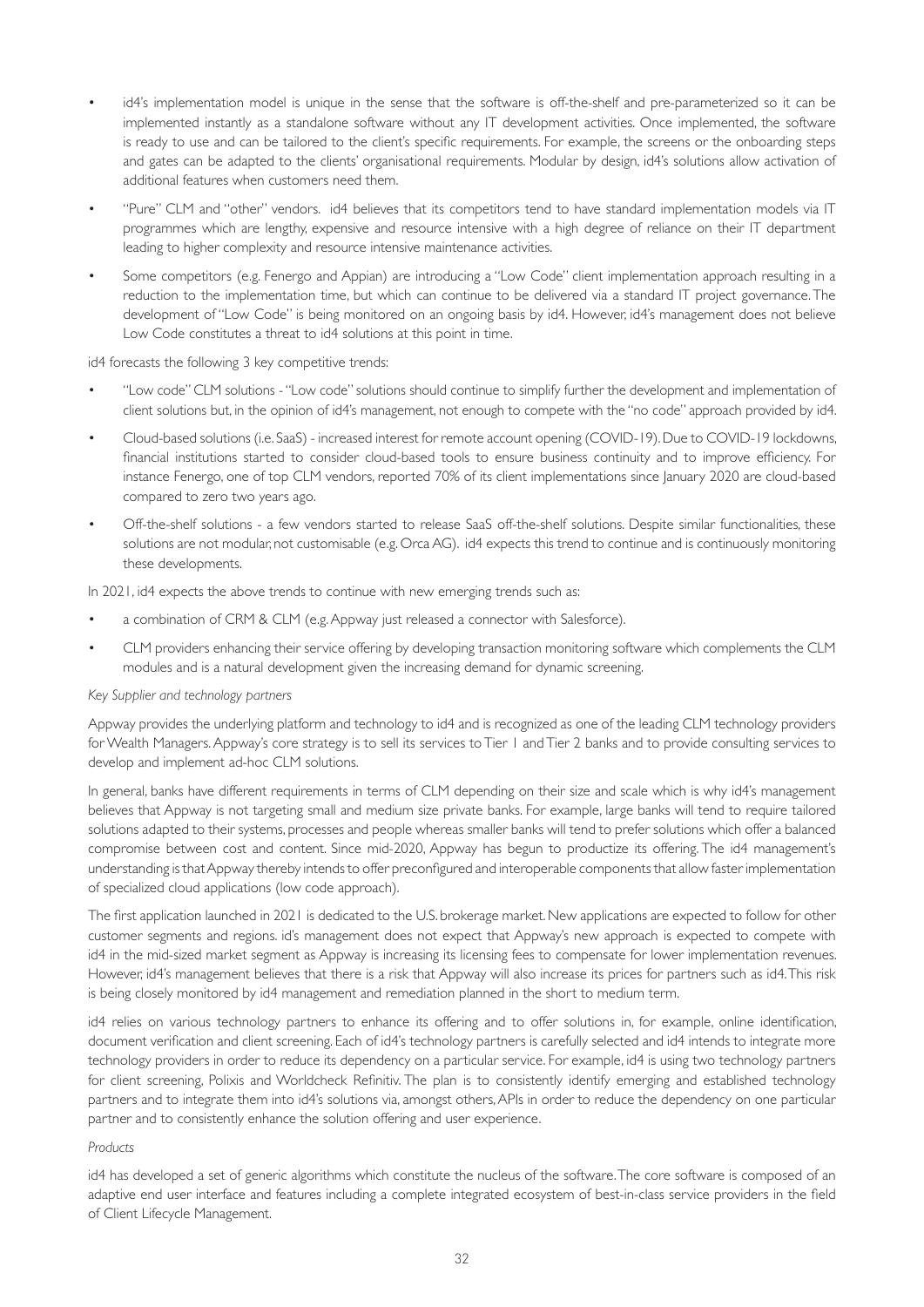id4's management believes that the modules of the software can be customized using a set of pre-defined parameters, having the following benefits:

- reduction in development and maintenance activities;
- customisation of the modules in line with the clients' specific requirements; and
- quick implementation of software updates to reflect strategic or regulatory changes. The change of parameters is actioned within the central console called the SPEC (Solution Parameters Engine and Configurator).

The solution offered to the client is preconfigured with a set of standard parameters. Each client can easily adapt the solution through the SPEC without any code programming. The set of standard parameters is a mix of best practices and experiences developed by the founders over the years in compliance, tax, and regulatory which are regularly reviewed and validated by external subject matter experts.

### *Key applicable regulation*

The principal regulation which the Enlarged Group will have to comply with in conducting its business in the UK is the Proceeds of Crime Act 2002 (as amended by the Serious Organised Crime and Police Act 2005, the Money Laundering, Terrorist Financing and Transfer of Funds (Information on the Payer) Regulations 2017, the Terrorism Act 2000 (as amended by the Anti-Terrorism, Crime and Security Act 2001 and the Terrorism Act 2006.

# **9. CLM**

CLM offers a suite of products using the same core solution and the same parameterization principles. Each product is based on the same core with a different pre-configuration done through the parameters.

- ID&V: Identification and Validation contains everything to capture the client's identification including online ID and electronic signature: Identification screens and fields, Online Identification, Snapshot, e-sign, upload file, white label/Single-tenant.
- CDD goes one step further by adding Client Due Diligence information such as KYC profile and Tasks management such as KYC Review.
- AML Anti-Money Laundering goes one step further with a pre-configuration for various SRO Self-Regulatory Organisations (ie VQF) with AMLA Checklist, AMLA document generation, FCC Risk calculation and integrated Screening capabilities.
- The Client Space adds further processes for onboarding, KYC review, missing or outdated documents as well as dynamic document and booklet generation customised by parametrization to match those used within the organisation.
- Trustee Management combines all those features, however with a set of screen, fields, and processes specifically suited for Trustee Management.
- Full CLM is a complete Client Lifecycle Management product including all features including all ecosystem fully integrated.

#### CLM4Pension

CLM4Pension is aimed at pension fund providers. Currently it is a fixed solution which evolves into a full parameterizable solution with many API and entry points to open up the platforms to as many as possible pension service providers, fund managers, advisors and B2C clients.

# **10. BOARD AND MANAGEMENT**

# **Chairman**

# *Duncan Soukup (age 67), Executive Chairman*

Mr Soukup is the founder and Executive Chairman of Thalassa Holdings Ltd. Thalassa acquired WGP Group Ltd in November 2011, while the assets of GO Science Ltd were acquired out of administration in 2013, since renamed Autonomous Robotics Limited. In 2017, Mr Soukup led the sale of the business and assets of WGP Group Ltd to FairfieldNodal, which completed on 1 January 2018. Mr Soukup has over 20 years of investment experience. Having worked in investment banking for 10 years (1984-1994), latterly with Bear Stearns as managing director in charge of the company's non-US equity business. Mr Soukup set up his own investment management business in 1994. Acquisitor plc, a company of which Mr Soukup was a director, was admitted to trading on AIM in January 2000. In 2002, 90 per cent. of the assets of Acquisitor Plc were moved to Acquisitor Holdings Ltd (Bermuda) and Acquisitor Plc was left as an investing company which then acquired Tinopolis Plc, a leading UK independent TV production company. In 2006, Acquisitor Holdings Limited (Bermuda) merged with New York Holdings Ltd. and Baltimore Plc. Shortly thereafter, the combined group was acquired by Oryx International Limited, a Guernsey incorporated investment company.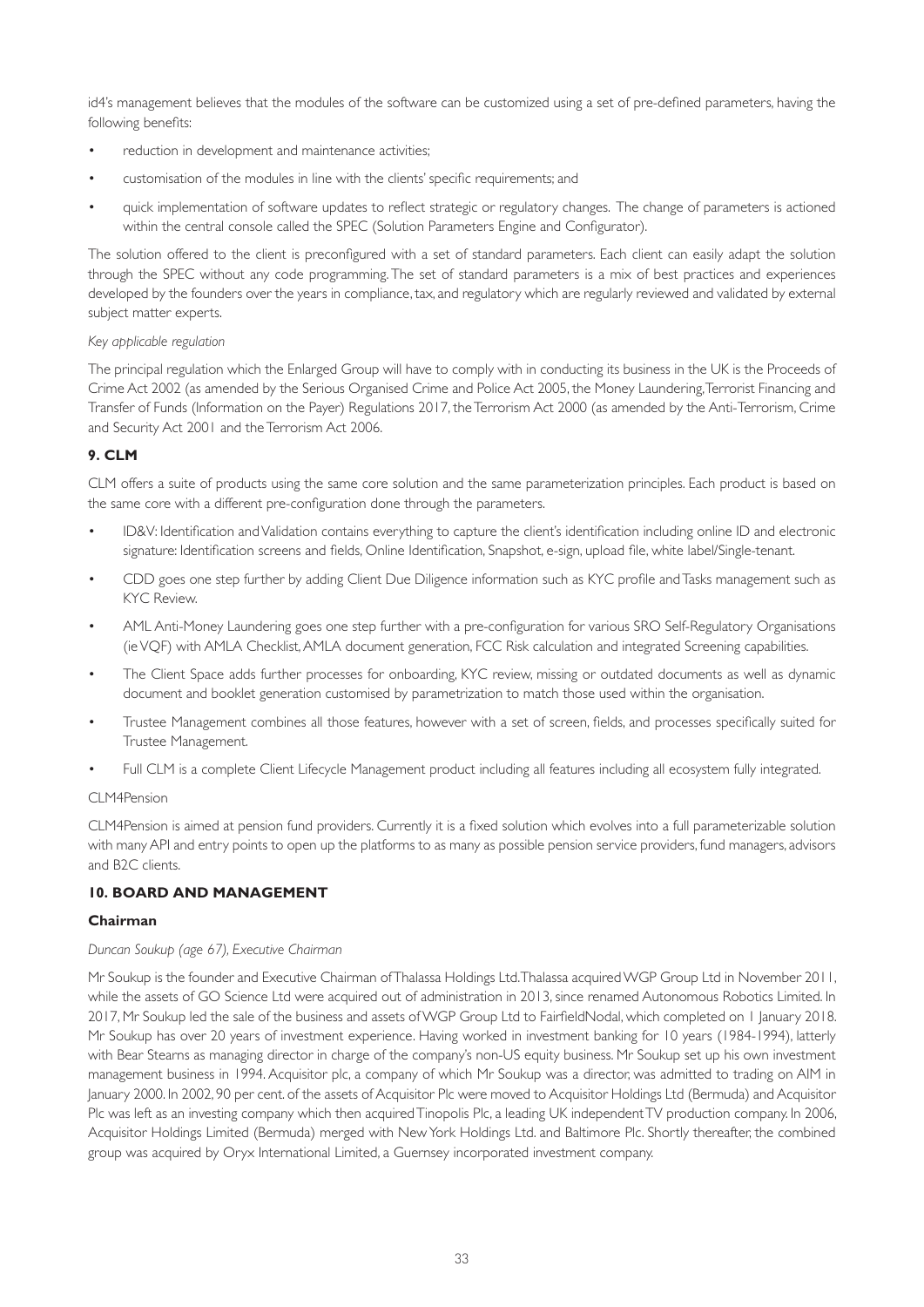#### **Independent Non-Executive Directors**

#### *Gareth Edwards (age 63), Independent Non-Executive Director*

Mr Edwards is a qualified solicitor and has SMF 3 Executive Director approved status with the UK Financial Conduct Authority. As a former partner at international law firm Pinsent Masons LLP (which he left 30 April 2017), Mr Edwards' expertise is in corporate legal matters, but he also has extensive experience as an adviser to boards and CEOs at a range of public, private and entrepreneurial companies on their strategy and wider business and commercial issues. He has considerable international experience, particularly in China, the Middle East and the EU where he was instrumental in expanding Pinsent Masons' offices in continental Europe and facilitating business development between its Asian, Middle Eastern and European office.

#### *Luca Tomasi (age 54), Independent Non-Executive Director*

Luca is a financial services industry professional with over 28 years' of experience, with a particular focus on business development and client management. Luca has held senior executive positions at a number of international investment banks, including 17 years with HSBC in Luxembourg where he was responsible for its international services.

During his career, Luca has worked in project assessments and management, audit remediation, and operational risk controls in Europe, Latin America and the Middle East. He has extensive knowledge and experience in strategy design and implementation, delivery of operational excellence projects, change management programs, 1st and 2nd line of defence design and implementation.

Luca is a member of the Society of Trust and Estate Practitioners (a member since 1996, branch chairman from 2014-2017 and a founder member Luxembourg since 2003), and a fellow of the International Compliance Association, a certified anti-money laundering specialist.

The details of the Proposed Directors are set out below.

### **The Proposed Directors**

### *Rémy Schimmel (age 47) (Chief Operating Officer)*

Rémy is a seasoned finance professional with over 20 years of experience in the financial services industry in London and in Zurich. Rémy is currently CFO of id4 AG. Before joining id4 AG, Rémy was CFO of Coutts Private Bank, Zürich, and most recently CFO of Cembra Money Bank, Zürich, a consumer finance specialist listed on the Swiss stock exchange. Before this, Rémy held several senior positions in finance and technology change at the NatWest Group and at Lloyds Banking Group in London between 2005 and 2016. Rémy has extensive experience in technology, general management, financial management, merger & acquisition, strategy and investor relations. Rémy holds a masters in international trade from the University of Lyon, an Msc in Business Management from HEC Business School in Montreal, and is a Global Chartered Management Accountant with the Chartered Institute of Management Accountants.

#### *Tim Donell (age 40) (Chief Financial Officer)*

A certified chartered accountant, Tim has over 15 years' experience in finance, accounting and management roles within growth companies across travel, e-commerce and web technology and has a demonstrated track record of developing and improving financial processes to drive business performance.

# **11. CORPORATE GOVERNANCE**

The Directors acknowledge the importance of high standards of corporate governance and intend, given the Company's size and the constitution of the Board, to maintain compliance with the principles set out in the QCA Code. The QCA Code sets out a standard of minimum best practice for small and mid-size quoted companies.

Upon Admission, the Board will comprise 6 Directors, 3 of whom will be Executive Directors and 2 Non-Executive Directors, reflecting a blend of different experiences and backgrounds.

The QCA Code states that a company should have at least two independent non-executive directors. At Admission the Company will have 2 independent non-executive directors being Gareth Edwards and Luca Tomasi. The Board believes that the composition of the Board will continue to bring a desirable range of skills and experience in light of the Company's challenges and opportunities following Admission, while at the same time ensuring that no individual (or a small group of individuals) can dominate the Board's decision-making. The Company will appraise the structure of the Board on an ongoing basis.

The Board intends to meet regularly to review, formulate and approve the Enlarged Group's strategy, budgets, and corporate actions and oversee the Enlarged Group's progress towards its goals. The Company has established an Audit Committee, a Remuneration Committee and a Nomination Committee, each with formally delegated duties and responsibilities and with written terms of reference.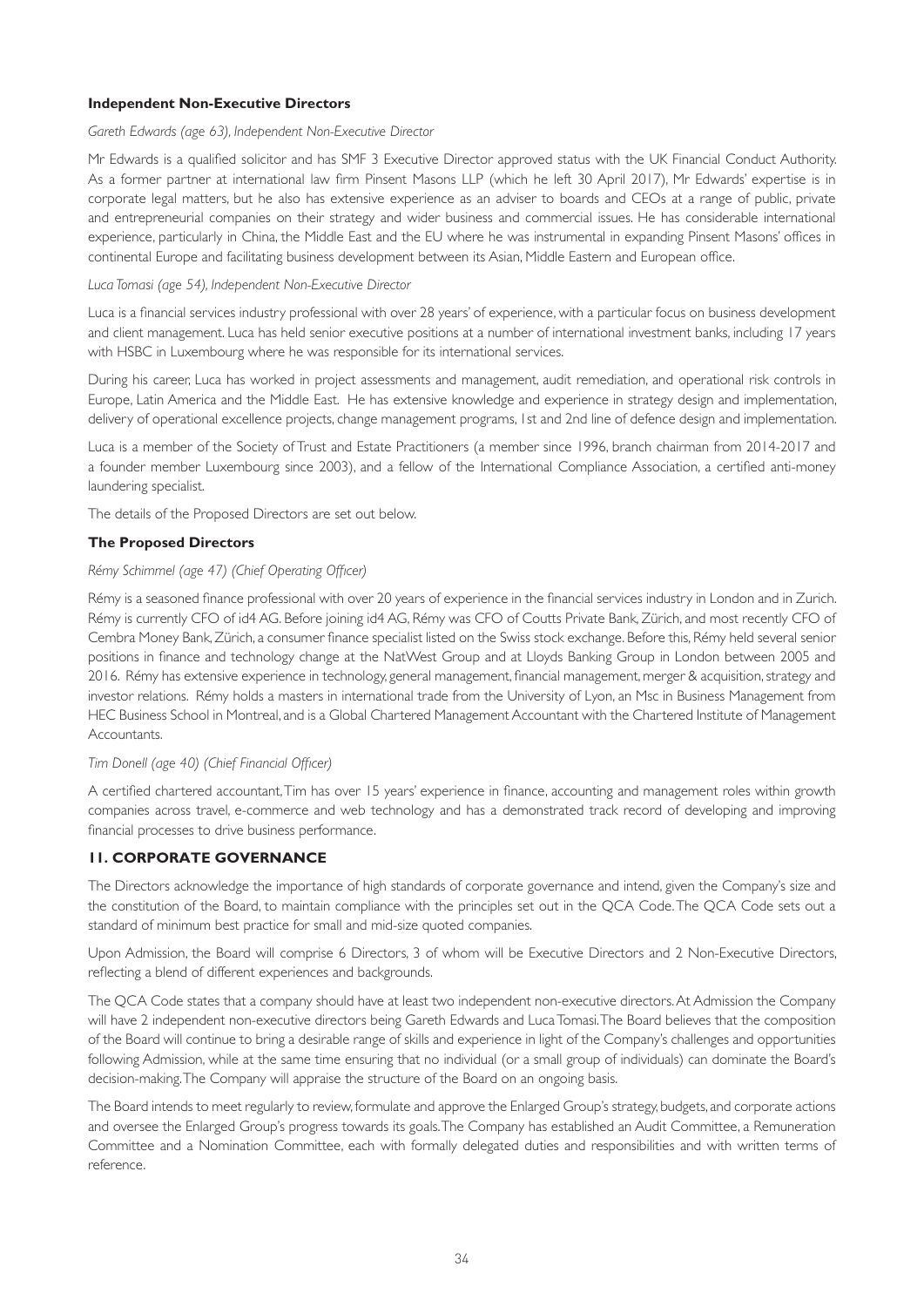The Company will review its compliance with the recommendations of the QCA Code and, following Admission, report in its annual report and accounts and on its website where it complies and explain where it does not comply.

#### *Conflicts of interest*

Mr. Duncan Soukup is currently a director and (indirectly) a shareholder of both the Company and id4. In light of the conflict of interest which the cross-directorships and shareholdings represent, an independent committee of the board of Directors has been constituted to consider all matters in relation to the Proposed Transaction, its members being the Independent Directors. Furthermore, as described in paragraph 3 of this Part VIII, Mr Duncan Soukup is the Executive Chairman of each of the Company and Thalassa and, immediately prior to Admission, is beneficially interested in 19.51% of the issued share capital of the Company (excluding his indirect interest through his shareholding in Thalassa) and 30.02% of the issued share capital of Thalassa. Thalassa has provided certain services to the Company pursuant to the Thalassa Services Agreement, further details of which are set out in paragraph 20.4 of Part XIV of the Document. Although as a result of the Proposed Transaction Mr Soukup will retain a significant shareholding in the Company, as a result of the proposed termination of the Thalassa Services Agreement and the conversion of the amount drawn down and accrued interest on the Convertible Loan Notes into Class A Preference Shares in the capital of the Company, the Independent Directors are satisfied that there will be no conflicts of interest between Mr Soukup, Thalassa or the Company following Admission.

Save as disclosed above, in relation to Mr Duncan Soukup, there are no potential conflicts of interest between any duties to the Enlarged Group of any of the Directors or Proposed Directors and their private interests and/or other duties save in respect of their interests and duties as Directors or Proposed Directors of the Company. Any potential conflict of interest that may arise in future will be considered by the non-conflicted Directors.

#### *Audit Committee*

The Audit Committee will have the primary responsibility of monitoring the quality of internal controls to ensure that the financial performance of the Enlarged Group is properly measured and reported on. It will receive and review reports from the Enlarged Group's management and external auditors relating to the interim and annual accounts and the accounting and internal control systems in use throughout the Enlarged Group. The Audit Committee will meet not less than three times in each financial year and will have unrestricted access to the Enlarged Group's external auditors. The members of the Audit Committee shall include two non-executive Directors. The Audit Committee will comprise Luca Tomasi (as chairman) and Gareth Edwards.

#### *Remuneration Committee*

The Remuneration Committee will review the performance of the Executive Directors, chairman of the Board and senior management of the Enlarged Group and make recommendations to the Board on matters relating to their remuneration and terms of service. The Remuneration Committee will also make recommendations to the Board on proposals for the granting of share options and other equity incentives pursuant to any employee share option scheme or equity incentive plans in operation from time to time. The Remuneration Committee will meet as and when necessary, but at least twice each year. In exercising this role, the Directors shall have regard to the recommendations put forward in the QCA Code and, where appropriate, the QCA Remuneration Committee Guide and associated guidance. The members of the Remuneration Committee shall include two Non-Executive Directors. The Remuneration Committee will comprise Gareth Edwards (as chairman) and Luca Tomasi.

#### *Nomination Committee*

The Nomination Committee will lead the process for board appointments and make recommendations to the Board. The Nomination Committee shall evaluate the balance of skills, experience, independence and knowledge on the board and, in the light of this evaluation, prepare a description of the role and capabilities required for a particular appointment. The Nomination Committee will meet as and when necessary, but at least twice each year. The Nomination Committee will comprise Gareth Edwards (as chairman) and Luca Tomasi.

# **12. SHARE DEALING POLICY**

The Company adopted a share dealing policy at the date of Company Admission, in conformity with the requirements of the Listing Rules and the Market Abuse Regulation, regulating trading and confidentiality of inside information for persons discharging managerial responsibility ("**PDMRs**") and persons closely associated with them, which contains provisions appropriate for a company whose shares are admitted to trading on the Official List. The Company takes all reasonable steps to ensure compliance by PDMRs and any relevant employees with the terms of its share dealing policy.

#### **13. DIVIDEND POLICY**

The primary purpose of seeking the Admission of the Enlarged Group to trading on the London Stock Exchange is to provide growth capital with which it is intended to fund and accelerate the continued expansion and development of the business. Accordingly, the Directors do not intend that the Company will declare a dividend in the near term, but instead channel the available cash resources of the Enlarged Group into funding its expansion. Thereafter, the Board intends to commence the payment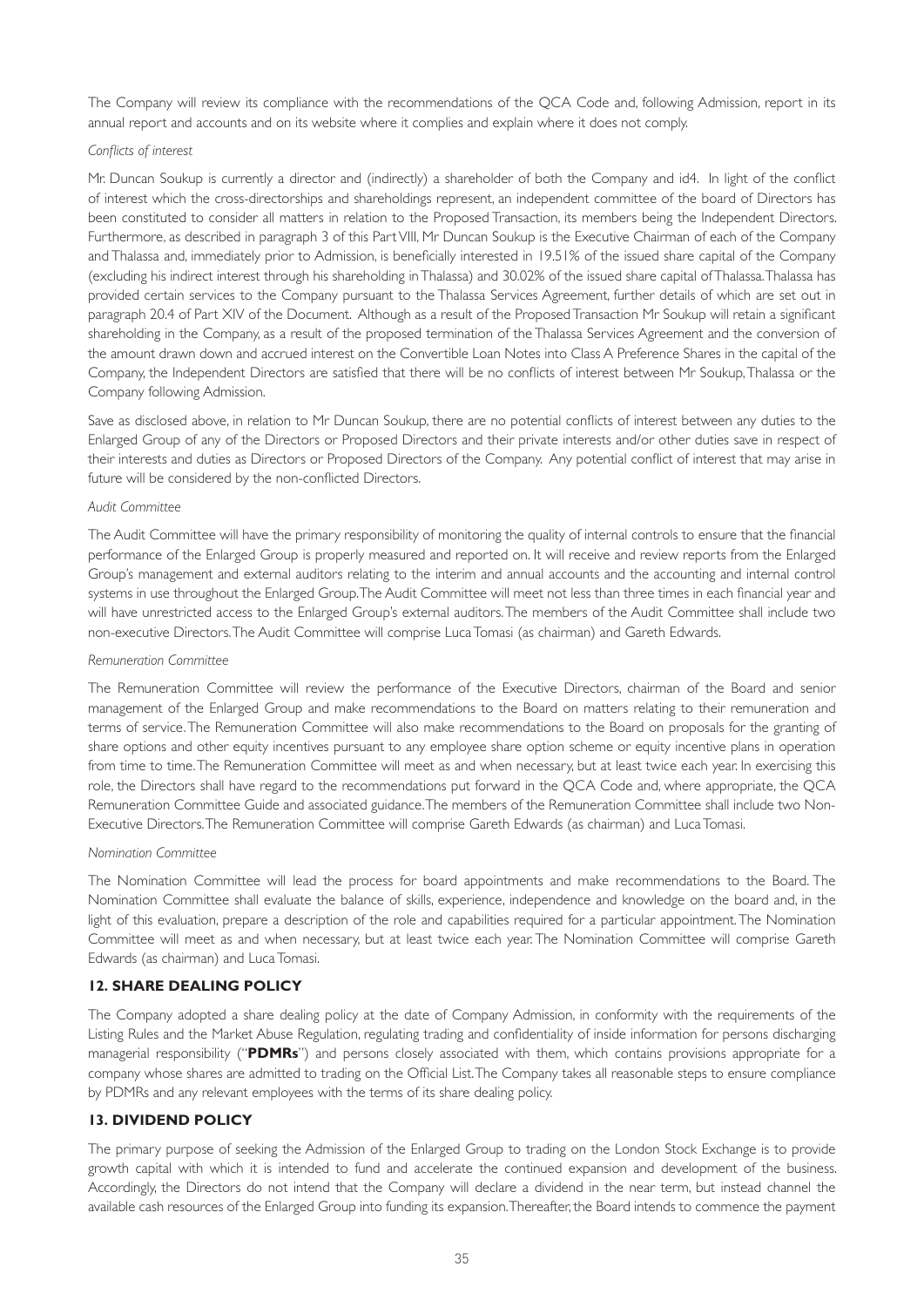of dividends only when it becomes commercially prudent to do so, having regard to the availability of distributable profits and the funds required to finance continuing future growth.

# **14. CURRENT TRADING**

No significant change in the financial position and performance of the Company has occurred since 30 June 2021, being the date the last financial statements have been published.

No significant change in the financial position and performance of the Former id4 has occurred since 30 June 2021, being the date to which the last unaudited interim financial statements have been prepared, apart from the following:

- on 14 September 2021, the former id4 merged with and into its parent company, Apeiron Holdings AG. Following the merger, Apeiron Holdings AG was renamed id4 AG and change its registered office address to St. Niklausenstrasse 63, 6047 Kastanienbaum, Switzerland;

- following the merger, the amount due to Apeiron Holdings AG of £352,288 (CHF450,000) was extinguished; and

- on 30 September 2021, £1,710,370 (CHF2,211,595) plus accrued interest of the loan from Thalassa Holdings Ltd to Apeiron Holdings AG and the Former id4 was capitalised as capital contributed under equity.

No significant change in the financial position and performance of Apeiron Holdings AG has occurred since 30 June 2021, being the date to which the last unaudited interim financial statements have been prepared, apart from the merger with the former id4 which extinguished the loan from Apeiron Holdings AG to the former id4 AG of £352,288 (CHF450,000) and capitalisation of the loan from Thalassa Holdings Ltd of £964,052 (CHF1,231,446) and loan from Apeiron Holdings (BVI) Ltd of £41,742 (CHF53,320) plus accrued interest by capital contribution on 30 September 2021.

# **15. DETAILS OF THE PLACING**

The Company will issue 54,375,000 Placing Shares through the Placing at the Placing Price of £0.04 per Placing Share. The Placing is not being underwritten.

The net proceeds of the Placing, after deduction of expenses, will be approximately £1,764,852 on the basis that the gross proceeds of the Placing are approximately £2,175,000.

The Placing Shares, the Initial Consideration Shares will, upon issue, rank pari passu with the Existing Ordinary Shares. If Admission does not proceed, the Acquisition will not proceed, the Placing will not proceed, and all monies paid will be refunded to applicants in the Placing.

The Placing is being carried out by the Peterhouse pursuant to the terms of the Broker Agreement and Placing Letters to be entered into subscribers in the Placing as more particularly described in paragraph 11.2 of Part XIV.

# **16. REASONS FOR ADMISSION, USE OF PROCEEDS AND THE PLACING**

The Directors believe that Admission will position the Enlarged Group for its next phase of development. The Net Placing Proceeds are intended to be used for the following and in the following planned amounts:

| Use                                                                                                  | <b>Planned Amount (£)</b> |
|------------------------------------------------------------------------------------------------------|---------------------------|
| Increase the number of employees in sales, customer relationship management, product development and | 1.600.000                 |
| finance and admin functions                                                                          |                           |

Strengthen id4's profile by increasing marketing spend 600,000  $\sim$  600,000  $\sim$  600,000

The Placing is conditional, amongst other things, upon Admission becoming effective not later than 8 a.m. on 31 December 2021. The Placing Shares and the Initial Consideration Shares will rank pari passu in all respects with the Existing Ordinary Shares including the right to receive all dividends and other distributions declared, paid or made after the date of issue. None of the Placing Shares have been marketed to or will be made available in whole or in part to the public in conjunction with the application for Admission.

On Admission the Company will have 157,041,665 Ordinary Shares in issue and a market capitalisation of approximately £6,281,667 (at the Placing Price).

# **17. ADMISSION, SETTLEMENT AND DEALINGS**

Application will be made to the Financial Conduct Authority for all of the Ordinary Shares, issued and to be issued in connection with the Placing to be admitted to the Official List of the Financial Conduct Authority and to the London Stock Exchange for such Ordinary Shares to be admitted to trading on the London Stock Exchange's Main Market for listed securities. It is expected that Admission will become effective and that dealings in the Shares will commence on 17 December 2021. In addition, to the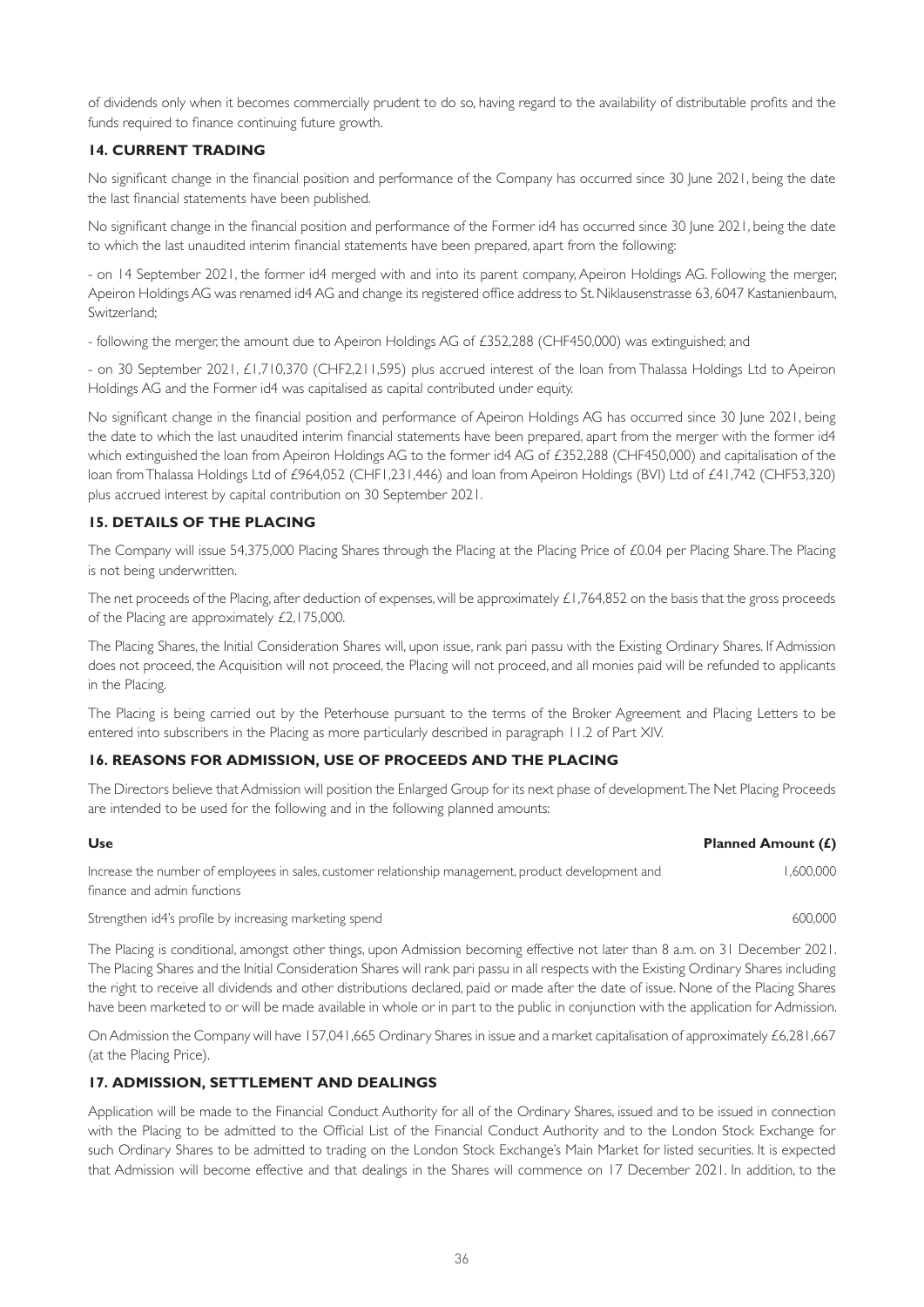Document being available on the Company's website at: [https://anemoi-international.com/](https://roquefortinvest.com) copies of this Document will be available to the public, free of charge, from the Company's registered office until expiry of one month from the date of Admission.

The Articles permit the Company to issue shares in uncertificated form in accordance with the CREST Regulations. Depositary Interests will be admitted to and settled through CREST, where investors choose to settle interests in the Ordinary Shares through the CREST system as set out in Part VIII of the Company's prospectus dated 19 October 2020, which part is incorporated by reference in this document as detailed in the section of this document entitled "Relevant Documentation and Information and Incorporation by Reference". Accordingly, settlement of transactions in the Ordinary Shares following Admission may take place in the CREST system if the relevant Shareholder wishes. CREST is a voluntary system and holders of Ordinary Shares who wish to receive and retain share certificates will be able to do so.

# **18. TAXATION**

Your attention is drawn to the taxation section contained in Part XII of this Document. If you are in any doubt as to your tax position, you should consult your own independent financial adviser immediately.

## **19. FURTHER INFORMATION**

You should read the whole of this Document, which provides additional information on the Enlarged Group and the Placing, and not just rely on the information contained in this Part VIII. In particular, your attention is drawn to the risk factors in Part II of this Document and the Additional Information.

Yours faithfully,

**Gareth Edwards and Luca Tomasi Independent Non-Executive Directors**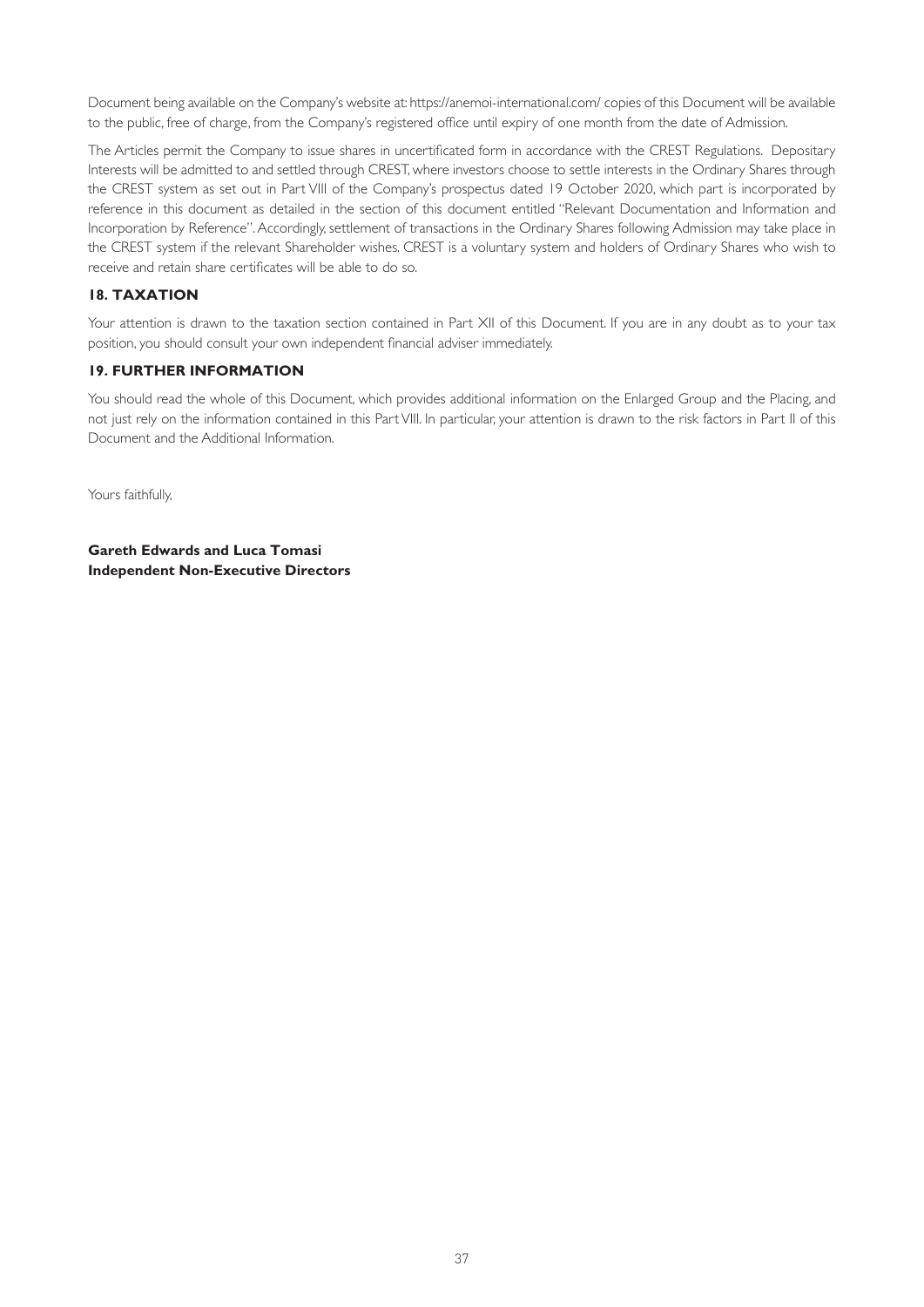# PART IX - OPERATIONAL AND FINANCIAL REVIEWS

## **PART A - Operating and Financial Review of the Company**

The following operating and financial review contains financial information that has been extracted or derived without material adjustment from Anemoi's audited financial statement for the period from incorporation on 6 May 2020 to 31 December 2020 and unaudited interim financial statement for the 6 months period to 30 June 2021 prepared in accordance with IFRS, and incorporated herein by reference.

The following discussion should be read in conjunction with the other information in this Document, in particular with the entire audited financial statement for the period ended 31 December 2020 and unaudited financial statement for the 6 months period to 30 June 2021. This discussion contains forward-looking statements, which, although based on assumptions that the Directors consider reasonable, are subject to risks and uncertainties which could cause actual events or conditions to differ materially from those expressed or implied by the forward-looking statements. Investors should read the notice in relation to forward-looking statements contained on page 17. The key risks and uncertainties, include, but are not limited to those described in the section of this Document entitled "Risk Factors" beginning on page 10.

#### **Overview**

Anemoi was incorporated on 6 May 2020 in the British Virgin Islands as an investment vehicle to undertake the acquisition of a target company or business which have some or all of the following characteristics: proprietary disruptive technology, strong growth potential, exposure to expanding markets and ownership of strategically valuable assets (including, but not limited to, proprietary technology and intellectual or real property assets).

Anemoi has now identified the Acquisition for which, subject to Admission, it is prepared to pay £5,333,333 to be satisfied in shares of Anemoi.

Since the admission to the Official List and to the London Stock Exchange's Main Market on 26 October 2020 ("Admission") to date, Anemoi's operations have been limited to investigating potential acquisition targets and the current cash balance reflects the minor operating costs.

Anemoi has no material liabilities other than in respect of the Acquisition and the Thalassa Convertible Loan Notes of £229,673.

## **Comprehensive Income Statement**

|                                                           | <b>Unaudited</b>                                              | <b>Audited</b>      |
|-----------------------------------------------------------|---------------------------------------------------------------|---------------------|
|                                                           | <b>6 months Period</b><br>ended 30 June 2021 31 December 2020 | <b>Period ended</b> |
|                                                           | £                                                             | £                   |
| Continuing operations                                     |                                                               |                     |
| Revenues                                                  |                                                               |                     |
| Cost of sales                                             |                                                               |                     |
| <b>Gross profit</b>                                       |                                                               |                     |
| Administrative expenses                                   | (115,014)                                                     | (102,746)           |
| Exceptional expenses                                      |                                                               | (88, 817)           |
| Loss before interest charges                              | (115, 014)                                                    | (191, 564)          |
| Finance costs                                             | (7, 855)                                                      | (3,733)             |
| Loss before taxation                                      | (122, 869)                                                    | (195, 297)          |
| Taxation                                                  |                                                               |                     |
| Loss for the period                                       | (122, 869)                                                    | (195, 297)          |
| Exchange differences on re-translating foreign operations | (13, 563)                                                     | 9,390               |
| <b>Total comprehensive loss</b>                           | (136, 432)                                                    | 185,907             |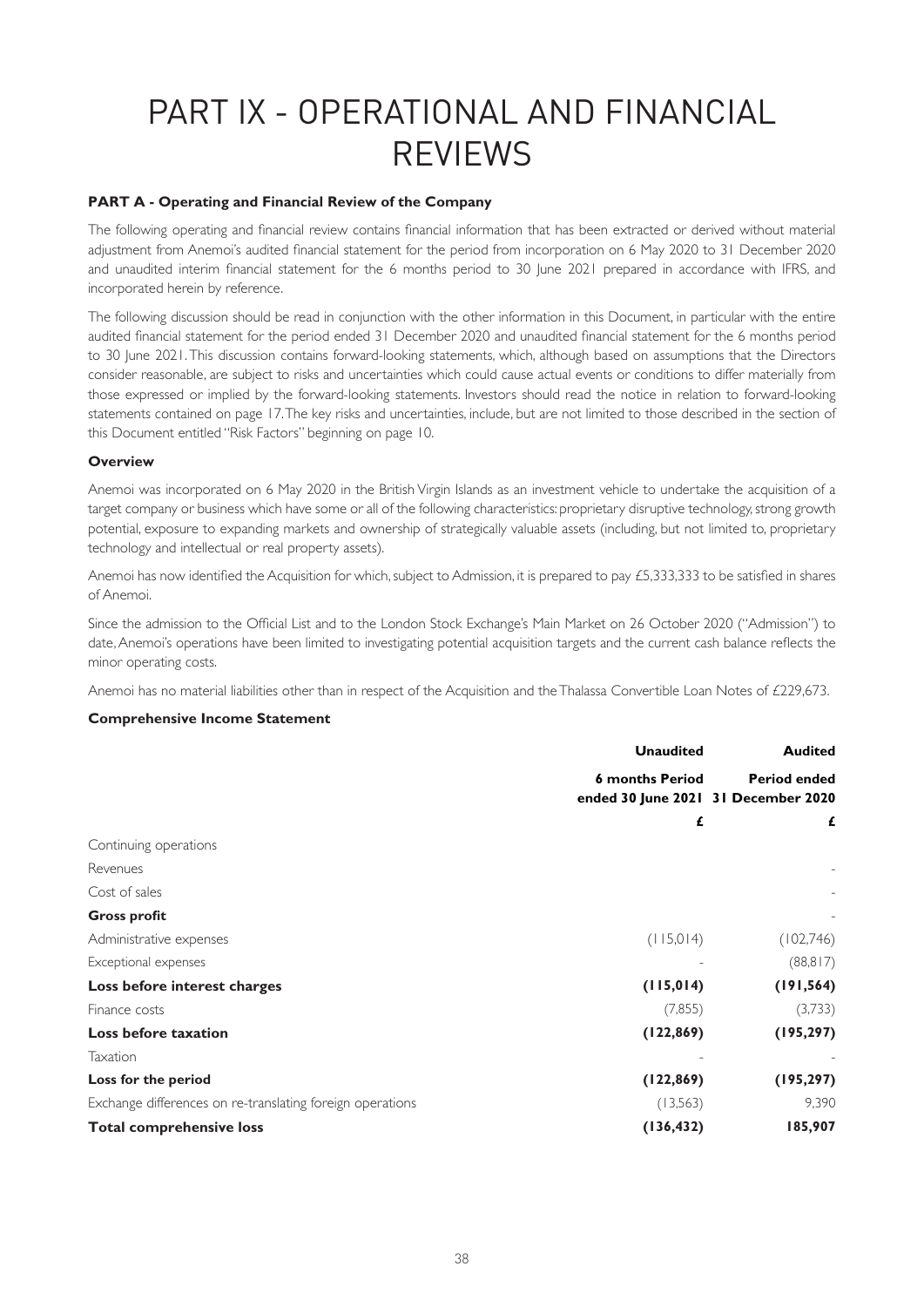## **Comprehensive Income Statement Commentaries**

#### Period from incorporation to 31 December 2020

During the period from incorporation to 31 December 2020, Anemoi incurred administrative expenses (£102,746) as it sought to identify and complete an acquisition, and together with listing costs (£88,817), finance costs (£3,733) and foreign exchange gain of £9,390 resulted in an audited total comprehensive loss for the period of £185,907.

#### 6 months period to 30 June 2021

During the 6 months period to 30 June 2021, Anemoi incurred administrative expenses (£115,014) and together with finance costs ( $E$ 7,855) and foreign exchange loss of £13,563 resulted in a total comprehensive loss for the period of £136,432.

## **Statement of financial position**

|                                                    | <b>Unaudited</b> | <b>Audited</b>                |  |
|----------------------------------------------------|------------------|-------------------------------|--|
|                                                    |                  | 30 June 2021 31 December 2020 |  |
|                                                    | £                | £                             |  |
| <b>Current assets</b>                              |                  |                               |  |
| Trade and other receivables                        | 7,403            |                               |  |
| Cash and cash equivalents                          | 1,095,868        | 878,642                       |  |
| <b>Total Assets</b>                                | 1,103,271        | 878,642                       |  |
| <b>Equity and liabilities</b>                      |                  |                               |  |
| <b>Non-current liabilities</b>                     |                  |                               |  |
| Borrowings                                         | 229,673          | 164,263                       |  |
| <b>Current liabilities</b>                         |                  |                               |  |
| Trade and other payables                           | 76,752           | 21,101                        |  |
| <b>Total Liabilities</b>                           | 306,425          | 185,364                       |  |
| Equity attributable to equity holders of the Group |                  |                               |  |
| Share Capital - Ordinary shares                    | 1,044,855        | 804,855                       |  |
| Warrant Reserve                                    | 74,330           | 74,330                        |  |
| Retained deficit                                   | (318, 166)       | (195, 297)                    |  |
| Other reserves                                     | (4,173)          | 9,390                         |  |
| <b>Total Equity</b>                                | 796,846          | 693,278                       |  |
| <b>Total Equity and liabilities</b>                | 1,103,271        | 878,642                       |  |
|                                                    |                  |                               |  |

## **Statement of financial position commentaries**

As at 31 December 2020

Anemoi's only asset is cash at bank of £876,842.

In October 2020, Anemoi issued 10% cumulative convertible loan notes in integral multiples of USD\$1.00 for a total of USD\$350,000. As at the period end, USD\$3,063 of interest had been accrued on a drawn down balance of USD\$221,139. The notes are held by Thalassa Holdings Ltd and are redeemable on the second anniversary of the execution date. The closing balance of the convertible loan notes and accrued interest, translated at the year end rate of 1.3649, was £164,263.

Trade and other payables of £21,101 represent payables for operating expenses.

As part of the Admission, Anemoi raised gross proceeds of US\$1,200,000 through subscription of 20,950,000 Ordinary Shares in Anemoi by Thalassa at the Subscription Price of US\$0.04 per Ordinary Shares. The closing balance of the Ordinary Share Capital, translated at the year end rate was £879,185 of which £74,330 has been allocated to the Warrant Reserve.

In recognition of Thalassa's upfront capital commitment by way of the Thalassa subscription of the ordinary shares, Anemoi has executed a warrant instrument and on Admission issued to Thalassa 29,950,000 warrants. The exercise period for the warrants is 5 years from the date of Admission and the exercise price for the warrants is the Subscription Price of US\$0.04. The closing Warrant Reserve as at 31 December 2020 was £74,330.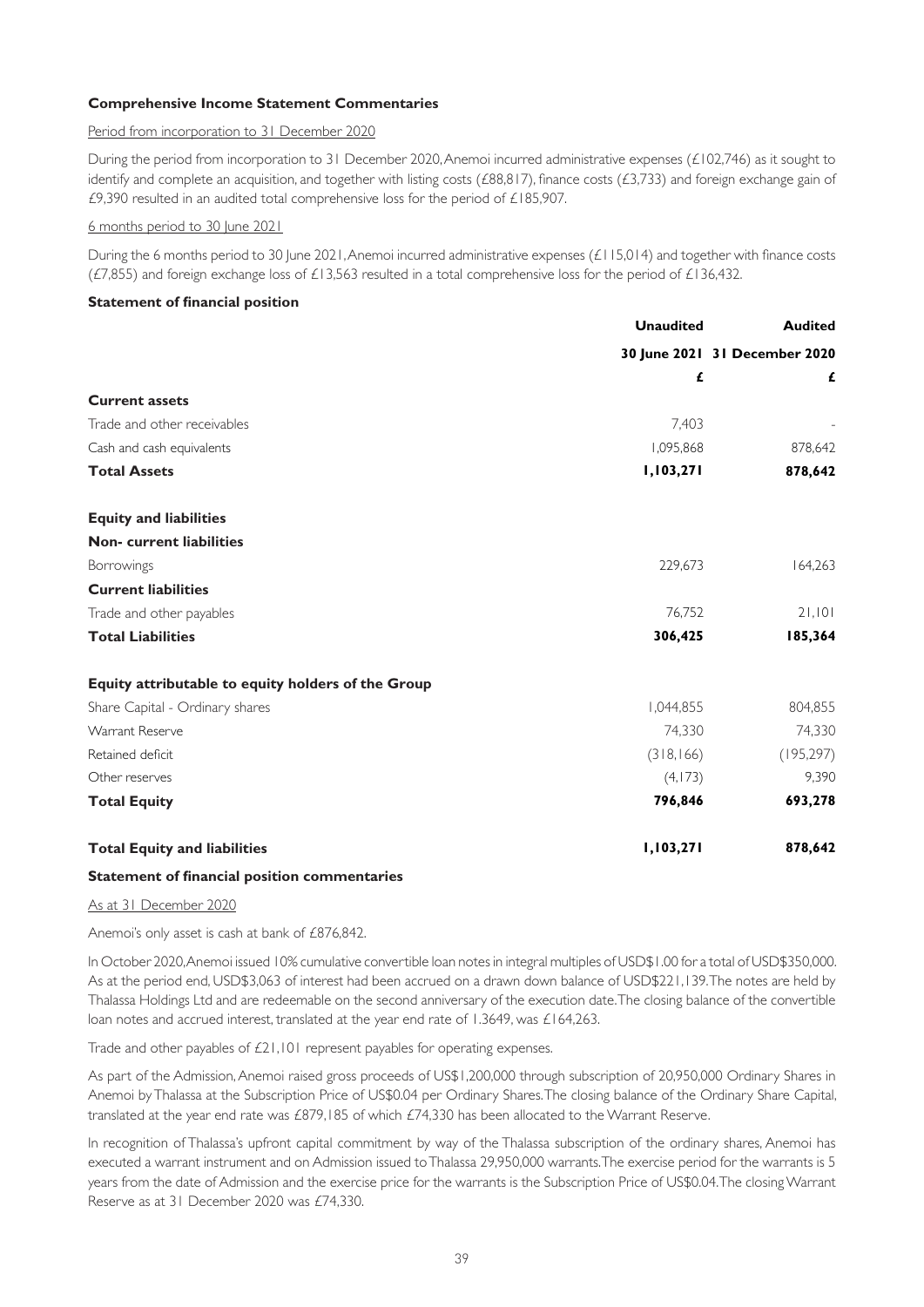Effective on its Admission, Anemoi granted Thalassa options entitling it to subscribe at par value for 1,800,000. The options have been granted for consideration of £1 and the exercise price for the options is the Subscription Price of US\$0.04. The exercise period for the options is 5 years from the date of Admission.

Retained deficit as at 31 December 2020 is £195,297 which is made up of loss in the period.

## As at 30 June 2021

Anemoi's assets as at 30 June 2021 are trade and other receivables of £7,403 and cash at bank of £1,095,868.

During the period, Anemoi drawn down \$78,685 of its existing 10% cumulative convertible loan notes issued to Thalassa. The closing balance of Thalassa's convertible loan notes and accrued interest, translated at the period end rate was £229,673.

Trade and other payables increases to £76,752 (31 December 2020 : £21,101).

In April 2021, a total of 6,000,000 new Depositary Interests ("DIs") we placed with existing and new investors raising gross proceeds of approximately £240,000. The DIs represent 20% of the Ordinary Share capital of the Company prior to the Placing. The Placing proceeds, together with the Group's existing cash resources, will be used to expand the Company's balance sheet in advance of a reverse takeover transaction.

Retained deficit as at 30 June 2021 is £318,166 which is made up of cumulative losses since incorporation.

No significant changes to the financial position and performance of Anemoi have occurred since 30 June 2021, being the date the last unaudited interim financial statements have been published.

## **Statement of cash flow commentaries**

## Period from incorporation to 31 December 2020

During the period to 31 December 2020, Anemoi generated cash inflows of £879,185 from subscription proceeds of 20,950,000 Ordinary Shares in Anemoi by Thalassa as well as convertible loan notes from Thalassa of £164,263. The cash outflows were from the operating expenses totalling £170,462 and payment of interest of £2,358 which resulted in net cash inflows of £870,628. After adjusting for effects of foreign exchange gain of £8,014, the cash bank balance was £878,642 at 31 December 2020.

## 6 months period to 30 June 2021

During the period to 30 June 2021, Anemoi generated cash inflows of £240,000 from subscription proceeds of 6,000,000 DIs and drawdown £65,411 of its existing Thalassa's convertible loan notes. The cash outflows were from the operating expenses totalling £66,767 and payment of interest of £8,922 which resulted in net cash inflows of £229,722. After adjusting for effects of foreign exchange loss £12,496, the cash bank balance was £1,095,868 at 30 June 2021.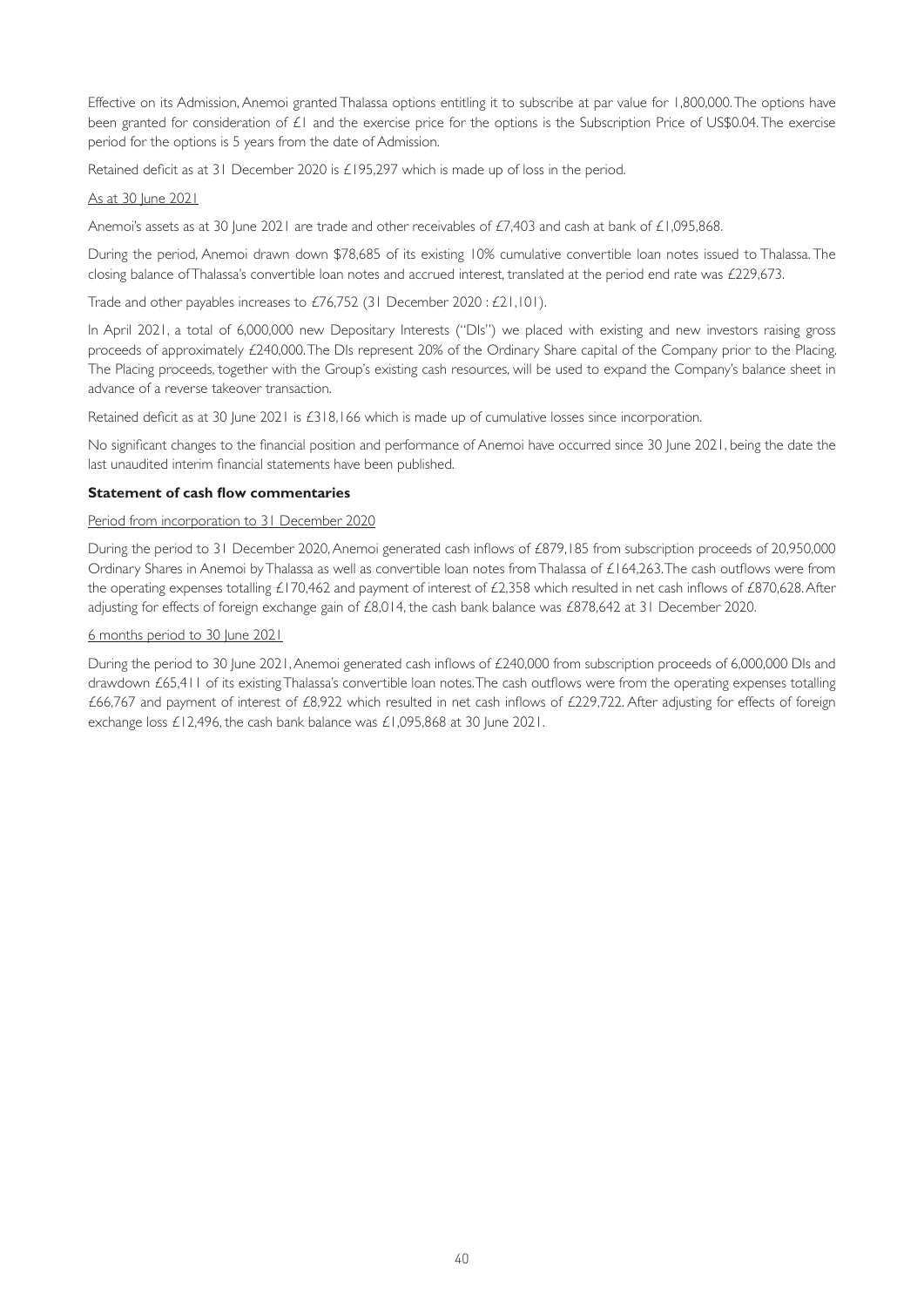# **PART B - OPERATIONAL AND FINANCIAL REVIEW OF THE FORMER id4**

## **Operating and Financial Review of the Former id4**

## **Overview**

id4 was formed as part of the merger of the former id4 AG ("**Former id4**") with and into its parent, Apeiron Holdings AG on 14 September 2021. Former id4 was incorporated and registered in the Canton of Lucerne in Switzerland in April 2019 whilst Apeiron Holdings AG was incorporated and registered in December 2018. Following the merger, Apeiron Holdings AG was renamed id4 AG. The registered office address of id4 is St. Niklausenstrasse 63, 6047 Kastanienbaum Switzerland.

The Former id4 is a Swiss Regulatory Technology (RegTech) company that provides digital solutions to small and medium size Financial Institutions (FIs) to support their digital transformation and regulatory compliance requirements for Anti Money Laundering (AML), Know Your Customer (KYC) and tax regulations.

The Former id4's mission is to automate workflows across people, systems and data and to enhance user experience. The Former id4's solutions help institutions to onboard clients digitally in an increasingly complex regulatory environment, whilst aiming to deliver a client user-friendly experience. The Former id4's key services are Client Data Management (e.g. CRM and eKYC) and Client Lifecycle Management (e.g. Client On Boarding and on-going KYC review) solutions with a broad ecosystem of third-party providers in the field of cross-border, screening, digital signature and online identification.

The Former id4 has developed a set of algorithms which is central to its proprietary software. The software is composed of an adaptive end user interface and features including a complete integrated ecosystem of service providers in the field of Client Lifecycle Management.

The solution offered to the client is preconfigured with a set of standard parameters. Each client can easily adapt the solution through a console without any code programming. The set of standard parameters is a mix of best practices and experiences developed by the founders over the years in compliance, tax, and regulatory which are regularly reviewed and validated by external subject matter experts.

Currently, the Former id4 has developed two distinct platforms: CLM4Pension and CLM.

- The first platform, CLM4Pension, is aimed at pension fund providers. Currently it is a fixed solution which evolves into a full parameterizable solution with many APIs and entry points to open the platforms to as many as possible pension service providers, fund managers, advisors and B2C clients. After having successfully completed the development of the core solution CLM4Pension, the Former id4 onboarded its first client, Lemania Pension Hub, in November 2019. Since then, the Former id4 has accompanied further Lemania Pension Hub commercial development and successfully developed new functionalities and APIs with Lemania Pension Hub's partners leading to a substantial increase in ARR (currently contracted at CHF 43'000 min for 2021).
- The second platform, CLM, offers a suite of products using the same core solution and the same parameterization principles. Each product is based on the same core with a different pre-configuration done through the parameters. Currently, there are five modular solutions including ID&V, CDD, AML, Client Space and Full CLM. Full CLM is a complete Client Lifecycle Management product including all features and a fully integrated ecosystem. The core development of ID&V, CDD and the Client Space basic solutions was finalised at the end of July 2021 whilst the core development of the Full CLM solution is expected to be completed by September 2021. Following the successful development of core CLM solutions on time and to budget, the Former id4 successfully signed three 2-year contracts in 2021 with prestigious clients in Switzerland to deliver Client Space solutions.

Building on those successes and track records, the Former id4 is now looking to secure funding to accelerate its product development plans and its sales development plans both in Switzerland and in the UK.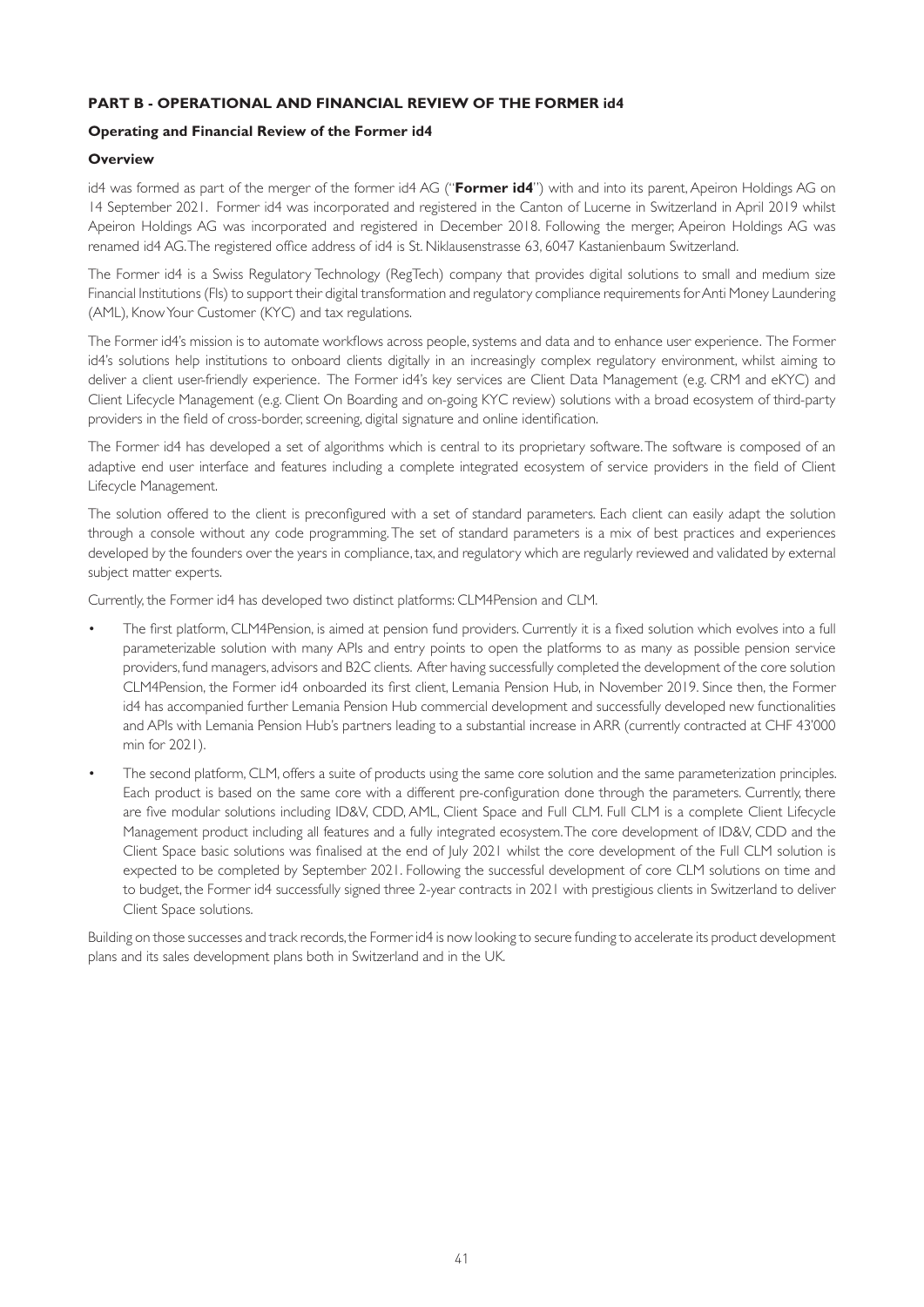#### **Comprehensive Income Statement**

|                                                           | <b>Period ended</b> | Year ended                                     | <b>Period ended</b> |
|-----------------------------------------------------------|---------------------|------------------------------------------------|---------------------|
|                                                           |                     | 30 June 2021 31 December 2020 31 December 2019 |                     |
|                                                           |                     | £                                              | £                   |
| Continuing operations                                     |                     |                                                |                     |
| Revenues                                                  | 64,690              | 43,522                                         | 15,893              |
| Cost of sales                                             | (14,263)            | (5, 117)                                       | (158,020)           |
| Gross profit/loss                                         | 50,067              | 38,405                                         | (142, 127)          |
| Administrative expenses                                   | (211,057)           | (411,340)                                      | (88,523)            |
| Loss before interest charges                              | (160,990)           | (372, 935)                                     | (230,650)           |
| Finance costs                                             |                     | 5,507                                          | (5,269)             |
| Interest income                                           |                     |                                                |                     |
| Loss before taxation                                      | (160,990)           | (367, 428)                                     | (235,919)           |
| Taxation                                                  |                     | (425)                                          | (271)               |
| Loss and comprehensive loss for the period                | (160,990)           | (367, 853)                                     | (236, 190)          |
| Other comprehensive income                                |                     |                                                |                     |
| Exchange differences on re-translating foreign operations | 34,846              | (8,943)                                        | 3,217               |
| Total comprehensive income                                | (126, 144)          | (367,796)                                      | (232, 973)          |
| Loss on ordinary activities after tax attributable to     |                     |                                                |                     |
| Equity Shareholders                                       | (160,990)           | (367, 853)                                     | (236, 190)          |
| Basic and diluted loss per share                          | (161p)              | (367.85p)                                      | (236.19p)           |

#### **Comprehensive Income Statement Commentary**

#### **Key definitions**

#### **Revenue**

The Former id4 has four types of revenue streams: one-off set-up revenue, recurring annual fee, change request and add-ons revenue.

- One-off set-up revenues are single transactions linked to the implementation of a solution for a client.
- Recurring annual fees are fees generated after the implementation of a solution for a client. The fees tend to be fixed in most cases and depend on the solution, the functionality and number of users. Typically, the contract duration for the Former id4 solutions vary between two and three years and renew annually thereafter. Recurring annual fees are expected to grow over time at client level as clients tend to add more functionalities (upscale) over time in line with their digitalisation agenda. Recurring annual fees constitute the mainstream of the revenue strategy of the Former id4 which are typical for software-asa-service businesses.
- Change Request (CR) revenues are single transactions linked to a clients' specific requirements which cannot be delivered off-the-shelf.
- Add-on's revenues are revenues generated via the Former id4 partners for extra functionality such as electronic signatures, document verification, PEP REP screening etc.

#### **Cost of sales**

Cost of sales are costs associated with the development of the Former id4 solutions and platforms. To-date, 100% of the costs of sales costs are external costs since the core development of the platforms is outsourced to Isobar / Merkle in Portugal. They are time and material costs.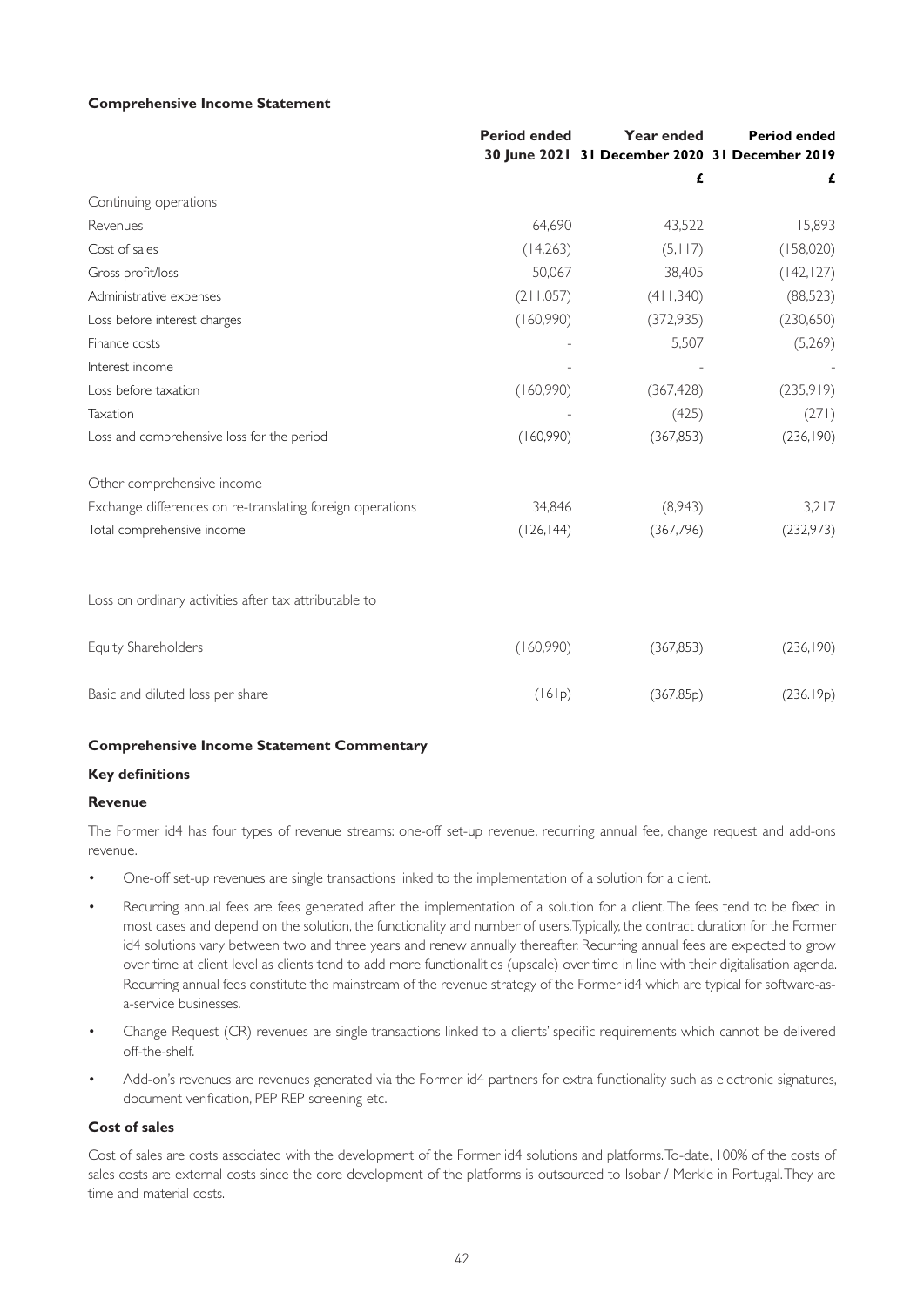The Former id4 took the strategic decision to outsource the core development of the solutions to optimise the cost base and to remain flexible. Over time, it is the intention to have a mix of both internal and external resources to develop the solution as the Former id4 expands and to internalise the software knowledge and de-risk the development activities.

## **Administrative expenses**

Administrative expenses are mainly composed of internal staff related costs (e.g. salaries, social contribution, pension). Other administrative costs include legal costs, rent and travel costs.

## **Year to 31 December 2019 commentaries**

During the period 01 April 2019 to 31 December 2019 the company generated £15,893 of implementation revenue following the go-live of its first client, Lemania Pension Hub. Occurring in November 2019 it constituted a bespoke end-to-end client onboarding solution on the CLM4Pension platform.

Most costs consisted of start-up expenses such as non-capitalised software development of  $£158,020$  for the build of the CLM4Pension platform, administrative expenses of £88,523 and financing costs of £5,269.

## **Year to 31 December 2020 commentaries**

During the period 01 January 2020 to 31 December 2020 the Former id4 generated £43,522 revenue from the CLM4Pension platform. The company further deepened its commercial relationship with Lemania Pension Hub throughout the year leading to the delivery of additional functionalities such as White labelling (Change Request).

The Former id4's total costs of £410,757 comprised £5,117 software development costs (NB 90% of the software development costs were capitalised from 2020 onwards), £411,340 Administrative expenses mainly composed of £155,434 Directors Remuneration and £231,357 Intercompany Recharges. The Intercompany Recharges relate to the recharge of Management Overhead costs. The rest, £24,549, was made up of Legal Professional fees, Audit fees, and Other Administrative expenses.

In June 2020, the Former id4 derived its new modular solution strategy on CLM platform leading to the creation of five modular solutions: ID&V, CDD, AML, Client Space and CLM full suite. Consequently, the product development roadmap and investment profile were aligned accordingly to support the new modular strategy. In December 2020 the Former id4 successfully released CLM v2.0 beta and contracted its first three clients on CLM for Client Space solutions.

## **Period to 30 June 2021 commentaries**

During the 6 months period to 30 June 2021, the Former id4 generated £64,690 revenue from its various product offering including the CLM4Pension platform, modular solutions: ID&V, CDD, AML, Client Space and CLM full suite.

The Former id4's administrative expenses of £211,057 mainly composed of £83,089 Directors Remuneration and £112,229 Intercompany Recharges which relate to the recharge of Management Overhead costs. The rest, £15,739, was made up of Legal Professional fees, Audit fees, and Other Administrative expenses.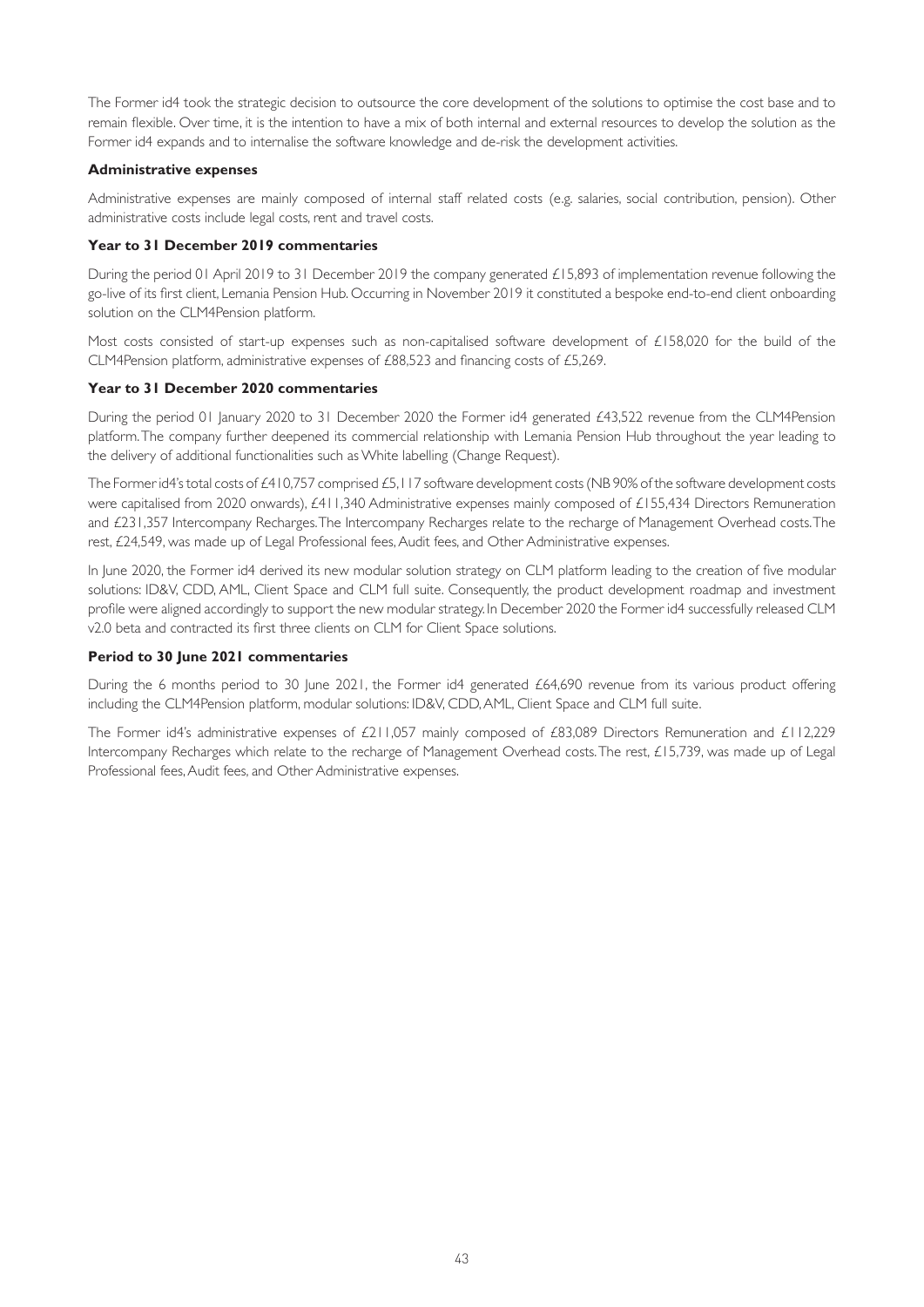### **Statement of Financial Position**

|                                                    | As at<br>30 June 2021 | As at 31<br>December 2020 | As at $31$<br>December 2019 |
|----------------------------------------------------|-----------------------|---------------------------|-----------------------------|
|                                                    |                       | £                         | £                           |
| <b>Assets</b>                                      |                       |                           |                             |
| <b>Non-current assets</b>                          |                       |                           |                             |
| Intangible assets                                  | 305,423               | 223,785                   |                             |
| <b>Total non-current assets</b>                    | 305,423               | 223,785                   |                             |
| <b>Current assets</b>                              |                       |                           |                             |
| Trade and other receivables                        | 58,166                | 73,515                    | 22,676                      |
| Cash and cash equivalents                          | 102,576               | 13,243                    | 119,049                     |
| <b>Total current assets</b>                        | 160,742               | 86,758                    | 141,725                     |
| <b>Total Assets</b>                                | 466,165               | 310,543                   | 141,725                     |
| <b>Equity and liabilities</b>                      |                       |                           |                             |
| <b>Current liabilities</b>                         |                       |                           |                             |
| Trade and other payables                           | 66,834                | 11,795                    | 134,358                     |
| Intercompany loans                                 | 1,056,863             | 830,136                   | 161,959                     |
| <b>Total current liabilities</b>                   | 1,123,697             | 841,931                   | 296,317                     |
| <b>Total liabilities</b>                           | 1,123,697             | 841,931                   | 296,317                     |
| Equity attributable to equity holders of the Group |                       |                           |                             |
| Share Capital - Ordinary shares                    | 78,381                | 78,381                    | 78,381                      |
| Profit and Loss Account                            | (765, 033)            | (604, 043)                | (236, 190)                  |
| Other Reserves                                     | 29,120                | (5,726)                   | 3,217                       |
| <b>Total Equity</b>                                | (657, 532)            | (531, 388)                | (154, 592)                  |
| <b>Total Equity and liabilities</b>                | 466,165               | 310,543                   | 141,725                     |

### **Statement of financial position commentaries**

As of 31 December 2019, there were no intangible assets on the balance sheet as the Former id4 didn't capitalise software development costs. Since the acquisition from Thalassa in November 2019, the Former id4's operations have been financed via an intragroup loan which amounted to £161,259 at the end of 2019.

Trade and other payables amounted to £134,358 and were mainly composed of accruals that related to the development of the software and to staff-related costs (e.g. social security, pension fund contribution). The cash balance was £119,049 at the end of 2019.

As of 31 December 2020, the Intangible Assets amounted to £223,785 and were mainly composed of software development costs for the CLM platform. As a rule, 90% of the software development costs are capitalised. The rest, 10%, relates to testing and training and is booked to the P&L.

The amortisation of the software development costs is expected to start in August 2021 following the go-live of the first three clients on the CLM platform. It is anticipated to depreciate the software development costs over five years for costs incurred to that date, with subsequent development activities post go-live being capitalised individually.

Intragroup Loan amounted to £830,136 and was composed of an intragroup loan of £581,095 and a net Management Overhead recharge of £249,041.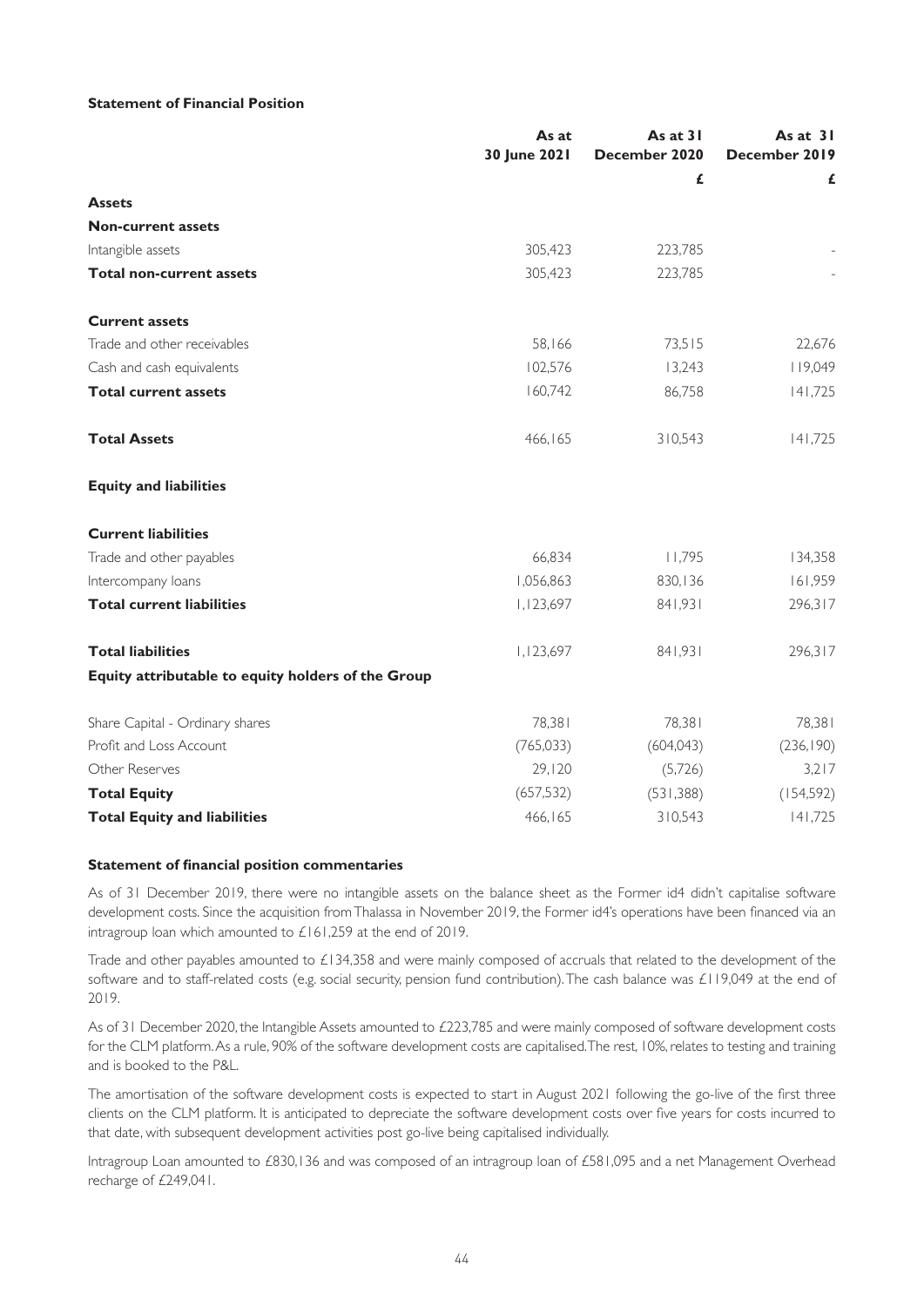Trade and Other Receivables amounted to £73,515 and were mainly composed of Accounts Receivables (£37,640) and VAT Receivables (£30,894). As of the end of December 2020, the Former id4's cash balance was £13,243.

As of 30 June 2021, the Intangible Assets (90% software development costs capitalised for the CLM platform) increases to £305,423 following an increase in the development activities (30 June 2020: £168,055).

Trade and other payables decreases to £66,834 (30 June 2020: £128,322) whilst trade and other receivables increases to £58,166 (30 June 2020: £38,203). The cash balance was £102,576 at 30 June 2021.

Borrowings increases to £1,056,863 (30 June 2020: £490,021) and this comprises of an intragroup loan of £704,575 and a net Management Overhead recharge of £352,288.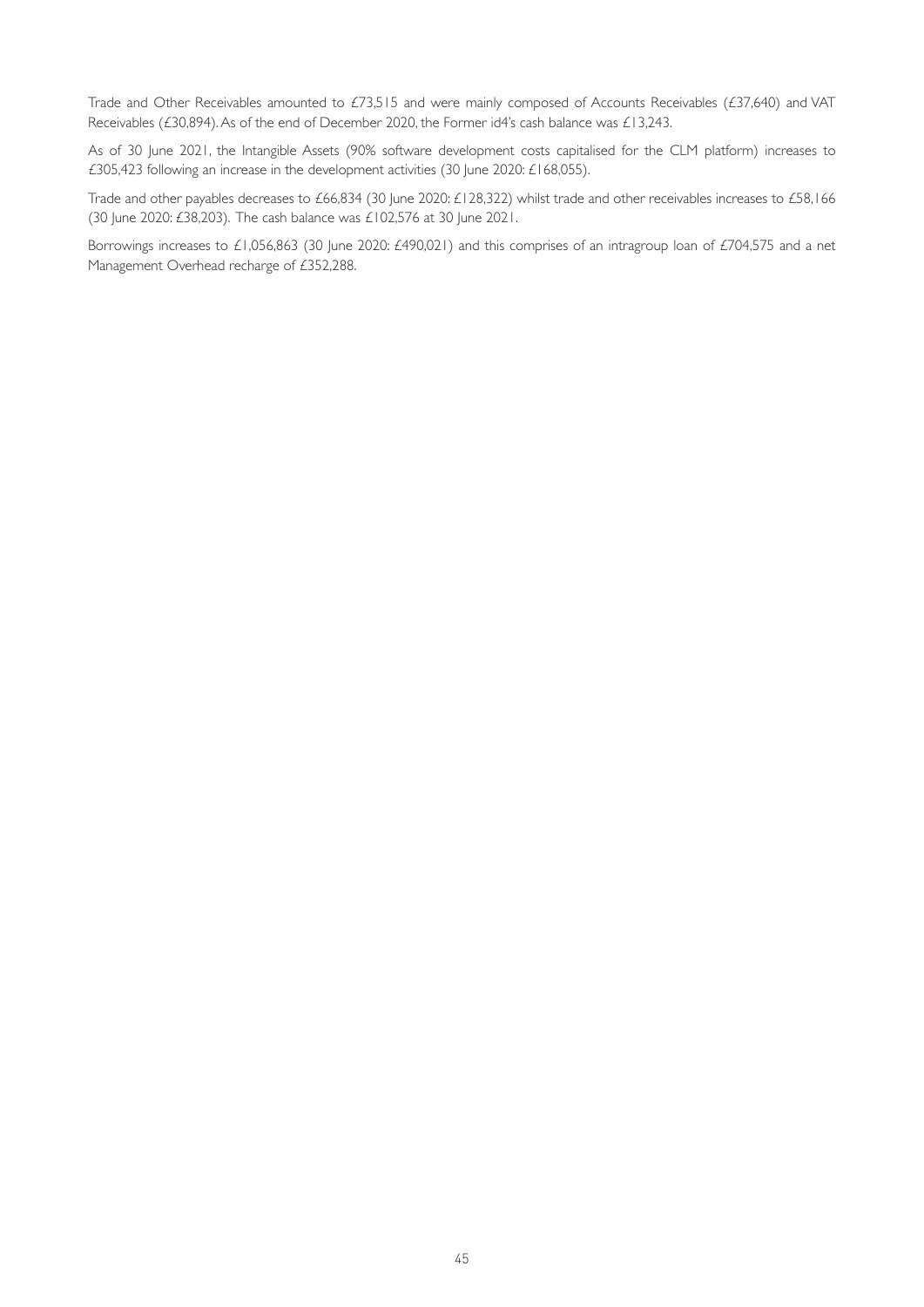# **PART C - OPERATIONAL AND FINANCIAL REVIEW OF APEIRON HOLDINGS AG**

## **Overview**

Prior to its merger with Former id4, Apeiron Holdings AG was a holding company with various interests held within Switzerland. Apeiron Holdings AG was incorporated and registered in the Canton of Zurich in Switzerland on 7 December 2018. The registered company number is CHE-137.753.985

On 14 September 2021, Apeiron Holdings AG merged with the Former id4 which extinguished the loan from Apeiron Holdings AG to the Former id4 of £352,288 (CHF450,000). On 30 September 2021, the loans from Thalassa Holdings Ltd to Apeiron Holdings AG and the loans from Apeiron Holdings (BVI) Ltd plus accrued interest were capitalised by capital contribution. As at 30 June 2021, the balances of these loans were of £964,052 (CHF1,231,446) and £41,742 (CHF53,320) respectively.

Apeiron Holdings AG (now renamed id4 AG) is an 84% owned subsidiary of Apeiron Holdings (BVI) Ltd, a company registered in the British Virgin Islands ("BVI").

Following the merger on 14 September 2021 and capital contribution by Thalassa Holdings Ltd on 30 September 2021, Apeiron Holdings AG has no guaranteed, secured, unguaranteed or unsecured debt and no indirect or contingent indebtedness.

## **Comprehensive Income Statement**

|                                            |              | <b>Period Ended</b><br>30 June 2021<br><b>Unaudited</b> | Year ended 31<br>December 2020<br><b>Audited</b> | <b>Period ended 31</b><br>December 2019<br><b>Audited</b> |
|--------------------------------------------|--------------|---------------------------------------------------------|--------------------------------------------------|-----------------------------------------------------------|
|                                            | <b>Notes</b> | £                                                       | £                                                | £                                                         |
| <b>Continuing operations</b>               |              |                                                         |                                                  |                                                           |
| Revenues                                   | 5.2.3        | 112,229                                                 | 231,357                                          |                                                           |
| Administrative expenses                    |              | (182, 344)                                              | (325,094)                                        | (344,948)                                                 |
| Loss before interest charges               |              | (70, 115)                                               | (93, 737)                                        | (344,948)                                                 |
| Finance costs                              |              | (135)                                                   |                                                  |                                                           |
| Interest income                            | 5.2.3        |                                                         | 28,945                                           |                                                           |
| Loss before taxation                       |              | (70, 250)                                               | (64,792)                                         | (344,948)                                                 |
| Taxation                                   | 5.4          |                                                         |                                                  |                                                           |
| Loss and comprehensive loss for the period |              | (70, 250)                                               | (64,792)                                         | (344,948)                                                 |
| Foreign exchange gains (losses)            |              | 21,481                                                  | (15, 439)                                        | 4,700                                                     |
| <b>Total comprehensive loss</b>            |              | (48, 769)                                               | (80,231)                                         | (340, 248)                                                |
| Attributable to:                           |              |                                                         |                                                  |                                                           |
| Equity shareholders of the parent          |              | (48, 769)                                               | (80,231)                                         | (340, 248)                                                |
| Basic and diluted loss per share           | 5.5          | (0.70)                                                  | (0.65)                                           | (3.45)                                                    |

## **Comprehensive Income Statement Commentaries**

## Period from incorporation to 31 December 2019

During the period from incorporation to 31 December 2019, Apeiron Holdings AG incurred administrative expenses of £344,948 which mainly comprise of staff costs of £209,495 being the remuneration to Rémy Schimmel. After foreign exchange gains of £4,700, Apeiron Holdings AG recorded an audited total comprehensive loss for the period of £340,248.

#### Year ended 31 December 2020

During the year ended 31 December 2020, Apeiron Holdings AG generated revenues of £231,357 from the intercompany management overhead charged to the Former id4 and incurred administrative expenses of £325,094 which mainly comprise of staff costs of £304,261 being the remuneration to Rémy Schimmel. Apeiron Holdings AG also generated interest income of £28,945 from the loans advanced to Tappit Technologies (UK) Limited. After foreign exchange losses of £15,439, Apeiron Holdings AG recorded an audited total comprehensive loss for the period of £80,231.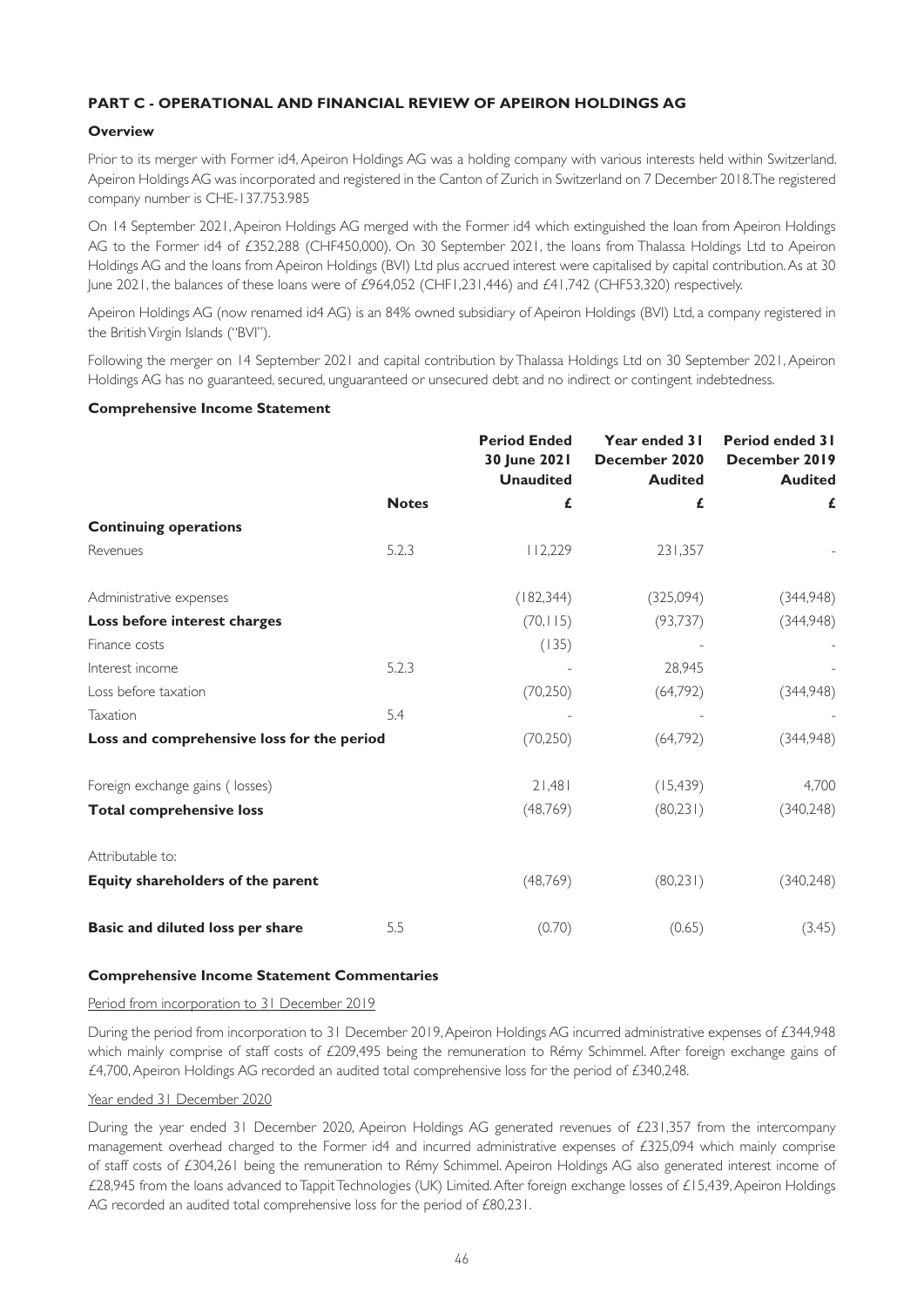## 6 months period to 30 June 2021

During the 6 months period ended 30 June 2021, Apeiron Holdings AG generated revenues of £112,229 from the intercompany management overhead charged to the Former id4 and incurred administrative expenses of £182,344 which mainly comprise of staff costs of £163,817 being the remuneration to Rémy Schimmel and finance costs of £135. After foreign exchange gains of £21,481, Apeiron Holdings AG recorded a total comprehensive loss for the period of £48,769.

## **Statement of financial position**

|                                                       |              | As at<br>30 June 2021<br><b>Unaudited</b> | As at 31<br>December 2020<br><b>Audited</b> | As at 31<br>December 2019<br><b>Audited</b> |
|-------------------------------------------------------|--------------|-------------------------------------------|---------------------------------------------|---------------------------------------------|
|                                                       | <b>Notes</b> | £                                         | £                                           | £                                           |
| <b>Assets</b>                                         |              |                                           |                                             |                                             |
| <b>Non-current assets</b>                             |              |                                           |                                             |                                             |
| Investments held in id4 AG                            |              | 130,464                                   | 138,342                                     | 130,622                                     |
| Office furniture and equipment                        |              | 10,141                                    | 11,117                                      | 2,459                                       |
| <b>Total non-current assets</b>                       |              | 140,605                                   | 149,459                                     | 133,081                                     |
| <b>Current assets</b>                                 |              |                                           |                                             |                                             |
| Trade and other receivables                           | 5.7          | 5,135                                     |                                             | 1,427                                       |
| Cash and cash equivalents                             |              | 61,474                                    | 70,620                                      | 67,631                                      |
| <b>Total current assets</b>                           |              | 66,609                                    | 70,620                                      | 69,058                                      |
| <b>Total Assets</b>                                   |              | 207,214                                   | 220,079                                     | 202,139                                     |
| <b>Equity and liabilities</b>                         |              |                                           |                                             |                                             |
| <b>Current liabilities</b>                            |              |                                           |                                             |                                             |
| Trade and other payables                              | 5.8          | 42,254                                    | 23,377                                      | 64,777                                      |
| Intercompany loans                                    | 5.9          | 555,827                                   | 538,800                                     | 399,229                                     |
| <b>Total current liabilities</b>                      |              | 598,081                                   | 562,177                                     | 464,006                                     |
| <b>Total liabilities</b>                              |              | 598,081                                   | 562,177                                     | 464,006                                     |
| Equity attributable to equity holders of the<br>Group |              |                                           |                                             |                                             |
| Share Capital - Ordinary shares                       | 5.10         | 78,381                                    | 78,381                                      | 78,381                                      |
| Other reserves - foreign exchange on revaluation      |              | 10,742                                    | (10, 739)                                   | 4,700                                       |
| Profit and Loss Account                               |              | (409,740)                                 | (344,948)                                   |                                             |
| Loss for the period                                   |              | (70, 250)                                 | (64, 792)                                   | (344,948)                                   |
| <b>Total Equity</b>                                   |              | (390, 867)                                | (342,098)                                   | (261, 867)                                  |
| <b>Total Equity and liabilities</b>                   |              | 207,214                                   | 220,079                                     | 202,139                                     |

#### **Statement of financial position commentaries**

#### As at 31 December 2019

Apeiron Holdings AG main assets comprise of investment held in the Former id4 of £130,622 and cash and cash equivalents of £67,631.

As at 31 December 2019, Apeiron Holdings AG owed £357,436 (CHF456,021) to Thalassa Holdings Ltd and £41,793 (CHF53,320) to Apeiron Holdings (BVI) Ltd. The loans are interest free and payable on demand.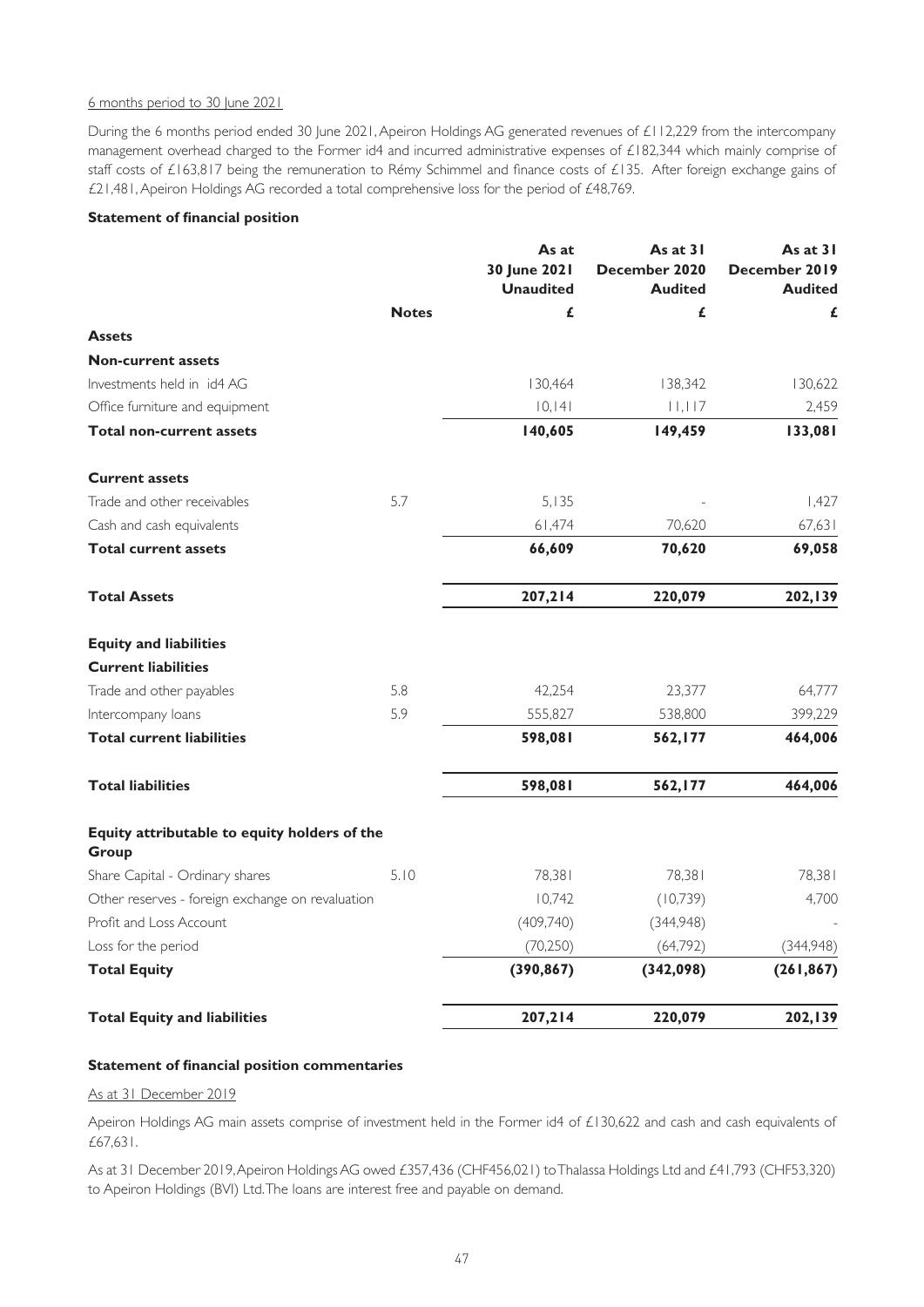Trade and other payables of £64,777 represent accruals for operating expenses.

During the period, Apeiron Holdings AG also issued 100,000 CHF1 ordinary shares which has been translated at closing year end rate of 1.276 to £78,381.

Retained deficit as at 31 December 2019 was £344,948 which was made up of loss in the period. Other reserves of £4,700 represents foreign exchange gains.

## As at 31 December 2020

Apeiron Holdings AG main assets comprise of investment held in the Former id4 of £138,342, office and furniture equipment of £11,117 and cash and cash equivalents of £70,620.

As at 31 December 2020, Apeiron Holdings AG owed £834,893 (CHF1,005,731) to Thalassa Holdings Ltd and £44,263 (CHF53,320) to Apeiron Holdings (BVI) Ltd. The loans are interest free and payable on demand.

Apeiron Holdings AG was owed £249,041 (CHF300,000) from the Former id4 and £91,315 (CHF110,000) from Alfalfa Holdings AG in respect of the deposit for the Villa Krämerstein.

Trade and other payables of £23,377 represent accruals for operating expenses of £5,396 and other payables of £17,981.

Retained deficit as at 31 December 2020 was £409,740 which was made up of cumulative losses since incorporation. Other reserves of -£10,739 represents foreign exchange losses.

## As at 30 June 2021

Apeiron Holdings AG main assets comprise of investment held in the Former id4 of £130,464, office and furniture equipment of £10,141 and cash and cash equivalents of £61,474.

As at 30 June 2021, Apeiron Holdings AG owed £964,052 (CHF1,231,446) to Thalassa Holdings Ltd and £41,742 (CHF53,320) to Apeiron Holdings (BVI) Ltd. The loans are interest free and payable on demand. The loans were capitalised following a capital contribution on 30 September 2021.

Apeiron Holdings AG was owed £352,288 (CHF450,000) from the Former id4 and £97,679 (CHF124,771) from Alfalfa Holdings AG in respect of the deposit for the Villa Krämerstein and other transferred assets.

Trade and other payables of £42,254 represent accruals for operating expenses of £6,459 and other payables of £35,795

Retained deficit as at 30 June 2021 was £479,990 which was made up of cumulative losses since incorporation. Other reserves of £10,742 represents foreign exchange losses.

## **Statement of cash flow commentaries**

## Period from incorporation to 31 December 2019

During the period to 31 December 2019, Apeiron Holdings AG generated cash inflows of £477,610 from issuance of ordinary shares of £78,381 and loans from Thalassa Holdings Ltd and Apeiron Holdings (BVI) Ltd of £399,229. The cash outflows were from the operating expenses totalling £281,598, purchase of intangible assets of £2,749 and investment in the Former id4 of £130,622 which resulted in net cash inflows of £62,641. After adjusting for effects of foreign exchange gain of £4,990, the cash bank balance was £67,631 at 31 December 2019.

## Year ended 31 December 2020

During year ended 31 December 2020, Apeiron Holdings AG generated cash inflows of £144,923 from additional loans from Thalassa Holdings Ltd of £115,978 and interest income of £28,945 from Tappit Technologies (UK) Limited. The cash outflows were from the operating expenses totalling £133,710 and purchase of intangible assets of £9,239 which resulted in net cash inflows of £1,974. After adjusting for effects of foreign exchange gain of £1,015 the cash bank balance was £70,620 at 31 December 2020.

## 6 months period to 30 June 2021

During the 6 months period ended 30 June 2021, Apeiron Holdings AG generated cash inflows of £47,711 from additional loans from Thalassa Holdings Ltd. The cash outflows were from the operating expenses totalling £56,508 which resulted in net cash outflows of £8,797. After adjusting for effects of foreign exchange losses of £349 the cash bank balance was £61,474 at 30 June 2021.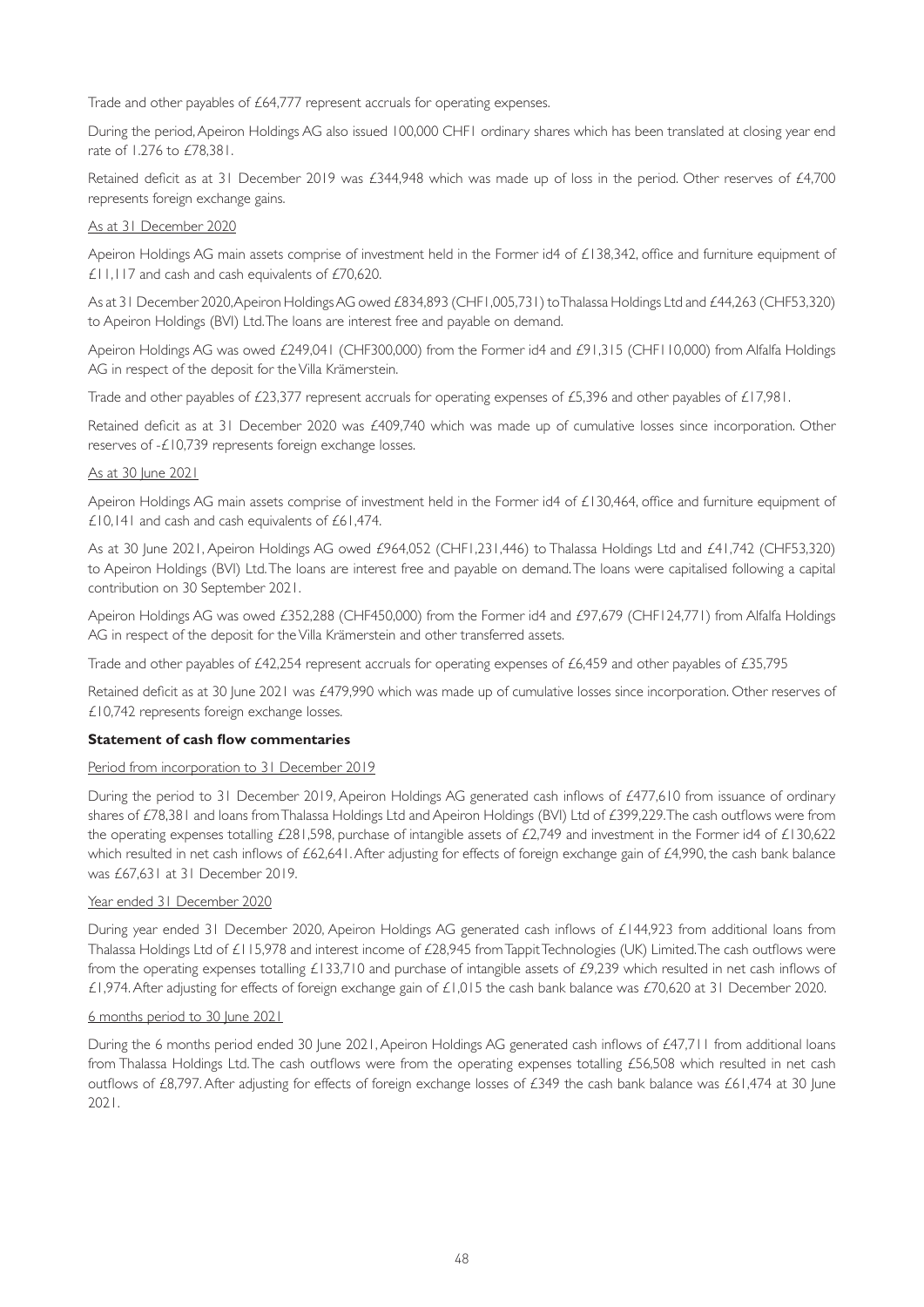# PART X - HISTORICAL FINANCIAL INFORMATION

# **SECTION A – HISTORICAL FINANCIAL INFORMATION ON THE COMPANY**

This Section A of Part X has been incorporated by reference as detailed in the section of this document entitled "Relevant Documentation and Incorporation by Reference".

This section consists of audited financial statements of the Company for the period from incorporation on 6 May 2020 to 31 December 2020 and unaudited interim financial statements of the Company for the 6 months period ended 30 June 2021.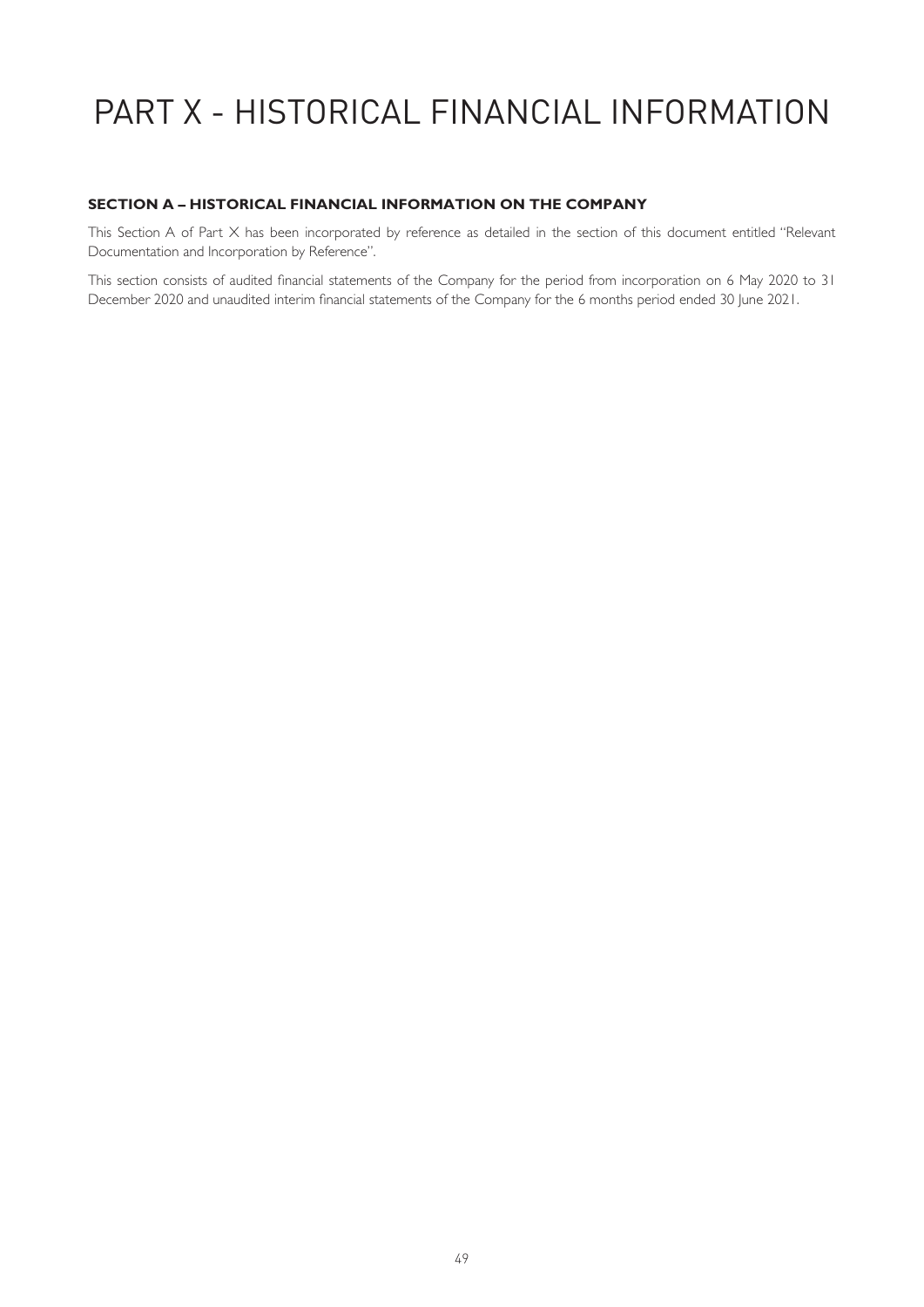# PART X

# **SECTION B – ACCOUNTANT'S REPORT ON THE HISTORICAL FINANCIAL INFORMATION OF THE FORMER id4**



13 December 2021

The Directors Anemoi International Ltd Folio Chambers, P.O. Box 800, Road Town, Tortola, BVI

Dear Sirs

# **Acquisition of id4 AG by Anemoi International Ltd ("Anemoi" or the "Company") and subsequent placing of 54,375,000 shares at £0.04 (the "Placing")**

#### **Introduction**

We report on the historical financial information for the period from incorporation on 25 April 2019 to 31 December 2019 and the year ended 31 December 2020 of the Former id4 set out in this Part X on pages 52 to 63.

## **Opinion**

In our opinion, the historical financial information gives, for the purposes of the Prospectus, a true and fair view of the state of affairs of the Former id4 as at 31 December 2019 and 2020 and of their results, cash flows and changes in equity for the period from incorporation on 25 April 2019 to 31 December 2019 and the year ended 31 December 2020 in accordance with International Financial reporting Standard as adopted by the European Union.

## **Responsibilities**

The Directors of the Company (the "Directors") are responsible for preparing the historical financial information on the basis of accounting set out in note 1 to the historical financial information and in accordance with International Financial Reporting Standards as adopted by the European Union ("IFRS").

It is our responsibility to form an opinion on the historical financial information and to report our opinion to you.

Save for any responsibility arising under Prospectus Regulation Rule 5.3.2R (2)(f) to any person as and to the extent there provided, to the fullest extent permitted by law we do not assume any responsibility and will not accept any liability to any other person for any loss suffered by any such other person as a result of, arising out of, or in connection with this report or our statement, required by and given solely for the purposes of complying with Item 1.3 of Annex 1 of the UK version of Commission delegated regulation (EU) No 2019/980 supplementing the Prospectus Regulation which is part of UK law by virtue of the European Union (Withdrawal) Act 2018 (the "Prospectus Delegated Regulation"), consenting to its inclusion in the Prospectus.

## **Basis of preparation**

This historical financial information has been prepared for inclusion in the Prospectus on the basis of the accounting policies set out in note 1 to the historical financial information.

This report is required by Item 18.3.1 of Annex 1 of the Prospectus Delegated Regulation and is given for the purpose of complying with that requirement and for no other purpose.

**Finsgate** 5-7 Cranwood Street **London EC1V 9EE** 

020 7309 2222 london@jeffreyshenry.com www.jeffreyshenry.com





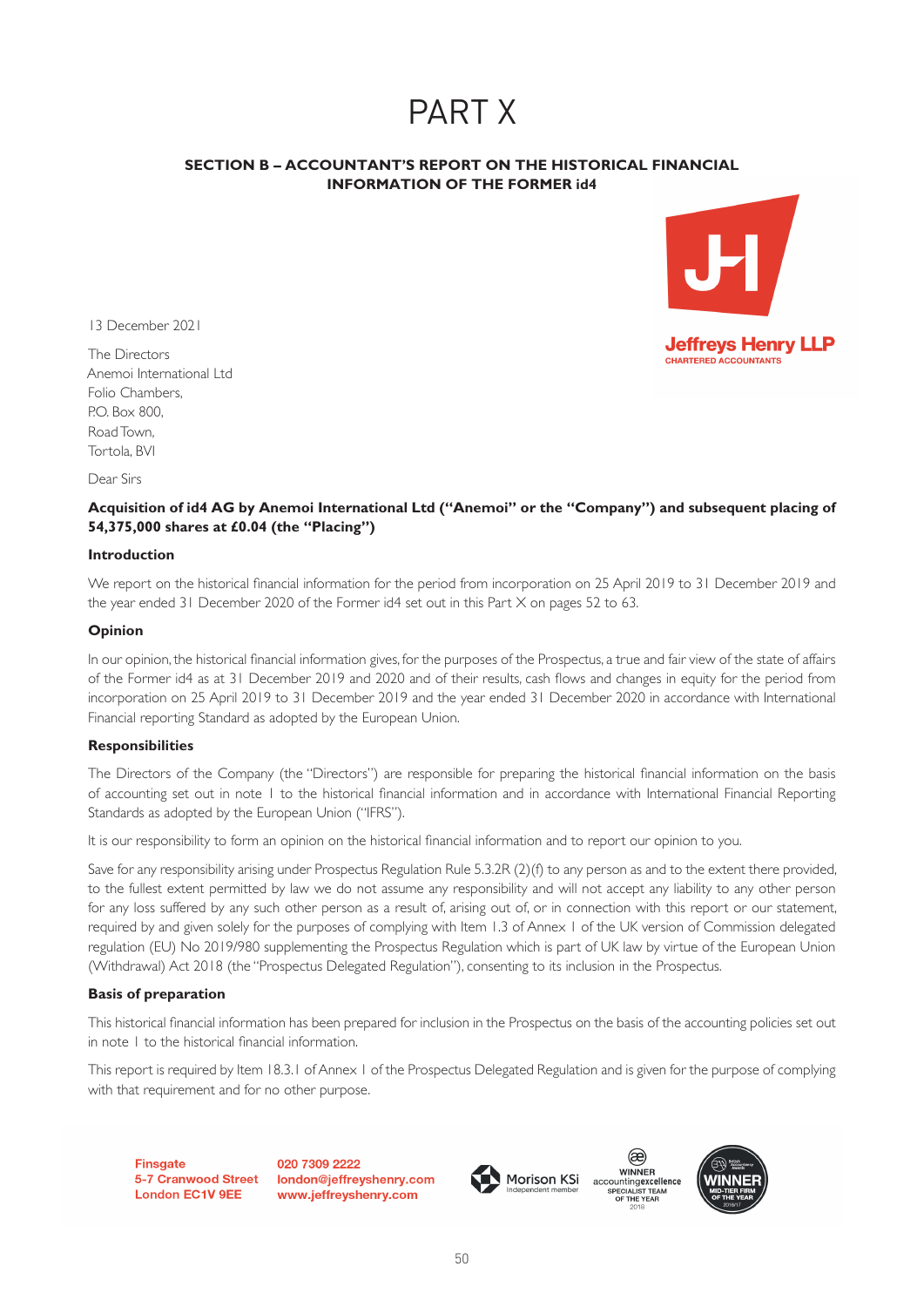#### **Basis of opinion**

We conducted our work in accordance with the Standards for Investment Reporting issued by the Financial Reporting Council ("FRC") in the United Kingdom. We are independent of Former id4 in accordance with the FRC's Ethical Standard as applied to Investment Circular Reporting Engagements, and we have fulfilled our other ethical responsibilities in accordance with these requirements.

Our work included an assessment of evidence relevant to the amounts and disclosures in the historical financial information. It also included an assessment of the significant estimates and judgments made by those responsible for the preparation of the historical financial information and whether the accounting policies are appropriate to the Company's circumstances, consistently applied and adequately disclosed.

We planned and performed our work so as to obtain all the information and explanations which we considered necessary in order to provide us with sufficient evidence to give reasonable assurance that the historical financial information is free from material misstatement, whether caused by fraud or other irregularity or error.

Our work has not been carried out in accordance with auditing or other standards and practices generally accepted in jurisdictions outside the United Kingdom, including the United States of America, and accordingly should not be relied upon as if it had been carried out in accordance with those standards and practices.

#### **Conclusions Relating to Going Concern**

We are responsible for concluding on the appropriateness of the directors' use of the going concern basis of accounting and, based on the audit evidence obtained, whether a material uncertainty exists related to events or conditions that may cast significant doubt on Former id4's ability to continue as a going concern. Our conclusions are based on the audit evidence obtained up to the date of our report.

We have not identified a material uncertainty related to events or conditions that, individually or collectively, may cast doubt on the ability of id4 to continue as a going concern for a period of at least twelve months from the date of approval of the historical financial information as at 31 December 2020. We therefore conclude that the Directors' use of the going concern basis of accounting in the preparation of the historical financial information is appropriate.

#### **Declaration**

For the purposes of Prospectus Regulation Rule 5.3.2R (2)(f) we are responsible for this report as part of the prospectus and declare that we have taken all reasonable care to ensure that the information contained in this report is, to the best of our knowledge, in accordance with the facts and contains no omission likely to affect its import. This declaration is included in the prospectus in compliance with Item 1.2 of Annex 1 of the Prospectus Delegated Regulation and for no other purpose.

Yours faithfully

Jeffreys Henry LP

**JEFFREYS HENRY LLP**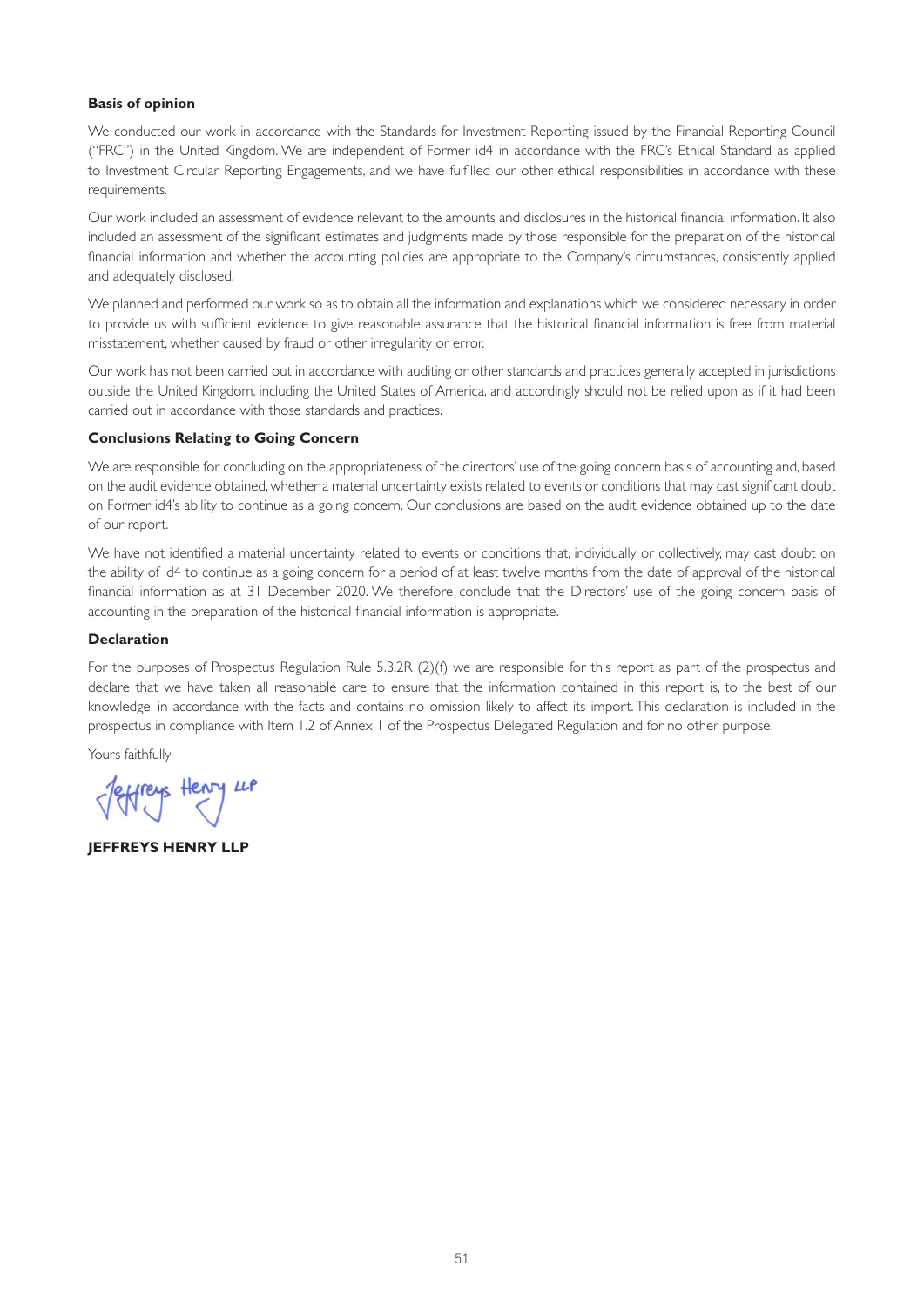# PART X

## **SECTION C – HISTORICAL FINANCIAL INFORMATION OF THE FORMER id4**

## **1. General information**

The entity which is the subject of this report was incorporated and registered in the Canton of Lucerne in Switzerland in April 2019 with its registered office at Hirschengraben 31, 6003 Lucerne, Switzerland (the "**Former id4**"). It is a business specialising in the provision of innovative software solutions in Client Lifecycle Management. The Former id4 merged with and into its parent, Apeiron Holdings AG on 14 September 2021. Apeiron Holdings AG was incorporated and registered in December 2018. Following the merger, Apeiron Holdings AG was renamed id4 AG.

During the reporting period, the Former id4 was owned as to 84% by Apeiron Holdings (BVI) Ltd, with the remaining 16% being owned by Sebastien Lalande and Emmanuel Nay, the founders of the Former id4, in equal proportions. Apeiron Holdings (BVI) Ltd is a company registered in the British Virgin Islands ("BVI") which in turn is a wholly owned subsidiary of Thalassa Holdings Ltd, which is a BVI International business company ("IBC"), incorporated and registered in the BVI on 26 September 2007. Thalassa Holdings Ltd is a holding company with other interests including property and marine seismic/defence R&D.

## **Accounting policies**

## **Basis of Accounting**

#### Statement of compliance

This financial information has been prepared in accordance with International Financial Reporting Standards (IFRS), including IFRIC interpretations issued by the International Accounting Standards Board (IASB) as adopted by the European Union. The financial information has been prepared under the historical cost convention. The principal accounting policies adopted are set out below. These policies have been consistently applied.

The preparation of financial information in conformity with IFRS requires the use of certain critical accounting estimates. It also requires management to exercise its judgement in the process of applying the id4's accounting policies. The areas involving a higher degree of judgment or complexity, or areas where assumptions and estimates are significant to the financial statements are disclosed in Note 5. The preparation of financial statements in conformity with IFRSs requires management to make judgments, estimates and assumptions that affect the application of accounting policies and reported amounts of assets, liabilities, income and expenses. Although these estimates are based on management's experience and knowledge of current events and actions, actual results may ultimately differ from these estimates.

The estimates and underlying assumptions are reviewed on an on-going basis. Revisions to accounting estimates are recognised in the period in which the estimates are revised if the revision affects only that period or in the period of the revision and future periods if the revision affects both current and future periods.

## **Going concern**

This financial information has been prepared on the assumption that the Former id4 is a going concern. When assessing the foreseeable future, the Directors have looked at a period of at least twelve months from the date of approval of this report and the working capital requirements of the Former id4.

After making enquiries, the Directors firmly believe that with their, and the continuning support of the parent company has adequate resources to continue in operational existence for the foreseeable future. Accordingly, they continue to adopt the going concern basis in preparing the financial information.

## **New and amended standards adopted by the Former id4**

The Former id4 has applied any applicable new standards, amendments to standards and interpretations that are mandatory for the financial year beginning on or after 1 January 2020.

There are no IFRS or IFRIC interpretations that are effective for the first time in this financial year that would be expected to have a material impact on the Former id4.

## **Standards, interpretations, and amendments to published standards that are not yet effective**

Several new standards, amendments to standards and interpretations to existing standards have been published that are mandatory for the Former id4's accounting periods beginning after 1 January 2021, or later periods, where the Former id4 intends to adopt these standards, if applicable, when they become effective. The Former id4 has disclosed below those standards that are likely to be applicable to the Former id4 and is currently assessing the impact of these standards.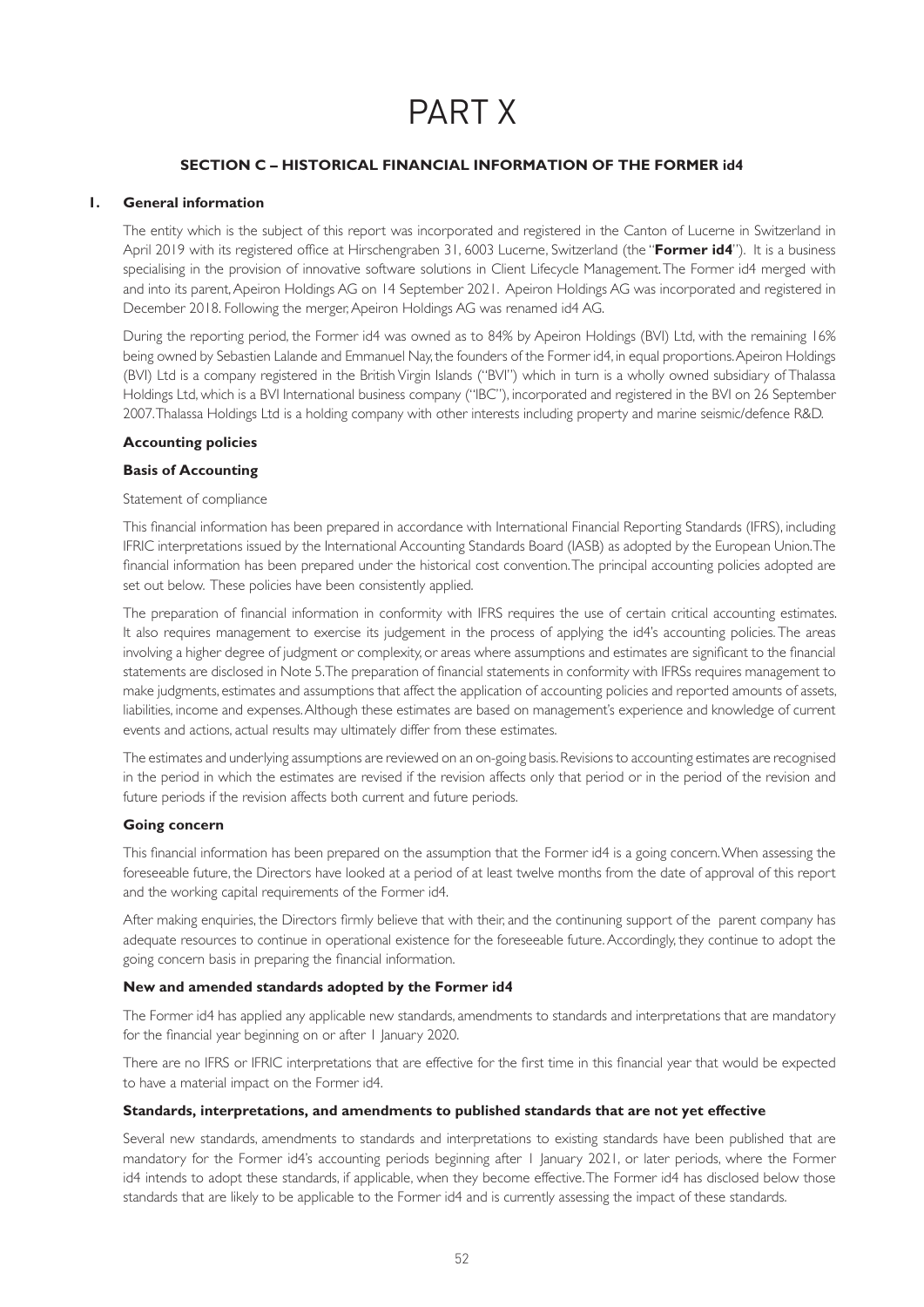Classification of liabilities – Amendments to IAS I Effective 1 January 2021 IFRS 17 Insurance Contracts Effective 1 January 2022

Management has not yet fully assessed the impact of these standards but does not believe they will have a material impact on the financial statements.

## **Segmental Reporting**

Operating segments are reported in a manner consistent with the internal reporting provided to the chief operating decision-maker. The chief operating decision-maker, who is responsible for allocating resources and assessing performance of the operating segments, has been identified as the directors. In the opinion of the directors, the Former id4 has one class of business, being that of a regulatory technology company. The Former id4's primary reporting format is determined by the geographical segment according to the location of its establishments. There is currently only one geographic reporting segment, which is Switzerland. All revenue and costs are derived from the single segment.

## **Revenue recognition**

Revenue is recognised in according with the requirements of IFRS 15 'Revenue from Contracts with Customers'. The Former id4 recognises revenue to depict the transfer of services to customers in an amount that reflects the consideration to which the entity expects to be entitled in exchange for those services. This core principle is delivered in a five-step model framework:

- Identify the contract(s) with the customer;
- Identify the performance obligations in the contract;
- Determine the transaction price;
- Allocate the transaction price to the performance obligations in the contract; and
- Recognise revenue when (or as) the entity satisfies a performance obligation.

Revenue is recognised on service contracts at the point at which the service has been completed, or for a contract covering a period, monthly over the period of the contract. Revenues exclude intra-group sales and value added taxes and represent net invoice value less estimated rebates, returns and settlement discounts. The net invoice value is measured by reference to the fair value of consideration received or receivable by the Former id4 for services supplied.

## **Financial assets and liabilities**

## **Recognition and initial measurement**

The Former id4 initially recognises loans and advances, trade and other receivables/payables, and borrowings plus or minus transactions costs when and only when the Former id4 becomes party to the contractual provisions of the instruments.

#### **Financial assets at amortised cost**

The Former id4's financial assets at amortised cost comprise trade and other receivables. These represent debt instruments with fixed or determinable payments that represent principal or interest and where the intention is to hold to collect these contractual cash flows.

They are initially recognised at fair value, included in current and non-current assets, depending on the nature of the transaction, and are subsequently measured at amortised cost using the effective interest method less any provision for impairment

## **Financial liabilities at amortised cost**

Financial liabilities at amortised cost comprise trade and other payables. They are classified as current and non-current liabilities depending on the nature of the transaction and are subsequently measured at amortised cost using the effective interest method.

## **Financial assets**

The Former id4 derecognises a financial asset when the contractual rights to the cash flows from the financial asset expire, or when it transfers the rights to receive the contractual cash flows in a transaction in which substantially all the risks and rewards of ownership of the financial asset are transferred or in which the Former id4 neither transfers nor retains substantially all of the risks and rewards of ownership and it does not retain control of the financial asset.

On derecognition of a financial asset, the difference between the carrying amount of the asset (or the carrying amount allocated to the portion of the asset derecognised) and the sum of (i) the consideration received (including any new asset obtained less any new liability assumed) and (ii) any cumulative gain or loss that had been recognised in OCI is recognised in profit or loss.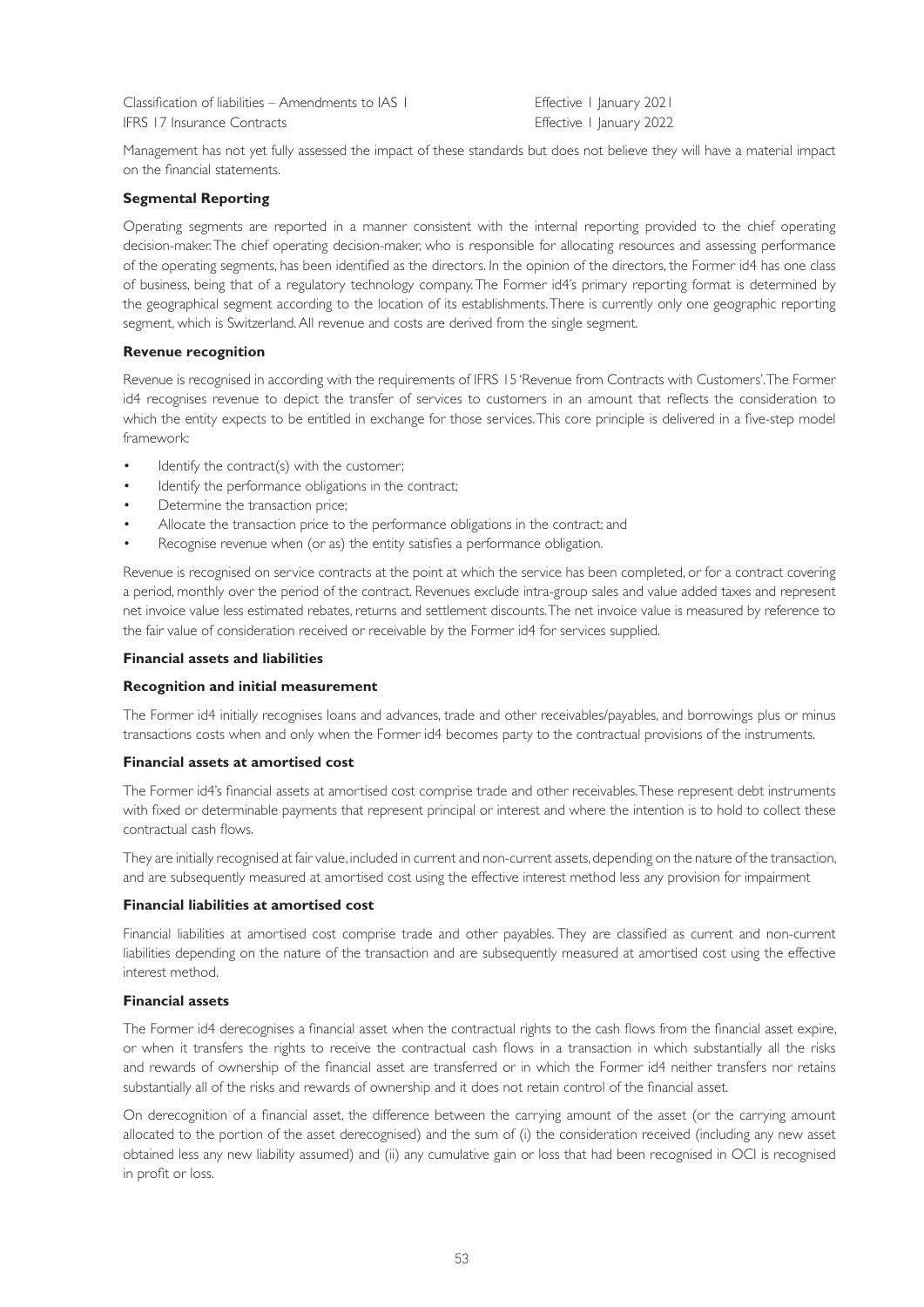## **Financial liabilities**

The Former id4 derecognises a financial liability when its contractual obligations are discharged or cancelled or expire.

#### **Research and development**

Management judgement is required to determine whether any of the Former id4's individual research and development projects reached the development stage during the year in accordance with IAS 38 and whether any amounts should be capitalized as intangible assets based on management's assessment of the technical, commercial, and financial viability of the individual projects.

#### **Cash and cash equivalents**

In the statement of cash flows, cash and cash equivalents includes cash in hand and deposits held at call with banks.

#### **Share capital**

Ordinary shares are classified as equity.

#### **Intangible assets**

An intangible asset, which is an identifiable non-monetary asset without physical substance, is recognised to the extent that it is probable that the expected future economic benefits attributable to the asset will flow to the Company and that its cost can be measured reliably. Such intangible assets are carried at cost less amortisation. Amortisation is charged to 'Administrative expenses' in the Statement of Comprehensive Income on a straight-line basis over the intangible assets' useful economic life. The amortisation is based on a straight-line method typically over a period of 1-10 years depending on the life of the related asset.

Expenditure on research activities is recognised as an expense in the period in which it is incurred.

Development costs are capitalised as an intangible asset only if the following conditions are met:

- an asset is created that can be identified;
- it is probable that the asset created will generate future economic benefit;
- the development cost of the asset can be measured reliably;
- it meets the Company's criteria for technical and commercial feasibility; and sufficient resources are available to meet the development costs to either sell or use as an asset.

## **Taxation**

Income tax expense represents the sum of the tax currently payable and deferred tax.

There is no tax currently payable based on the Former id4 making a loss for the year. Taxable profit differs from net profit as reported in the statement of comprehensive income because it excludes items of income and expense that are taxable or deductible in other years, and it further excludes items that are never taxable or deductible.

Current or deferred tax for the year is recognised in profit or loss, except when it relates to items that are recognised in other comprehensive income or directly in equity, in which case the current and deferred tax is also recognised in other comprehensive income or directly in equity respectively.

#### **Critical accounting estimates and judgements**

The Former id4 makes certain judgements and estimates which affect the reported amount of assets and liabilities. Critical judgements and the assumptions used in calculating estimates are continually evaluated and are based on historical experience and other factors, including expectations of future events that are believed to be reasonable under the circumstances.

In the process of applying the Former id4's accounting policies, which are described above, the Directors do not believe that they have had to make any assumptions or judgements that would have a material effect on the amounts recognised in the financial information.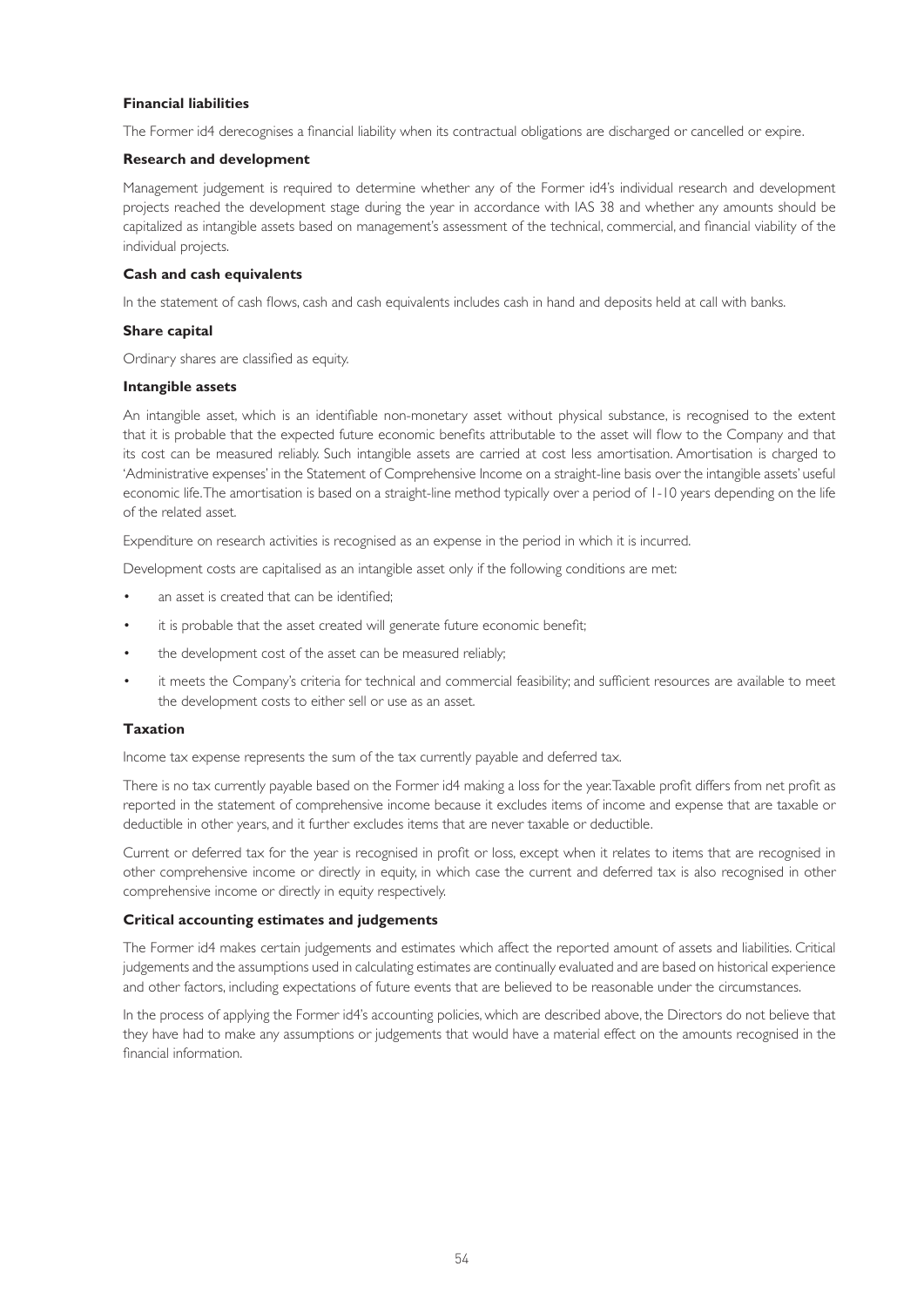# **2 Statement of Comprehensive Income**

|                                                           |              | Year ended<br><b>31 December</b><br>2020 | 25 April 2019 to<br><b>31 December</b><br>2019 |
|-----------------------------------------------------------|--------------|------------------------------------------|------------------------------------------------|
|                                                           | <b>Notes</b> | £                                        | £                                              |
| Continuing operations                                     |              |                                          |                                                |
| Revenues                                                  |              | 43,522                                   | 15,893                                         |
| Cost of sales                                             |              | (5, 117)                                 | (158,020)                                      |
| Gross profit/loss                                         |              | 38,405                                   | (142, 127)                                     |
| Administrative expenses                                   | 6.2          | (411,340)                                | (88,523)                                       |
| Loss before interest charges                              |              | (372, 935)                               | (230,650)                                      |
| Finance costs                                             |              | 5,507                                    | (5,269)                                        |
| Interest income                                           |              |                                          |                                                |
| Loss before taxation                                      |              | (367, 428)                               | (235,919)                                      |
| Taxation                                                  | 6.4          | (425)                                    | (271)                                          |
| Loss and comprehensive loss for the period                |              | (367, 853)                               | (236, 190)                                     |
| Other comprehensive income                                |              |                                          |                                                |
| Exchange differences on re-translating foreign operations |              | (8,943)                                  | 3,217                                          |
| Total comprehensive income                                |              | (367,796)                                | (232, 973)                                     |
|                                                           |              |                                          |                                                |
| Loss on ordinary activities after tax attributable to     |              |                                          |                                                |
| Equity Shareholders                                       |              | (367, 853)                               | (236, 190)                                     |
| Basic and diluted loss per share                          | 6.5          | (367.85p)                                | (236.19p)                                      |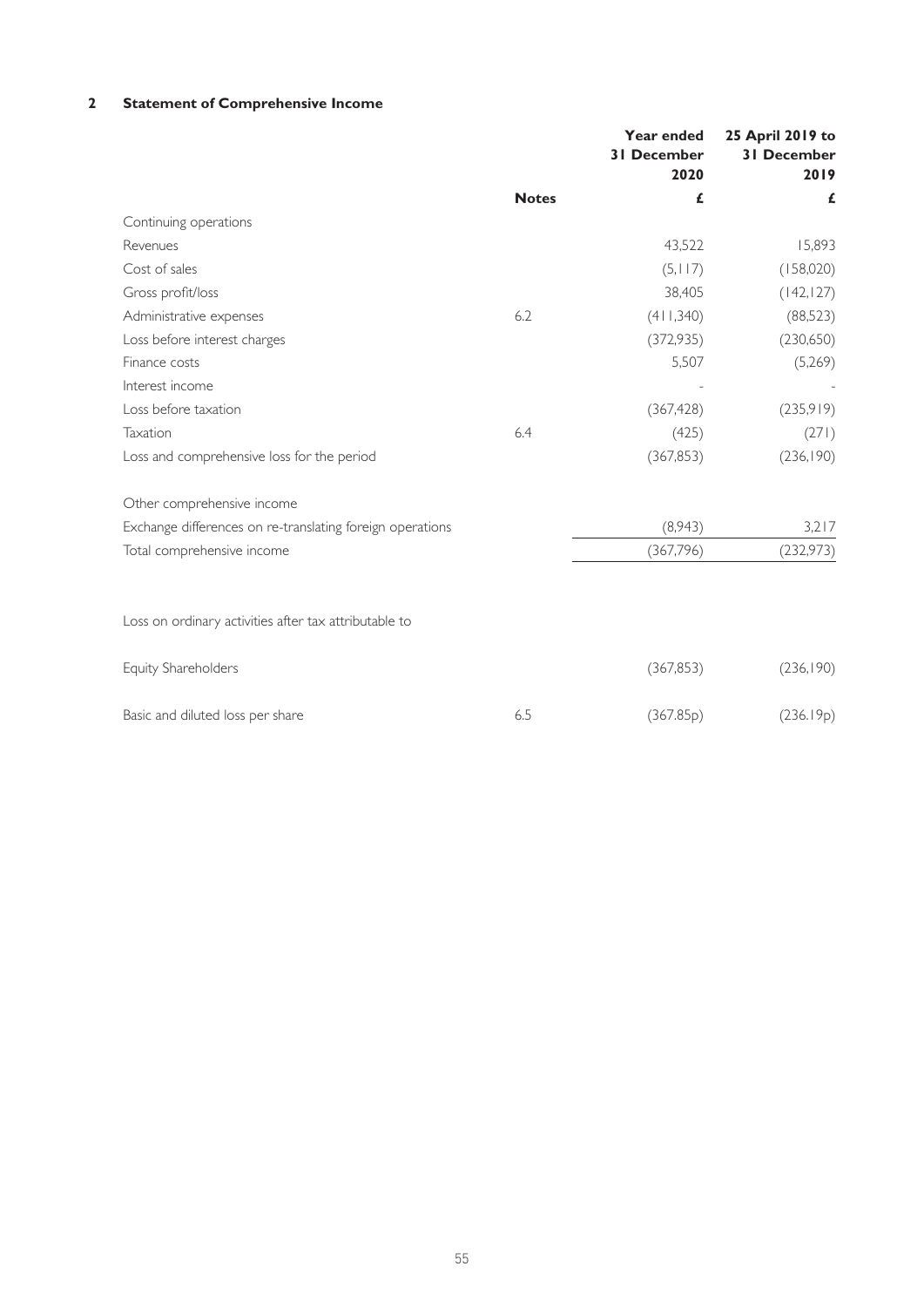# **3. Statement of Financial Position**

|                                                    |              | As at<br><b>31 December</b><br>2020 | As at<br><b>31 December</b><br>2019 |
|----------------------------------------------------|--------------|-------------------------------------|-------------------------------------|
|                                                    | <b>Notes</b> | £                                   | £                                   |
| Assets                                             |              |                                     |                                     |
| Non-current assets                                 |              |                                     |                                     |
| Intangible assets                                  | 6.7          | 223,785                             |                                     |
| Total non-current assets                           |              | 223,785                             |                                     |
| Current assets                                     |              |                                     |                                     |
| Trade and other receivables                        | 6.8          | 73,515                              | 22,676                              |
| Cash and cash equivalents                          | 6.9          | 13,243                              | 119,049                             |
| Total current assets                               |              | 86,758                              | 141,725                             |
| <b>Total Assets</b>                                |              | 310,543                             | 141,725                             |
| Equity and liabilities                             |              |                                     |                                     |
| Current liabilities                                |              |                                     |                                     |
| Trade and other payables                           | 6.10         | 11,795                              | 134,358                             |
| Intercompany loans                                 | 6.11         | 830,136                             | 161,959                             |
| Total current liabilities                          |              | 841,931                             | 296,317                             |
| <b>Total liabilities</b>                           |              | 841,931                             | 296,317                             |
| Equity attributable to equity holders of the Group |              |                                     |                                     |
| Share Capital - Ordinary shares                    | 6.12         | 78,381                              | 78,381                              |
| Profit and Loss Account                            | 6.13         | (604, 043)                          | (236, 190)                          |
| Other Reserves                                     |              | (5,726)                             | 3,217                               |
| <b>Total Equity</b>                                |              | (531, 388)                          | (154, 592)                          |
| Total Equity and liabilities                       |              | 310,543                             | 141,725                             |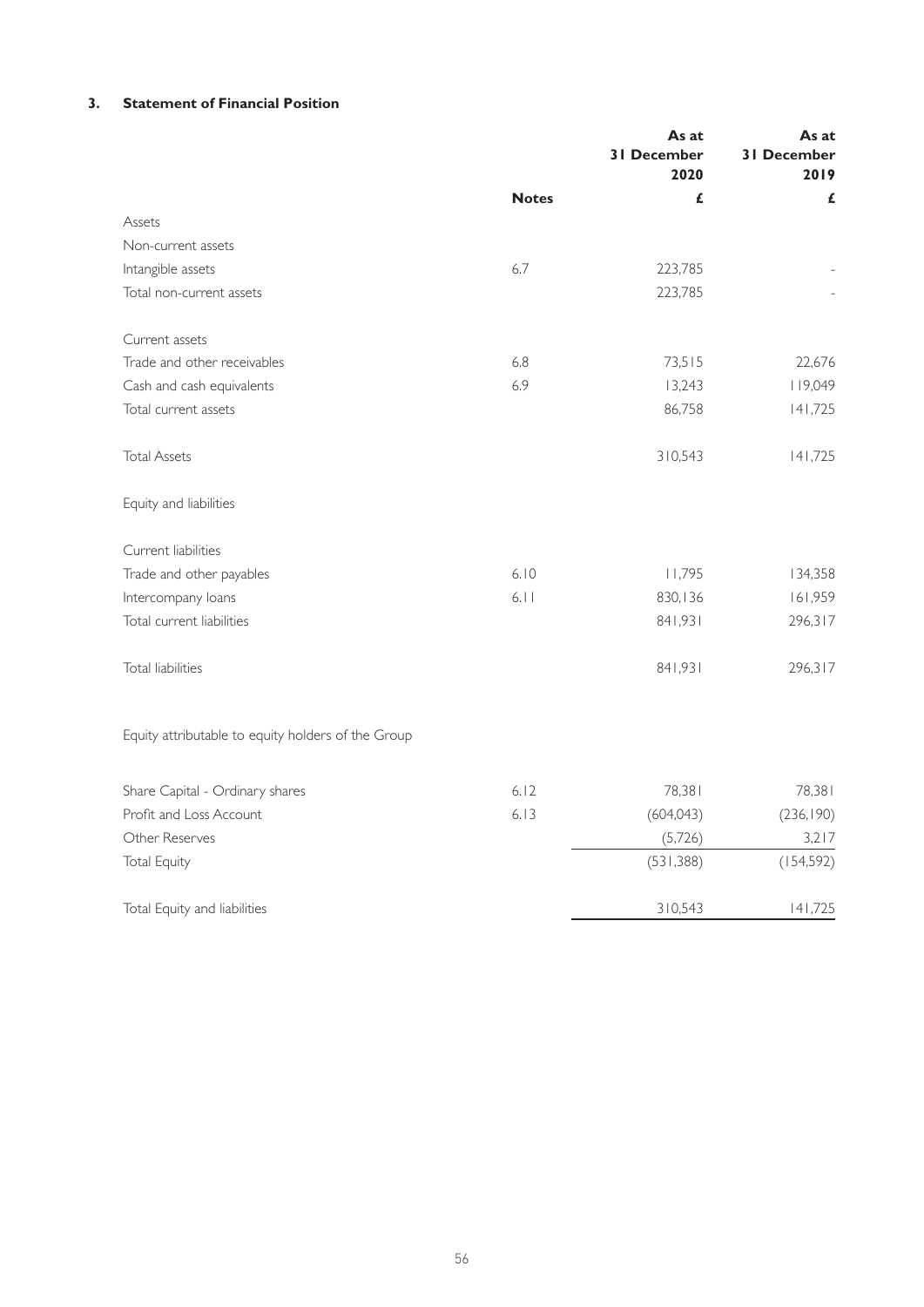# **4. Statement of Cash Flows**

|                                                                |              | Year ended 31<br>December 202031 December 2019 | 25 April 2019 to |
|----------------------------------------------------------------|--------------|------------------------------------------------|------------------|
|                                                                | <b>Notes</b> | £                                              | £                |
| Cash flows from operating activities                           |              |                                                |                  |
| Operating loss                                                 | 6.2          | (372, 934)                                     | (230,650)        |
| (Increase)/decrease in receivables                             |              | (50, 839)                                      | (22,676)         |
| Increase/(decrease) in payables                                |              | (122, 563)                                     | 134,358          |
| Taxation and other finance costs                               |              | 5,467                                          | 894              |
| Cash flow from operating activities                            |              | (540, 869)                                     | (118,074)        |
| Cash flows from investing activities                           |              |                                                |                  |
| Purchase of intangible assets                                  |              | (223, 785)                                     |                  |
| Net cash from/(used in) investing activities                   |              | (223, 785)                                     |                  |
| Cash flows from financing activities                           |              |                                                |                  |
| Issue/(repayment) of Loan                                      |              | 668,176                                        | 161,959          |
| Issue of shares                                                | 6.12         |                                                | 78,381           |
| Net cash from/(used in) financing activities                   |              | 668,176                                        | 240,341          |
| Net increase in cash and cash equivalents                      |              | (96, 478)                                      | 122,267          |
| Cash and cash equivalents at the beginning of the period       |              | 119,049                                        |                  |
| Effect of exchange rate changes on cash and cash equivalents   |              | (193)                                          | (3,218)          |
| Effect of exchange rate changes on opening balance translation |              | (9, 136)                                       |                  |
| Cash and cash equivalents at end of period                     |              | 13,243                                         | 119,049          |
| Represented by: Bank balances and cash                         |              | 13,243                                         | 119,049          |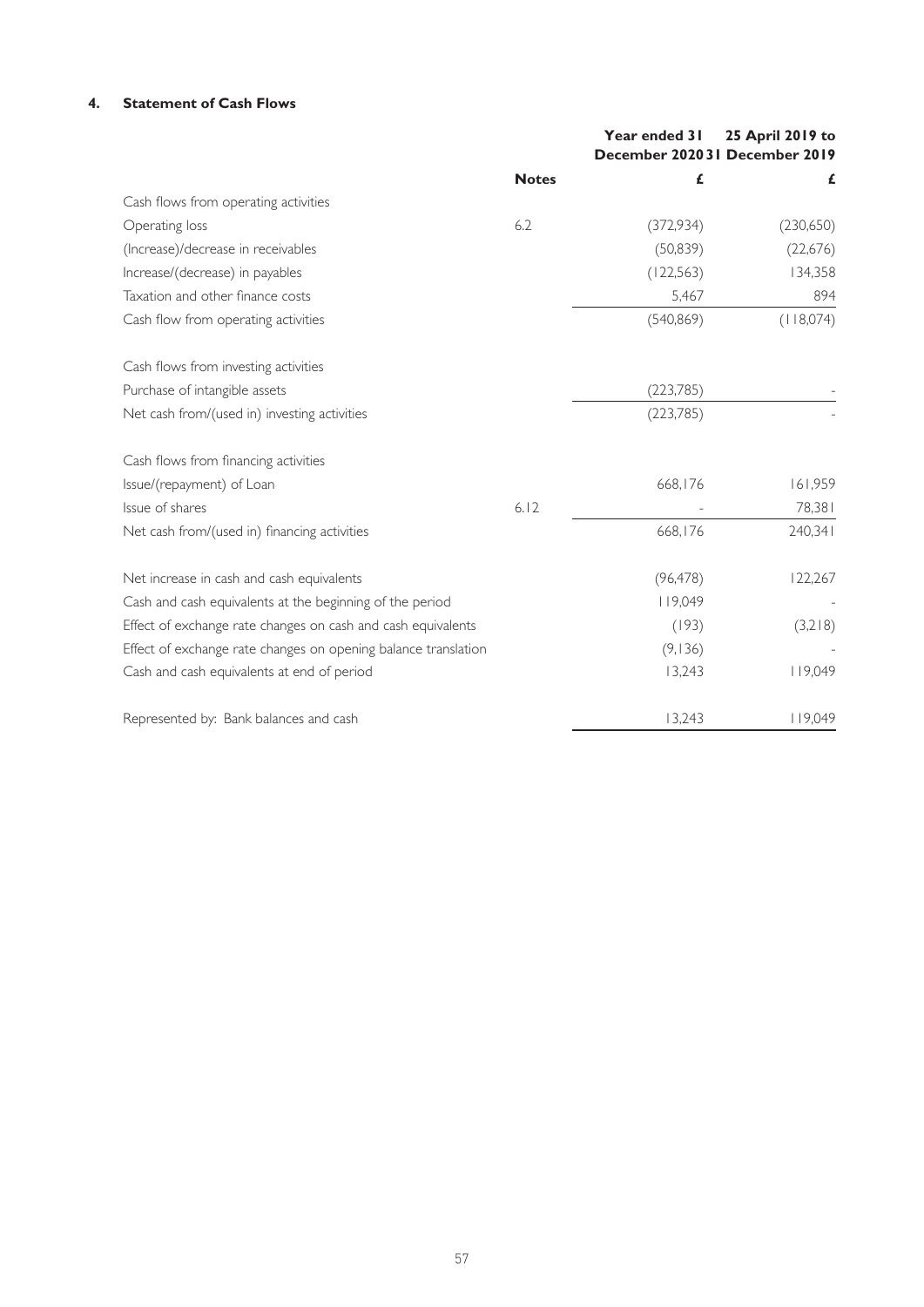## **5. Statements of Changes in Equity**

|                                         | <b>Share</b><br>capital | <b>Accumulated</b><br>deficit | Other<br>reserves | <b>Total</b><br>equity |
|-----------------------------------------|-------------------------|-------------------------------|-------------------|------------------------|
|                                         | £                       | £                             | £                 | £                      |
| Shares issued                           | 78,381                  |                               |                   | 78,381                 |
| Total comprehensive loss for the period |                         | (236, 190)                    | 3,217             | (232, 973)             |
| As at 31 December 2019                  | 78,381                  | (236, 190)                    | 3,217             | (154, 592)             |
| Shares issued                           |                         |                               |                   |                        |
| Total comprehensive loss for the year   |                         | (367, 853)                    | (8,943)           | (376, 796)             |
| As at 31 December 2020                  | 78,381                  | (604, 043)                    | (5, 726)          | (531, 388)             |

## **6. Notes to the Financial Information**

#### **6.1 Financial Risk Management**

The Former id4's activities may expose it to some financial risks. The Former id4's overall risk management programme focuses on the unpredictability of financial markets and seeks to minimise potential adverse effects on the Former id4's financial performance.

#### **Liquidity risk**

Liquidity risk is the risk that the Former id4 will encounter difficulty in meeting obligations associated with financial liabilities. The responsibility for liquidity risks management rest with the Board of Directors, which has established appropriate liquidity risk management framework for the management of the Former id4 's short term and long-term funding risks management requirements.

During the period under review, the Former id4 has utilised the loan facilities held by the former parent, Apeiron Holdings AG (now a merged entity), Apeiron Holdings (BVI) Ltd and the ultimate parent, Thalassa Holdings Ltd. The parent companies have both committed their continuing support. The Former id4 manages liquidity risks by continuously monitoring forecast and actual cash flows, and by matching the maturity profiles of financial assets and liabilities.

#### **Capital risk**

The Former id4 takes great care to protect its capital investments. Significant due diligence is undertaken prior to making any investment. The investment is closely monitored.

Financial Risk Management Financial instruments by category

| <b>Financial assets</b>             | $31 - Dec-20$ | $31-Dec-19$   |
|-------------------------------------|---------------|---------------|
|                                     | £             | £             |
| Trade and other receivables         | 73,515        | 22,676        |
| Cash and cash equivalents           | 13,243        | 119,049       |
| Total current financial assets      | 86.758        | 141.725       |
| <b>Financial liabilities</b>        | $31-Dec-19$   | $31 - Dec-18$ |
|                                     | £             | £             |
| Trade and other payables            | 11.795        | 134,358       |
| Intercompany loans                  | 830,136       | 161,959       |
| Total current financial liabilities | 841.931       | 296,317       |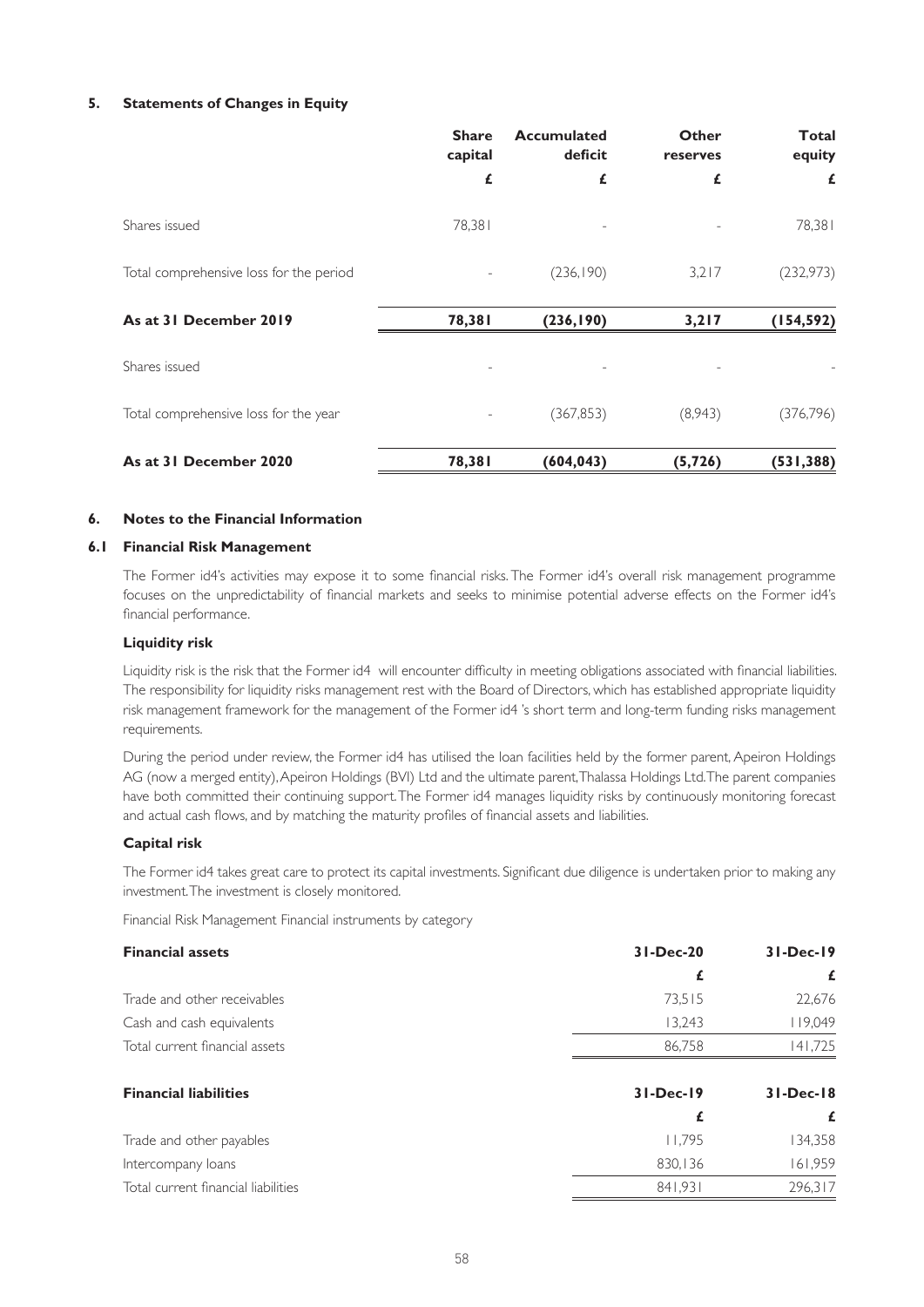## **Fair value hierarchy**

All the financial assets and financial liabilities recognised in the financial statements which are short-term in nature are shown at the carrying value which also approximates the fair values of those financial instruments. Therefore, no separate disclosure for fair value hierarchy is required.

The Former id4's activities expose it to a variety of financial risks, mainly credit risk and liquidity risk.

### **Market risk**

- Market risk is defined as the risk that the fair value of future cash flows of a financial instrument will fluctuate because of changes in market prices. The Former id4's market risks arise from open positions in (a) interest bearing assets and liabilities, and (b) foreign currencies; to the extent that these are exposed to general and specific market movements (see details below).
- Interest rate risk the Former id4's interest-bearing assets comprise of only cash and cash equivalents. As the Former id4's interest-bearing assets do not generate significant amounts of interest; changes in market interest rates do not have any significant direct effect on its income.
- Credit risk Credit risk refers to the risk that a counterparty will default on its contractual obligations resulting in financial loss to the Former id4 . Credit risk arises from cash balances (including bank deposits, cash and cash equivalents) and credit exposures to trade receivables. The Former id4's maximum exposure to credit risk is represented by the carrying value of cash and cash equivalents and other receivables.
- Liquidity risk: Trade and other payables are monitored as part of normal management routine. Borrowings and other liabilities mature according to the following schedule:

|                          | 31 December | 31 December |  |
|--------------------------|-------------|-------------|--|
|                          | 2020        | 2019        |  |
| Within I year            |             | £           |  |
| Trade and other payables | 11.795      | 134,358     |  |
| <b>Borrowings</b>        | 830,136     | 161.959     |  |

## **6.2 Operating loss, expenses by nature and personnel**

|                                          | 25 April 2019<br>Year to 31<br>to $31$ |                          |
|------------------------------------------|----------------------------------------|--------------------------|
|                                          | December 2020                          | December 2019            |
|                                          | £                                      | £                        |
| Operating loss is stated after charging: |                                        |                          |
| Directors Remuneration                   | 155,434                                | 62,163                   |
| Intercompany recharges                   | 231,357                                |                          |
| Legal and professional fees              | 8,813                                  | $\overline{\phantom{a}}$ |
| Audit fees                               | 3.509                                  |                          |
| Other administrative expenses            | 12,226                                 | 26,360                   |
| Total administrative expenses            | 411,340                                | 88,523                   |

## **6.3 Personnel**

The average number of employees (including directors) during the period was 2 (2019: 2).

The compensation of key management personnel for the period was as follows:

|                              | Year to 31<br>December 2020 | 25 April 2019<br>to 31 December<br>2019<br>£ |
|------------------------------|-----------------------------|----------------------------------------------|
|                              | £                           |                                              |
| Salaries                     | 133,249                     | 67,167                                       |
| Social security costs        | 10,395                      | 11,061                                       |
| <b>Pension Contributions</b> | 11.790                      | $\overline{\phantom{0}}$                     |
| Total                        | 155,434                     | 78,228                                       |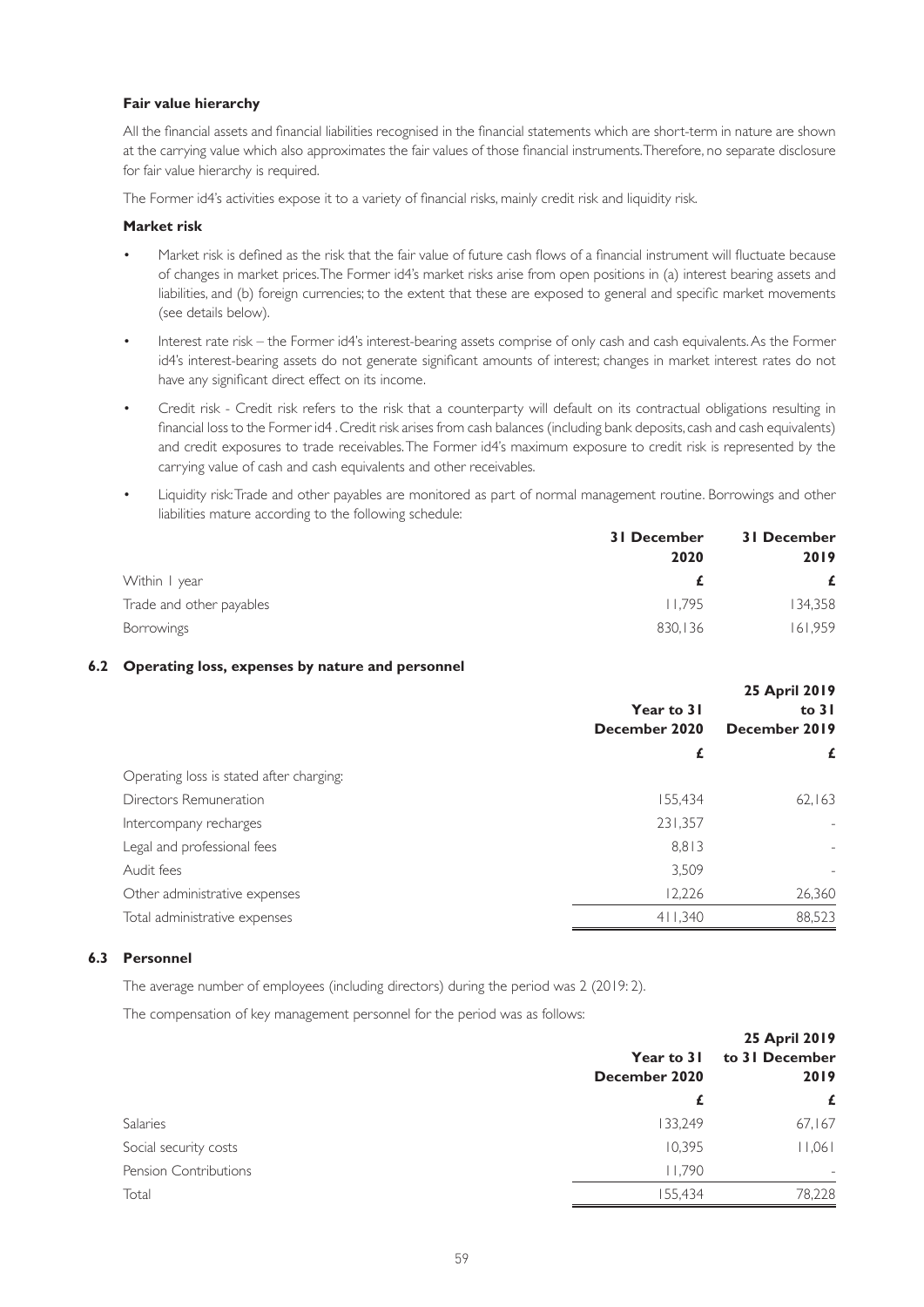### **6.4 Taxation**

|                                                                                                            | Year ended 31<br>December 2020 | 25 April 2019<br>to 31 December<br>2019 |
|------------------------------------------------------------------------------------------------------------|--------------------------------|-----------------------------------------|
|                                                                                                            | £                              | £                                       |
| Total current tax                                                                                          |                                |                                         |
| Factors affecting the tax charge for the period                                                            |                                |                                         |
| Loss on ordinary activities before taxation                                                                | (367, 428)                     | (235,919)                               |
| Loss on ordinary activities before taxation multiplied by<br>standard rate of Swiss corporation tax of 14% |                                |                                         |
| Tax losses carried forward                                                                                 | (600, 633)                     | (232,973)                               |

No liability to Swiss corporation tax arose on ordinary activities for the current period.

The Former id4 has estimated tax losses of £600,633 (2020: £-367,660; 2019: £-232,973) available for carry forward against future trading profits under IFRS.

Note, local Swiss GAAP tax losses are different compared to IFRS tax losses mainly due to timing differences. Local Swiss GAAP tax losses was estimated £164,764 for 2019 and £383,082 for 2020 (£547,807 cumulated tax loss).

## **6.5 Earnings per share**

|                                                                                                                                                                                 | Year to 31<br>December 2020 | 25 April 2019<br>to 31 December<br>2019 |
|---------------------------------------------------------------------------------------------------------------------------------------------------------------------------------|-----------------------------|-----------------------------------------|
| Basic loss per share is calculated by dividing the loss attributable to equity<br>shareholders by the weighted average number of ordinary shares in issue<br>during the period: | £                           | £                                       |
| Loss after tax attributable to equity holders of the Former id4<br>Weighted average number of ordinary shares                                                                   | (367, 853)<br>100.000       | (236, 190)<br>100,000                   |
| Basic and diluted loss per share                                                                                                                                                | (367.85 <sub>p</sub> )      | (236.19p)                               |

Basic earnings per share is calculated by dividing the loss attributable to equity holders of the Former id4 by the weighted average number of ordinary shares in issue during the period.

There were no potential dilutive shares in issue during the period.

#### **6.6 Capital risk management**

The Directors' objectives when managing capital are to safeguard the Former id4's ability to develop the software and continue as a going concern to provide returns for shareholders and benefits for other stakeholders and to maintain an optimal capital structure to reduce the cost of capital. At the date of this financial information, the Former id4 had been financed by the introduction of debt from the parent company. In the future, the capital structure of the Former id4 is expected to consist of borrowings and equity attributable to equity holders of the Former id4.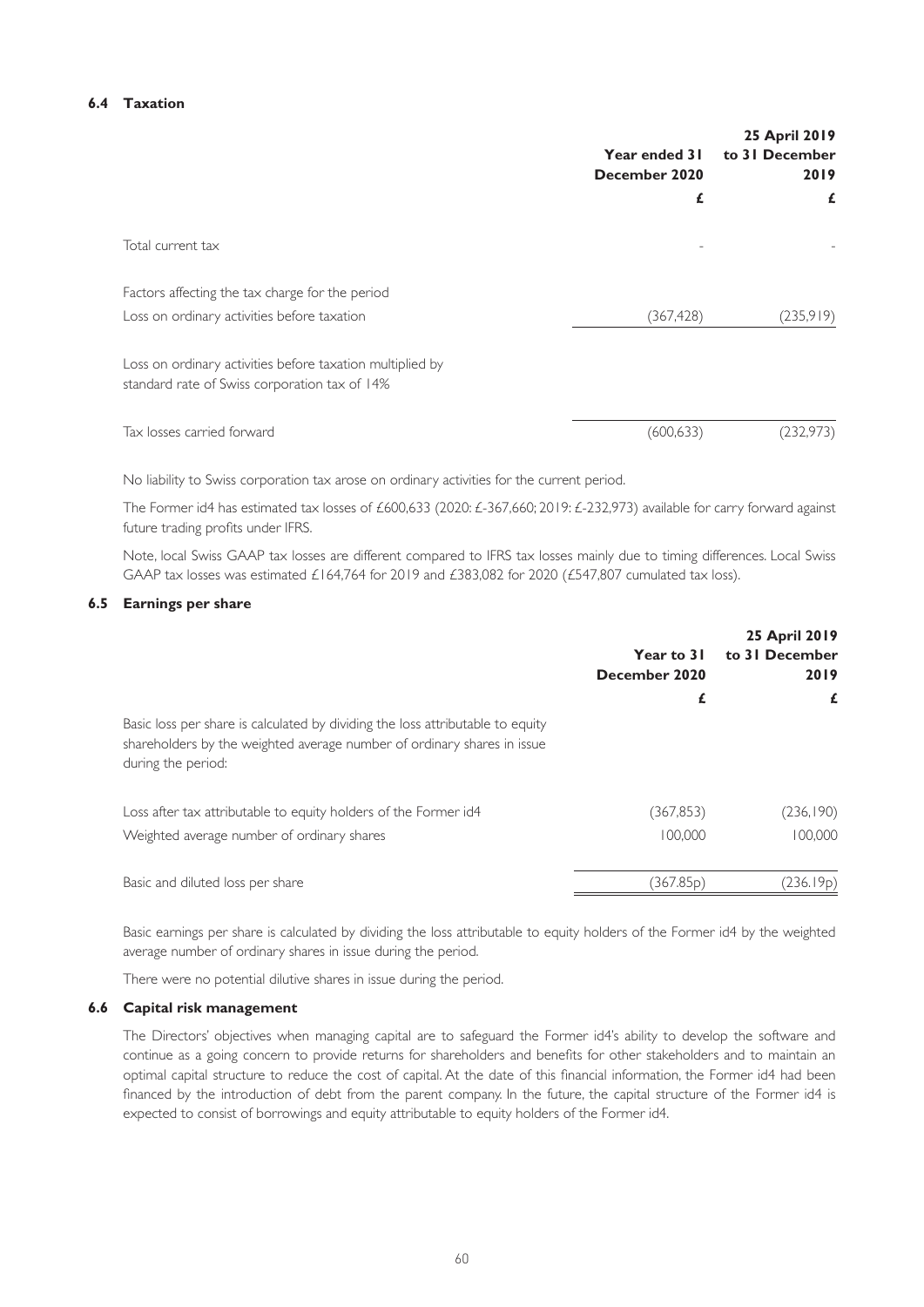## **6.7 Intangible assets**

|                     | <b>Development</b><br>Costs | <b>Total</b> |
|---------------------|-----------------------------|--------------|
|                     | £                           | £            |
| Cost                |                             |              |
| Additions           | 223,785                     | 223,785      |
| At 31 December 2020 | 223,785                     | 223,785      |
|                     |                             |              |
| Amortisation        |                             |              |
| Charge for the year |                             |              |
| At 31 December 2020 |                             |              |
|                     |                             |              |
| Net book value      |                             |              |
| At 31 December 2019 | $\qquad \qquad -$           |              |
| At 31 December 2020 | 223,785                     | 223,785      |

# **6.8 Trade and other receivables**

|                   | <b>31 December</b><br>2020 | <b>31 December</b><br>2019 |
|-------------------|----------------------------|----------------------------|
|                   | £                          | £                          |
| Trade receivables | 37,640                     | 15,676                     |
| Other receivables | 4.981                      | 4,703                      |
| VAT Receivable    | 30,894                     | 2,297                      |
|                   | 73,515                     | 22,676                     |

# **6.9 Cash and cash equivalents**

|              | <b>31 December</b> | 31 December |
|--------------|--------------------|-------------|
|              | 2020               | 2019        |
|              |                    | £           |
| Cash at bank | 13,243             | 119,049     |
|              | 13.243             | 19,049      |

## **6.10 Trade and other payables**

|                 | <b>31 December</b><br>2020 | <b>31 December</b><br>2019         |
|-----------------|----------------------------|------------------------------------|
|                 |                            | £                                  |
| Trade Payables  |                            | 66,502<br>$\overline{\phantom{a}}$ |
| Other payables  | 7,686                      | 31,420                             |
| <b>Accruals</b> | 4.109                      | 36,436                             |
|                 | 11.795                     | 134,358                            |

## **6.11 Loans and borrowings**

As at 31 December 2020, the Former id4 owed £581,094 (2019: £161,959) to Thalassa Holdings Ltd, the loan is interest free and payable on demand.

As at 31 December 2020, the Former id4 owed £249,041 (2019: nil) to Apeiron Holdings AG in relation to the recharge of management overheads payable on demand.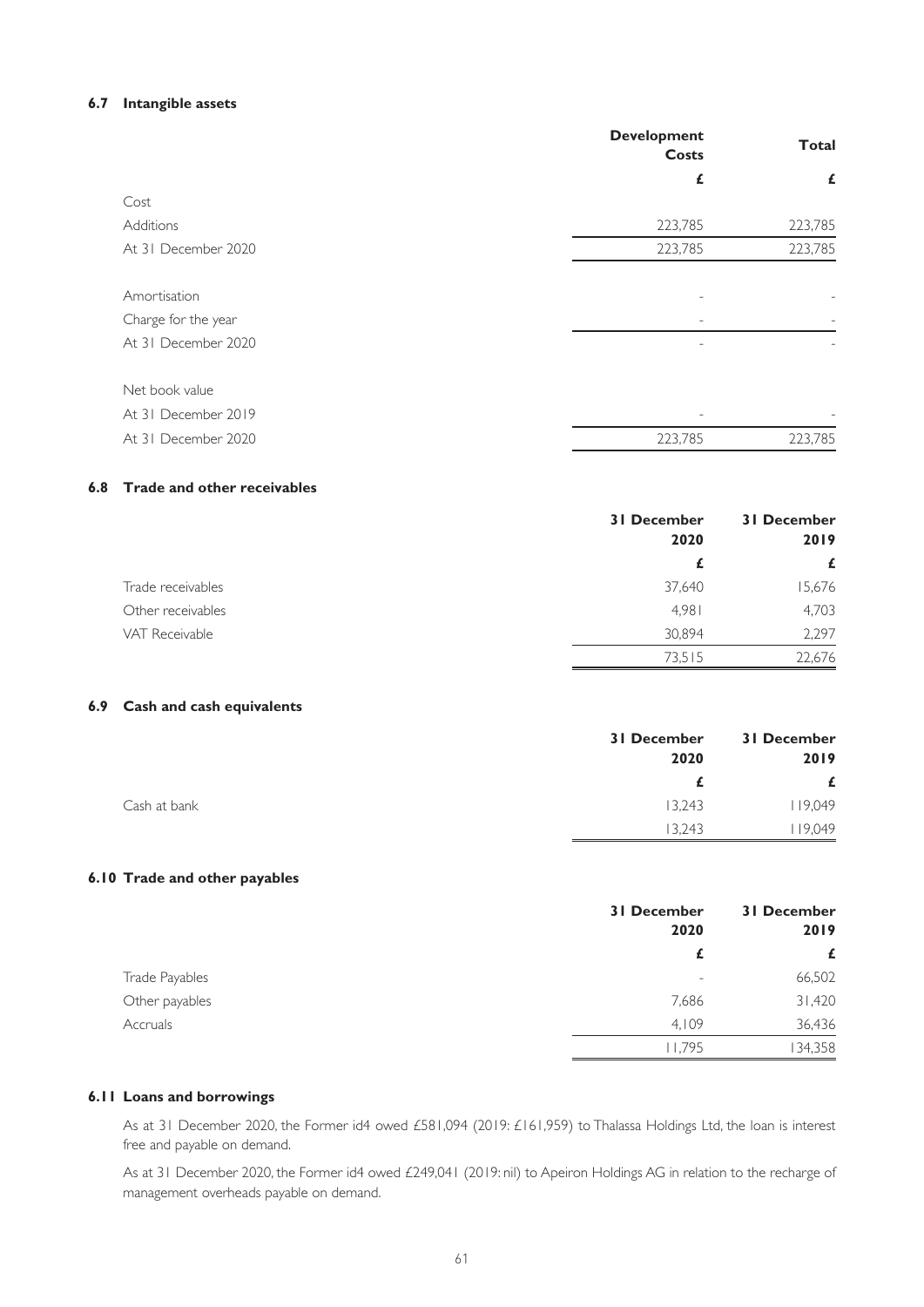#### **6.12 Share capital**

|                                   | <b>31 December</b><br>2020 | <b>31 December</b><br>2019 |
|-----------------------------------|----------------------------|----------------------------|
|                                   | £                          | £                          |
| Share Capital                     | 78,381                     | 78,381                     |
|                                   | 78,381                     | 78,381                     |
| Issued capital comprises:         |                            |                            |
| Authorised, issued and fully paid | 2020                       | 2019                       |
| Shares issued                     | 100,000                    | 100,000                    |
|                                   | <b>CHF</b>                 | <b>CHF</b>                 |
| Fully paid ordinary I CHF shares  | 100,000                    | 100,000                    |
| Forex effect of translation       | (21, 619)                  | (21,619)                   |
|                                   | 78,381                     | 78,381                     |

## **6.13 Accumulated deficit**

|                     | <b>31 December</b><br>2020 | <b>31 December</b><br>2019<br>£ |
|---------------------|----------------------------|---------------------------------|
|                     | £                          |                                 |
| At start of period  | (236, 190)                 |                                 |
| Loss for the period | (367, 853)                 | (236, 190)                      |
| As at 31 December   | (604, 043)                 | (236, 190)                      |

#### **6.14 Contingent liabilities**

The Former id4 has no contingent liabilities in respect of legal claims arising from the ordinary course of business.

#### **6.15 Capital commitments**

There was no capital expenditure contracted for at the end of the reporting periods but not yet incurred.

#### **6.16 Ultimate controlling party**

The ultimate controlling party is deemed to be Thalassa Holdings Ltd, a Company incorporated in the BVI, and whose shares are trading on London Stock Exchange plc's main market for listed securities.

## **6.17 Events after the reporting period**

Despite the emergence of Coronavirus in early 2020 the Directors do not believe that there will be any reduction in value to the assets held at 31 December 2020.

On 14 September 2021, the Former id4 merged with and into its parent company, Apeiron Holdings AG. Following the merger, Apeiron Holdings AG was renamed id4 AG and change its registered office address to St. Niklausenstrasse 63, 6047 Kastanienbaum, Switzerland.

Following the merger, the amount due to Apeiron Holdings AG of £352,288 (CHF450,000) was extinguished.

On 30 September 2021, £1,710,370 (CHF 2,211,595) plus accrued interest of the loan from Thalassa to Apeiron Holdings AG and the Former id4 was capitalised as capital contributed under equity.

#### **6.18 Related party transactions**

As at 31 December 2020, the Former id4 owed £581,094 (2019: £161,959) to Thalassa Holdings Ltd, the loan is interest free and payable on demand. Thalassa Holdings Ltd is deemed to be the ultimate controlling party.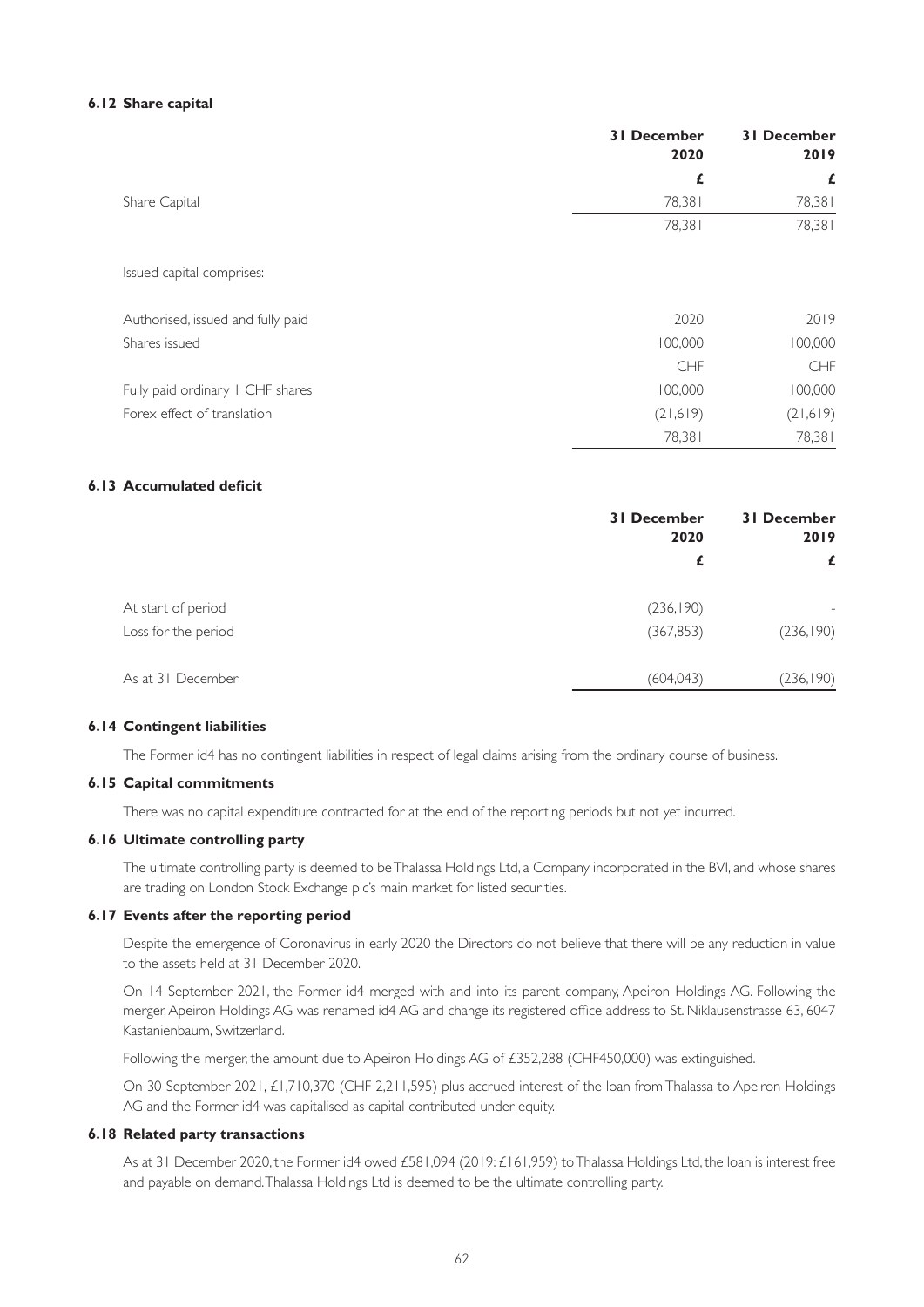As at 31 December 2020, the Former id4 owed £249,041 (2019: nil) to Apeiron Holdings AG, in relation to the recharge of management overheads payable on demand.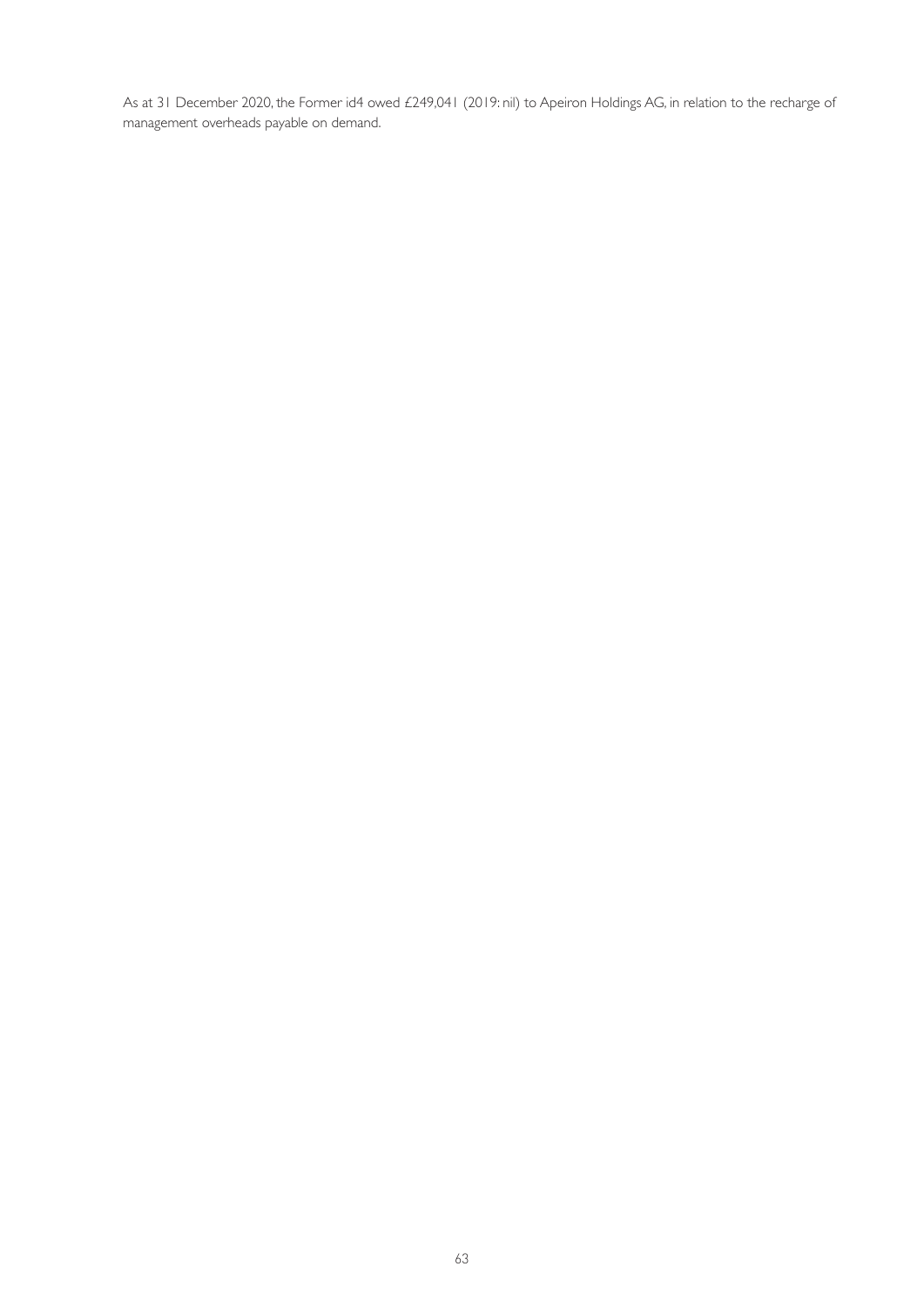# PART X

# **SECTION D – UNAUDITED INTERIM FINANCIAL INFORMATION OF FORMER ID4**

# **Condensed Statement of Income**

For the six months ended 30 June 2021:

|                                                                   |             | <b>6 Months to</b> | <b>6 Months to</b> |
|-------------------------------------------------------------------|-------------|--------------------|--------------------|
|                                                                   |             | <b>Jun 2021</b>    | <b>Jun 2020</b>    |
|                                                                   |             | <b>GBP</b>         | <b>GBP</b>         |
|                                                                   | <b>Note</b> | <b>Unaudited</b>   | <b>Unaudited</b>   |
| <b>Continuing Operations</b>                                      |             |                    |                    |
| Revenue                                                           |             | 64,690             |                    |
| Cost of sales                                                     |             | (14,623)           |                    |
| <b>Gross profit</b>                                               |             | 50,067             |                    |
| Administrative expenses                                           |             | (211,057)          | (227, 487)         |
| Total administrative expenses                                     |             | (211,057)          | (227, 487)         |
| Loss for the period                                               |             | (160,990)          | (227, 487)         |
| Loss per share - GBP (using weighted average number of<br>shares) |             |                    |                    |
| Basic and Diluted - Continuing Operations                         | 3           | (1.61)             | (2.27)             |
| <b>Basic and Diluted</b>                                          |             | (1.61)             | (2.27)             |
|                                                                   |             |                    |                    |

# **Condensed Statement of Comprehensive Income**

For the six months ended 30 June 2021

|                                   | <b>6 Months to</b><br><b>Jun 2021</b> | <b>6 Months to</b><br><b>Jun 2020</b> |
|-----------------------------------|---------------------------------------|---------------------------------------|
|                                   |                                       |                                       |
|                                   | <b>GBP</b>                            | <b>GBP</b>                            |
| Loss for the financial year       | (160,990)                             | (227, 487)                            |
| Other comprehensive income:       |                                       |                                       |
| Exchange variances on revaluation | 34.846                                | (23,715)                              |
| <b>Total comprehensive loss</b>   | (126, 144)                            | (251, 202)                            |
| <b>Attributable to:</b>           |                                       |                                       |
| Equity shareholders of the parent | (126, 144)                            | (251, 202)                            |
| Non-Controlling interest          |                                       |                                       |
| <b>Total Comprehensive loss</b>   | (126, 144)                            | (251, 202)                            |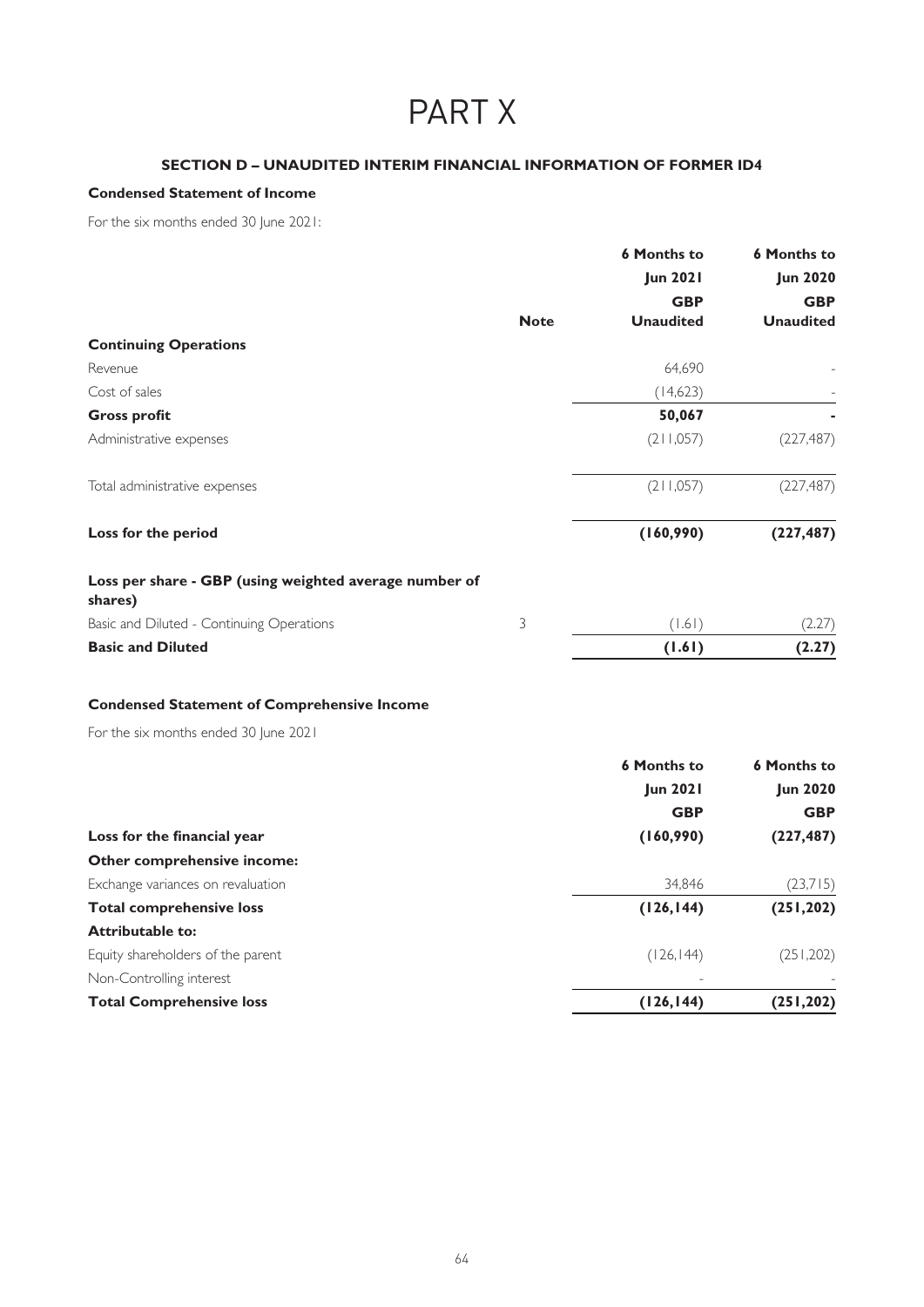# **Condensed Statement of Financial Position**

As at 30 June 2021

|                                                  |                | <b>Jun 2021</b> | <b>Jun 2020</b> |
|--------------------------------------------------|----------------|-----------------|-----------------|
|                                                  | <b>Note</b>    | <b>GBP</b>      | <b>GBP</b>      |
| <b>Assets</b>                                    |                |                 |                 |
| <b>Non-current</b> assets                        |                |                 |                 |
| Intangible assets                                |                | 305,423         | 168,055         |
| <b>Total non-current assets</b>                  |                | 305,423         | 168,055         |
| <b>Current assets</b>                            |                |                 |                 |
| Trade and other receivables                      |                | 58,166          | 38,203          |
| Cash and cash equivalents                        |                | 102,576         | 6,291           |
| <b>Total current assets</b>                      |                | 160,742         | 44,494          |
| <b>Liabilities</b>                               |                |                 |                 |
| <b>Current liabilities</b>                       |                |                 |                 |
| Trade and other payables                         |                | 66,834          | 128,322         |
| Borrowings                                       | $\mathbf{2}$   | 1,056,863       | 490,021         |
| <b>Total current liabilities</b>                 |                | 1,123,697       | 618,343         |
| <b>Net current assets</b>                        |                | (962, 955)      | (573, 849)      |
| <b>Net assets</b>                                |                | (657, 532)      | (405, 794)      |
| <b>Shareholders' Equity</b>                      |                |                 |                 |
| Share capital                                    | $\overline{4}$ | 78,381          | 78,381          |
| Other reserves - foreign exchange on revaluation |                | 29,120          | (20, 498)       |
| Retained earnings                                |                | (765, 033)      | (463, 677)      |
| Total shareholders' equity                       |                | (657, 532)      | (405, 794)      |
| <b>Total equity</b>                              |                | (657, 532)      | (405, 794)      |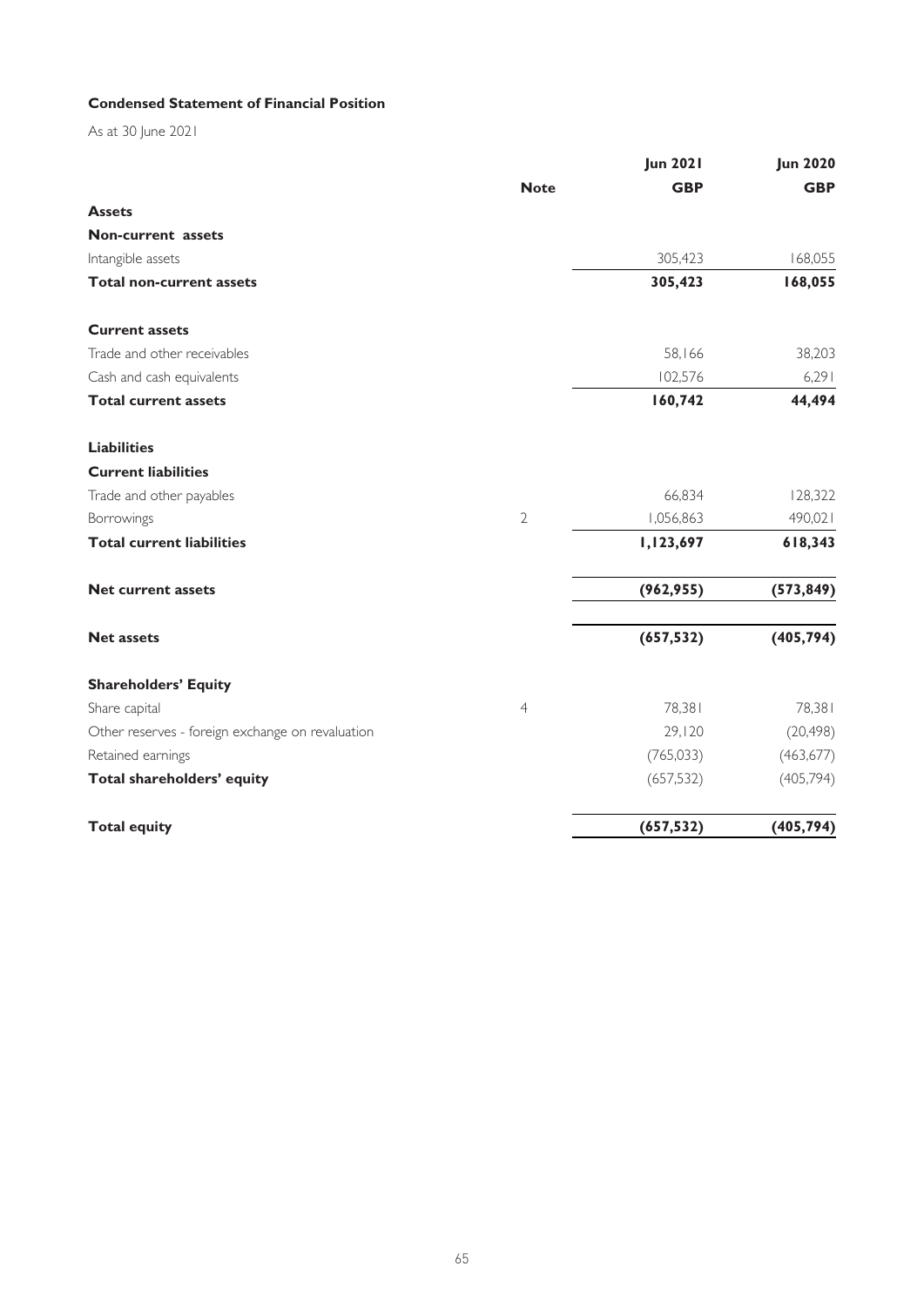# **Condensed Statement of Cash Flows**

For the six months ended 30 June 2021:

|                                                                    | <b>6 Months to</b> | <b>6 Months to</b> |
|--------------------------------------------------------------------|--------------------|--------------------|
| <b>Notes</b>                                                       | <b>Jun 2021</b>    | <b>Jun 2020</b>    |
|                                                                    | <b>GBP</b>         | <b>GBP</b>         |
| Cash flows from operating activities                               |                    |                    |
| Profit/(Loss) for the period before taxation                       | (160,990)          | (227, 487)         |
| (Increase)/decrease in trade and other receivables                 | 23,889             | (15, 527)          |
| Increase/(decrease) in trade and other payables                    | 59,667             | (6,036)            |
| Exchange rate variances                                            | (13,838)           | 4,699              |
| Cash generated by operations                                       | (91, 272)          | (244, 351)         |
| Sale/(purchase) of intangible assets                               | (94, 382)          | (168, 055)         |
| Net cash flow used in investing activities - continuing operations | (94, 382)          | (168, 055)         |
| Cash flows from financing activities                               |                    |                    |
| Parent company loan issuance/(repayment)                           | 274,002            | 313,524            |
| Net cash flow from financing activities - continuing operations    | 274,002            | 313,524            |
| Net increase in cash and cash equivalents                          | 88,348             | (98, 882)          |
| Cash and cash equivalents at the start of the period               | 13,243             | 119,049            |
| Effects of foreign exchange rate changes                           | 985                | (13,876)           |
| Cash and cash equivalents at the end of the period                 | 102,576            | 6,291              |

# **Condensed Statement of Changes in Equity**

For the six months ended 30 June 2021

|                                           | <b>Attributable to owners of the Company</b> |                                                            |                                                  |                                                                    |  |
|-------------------------------------------|----------------------------------------------|------------------------------------------------------------|--------------------------------------------------|--------------------------------------------------------------------|--|
|                                           | <b>Share</b><br>Capital<br><b>GBP</b>        | <b>Other reserves</b><br><b>Foreign</b><br><b>Exchange</b> | <b>Retained</b><br><b>Earnings</b><br><b>GBP</b> | <b>Total</b><br><b>Shareholders</b><br><b>Equity</b><br><b>GBP</b> |  |
|                                           |                                              | <b>GBP</b>                                                 |                                                  |                                                                    |  |
| Balance as at 31 December 2019            | 78,381                                       | 3,217                                                      | (236, 190)                                       | (154, 592)                                                         |  |
| Total comprehensive income for the period |                                              | (23,715)                                                   | (227, 487)                                       | (251, 202)                                                         |  |
| Balance as at 30 June 2020                | 78,381                                       | (20, 498)                                                  | 463,677                                          | (405, 794)                                                         |  |
| Total comprehensive income for the period |                                              | 14.772                                                     | (140, 366)                                       | (125, 594)                                                         |  |
| Balance as at 31 December 2020            | 78,381                                       | (5, 726)                                                   | (604, 043)                                       | (531, 388)                                                         |  |
| Total comprehensive income for the period |                                              | 34.846                                                     | (160,990)                                        | (126,144)                                                          |  |
| Balance as at 30 June 2021                | 78,381                                       | 29,120                                                     | (765, 033)                                       | (657, 532)                                                         |  |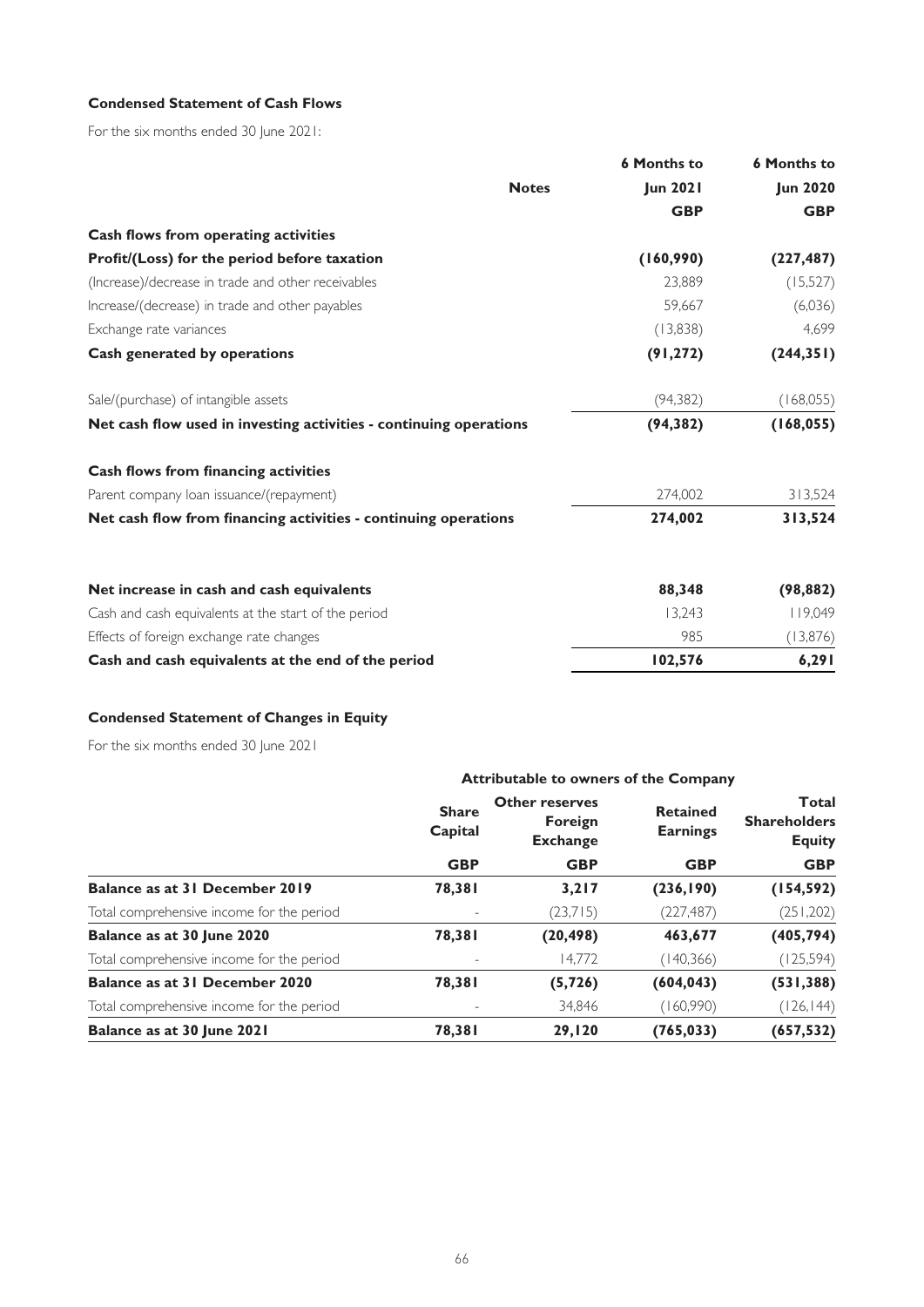## **Notes to the Condensed Financial Information**

## **1. Significant Accounting policies**

The Company prepares its accounts in accordance with applicable International Financial Reporting Standards ("IFRS") as adopted by the UK.

The financial statements are expressed in GBP

The financial information has been prepared under the historical cost convention, as modified by the accounting standard for financial instruments at fair value.

## **1.1 Basis of preparation**

The condensed interim financial information for the six months ended 30 June 2021 do not include all of the information required for full annual financial statements and should be read in conjunction with the financial statements of the Company as at and for the year ended 31 December 2020.

These interim financial statements for the six months ended 30 June 2021 are unaudited and do not constitute full accounts. The independent auditor's report on the 2020 financial statements was not qualified.

## **2. Borrowings**

|                             | <b>Jun 2021</b> | <b>Jun 2020</b> |
|-----------------------------|-----------------|-----------------|
| <b>Borrowings</b>           | <b>GBP</b>      | <b>GBP</b>      |
| Opening Balance             | 830,136         | 161,959         |
| Foreign exchange on opening | (47, 275)       | 14,538          |
| Drawn during the period     | 274.002         | 313,524         |
| <b>Total Borrowing</b>      | 1,056,863       | 490,021         |

The borrowings consist of loans from the former parent company Apeiron Holdings AG and the ultimate parent Thalassa Holdings Ltd. The loans were made in CHF and translated for these statements.

## **3. Earnings per share**

| <b>6 Months to</b> | <b>6 Months to</b>                               |
|--------------------|--------------------------------------------------|
| <b>Jun 2021</b>    | <b>Jun 2020</b>                                  |
| <b>GBP</b>         | <b>GBP</b>                                       |
|                    |                                                  |
| (160,990)          | (227, 487)                                       |
| 100,000            | 100,000                                          |
|                    |                                                  |
| (1.61)             | (2.27)                                           |
|                    |                                                  |
| <b>Jun 2021</b>    | <b>Jun 2020</b>                                  |
| <b>GBP</b>         | <b>GBP</b>                                       |
|                    |                                                  |
|                    | 100,000                                          |
|                    |                                                  |
|                    | 100,000                                          |
|                    | 1.2758                                           |
|                    | 78,381                                           |
|                    | 78,381                                           |
|                    | 100,000<br>100,000<br>1.2758<br>78,381<br>78,381 |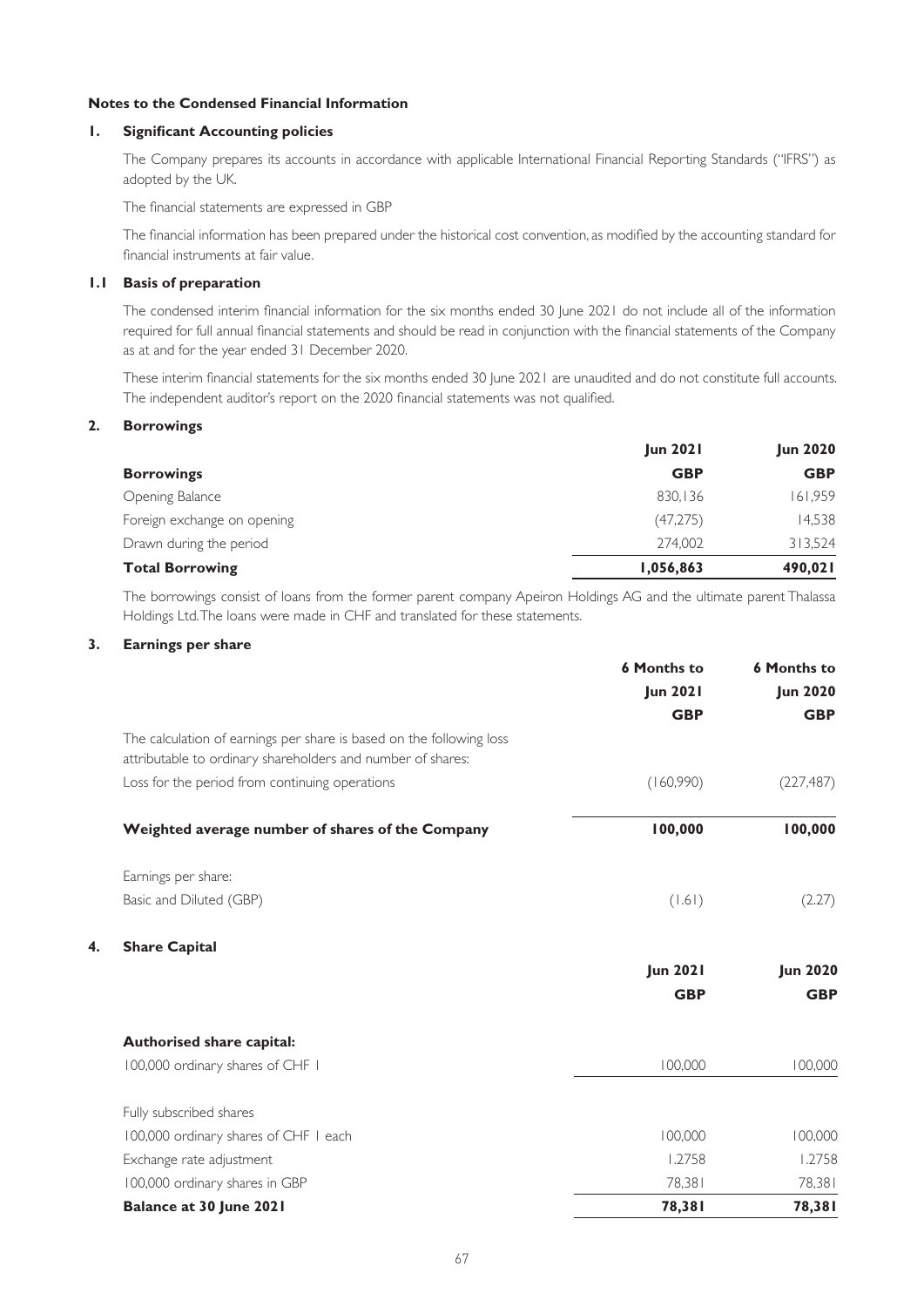## **5. Related Party Transactions**

The CEO costs are recharged from Apeiron Holdings AG, the former parent company.

The loans from the parent and ultimate parent company were converted to capital contribution on 30 September 2021.

### **6. Subsequent events**

On 14 September 2021, the Former id4 merged with and into its parent company, Apeiron Holdings AG. Following the merger, Apeiron Holdings AG was renamed id4 AG.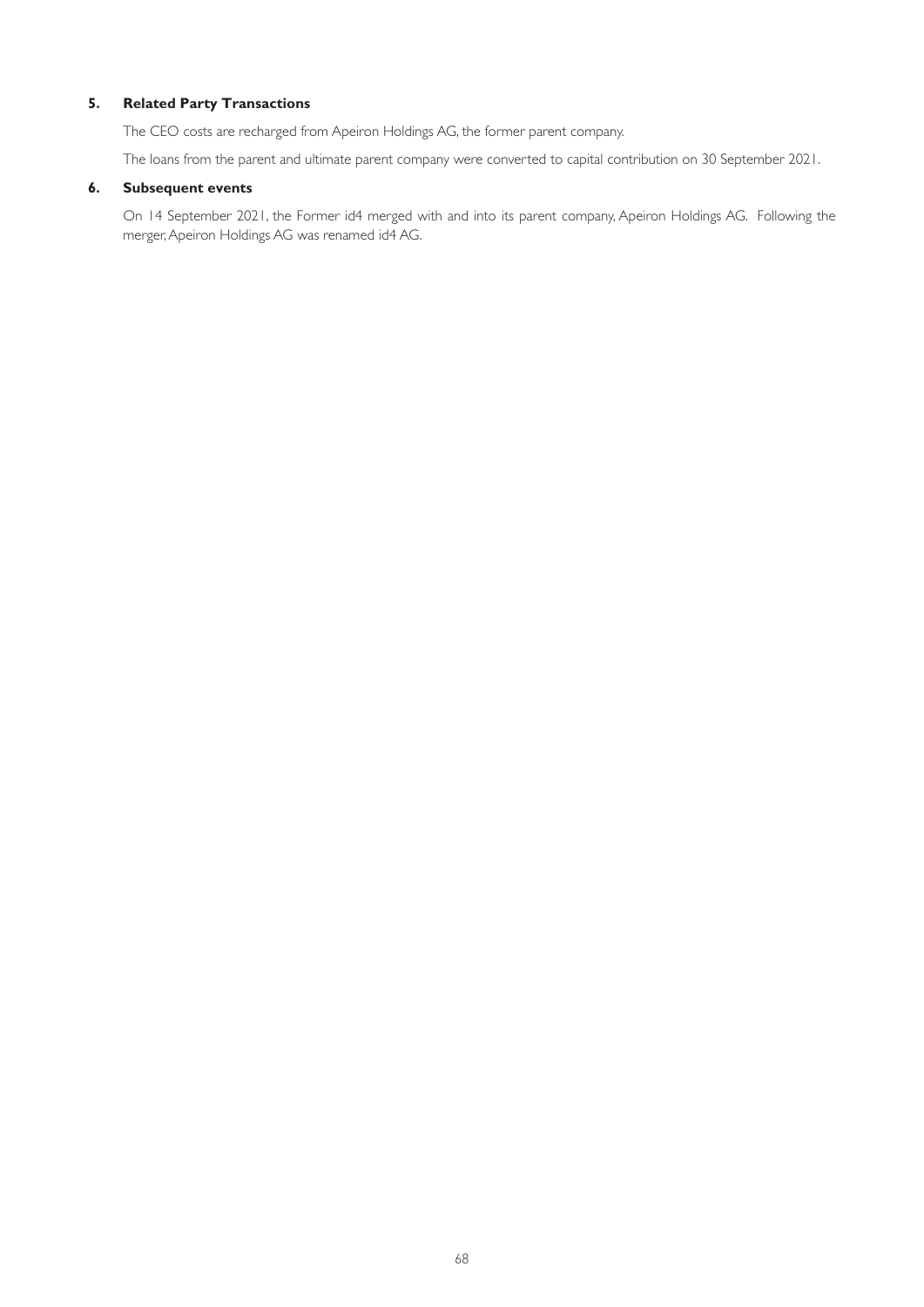# PART X

# **SECTION E - ACCOUNTANT'S REPORT ON THE HISTORICAL FINANCIAL INFORMATION OF APEIRON HOLDINGS AG**

13 December 2021

The Directors Anemoi International Ltd Folio Chambers, P.O. Box 800, Road Town, Tortola, BVI



Dear Sirs

## **Acquisition of id4 AG by Anemoi International Ltd ("Anemoi" or the "Company") and subsequent placing of 54,375,000 shares at £0.04 (the "Placing")**

#### **Introduction**

We report on the historical financial information for Apeiron Holdings AG for the period from incorporation on 7 December 2018 to 31 December 2019 and the year ended 31 December 2020 set out in this Part X on pages 71 to 80.

We have not audited or reviewed the historical financial information for the 6 months period ended 30 June 2021 and 6 months period ended 30 June 2020 which have been included for comparative purposes only, and accordingly do not express an opinion thereon.

## **Opinion**

In our opinion, the historical financial information gives, for the purposes of the Prospectus, a true and fair view of the state of affairs of Apeiron Holdings AG as at 31 December 2019 and 31 December 2020 and of their results, cash flows and changes in equity for the period from incorporation on 7 December 2018 to 31 December 2019 and the year ended 31 December 2020 in accordance with International Financial reporting Standard as adopted by the European Union.

## **Responsibilities**

The Directors of the Company (the "Directors") are responsible for preparing the historical financial information in accordance with International Financial Reporting Standards as adopted by the European Union ("IFRS").

It is our responsibility to form an opinion on the historical financial information and to report our opinion to you.

Save for any responsibility arising under Prospectus Regulation Rule 5.3.2R (2)(f) to any person as and to the extent there provided, to the fullest extent permitted by law we do not assume any responsibility and will not accept any liability to any other person for any loss suffered by any such other person as a result of, arising out of, or in connection with this report or our statement, required by and given solely for the purposes of complying with Item 1.3 of Annex 1 of the of the UK version of Commission delegated regulation (EU) No 2019/980 supplementing the Prospectus Regulation which is part of UK law by virtue of the European Union (Withdrawal) Act 2018 (the "Prospectus Delegated Regulation"), consenting to its inclusion in the Prospectus.

## **Basis of preparation**

This historical financial information has been prepared for inclusion in the Prospectus on the basis of the accounting policies set out in note 5 to the historical financial information.

This report is required by Item 18.3.1 of Annex 1 of the Prospectus Delegated Regulation and is given for the purpose of complying with that requirement and for no other purpose.

**Finsoate** 5-7 Cranwood Street **London EC1V 9EE** 

020 7309 2222 london@ieffrevshenry.com www.jeffreyshenry.com





æ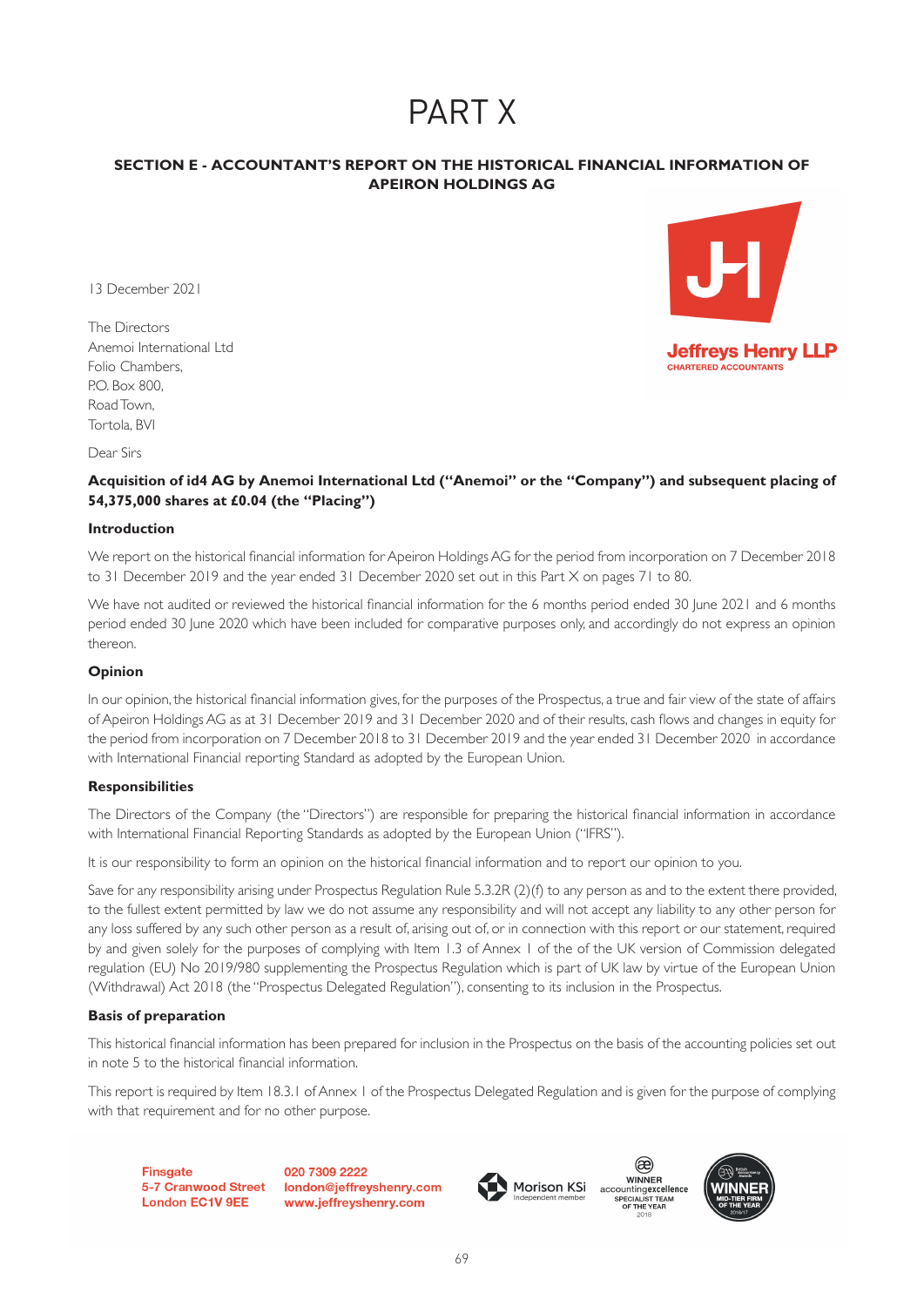### **Basis of opinion**

We conducted our work in accordance with the Standards for Investment Reporting issued by the Financial Reporting Council ("FRC") in the United Kingdom. We are independent of Apeiron Holdings AG in accordance with the FRC's Ethical Standard as applied to Investment Circular Reporting Engagements, and we have fulfilled our other ethical responsibilities in accordance with these requirements.

Our work included an assessment of evidence relevant to the amounts and disclosures in the historical financial information. It also included an assessment of the significant estimates and judgments made by those responsible for the preparation of the historical financial information and whether the accounting policies are appropriate to Apeiron Holdings AG's circumstances, consistently applied and adequately disclosed.

We planned and performed our work so as to obtain all the information and explanations which we considered necessary in order to provide us with sufficient evidence to give reasonable assurance that the historical financial information is free from material misstatement, whether caused by fraud or other irregularity or error.

Our work has not been carried out in accordance with auditing or other standards and practices generally accepted in jurisdictions outside the United Kingdom, including the United States of America, and accordingly should not be relied upon as if it had been carried out in accordance with those standards and practices.

#### **Conclusions Relating to Going Concern**

We are responsible for concluding on the appropriateness of the directors' use of the going concern basis of accounting and, based on the audit evidence obtained, whether a material uncertainty exists related to events or conditions that may cast significant doubt on Apeiron Holding AG's ability to continue as a going concern. Our conclusions are based on the audit evidence obtained up to the date of our report.

We have not identified a material uncertainty related to events or conditions that, individually or collectively, may cast doubt on the ability of Apeiron Holding AG to continue as a going concern for a period of at least twelve months from the date of approval of the historical financial information as at 31 December 2020. We therefore conclude that the Directors' use of the going concern basis of accounting in the preparation of the historical financial information is appropriate.

#### **Declaration**

For the purposes of Prospectus Regulation Rule 5.3.2R (2)(f) we are responsible for this report as part of the prospectus and declare that we have taken all reasonable care to ensure that the information contained in this report is, to the best of our knowledge, in accordance with the facts and contains no omission likely to affect its import. This declaration is included in the prospectus in compliance with Item 1.2 of Annex 1 of the Prospectus Delegated Regulation and for no other purpose.

Yours faithfully

Jeffreys Henry LP

**JEFFREYS HENRY LLP**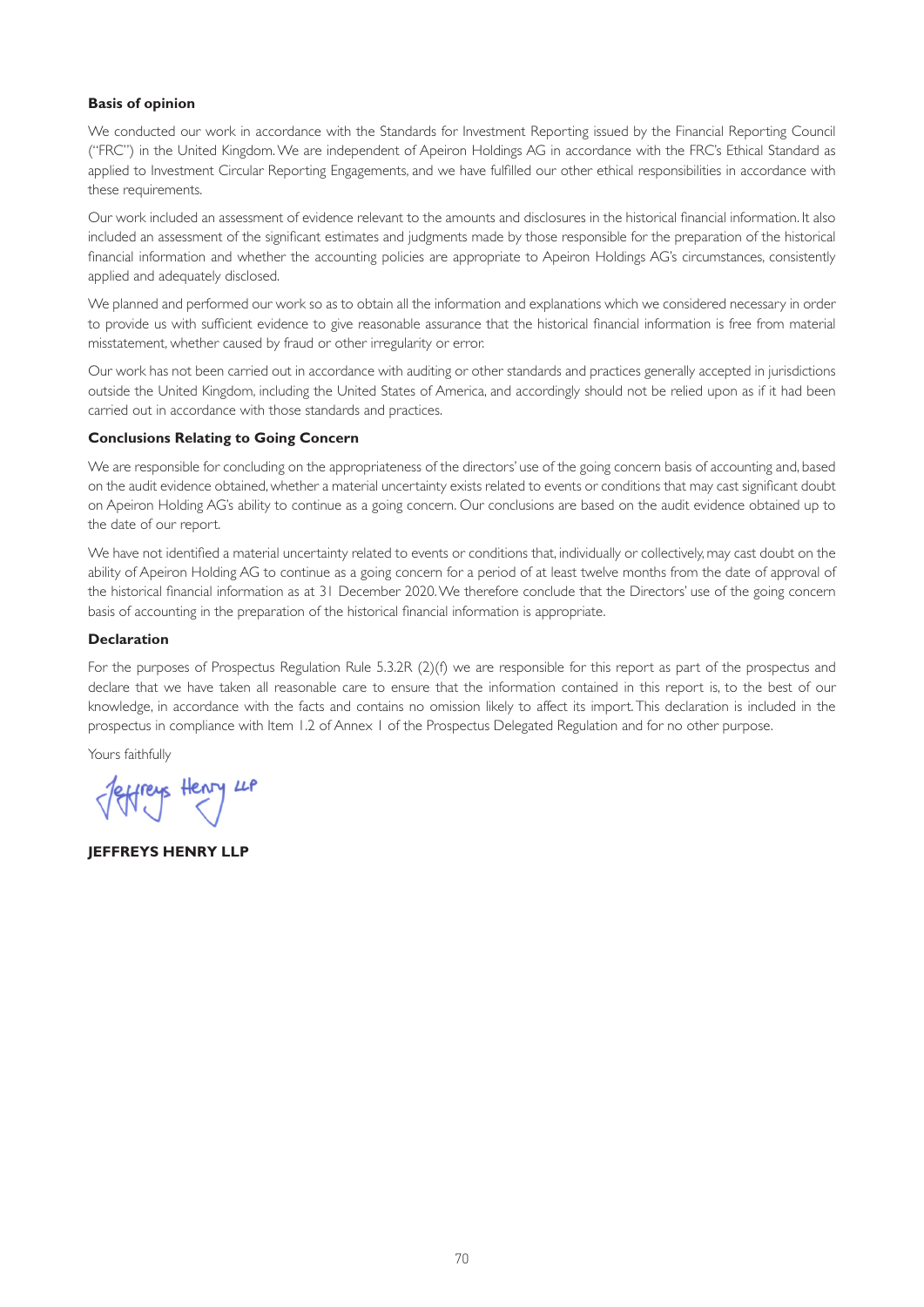# PART X

# **SECTION F – HISTORICAL FINANCIAL INFORMATION OF APEIRON HOLDINGS AG**

# **1. Statements of Comprehensive Income**

|                                               |              | 30 June 2021<br><b>Unaudited</b> | <b>Period Ended</b> Period ended<br>30 June 2020<br><b>Unaudited</b> | <b>31 December</b><br>2020<br><b>Audited</b> | Year ended Period ended<br><b>31 December</b><br>2019<br><b>Audited</b> |
|-----------------------------------------------|--------------|----------------------------------|----------------------------------------------------------------------|----------------------------------------------|-------------------------------------------------------------------------|
|                                               | <b>Notes</b> | £                                |                                                                      | £                                            | £                                                                       |
| <b>Continuing operations</b>                  |              |                                  |                                                                      |                                              |                                                                         |
| Revenues                                      | 5.2.3        | 112,229                          | 119,395                                                              | 231,357                                      |                                                                         |
| Administrative expenses                       |              | (182, 344)                       | (188, 209)                                                           | (325,094)                                    | (344,948)                                                               |
| Loss before interest charges                  |              | (70, 115)                        | (68, 814)                                                            | (93, 737)                                    | (344,948)                                                               |
| Finance costs                                 |              | (135)                            |                                                                      |                                              |                                                                         |
| Interest income                               | 5.2.3        |                                  | 2.168                                                                | 28.945                                       |                                                                         |
| Loss before taxation                          |              | (70, 250)                        | (66.646)                                                             | (64,792)                                     | (344,948)                                                               |
| Taxation                                      | 5.4          |                                  |                                                                      |                                              |                                                                         |
| Loss and comprehensive loss for<br>the period |              | (70, 250)                        | (66, 646)                                                            | (64, 792)                                    | (344,948)                                                               |
| Foreign exchange gains (losses)               |              | 21,481                           | (9,297)                                                              | (15, 439)                                    | 4,700                                                                   |
| <b>Total comprehensive loss</b>               |              | (48, 769)                        | (75, 943)                                                            | (80, 231)                                    | (340, 248)                                                              |
| Attributable to:                              |              |                                  |                                                                      |                                              |                                                                         |
| Equity shareholders of the parent             |              | (48, 769)                        | (75, 943)                                                            | (80, 231)                                    | (340, 248)                                                              |
| Basic and diluted loss per share              | 5.5          | (0.70)                           | (0.67)                                                               | (0.65)                                       | (3.45)                                                                  |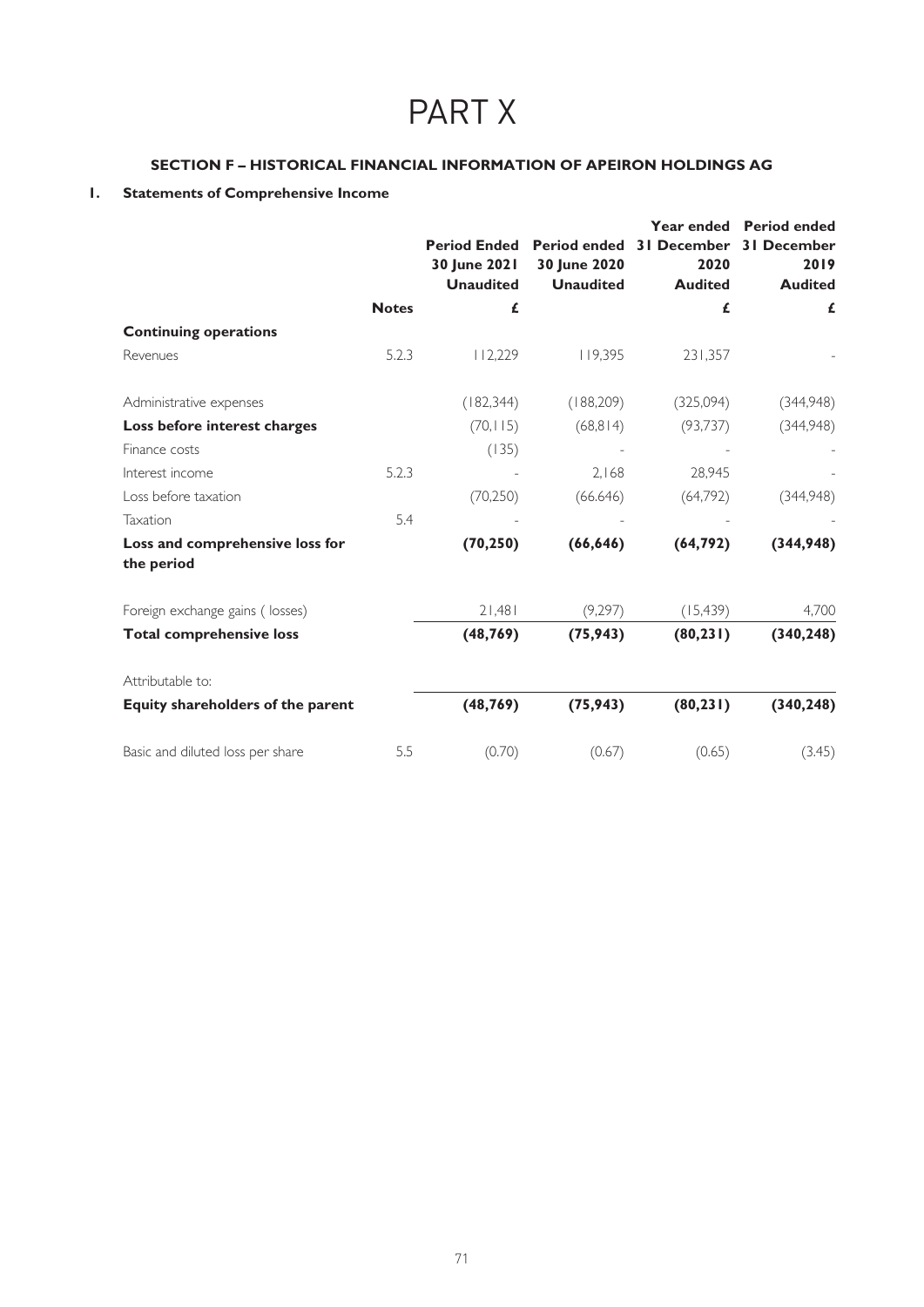# **2. Statements of Financial Position**

|                                                       |              |                  |                  | As at                         | As at          |
|-------------------------------------------------------|--------------|------------------|------------------|-------------------------------|----------------|
|                                                       |              | As at            |                  | As at 31 December 31 December |                |
|                                                       |              | 30 June 2021     | 30 June 2020     | 2020                          | 2019           |
|                                                       |              | <b>Unaudited</b> | <b>Unaudited</b> | <b>Audited</b>                | <b>Audited</b> |
|                                                       | <b>Notes</b> | £                |                  | £                             | £              |
| <b>Assets</b>                                         |              |                  |                  |                               |                |
| <b>Non-current assets</b>                             |              |                  |                  |                               |                |
| Investments held in id4 AG                            |              | 130,464          | 373,570          | 138,342                       | 130,622        |
| Office furniture and equipment                        |              | 10, 141          | 2,183            | 11,117                        | 2,459          |
| <b>Total non-current assets</b>                       |              | 140,605          | 375,753          | 149,459                       | 133,081        |
| <b>Current assets</b>                                 |              |                  |                  |                               |                |
| Trade and other receivables                           | 5.7          | 5,135            | 5,303            |                               | 1,427          |
| Intercompany loans                                    | 5.9          | 449,967          | 210,212          | 340,356                       |                |
| Cash and cash equivalents                             |              | 61,474           | 22,589           | 70,620                        | 67,631         |
| <b>Total current assets</b>                           |              | 516,576          | 238,104          | 410,976                       | 69,058         |
| <b>Total Assets</b>                                   |              | 657,181          | 613,857          | 560,435                       | 202,139        |
| <b>Equity and liabilities</b>                         |              |                  |                  |                               |                |
| <b>Current liabilities</b>                            |              |                  |                  |                               |                |
| Trade and other payables                              | 5.8          | 42,254           | 3,366            | 23,377                        | 64,777         |
| Intercompany loans                                    | 5.9          | 1,005,794        | 948,301          | 879,156                       | 399,229        |
| <b>Total current liabilities</b>                      |              | 1,048,048        | 951,667          | 902,533                       | 464,006        |
| <b>Total liabilities</b>                              |              | 1,048,048        | 951,667          | 902,533                       | 464,006        |
| Equity attributable to equity<br>holders of the Group |              |                  |                  |                               |                |
| Share Capital - Ordinary shares                       | 5.10         | 78,381           | 78,381           | 78,381                        | 78,381         |
| Other reserves - foreign exchange on<br>revaluation   |              | 10,742           | (4,597)          | (10,739)                      | 4,700          |
| Profit and Loss Account                               |              | (409,740)        | (344,948)        | (344,948)                     |                |
| Loss for the period                                   |              | (70, 250)        | (66, 646)        | (64,792)                      | (344,948)      |
| <b>Total Equity</b>                                   |              | (390, 867)       | (337, 810)       | (342,098)                     | (261, 867)     |
| <b>Total Equity and liabilities</b>                   |              | 657,181          | 613,857          | 560,435                       | 202,139        |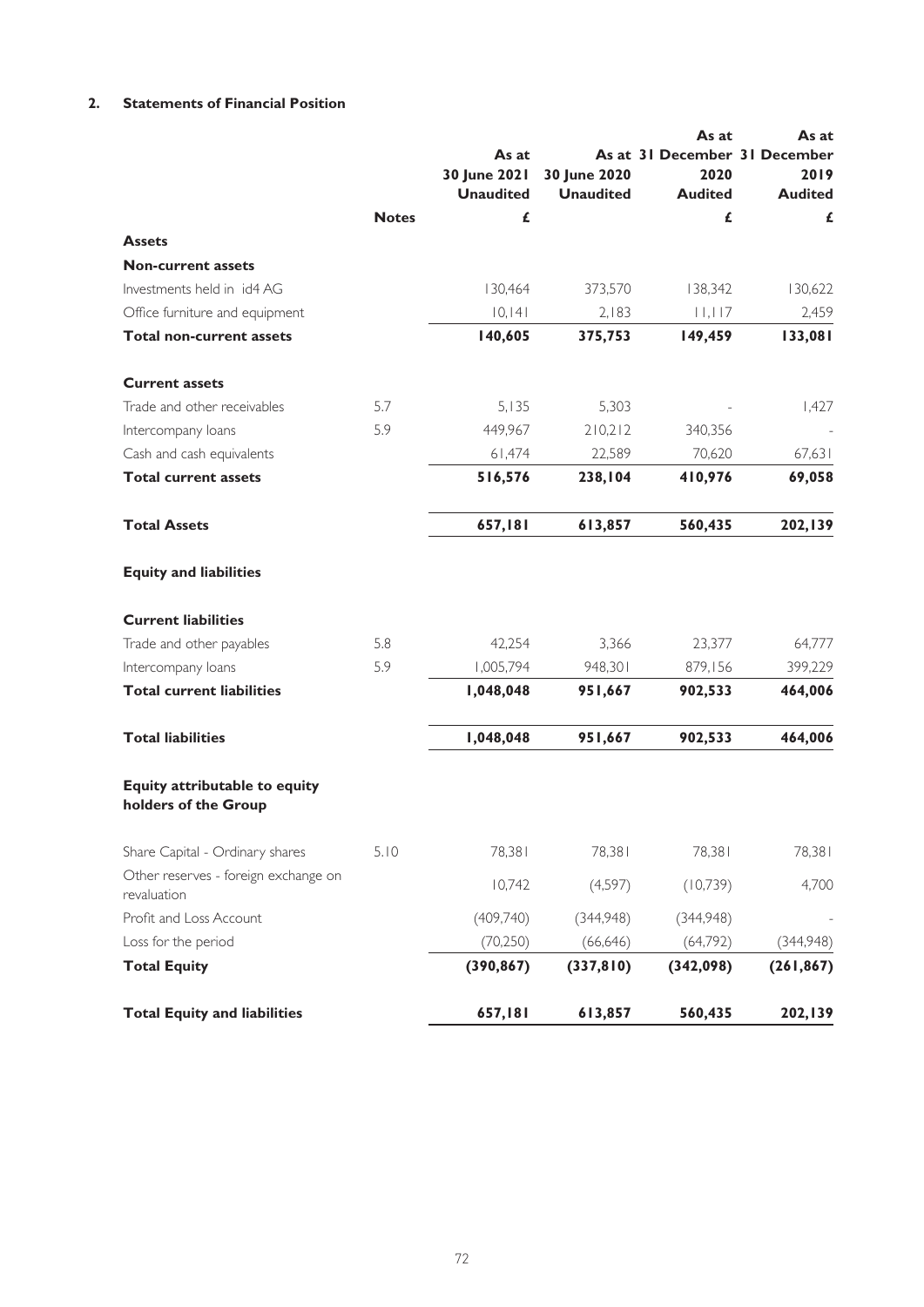# **3. Statement of Cash Flows**

|                                                             |              |                  |                                                   |                | Year ended Period ended |
|-------------------------------------------------------------|--------------|------------------|---------------------------------------------------|----------------|-------------------------|
|                                                             |              |                  | Period Ended Period Ended 31 December 31 December |                |                         |
|                                                             |              | 30 June 2021     | 30 June 2020                                      | 2020           | 2019                    |
|                                                             |              | <b>Unaudited</b> | <b>Unaudited</b>                                  | <b>Audited</b> | <b>Audited</b>          |
|                                                             | <b>Notes</b> | £                |                                                   | £              | £                       |
| <b>Cash flows from operating</b><br>activities              |              |                  |                                                   |                |                         |
| Operating loss                                              |              | (70, 115)        | (68, 814)                                         | (93, 737)      | (344,948)               |
| (Increase)/decrease in receivables                          |              | (5, 135)         | (3,876)                                           | 1,427          | (1, 427)                |
| Increase/(decrease) in payables                             |              | 18,877           | (61, 411)                                         | (41, 400)      | 64,777                  |
| Exchange gain or loss                                       |              | (135)            | 2,444                                             |                |                         |
| Cash flow from operating<br>activities                      |              | (56, 508)        | (131,657)                                         | (133,710)      | (281, 598)              |
| <b>Cash flows from investing</b><br>activities              |              |                  |                                                   |                |                         |
| Purchase of intangible assets                               |              |                  |                                                   | (9,239)        | (2,749)                 |
| Investment in subsidiaries                                  |              |                  |                                                   |                | (130,622)               |
| Net cash from/(used in) investing<br>activities             |              |                  |                                                   | (9, 239)       | (133,371)               |
| <b>Cash flows from financing</b><br>activities              |              |                  |                                                   |                |                         |
| Issue/(repayment) of Loan                                   |              | 47,711           | 95,912                                            | 115,978        | 399,229                 |
| Interest income on Loans                                    |              |                  |                                                   | 28,945         |                         |
| Issue of shares                                             | 5.10         |                  |                                                   |                | 78,381                  |
| Net cash from/(used in) financing<br>activities             |              | 47,711           | 95,912                                            | 144,923        | 477,610                 |
| Net increase in cash and cash<br>equivalents                |              | (8,797)          | (35,745)                                          | 1,974          | 62,641                  |
| Cash and cash equivalents at the<br>beginning of the period |              | 70,620           | 67,631                                            | 67,631         |                         |
| Effects of foreign exchange rate changes                    |              | (349)            | (9,297)                                           | 1,015          | 4,990                   |
| Cash and cash equivalents at end<br>of period               |              | 61,474           | 22,589                                            | 70,620         | 67,631                  |
| <b>Represented by: Bank balances</b><br>and cash            |              | 61,474           | 22,589                                            | 70,620         | 67,631                  |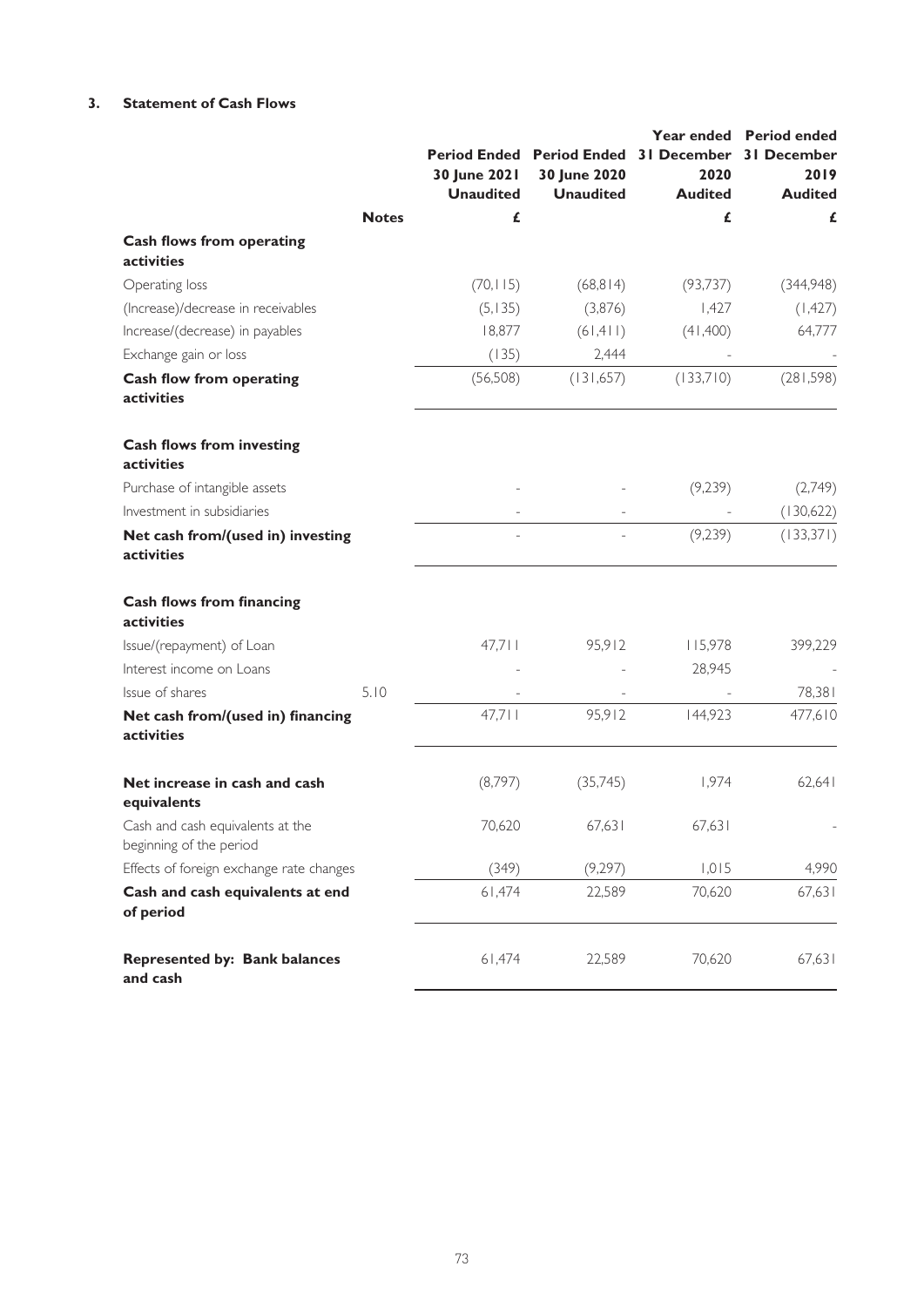# **4. Statements of Changes in Equity**

|                                           | <b>Other reserves</b>   |                       |                               |                        |
|-------------------------------------------|-------------------------|-----------------------|-------------------------------|------------------------|
|                                           | <b>Share</b><br>capital | - foreign<br>exchange | <b>Accumulated</b><br>deficit | <b>Total</b><br>equity |
|                                           | £                       | £                     | £                             | £                      |
| Shares issued                             | 78,381                  |                       |                               | 78,381                 |
| Total comprehensive income for the period |                         | 4,700                 | (344,948)                     | (340, 248)             |
| As at 31 December 2019 (audited)          | 78,381                  | 4,700                 | (344, 948)                    | (261, 867)             |
| Total comprehensive income for the period |                         | (15, 439)             | (64,792)                      | (80, 231)              |
| As at 31 December 2020 (audited)          | 78,381                  | (10, 739)             | (409, 740)                    | (342, 098)             |
| Total comprehensive income for the period |                         | 21,481                | (70, 250)                     | (48, 769)              |
| As at 30 June 2021 (unaudited)            | 78,381                  | 10,742                | (479,990)                     | (390, 867)             |

Accumulated deficit represents the cumulative loss of Apeiron Holdings AG attributable to equity shareholders.

### **5. Notes to the financial information**

### **5.1 General Information**

Prior to its merger with Former id4, Apeiron Holdings AG was a holding company with various interests held within Switzerland. Apeiron Holdigns AG was incorporated on 7 December 2018 and registered in the Canton of Zurich in Switzerland. The registered company number is CHE-137.753.985

Apeiron Holdings AG is an 84% owned subsidiary of Apeiron Holdings (BVI) Ltd. Apeiron Holdings (BVI) Ltd is a company registered in the British Virgin Island ("BVI").

For the purposes of this HFI, activities relating to Apeiron Holdings AG outside of the day to day running of the business have been stripped out. Apeiron Holdings AG had acted as the parent company of the Former id4 and held an investment in JANZZ and certain lease assets. The investment in JANZZ and the leased assets were transferred to Alfalfa Holdings AG on 1 September 2021 and the parent company loans were capitalised as equity, leaving only the balances and results related to the Former id4's business.

The companies functional and reporting currency is in Swiss Francs (CHF), for the purpose of this document, the financial statements were translated using the foreign rates: -

|                 | <b>Period Ended</b> | <b>Period Ended</b> |               | Year ended 31 Period ended 31 |
|-----------------|---------------------|---------------------|---------------|-------------------------------|
| GBP:CHF         | <b>30 June 2021</b> | <b>30 June 2020</b> | December 2020 | December 2019                 |
| Period End rate | 1277                | L237                | 1.205         | 1.276                         |
| Average Rate    | 74                  | 1.256               | 1204          | 1.258                         |

# **5.2 Accounting policies**

# **5.2.1 Basis of Accounting**

### Statement of compliance

This financial information has been prepared in accordance with International Financial Reporting Standards (IFRS), including IFRIC interpretations issued by the International Accounting Standards Board (IASB) as adopted by the European Union and with those parts of the Companies Act 2006 applicable to companies reporting under IFRS. The financial information has been prepared under the historical cost convention. The principal accounting policies adopted are set out below.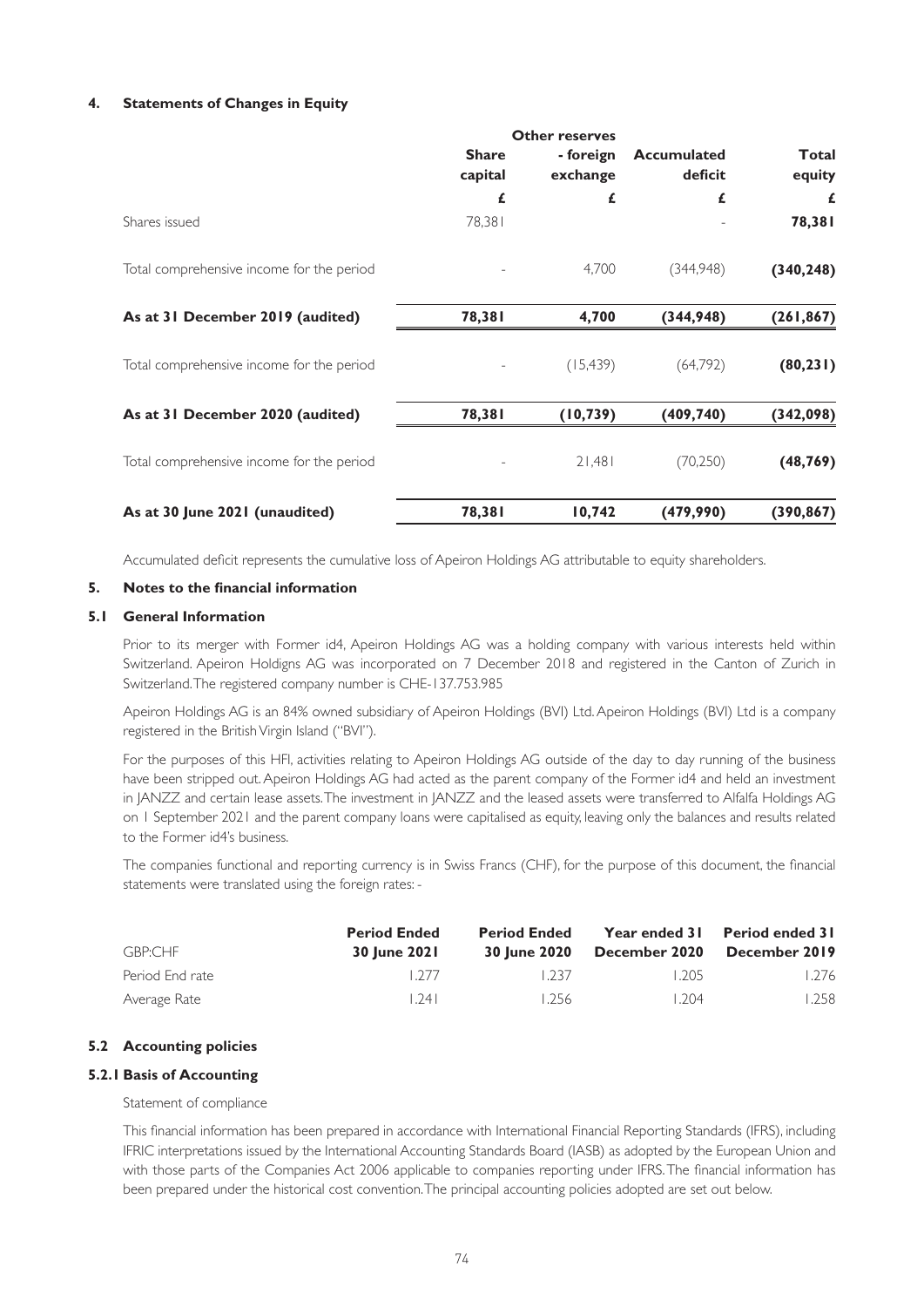These policies have been consistently applied.

The preparation of financial information in conformity with IFRS requires the use of certain critical accounting estimates. It also requires management to exercise its judgement in the process of applying the Apeiron Holdings AG's accounting policies. The areas involving a higher degree of judgment or complexity, or areas where assumptions and estimates are significant to the financial statements are disclosed in Note 5. The preparation of financial statements in conformity with IFRSs requires management to make judgments, estimates and assumptions that affect the application of accounting policies and reported amounts of assets, liabilities, income and expenses. Although these estimates are based on management's experience and knowledge of current events and actions, actual results may ultimately differ from these estimates.

The estimates and underlying assumptions are reviewed on an on-going basis. Revisions to accounting estimates are recognised in the period in which the estimates are revised if the revision affects only that period or in the period of the revision and future periods if the revision affects both current and future periods.

# **5.2.1.1 Going concern**

This financial information has been prepared on the assumption that Apeiron Holdings AG is a going concern. When assessing the foreseeable future, the Directors have looked at a period of at least twelve months from the date of approval of this report and the working capital requirements of Apeiron Holdings AG.

After making enquiries, the Directors firmly believe that with their, and the continuning support of the ultimate parent has adequate resources to continue in operational existence for the foreseeable future. Accordingly, they continue to adopt the going concern basis in preparing the financial information.

# **5.2.1.2 New and amended standards adopted by Apeiron Holdings AG**

Apeiron Holdings AG has applied any applicable new standards, amendments to standards and interpretations that are mandatory for the financial year beginning on or after 1 January 2020.

There are no IFRS or IFRIC interpretations that are effective for the first time in this financial year that would be expected to have a material impact on Apeiron Holdings AG.

# **5.2.1.3 Standards, interpretations, and amendments to published standards that are not yet effective**

Several new standards, amendments to standards and interpretations to existing standards have been published that are mandatory for Apeiron Holdings AG's accounting periods beginning after 1 January 2021, or later periods, where Apeiron Holdings AG intends to adopt these standards, if applicable, when they become effective. Apeiron Holdings AG has disclosed below those standards that are likely to be applicable to Apeiron Holdings AG and is currently assessing the impact of these standards.

| Classification of liabilities – Amendments to IAS 1 | Effective I January 2021 |
|-----------------------------------------------------|--------------------------|
| IFRS 17 Insurance Contracts                         | Effective I January 2022 |

Management has not yet fully assessed the impact of these standards but does not believe they will have a material impact on the financial statements.

# **5.2.2 Segmental Reporting**

Operating segments are reported in a manner consistent with the internal reporting provided to the chief operating decisionmaker. The chief operating decision-maker, who is responsible for allocating resources and assessing performance of the operating segments, has been identified as the directors. In the opinion of the directors, Apeiron Holdings AG has one class of business, being that of holding company. Apeiron Holdings AG's primary reporting format is determined by the geographical segment according to the location of its establishments. There is currently only one geographic reporting segment, which is Switzerland. All revenue and costs are derived from the single segment.

# **5.2.3 Revenue recognition**

Revenue is recognised in according with the requirements of IFRS 15 'Revenue from Contracts with Customers'. Apeiron Holdings recognises revenue to depict the transfer of services to customers in an amount that reflects the consideration to which the entity expects to be entitled in exchange for those services. This core principle is delivered in a five-step model framework:

- Identify the contract(s) with the customer;
- Identify the performance obligations in the contract;
- Determine the transaction price;
- Allocate the transaction price to the performance obligations in the contract; and
- Recognise revenue when (or as) the entity satisfies a performance obligation.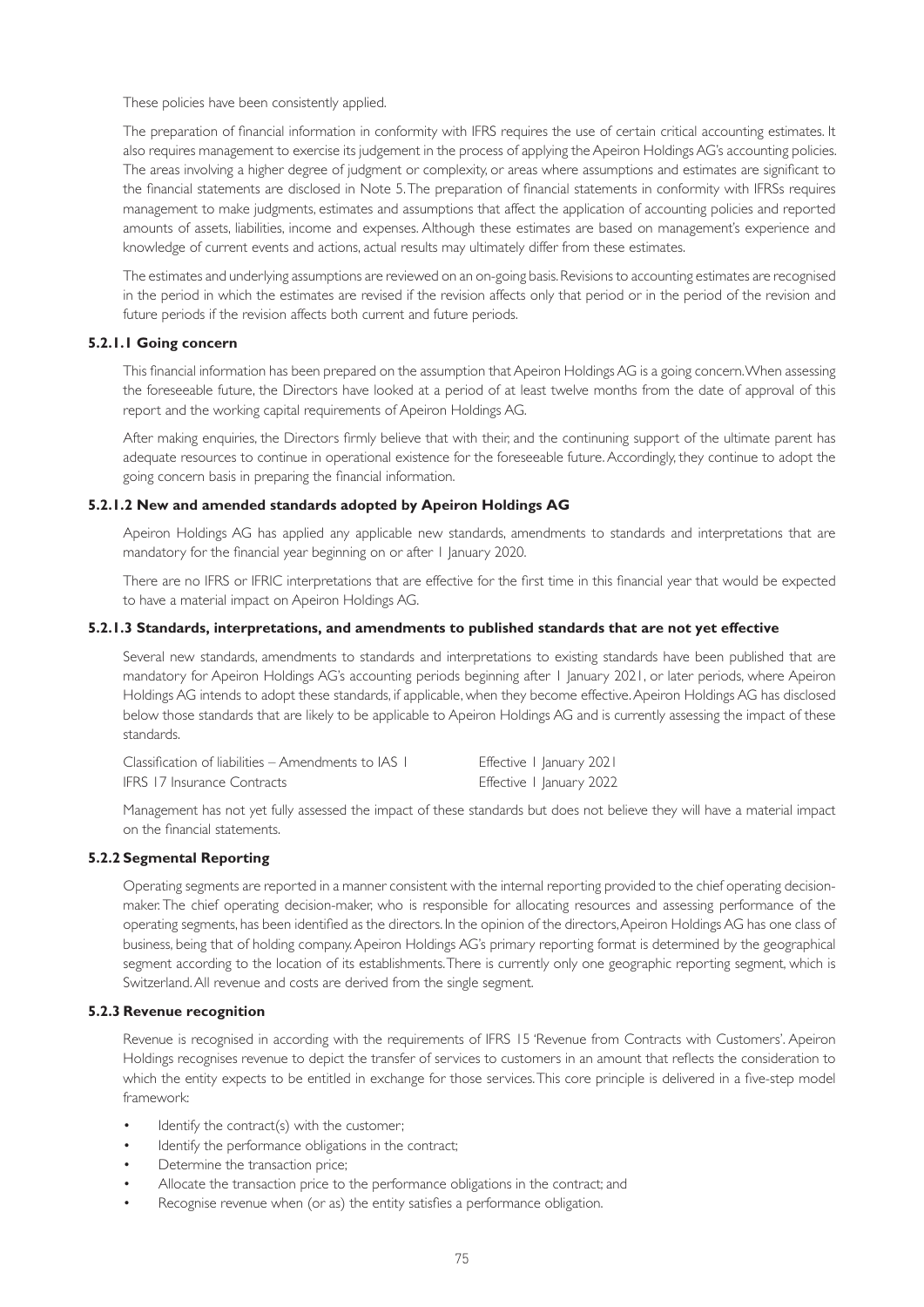Revenue relates to management fee charged to the Former id4, £112,229 (June 2020: £119,395, Dec 2020: £231,357, Dec 2019: Nil)

Interest income of £28,945 in 2020 relates to loan advanced in 2020 to Tappit Technologies (UK) Limited which was repaid in the same year.

# **5.2.4 Financial assets and liabilities**

### **5.2.4.1 Recognition and initial measurement**

Apeiron Holdings AG initially recognises loans and advances, trade and other receivables/payables, and borrowings plus or minus transactions costs when and only when Apeiron Holdings AG becomes party to the contractual provisions of the instruments.

### **5.2.4.2 Financial assets at amortised cost**

Apeiron Holdings AG's financial assets at amortised cost comprise trade and other receivables. These represent debt instruments with fixed or determinable payments that represent principal or interest and where the intention is to hold to collect these contractual cash flows.

They are initially recognised at fair value, included in current and non-current assets, depending on the nature of the transaction, and are subsequently measured at amortised cost using the effective interest method less any provision for impairment

#### **5.2.4.3 Financial liabilities at amortised cost**

Financial liabilities at amortised cost comprise trade and other payables. They are classified as current and non-current liabilities depending on the nature of the transaction and are subsequently measured at amortised cost using the effective interest method.

### **5.2.4.4 Financial assets**

Apeiron Holdings AG derecognises a financial asset when the contractual rights to the cash flows from the financial asset expire, or when it transfers the rights to receive the contractual cash flows in a transaction in which substantially all the risks and rewards of ownership of the financial asset are transferred or in which Apeiron Holdings AG neither transfers nor retains substantially all of the risks and rewards of ownership and it does not retain control of the financial asset.

On derecognition of a financial asset, the difference between the carrying amount of the asset (or the carrying amount allocated to the portion of the asset derecognised) and the sum of (i) the consideration received (including any new asset obtained less any new liability assumed) and (ii) any cumulative gain or loss that had been recognised in OCI is recognised in profit or loss.

### **5.2.4.5 Financial liabilities**

Apeiron Holdings AG derecognises a financial liability when its contractual obligations are discharged or cancelled or expire.

### **5.2.4.6 Research and development**

Management judgement is required to determine whether any of the Company's individual research and development projects reached the development stage during the year in accordance with IAS 38 and whether any amounts should be capitalized as intangible assets based on management's assessment of the technical, commercial, and financial viability of the individual projects.

### **5.2.5 Cash and cash equivalents**

In the statement of cash flows, cash and cash equivalents includes cash in hand and deposits held at call with banks.

### **5.2.6 Share capital**

Ordinary shares are classified as equity.

# **5.2.7 Taxation**

Income tax expense represents the sum of the tax currently payable and deferred tax.

There is no tax currently payable based on Apeiron Holdings AG making a loss for the year. Taxable profit differs from net profit as reported in the statement of comprehensive income because it excludes items of income and expense that are taxable or deductible in other years, and it further excludes items that are never taxable or deductible.

Current or deferred tax for the year is recognised in profit or loss, except when it relates to items that are recognised in other comprehensive income or directly in equity, in which case the current and deferred tax is also recognised in other comprehensive income or directly in equity respectively.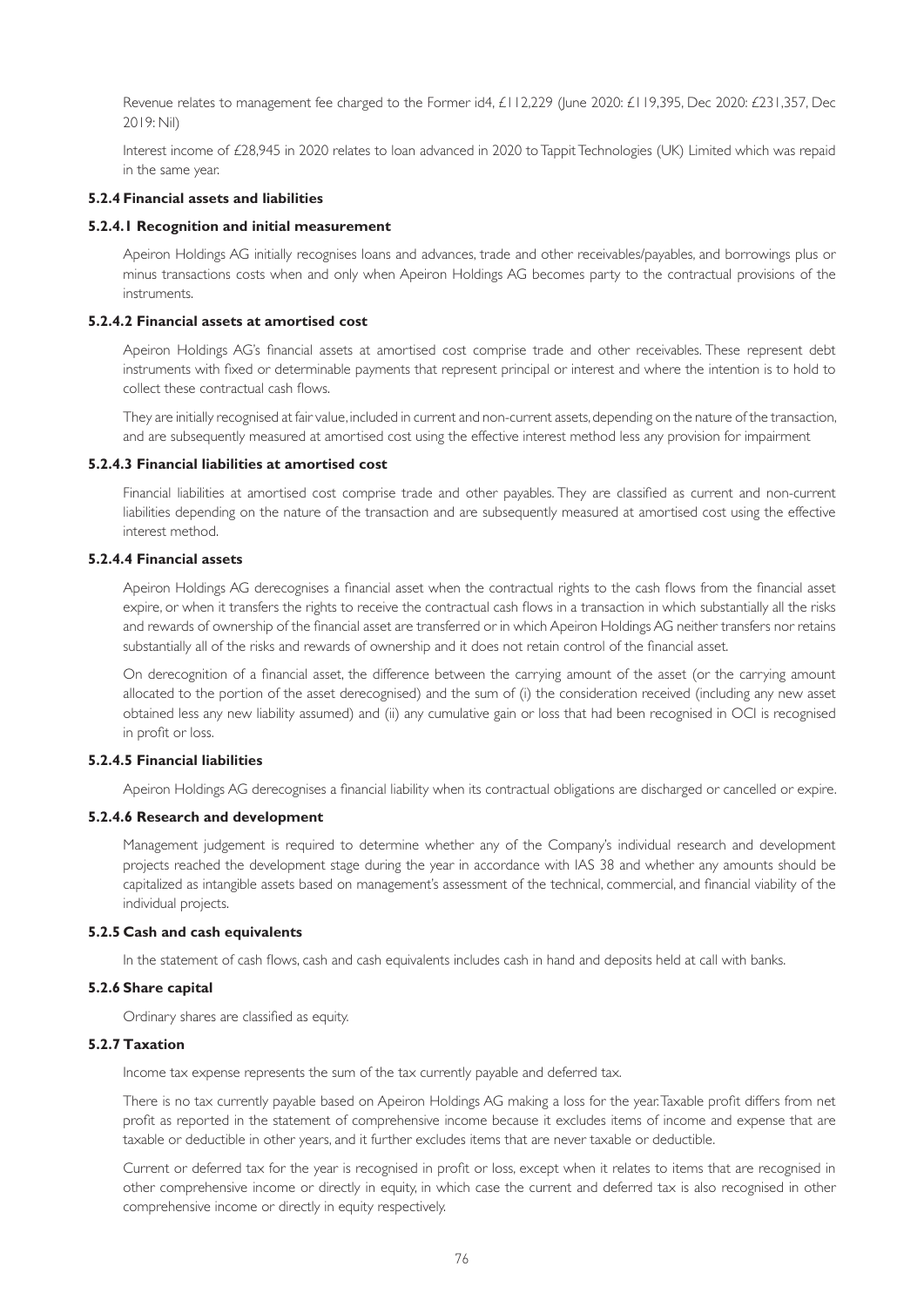### **5.2.8 Critical accounting estimates and judgements**

Apeiron Holdings AG makes certain judgements and estimates which affect the reported amount of assets and liabilities. Critical judgements and the assumptions used in calculating estimates are continually evaluated and are based on historical experience and other factors, including expectations of future events that are believed to be reasonable under the circumstances.

In the process of applying Apeiron Holdings AG's accounting policies, which are described above, the Directors do not believe that they have had to make any assumptions or judgements that would have a material effect on the amounts recognised in the financial information.

### **5.2.9 Financial Risk Management**

Apeiron Holdings AG's activities may expose it to some financial risks. Apeiron Holdings AG's overall risk management programme focuses on the unpredictability of financial markets and seeks to minimise potential adverse effects on Apeiron Holdings AG's financial performance.

# **5.2.10 Liquidity risk**

Liquidity risk is the risk that Apeiron Holdings AG will encounter difficulty in meeting obligations associated with financial liabilities. The responsibility for liquidity risks management rest with the Board of Directors, which has established appropriate liquidity risk management framework for the management of Apeiron Holdings AG's short term and long-term funding risks management requirements.

During the period under review, Apeiron Holdings AG has utilised the loan facilities held by the parent, Apeiron Holdings (BVI) Ltd and ultimate parent, Thalassa Holdings Ltd. The parent companies have both committed their continuing support. Apeiron Holdings AG manages liquidity risks by continuously monitoring forecast and actual cash flows, and by matching the maturity profiles of financial assets and liabilities.

### **5.2.10.1 Capital risk**

Apeiron Holdings AG takes great care to protect its capital investments. Significant due diligence is undertaken prior to making any investment. The investment is closely monitored.

Financial Risk Management Financial instruments by category

|                                | 30 June          | 30 June          | 31 December                  | 31 December    |
|--------------------------------|------------------|------------------|------------------------------|----------------|
|                                | <b>2021</b>      | 2020             | 2020                         | 2019           |
| <b>Financial assets</b>        | <b>Unaudited</b> | <b>Unaudited</b> | <b>Audited</b>               | <b>Audited</b> |
|                                |                  |                  |                              | £              |
| Trade and other receivables    | 5.135            | 5,303            | $\qquad \qquad \blacksquare$ | 1.427          |
| Cash and cash equivalents      | 61.474           | 22.589           | 70.620                       | 67,631         |
| Total current financial assets | 66.609           | 27.892           | 70,620                       | 69.058         |

| <b>Financial liabilities</b>        | 30 June 2021<br><b>Unaudited</b> | 30 June 2020<br><b>Unaudited</b> | <b>31 December</b><br>2020<br><b>Audited</b> | <b>31 December</b><br>2019<br><b>Audited</b> |
|-------------------------------------|----------------------------------|----------------------------------|----------------------------------------------|----------------------------------------------|
|                                     |                                  |                                  |                                              |                                              |
| Trade and other payables            | 42.254                           | 3.366                            | 23.377                                       | 64.777                                       |
| Intercompany loans                  | 555.827                          | 738.089                          | 538,800                                      | 399,229                                      |
| Total current financial liabilities | 598.081                          | 741.455                          | 562.177                                      | 464,006                                      |

### **5.2.10.2 Fair value hierarchy**

All the financial assets and financial liabilities recognised in the financial statements which are short-term in nature are shown at the carrying value which also approximates the fair values of those financial instruments. Therefore, no separate disclosure for fair value hierarchy is required.

Apeiron Holdings AG's activities expose it to a variety of financial risks, mainly credit risk and liquidity risk.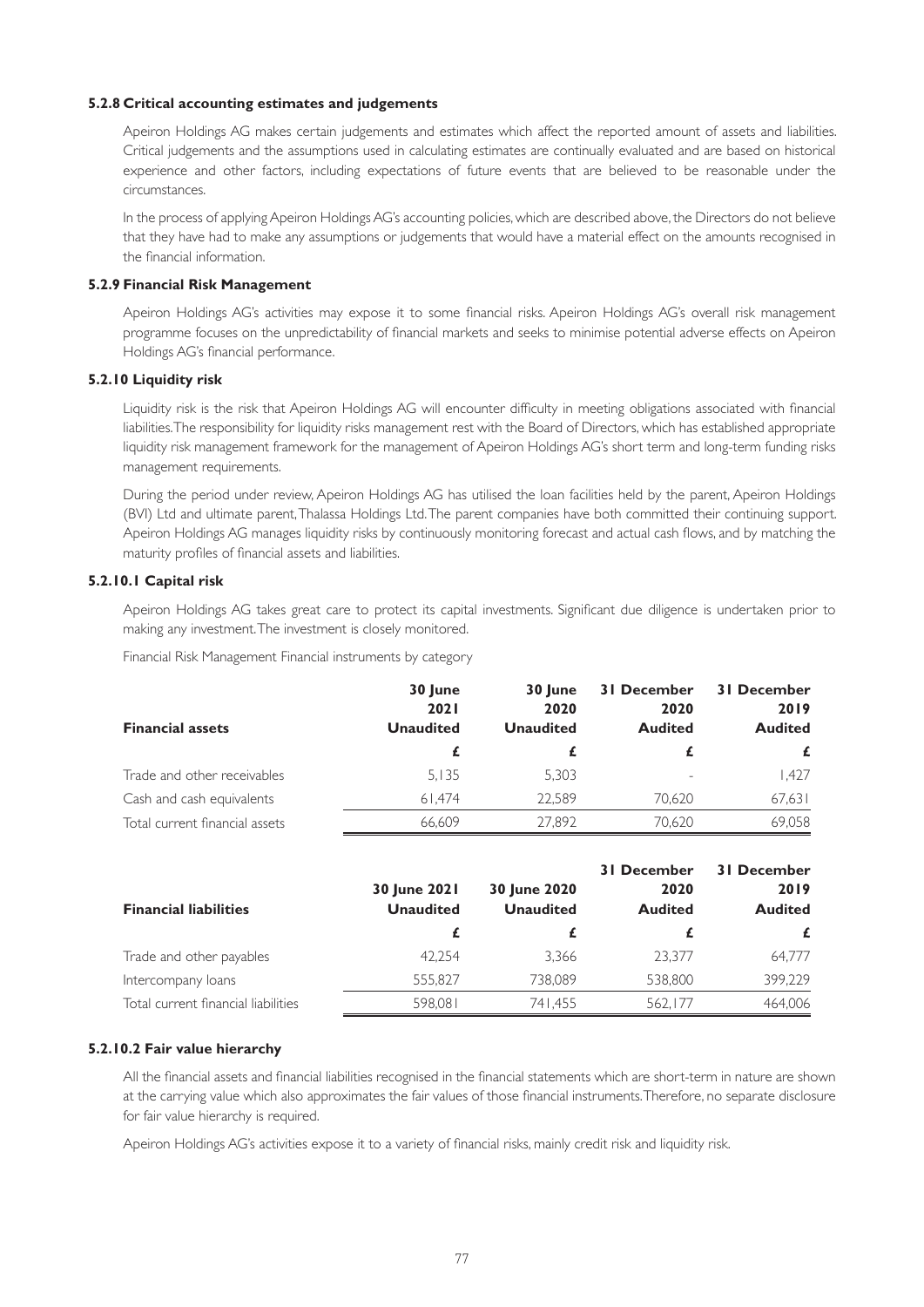# **5.2.10.3 Market risk**

- Market risk is defined as the risk that the fair value of future cash flows of a financial instrument will fluctuate because of changes in market prices. Apeiron Holdings AG's market risks arise from open positions in (a) interest bearing assets and liabilities, and (b) foreign currencies; to the extent that these are exposed to general and specific market movements (see details below).
- Interest rate risk Apeiron Holdings AG's interest-bearing assets comprise of only cash and cash equivalents. As Apeiron Holdings AG's interest-bearing assets do not generate significant amounts of interest; changes in market interest rates do not have any significant direct effect on its income.
- Credit risk Credit risk refers to the risk that a counterparty will default on its contractual obligations resulting in financial loss to Apeiron Holdings AG. Credit risk arises from cash balances (including bank deposits, cash and cash equivalents) and credit exposures to trade receivables. Apeiron Holdings AG's maximum exposure to credit risk is represented by the carrying value of cash and cash equivalents and other receivables.
- Liquidity risk: Trade and other payables are monitored as part of normal management routine. Borrowings and other liabilities mature according to the schedule defined under Capital risk.

# **5.3 Personnel**

The average number of employees (including directors) during the period was 1 (2019:1).

The compensation of key management personnel, Remy Schimmel for the period was as follows:

|                              | <b>June 2021</b><br><b>Unaudited</b> | <b>Period Ended 30 Period Ended 30</b><br><b>June 2020</b><br><b>Unaudited</b> | <b>Audited</b> | <b>Year ended 31 Period ended 31</b><br>December 2020 December 2019<br><b>Audited</b> |
|------------------------------|--------------------------------------|--------------------------------------------------------------------------------|----------------|---------------------------------------------------------------------------------------|
|                              |                                      |                                                                                |                | £                                                                                     |
| Salaries                     | 139.666                              | 18.837                                                                         | 261,133        | 130,061                                                                               |
| Social security costs        | 9.942                                | 9.198                                                                          | 19.034         | 47,555                                                                                |
| <b>Pension Contributions</b> | 14.209                               | 11.490                                                                         | 24.094         | 31,879                                                                                |
| Total                        | 163,817                              | 139.525                                                                        | 304,261        | 209,495                                                                               |

# **5.4 Taxation**

|                                                                                                               | <b>Period Ended 30 Period Ended 30</b><br><b>June 2021</b><br><b>Unaudited</b> | <b>June 2020</b><br><b>Unaudited</b> | December 2020<br><b>Audited</b> | Year ended 31 Period ended 31<br>December 2019<br><b>Audited</b> |
|---------------------------------------------------------------------------------------------------------------|--------------------------------------------------------------------------------|--------------------------------------|---------------------------------|------------------------------------------------------------------|
|                                                                                                               | £                                                                              |                                      | £                               | £                                                                |
| Factors affecting the tax charge for<br>the period                                                            |                                                                                |                                      |                                 |                                                                  |
| Loss on ordinary activities before<br>taxation                                                                | (70, 250)                                                                      | (66, 646)                            | (64,792)                        | (344,948)                                                        |
| Loss on ordinary activities before<br>taxation multiplied by standard rate<br>of Swiss corporation tax of 14% | (9,835)                                                                        | (9,330)                              | (9,071)                         | (48,293)                                                         |
| Tax asset not claimed                                                                                         | 9,835                                                                          | 9.330                                | 9,071                           | 48,293                                                           |
| Tax losses carried forward                                                                                    | (479,990)                                                                      | (411,060)                            | (409,740)                       | (344,948)                                                        |

No liability to Swiss corporation tax arose on ordinary activities for the current period.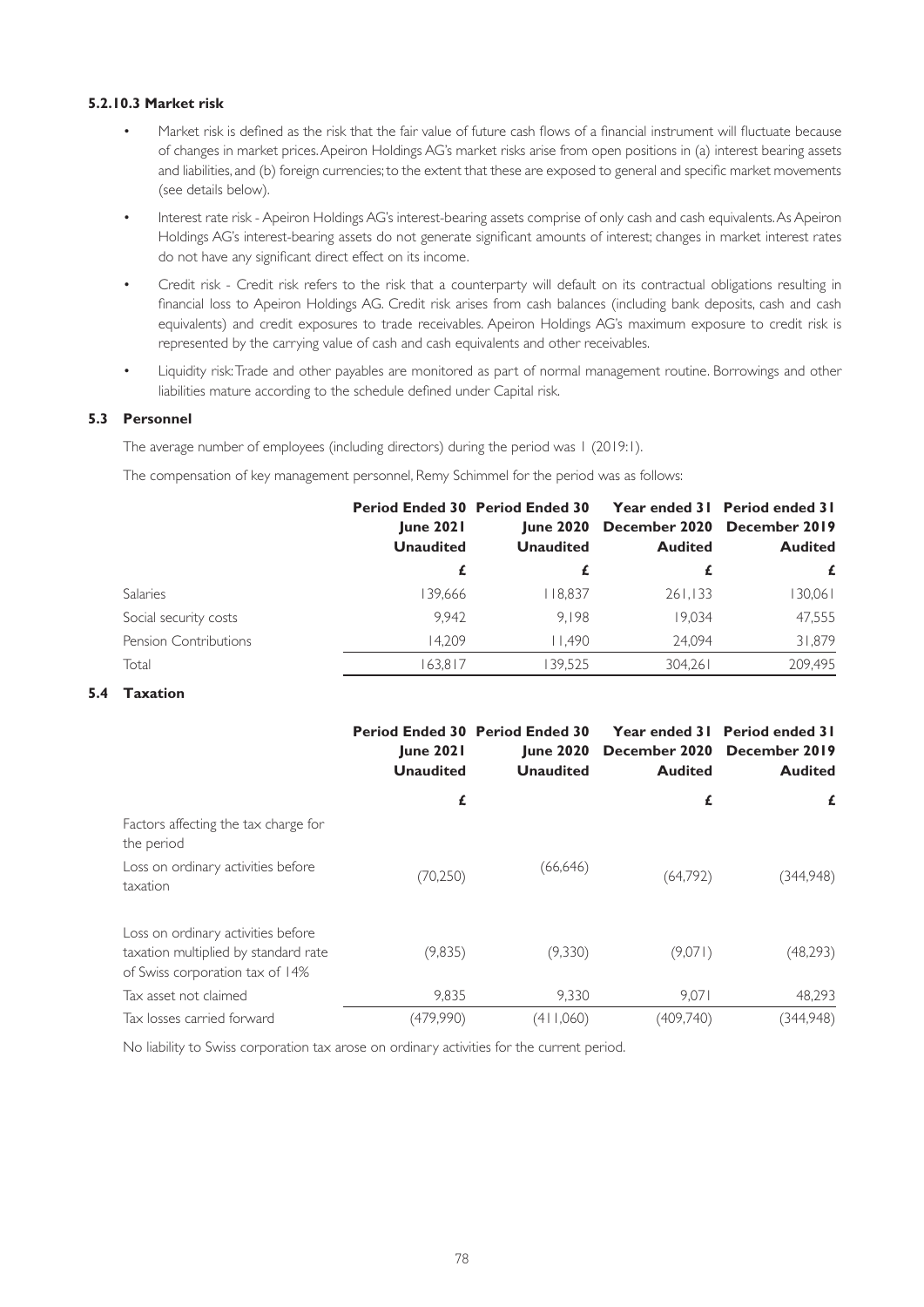# **5.5 Earnings per share**

Basic loss per share is calculated by dividing the loss attributable to equity shareholders by the weighted average **Period Ended 30 Period Ended 30**  number of ordinary shares in issue during the period: **June 2021 Unaudited June 2020 December 2020 December 2019 Unaudited Year ended 31 Period ended 31 Audited Audited £ £ £ £** Loss after tax attributable to equity holders of Apeiron Holdings AG - £ (70,250) (66,646) (64,792) (344,948) Weighted average number of ordinary shares 100,000 100,000 100,000 100,000 Basic and diluted loss per share  $\epsilon$  (0.70) (0.67) (0.65) (3.45)

Basic earnings per share is calculated by dividing the loss attributable to equity holders of Apeiron Holdings AG by the weighted average number of ordinary shares in issue during the period. There were no potential dilutive shares in issue during the period.

### **5.6 Capital risk management**

The Directors' objectives when managing capital are to safeguard Apeiron Holdings AG's ability to support the holdings and continue as a going concern to provide returns for shareholders and benefits for other stakeholders and to maintain an optimal capital structure to reduce the cost of capital. At the date of this financial information, Apeiron Holdings AG had been financed by the introduction of debt from the parent company. In the future, the capital structure of Apeiron Holdings AG is expected to consist of borrowings and equity attributable to equity holders of Apeiron Holdings AG.

### **5.7 Trade and other receivables**

|             | <b>30 June 2021</b><br><b>Unaudited</b> | 30 June 2020<br><b>Unaudited</b> | <b>31 December</b><br>2020<br><b>Audited</b> | <b>31 December</b><br>2019<br><b>Audited</b> |
|-------------|-----------------------------------------|----------------------------------|----------------------------------------------|----------------------------------------------|
|             |                                         |                                  |                                              |                                              |
| Prepayments | 5.135                                   | 5.303                            | $\overline{\phantom{a}}$                     | .427                                         |
|             | 5,135                                   | 5.303                            | $\overline{\phantom{0}}$                     | .427                                         |

# **5.8 Trade and other payables**

|                | 30 June 2021<br><b>Unaudited</b> | 30 June 2020<br><b>Unaudited</b> | <b>31 December</b><br>2020<br><b>Audited</b> | <b>31 December</b><br>2019<br><b>Audited</b> |
|----------------|----------------------------------|----------------------------------|----------------------------------------------|----------------------------------------------|
|                |                                  |                                  |                                              | £                                            |
| Other payables | 35,795                           | (2,868)                          | 17,981                                       | $\overline{\phantom{a}}$                     |
| Accruals       | 6.459                            | 6,234                            | 5,396                                        | 64.777                                       |
|                | 42.254                           | 3,366                            | 23.377                                       | 64.777                                       |

### **5.9 Loans and borrowings**

As at 30 June 2021, Apeiron Holdings AG owed **£964,052 (CHF1,231,446)** (June 2020: £905,191 CHF 1,119,585, Dec 2020: £834,893 CHF1,005,731, Dec 2019: £357,436 CHF456,021) to Thalassa Holdings Ltd, the loan is interest free and payable on demand. The loan was capitalised following a capital contribution from the parent Apeiron Holdings (BVI) Ltd on 30 September 2021.

As at 30 June 2021, Apeiron Holdings AG owed **£41,742 (CHF53,320)** (June 2020: £43,110 CHF53,320, Dec 2020: £44,263 CHF53,320, Dec 2019: £41,793 CHF53,320) to Apeiron Holdings (BVI) Ltd, the loan is interest free and payable on demand. The loan was capitalised following a capital contribution from the parent Apeiron Holdings (BVI) Ltd on 30 September 2021.

Below intercompany balances were included within the current assets - intercompany loans as at 30 June 2021: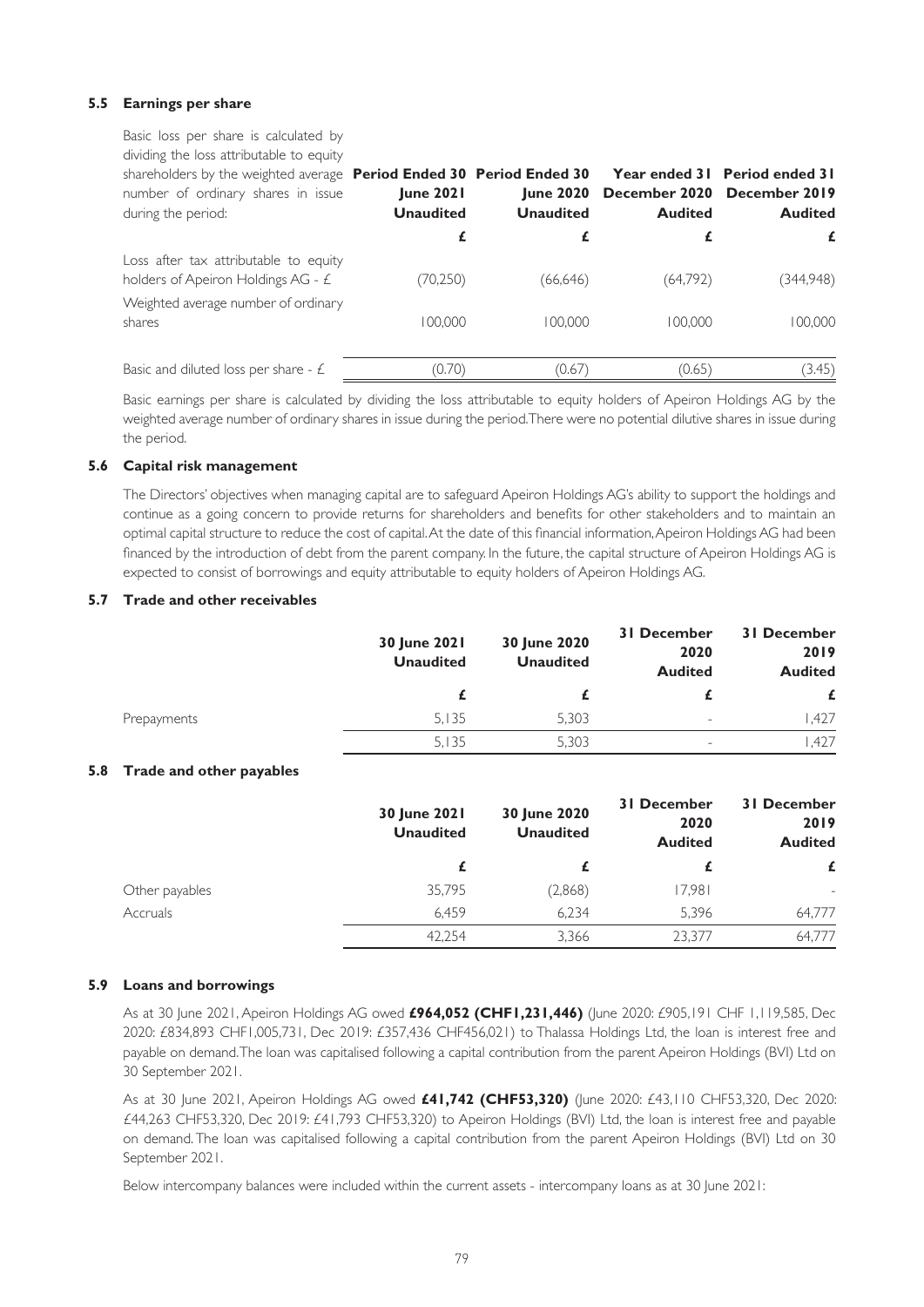- Loan receivable from the Former id4 for the amount of **£352,288 (CHF450,000)** (June 2020: £121,279 CHF150,000, Dec 2020: £249,041 CHF300,000, Dec 2019: nil). Under the merger agreement between Apeiron Holdings AG and the Former id4 AG, which was approved on 14 September 2021, this figure was extinguished.
- Loan receivable from Alfalfa Holdings AG in respect of the assets transferred to Alfalfa Holdings AG on 1 September 2021. As at 30 June 2021, the amount was **£97,679 (CHF124,771)** (June 2020@ 88,936 CHF110,000, Dec 2020: £91,315 CHF110,000, Dec 2019: nil)

### **5.10 Share capital**

|               | 30 June 2021<br><b>Unaudited</b> | 30 June 2020<br><b>Unaudited</b> | <b>31 December</b><br>2020<br><b>Audited</b> | <b>31 December</b><br>2019<br><b>Audited</b> |
|---------------|----------------------------------|----------------------------------|----------------------------------------------|----------------------------------------------|
|               |                                  |                                  |                                              |                                              |
| Share Capital | 78.381                           | 78.381                           | 78.381                                       | 78,381                                       |
|               | 78.381                           | 78.381                           | 78.381                                       | 78,381                                       |

### **Issued capital comprises:**

| Authorised, issued and fully paid | 30 June 2021<br><b>Unaudited</b> | 30 June 2020<br><b>Unaudited</b> | <b>31 December</b><br>2020<br><b>Audited</b> | <b>31 December</b><br>2019<br><b>Audited</b> |
|-----------------------------------|----------------------------------|----------------------------------|----------------------------------------------|----------------------------------------------|
| Shares issued                     | 100.000                          | 100.000                          | 100.000                                      | 00,000                                       |
| Fully paid ordinary I CHF share   | 100,000                          | 100.000                          | 100.000                                      | 00,000                                       |
| Foreign Exchange Rate             | 1.276                            | 1.276                            | 1.276                                        | 1.276                                        |
| Total Share Capital in GBP        | 78,381                           | 78,381                           | 78,381                                       | 78,381                                       |

### **5.11 Contingent liabilities**

Apeiron Holdings AG has no contingent liabilities in respect of legal claims arising from the ordinary course of business.

### **5.12 Capital commitments**

There was no capital expenditure contracted for at the end of the reporting periods but not yet incurred.

### **5.13 Ultimate controlling party**

The ultimate controlling party was deemed to be Thalassa Holdings Ltd, a Company incorporated in the BVI, and whose shares are trading on London Stock Exchange plc's main market for listed securities.

# **5.14 Events after the reporting period**

Under the Capital Contribution agreement of 30 September 2021, the loans from the parent companies were capitalised by way of capital contribution by the parent companies.

Under the merger agreement, which completed on 14 September 2021, Apeiron Holdings AG and the Former id4 were merged with the Former id4 ceasing to exist and Apeiron Holdings AG being renamed id4 AG.

Under the Asset Purchase Agreement of 30 September 2021, the holdings which were not related to the business of the Former id4, were sold to another company owned by the ultimate parent, Thalassa Holdings Ltd.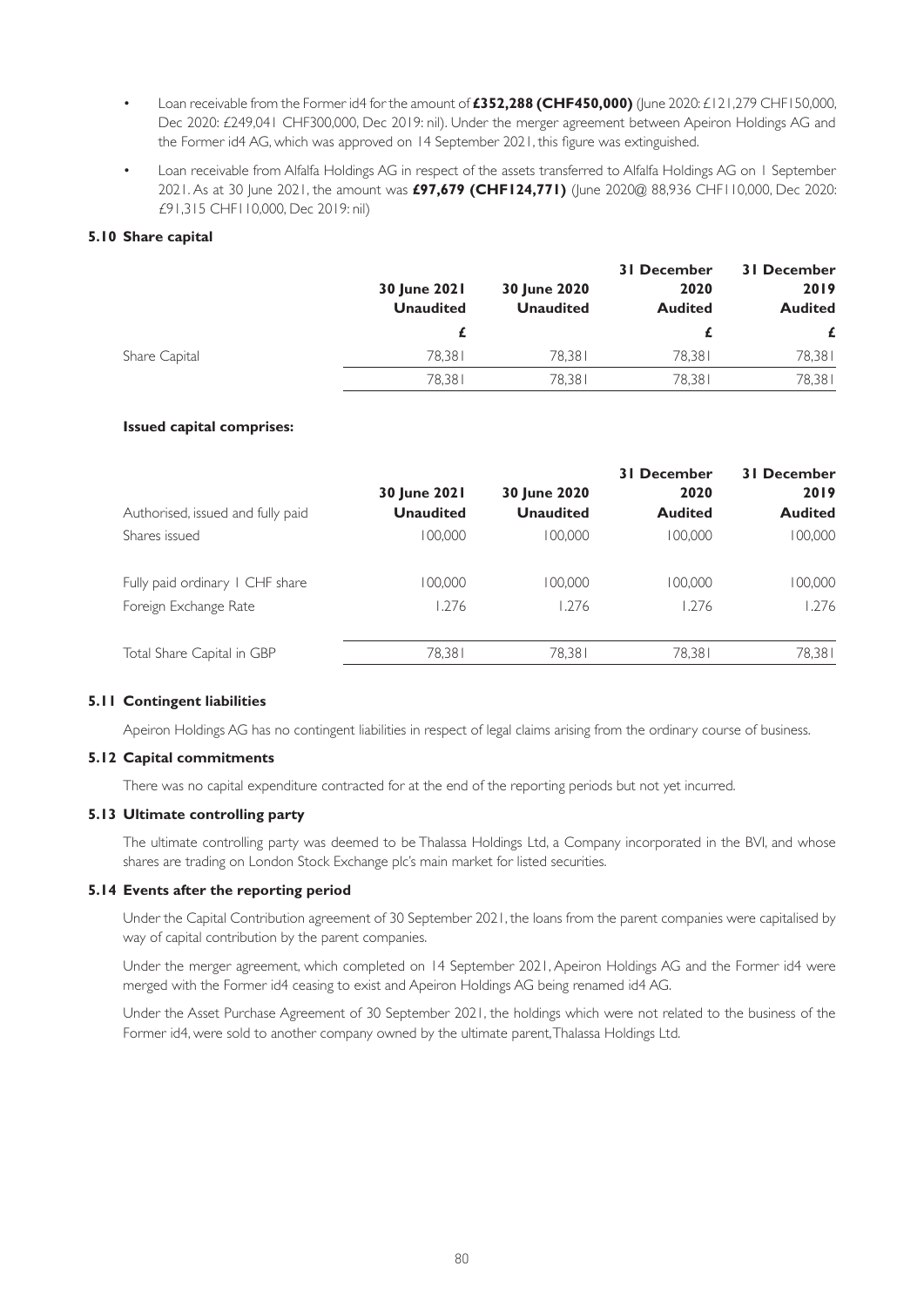# PART X

# **SECTION G - CAPITALISATION AND INDEBTEDNESS OF THE COMPANY**

# **Capitalisation**

The following table shows the Company's capitalisation as at 30 June 2021:

| As at        |
|--------------|
| 30 June 2021 |
| £            |
|              |
| 1,044,855    |
| 74,330       |
| (4,173)      |
| 1,115,012    |
|              |

Shareholder equity excludes accumulated losses. The other reserves represent foreign currency translation reserves.

The information above has been extracted without material adjustment from the unaudited interim financial statement of the Company for the 6 months period to 30 June 2021. There has been no material change in the Company's capitalisation from 30 June 2021 to the date of this Document.

### **Indebtedness**

The table below sets out the gross indebtedness of the Company as at 31 August 2021:

|                                                                  | £          |
|------------------------------------------------------------------|------------|
| Current debt (including current portion of non-current debt)     |            |
| Secured                                                          |            |
| Unguaranteed/unsecured                                           |            |
| <b>Total current debt</b>                                        |            |
| Non-current debt (excluding current portion of non-current debt) |            |
| Secured                                                          |            |
| Unguaranteed/unsecured                                           | (244, 136) |
| <b>Total non-current debt</b>                                    | (244, 136) |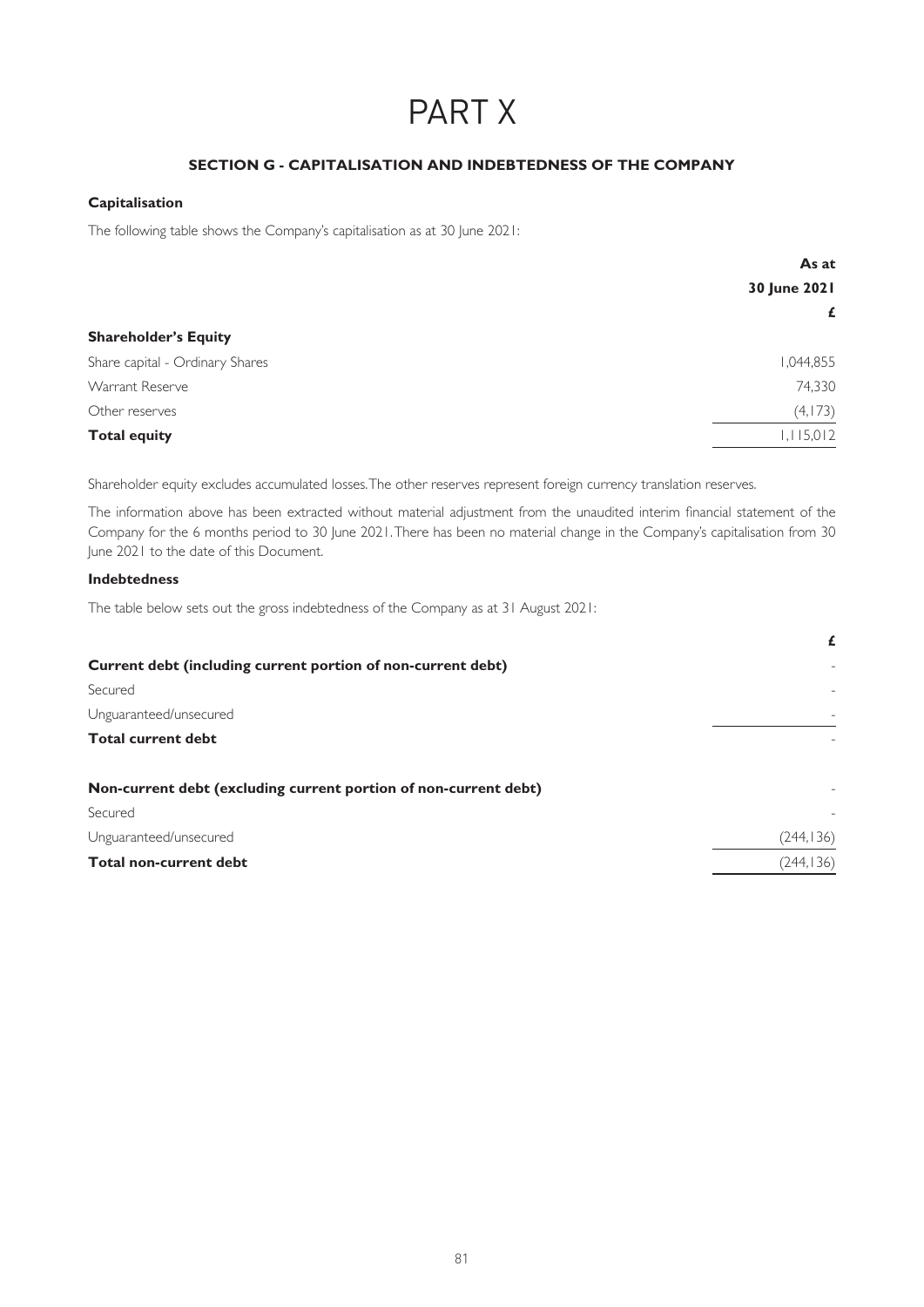The following table sets out the cash and net indebtedness as at 31 August 2021:

|                                                                                                                 | As at          |
|-----------------------------------------------------------------------------------------------------------------|----------------|
|                                                                                                                 | 31 August 2021 |
|                                                                                                                 | £              |
| Cash                                                                                                            | 1,043,732      |
| Cash equivalent                                                                                                 |                |
| Other current financial assets                                                                                  |                |
| <b>Liquidity</b>                                                                                                | 1,043,732      |
| Current financial debt (including debt instruments but excluding current portion of non-current financial debt) |                |
| Current portion of non-current financial debt                                                                   |                |
| <b>Current financial indebtedneess</b>                                                                          |                |
| Net current financial assets                                                                                    | 1,043,732      |
| Non-current financial debt (excluding debt instruments and current portion)                                     |                |
| Debt instruments                                                                                                | (244, 136)     |
| Non-current trade and other payables                                                                            |                |
| Current portion of non-current financial debt                                                                   |                |
| Non-current financial indebtedness                                                                              | (244, 136)     |
| <b>Total financial indebtedness</b>                                                                             | 799,596        |

The figures for the cash and indebtedness of the Company, included in the above table, have been extracted without material adjustment from the unaudited management accounts of the Company as at 31 August 2021.

There have been no material significant change to the Company's indebtedness since 31 August 2021.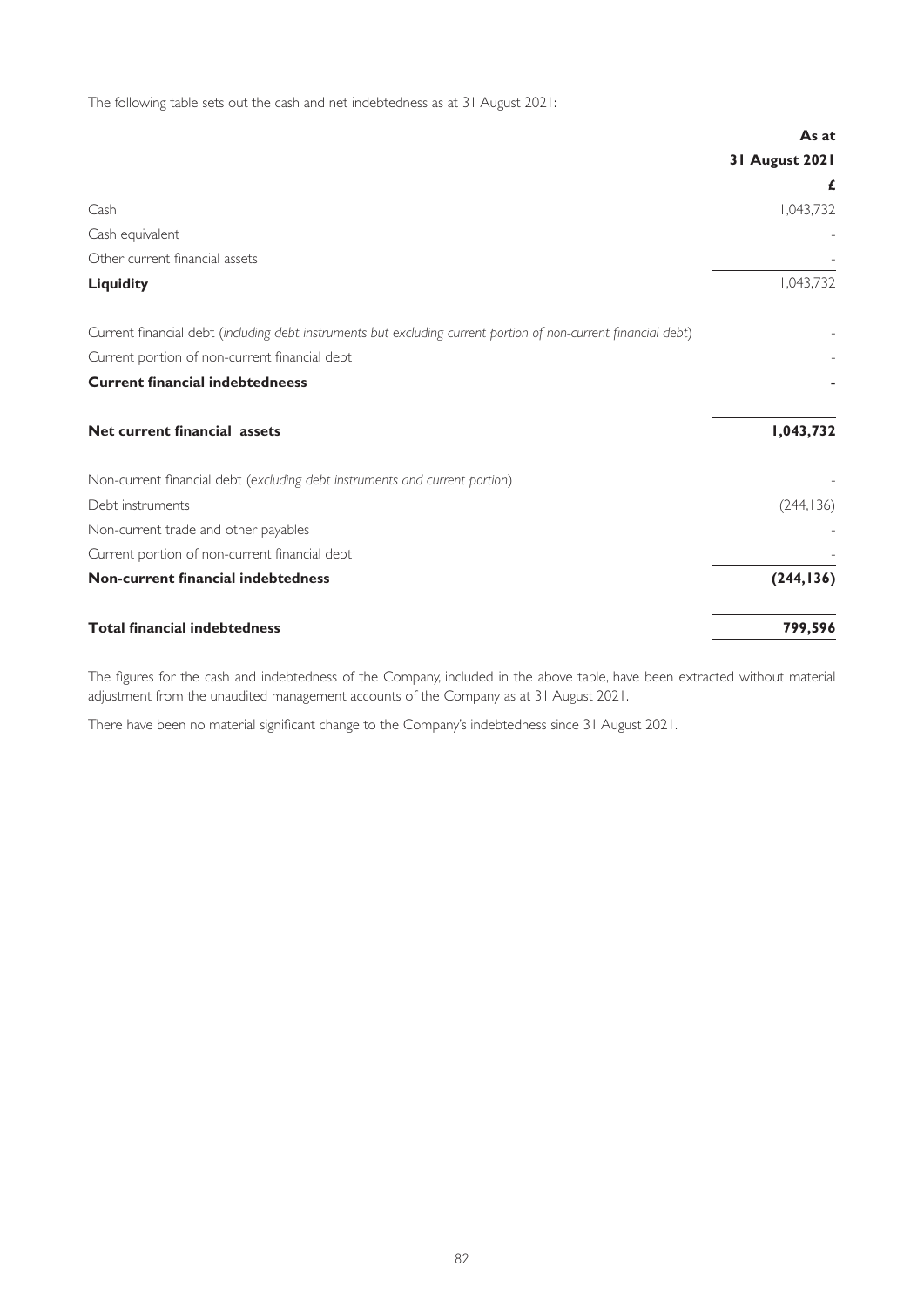# PART X

# **SECTION H - CAPITALISATION AND INDEBTEDNESS OF THE FORMER id4**

# **Capitalisation**

The following table shows the Former id4's capitalisation as at 30 June 2021:

|                             | As at        |
|-----------------------------|--------------|
|                             | 30 June 2021 |
|                             | £            |
| <b>Shareholder's Equity</b> |              |
| Share capital               | 78,381       |
| Other reserves              | 29,120       |
| <b>Total equity</b>         | 107,501      |

Shareholder equity excludes accumulated losses. The other reserves represent foreign currency translation reserves.

The information above has been extracted without material adjustment from the unaudited interim financial statements of the Former id4 for the 6 months period ended 30 June 2021. There has been no material change in the Former id4's capitalisation from 30 June 2021 to the date of this Document, save for the capitalisation of the loans from Thalassa Holdings Ltd of £1,710,370 (CHF2,211,595) plus accrued interest was capital contributed under equity on 30 September 2021.

### **Indebtedness**

The table below sets out the gross indebtedness of id4 as at 31 August 2021:

|                                                                  | As at          |
|------------------------------------------------------------------|----------------|
|                                                                  | 31 August 2021 |
|                                                                  | £              |
| Current debt (including current portion of non-current debt)     |                |
| Secured                                                          |                |
| Unguaranteed/unsecured                                           | (1, 111, 514)  |
| <b>Total current debt</b>                                        | (1, 111, 514)  |
| Non-current debt (excluding current portion of non-current debt) |                |
| Secured                                                          |                |
| Unguaranteed/unsecured                                           |                |
| <b>Total non-current debt</b>                                    |                |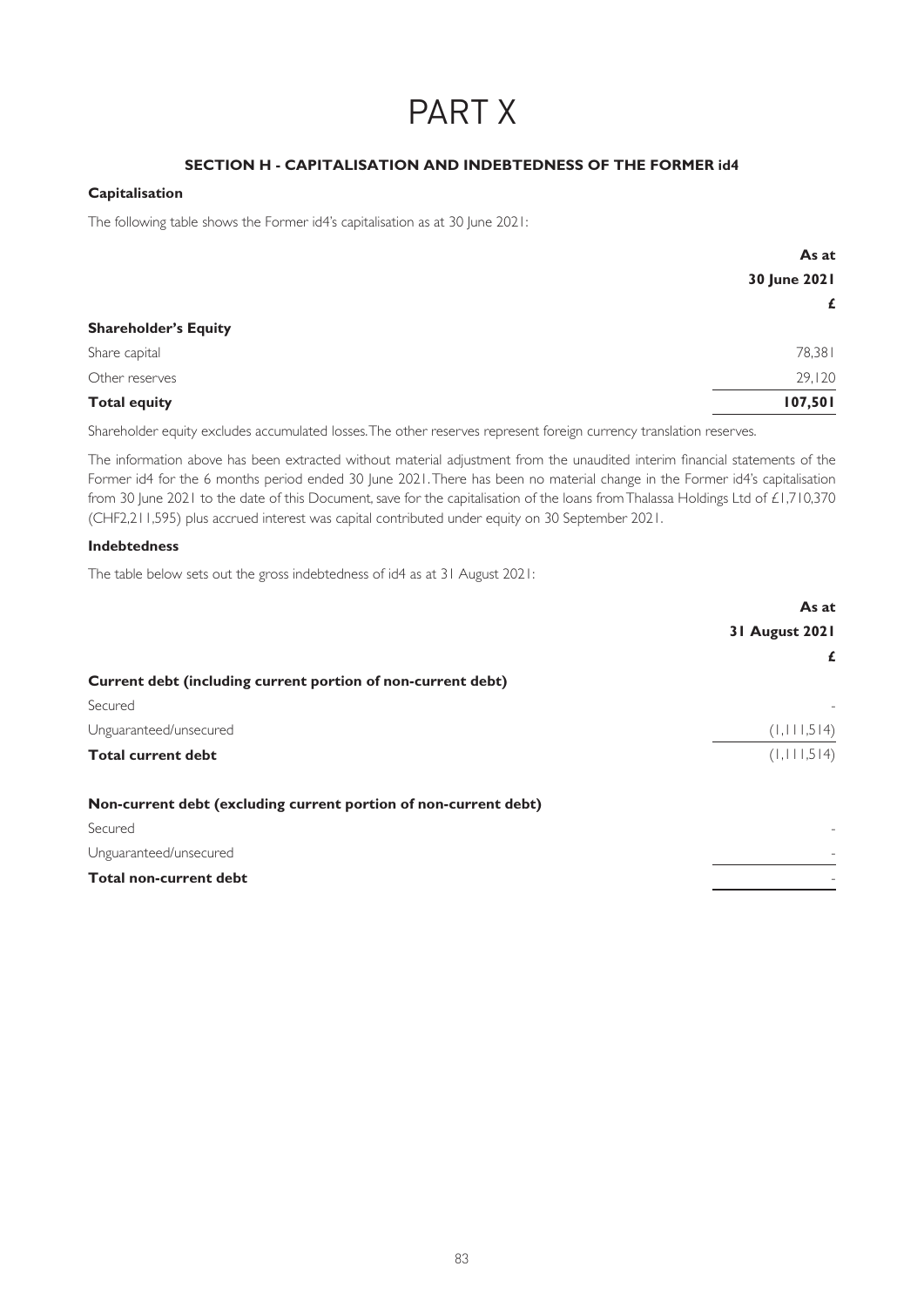The following table sets out the cash and net indebtedness as at 31 August 2021:

|                                                                                                                 | As at          |
|-----------------------------------------------------------------------------------------------------------------|----------------|
|                                                                                                                 | 31 August 2021 |
|                                                                                                                 | £              |
| Cash                                                                                                            | 37,361         |
| Cash equivalent                                                                                                 |                |
| Other current financial assets                                                                                  |                |
| <b>Liquidity</b>                                                                                                | 37,361         |
| Current financial debt (including debt instruments but excluding current portion of non-current financial debt) | (1, 111, 514)  |
| Current portion of non-current financial debt                                                                   |                |
| <b>Current financial indebtedneess</b>                                                                          | (1, 111, 514)  |
| Net current financial assets                                                                                    | (1,074,153)    |
| Non-current financial debt (excluding debt instruments and current portion)                                     |                |
| Debt instruments                                                                                                |                |
| Non-current trade and other payables                                                                            |                |
| Current portion of non-current financial debt                                                                   |                |
| Non-current financial indebtedness                                                                              |                |
| <b>Total financial indebtedness</b>                                                                             | (1,074,153)    |

The figures for the cash and indebtedness of the Former id4, included in the above table, have been extracted without material adjustment from the unaudited management accounts of the Former id4 as at 31 August 2021.

There have been no material significant change to the Former id4's indebtedness since 31 August 2021, save for the following:

- a) On 14 September 2021, being the date of the merger of Apeiron Holdings AG and the Former id4, the amount due to Apeiron Holdings AG of £352,288 (CHF450,000) was extinguished.
- b) On 30 September 2021, £1,710,370 (CHF 2,211,595) plus accrued interest of the loan from Thalassa to Apeiron Holdings AG and the Former id4 was capitalised as capital contributed under equity.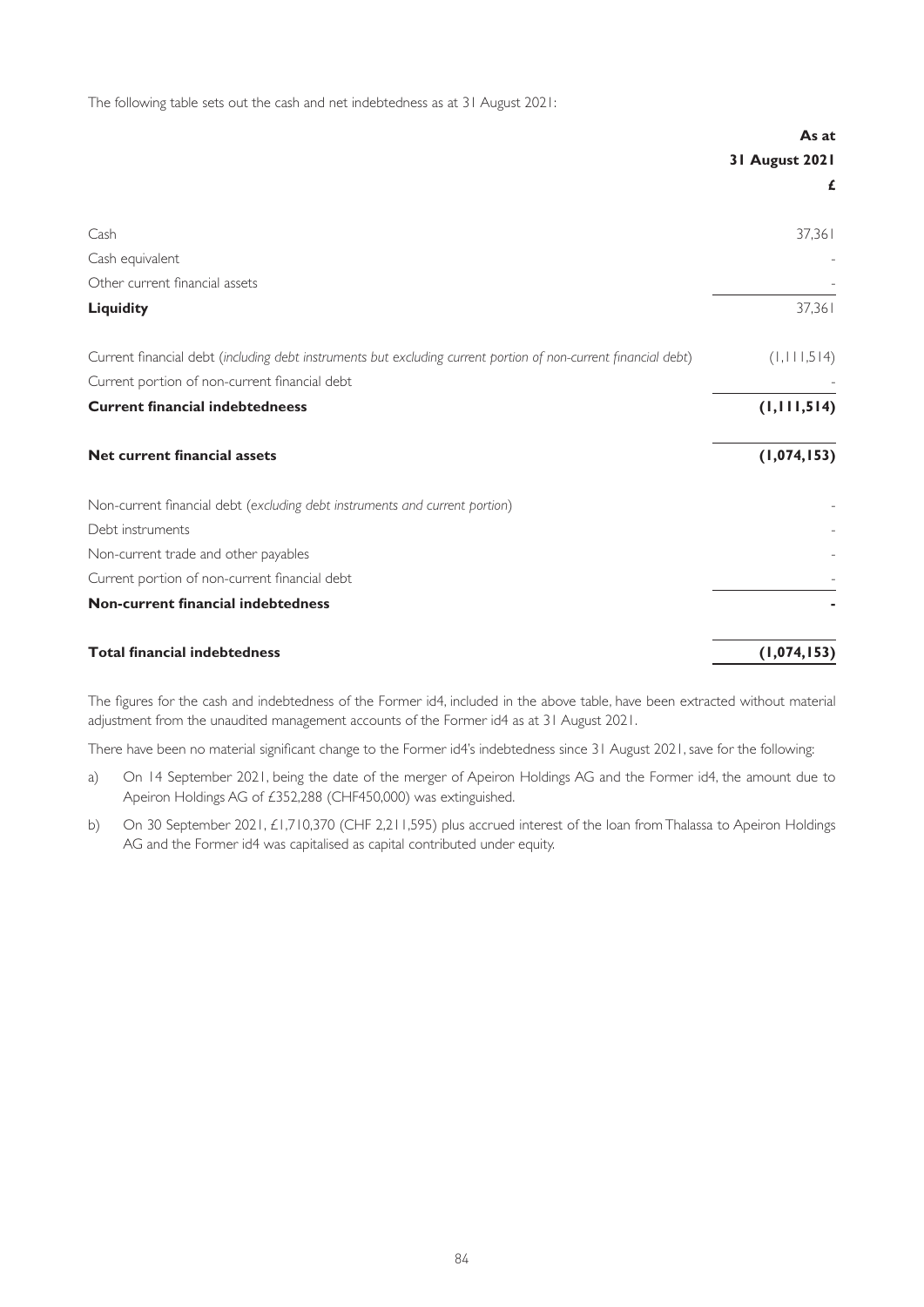# PART X

# **SECTION I - CAPITALISATION AND INDEBTEDNESS OF APEIRON HOLDINGS AG**

# **Capitalisation**

The following table shows the Apeiron Holdings AG's capitalisation as at 30 June 2021:

|                             | As at        |
|-----------------------------|--------------|
|                             | 30 June 2021 |
|                             | £            |
| <b>Shareholder's Equity</b> |              |
| Share capital               | 78,381       |
| Other reserves              | 10,742       |
| <b>Total equity</b>         | 89,123       |

Shareholder equity excludes accumulated losses. The other reserves represent foreign currency translation reserves.

The information above has been extracted without material adjustment from the unaudited interim financial statements of Apeiron Holdings AG for the 6 months period ended 30 June 2021. There has been no material change in Apeiron Holdings AG's capitalisation from 30 June 2021 to the date of this Document, save for the capitalisation of the loans from Thalassa Holdings Ltd of £964,052 (CHF1,231,446) plus accrued interest which was capital contributed under equity on 30 September 2021.

# **Indebtedness**

Apeiron Holdings AG has no guaranteed, secured, unguaranteed or unsecured debt and no indirect or contingent indebtedness following the below:

- The merger on 14 September 2021 with the Former id4 which extinguished the loan from Apeiron Holdings AG to the Former id4 of £352,288 (CHF450,000)
- Capitalisation of the loan from Thalassa Holdings Ltd of £964,052 (CHF1,231,446) and loan from Apeiron Holdings (BVI) Ltd of £41,742 (CHF53,320) plus accrued interest by capital contribution on 30 September 2021 and capital contribution by Thalassa Holdings Ltd on 30 September 2021,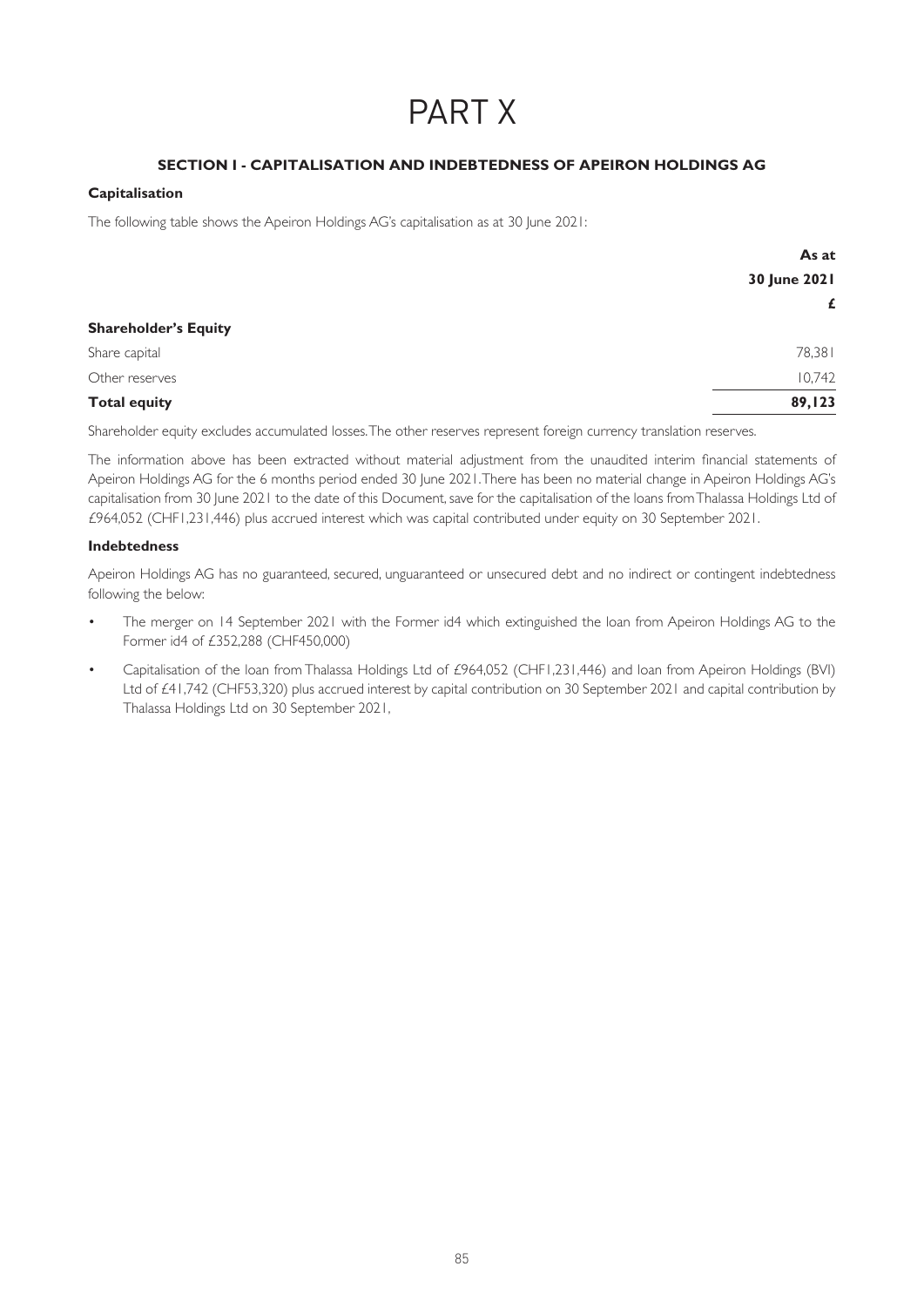# PART XI - UNAUDITED PRO FORMA FINANCIAL INFORMATION ON THE ENLARGED GROUP

13 December 2021

The Directors Anemoi International Ltd Folio Chambers, P.O. Box 800, Road Town, Tortola, BVI



Dear Sirs

# **Accountant's report on the unaudited pro forma financial information**

# **Introduction**

We report on the unaudited pro forma statement of net assets and income statement set out in Part XI which has been prepared for inclusion in the prospectus issued by Anemoi International Ltd and dated 17 December 2021 (the "Prospectus") relating to the proposed acquisition of id4 AG (formerly Apeiron Holdings AG) formed by the merger of the Former id4 and its parent Apeiron Holdings AG (together "the Group") and subsequent placing of 54,375,000 Ordinary Shares of \$0.001 each at 4 pence per Ordinary Share (the "Placing") which has been prepared on the basis set out in the notes, for illustrative purposes only, to provide information about how the Placing might have affected the financial information on the Group as at 30 June 2021, presented on the basis of the accounting policies that will be adopted by the Group in preparing its published financial statements. This report is prepared in accordance with item 18.4.1 of Annex 1 of the Prospectus Regulation and is given for the purpose of complying with that requirement and for no other purpose.

# **Responsibilities**

It is the responsibility of the Directors of the Group to prepare the pro forma financial information in accordance with Annex I to the Prospectus Regulation.

It is our responsibility to form an opinion, as required by item 3 of Annex 20 to the Prospectus Regulation, as to the proper compilation of the pro forma statement of net assets and to report that opinion to you.

Save for any responsibility arising under Prospectus Rule 5.3.2R (2)(f) to any person as and to the extent there provided, to the fullest extent permitted by law we do not assume any responsibility and will not accept any liability to any other person for any loss suffered by any such other person as a result of, arising out of, or in connection with this report or our statement, required by and given solely for the purposes of complying with item 18.4.1 of Annex I to the Prospectus Regulation, consenting to its inclusion in the Prospectus.

In providing this opinion we are not updating or refreshing any reports or opinions previously made by us on any financial information used in the compilation of the pro forma statement of net assets, nor do we accept responsibility for such reports or opinions beyond that owed to those to whom those reports or opinions were addressed by us at the dates of their issue.

# **Basis of opinion**

We conducted our work in accordance with Standards for Investment Reporting issued by the Financial Reporting Council in the United Kingdom. The work that we performed for the purpose of making this report, which involved no independent examination of any of the underlying financial information, consisted primarily of comparing the unadjusted financial information with the source documents, considering the evidence supporting the adjustments and discussing the pro forma statement of net assets with the Directors of the Group.

**Finsaate London EC1V 9EE** 

020 7309 2222 5-7 Cranwood Street london@jeffreyshenry.com www.jeffreyshenry.com





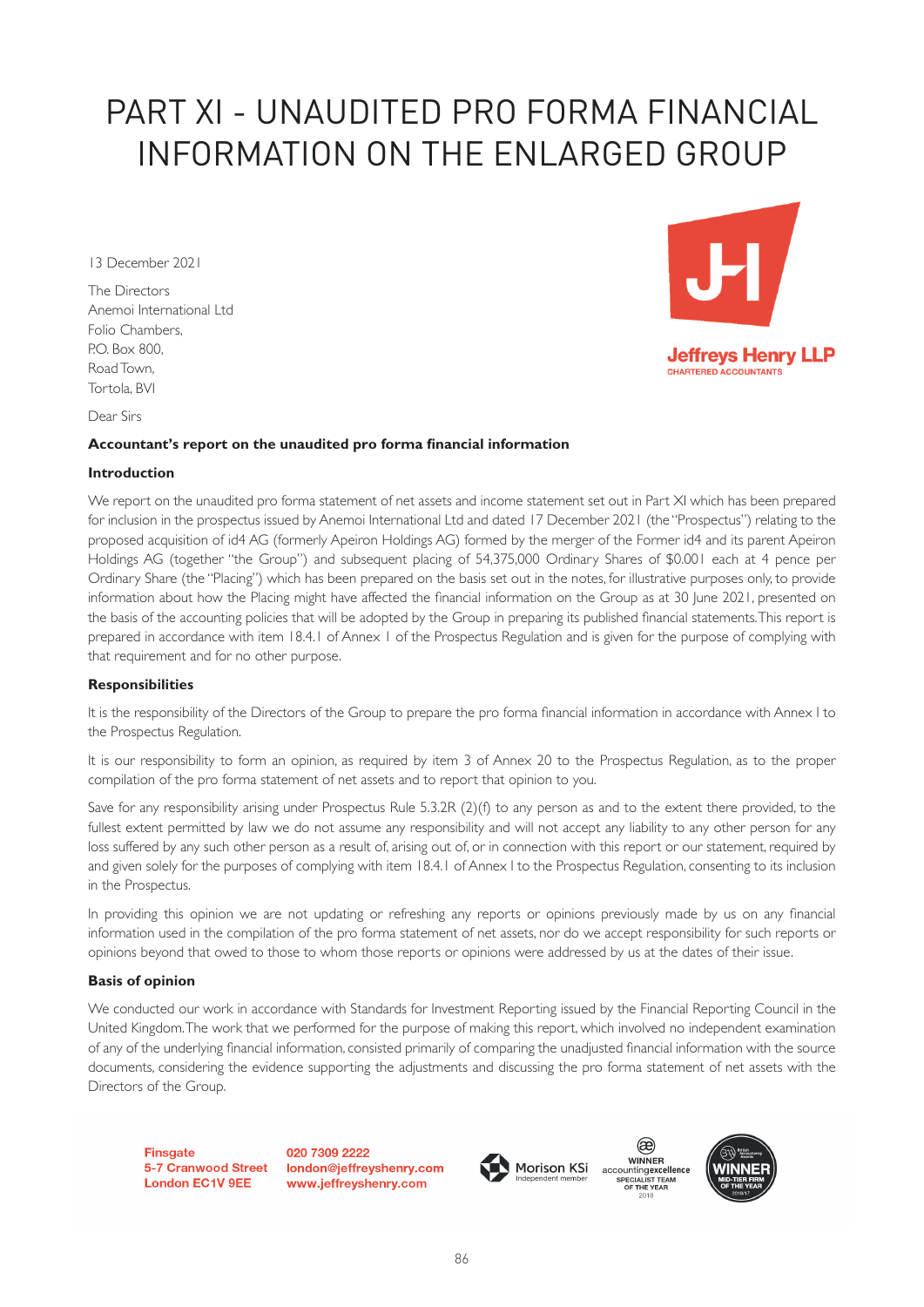We planned and performed our work so as to obtain the information and explanations we considered necessary in order to provide us with reasonable assurance that the pro forma statement of net assets has been properly compiled on the basis stated and that such basis is consistent with the accounting policies of the Group.

# **Opinion**

In our opinion:

(a) the pro forma financial information has been properly compiled on the basis stated; and

(b) such basis is consistent with the accounting policies of the Group.

# **Declaration**

For the purposes of Prospectus Regulations Rule 5.3.2R (2)(f) we are responsible for this report as part of the Prospectus and declare that we have taken all reasonable care to ensure that the information contained in this report is, to the best of our knowledge, in accordance with the facts and contains no omission likely to affect its import. This declaration is included in the Prospectus in compliance with item 18.4.1 of Annex I to the Prospectus Regulation.

Yours faithfully

Jeffreys Henry LP

**JEFFREYS HENRY LLP**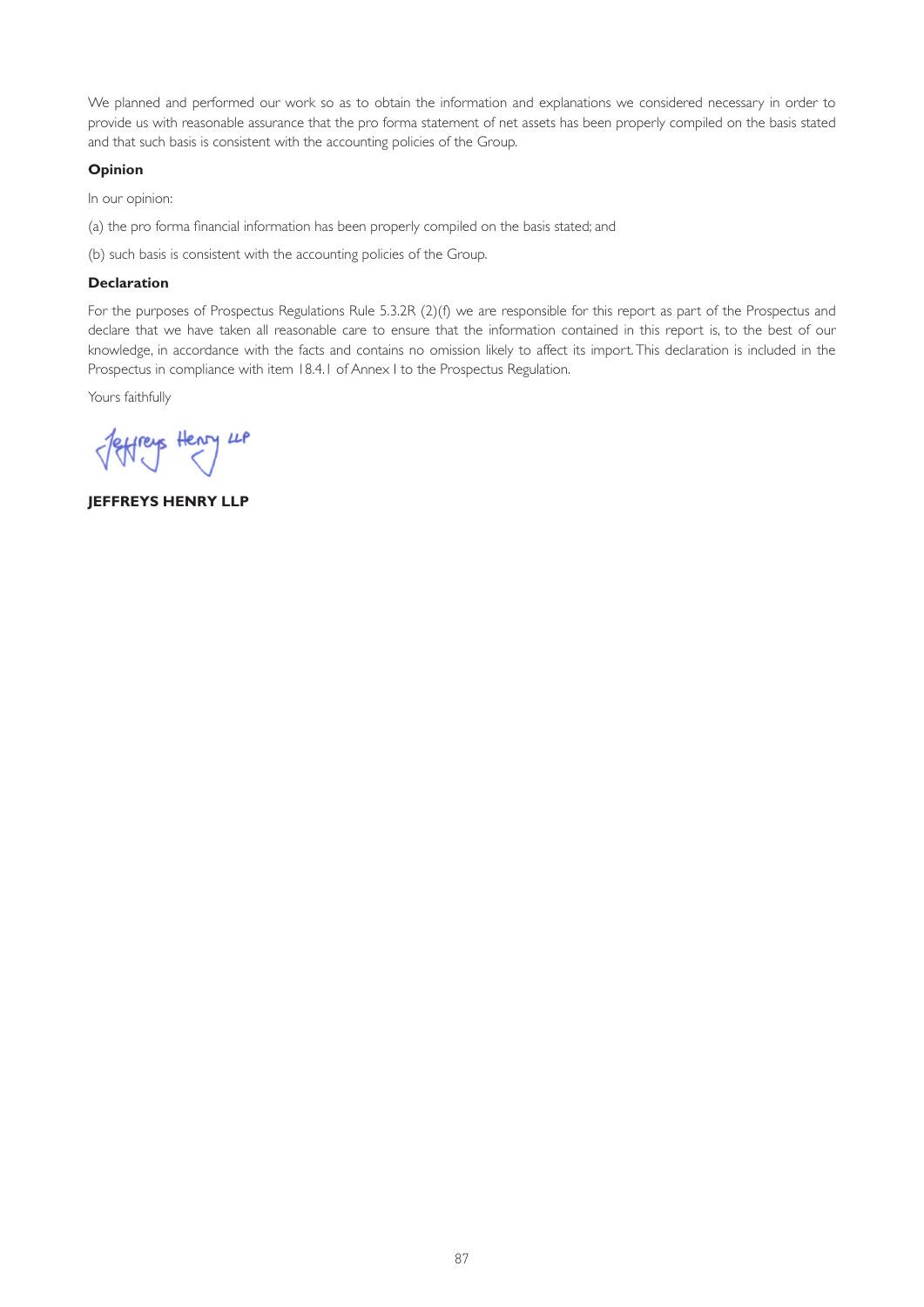# UNAUDITED PRO FORMA FINANCIAL INFORMATION UNA ENDINATION ANG PARA FINANCIAL INFORMATION<br>PRO FINANCIAL INFORMATION

Group in preparing its next published financial statements, had the assignment of £1,668,627 Ioans, capitalisation of £1,710,370 Ioans, acquisition and Placing occurred at 30 June 2021. It has been Set out below is an unaudited pro forma statement of net assets and profit and loss account of the Group (the "Pro Forma Financial Information"). The Pro Forma Financial Information has been Set out below is an unaudited pro forma statement of net assets and profit and loss account of the Group (the "Pro Forma Financial Information"). The Pro Forma Financial Information has been prepared on the basis set out in the notes below to illustrate the effect on the financial information of the Group presented on the basis of the accounting policies that will be adopted by the prepared on the basis set out in the notes below to illustrate the effect on the financial information of the Group presented on the basis of the accounting policies that will be adopted by the Group in preparing its next published financial statements, had the assignment of £1,668,627 loans, capitalisation of £1,710,370 loans, acquisition and Placing occurred at 30 June 2021. It has been prepared for illustrative purposes only. Because of its nature, the Pro Forma Financial Information addresses a hypothetical situation and, therefore, does not represent the Group's actual financial prepared for illustrative purposes only. Because of its nature, the Pro Forma Financial Information addresses a hypothetical situation and, therefore, does not represent the Group's actual financial position.

|                                                    | Unaudited as at Unaudited as at Unaudited as at<br>Anemoi<br>Limited<br>International | Former id 4 | Apeiron<br>Holdings AG | Assignment<br>of loans | of Debt<br>Capitalisation | Acquisition | of expenses<br>Placing - net | Consolidation | Proforma net<br>assets<br><b>Total</b> |
|----------------------------------------------------|---------------------------------------------------------------------------------------|-------------|------------------------|------------------------|---------------------------|-------------|------------------------------|---------------|----------------------------------------|
|                                                    | 30/06/2021                                                                            | 30/06/2021  | 30/06/2021             |                        |                           |             |                              | ч             | ч<br>30/06/2021                        |
| Non-current assets                                 | <b>Note</b>                                                                           | Note 2      | Note 3                 | Note 4                 | Note 5                    | Note 6      | Note:                        | Note 8        |                                        |
| nvestments                                         |                                                                                       |             | 130,464                |                        |                           | 2,666,667   |                              | (2.797.131)   |                                        |
| Property, plant and equipment                      |                                                                                       |             | 0,  4                  |                        |                           |             |                              |               | 0,  4                                  |
| Intangible assets                                  |                                                                                       | 305,423     |                        |                        |                           |             |                              |               | 305,423                                |
|                                                    | ٠                                                                                     | 305,423     | 140,605                |                        | ٠                         | 2,666,667   |                              | (2,797,131)   | 315,564                                |
| Trade and other receivables<br>Current assets      | 7,403                                                                                 | 58,166      | 5,135                  |                        |                           |             |                              |               | 70,704                                 |
| Cash and cash equivalents                          | 1,095,868                                                                             | 102,576     | 61,474                 |                        |                           |             | 1,764,85                     |               | 3,024,769                              |
|                                                    | 03,27 <br>Ξ                                                                           | 160,742     | 66,609                 |                        | ٠                         | ٠           | 1,764,85                     |               | 3,095,473                              |
| <b>Total Assets</b>                                | 03,271<br>Ξ                                                                           | 466,165     | 207,214                |                        | ٠                         | 2,666,667   | 1,764,851                    | (2,797,131)   | 3,411,037                              |
| Equity and liabilities                             |                                                                                       |             |                        |                        |                           |             |                              |               |                                        |
| Non-current liabilities                            | 229,673                                                                               |             |                        |                        |                           |             |                              |               | 229,673                                |
| <b>Current liabilities</b><br>Borrowings           |                                                                                       |             |                        |                        |                           |             |                              |               |                                        |
| Trade and other payables                           | 76,752                                                                                | 66,834      | 42,254                 |                        |                           |             |                              |               | 185,840                                |
| Related party loans - Thalassa                     |                                                                                       | 704,575     | 964,052                | (1,668,627)            |                           |             |                              |               |                                        |
| Related party loans - Apeiron Holdings AG/id4 AG   |                                                                                       | 352,288     | (352, 288)             |                        |                           |             |                              |               |                                        |
| Related Party Loan - Alfalfa Holdings AG           |                                                                                       |             | (97,679)               |                        |                           |             |                              |               | (97,679)                               |
| Related party loans - Apeiron BVI Ltd              |                                                                                       |             | 41,742                 | 1,668,627              | (1,710,370)               |             |                              |               |                                        |
|                                                    | 306,425                                                                               | ,123,697    | 598,081                |                        | (1.710, 370)              |             |                              |               | 317,834                                |
| <b>Total Liabilities</b>                           | 306,425                                                                               | 1,123,697   | 598,08                 |                        | (1,710,370)               |             |                              |               | 317,834                                |
| Equity attributable to equity holders of the Group |                                                                                       |             |                        |                        |                           |             |                              |               |                                        |
| Share Capital - Ordinary shares                    | 1,044,855                                                                             | 78,381      | 78,381                 |                        |                           | 50,000      | 40,278                       | (156,762)     | 1,135,133                              |
| Merger relief reserve                              |                                                                                       |             |                        |                        |                           |             |                              |               |                                        |
| Share Premium account                              |                                                                                       |             |                        |                        |                           | 2,616,667   | 2,042,972                    |               | 4,659,639                              |
| <b>Narrant Reserve</b>                             | 74,330                                                                                |             |                        |                        |                           |             |                              |               | 74,330                                 |
| Profit and Loss account                            | $ 8,166\rangle$<br>≌                                                                  | (765, 033)  | (479,990)              |                        |                           |             | (318,399)                    | 318,399       | (1,563,189)                            |
| Capital contribution                               |                                                                                       |             |                        |                        | 1,710,370                 |             |                              |               | 1,710,370                              |
| Other reserves                                     | (4,173)                                                                               | 29,120      | 10,742                 |                        |                           |             |                              | (2.958,768)   | (2,923,079)                            |
| <b>Total Equity</b>                                | 96,846                                                                                | (657, 532)  | (390, 867)             |                        | 1,710,370                 | 2,666,667   | 1,764,851                    | (2,797,131)   | 3,093,204                              |
| <b>Total Equity and liabilities</b>                | 1,103,271                                                                             | 466,165     | 207,214                | ł                      | ł                         | 2,666,667   | 1,764,851                    | (2,797,131)   | 3,411,037                              |
|                                                    |                                                                                       |             |                        |                        |                           |             |                              |               |                                        |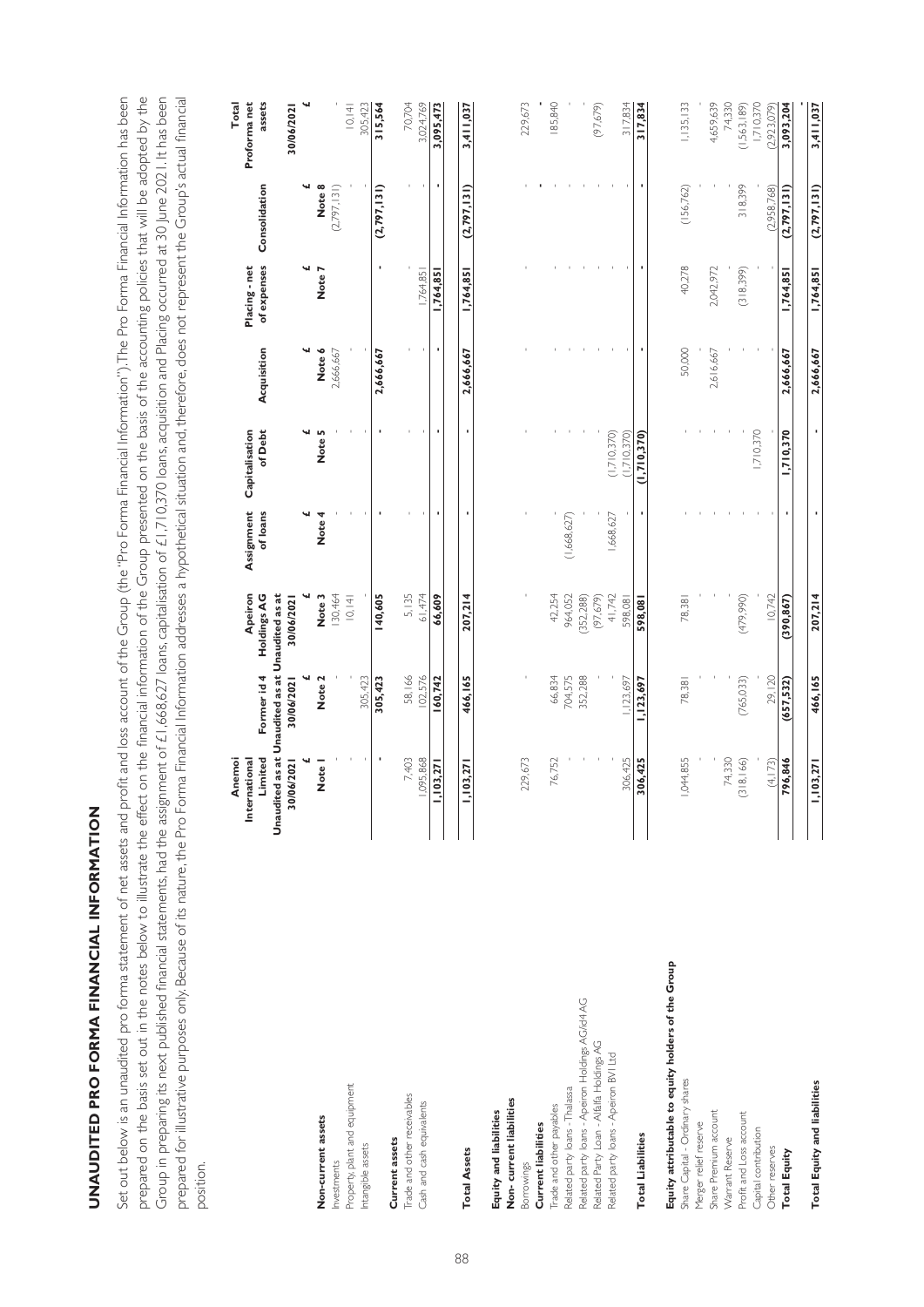|                                                           | Anemoi                                        |             |             |                             |        |             |               |               | <b>Total Proforma</b> |
|-----------------------------------------------------------|-----------------------------------------------|-------------|-------------|-----------------------------|--------|-------------|---------------|---------------|-----------------------|
|                                                           | International                                 |             | Apeiron     | AssignmentCapitalisation of |        |             | Placing - net |               | income                |
|                                                           | Limited                                       | Former id 4 | Holdings AG | of loans                    | Debt   | Acquisition | of expenses   | Consolidation | statement             |
|                                                           | Unaudited                                     | Unaudited   | Unaudited   |                             |        |             |               |               |                       |
|                                                           | 6 months period6 months period6 months period |             |             |                             |        |             |               |               |                       |
|                                                           | ended                                         | ended       | ended       |                             |        |             |               |               |                       |
|                                                           | 30/06/2021                                    | 30/06/2021  | 30/06/2021  |                             |        |             |               |               | 30/06/2021            |
|                                                           |                                               |             |             |                             |        |             |               |               |                       |
|                                                           | Note I                                        | Note 2      | Note 3      | Note 4                      | Note 5 | Note 6      | Note:         | Note 8        |                       |
| Continuing operations                                     |                                               |             |             |                             |        |             |               |               |                       |
| Revenues                                                  |                                               | 64,690      | 112,229     |                             |        |             |               | (112, 229)    | 64,690                |
| Cost of sales                                             |                                               | (14, 623)   |             |                             |        |             |               |               | (14,623)              |
| Gross profit                                              |                                               | 50,067      | 112,229     |                             |        |             |               | (112, 229)    | 50,067                |
| Administrative expenses                                   | (115,014)                                     | (211,057)   | (182, 344)  |                             |        |             |               | 112,229       | (396, 186)            |
| Exceptional expenses                                      |                                               |             |             |                             |        |             | (318,399)     |               | (318,399)             |
| Loss before interest charges                              | 15,014                                        | (160, 990)  | (70, 115)   |                             |        |             | (318,399)     |               | (664, 518)            |
| Finance costs                                             | (7,855)                                       |             | 135.00      |                             |        |             |               |               | (7,990)               |
| Interest income                                           |                                               |             |             |                             |        |             |               |               |                       |
| Loss before taxation                                      | 22,869)                                       | (160, 990)  | (70, 250)   |                             |        |             | (318, 399)    |               | (672, 508)            |
| Taxation                                                  |                                               |             | $\circ$     |                             |        |             |               |               |                       |
| Loss for the period                                       | (22, 869)                                     | (160, 990)  | (70, 250)   |                             |        |             | (318, 399)    |               | (672, 508)            |
| Other comprehensive income                                |                                               |             |             |                             |        |             |               |               | $\circ$               |
| Exchange differences on re-translating foreign operations | (13,563)                                      | 34,846      | 21,481      |                             |        |             |               |               | 42,764                |
| Total comprehensive income                                | 136,432                                       | (126, 144)  | (48, 769)   |                             |        |             | (318, 399)    |               | (629, 744)            |
|                                                           |                                               |             |             |                             |        |             |               |               |                       |

Notes

89

Note 1 The financial information relating to Anemoi International Ltd for the 6 months period ended 30 June 2021 has been extracted from the unaudited financial information as at 30 June 2021 set out in Part X(A) (Historic The financial information relating to Anemoi International Ltd for the 6 months period ended 30 June 2021 has been extracted from the unaudited financial information as at 30 June 2021 set out in Part X (A) (Historical Financial Information on the Group) of this Prospectus. Financial Information on the Group) of this Prospectus. Note 1

Note 2 The financial information relating to the Former id4 for the 6 months period ended 30 June 2021 has been extracted from the unaudited financial information as at 30 June 2021 set out in Part X (C) (Unaudited Interim The financial information relating to the Former id4 for the 6 months period ended 30 June 2021 has been extracted from the unaudited financial information as at 30 June 2021 set out in Part X (C) (Unaudited Interim Financial Information of the Former id4) of this Prospectus. Financial Information of the Former id4) of this Prospectus. Note 2

The financial information relating to Apeiron Holdings AG for the 6 months period ended 30 June 2021 has been extracted from the unaudited financial information as at 30 June 2021 set out in Part X (E) Historical Note 3 The financial information relating to Apeiron Holdings AG for the 6 months period ended 30 June 2021 has been extracted from the unaudited financial information as at 30 June 2021 set out in Part X (E) Historical Financial Information of Apeiron Holdings AG of this Prospectus Financial Information of Apeiron Holdings AG of this Prospectus Note 3

Note 4 On 14 September 2021, the Former id4 and Apeiron Holdings AG merged and Apeiron Holdings AG changed its name to id4 AG ("id4") (the "merger"). On 29 September 2021, Thalassa contributed and assigned to Apeiron On 14 September 2021, the Former idd and Apeiron Holdings AG merged and Apeiron Holdings AG changed its name to idd AG ("id4") (the "merger"). On 29 September 2021, Thalassa contributed and assigned to Apeiron Holdings (BVI) Ltd its shareholder loan receivables from id4. These loans were originally due from the Form that ond Apeiron Holdings AG prior to the merger. As at 30 June 2021, the amount due from the Former id4 Holdings (BVI) Ltd its shareholder loan receivables from id4. These loans were originally due from the Former id4 and Apeiron Holdings AG prior to the merger. As at 30 June 2021, the amount due from the Former id4 was CHF900,000 (£704,575) and Apeiron Holdings AG was CHF1,231,446 (£964,052). was CHF900,000 (£704,575) and Apeiron Holdings AG was CHF1,231,446 (£964,052). Note 4

On 30 September 2021 Apeiron Holdings (BVI) Ltd subsequently contributed and assigned to id4 its shareholder loan receivables (which comprise the loans per Note 4 and CHF53,320 from Apeiron Holdings (BVI) Ltd to Note 5 On 30 September 2021 Apeiron Holdings (BVI) Ltd subsequently contributed and assigned to id4 its shareholder loan receivables (which comprise the loans per Note 4 and CHF53,320 from Apeiron Holdings (BVI) Ltd to Apeiron Holdings AG prior to the merger with the Former id4) to id4. As at 30 June 2021, the total amount due under these loans was CHF2,184,766. Upon receipt of the contribution, id4 became both the creditor and Apeiron Holdings AG prior to the merger with the Former id4) to id4. As at 30 June 2021, the total amount due under these loans was CHF2,184,766. Upon receipt of the contribution, id4 became both the creditor and debtor of the shareholder loans from Apeiron (BVI) Limited which were then extinguished. debtor of the shareholder loans from Apeiron (BVI) Limited which were then extinguished. Note 5

Asumes the issue by the Company of the 66,666,666 Initial Consideration Shares to the shareholders of id4 in exchange for the total share capital of id4 on Completion. Note 6 Assumes the issue by the Company of the 66,666,666 Initial Consideration Shares to the shareholders of id4 in exchange for the total share capital of id4 on Completion. Note 6

Note 7 The placing receipts of £2,175,000 are conditional on Admission. The cash expenses of the Placing and Admission payable by the Company are expected to total £410,148. The placing receipts of £2,175,000 are conditional on Admission. The cash expenses of the Placing and Admission payable by the Company are expected to total £410,148. Note 7

The consolidation of the Company and its subsidiaries will result in the elimination of the Company's investment in id4, and the recognition of Goodwill. Note 8 The consolidation of the Company and its subsidiaries will result in the elimination of the Company's investment in id4, and the recognition of Goodwill. Note 8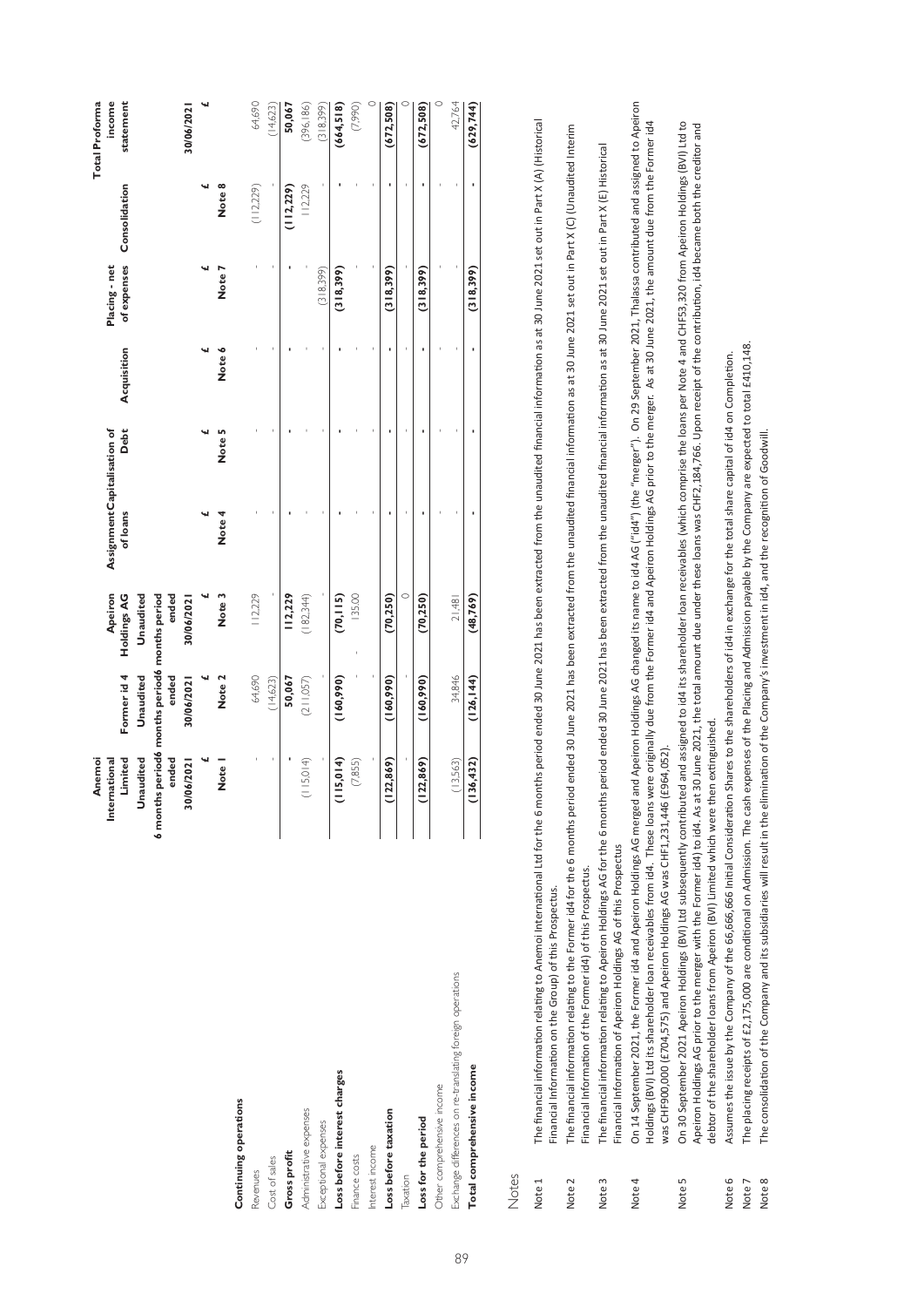# PART XII - TAXATION

### **British Virgin Islands taxation**

The Company and all dividends, interest, rents, royalties, compensations and other amounts paid by the Company are exempt from the provisions of the Income Tax Act in the British Virgin Islands, and any capital gains realised with respect to any shares, debt obligations, or other securities of the Company are exempt from the provisions of the Income Tax Act in the British Virgin Islands. No estate, inheritance, succession or gift tax is payable with respect to any shares, debt obligations or other securities of a BVI business company. There are no withholding taxes or exchange control regulations in the British Virgin Islands applicable to the Company or its shareholders. Shareholders will not be subject to any income, withholding or capital gains taxes in the British Virgin Islands, with respect to the shares of the Company owned by them and dividends received on such shares, nor will they be subject to any estate, inheritance, succession or gift tax in the British Virgin Islands.

# **THE FOLLOWING SECTION IS A SUMMARY GUIDE ONLY TO CERTAIN ASPECTS OF TAX IN THE UK. THIS IS NOT A COMPLETE ANALYSIS OF ALL THE POTENTIAL TAX EFFECTS OF ACQUIRING, HOLDING AND DISPOSING OF ORDINARY SHARES IN THE COMPANY, NOR WILL IT RELATE TO THE SPECIFIC TAX POSITION OF ALL SHAREHOLDERS IN ALL JURISDICTIONS. THIS SUMMARY IS NOT A LEGAL OPINION. SHAREHOLDERS ARE ADVISED TO CONSULT THEIR OWN TAX ADVISERS.**

It is intended as a general guide only to the United Kingdom tax position of Shareholders who are the beneficial owners of Ordinary Shares in the Company who are United Kingdom tax resident and, in the case of individuals, domiciled in the United Kingdom for tax purposes and who hold their shares as investments (otherwise than under an individual savings account (ISA)) only and not as securities to be realised in the course of a trade. It relates only to certain limited aspects of UK tax consequences of holding and disposing of Ordinary Shares in the Company. It is based on current UK tax law and the current practice of HMRC, both of which are subject to change, possibly with retrospective effect.

Any person who is in any doubt as to his or her tax position, or who is resident or otherwise subject to taxation in a jurisdiction outside the UK, should consult his or her tax advisers immediately.

### **Taxation of dividends**

### *United Kingdom resident individuals*

Dividend income is subject to income tax as the top slice of the individual's income. Each individual will have an annual Dividend Allowance of £2,000, which means that they will not have to pay tax on the first  $£2,000$  of all dividend income they receive. Dividends in excess of the Dividend Allowance will be taxed at the individual's marginal rate of tax, with dividends falling within the basic rate band taxable at 7.5% (the "**dividend ordinary rate**"), those within the higher rate band taxable at 32.5% (the "dividend upper rate") and those within the additional rate band taxable at 38.1% (the "**dividend additional rate**"). It has been proposed that from 6th April 2022 there will be an increase in the above dividend rates by 1.25 per cent.

### *United Kingdom discretionary trustees*

The annual Dividend Allowance available to individuals will not be available to United Kingdom resident trustees of a discretionary trust. United Kingdom resident trustees of a discretionary trust in receipt of dividends are liable to income tax at a rate of 38.1%, which mirrors the dividend additional rate.

### *United Kingdom resident companies*

Shareholders that are bodies corporate resident in the United Kingdom for tax purposes, may (subject to anti-avoidance rules) be able to rely on Part 9A of the Corporation Tax Act 2009 to exempt dividends paid by the Company from being chargeable to United Kingdom corporation tax. Such shareholders should seek independent advice with respect to their tax position. United Kingdom pension funds and charities are generally exempt from tax on dividends that they receive.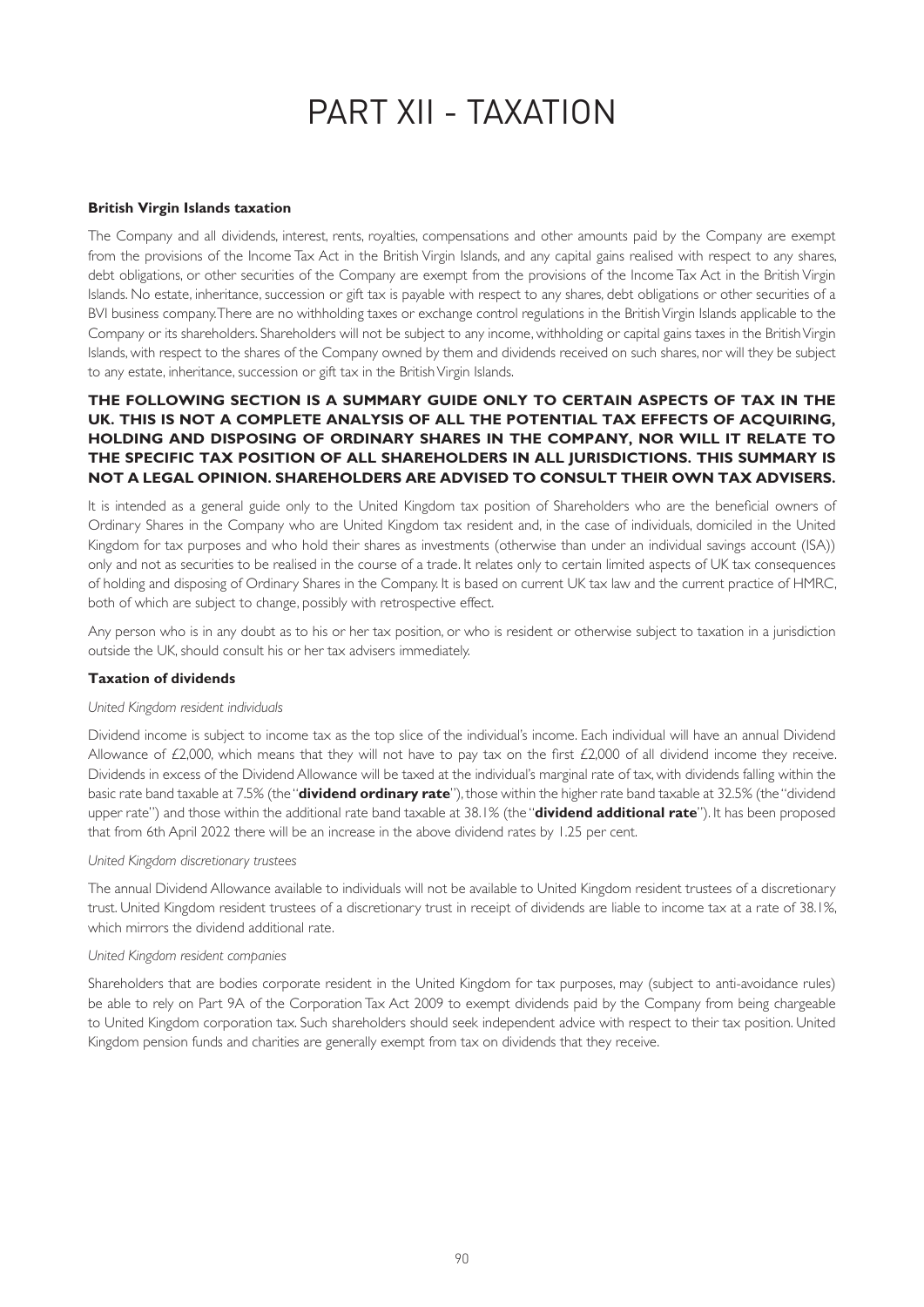# **Taxation of chargeable gains**

The following paragraphs summarise the tax position in respect to a disposal of Ordinary Shares by a Shareholder resident for tax purposes in the United Kingdom.

A disposal of Ordinary Shares by a Shareholder who is resident in the United Kingdom for United Kingdom tax purposes or who is not so resident but carries on business in the United Kingdom through a branch, agency or permanent establishment with which their investment in the Company is connected may give rise to a chargeable gain or an allowable loss for the purposes of United Kingdom taxation of chargeable gains, depending on the Shareholder's circumstances and subject to any available exemption or relief.

For individual Shareholders who are United Kingdom tax resident or only temporarily non-United Kingdom tax resident, capital gains tax at the rate of 10% for basic rate taxpayers or 20% for higher or additional rate taxpayers may be payable on any gain (after any available exemptions, reliefs or losses). For Shareholders that are bodies corporate any gain may be within the charge to corporation tax. Individuals may benefit from certain reliefs and allowances (including a personal annual exemption allowance) depending on their circumstances.

For trustee Shareholders of a discretionary trust who are United Kingdom tax resident, capital gains tax at the rate of tax of 20% may be payable on any gain (after any available exemptions, reliefs or losses).

### **Inheritance tax**

Individuals and trustees may be subject to inheritance tax in relation to a shareholding in the Company subject to any inheritance tax reliefs that may be available.

**This summary of UK taxation issues can only provide a general overview of these areas and it is not a description of all the tax considerations that may be relevant to a decision to invest in the Company. The summary of certain UK tax issues is based on the laws and regulations in force as of the date of this Document and may be subject to any changes in UK law occurring after such date. Legal advice should be taken with regard to individual circumstances. Any person who is in any doubt as to his tax position or where he is resident, or otherwise subject to taxation, in a jurisdiction other than the UK, should consult his professional adviser.**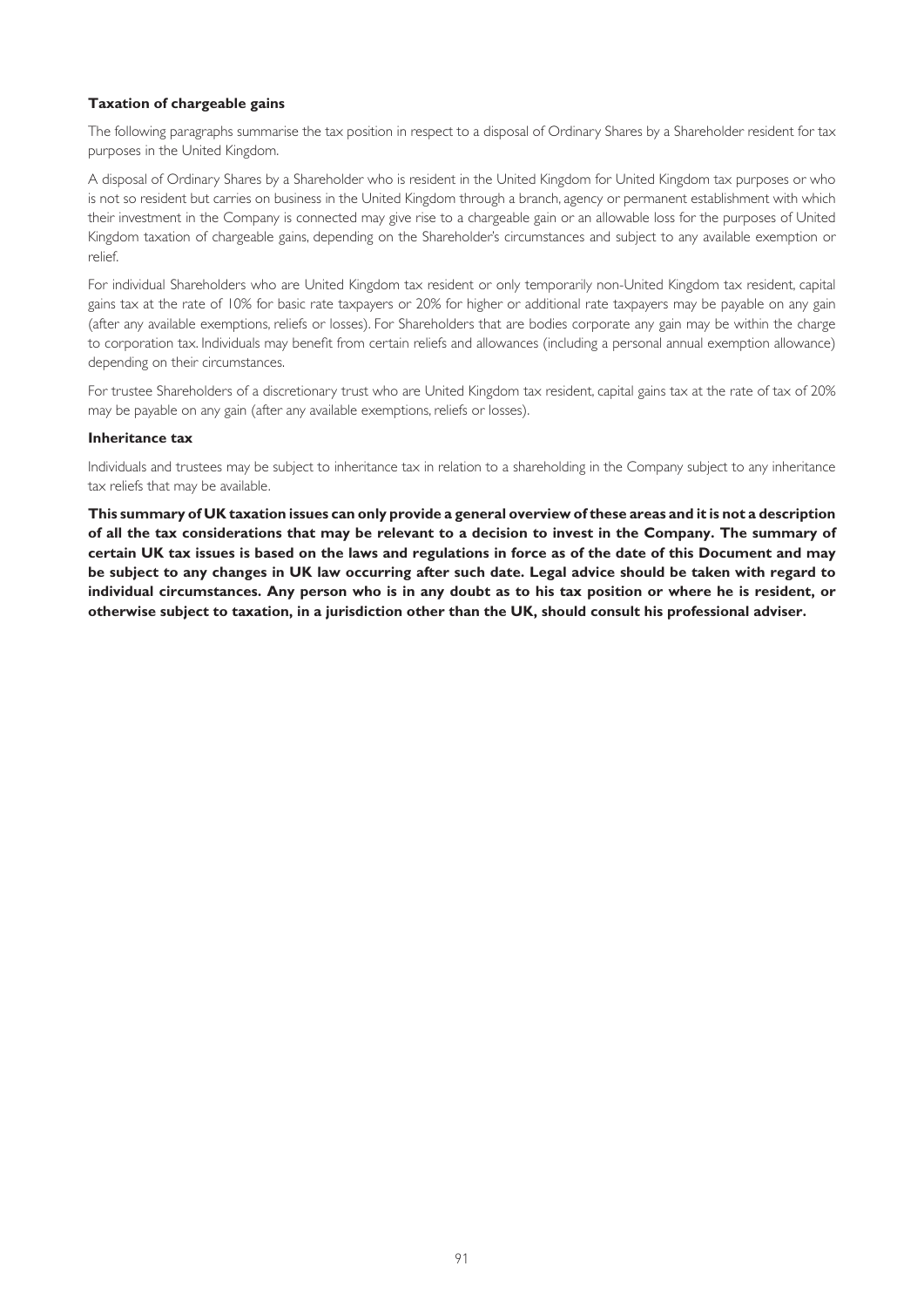# PART XIII - CONSEQUENCES OF A STANDARD LISTING

As the Acquisition is classified as a Reverse Takeover, upon completion of the Acquisition, the Standard Listing of the Ordinary Shares will be cancelled and further applications will be made to the FCA for the immediate re-admission of the Ordinary Shares (at such time comprising the Existing Ordinary Shares and the New Ordinary Shares) to Standard Listing (pursuant to Chapter 14 of the Listing Rules) and to trading on the Main Market of the London Stock Exchange. Listing Principles 1 and 2 as set out in Listing Rule 7.2.1 of the Listing Rules also apply to the Company, and the Company must comply with such Listing Principles. Premium Listing Principles 1 to 6 as set out in Listing Rule 7.2.1AR of the Listing Rules do not apply to the Company.

As a consequence of the changes to the Listing Rules which came into effect on 3 December 2021 and the Company being classified as a shell company with its shares already listed on 2 December 2021, the Company will apply to the FCA for the re-admission of the Ordinary Shares (at such time comprising the Existing Ordinary Shares and the New Ordinary Shares) to Standard Listing (pursuant to Chapter 14 of the Listing Rules) based on having a minimum market capitalisation ("**MMC**") on Admission of £700,000.

In the event that the Company decided to undertake any further acquisition in the future which required it to apply for re-admission to Standard Listing, it would need to satisfy the revised MMC threshold of £30,000,000 upon such re-admission becoming effective.

However, while the Company has a Standard Listing, it is not required to comply with the provisions of inter alia:

- Chapter 8 of the Listing Rules regarding the appointment of a sponsor to guide the Company in understanding and meeting its responsibilities under the Listing Rules in connection with certain matters. The Company has not and does not intend to appoint such a sponsor in connection with the Placing and Admission.
- Chapter 9 of the Listing Rules relating to the ongoing obligations for companies admitted to the Premium List, which therefore does not apply to the Company.
- Chapter 10 of the Listing Rules relating to significant transactions. It should be noted therefore that the Acquisition did not require Shareholder consent;
- Chapter 11 of the Listing Rules regarding related party transactions. Nevertheless, the Company will not enter into any transaction which would constitute a 'related party transaction' as defined in Chapter 11 of the Listing Rules without specific prior approval of the Independent Directors;
- Chapter 12 of the Listing Rules regarding purchases by the Company of its Ordinary Shares. In particular, the Company has not adopted a policy consistent with the provisions of Listing Rules 12.4.1 and 12.4.2; and
- Chapter 13 of the Listing Rules regarding the form and content of circulars to be sent to Shareholders.

**It should be noted that the FCA will not have authority to (and will not) monitor the Company's compliance with any of the Listing Rules which the Company has indicated herein that it intends to comply with on a voluntary basis, nor to impose sanctions in respect of any failure by the Company so to comply. However, the FCA would be able to impose sanctions for non-compliance where the statements regarding compliance in this Prospectus are themselves false, misleading or deceptive.**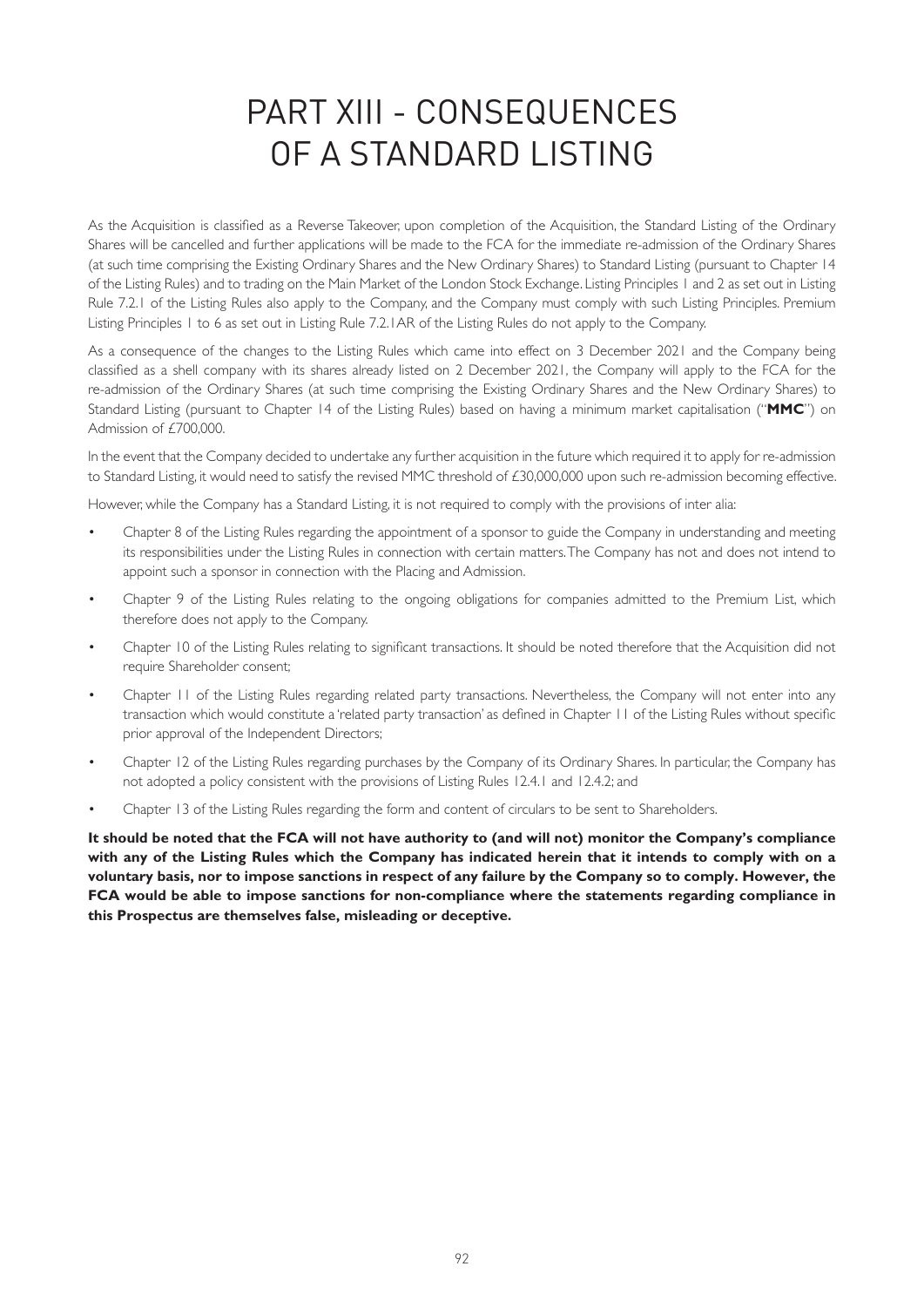# PART XIV - ADDITIONAL INFORMATION

# **1. Responsibility Statement**

The Company, the Directors and the Proposed Directors, whose names and functions appear in Part VII (Directors, Secretary, Agents and Advisers) of this Document accept responsibility for the information contained in this Document. To the best of the knowledge of the Company, the Directors and the Proposed Directors, the information contained in this Document is in accordance with the facts and this Document makes no omission likely to affect its import.

# **2. The Company**

- 2.1 The Company was incorporated on 6 May 2020 under the laws of the British Virgin Islands as a limited company.
- 2.2 The Company is not regulated by the FCA or any financial services or other regulator. With effect from Admission, the Company will be subject to the Listing Rules and the Disclosure Guidance and Transparency Rules (and the resulting jurisdiction of the FCA), to the extent such rules apply to companies with a Standard Listing pursuant to Chapter 14 of the Listing Rules
- 2.3 The principal legislation under which the Company operates, and pursuant to which the Ordinary Shares have been created, is the BVI Business Companies Act and the regulations made thereunder. The Company operates in conformity with its constitution.
- 2.4 The Company's registered office is at Folio Chambers, P.O. Box 800, Road Town, Tortola, BVI. The Company's telephone number is +1 284 494 7065. The Company's website is www.anemoi-international.com. Information that is on the Company's website does not form part of the prospectus unless that information is incorporated by reference to this prospectus.
- 2.5 As at 10 December 2021, being the latest practicable date prior to publication of this prospectus, the Company did not have any subsidiaries or subsidiary undertakings.

# **3. Share Capital**

- 3.1 On incorporation of the Company, Thalassa subscribed for 50,000 ordinary shares of \$1 each. On 30 June 2020 the Company cancelled these shares and immediately reissued them to Thalassa as 50,000 Ordinary Shares of no par value.
- 3.2 Simultaneous with the Company Admission on 26 October 2020, the Company issued a further 29,950,000 Ordinary Shares.
- 3.3 As a result of the April 2021 Placing, a further 5,999,999 Ordinary Shares were issued.
- 3.4 On 16 August 2021, the Company changed the nominal value of its shares from no par value to \$0.001.
- 3.5 The following table shows the issued and fully paid shares of the Company at the date of this Document and immediately following Admission:

|                                 | <b>Number of Ordinary</b><br>Shares issued and credited |                      |
|---------------------------------|---------------------------------------------------------|----------------------|
|                                 | as fully paid                                           | Amount paid up $(f)$ |
| As at the date of this Document | 35.999.999                                              | 1.085.000            |
| Immediately following Admission | 157.041.665                                             | 5,926,666            |

- 3.6 Following the Placing, and the issue of the Initial Consideration Shares the issued (fully paid) share capital of the Company will be 157,041,665 Ordinary Shares.
- 3.7 The Ordinary Shares are in registered form and are capable of being held in uncertificated form. The Company has applied to Euroclear for the New Ordinary Shares to be admitted to CREST with effect from Admission. CREST is a paperless settlement procedure enabling securities to be evidenced otherwise than by certificate and transferred otherwise than by written instrument. The Articles of Association will permit the holding of Ordinary Shares under CREST. CREST is a voluntary system and holders of Ordinary Shares who wish to retain share certificates will be able to do so.

# **4. Information on the New Ordinary Shares**

- 4.1 The New Ordinary Shares are Ordinary Shares in the capital of the Company. The currency of the New Ordinary Shares is US Dollar.
- 4.2 The New Ordinary Shares currently contain the following rights: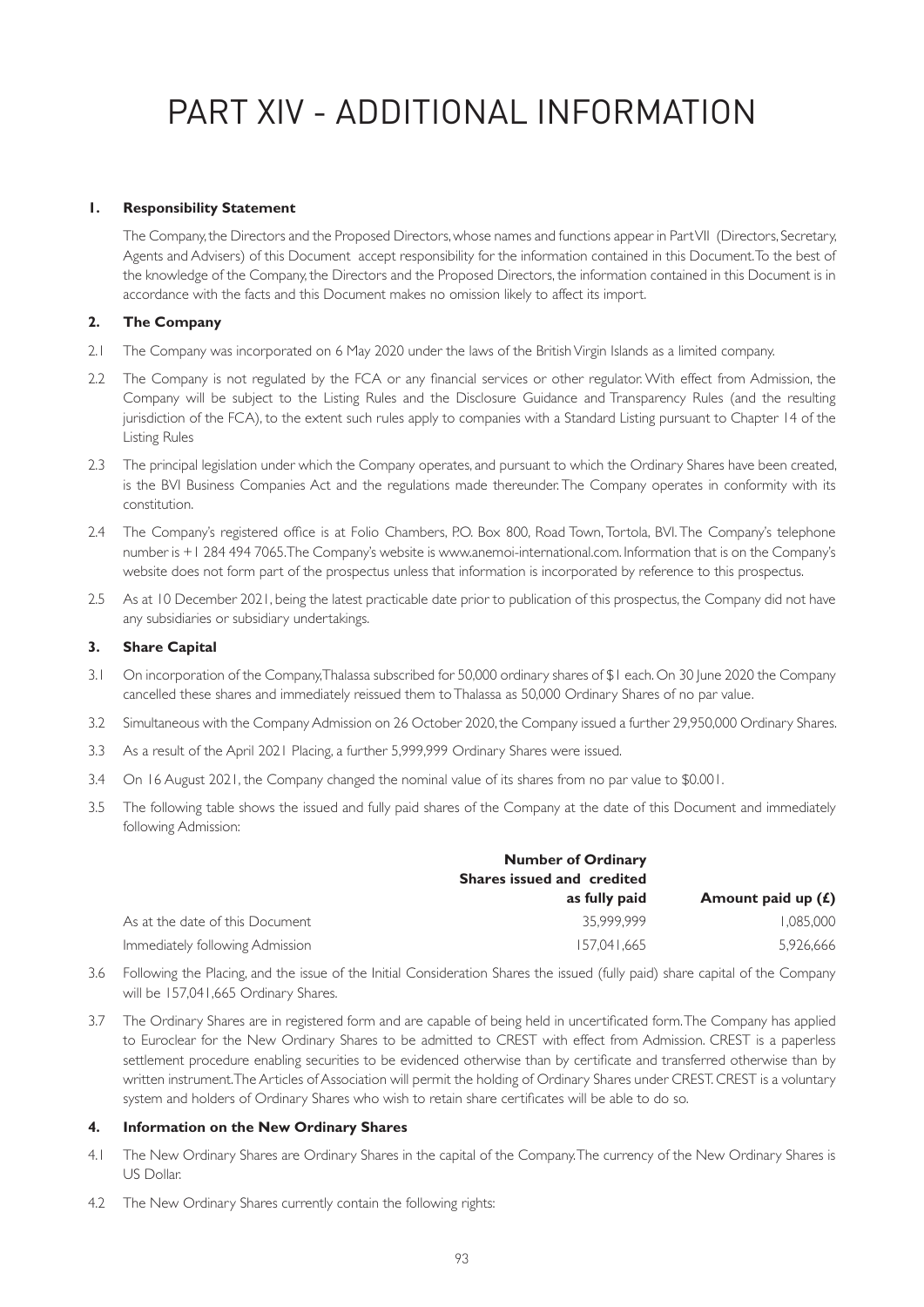- 4.2.1 the right to one (1) vote at a meeting of the members of the Company or on any resolution of the members of the Company;
- 4.2.2 the right to an equal share in any dividend paid by the Company in accordance with the BVI Companies Act; and
- 4.2.3 the right to an equal share in the distribution of the surplus assets of the Company.
- 4.3 Trading in the Company's Ordinary Shares was suspended following application by the Company on 28 July 2021. Application has been made for the Ordinary Shares to be admitted to a Standard Listing on the Official List and to trading on the London Stock Exchange's Main Market for listed securities. It is expected that trading in the Company's Ordinary Shares will recommence on Admission and that Admission will become effective and unconditional dealings will commence at 8 a.m. on 17 December 2021.
- 4.4 The New Ordinary Shares have no restrictions on their transferability. All Ordinary Shares in the capital of the Company are freely transferrable.
- 4.5 Save as disclosed in this Document, as at the date of this Document, the Company will have no short, medium or long term indebtedness.
- 4.6 Save as disclosed in this Document:
	- (a) there are no shares not representing capital;
	- (b) no share or loan capital of the Company has been issued or is proposed to be issued;
	- (c) no person has any preferential subscription rights for any shares of the Company;
	- (d) no Ordinary Shares are held by or on behalf of the Company by itself;
	- (e) no share or loan capital of the Company is convertible or unconditionally to be put under option or subject to warrant;
	- (f) no commissions, discounts, brokerages or other special terms have been granted by the Company since its incorporation in connection with the issue or sale of any share or loan capital of the Company; and
	- (g) the Ordinary Shares are freely transferrable.
- 4.7 The Ordinary Shares will be listed on the Official List and will be traded on the main market of the London Stock Exchange. The Ordinary Shares are not listed or traded on, and no application has been or is being made for the admission of the Ordinary Shares to listing or trading on any other stock exchange or securities market.
- 4.8 The New Ordinary Shares will on Admission, rank pari passu in all respects with the Ordinary Shares including the right to receive all dividends to other distributions hereafter declared, paid or made on the ordinary share capital of the Company.

### **5. Organisational structure, subsidiary undertakings and other holdings**

- 5.1 Following Admission, the Company will be the holding company of the Enlarged Group with the Company's immediate subsidiary being id4.
- 5.2 An unaudited pro forma statement of net assets and income statement of the Enlarged Group are set out in Part XI of this document.
- 5.3 The Company's audited accounts for the year ended 31 December 2020 are incorporated by reference and can be accessed at www.anemoi-international.com.

# **6. Articles of Association of the Company**

- 6.1 The Articles of Association of the company were amended and restated on 22 October 2021. A summary of the terms of the Articles is set out below. The summary below is not a complete copy of the terms of the Articles.
- 6.2 The general objects of the company, which are set out in clause 5 of its memorandum of association, are unrestricted unless prohibited by the BVI Companies Act.
- 6.3 The Company is authorised to issue an unlimited number of shares with a par value of US\$0.001 each, divided into an unlimited number of ordinary shares.
- 6.4 The Articles contain, inter alia, provisions to the following effect:

### 6.4.1 **Rights attaching to shares**

 Subject to any special rights or restrictions as to voting upon which any shares may for the time being be held, at any meeting of members whether on a show of hands or on a poll every holder of a voting share present in person or by proxy shall have such number of votes as is attached to the share of which he is a holder. Each ordinary share in the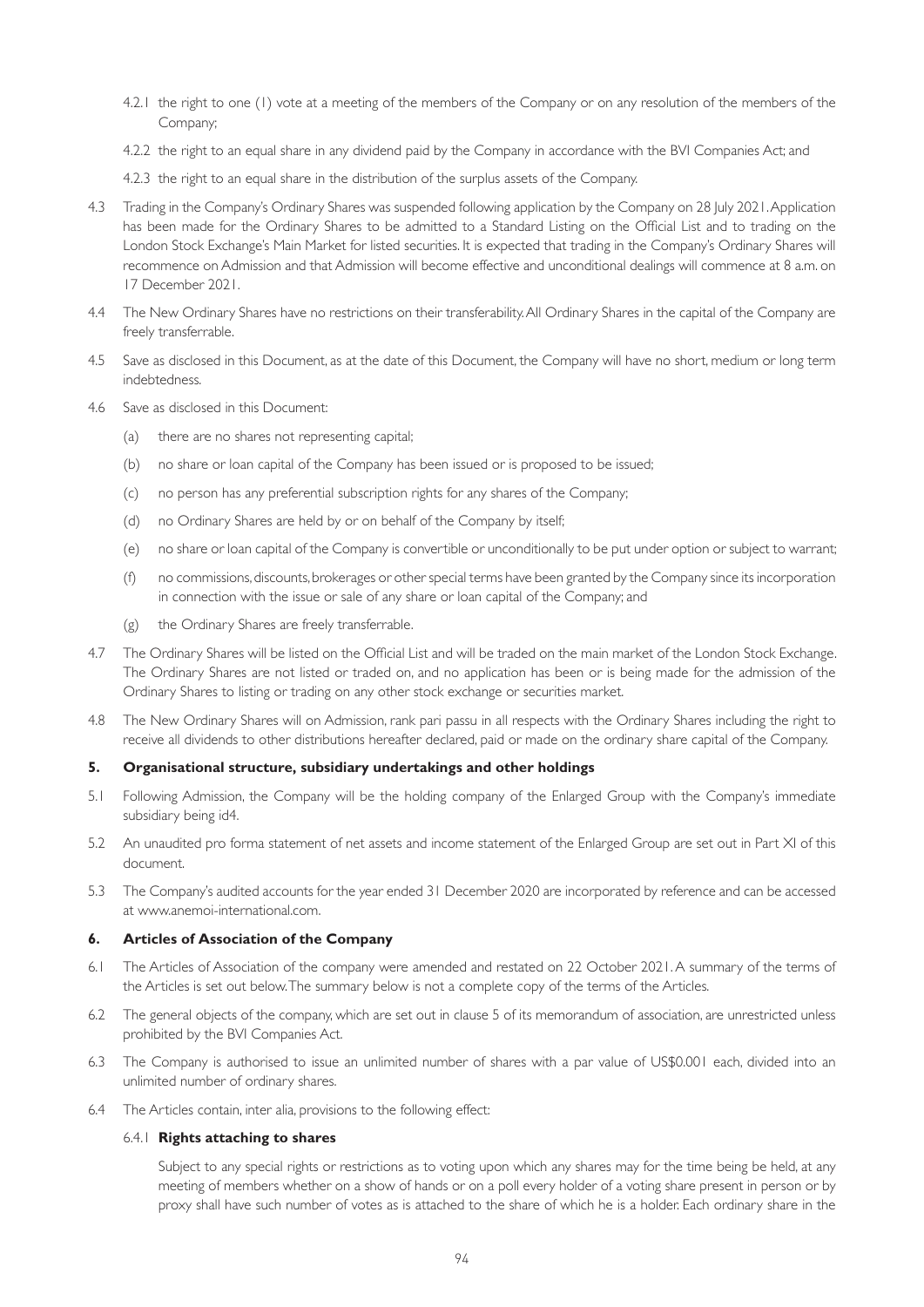Company confers on the holder the right to one (1) vote at a meeting of the members of the Company or on any resolution of the members of the Company. Subject to the provisions of the BVI Companies Act, shares may be issued on the terms that they are redeemable, or at the option of the Company be liable to be redeemed on such terms and in such manner as the Directors before or at the time of the issue of such shares may determine.

### 6.4.2 **Variation of class rights**

 Whenever the shares which the Company is authorised to issue are divided into different classes of shares the rights attached to any class may be varied or abrogated either with the consent in writing of the holders of three-fourths of the issued shares of that class and the holders of not less than three-fourths of the issued shares of any other class of shares which may be affected by such variation.

### 6.4.3 **Transfer of shares**

 Shares in the Company are transferable subject to the provisions contained in the Articles and there are no restrictions on transfer.

 Shares in the Company shall be transferred by a written instrument of transfer signed by the transferor and containing the name and address of the transferee. The instrument of transfer shall also be signed by the transferee if registration as a holder of the shares imposes a liability to the Company on the transferee. The instrument of transfer of a registered share shall be sent to the Company for registration.

 If the Directors are satisfied that an instrument of transfer relating to shares has been signed but that the instrument has been lost or destroyed, subject to article 3 they may resolve by resolution of directors: (i) to accept such evidence of the transfer of shares as they consider appropriate; and (ii) that the transferee's name should be entered in the register of members notwithstanding the absence of the instrument of transfer.

 In the case of uncertificated shares, and subject to the BVI Companies Act, a shareholder is entitled to transfer his shares and other securities by means of a relevant system and the operator of the relevant system shall act as agent of the shareholders for the purposes of the transfer of shares or other securities. If the Directors believe that any shares are or may be held by a Prohibited Person (as defined below), then the Directors may serve a notice on the registered holder of such shares requiring him within 10 days (or such extended time as the Directors consider reasonable) to transfer (and/ or procure the disposal of interests in) such share to another person who, in the sole and exclusive determination of the Directors, is not a Prohibited Person. From the date of such notice until registration of such a transfer or a transfer arranged 65 by the Directors as referred to below, the rights and privileges attaching to such shares will be suspended and not capable of exercise. If the notice is not complied with within 10 days (or such extended time as in the circumstances the Directors consider reasonable) to the satisfaction of the Directors, the Directors shall arrange for the Company to sell the shares at the best price reasonably obtainable to any other person who is not a Prohibited person. The net proceeds of sale (after payment of the Company's costs of the sale) shall be paid over by the Company to the former holder. For the purposes of this paragraph, a "Prohibited Person" means (a) any person that is an employee benefit plan subject to Title I of ERISA (the United States' Employee Retirement Income Security Act of 1974, as amended, or other plan subject to Section 4975 of the US Internal Revenue Code of 1986, as amended), and in the opinion of the Directors the assets of the Company may be considered "plan assets" within the meaning of Section 3(42) of ERISA; or (b) any person to whom a transfer of shares or whose ownership or holding of any shares might in the opinion of the Directors require registration of the Company as an investment company under the US Investment Company Act; or (c) any "United States person" (as defined in Section 957(c) of the US Internal Revenue Code of 1986, as amended) and such person's shareholding amounts to ten per cent. or more of the shares, unless otherwise approved by the Directors.

# 6.4.4 **Distributions**

 Subject to the provisions of the BVI Companies Act, the Directors may, by resolution, authorise a distribution by the Company at a time, and of an amount they think fit if they are satisfied, on reasonable grounds, that the Company will, immediately after the distribution, satisfy the solvency test as stipulated in section 56 of the BVI Companies Act.

 All distributions shall be declared and paid pro rata, excluding those shares which are held by the Company as treasury shares at the date of declaration of the distribution.

 The Directors may, before recommending any distribution, set aside out of the profits of the Company such sums as they think proper as a reserve or reserves which shall, at their discretion, either be employed in the business of the Company or be invested in such investments as the directors may from time to time think fit.

 If several persons are registered as joint holders of any share, any of them may give effectual receipt for any distribution or other monies payable on or in respect of the share.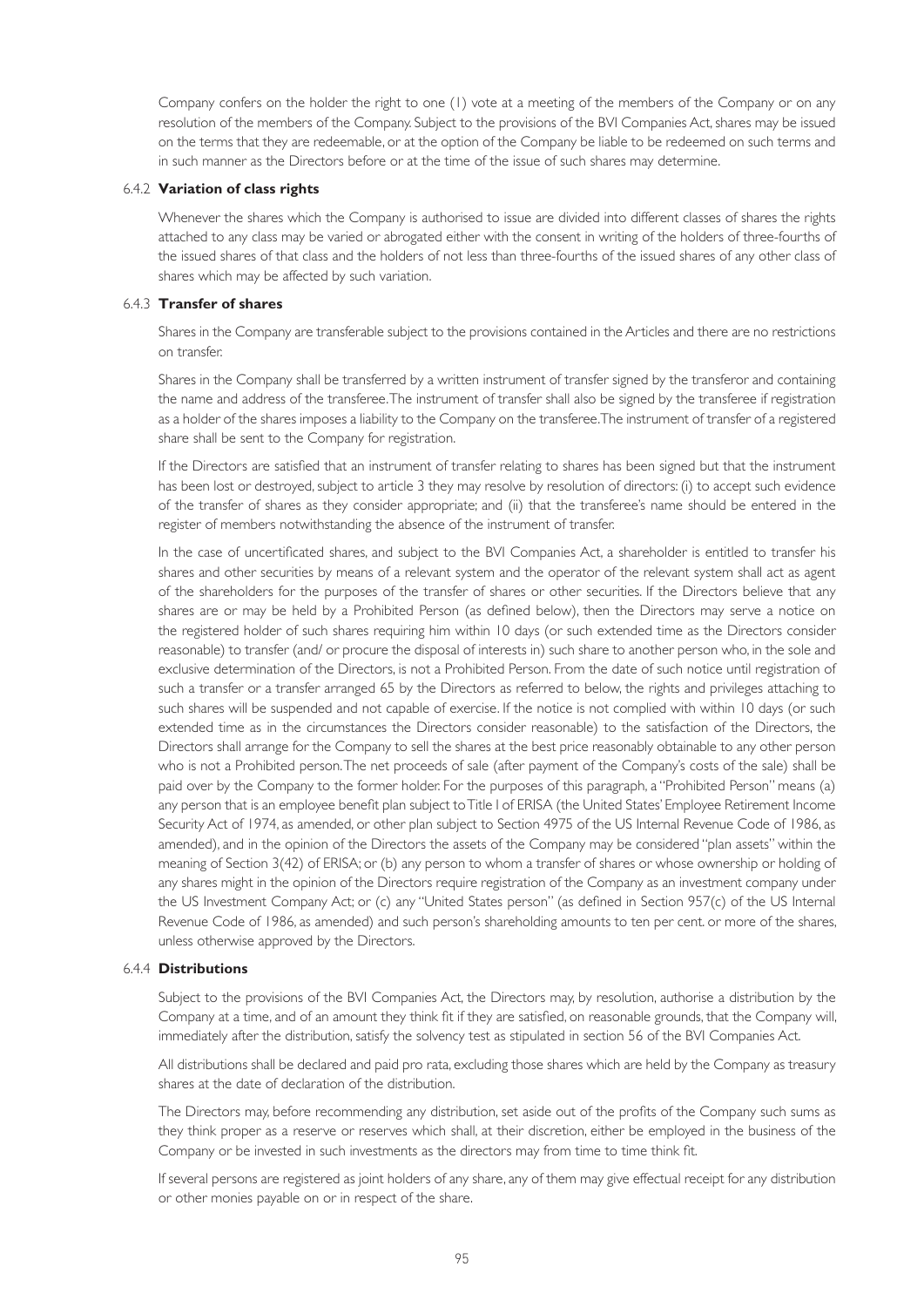Notice of any distribution that may have been declared shall be given to each member in manner hereinafter mentioned and all distributions unclaimed for three years after having been declared may be forfeited by the directors for the benefit of the Company.

No distribution shall bear interest against the Company.

 Each Ordinary Share confers on the holder: he right to an equal share in the distribution of the surplus assets of the Company.

# 6.4.5 **General meetings**

 The Company is required to hold an AGM in each year (other than the year of the Company's incorporation). The Directors may convene meetings of the Shareholders of the Company at such times and in such manner and places within or outside the British Virgin Islands as the Directors consider necessary or desirable. Upon the written request of Shareholders holding 10 per cent. or more of the outstanding voting rights of the matter for which the meeting is being requested, the Directors shall convene a meeting of Shareholders.

 The Director shall give not less than 14 clear days' notice of meetings of Shareholders to those persons whose names on the date the notice is given appear as Shareholders in the share register of the Company and are entitled to vote at the meeting.

 A meeting of Shareholders is duly constituted if, at the commencement of the meeting, there are present in person or by proxy no less than 2 Shareholders entitled to vote on resolutions of Shareholder to be considered at the meeting (or, if at that time, the Company shall have only one Shareholder, one Shareholder present in person or by proxy, shall form a quorum).

 If within thirty minutes (or such longer time not exceeding one hour as the chairman of the meeting may determine to wait) from the time appointed for the meeting a quorum is not present, the meeting, if convened upon the requisition of Shareholders, shall be dissolved; in any other case it shall stand adjourned to the same day in the next week at the same time and place or to such other time and place as the Directors may determine, and if at the adjourned meeting a quorum is not present within thirty minutes from the time appointed for the meeting, the meeting shall be dissolved. The chairman, may, with the consent of the meeting, adjourn any meeting from time to time, and from place to place, but no business shall be transacted at any adjourned meeting other than the business which might lawfully have been transacted at the meeting had the adjournment not taken place.

 An action that may be taken by the Shareholders at a meeting may also be taken by a resolution of Shareholders consented to in writing or by telex, telegram, cable, or other written electronic communications, without the need for any notice.

# 6.4.6 **Directors**

 The Directors may, by resolution of the Directors, appoint officers of the Company at such times as shall be considered necessary or expedient.

 The business and affairs of the Company shall be managed by the Directors who may exercise all such powers of the Company as are not by the BVI Companies Act or by the Memorandum of Association or the Articles of Association required to be exercised by the Shareholders of the Company, subject to any delegation of such powers as may be authorised by the Articles of Association and permitted by the Act and to such requirements as may be prescribed by a resolution of Shareholders.

 The Directors or any committee thereof may meet at such times and in such manner and places as the Directors may determine to be appropriate. Questions arising at any meeting shall be decided by a majority of votes. In case of an equality of votes the chairman at the meeting shall have a second or casting vote.

 A resolution approved by a majority of the Directors for the time being entitled to receive notice of a meeting of the Directors or of a committee of the Directors and taking the form of one or more documents in writing or by telefax or other written or electronic communication shall be as valid and effectual as if it had been passed at a meeting of the Directors or of such committee duly convened and held, without the need for any notice.

# 6.4.7 **The Takeover Code**

- a) The summary provisions of the Articles relating to takeover situations shall apply to the Company unless the Takeover Panel (or a financial adviser to the Company) has advised the Company that it is subject to the Takeover Code.
- b) Subject to the remainder of the Articles summarised below, except with the consent of a resolution of the Board, when: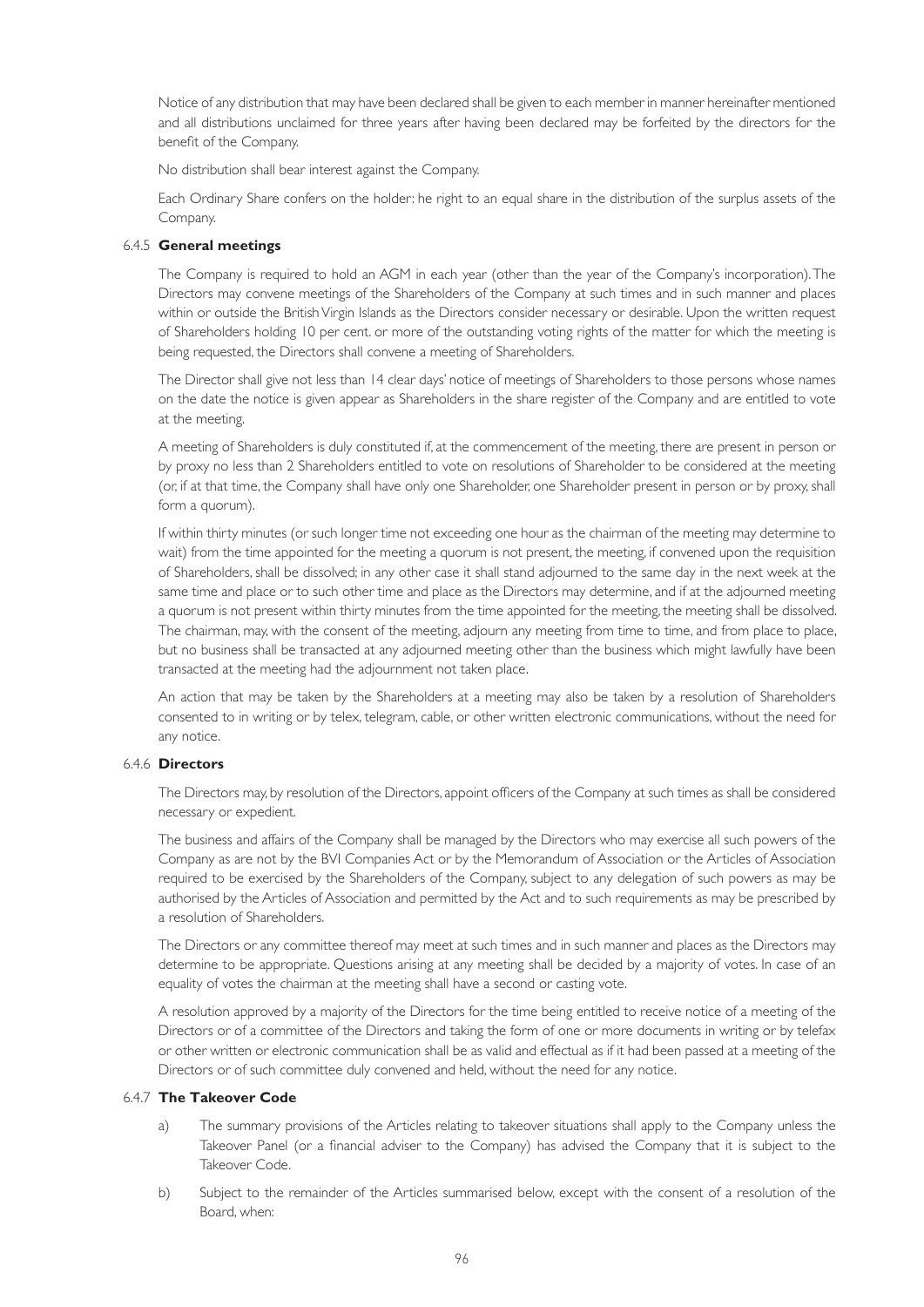- any member (or person acting in concert with such member) acquires, whether in a single transaction or by a series of transactions over a period of time, an interest in shares which (taken together with shares in which such member or persons acting in concert with such member are interested) carry 20% or more of the voting rights of the Company; or
- any member, together with persons acting in concert with such member, is interested in shares which in the aggregate carry not less than 20% of the voting rights of the Company but does not hold shares carrying more than 50% of such voting rights and such member, or any person acting in concert with such member, acquires an interest in any other shares which increases the percentage of shares carrying voting rights in which he is interested,

 such member (the "**Offeror**") shall extend an offer, on the basis set out in paragraphs (c) to (e) below, to the holders of all the issued (and to be issued) shares in the Company. An offer will not be required under this paragraph where control of the Company is acquired as a result of a voluntary offer made materially in accordance with the provisions of the Takeover Code (as if the Takeover Code applied to the Company) to all holders of shares. For the purposes of this paragraph, "Group" in relation to a corporate entity means that corporate entity's subsidiaries, its holding company and any subsidiaries of such holding company.

- c) An offer made pursuant to paragraph (b) above must be conditional only upon the Offeror having received acceptances in respect of shares which, together with shares acquired or agreed to be acquired before or during the offer, will result in the Offeror and any person acting in concert with it holding shares carrying more than 50% of the voting rights of the Company.
- d) An offer made pursuant to paragraph (b) must be in cash or be accompanied by a cash alternative at not less than the highest price paid by the Offeror or any person acting in concert with it for any interest in shares during the 12 months prior to the date upon which an announcement of that offer would have been required had the Takeover Code applied to the Company. If, after the obligation to make an offer pursuant to paragraph (b) arises and before the offer closes for acceptance, the Offeror or any person acting in concert with it acquires any interest in shares at above the offer price, it shall increase its offer to not less than the highest price paid for the interest in shares so acquired. The cash offer or the cash alternative must remain open after the offer has become or been declared unconditional as to acceptances for not less than fourteen (14) days after the date on which it would otherwise have expired.
- e) When an offer is made pursuant to paragraph (b) and the Company has convertible securities outstanding, the Offeror must make an appropriate offer or proposal, on terms equivalent to the offer made for shares, to the holders of such convertible securities to ensure that their interests are safeguarded.
- f) Any offer required to be made pursuant to paragraph (b) shall be made on terms that would be required by the then current Takeover Code, save to the extent that the Board otherwise determines. In relation to any offer required to be made pursuant to paragraph (b), any matter which under the Takeover Code would fall to be determined by the Takeover Panel shall be determined by the Board in its absolute discretion or by such person appointed by the Board to make such determination.
- g) No acquisition of any interest in shares which would give rise to a requirement for an offer pursuant to paragraph (b) may be made (and the directors shall be entitled to refuse to register any transfer of shares effecting such acquisition) if the making or implementation of such offer would or might be dependent on the passing of a resolution at any meeting of shareholders of the Offeror or upon any other conditions, consents or arrangements.
- h) No nominee of an Offeror or persons acting in concert with it may be appointed as a director, nor may an Offeror or any persons acting in concert with it exercise the votes attaching to any shares until the relevant offer document has been posted.
- i) Except with the consent of a resolution of the Board, members shall comply with the requirements of the Takeover Code (as if the Takeover Code applied to the Company) in relation to any dealings in any shares and in relation to their dealings with the Company in relation to all matters. Any matter which under the Takeover Code would fall to be determined by the Takeover Panel shall be determined by the Board in its absolute discretion or by such person appointed by the Board to make such determination. Any notice which under the Takeover Code is required to be given to the Takeover Panel shall be given to the Company at its registered office.
- j) Without limitation to the requirements of paragraph (i) above, at all times when the Company is in an offer period each member shall comply with the disclosure obligations set out in Rule 8 of the Takeover Code as if the Takeover Code applied to the Company.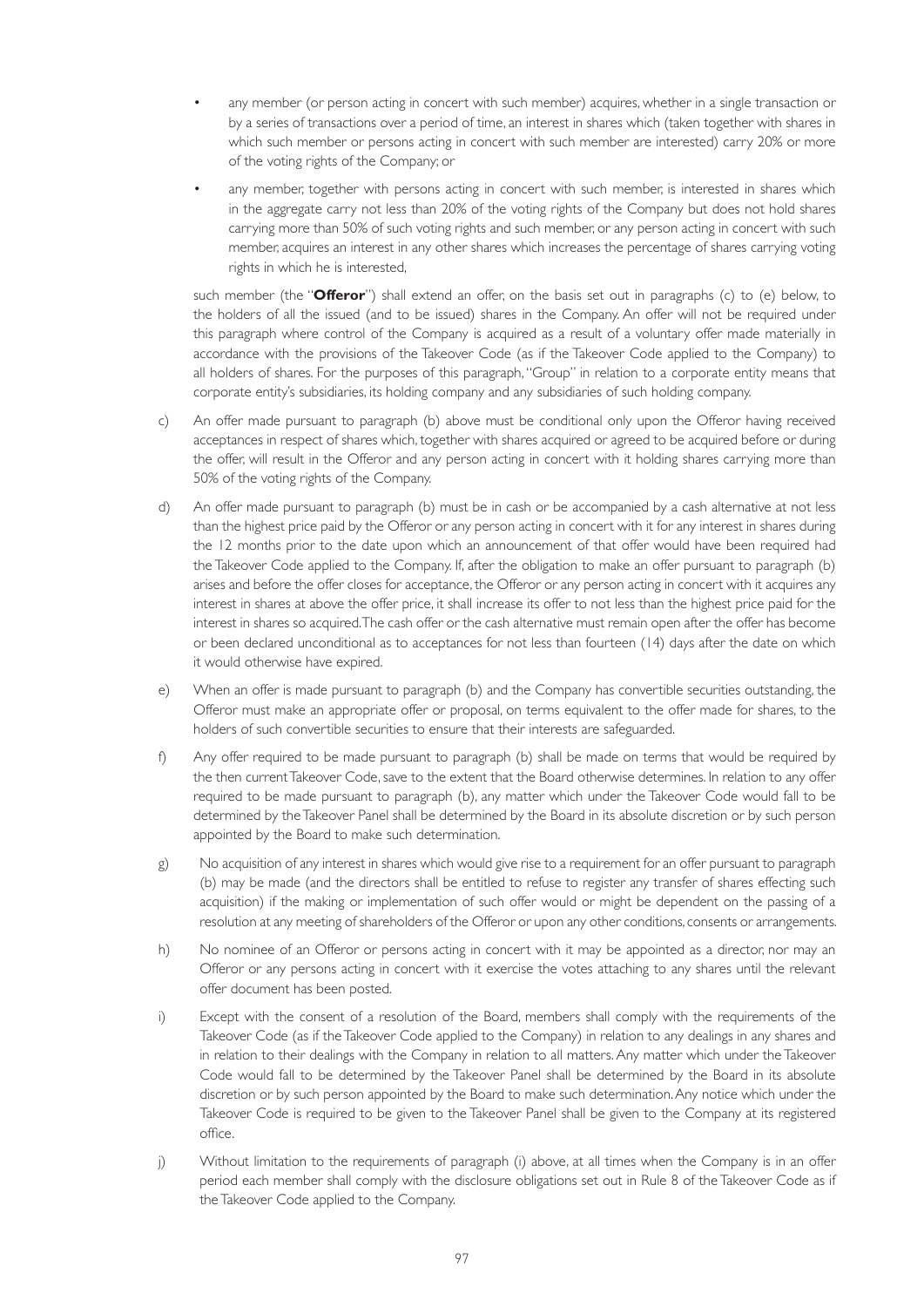- k) If at any time any member has incurred an obligation under paragraph (b) to extend an offer to the holders of all the issued shares (and any convertible securities of the Company), and shall have failed so to do, or that any member is in default of any other obligation imposed upon members pursuant to this paragraph "The Takeover Code", then the Board shall as soon as practicable by notice (a "Direction Notice") to such member and any other member acting in concert with such member (together the "Defaulters") direct that:
	- in respect of the shares held by the Defaulters (the "Default Shares") the Defaulters shall not be entitled to vote at a general meeting either personally or by proxy or to exercise any other right conferred by membership in relation to meetings of the Company;
	- except in a liquidation of the Company, no payment shall be made of any sums due from the Company on the Default Shares, whether in respect of capital or dividend or otherwise, and the Company shall not meet any liability to pay interest on any such payment when it is finally paid to the member; and no other distribution shall be made on the Default Shares.
- l) The Company shall be entitled, without the requirement to obtain the consent of any member, to make all such announcements as would be required or permitted under the Takeover Code (if the Takeover Code applied to the Company), notwithstanding that such announcements may make reference to, or contain information about, members or persons acting in concert with members.
- k) Where shares or other securities of the Company are charged as security for a loan and, as a result of enforcement of such security, the lender incurs an obligation to make an offer under paragraph (b), no such offer will be required if sufficient interests in shares are disposed of within a period of fourteen (14) days to persons unconnected with 68 the lender, so that the percentage of shares carrying voting rights in which the lender, together with persons acting in concert with it, is interested is reduced to below 20% in a manner satisfactory to the Board (in its absolute discretion). In any case where arrangements are to be made involving a transfer of voting rights to the lender, but which do not amount to enforcement of security, no offer under paragraph (b) will be required if the lender satisfies the Board (in the Board's absolute discretion) that such arrangements are necessary to preserve the lender's security and that the security was not given at a time when the lender had reason to believe that enforcement was likely. A receiver, liquidator or administrator of a company, or any other insolvency or bankruptcy official, is not required to make an offer under paragraph (b) when he acquires an interest in shares carrying 20% or more of the voting rights in the Company in his capacity as such, but paragraph (b) shall for the avoidance of doubt apply to a purchaser from such a person.
- n) Where in the opinion of the Board the Company is in such a serious financial position that the only way it can be saved is by an urgent rescue operation which involves the issue of new shares to, or the acquisition of existing shares by, the rescuer, without approval by a resolution of The Board of Directors, and which would otherwise require the rescuer to make an offer pursuant to paragraph (b), the Board may waive the requirements of paragraph (b) in such circumstances provided that either:
	- approval for the rescue operation by a resolution of The Board of Directors on a poll is obtained as soon as possible after the rescue operation is carried out; or
	- some other protection for The Board is provided which the Board considers satisfactory in the circumstances.

 If, due to a bona fide inadvertent mistake, a person incurs an obligation to make an offer under paragraph (b), the Board may waive the requirement to make such an offer if sufficient interests in shares are disposed of within a limited period (being a maximum of fourteen (14) days) to persons unconnected with such person so that the percentage of shares carrying voting rights in which the person, together with persons acting in concert with him, is interested is reduced to below 20% in a manner satisfactory to the Board.

In construing this paragraph "*The Takeover Code*":

- the words, "acting in concert", "control", "interests" in securities, "offer period", "voting rights" and any other words and expressions used in or defined in the Takeover Code shall bear the same meanings given by the Takeover Code;
- the Takeover Code refers to the City Code on Takeover and Mergers as published by the Panel on Takeovers and Mergers, an independent body established in 1968 by the Government of the United Kingdom;
- the Takeover Panel refers to the Panel on Takeovers and Mergers, an independent body, established in 1968, whose main functions are to issue and administer the Takeover Code and to supervise and regulate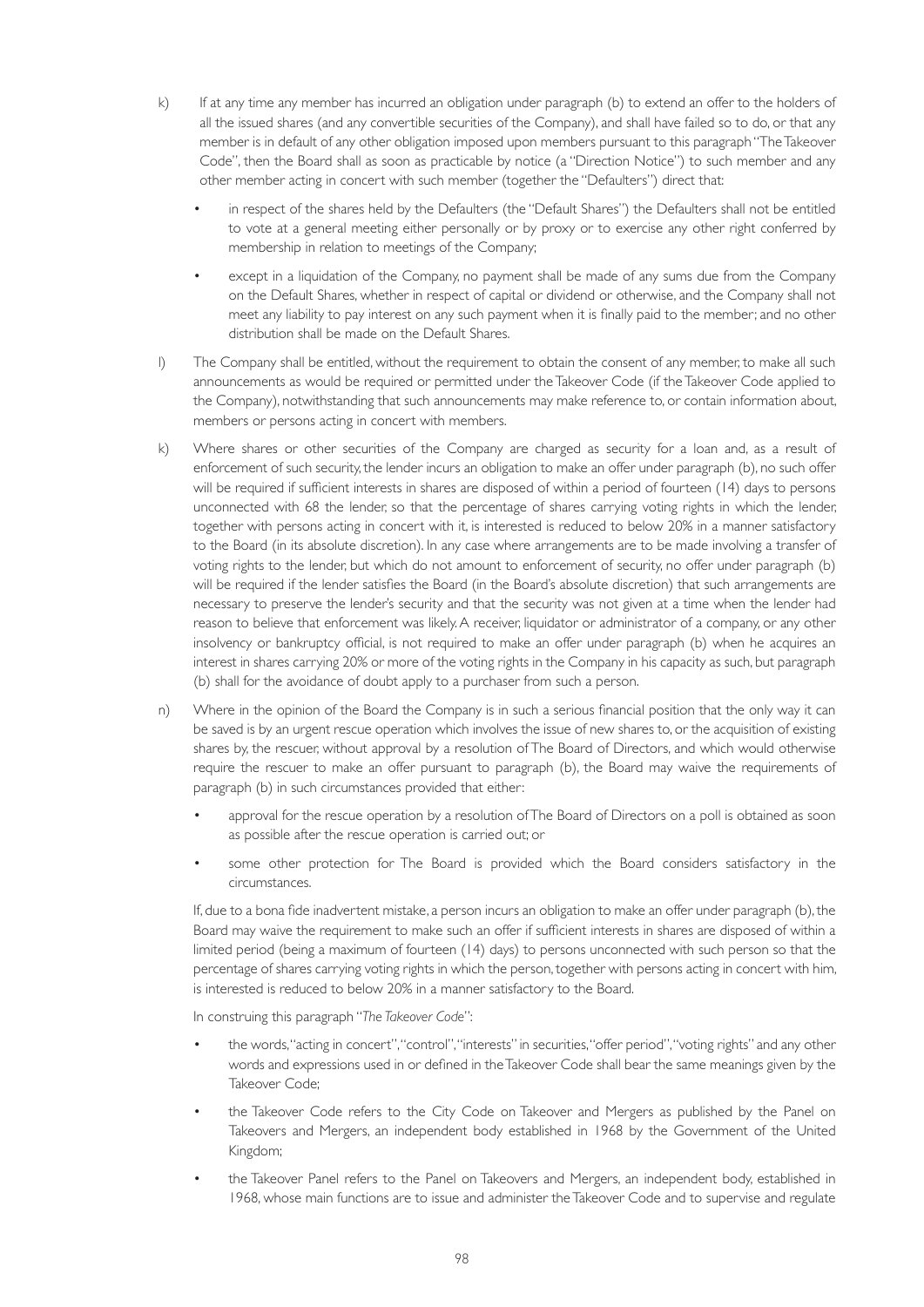takeovers and other matters to which the Takeover Code applies in accordance with the rules set out in the Takeover Code;

- "the Board" means the board of directors of the Company; for the avoidance of doubt and for the purpose of this paragraph only, a reference to a member shall include a person who becomes (or upon entry in the Register would become) a member as a result of any acquisition of an interest in shares to which this paragraph relates; and
- any decision to be made, or discretion to be exercised, by the Board shall be made or exercised by the Board excluding any director who is (or may be) obliged to make an offer pursuant to paragraph (b) or who is acting in concert with any person who is (or may be) obliged to make such an offer.

### 6.4.8 **Disenfranchisement notice**

- a) The Directors may at any time serve an Information Notice (being a notice served upon a member by the Board requiring such member to disclose to the Board in writing within such period (being not less than ten days and not more than thirty days from the date of despatch) as may be specified in such notice any of the following information in relation to any or all shares registered in such member's name at the date of the notice: (a) any beneficial interest of any third party in the shares the subject of the notice; and/or (b) any other interest of any kind whatsoever which a third party may have in the shares) upon a member. The Information Notice is similar in effect to a section 793 notice under the 2006 Act. If a member has been issued with an Information Notice and has failed in relation to any shares the subject of the Information Notice ("**relevant shares**") to furnish any information required by such notice within the time period specified therein, then the Directors may at any time following 14 days from the expiry of the date on which the information required to be furnished pursuant to the relevant Information Notice is due to be received by the Directors, serve on the relevant holder a notice (in this paragraph called a "**disenfranchisement notice**") whereupon the following sanctions shall apply:
	- Voting: the member shall not with effect from the service of the disenfranchisement notice be entitled in respect of the relevant shares to be present or to vote (either in person or by representative or proxy) at any general meeting of the Company or at any separate meeting of the holders of any class of shares of the Company or on any poll or to exercise any other right conferred by membership in relation to any such meeting or poll; and
	- Dividends and transfers: where the relevant shares represent at least 0.25 per cent in nominal value of their class:
		- o any dividend or other money payable in respect of the relevant shares shall be withheld by the Company, which shall not have any obligation to pay interest on it and the member shall not be entitled to elect to receive shares instead of that dividend; and
		- o subject in the case of uncertificated shares to the Regulations no transfer, other than an approved transfer, of any relevant shares held by the member shall be registered unless the member is not himself in default as regards supplying the information required pursuant to the relevant Information Notice and the member proves to the satisfaction of the Board that no person in default as regards supplying such information is interested in any of the shares the subject of the transfer.
- b) The Company may at any time withdraw a disenfranchisement notice by serving on the holder of the shares to which the same relates a notice in writing to that effect (a "withdrawal notice").
- c) Where the sanctions under paragraph (a) apply in relation to any shares they shall cease to have effect:
	- if the shares are transferred by means of an approved transfer;
	- at the end of the period of one week (or such shorter period as the Directors may determine) following receipt by the Company of the information required by the notice mentioned in paragraph (a) and the Directors being fully satisfied that such information is full and complete; or
	- on the date on which a withdrawal notice is served by the Company

### 6.4.9 **Disclosure on substantial interests on shares**

 a) A person must notify the Company of the percentage of its voting rights if, at the date on which these Articles comes into force, the percentage of voting rights which he directly or indirectly holds as shareholder or through his direct or indirect holding of qualifying financial instruments (or a combination of such holdings) has reached or exceeded 3 per cent, 4 per cent, 5 per cent, 6 per cent, 7 per cent, 8 per cent, 9 per cent or 10 per cent, or each 1 per cent threshold thereafter up to 100 per cent.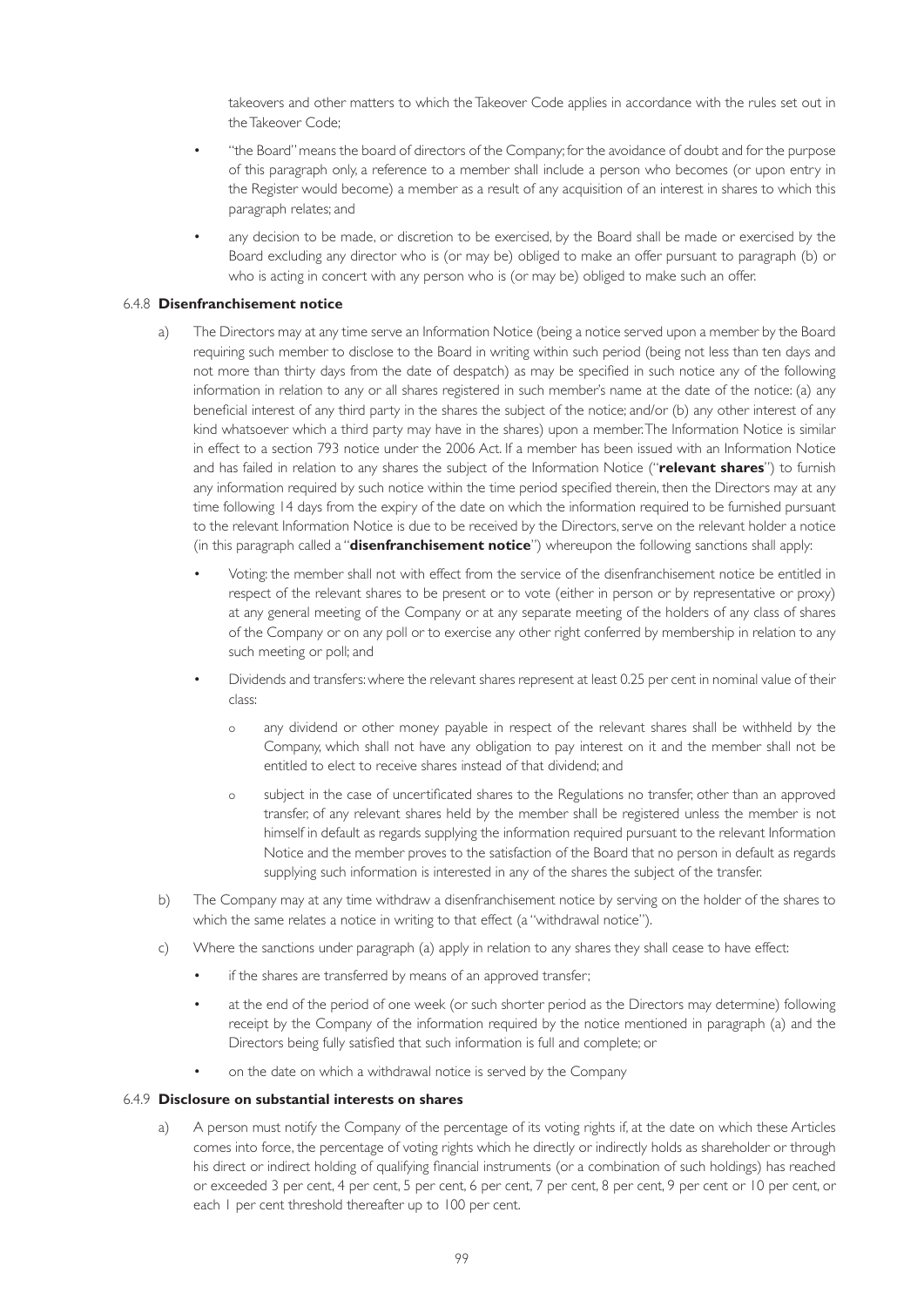- b) A person must notify the Company of the percentage of voting rights held if, at any time after the date on which these Articles comes into force, the percentage of voting rights which he holds directly or indirectly as shareholder or through his direct or indirect holding of qualifying financial instruments (or a combination of such holdings):
	- reaches, exceeds or falls below 3 per cent, 4 per cent, 5 per cent, 6 per cent, 7 per cent, 8 per cent, 9 per cent or 10 per cent and each 1 per cent threshold thereafter up to 100 per cent; or
	- reaches exceeds or falls below an applicable threshold in paragraph (a) above as a result of events changing the breakdown of voting rights and on the basis of information disclosed by the Company in accordance with paragraph (c) below.
- c) The Company must at the end of each calendar month during which an increase or decrease has occurred, notify to a Regulatory Information Service for distribution to the public the total number of voting rights and capital in respect of each class of share which it issues.
- d) A notification given in accordance with paragraphs (a) or (b) above shall include the following information:
	- (on the date on which the Articles came into force) the percentage of voting rights held or which may be exercised, or (at any time after the date on which this Article comes into force) the resulting situation in terms of voting rights and the date on which the relevant threshold was reached or crossed;
	- if applicable, the chain of controlled undertakings through which voting rights are effectively held;
	- so far as known to him, the identity of the shareholder, even if that shareholder is not entitled to exercise voting rights and of the person entitled to exercise voting rights on behalf of that shareholder;
	- the price, amount and class of shares concerned;
	- in the case of a holding of qualifying financial instruments, the following information must also be disclosed:
		- o for qualifying financial instruments with an exercise period, an indication of the date or time period where shares will or can be acquired, if applicable;
		- o the date of maturity or expiration of the qualifying financial instruments;
		- o the identity of the holder;
		- o the name of the underlying company; and
		- o the detailed nature of the qualifying financial instruments, including full details of the exposure to Ordinary Shares; and
	- any other information required by the Company.
- e) An obligation to give a notice to the Company under paragraphs (a) or (b) above shall be fulfilled without delay and in any event before the end of the second Business Day on which it arises.
- f) Every person who holds 3 per cent or more of the voting rights of any relevant class of shares of the Company shall, for as long as he holds such voting rights, be under a continuing obligation to give to the Company notice in writing of the particulars in relation to those shares specified in paragraph (d) and of any change in those particulars, of which he becomes aware at any time after the event (or if more than one the most recent event) by virtue of which he became obliged by the preceding provisions of this paragraph "Disclosure of Substantial interests in shares" to give notice to the Company of his percentage of voting rights held. A notice given under this paragraph shall be given before the end of the second business day after the day on which the person giving the notice becomes aware of the relevant facts.
- g) The Company shall on receipt of a notification and without delay deliver an announcement detailing all the information contained in the notification to a Regulatory Information Service for distribution to the public.

### 6.4.10 **Register of substantial interests**

 a) The Directors shall keep a register for the purposes of this paragraph (in these paragraphs hereafter referred to as the "Register of Substantial Interests") and shall procure that, whenever the Company receives information from a person in consequence of the fulfilment of an obligation imposed on him by this paragraph, that information is within three Business Days thereafter inscribed in the Register of Substantial Interests against that person's name, together with the date of the inscription.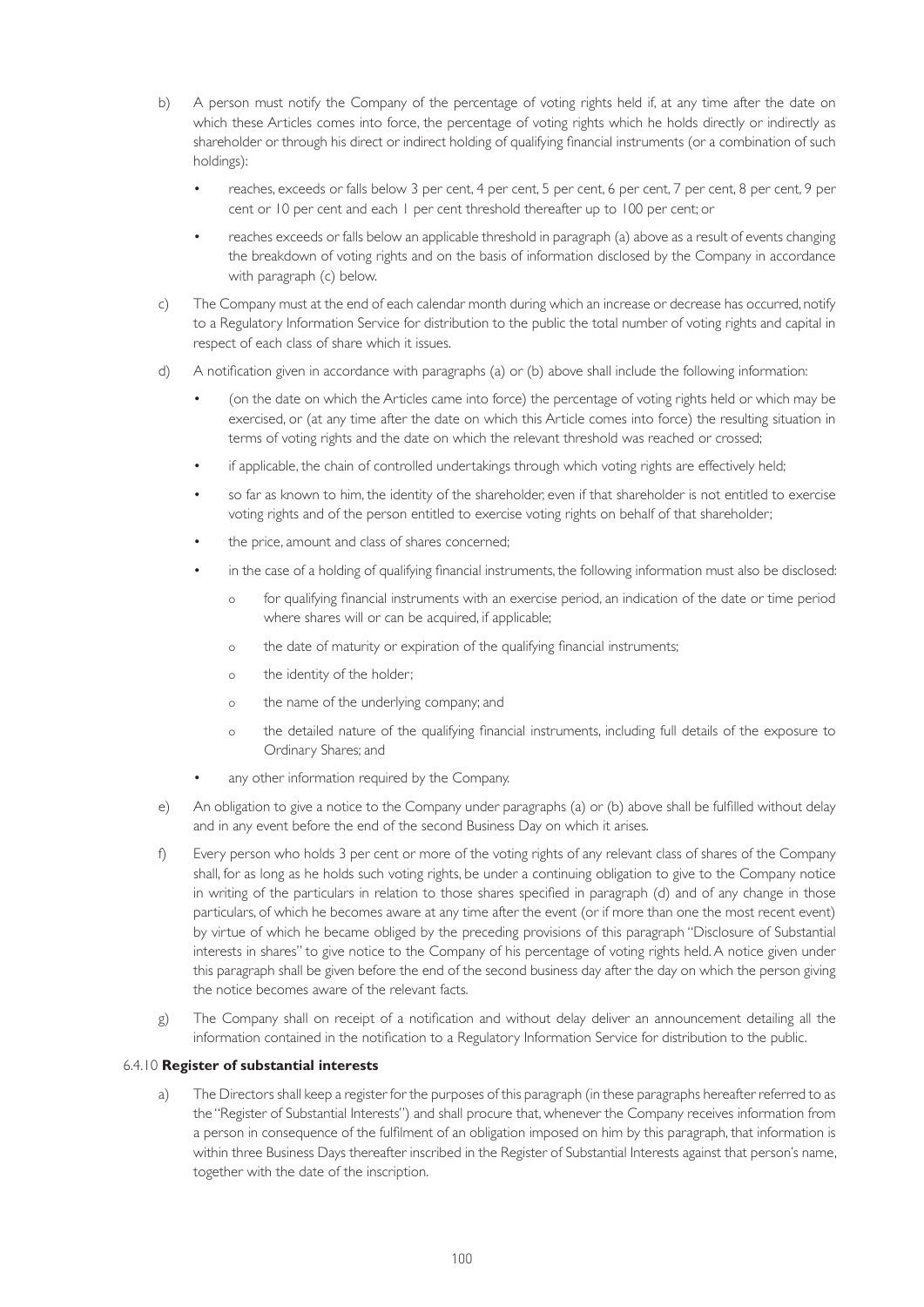- b) Unless the Register of Substantial Interests is in such a form as to constitute an index, the Directors shall ensure that the Register of Substantial Interests is made up in such a way that the entries against the respective names entered in it appear in chronological order.
- c) The Directors shall cause to be maintained an index of the names entered in the Register of Substantial Interests, containing in relation to each such name a sufficient indication to enable the information entered against it to be readily found, and shall procure that within ten days after the date on which a name is entered in the Register of Substantial Interests any necessary alteration is made in the index.
- d) The Register of Substantial Interests shall be kept at the registered office of the Company or at any other place determined by the Directors.
- e) The Register of Substantial Interests shall be open to inspection in the same manner as the Register in accordance with these Articles.

In paragraphs "The Takeover Code", "Disenfranchisement Notice" and "Disclosure of Substantial interests in shares":

- a person's percentage interest in voting rights is to be calculated on the basis of all the shares to which voting rights are attached even if the exercise of such rights is suspended. The number of voting rights to be considered when calculating whether a threshold has been reached, exceeded or fallen below is the number of voting rights in existence according to the Company's most recent disclosure made in accordance with paragraph (c) under the heading "Disclosure of Substantial interest in shares" and the proportion of voting rights held shall if necessary be rounded down to the next whole number;
- "qualifying financial instruments" has the meaning given to that term in rule 5.3.2 of the DTR;
- "Regulatory Information Service" means a service approved by the London Stock Exchange for the distribution to the public of announcements;
- "DTR" means the Disclosure Guidance and Transparency Rules of the UK Financial Services Authority; and "controlled undertakings" has the same meaning as given to that term in the DTR.

 For the purposes of paragraphs "The Takeover Code", "Disenfranchisement Notice", "Disclosure of Substantial interests in shares" and "Register of Substantial Interests":

- a person is an indirect holder of shares for the purposes of the applicable definition of shareholder to the extent that he is entitled to acquire, to dispose of, or to exercise voting rights in any of the cases listed in rule 5.2.1 of the DTR or a combination of them;
- voting rights held by those persons listed in rule 5.1.3 of the DTR are to be disregarded completely; and
- the Company shall not by virtue of anything done for the purposes of such paragraphs or this paragraph be deemed to be affected with notice of, or put upon enquiry as to, the rights of any person in relation to any shares.

# 6.5 **New Articles**

 Conditional upon Admission, the Board has resolved to adopt new articles of association of the Company ("**New Articles**"). The New Articles contain the same provisions as summarised in paragraph 6.4, save that pursuant to the New Articles the Company is authorised to issue an unlimited number of Class A Preference Shares. The holders of Class A Preference Shares shall have the following rights:

- 6.5.1 save only in the case of a vote relating to a variation of the rights attaching to the Class A Preference Shares as set out in paragraph 6.4.2 above, no right to vote at any general meeting or on any shareholder resolution proposed thereat;
- 6.5.2 the right to a cumulative dividend equal to 3% per annum of the aggregate issue price of the Class A Preference Share held by him, plus any accrued and unpaid dividends, which dividend shall accrue and be payable on 31 December of each year;
- 6.5.3 the right to share in the distribution of the surplus assets of the Company, pro rata with the Ordinary Shares, on an as converted basis; and
- 6.5.4 the right to convert into Ordinary Shares at the holder's option by written notice ("**Conversion Notice**") to the Company. The number of Ordinary Shares to be issued to a holder of Class A Preference Shares shall be equal to:

Number of Class A Preference Shares being converted divided by £0.04

 provided that any such conversion does not contravene the Listing Rules or the rules of any other regulatory body to which the Company is subject.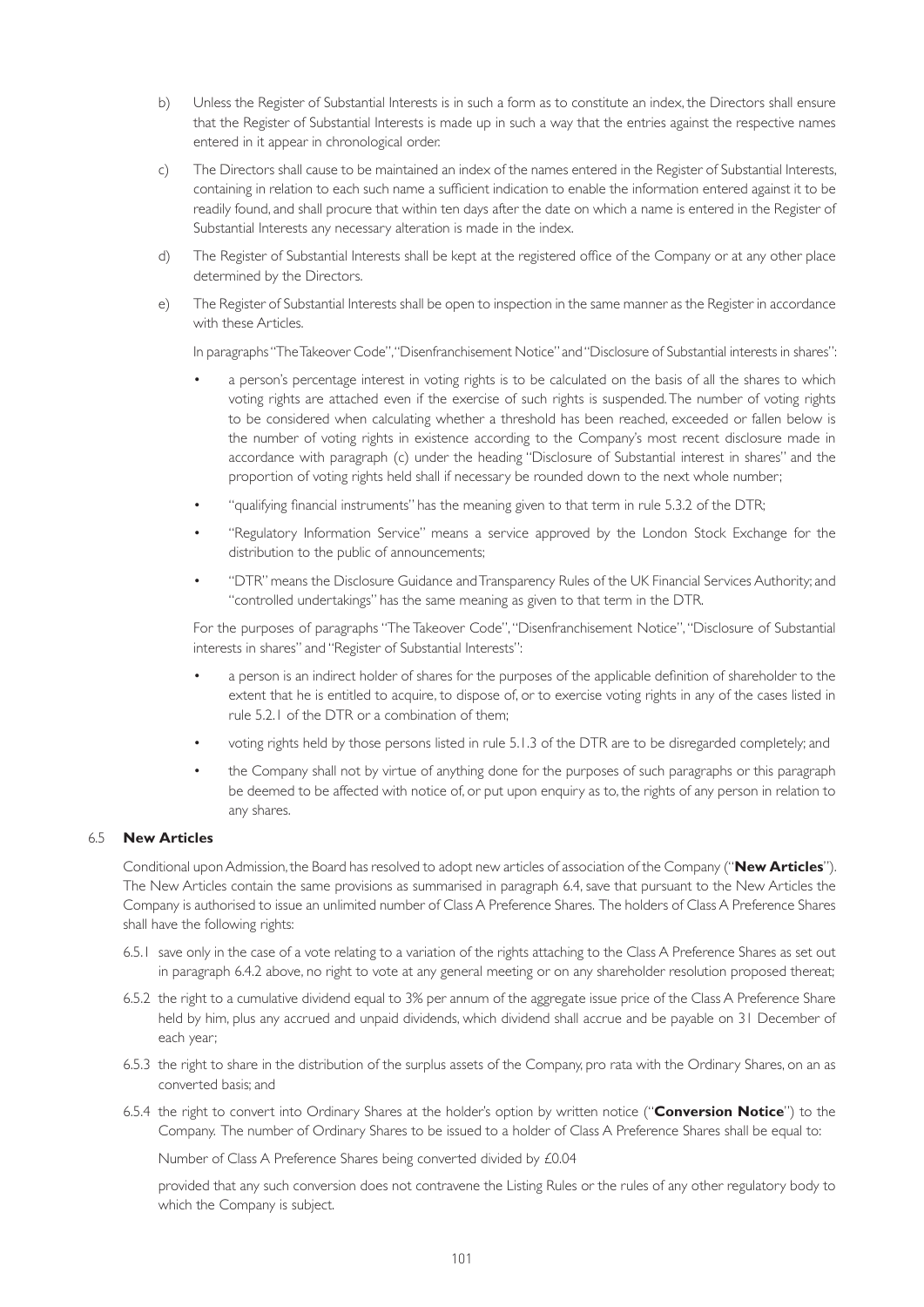# **7. Other Relevant Laws and Regulation**

# **Shareholder Notification And Disclosure Requirements**

- 7.1 Shareholders are obliged to comply with the shareholding notification and disclosure requirements set out in chapter 5 of the DTRs. A shareholder is required pursuant to rule 5 of the DTRs to notify the company if, as a result of an acquisition or disposal of shares or financial instruments, the shareholder's percentage of voting rights of the company reaches, exceeds or falls below, 3 per cent, of the nominal value of the company's share capital or any 1 per cent, threshold above that.
- 7.2 The DTRs can be accessed and downloaded from the FCA's website at www. https://handbook.fca.org.uk/handbook/DTR/. Shareholders are urged to consider their notification and disclosure obligations carefully as a failure to make a required disclosure to the company may result in disenfranchisement

### **8. Substantial Shareholders**

8.1 Other than the shareholdings of Directors and connected persons which are set out in paragraph 17 of this Part XIV of this Document, the Company is aware that the following persons have at the Last Practicable Date an interest in, or will following Admission, be interested in, three (3) per cent. or more of the issued Ordinary Share capital of the Company:

| Name of Shareholder                                | Ordinary<br><b>Shares held</b><br>immediately<br>prior to<br><b>Admission</b> | % of issued<br>existing issued<br><b>Ordinary Share</b><br>capital | Ordinary<br><b>Shares held</b><br>at Admission | % of issued<br>Share capital at<br><b>Admission</b><br>(Note I) |
|----------------------------------------------------|-------------------------------------------------------------------------------|--------------------------------------------------------------------|------------------------------------------------|-----------------------------------------------------------------|
| Lombard Odier Asset Management<br>(Europe) Limited | 8.000.000                                                                     | 22.22%                                                             | 14.250.000                                     | 9.07%                                                           |
| Duncan Soukup                                      | 7,025,142                                                                     | 19.51%                                                             | 7,052,142                                      | 4.47%                                                           |
| THAL Discretionary Trust                           | 6,157,334                                                                     | 17.10%                                                             | 6,157,334                                      | 3.92%                                                           |
| Apeiron Holdings (BVI) Ltd                         |                                                                               | $\overline{a}$                                                     | 56.000.000                                     | 35.66%                                                          |
| Danske Bank International SA Lux                   | $\overline{\phantom{0}}$                                                      | -                                                                  | 20,000,000                                     | 12.74%                                                          |
| Sébastien Lalande                                  |                                                                               | -                                                                  | 5,333,333                                      | 3.40%                                                           |
| Emmanuel Nay                                       |                                                                               |                                                                    | 5,333,333                                      | 3.40%                                                           |

Note I – The holdings of substantial shareholders immediately following Admission are based on the following assumptions: (i) the Placing having occurred and the Placing Shares having been issued; and (ii) the issue of the Initial Consideration Shares. On Admission, the holders of the New Ordinary Shares will not have special voting rights and the Ordinary Shares owned by them will rank pari passu in all respects with the holders of the Existing Ordinary Shares.

- 8.2 The Company's share capital consists of Ordinary Shares with equal voting rights (subject to the Articles). No major Shareholder of the Company has any different voting rights from the other Shareholders.
- 8.3 Save as disclosed in this Document, there are no persons, so far as the Company is aware, who are or will be immediately following Admission holding voting rights (within the meaning of Rule 5 of the Disclosure Guidance and Transparency Rules) in three (3) per cent or more of the Company's issued Ordinary Share capital, nor, so far as the Company is aware, are there any persons who as at the Last Practicable Date or immediately following Admission, directly or indirectly, jointly or severally, exercise or could exercise control over the Company.

# **9. Significant Change**

- 9.1 No significant change in the financial position and performance of the Company has occurred since 30 June 2021, being the date the last unaudited interim financial statements of the Company had been published.
- 9.2 No significant change in the financial position and performance of id4 has occurred since 30 June 2021 being the date to which the last unaudited interim financial statements had been prepared published apart from the following:
	- a) on 14 September 2021, the former id4 merged with and into its parent company, Apeiron Holdings AG. Following the merger, Apeiron Holdings AG was renamed id4 AG and change its registered office address to St. Niklausenstrasse 63, 6047 Kastanienbaum, Switzerland;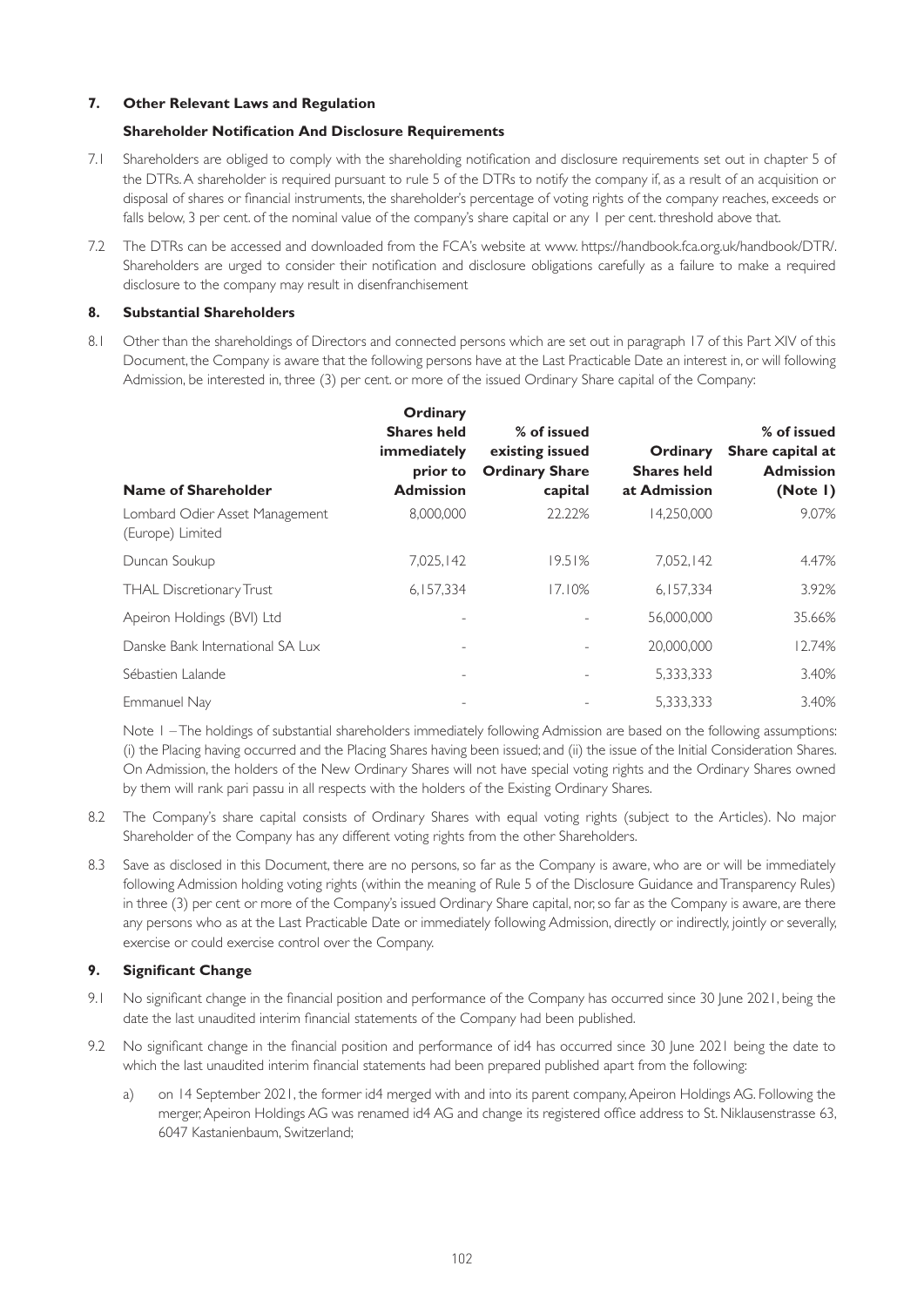- b) following the merger, the amount due to Apeiron Holdings AG of £352,000 (CHF450,000) was extinguished; and
- c) on 30 September 2021, £1,710,000 (CHF2,211,595) plus accrued interest of the loan from Thalassa Holding Limited to Apeiron Holdings AG and the Former id4 was capitalised as capital contributed under equity.
- 9.3 No significant change in the financial position and performance of Apeiron Holdings AG has occurred since 30 June 2021, being the date to which the last unaudited interim financial statements have been prepared, apart from the merger with the former id4 which extinguished the loan from Apeiron Holdings AG to the former id4 AG of £352,000 (CHF450,000) and capitalisation of the loan from Thalassa Holdings Ltd of £964,052 (CHF1,231,446) and loan from Apeiron Holdings (BVI) Ltd of £41,742 (CHF53,320) plus accrued interest by capital contribution on 30 September 2021.

# **10. Litigation**

 There are no governmental, legal or arbitration proceedings (including any such proceedings which are pending or threatened of which the Company is aware), which, since incorporation, may have, or have had in the recent past, significant effects on the Company or the Enlarged Group's financial position or profitability.

# **11. Material Contracts**

 The following are all of the contracts (not being contracts entered into in the ordinary course of business) that have been entered into by the Enlarged Group in the period of two years prior to the date of this Document which are (i) material to the Company; or (ii) contain obligations or entitlements which are, or may be, material to the Company as at the date of this Document:

# 11.1 *Thalassa Subscription Agreement*

 Thalassa entered into a subscription agreement with the Company on or around 15 October 2020 under the terms of which it subscribed for (in aggregate) US\$1,200,000 worth of Ordinary Shares.

11.2 *Peterhouse Broker Agreement* 

The Company and Peterhouse entered into a corporate broker agreement (the "**Broker Agreemen**t") dated 22 February 2019 pursuant to which Peterhouse agreed to act as appointed broker to the Company in connection with the April 2021 Placing and future placings undertaken by the Company.

The terms of the Broker Agreement are that the Company agrees to pay Peterhouse a commission of the gross aggregate value of funds raised by Peterhouse equal to (i) a 5 per cent. placing commission fee of funds raised from third party placees procured by Peterhouse; and/or (ii) a 1 per cent. placing commission fee of funds raised from third party placees procured by the Company. Further, the Company agreed to pay Peterhouse a quarterly retainer of £3,000 plus VAT following completion of the April 2021 Placing.

The Broker Agreement may be terminated by either party at the end of a quarter with prior written notice.

a) April 2021 Placing

 Pursuant to the terms of the Broker Agreement, Peterhouse issued placing letters to various placees to subscribe for the April 2021 Placing Shares, entitling each placee, inter alia, to a further allotment of two classes of nil cost warrants in the Company per Ordinary Share, (i) "A Warrants" exercisable within a period of one-year from the first anniversary of the date of grant entitling the warratholder to subscribe for one Ordinary Share for each A Warrant held in the Company at a subscription price of £0.08 per Ordinary Share; and (ii) "B Warrants" exercisable within a one-year period from the second anniversary from the date of grant entitling the warrantholder to subscribe for one Ordinary Share for each B Warrant held in the Company at a subscription price of £0.12 per Ordinary Share, each subject to customary adjustments in the event of share divisions or consolidations undertaken by the Company. Peterhouse's commission was settled in cash and deducted from the proceeds of the April 2021 Placing.

 Conditional upon Admission, the holders of the A Warrants and B Warrants have consented to their terms being varied such that they each have a subscription price per Ordinary Share of £0.05 and an exercise period of 5 years from Admission.

b) Placing

 Pursuant to the terms of the Broker Agreement, Peterhouse has issued placing letters to various placees to subscribe for the Placing Shares, entitling each placee, inter alia, to a further allotment of one nil cost warrant in the Company per New Ordinary Share subscribed. Further details of the C Warrants are set out in paragraph 11.6 of this Part XIV. Peterhouse's commission will be settled in cash and deducted from the proceeds of the Placing.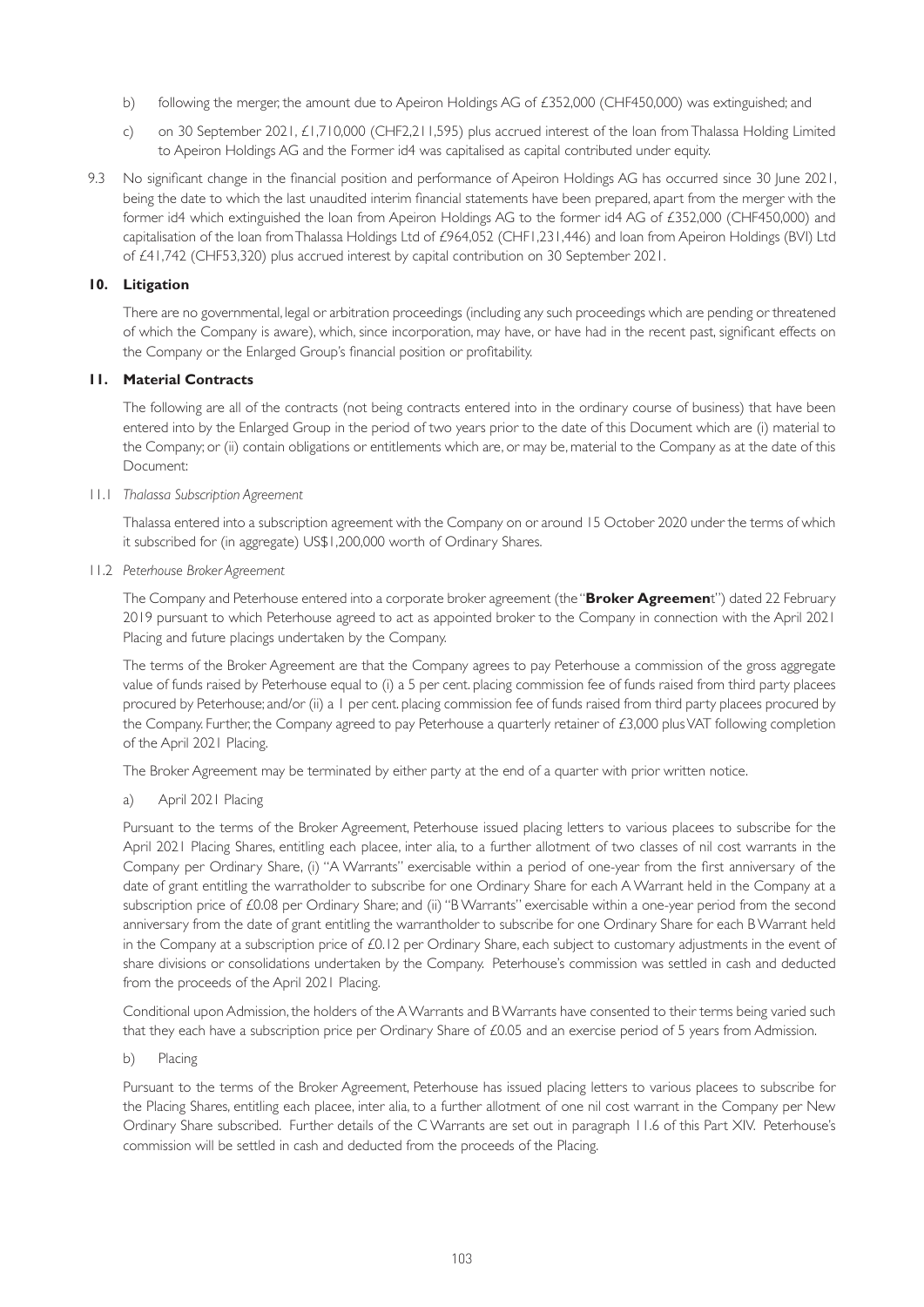# 11.3 *Depositary and Registrar Agreement*

 The Company and the Depositary are party to the Depositary Agreement; and the Company and Registrar are party to the Registrar Agreement, particulars of which are set out in "*Part XIII - CREST and Depositary Interests*" in the 2020 Prospectus (pages 59-62), which is incorporated by reference.

### 11.4 *Convertible Loan Note Instrument*

 On 15 October 2020, the Company constituted an unsecured convertible loan note instrument for \$350,000 at a fixed interest rate of 10% per annum. The notes are in integral multiples of US\$1.00. The loan notes in issue (so far as not converted) are to be redeemed at the principal amount together with interest on the loan accrued and payable on the earlier of (i) the second anniversary of the date of issue; or (ii) any earlier date of conversion agreed between the Company and the relevant noteholder; or (iii) on a sale occurring. Should redemption of the notes not occur immediately prior to or at completion of a sale (subject to a notice of conversion not having been served), the notes shall be redeemed at twice the aggregate of the principal amount and the interest on the notes accrued and payable. A sale (as defined in the Convertible Loan Note Instrument) is (a) the sale of any shares which would result in the buyer of those shares (and persons acting in concert with him) together acquiring a controlling interest in the Company; or (b) the disposal by the Company of all, or a substantial part of its business assets.

 The notes, together with interest outstanding on the relevant date, may be converted at the option of a noteholder at any time into such number of Shares (ranking pari passu with the then existing shares of the Company) at the rate of 1 share for each US\$1.00 nominal notes converted (or, if lower, the number of shares as is represented by the nominal value of the notes being converted). On 15 October 2020 the Company issued convertible loan notes to Thalassa for \$350,000 pursuant to the Convertible Loan Note Instrument.

 Conditional on Admission, Thalassa and the Company have agreed that the amount outstanding and due to Thalassa pursuant to the Convertible Loan Note Instrument will be converted into 334,956 Class A Preference Shares in the share capital of the Company.

11.5 *Acquisition Agreement*

Please refer to the summary set out in paragraph 20.5 of this Part XIV of the Document.

11.6 *C Warrants*

 Pursuant to the C Warrant Instrument, executed by the Company on 10 December 2021, the Company constituted 54,375,000 C Warrants. C Warrants will be issued to each subscriber for New Ordinary Shares in the Placing on a one for one basis. The C Warrants can be exercised at any time within the first five years of Admission ("**Exercise Period**") by the holder of the C Warrants at an exercise price of £0.06.

# 11.7 *Merger Agreement*

 Apeiron Holdings AG and the former id4 AG entered into a merger agreement dated 7 September 2021 pursuant to which Apeiron Holdings AG acquired all assets and liabilities of the former id4 AG by way of merger by absorption under the Swiss Merger Act (the "**Merger**"). The Merger was registered in the commercial register of the Canton of Lucerne on 14 September 2021 and thereby became effective as of such date. As part of the Merger, all assets and liabilities of the former id4 AG were transferred to Apeiron Holdings AG by way of universal succession and accepted and assumed at book values. The transfer of assets and liabilities took place with effect as of 31 May 2021 for accounting and tax purposes in Switzerland. As from 31 May 2021, all legal acts of the former id4 are deemed to be carried out for the account of Apeiron Holdings AG. Following the Merger with the former id4 AG, Apeiron Holdings AG was renamed id4 AG. The former id4 AG was dissolved without liquidation and deleted from the commercial register as a result of the Merger.

11.8 *Contribution Agreements*

 Thalassa and Apeiron Holdings (BVI) Ltd entered into a contribution agreement dated 29 September 2021 pursuant to which Thalassa contributed and assigned to Apeiron Holdings (BVI) Ltd its shareholder loan receivables from id4 in the amount of CHF 2,158,275 plus accrued interest with effect as of 29 September 2021. The contribution was made against no consideration and without issuance of any shares. Apeiron Holdings (BVI) Ltd allocated the contribution to its reserve from capital contributions.

 Apeiron Holdings (BVI) Ltd and id4 entered into a contribution agreement dated 30 September 2021 pursuant to which Apeiron Holdings (BVI) Ltd contributed and assigned to id4 its shareholder loan receivables from id4 in the amount of CHF 2,211,595 plus accrued interest with effect as of 30 September 2021. The contribution was made against no consideration and without issuance of any shares. id4 allocated the contribution to its reserve from capital contributions. Upon receipt of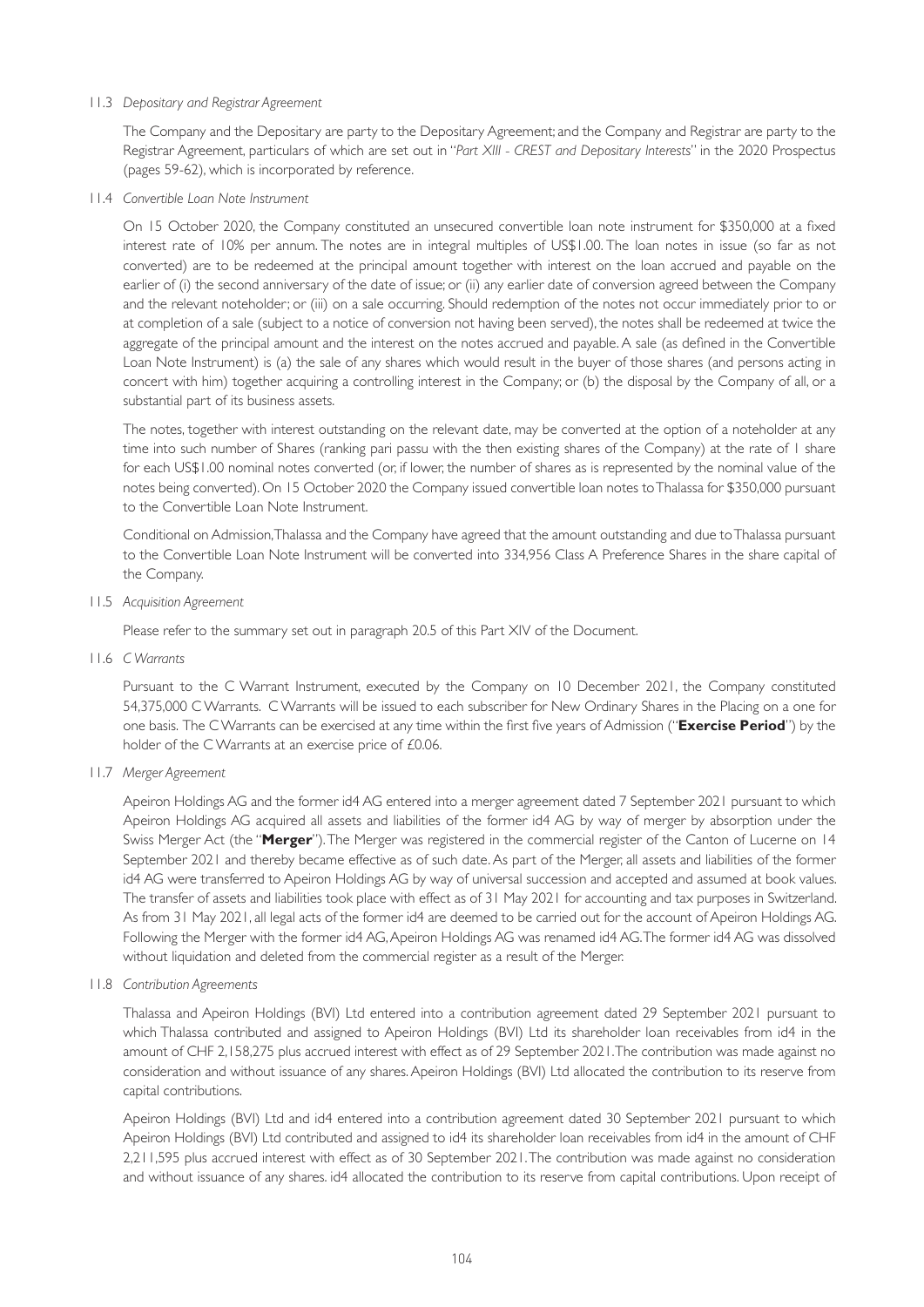the contribution, id4 became both the creditor and debtor of the shareholder loans, which were therefore extinguished by merger pursuant to art. 118 Swiss Code of Obligations (*Vereinigung*).

11.9 *Asset Purchase Agreement*

 Alfalfa Holdings AG, a wholly-owned subsidiary of Apeiron Holdings (BVI) Ltd, and id4 entered into an asset purchase agreement (the "**Asset Purchase Agreement**") dated 30 September 2021. Pursuant to the terms of the Asset Purchase Agreement, id4 sold and transferred the following assets to Alfalfa Holdings AG with effect as of 1 September 2021:

- a) 133,333 registered common shares in JANZZ AG with a par value of CHF 1 each, representing 0.98% of the total 13,657,268 shares issued by JANZZ AG, for a purchase price of CHF 200,000. JANZZ AG is corporation limited by shares incorporated under the laws of Switzerland with registered office at Nidelbadstrasse 6 in 8038 Zurich, Switzerland. The purpose of JANZZ AG is the development and operation of a web-based job and service marketplace.
- b) The deposit in the amount of CHF 110,000 under a lease agreement dated December 21, 2018 and January 19, 2019 between the Municipality of Horw and id4 relating to the Villa Krämerstein and associated properties in Kastanienbaum. Under the terms of the Asset Purchase Agreement, Alfalfa Holdings and id4 have agreed that between them the transfer of the lease agreement shall be effective as of September 1, 2021 and that they compensate each other in cash for any accrued or prepaid rent, accrued or prepaid fees for insurance or other services or non-depreciated investments under the lease agreement as of such date.

 The above mentioned transferred assets were held by Apeiron Holdings AG before the merger of the former id4 with and into Apeiron Holdings AG on 14 September 14 2021 and the aggregate purchase price for the transferred assets amounts to CHF 310,000 and the purchase and transfer was effective as of 1 September 2021.

# **12. Consents and Related Matters**

- 12.1 Jeffreys Henry LLP ("**JH**") of 5-7 Cranwood St Old Street London EC1V 9EE which is registered to carry out audit work in the UK and Ireland by Institute of Chartered Accountants in England and Wales has given and not withdrawn its consent to the inclusion in this Document of its Accountant's Report on the *"Historical Financial Information of the Company", "Unaudited Interim Financial Information of Former id4" "Historical Financial Information of Apeiron Holdings AG"* at Part X of this Document, and of its report on the *"Unaudited Proforma Financial Information on the Enlarged Group"* set out at Part XI and has authorised the contents of those parts of this Prospectus for the purposes of item 1.3 of Annex 1 of the UK version of Commission Delegated Regulation (EU) 2019/980, as it forms part of UK law by virtue of the European Union (Withdrawal) Act 2018. In addition, JH has given and not withdrawn its written consent to the issue of this Document with the inclusion herein of the references to its name, business address and qualifications.
- 12.2 Link Market Services (Guernsey) Limited has given and not withdrawn its written consent to the inclusion in this document of its name and reference thereto in the forms and contexts in which it appears.
- 12.3 Link Market Services Trustees Limited has given and not withdrawn its written consent to the inclusion in this document of its name and reference thereto in the forms and contexts in which it appears.
- 12.4 Peterhouse has given and not withdrawn its written consent to the inclusion in this document of its name and reference thereto in the forms and contexts in which it appears.

# **13. Admission to Trading, Settlement and Dealing Arrangements**

 Application has been made for the New Ordinary Shares to be admitted to the Official List, by way of a Standard Listing, and to trading on the Main Market. Dealings in the Ordinary Shares are expected to commence at 8 a.m. on 17 December 2021. No application has or will be made for the Existing Ordinary Shares, the New Ordinary Shares or any Ordinary Shares to be admitted to trading or to be listed on any other stock exchange.

 No temporary documents of title will be issued. All documents sent by or to an Investor will be sent by post at the Investor's own risk. Pending the dispatch of definitive share certificates, instruments of transfer will be certified against the register of members of the Company.

# **14. Dilution**

14.1 The Placing will result in the allotment and issue of a total of 54,375,000 Ordinary Shares, diluting existing holders of Ordinary Shares (and their corresponding voting rights) by approximately 151 per cent. If the C Warrants are exercised this would result in the allotment and issue of a further 54,375,000 Ordinary Shares, diluting existing holders of Ordinary Shares (and their corresponding voting rights) by approximately 151 per cent. The aggregate potential dilution of existing holders of Ordinary Shares (and their corresponding voting rights) under the Placing (including Ordinary Shares issued as a result of the exercise of the C Warrants) is 302 per cent.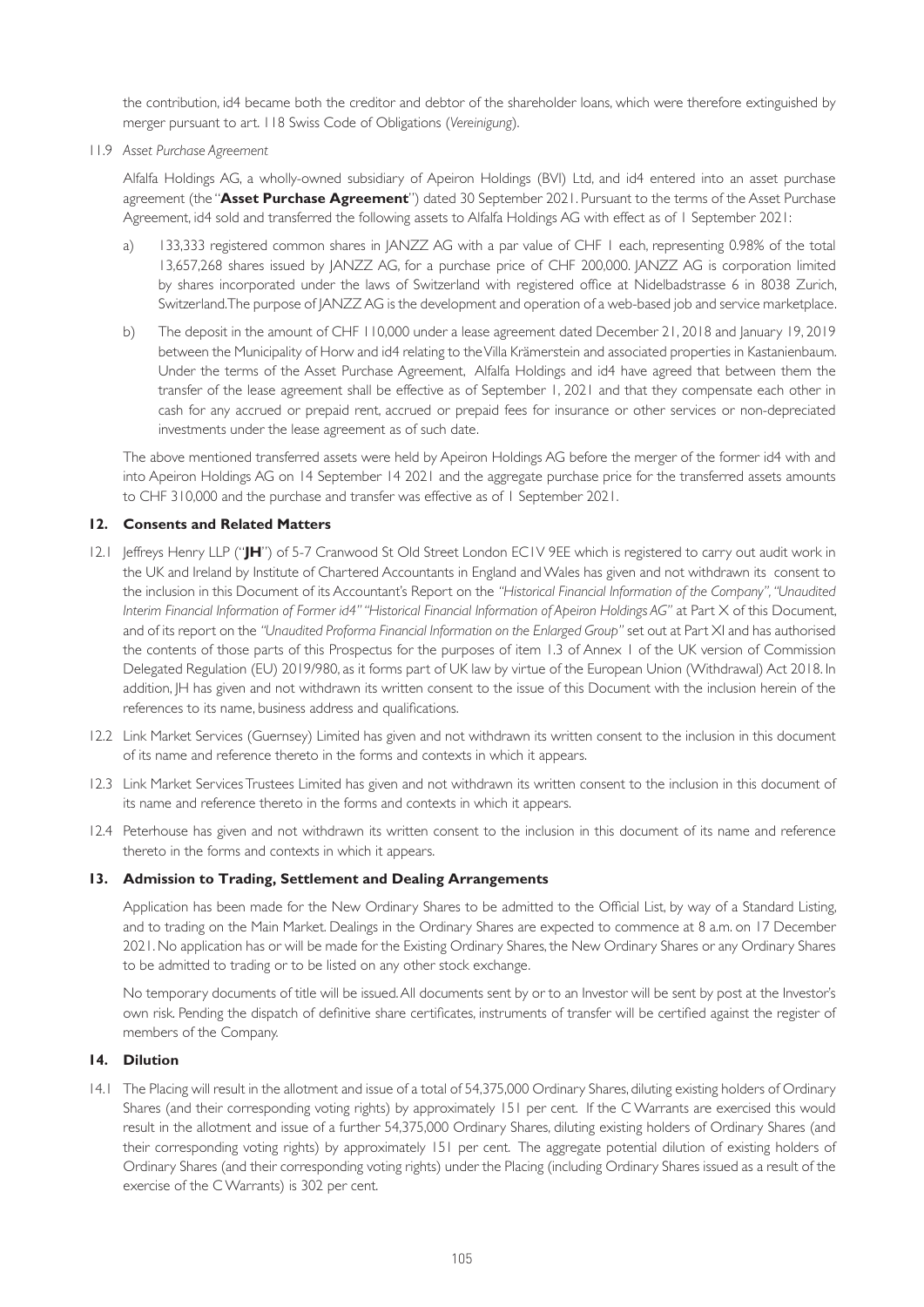14.2 The Placing, exercise of C Warrants and the issue of the Initial Consideration Shares will together result in the allotment and issue of an aggregate of 175,416,667 Ordinary Shares, diluting existing holders of Ordinary Shares (and their corresponding voting rights) by approximately 487 per cent.

# **15. Statutory Auditors**

 The Historical Financial Information set out in sections A and F of Part X was audited by JH. No statutory auditor was appointed in preceding periods. The accounts of the Company were audited for the period from incorporation until 31 December 2020.

# **16. Directors' Service Agreements**

16.1 *Duncan Soukup letter of appointment*

Mr Soukup entered into a letter of appointment with the Company on 12 October 2020 in connection with his appointment as chief executive officer of the Company. Mr Soukup's appointment is for an initial term of one year commencing on 12 October 2020 unless terminated by either party on one month's prior written notice. The Company may also terminate Mr Soukup's appointment at any time if he (inter alia) commits any serious breach of his obligations to the Company, is declared bankrupt or is disqualified from acting as a director. Mr Soukup shall be paid US\$1,000 per Board meeting attended, conditional upon attendance at quarterly board meetings. Mr Soukup's letter of appointment includes standard confidentiality and outside interest/conflicts provisions.

16.2 *Gareth Edwards letter of appointment*

Mr Edwards entered into a letter of appointment with the Company on 10 December 2021 in connection with his appointment as a non-executive director. Mr Edwards' appointment is for an initial term commencing on Admission until the conclusion of the Company's annual general meeting that occurs approximately three years from Admission, unless terminated by either party on one month's prior written notice. The Company may also terminate Mr Edwards' appointment at any time if he (inter alia) commits any serious breach of his obligations to the Company, is declared bankrupt or is disqualified from acting as a director. Mr Edwards shall be paid £40,000 per annum. Mr Edwards' letter of appointment includes standard confidentiality and outside interest/conflicts provisions.

16.3 *Luca Tomasi letter of appointment*

Mr Tomasi entered into a letter of appointment with the Company on 10 December 2021 in connection with his appointment as a non-executive director. Mr Tomasi's appointment is for an initial term commencing on Admission until the conclusion of the Company's annual general meeting that occurs approximately three years from Admission, unless terminated by either party on one month's prior written notice. The Company may also terminate Mr Tomasi's appointment at any time if he (inter alia) commits any serious breach of his obligations to the Company, is declared bankrupt or is disqualified from acting as a director. Mr Tomasi shall be paid £40,000 per annum. Mr Tomasi's letter of appointment includes standard confidentiality and outside interest/conflicts provisions.

### 16.4 *Rémy Schimmel service agreement*

Mr Schimmel, id4 and the Company entered into a service agreement on 10 December 2021 in connection with his appointment as the Chief Operating Officer of the Company and id4. Mr Schimmel's appointment is for an initial term of three years commencing on 1 October 2021 unless his appointment is terminated by either party pursuant to the terms of the agreement and thereafter shall renew annually unless terminated by either party giving not less than 3 months' prior written notice. Mr Schimmel shall be paid CHF230,000 per annum, together with a guaranteed first year retention payment of CHF70,000 and a discretionary bonus based on the performance of the Company and id4. Mr Schimmel is also entitled to a Warrant Allocation as described more fully in paragraph 20.3 of this Part XIV. Mr Schimmel's service agreement includes standard confidentiality, restrictive covenants and outside interest/conflicts provisions.

16.5 *Athenium consultancy agreement*

Athenium Consultancy Ltd (the "Consultant") and the Company entered into an agreement on 10 December 2021. Pursuant to the terms of the agreement, the Consultant agrees to provide the services of Mr Tim Donell to the Company acting in the capacity of Chief Financial Officer. The Consultant is entitled to an annual fee of £25,000 plus expenses. The initial term of the agreement is 12 months and shall renew annually unless terminated by either party on three months' notice or in the event that Mr Donell is not re-elected after having been put up for re-election at the Company's annual general meeting each year.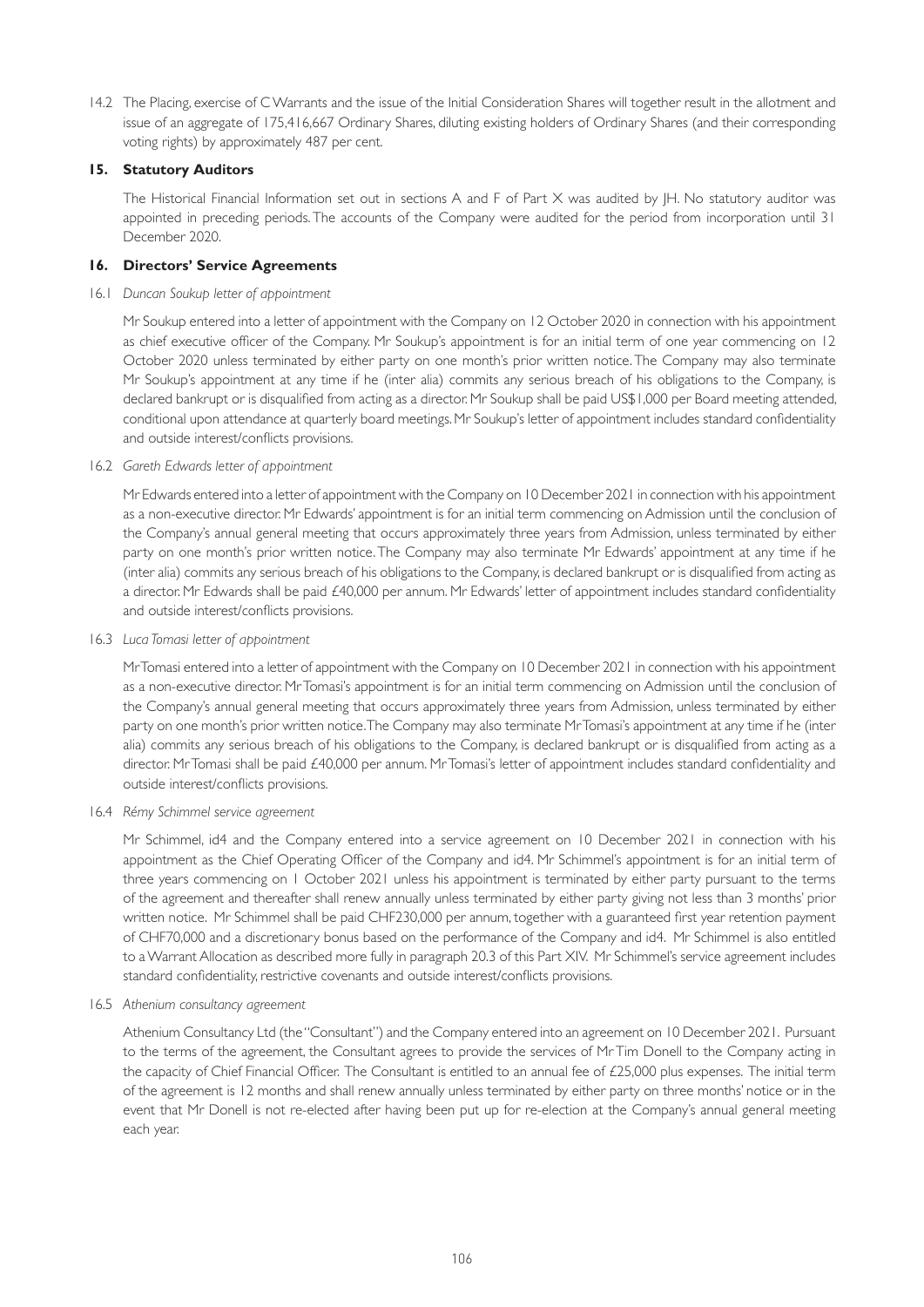# **17. Interests of the Directors and the Proposed Directors**

The interests of the Directors and the Proposed Directors in the share capital of the Company at the Last Practicable Date and immediately following Admission are as follows:

|                         | Ordinary           |                 |                  |                           |
|-------------------------|--------------------|-----------------|------------------|---------------------------|
|                         | <b>Shares held</b> | % of issued     |                  | % of issued               |
|                         | immediately        | existing issued |                  | Ordinary Share capital at |
|                         | prior to           | Ordinary        | Shares held at   | <b>Admission</b>          |
| <b>Name of Director</b> | <b>Admission</b>   | Share capital   | <b>Admission</b> | (Note I)                  |
| Duncan Soukup           | 7.025.142          | 19.51%          | 7.025.142        | 4.47%                     |

Note 1 – The holdings of Mr Soukup immediately following Admission are based on the following assumptions: (i) the Placing having occurred and the Placing Shares having been issued; and (ii) the issue of the Initial Consideration Shares. On Admission, the holders of the New Ordinary Shares will not have special voting rights and the Ordinary Shares owned by him will rank pari passu in all respects with the holders of the Existing Ordinary Shares.

### **18. Expenses and Net Placing Proceeds**

- 18.1 The expenses of the Placing will be borne by the Company in full and no expenses will be charged to any Placee by the Company.
- 18.2 These expenses (including commission fees and expenses payable under the Broker Agreement, stamp duty registration, listing, admission fees, printing, advertising and distribution costs and professional advisory fees, including legal fees, and any other applicable expenses) are not expected to exceed £410,148 excluding VAT representing approximately 18.86% of the gross proceeds of the Placing of  $£2,175,000$ . The total Net Placing Proceeds on the basis set out above are approximately £1,764,852.

# **19. Working Capital**

The Company is of the opinion that the working capital available to the Enlarged Group is sufficient for the Enlarged Group's present requirements, that is for at least the 12 months from the date of this Document.

### **20. Related Party Transactions**

Save as set out below, from 6 May 2020 (being the Company's date of incorporation) up to and including the date of this Document, the Company has not entered into any related party transactions.

- 20.1 Thalassa Subscription, Thalassa Distribution and Convertible Loan Note Instrument
	- a) On incorporation of the Company, Thalassa subscribed for 50,000 ordinary shares of \$1 each. On 30 June 2020 the Company cancelled these shares and immediately reissued them to Thalassa as 50,000 Ordinary Shares of no par value. Thalassa subsequently subscribed for 29,950,000 Ordinary Shares pursuant to the Thalassa Subscription Agreement. Immediately following the Thalassa Subscription, Thalassa held 30,000,000 Ordinary Shares.
	- b) Immediately following and as a result of the Thalassa Distribution, Thalassa held 1,973,966 Ordinary Shares.
	- c) Pursuant to the Convertible Loan Note Instrument (further details of which are set out in paragraph 11.4 of this Part XIV, Thalassa made available \$350,000 to the Company on the date of the Company's Admission. Conditional on Admission, Thalassa and the Company have agreed that the amount outstanding and due to Thalassa pursuant to the Convertible Loan Note Instrument will be converted into 334,956 Class A Preference Shares in the share capital of the Company.
- 20.2 Thalassa Option
	- a) In recognition of the early commitment of Thalassa, and effective on the Company's Admission, the Company granted Thalassa an option entitling it to subscribe at par value for 5 per cent. of the issued shares of the Company (immediately following the Company Admission and after the exercise of the options, which assumed no other issues of Ordinary Shares) and such further Ordinary Shares as may be issued by the Company in any equity financing transaction (or series of related equity financing transactions) after the Company's Admission until the 3 year anniversary of the Company's Admission such that the percentage of the issued shares of the Company (as enlarged by new Ordinary Shares issued) subject to such options being maintained at not less than 5 per cent (the "**Thalassa Option**"). The Thalassa Option was granted for consideration of  $E1$  and the exercise price for the options is US\$0.04 per Ordinary Share. The exercise period for the Thalassa Option is 5 years from the date of the Company's Admission. By written resolutions of the Board dated 15 October 2020, the Board resolved to approve any subscription for shares in the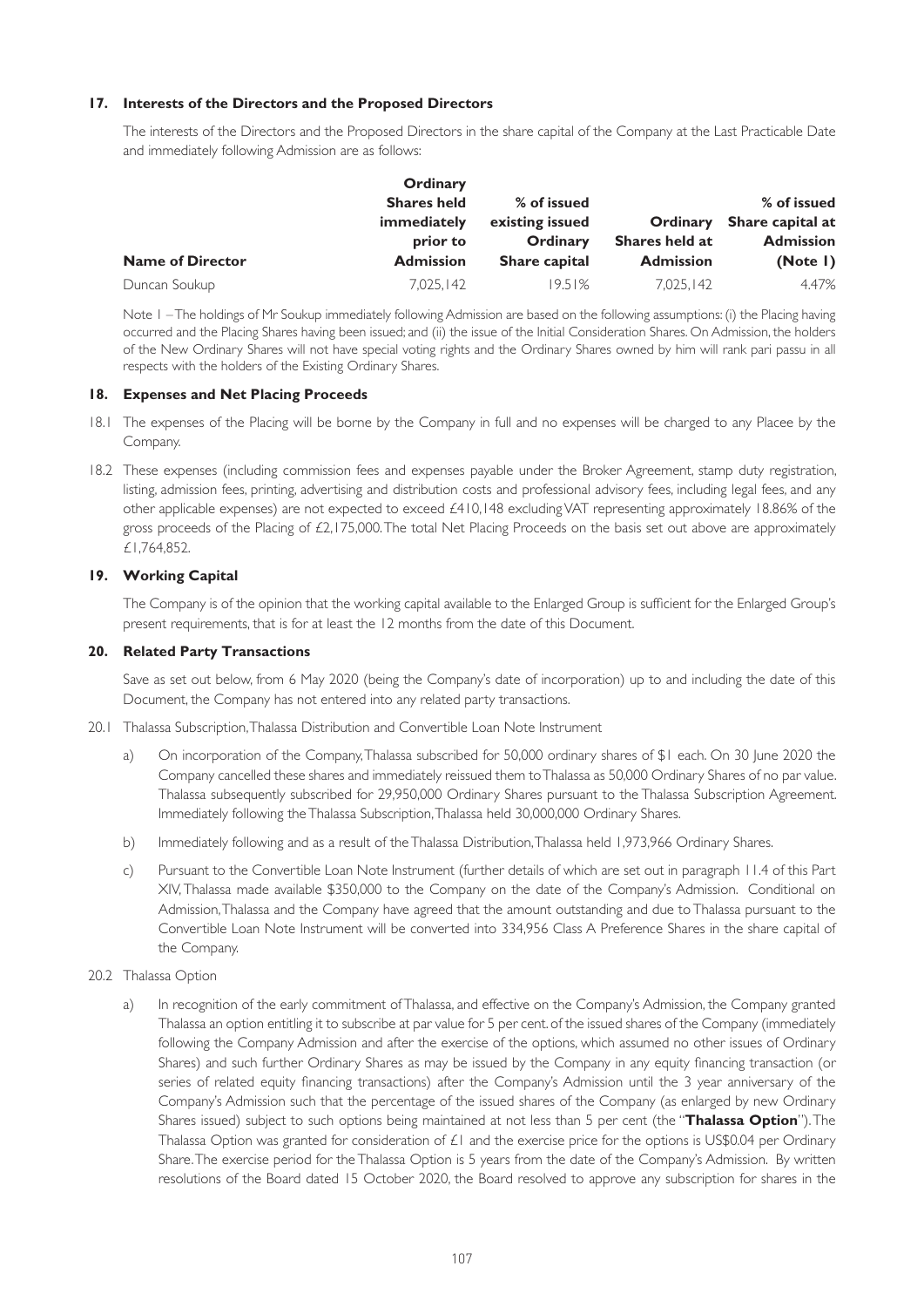Company pursuant to the exercise of the Thalassa Option granted to Thalassa in accordance with article 142.2 of the Articles. Any such subscription had therefore not triggered an obligation for Thalassa to make a general offer for the entire issued share capital of the Company as might otherwise be the case.

b) Thalassa has agreed to waive its entitlement to the Thalassa Option described in paragraph 20.2 (a) above, conditional on Admission, pursuant to the Thalassa Option Waiver.

### 20.3 Thalassa Warrants

- a) In recognition of Thalassa's upfront capital commitment by way of the Thalassa Subscription, the Company executed the Thalassa Warrant Instrument on 15 October 2020 and, which effective on the Company Admission, issued to Thalassa one share warrant for every Ordinary Share Thalassa subscribed for pursuant to the Thalassa Subscription, being 29,950,000 warrants ("**Thalassa Warrants**"). The exercise period for the warrants is 5 years from the date of the Company's Admission and the exercise price for the warrants is US\$0.04 per Ordinary Share. The warrants vested immediately on grant. Pursuant to the terms of the warrants, Thalassa is only permitted to exercise all or any of the warrants, to the extent that, upon any such exercise, at least 25% of the Ordinary Shares will remain in public hands (as defined in the Listing Rules). By written resolutions of the Board dated 15 October 2020, the Board resolved to approve any subscription for shares in the Company pursuant to the exercise of the warrants granted to Thalassa in accordance with article 142.2 of the Articles. Any such subscription had not therefore triggered an obligation for Thalassa to make a general offer for the entire issued share capital of the Company as might otherwise be the case.
- b) Thalassa has entered into a deed of transfer on 10 December 2021, pursuant to which, conditional on Admission, Thalassa will transfer all of the Thalassa Warrants to the Anemoi Discretionary Trust for aggregate consideration of \$345,000 payable to Thalassa on a deferred basis by the Anemoi Discretionary Trust (the "**Warrant Consideration**"). The Thalassa Warrants will be held on trust for the benefit of certain individuals connected to the Company, including the id4 management team (in each case a "**Warrant Allocation**" and each a "**Beneficial Warrantholder**"). Of the 29,950,000 Thalassa Warrants, 23,498,250 are the subject of a Warrant Allocation, with 6,451,750 remaining unallocated.

 Each Warrant Allocation vests in a Beneficial Warrantholder as to 50% on Admission and the remaining 50% over up to a 5 year period, subject to id4 meeting the revenue targets set out in the Acquisition Agreement in order to trigger payment of the Deferred Consideration. In the event any Beneficial Warrantholder who is an employee of id4 leaves his employment in the 12 month period following Admission, he shall forfeit any unvested, or vested but unexercised, Thalassa Warrants.

 Once vested, each Beneficial Warrantholder is entitled to notify the Anemoi Discretionary Trust that he wishes the trust to exercise the beneficially held Thalassa Warrants which they have been allocated on his behalf, subject to paying the Anemoi Discretionary Trust an exercise price of £0.0415 per Thalassa Warrant (the "**Exercise Price**"). Upon receipt of the Exercise Price, the Anemoi Discretionary Trust shall use £0.03 to fund the exercise price payable to the Company pursuant to the terms of the Thalassa Warrant Instrument and the remaining £0.015 in settlement of the Warrant Consideration. The Exercise Notice shall include the Beneficial Warrantholder's election as to whether they wish to have the resulting Ordinary Shares issued to him or for the Anemoi Discretionary Trust to sell the resulting Ordinary Shares in the market or receive cash. If the Beneficial Warrantholder elects to receive cash, the transaction shall be carried out on a "cashless exercise" basis and the relevant warrantholder will receive the net proceeds of the sale of the resulting Ordinary Shares, the Anemoi Discretionary Trust having deducted the aggregate Exercise Price. No exercise shall be permissible unless at least 10% of the Ordinary Shares will remain in public hands (as defined in the Listing Rules).

### 20.4 Thalassa Services Agreement

 Thalassa and the Company entered into a services agreement on 27 February 2021 (the "**Thalassa Services Agreement**") pursuant to which Thalassa agreed to provide, or procure the provision of, certain administrative services to the Company, including accounting services, legal advisory services, regulatory compliance services and certain IT services. The agreement is for no fixed term and is terminable by either party on 12 months' written notice. The fee for the provision of the services is £10,000 per month, as may be varied from time to time in writing between the parties. Thalassa and the Company have agreed to terminate the Thalassa Services Agreement on Admission.

20.5 Acquisition Agreement

 The Company, Apeiron Holdings (BVI) Ltd, Sebastien Lalande, Emmanuel Nay (the "**Sellers**") entered into the Acquisition Agreement on 10 December 2021, whereby the Company agreed to conditionally purchase the entire issued share capital of id4. The consideration payable by the Company for the Acquisition is £5,333,333 to be fully settled by the issue and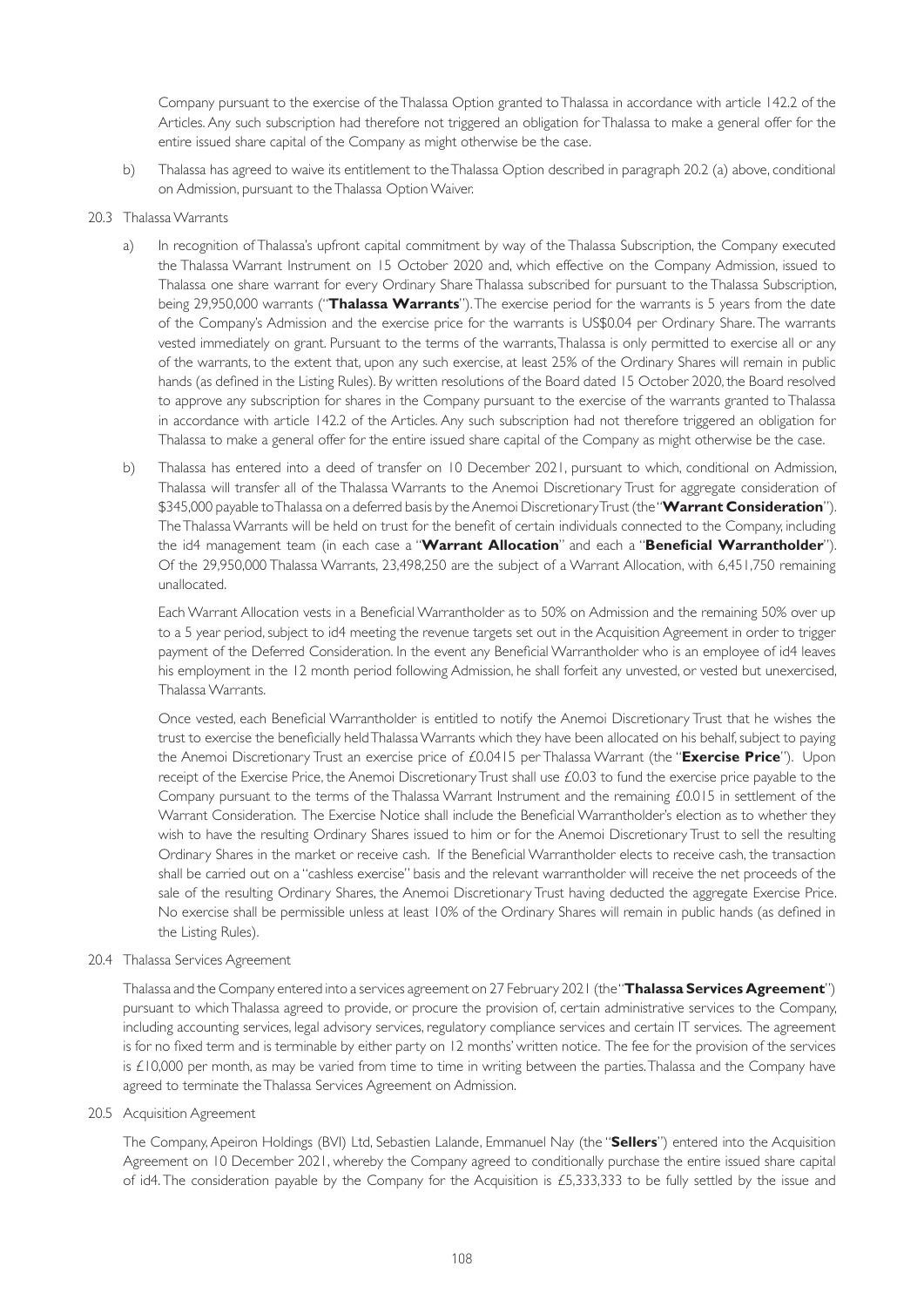allotment of the Consideration Shares to the Sellers. The Consideration shall be payable as to 50% at Completion by the allotment and issue of the Initial Consideration Shares to the Sellers and 50% on a deferred basis by the allotment of the Deferred Consideration Shares (the "**Deferred Consideration**"). Payment of the Deferred Consideration is triggered by id4 achieving aggregate revenue for the financial year ending 31 December 2022 and the immediately following 4 full financial years immediately following Admission ("**Aggregate 5Y Revenue**") ("**Deferred Consideration Period**") of £5,321,735 the "**Minimum Revenue Target**").

If the Aggregate 5Y Revenue is:

- a) equal to the Minimum Revenue Target, the Sellers will receive £1,333,333 of Deferred Consideration;
- b) equal to or exceeds £7,095,647 ("**Maximum Revenue Target**"), then the Sellers will receive £2,666,666 of Deferred Consideration; or
- c) in excess of the Minimum Revenue Target but less than the Maximum Revenue Target, then the amount of Deferred Consideration payable shall be equal to £1,333,333 plus £1,333,333 x ((Aggregate 5Y Revenue - £5,321,734) / (£7,095,647 - £5,321,734)).

 Unless the Maximum Revenue Target is achieved during the Deferred Consideration Period, in which case the resulting Deferred Consideration shall be due and payable within 5 Business Days of the Company announcing its results for the relevant financial year in which such target is met, any Deferred Consideration shall be paid within 5 Business Days of the end of the financial year ending 31 December 2026.

 The number of Deferred Consideration Shares to be issued in any case shall be calculated by reference to the amount of Deferred Consideration due and payable under the terms of the Acquisition Agreement divided by £0.04.

 No Deferred Consideration Shares shall be issued to the Sellers if and to the extent that any such issuance would cause the Company to be in breach of Listing Rule 14.3.2(1) ("**Free Float Ceiling**"). In the event of such a situation arising, the Company has undertaken to do all things necessary to provide a non-voting unquoted convertible preference instrument ("**Preference Shares**") to be issued to the Sellers on a one-for-one basis in respect of the Deferred Consideration Shares which they would have otherwise received pursuant to the terms of the Acquisition Agreement had the Free Float Ceiling not been reached. The terms of such Preference Shares shall be that the Sellers shall be entitled to convert them into Ordinary Shares when:

- a) they are otherwise able to trade in the Company's share pursuant to all applicable law and regulation; and
- b) the Sellers are all able to agree on a number of Preference Shares they individually wish to convert such that they are all able to do so without the Free Float Ceiling being exceeded.

 The Company undertakes to do all things reasonably necessary to enable the issuance of Ordinary Shares to take place as soon as reasonably practicable after the Sellers notify it of the number of Preference Shares they have agreed to convert.

 Completion of the Acquisition is subject to certain customary conditions for a transaction of this nature being satisfied, including, inter alia, Admission of the Placing Shares and Initial Consideration Shares.

 The Warrantors gave certain warranties (including tax warranties) in favour of the Company in relation to, inter alia, its status and capacity to enter into the Acquisition.

 The Acquisition Agreement is subject to reciprocal rights of termination of the parties, permitting both the Sellers representative and the Buyer to terminate on certain customary events, including, inter alia, where the other party becomes aware of a material breach of the warranties after the signing date of the Acquisition Agreement, or, where the parties at any time before the Long Stop Date are of the reasonable opinion that the conditions are unlikely to be satisfied.

 As described in Part I of this Document, Mr Duncan Soukup is currently a director and (indirectly) a shareholder of both the Company and id4, which as a result, classes the Acquisition as a related party transaction for the purposes of the Shareholder Rights Directive (as amended from time to time). An independent committee of the board of Directors has been constituted to consider all matters in relation to the Proposed Transaction, its members being the Independent Directors.

#### **21. Current and Former Directorships of Directors**

 In addition to their directorships of the Company, the Directors are, or have been, members of the administrative, management or supervisory bodies or partners of the following companies or partnerships, at any time in the five years prior to the date of this Document.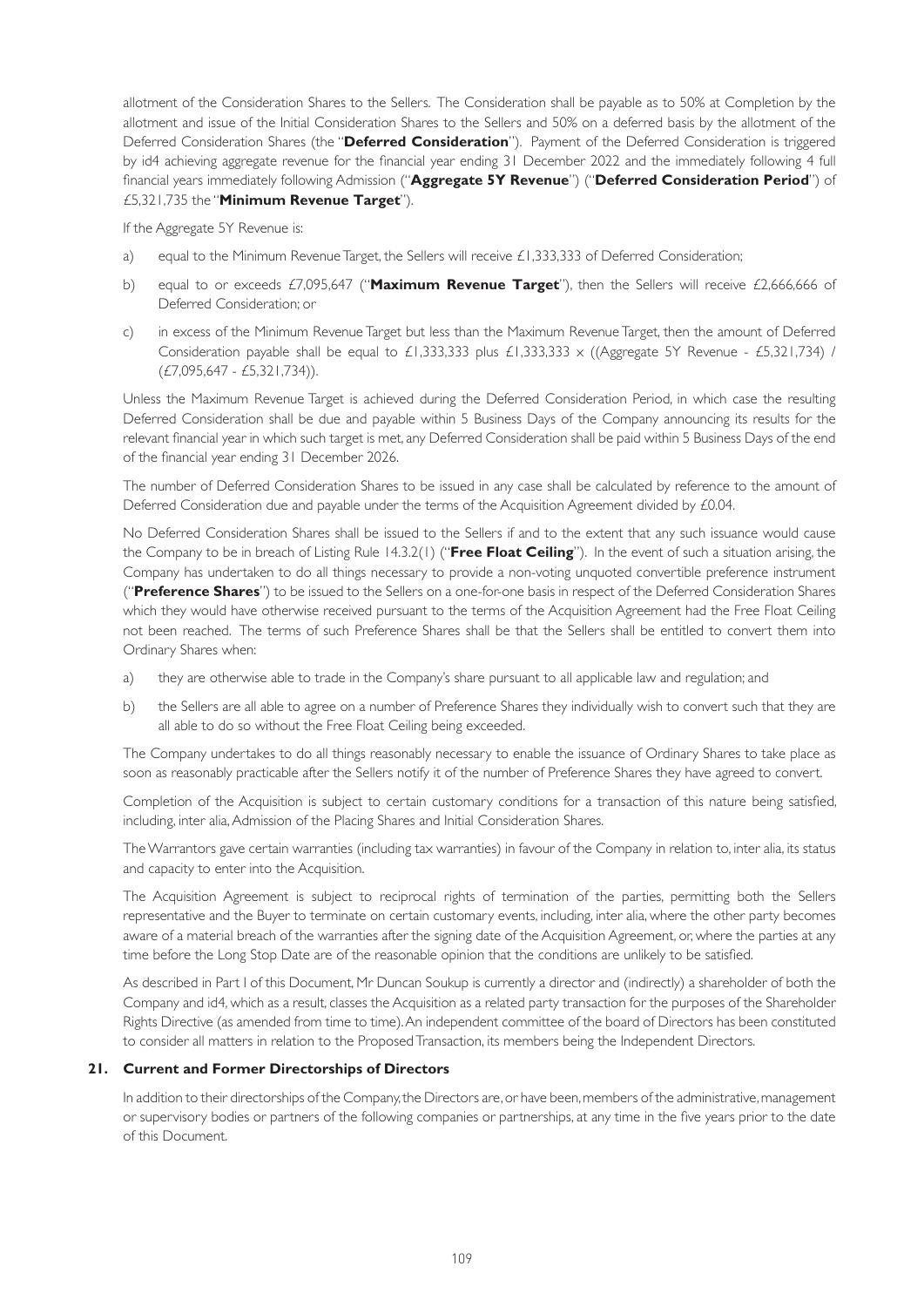## **Duncan Soukup**

*Current directorships and partnerships Former directorships and partnerships*

Thalassa Holdings Ltd (BVI) Acquisitor Ltd (BVI) CityPoint Holdings Ltd (BVI) Fleur-de-Lys Management Ltd (BVI) Northward Holdings Ltd (BVI) Target Games Ltd (BVI) Auld Mug Inns Limited (UK) Apeiron Holdings (BVI) Ltd (BVI) Autonomous Robotics Ltd (UK) Eastleigh Court Limited (UK) Eastleigh Stables Limited (UK) Peregrine Property Company Limited (UK) Alina Holdings plc (UK) Apeiron Holdings A.G. (Switzerland) Alfalfa Holdings A.G. (Switzerland)

# **Luca Tomasi**

## **Rémy Schimmel**

id4 AG Alfalfa Holdings AG

# **Tim Donell**

Athenium Consultancy Ltd

### **Gareth Edwards**

Alina Holdings plc Bartholomew Street SPV Limited Co-Living London Limited Cornerstone FS Plc CS Commercial Limited FXPress Payment Services Limited Honye Financial Services Limited LGEC Capital Partners LLP London Bridge Capital Limited Nightcap plc Nos 4 Limited Nos 5 Limited Nos 6 Limited Nos 7 Limited Nos Holdings Limited Zed Capital Limited Various Eateries Plc

RPL Services Ltd (BVI) Thalassa Private Investments Ltd (BVI) Thalassa Public Investments Ltd (BVI) CityPoint Services Ltd (BVI) RPL Holdings, Inc. (USA) RPL Services Ltd (BVI) Renewable Power & Light Limited (UK) Acquisitor Services Ltd (BVI) WGP Technical Services Ltd (BVI) Tappit Technologies (UK) Limited Anemoi SA (Lux)

*Current directorships and partnerships Former directorships and partnerships*

None Anemoi SA

*Current directorships and partnerships Former directorships and partnerships*

Eny Credit GmbH Swiss Billing SA EFL Autoleasing AG

*Current directorships and partnerships Former directorships and partnerships*

Current directorships and partnerships **Former directorships and partnerships** Current directorships and partnerships

IQ3 Plc Interserve Plc (in administration) Pinsent Mason Director Limited Pinsent Mason Secretarial Limited Positive Healthcare Plc (in administration)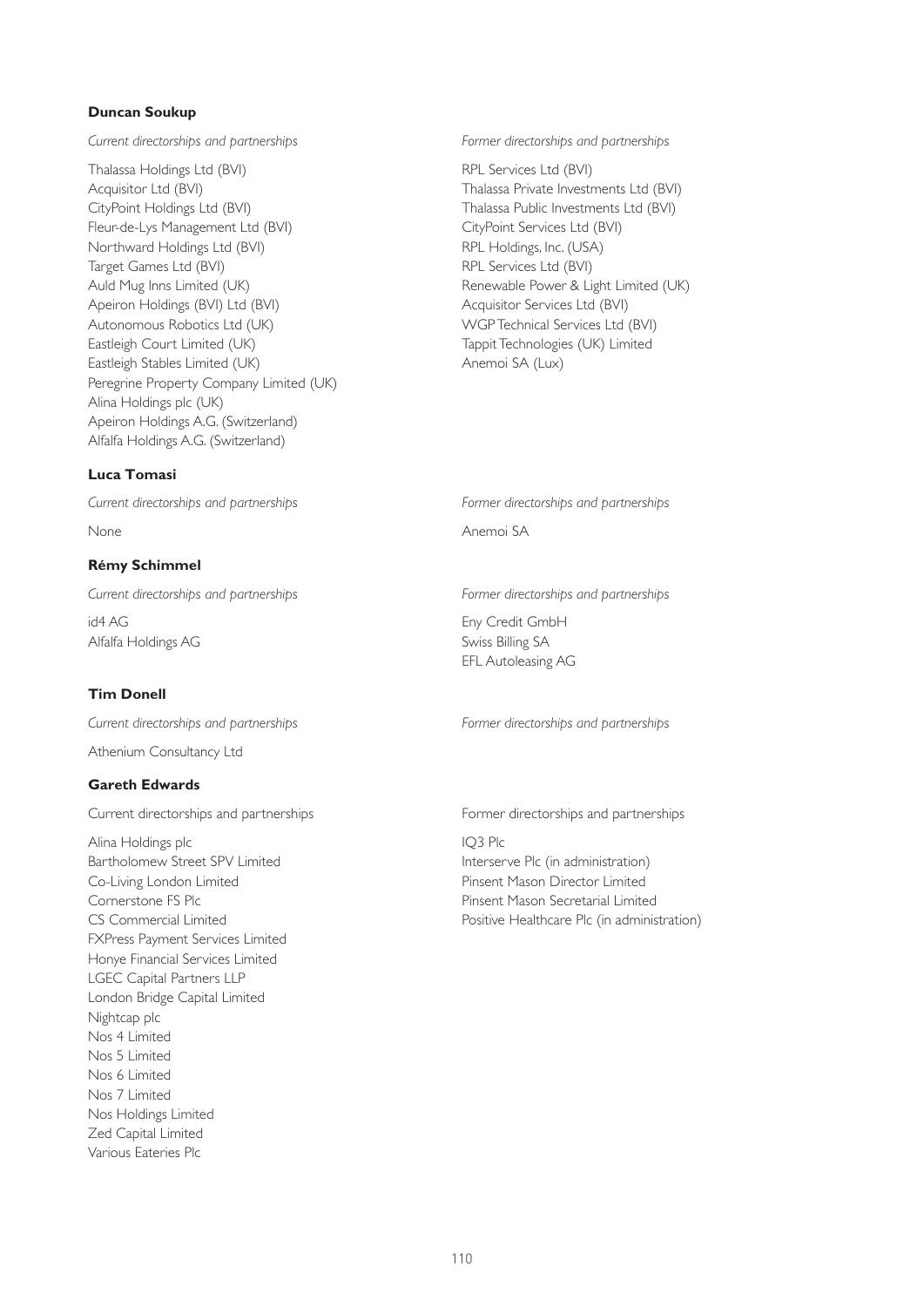### **22. Directors' Declarations and Confirmations**

- 22.1 Mr Edwards was appointed as a director of Positive Healthcare plc on 2 November 2015. Positive Healthcare plc was placed into creditors' voluntary liquidation on 11 October 2018.
- 22.2 Mr Edwards was appointed as a director of Interserve plc on 1 February 2017. Interserve plc entered administration on 15 March 2019. Immediately following appointment, the joint administrators of Interserve plc completed a sale of substantially all of its business and assets and certain liabilities to a specially formed company, Interserve Group Limited. The administration remains ongoing.
- 22.3 Gareth Edwards was a director of Interserve plc from 1 February 2017 until 15 March 2019. On 11 May 2018, Interserve plc notified the market that it had received a formal notice from the FCA that it had been referred to the FCA's Enforcement Division for investigation in connection with its handling of inside information and its market disclosures in relation to its exited Energy from Waste business during the period from 15 July 2016 to 20 February 2017. The FCA has taken no further action following their investigation.
- 22.4 Save as disclosed in this paragraph 22, none of the Directors or Proposed Directors:
	- 22.4.1 has any convictions in relation to fraudulent offences for at least the previous five years from the date of this Document;
	- 22.4.2 has been made bankrupt or has made an individual voluntary arrangement with creditors or suffered the appointment of a receiver over any of his asset;
	- 22.4.3 has been a director of any company in at least the previous 5 years from the date of this Document which, whilst he was such a director or within 12 months after his ceasing to be such a director, was put into receivership, compulsory liquidation, creditors' voluntary liquidation, administration, company voluntary arrangement or any composition or arrangement with the company's creditors generally or with any class of creditors of any company or had an administrator or an administrative or other receiver appointed;
	- 22.4.4 has been a partner in any partnership in at least the previous 5 years from the date of this Document which, whilst he was a partner, or within 12 months after his ceasing to be a partner, was put into compulsory liquidation or had an administrator or an administrative or other receiver appointed or entered into any partnership voluntary arrangement;
	- 22.4.5 has in at least the previous 5 years from the date of this Document had an administrative or other receiver appointed in respect of any asset belonging either to him or to a partnership of which he was a partner at the time of such appointment or within the 12 months preceding such appointment; or
	- 22.4.6 has received any official public incrimination and/or sanctions involving such persons by statutory or regulatory authorities (including recognised professional bodies) or has ever been disqualified by a court from acting as a member of the administrative, management or supervisory bodies of an issuer or from acting in the management or conduct of the affairs of any issuer for at least the previous five years from the date of this Document.
- 22.5 There is no family relationship between any of the Directors and/or Proposed Directors.

#### **23. Third Party Sources**

 The Company confirms that the information sourced from third parties has been accurately reproduced and, as far as the Company is aware and is able to ascertain from information published by those third parties, no facts have been omitted which would render the reproduced information inaccurate or misleading. Where third party information has been used the source of such information has been identified in the Document.

#### **24. General**

- 24.1 Copies of the following documents may be inspected at the Company's website at https://anemoi-international.com/ investorrelations/company-documents/ from the date of this Document until the Placing closes:
	- 24.1.1 the Articles;
	- 24.1.2 the Accountants' Reports from JH on the historical financial information on the Company, the Former id4 and Apeiron Holdings AG as set out in Part X of this Document;
	- 24.1.3 the report from JH on the Unaudited Pro Forma Financial Information of the Enlarged Group set out in Part XI of this Document;
	- 24.1.4 the letters of appointment/service contracts entered into between the Company, the Directors and Proposed Directors; and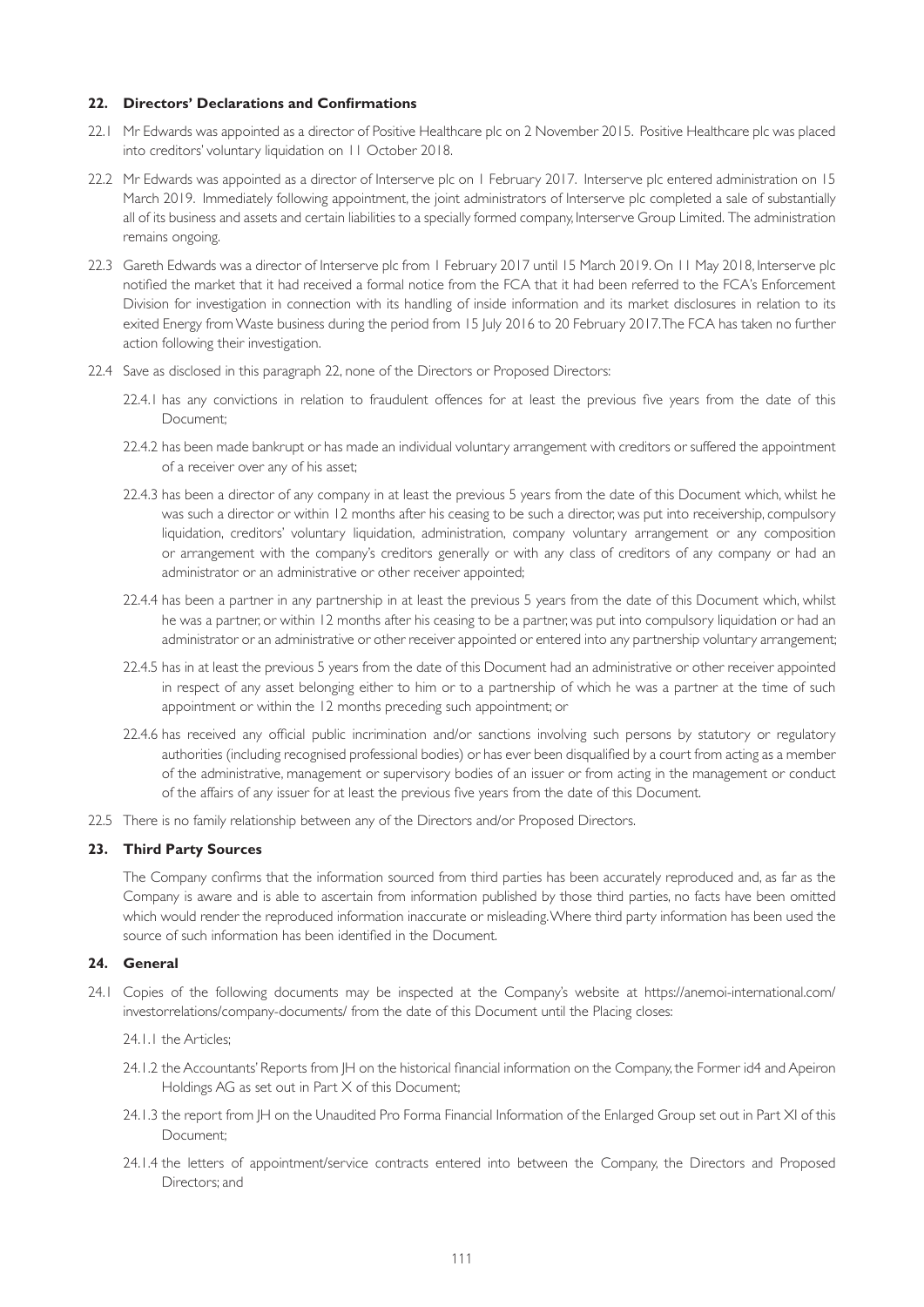24.1.5 this Document.

24.2 This Document and the documents listed above will be published in electronic form and be available on the Company's website at <https://anemoi-international.com/investor-relations/company-documents/> subject to certain access restrictions applicable to persons located or resident outside the UK.

Dated: 13 December 2021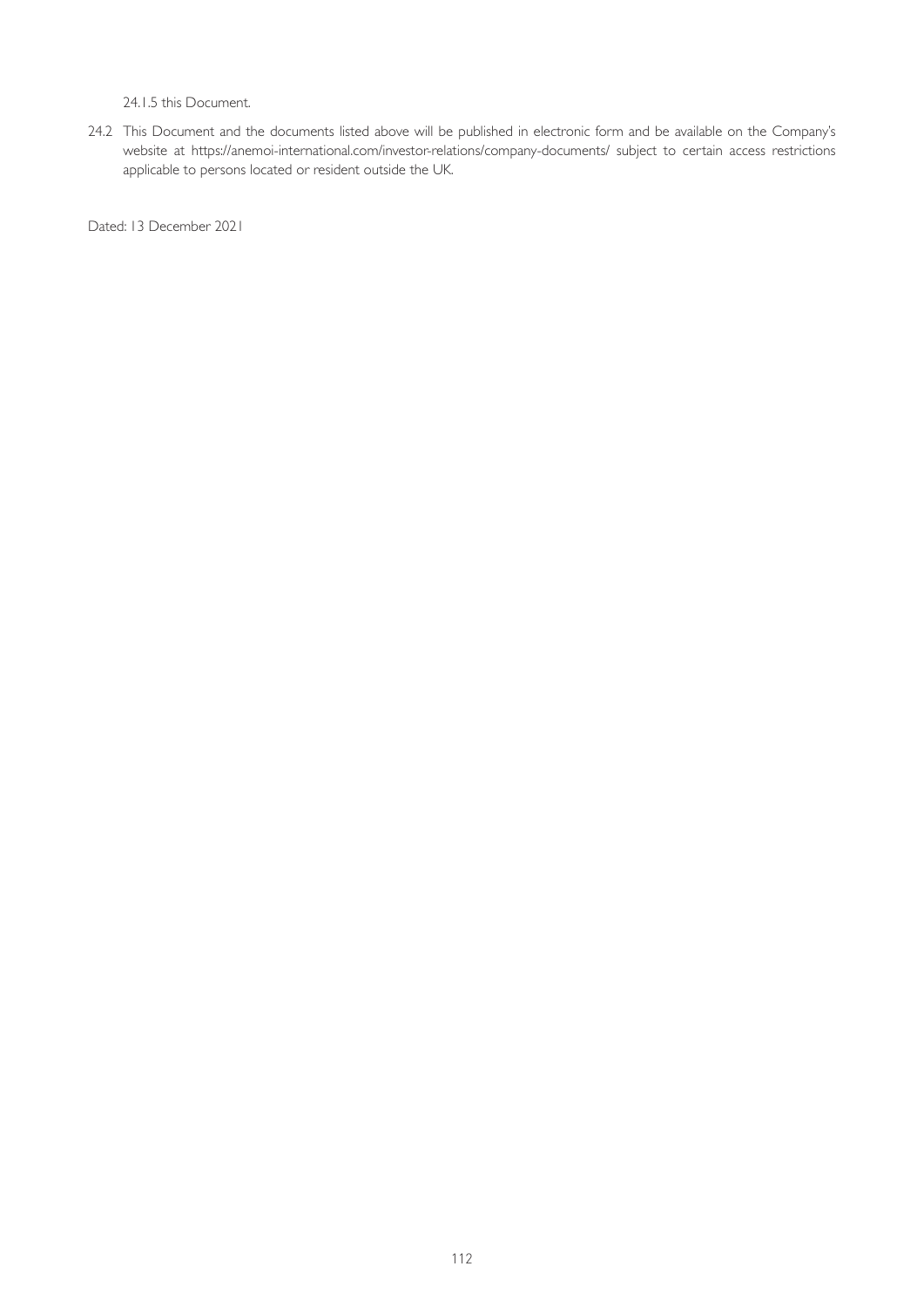# PART XV - DEFINITIONS

The following definitions apply throughout this Document unless the context requires otherwise:

| "2020 Prospectus"                          | means the prospectus of the Company approved by the FCA on 19 October 2020 in<br>connection with the Company's Admission;                                                                                                                    |
|--------------------------------------------|----------------------------------------------------------------------------------------------------------------------------------------------------------------------------------------------------------------------------------------------|
| "Acquisition"                              | the proposed acquisition by the Company of the entire issued share capital of id4<br>pursuant to the terms of the Acquisition Agreement;                                                                                                     |
| "Acquisition Agreement"                    | means the conditional agreement dated 10 December 2021 made between the<br>Company and the Sellers relating to the Acquisition details of which are set out in<br>paragraph 20.5 of Part XIV of this Document;                               |
| "Admission"                                | means the re-admission of the Existing Ordinary Shares and the admission of the New<br>Ordinary Shares to the Official List by way of a Standard Listing and to trading on the<br>London Stock Exchange's Main Market for listed securities; |
| "Anemoi Discretionary Trust"               | means the BVI discretionary trust settled by Mr Duncan Soukup pursuant to a trust deed<br>dated 10 December 2021;                                                                                                                            |
| "April 2021 Placing"                       | means the placing of 5,999,999 Ordinary Shares and accompanying warrants in the<br>Company placed by Peterhouse on 8 April 2021 at a price of US\$0.04 raising gross<br>proceeds of approximately £240,000 for the Company.                  |
| "April 2021 Placing Shares"                | means the Ordinary Shares allotted and issued to placees pursuant to the April 2021<br>Placing;                                                                                                                                              |
| "Articles of Association" or<br>"Articles" | means the articles of association of the Company in force from time to time;                                                                                                                                                                 |
| "Business Day"                             | means a day (other than a Saturday or a Sunday) on which banks are open for business<br>in London;                                                                                                                                           |
| "BVI Companies Act"                        | <b>BVI Business Companies Act;</b>                                                                                                                                                                                                           |
| "BVI law"                                  | the law of the British Virgin Islands;                                                                                                                                                                                                       |
| "C Warrant Instrument"                     | means the C warrant instrument executed by the Company on 10 December 2021 and<br>constituting the C Warrants;                                                                                                                               |
| "C Warrants"                               | means the 54,375,000 C warrants constituted by the C Warrant Instrument;                                                                                                                                                                     |
| form"                                      | "certificated" or "in certificated means an Ordinary Share, title to which is recorded in the relevant share register as<br>being held in certificated form (that is, not in CREST);                                                         |
| "Chairman"                                 | means Duncan Soukup, or the Chairman of the Board from time to time, as the context<br>requires;                                                                                                                                             |
| "City Code"                                | means the City Code on Takeovers and Mergers;                                                                                                                                                                                                |
| "Class A Preference Shares"                | means the non-voting convertible preference shares of US\$0.001 in the capital of the<br>Company, having the rights set out in the Articles and which are summarised in paragraph<br>6.5 of Part XIV;                                        |
| "Companies Act"                            | means the UK Companies Act 2006, as amended;                                                                                                                                                                                                 |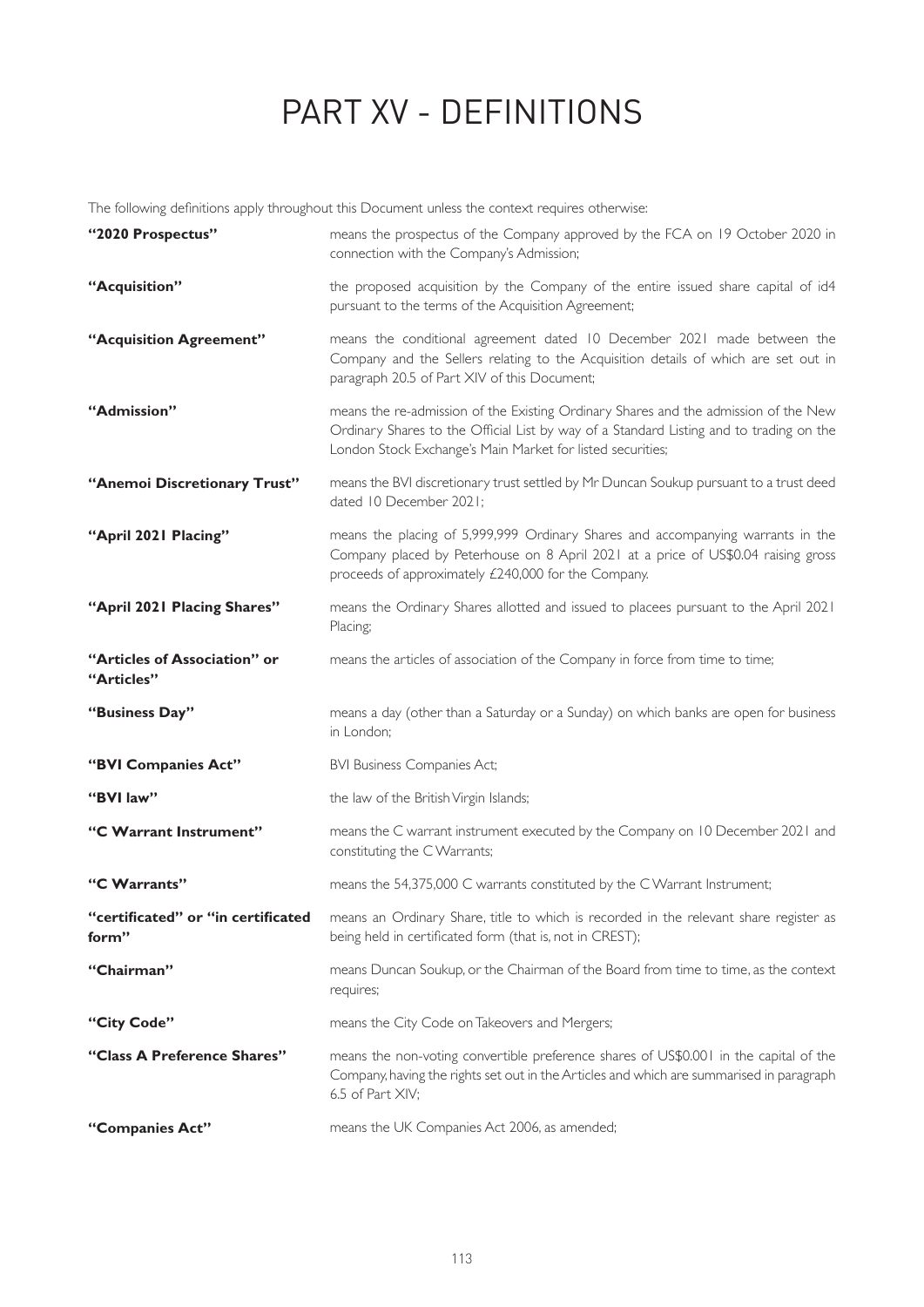| "Company"                                                                       | means Anemoi International Ltd, a company incorporated in the British Virgin Islands<br>whose registered office address is at Folio Chambers, P.O. Box 800 Road Town, Tortola.<br>British Virgin Islands with company number 2035767;                       |
|---------------------------------------------------------------------------------|-------------------------------------------------------------------------------------------------------------------------------------------------------------------------------------------------------------------------------------------------------------|
| "Company Admission"                                                             | means the Admission of the Ordinary Share capital of the Company by way of a Standard<br>Listing and to trading on the London Stock Exchange's Main Market for listed securities<br>on 26 October 2020;                                                     |
| "Completion"                                                                    | means completion of the Acquisition;                                                                                                                                                                                                                        |
| "Consideration Shares"                                                          | means a maximum number of 133,333,333 Ordinary Shares to be issued and allotted to<br>the Sellers pursuant to the terms of the Acquisition Agreement;                                                                                                       |
| "Convertible Loan Note<br>Instrument"                                           | means the convertible loan note instrument executed by the Company on 15 October<br>2021 and further described in paragraph 20.1(c) of Part XIV - Additional Information<br>of this Document;                                                               |
| <b>CREST" or "CREST System"</b>                                                 | means the computer-based system (as defined in the CREST Regulations) operated<br>and administered by Euroclear enabling securities to be evidenced otherwise than by<br>certificates and transferred otherwise than by written instruments;                |
| "CREST Regulations"                                                             | means The Uncertified Securities Regulations 2001 (SI 2001 3755), as amended;                                                                                                                                                                               |
| "Deferred Consideration Shares"                                                 | means the deferred consideration shares, being Ordinary Shares, to be issued to the<br>Sellers pursuant to the terms of the Acquisition Agreement, the maximum number of<br>which is 66,666,667;                                                            |
| "Depositary"                                                                    | Link Market Services Trustees Limited;                                                                                                                                                                                                                      |
| "Depositary Agreement"                                                          | the depositary agreement dated 13 October 2020 entered into between the Company<br>and the Depositary;                                                                                                                                                      |
| "Depositary Interests"                                                          | the dematerialised depositary interests in respect of the Ordinary Shares issued or to be<br>issued by the Depositary;                                                                                                                                      |
| "Directors" or "Board" or<br>"Board of Directors"                               | means the current directors of the Company, whose names appear in Part VII of this<br>Document or the board of directors from time to time of the Company, as the context<br>requires, and "Director" is to be construed accordingly;                       |
| "Disclosure Guidance and<br><b>Transparency Rules" or</b><br>"Disclosure Rules" | means the FCA disclosure guidance and transparency rules made in accordance with<br>section 73A of FSMA as amended from time to time;                                                                                                                       |
| "Document" or "Prospectus"                                                      | means this prospectus;                                                                                                                                                                                                                                      |
| "EEA"                                                                           | means the European Economic Area;                                                                                                                                                                                                                           |
| "EEA Member States"                                                             | means the member states of the European Union and the European Economic Area,<br>each an "EEA Member State";                                                                                                                                                |
| "Enlarged Group"                                                                | the Company and its Subsidiaries from time to time;                                                                                                                                                                                                         |
| "Enlarged Share Capital"                                                        | means the share capital of the Company immediately following the issue of the New<br>Ordinary Shares;                                                                                                                                                       |
| "EU"                                                                            | means the Member States of the European Union;                                                                                                                                                                                                              |
| "EU Prospectus Regulation"                                                      | Regulation (EU) 2017/1129 of the European Parliament and of the Council of 14 June<br>2017 on the prospectus to be published when securities are offered to the public or<br>admitted to trading on a regulated market, and repealing Directive 2003/71/EC; |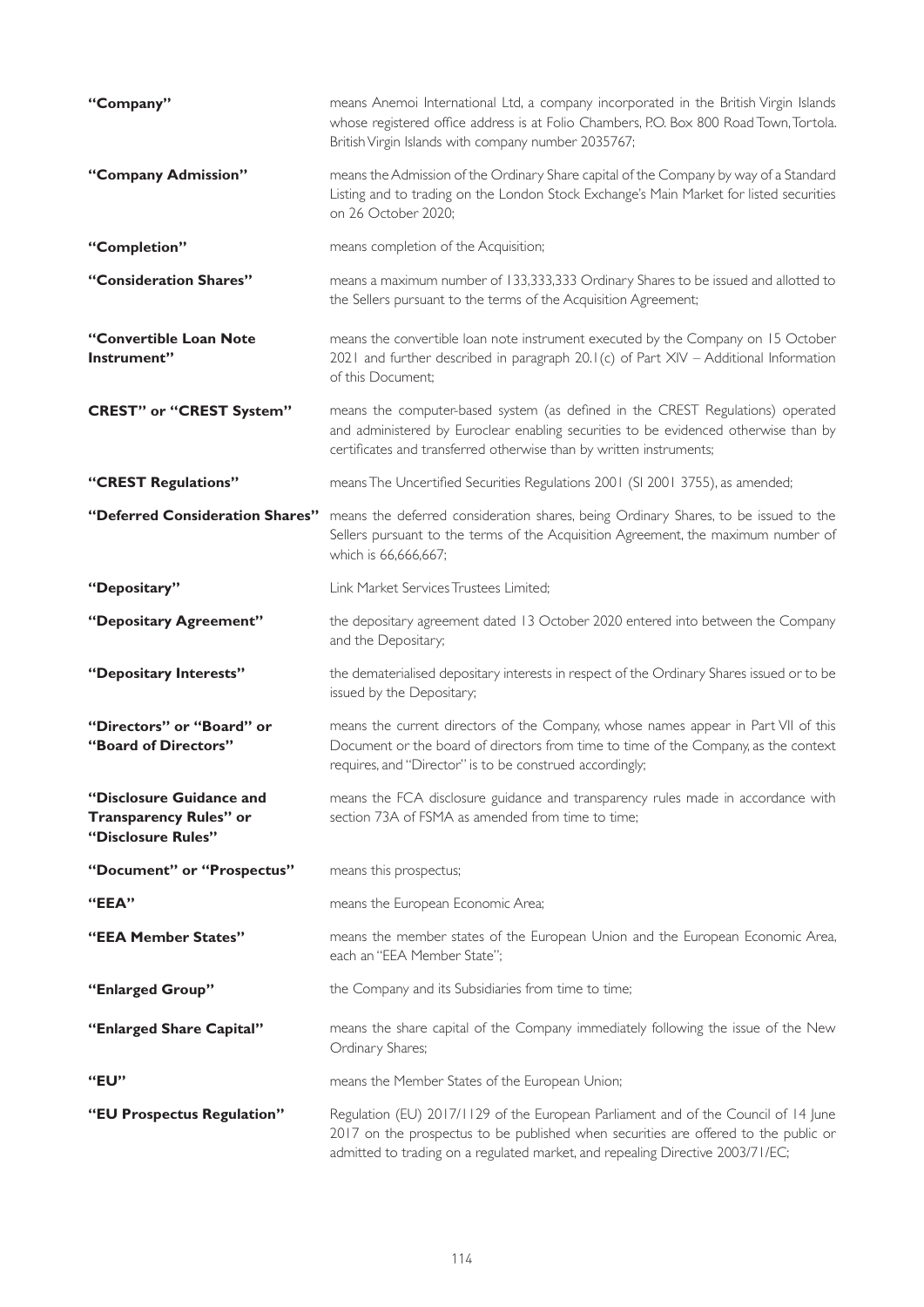| "EU Qualified Investors"              | means persons who are "qualified investors" within the meaning of Article 2(e) of the<br>EU Prospectus Regulation;                                                                                                                                          |
|---------------------------------------|-------------------------------------------------------------------------------------------------------------------------------------------------------------------------------------------------------------------------------------------------------------|
| "Euroclear"                           | means Euroclear UK & Ireland Limited;                                                                                                                                                                                                                       |
| "Existing Ordinary Shares"            | means the 35,999,999 Ordinary Shares of \$0.001 par value as at the date of this<br>Document;                                                                                                                                                               |
| "Existing Shareholders"               | means shareholders of Existing Ordinary Shares as at the date of this Document;                                                                                                                                                                             |
| "FCA"                                 | means the UK Financial Conduct Authority, acting in its capacity as the competent<br>authority for listing in the U.K. pursuant to Part VI of FSMA;                                                                                                         |
| "Former id4"                          | means the entity known as id4 AG, with registered number CHE-298.855.279 and which<br>ceased to exist subsequent to merging with Apeiron Holdings AG;                                                                                                       |
| "FSMA"                                | means the UK Financial Services and Markets Act 2000, as amended;                                                                                                                                                                                           |
| "£" or "pounds sterling" or<br>"GBP"  | means british pounds sterling;                                                                                                                                                                                                                              |
| "general meeting"                     | means a meeting of the Shareholders of the Company or a class of Shareholders of the<br>Company (as the context requires);                                                                                                                                  |
| "Group"                               | means the Company or, if the context so requires, a company, its subsidiary undertakings<br>and any holding company (as both are defined in the Companies Act from time to time)<br>and references to "member of the Group" shall be construed accordingly; |
| "id4"                                 | means id4 AG, with registered number CHE-137.753.985, formerly Apeiron Holdings<br>AG;                                                                                                                                                                      |
| "IFRS"                                | means International Financial Reporting Standards as adopted by the European Union;                                                                                                                                                                         |
| "Independent Directors"               | means Gareth Edwards and Luca Tomasi;                                                                                                                                                                                                                       |
| "Initial Consideration Shares"        | means the 66,666,666 Consideration Shares to be issued to the Sellers in Admission<br>pursuant to the terms of the Acquisition Agreement;                                                                                                                   |
| "IH"                                  | Jeffreys Henry LLP, 5-7 Cranwood St, Old Street, London ECIV 9EE                                                                                                                                                                                            |
| "Last Practicable Date"               | means 10 December 2021 being the last practical date prior to publication of this<br>Document;                                                                                                                                                              |
| "Listing Principles"                  | means the listing rules made by the FCA under section 73A of FSMA as amended from<br>time to time:                                                                                                                                                          |
| "Listing Rules"                       | means the listing rules made by the FCA under section 73A of FSMA as amended from<br>time to time;                                                                                                                                                          |
| "London Stock Exchange"               | means London Stock Exchange plc;                                                                                                                                                                                                                            |
| "Long Stop Date"                      | means the date specified in the Acquisition Agreement being 30 December 2021;                                                                                                                                                                               |
| "Main Market"                         | means the main market for listed securities of the London Stock Exchange;                                                                                                                                                                                   |
| "Market Abuse Regulation" or<br>"MAR" | the UK version of the EU Market Abuse Regulation (2014/596/EU) (incorporated into<br>UK law by virtue of the European Union (Withdrawal) Act 2018) and the relevant<br>provisions of the EU Market Abuse Regulation (2014/596/EU);                          |
| "Net Placing Proceeds"                | means the funds received on closing of the Placing less any expenses paid or payable in<br>connection with the Admission and the Placing;                                                                                                                   |
| "New Ordinary Shares"                 | means the Placing Shares and the Initial Consideration Shares;                                                                                                                                                                                              |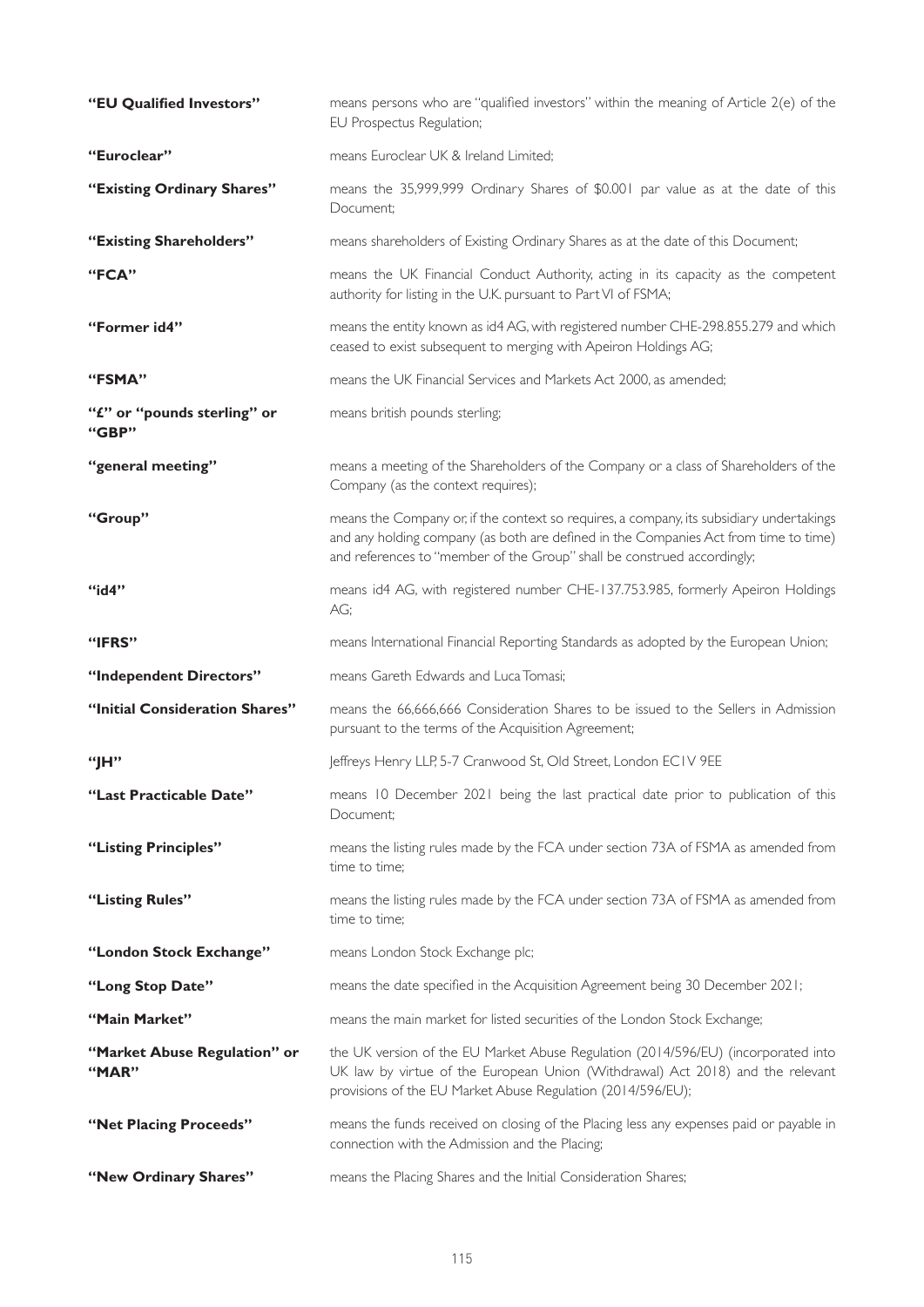| "Non-Executive Director"      | means a director who is not a full or part-time employee of the Company or holder of<br>an executive office;                                                                                                                                                                                                                |
|-------------------------------|-----------------------------------------------------------------------------------------------------------------------------------------------------------------------------------------------------------------------------------------------------------------------------------------------------------------------------|
| "Official List"               | means the official list maintained by the FCA;                                                                                                                                                                                                                                                                              |
| "Ordinary Shares"             | means the ordinary shares of \$0.001 par value in the capital of the Company including, if<br>the context requires, the New Ordinary Shares;                                                                                                                                                                                |
| "Peterhouse"                  | means Peterhouse Capital Limited, the Company's broker and placing agent for the<br>purposes of the Placing;                                                                                                                                                                                                                |
| "Placing"                     | means the proposed placing of the Placing Shares by the Company at the Placing Price,<br>conditional on Admission and on the terms and subject to the conditions set out in this<br>Document;                                                                                                                               |
| "Placing Letters"             | means the placing letters pursuant to which investors introduced by Peterhouse have<br>agreed to subscribe for 54,375,000 New Ordinary Shares under the Placing;                                                                                                                                                            |
| "Placing Price"               | means £0.04 per New Ordinary Share;                                                                                                                                                                                                                                                                                         |
| "Placing Proceeds"            | means approximately £2,175,000, being the gross proceeds received on closing of the<br>Placing;                                                                                                                                                                                                                             |
| "Placing Shares"              | means the 54,375,000 Ordinary Shares to be issued and allotted pursuant to the Placing;                                                                                                                                                                                                                                     |
| "Premium Listing"             | means a premium listing under Chapter 6 of the Listing Rules;                                                                                                                                                                                                                                                               |
| "Proposed Directors"          | means the proposed directors of the Company whose names appear as such in Part VII<br>of this Document;                                                                                                                                                                                                                     |
| "Prospectus Regulation"       | the UK version of Regulation (EU) 2017/1129 of the European Commission, which<br>is part of UK law by virtue of the European Union (Withdrawal) Act 2018 on the<br>Prospectus to be published when securities are offered to the public or admitted to<br>trading on a regulated market and repealing Directive 2003/71/EC; |
| "Prospectus Regulation Rules" | the Prospectus Regulation Rules made by the FCA under Part VI of the FSMA;                                                                                                                                                                                                                                                  |
| "QCA Code"                    | means the corporate governance code (2018) published by the Quoted Companies<br>Alliance;                                                                                                                                                                                                                                   |
| Guide"                        | "QCA Remuneration Committee means the QCA Remuneration Committee Guide as amended from time to time;                                                                                                                                                                                                                        |
| "Registrar"                   | means Link Market Services (Guernsey) Limited or any other registrar appointed by the<br>Company from time to time;                                                                                                                                                                                                         |
| "Regulated Activities Order"  | the Financial Services and Markets Act 2000 (Regulated Activities) Order 2001 (as<br>amended);                                                                                                                                                                                                                              |
| or "RIS"                      | "Regulatory Information Services" means one of the regulatory information services authorised by the UK Listing Authority<br>to receive, process and disseminate regulatory information from listed companies;                                                                                                              |
| "Restricted Jurisdiction"     | means the United States, Canada, Japan, Australia and the Republic of South Africa;                                                                                                                                                                                                                                         |
| "Reverse Takeover"            | means a reverse takeover as defined in the Listing Rules;                                                                                                                                                                                                                                                                   |
| "SEC"                         | means the U.S. Securities and Exchange Commission;                                                                                                                                                                                                                                                                          |
| "Securities Act"              | means the U.S. Securities Act of 1933, as amended;                                                                                                                                                                                                                                                                          |
| "Sellers"                     | means Apeiron Holdings (BVI) Limited, Sebastien Lalande and Emmanuel Nay, being the<br>Sellers of the entire share capital of id4 pursuant to the Acquisition Agreement;                                                                                                                                                    |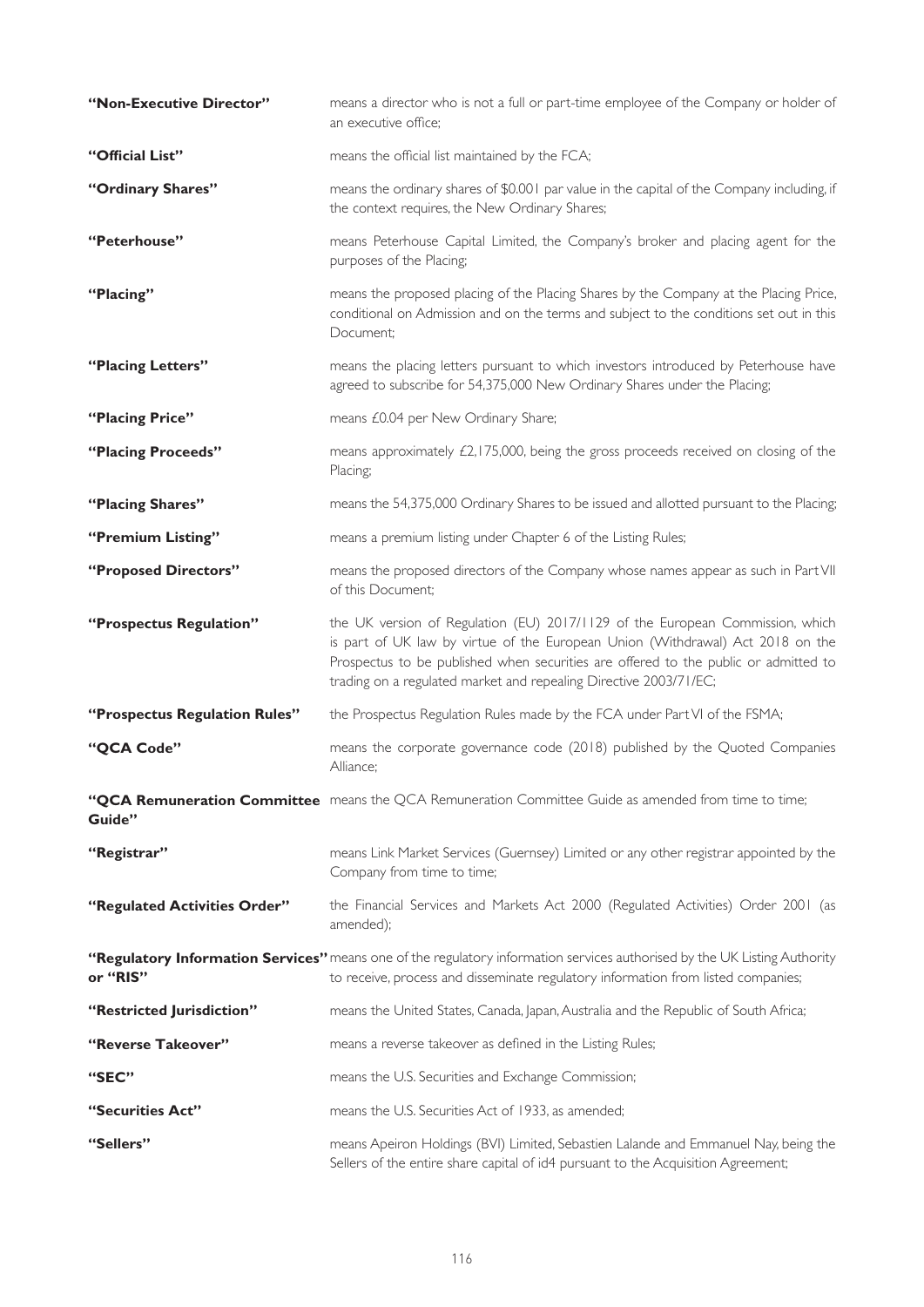| "Shareholders"                               | means the holders of Ordinary Shares;                                                                                                                                                                                                                                                                                                                                                                                                                                                                                                                                                       |
|----------------------------------------------|---------------------------------------------------------------------------------------------------------------------------------------------------------------------------------------------------------------------------------------------------------------------------------------------------------------------------------------------------------------------------------------------------------------------------------------------------------------------------------------------------------------------------------------------------------------------------------------------|
| "Standard Listing"                           | means a standard listing under Chapter 14 of the Listing Rules;                                                                                                                                                                                                                                                                                                                                                                                                                                                                                                                             |
| "Subsidiary" or "Subsidiaries"               | means a subsidiary undertaking (as defined by section 1159 of the Companies Act)                                                                                                                                                                                                                                                                                                                                                                                                                                                                                                            |
| "Takeover Panel"                             | means the Panel on Takeovers and Mergers;                                                                                                                                                                                                                                                                                                                                                                                                                                                                                                                                                   |
| "Thalassa"                                   | means Thalassa Holdings Ltd;                                                                                                                                                                                                                                                                                                                                                                                                                                                                                                                                                                |
| "Thalassa Convertible Loan<br>Notes"         | means the US\$350,000 10% fixed rate cumulative convertible loan notes constituted by<br>the Convertible Loan Note Instrument, issued to Thalassa;                                                                                                                                                                                                                                                                                                                                                                                                                                          |
| "Thalassa Distribution"                      | the distribution in specie of 28,026,034 Ordinary Shares by Thalassa to the Thalassa<br>Shareholders on the Company's Admission;                                                                                                                                                                                                                                                                                                                                                                                                                                                            |
| "Thalassa Option"                            | has the meaning given that term in paragraph 20.2 of Part XIV;                                                                                                                                                                                                                                                                                                                                                                                                                                                                                                                              |
| "Thalassa Option Waiver"                     | the agreement dated 10 December 2021 entered into between (1) the Company and<br>(2) Thalassa pursuant to which Thalassa has agreed to waive all of its rights under the<br>Thalassa Option;                                                                                                                                                                                                                                                                                                                                                                                                |
| "Thalassa Shareholders"                      | the shareholders of Thalassa as at 6.00 pm on 21 October 2020;                                                                                                                                                                                                                                                                                                                                                                                                                                                                                                                              |
| "Thalassa Subscription"                      | means the conditional subscription for Ordinary Shares by Thalassa pursuant to the<br>Thalassa Subscription Agreement at a subscription price of US\$0.04 per Ordinary Share;                                                                                                                                                                                                                                                                                                                                                                                                               |
| "Thalassa Subscription<br>Agreement"         | means the subscription agreement entered into on 15 October 2020 pursuant to which<br>Thalassa conditionally agreed to subscribe for Ordinary Shares for a subscription price<br>of US\$0.04 per Ordinary Share;                                                                                                                                                                                                                                                                                                                                                                            |
| "Trading Day"                                | means a day on which the main market of the London Stock Exchange (or such other<br>applicable securities exchange or quotation system on which the Ordinary Shares are<br>listed) is open for business (other than a day on which the main market of the London<br>Stock Exchange (or such other applicable securities exchange or quotation system) is<br>scheduled to or does close prior to its regular weekday closing time);                                                                                                                                                          |
| "UK Corporate Governance<br>Code"            | means the UK Corporate Governance Code issued by the Financial Reporting Council<br>from time to time;                                                                                                                                                                                                                                                                                                                                                                                                                                                                                      |
| "UK Relevant Persons"                        | persons who (if they are in the UK) are (i) persons having professional experience in<br>matters relating to investments falling within the definition of 'investment professionals'<br>in Article 19(5) of the Financial Services and Markets Act 2000 (Financial Promotion)<br>Order 2005 (the "Order"); or (ii) persons who are high net worth bodies corporate,<br>unincorporated associations and partnerships and the trustees of high value trusts, as<br>described in Article $49(2)(a)$ to (d) of the Order; or (iii) persons to whom it may<br>otherwise be lawful to distribute; |
| "uncertificated" or<br>"uncertificated form" | means, an Ordinary Share, title to which is recorded in the relevant share register as<br>being held in uncertificated form (that is, in CREST) and title to which may be transferred<br>by using CREST;                                                                                                                                                                                                                                                                                                                                                                                    |
| "United Kingdom" or "U.K."                   | means the United Kingdom of Great Britain and Northern Ireland;                                                                                                                                                                                                                                                                                                                                                                                                                                                                                                                             |
| "United States" or "U.S."                    | means the United States of America;                                                                                                                                                                                                                                                                                                                                                                                                                                                                                                                                                         |
| "Warrantors"                                 | means Apeiron Holdings (BVI) Limited, Sebastien Lalande and Emmanuel Nay; and                                                                                                                                                                                                                                                                                                                                                                                                                                                                                                               |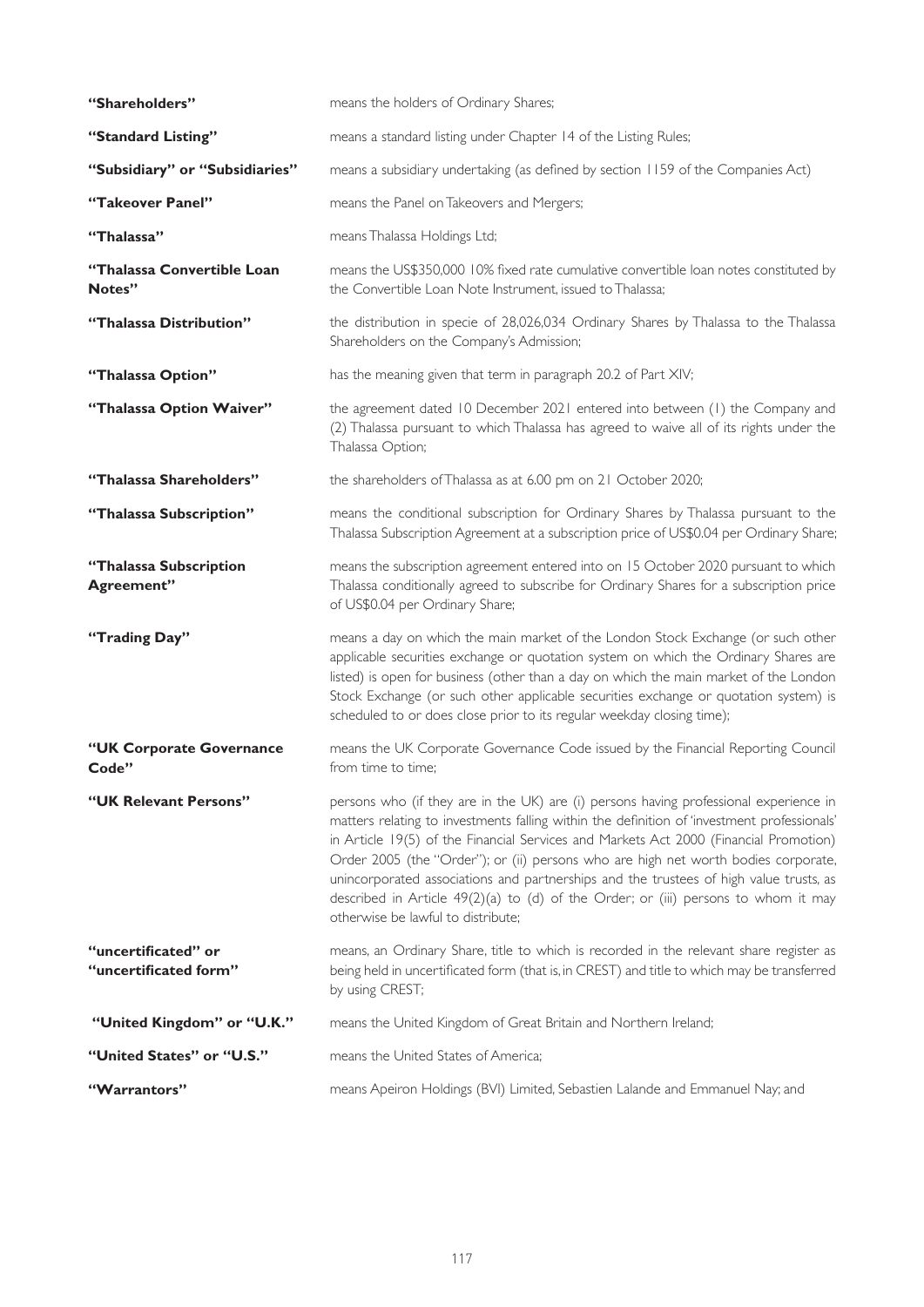**"VAT"** means (i) in the United Kingdom, value added tax, (ii) within the EU, any tax imposed by any Member State in conformity with the Directive of the Council of the European Union on the common system of value added tax (2006/112/EC), and (ii) elsewhere, any tax corresponding to, or substantially similar to, the common system of value added tax referred to in paragraph (ii) of this definition.

References to a "company" in this Document shall be construed so as to include any company, corporation or other body corporate, wherever and however incorporated or established.

In this Document any reference to any EU directive, EU regulation, EU decision, EU tertiary legislation or provision of the EEA agreement (an "EU Matter") which forms part of domestic law by application of the European Union (Withdrawal) Act 2018 shall be read as a reference to that EU Matter as it forms (by virtue of the European Union (Withdrawal) Act 2018) part of United Kingdom domestic law and as modified by domestic law from time to time. For the purposes of this paragraph, (i) "domestic law" shall have the meaning given in the European Union (Withdrawal) Act 2018; and (ii) any other words and expressions shall, unless the context otherwise provides, have the meanings given in the European Union (Withdrawal) Act 2018.